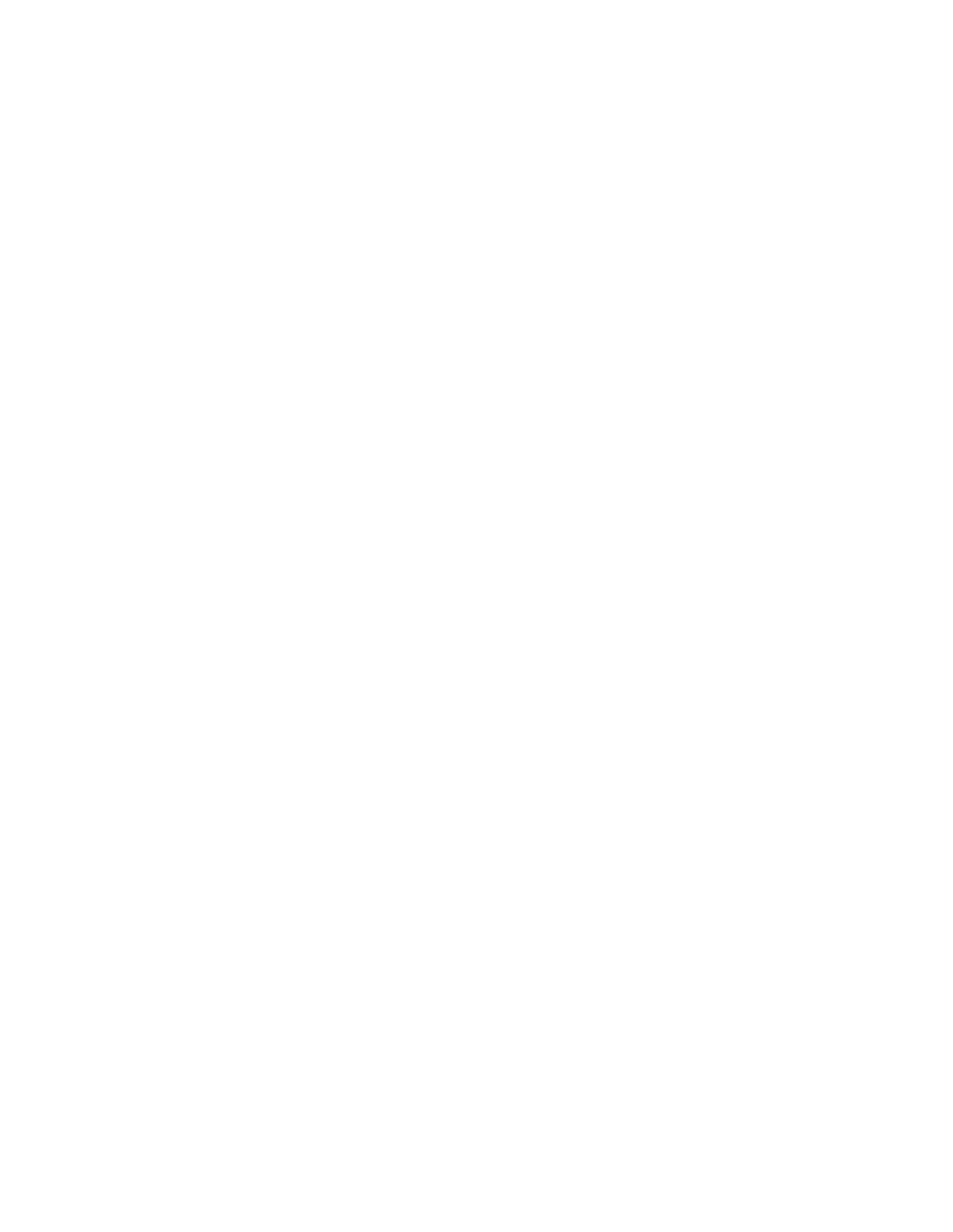# **UNITED STATES SECURITIES AND EXCHANGE COMMISSION**

#### **WASHINGTON, D.C. 20549**

#### **FORM 10-K**

#### **|X| ANNUAL REPORT PURSUANT TO SECTION 13 OR 15(d) OF THE SECURITIES EXCHANGE ACT OF 1934 For the fiscal year ended December 31, 2016 OR | | TRANSITION REPORT PURSUANT TO SECTION 13 OR 15(d) OF THE SECURITIES EXCHANGE ACT OF 1934**

**Commission file number: 001-16109** 

**CORECIVIC, INC.** (Exact name of registrant as specified in its charter)

 **MARYLAND 62-1763875**

(State or other jurisdiction of (I.R.S. Employer incorporation or organization) Identification No.

**10 BURTON HILLS BLVD., NASHVILLE, TENNESSEE 37215** (Address and zip code of principal executive office)

#### **REGISTRANT'S TELEPHONE NUMBER, INCLUDING AREA CODE: (615) 263-3000**

#### **SECURITIES REGISTERED PURSUANT TO SECTION 12(b) OF THE ACT:**

Title of each class Name of each exchange on which registered

Common Stock, \$.01 par value per share New York Stock Exchange

#### **SECURITIES REGISTERED PURSUANT TO SECTION 12(g) OF THE ACT: NONE**

Indicate by check mark if the registrant is a well-known seasoned issuer, as defined in Rule 405 of the Securities Act. Yes [X ] No [ ]

Indicate by check mark if the registrant is not required to file reports pursuant to Section 13 or Section 15 (d) of the Act. Yes [ ] No [X]

Indicate by check mark whether the registrant (1) has filed all reports required to be filed by Section 13 or 15(d) of the Securities Exchange Act of 1934 during the preceding 12 months (or for such shorter period that the registrant was required to file such reports), and (2) has been subject to such filing requirements for the past 90 days. Yes [ X ] No [ ]

Indicate by check mark whether the registrant has submitted electronically and posted on its corporate Web site, if any, every Interactive Data File required to be submitted and posted pursuant to Rule 405 of Regulation S-T during the preceding 12 months (or for such shorter period that the registrant was required to submit and post such files). Yes [X] No [ ]

Indicate by check mark if disclosure of delinquent filers pursuant to Item 405 of Regulation S-K is not contained herein, and will not be contained, to the best of the registrant's knowledge, in definitive proxy or information statements incorporated by reference in Part III of this Form 10-K or any amendment to this Form 10-K. [ ]

Indicate by check mark whether the registrant is a large accelerated filer, an accelerated filer, or a non-accelerated filer. See definition of "accelerated filer and large accelerated filer" in Rule 12b-2 of the Exchange Act. (Check one):

Large accelerated filer [X] Accelerated filer [ ]

Non-accelerated filer [ ] (Do not check if a smaller reporting company) Smaller reporting company [ ]

Indicate by check mark whether the registrant is a shell company (as defined in Rule 12b-2 of the Act.). Yes [ ] No [X]

The aggregate market value of the shares of the registrant's Common Stock held by non-affiliates was approximately \$4,092,088,786 as of June 30, 2016 based on the closing price of such shares on the New York Stock Exchange on that day. The number of shares of the registrant's Common Stock outstanding on February 16, 2017 was 117,666,948

#### **DOCUMENTS INCORPORATED BY REFERENCE:**

Portions of the registrant's definitive Proxy Statement for the 2017 Annual Meeting of Stockholders, currently scheduled to be held on May 11, 2017, are incorporated by reference into Part III of this Annual Report on Form 10-K.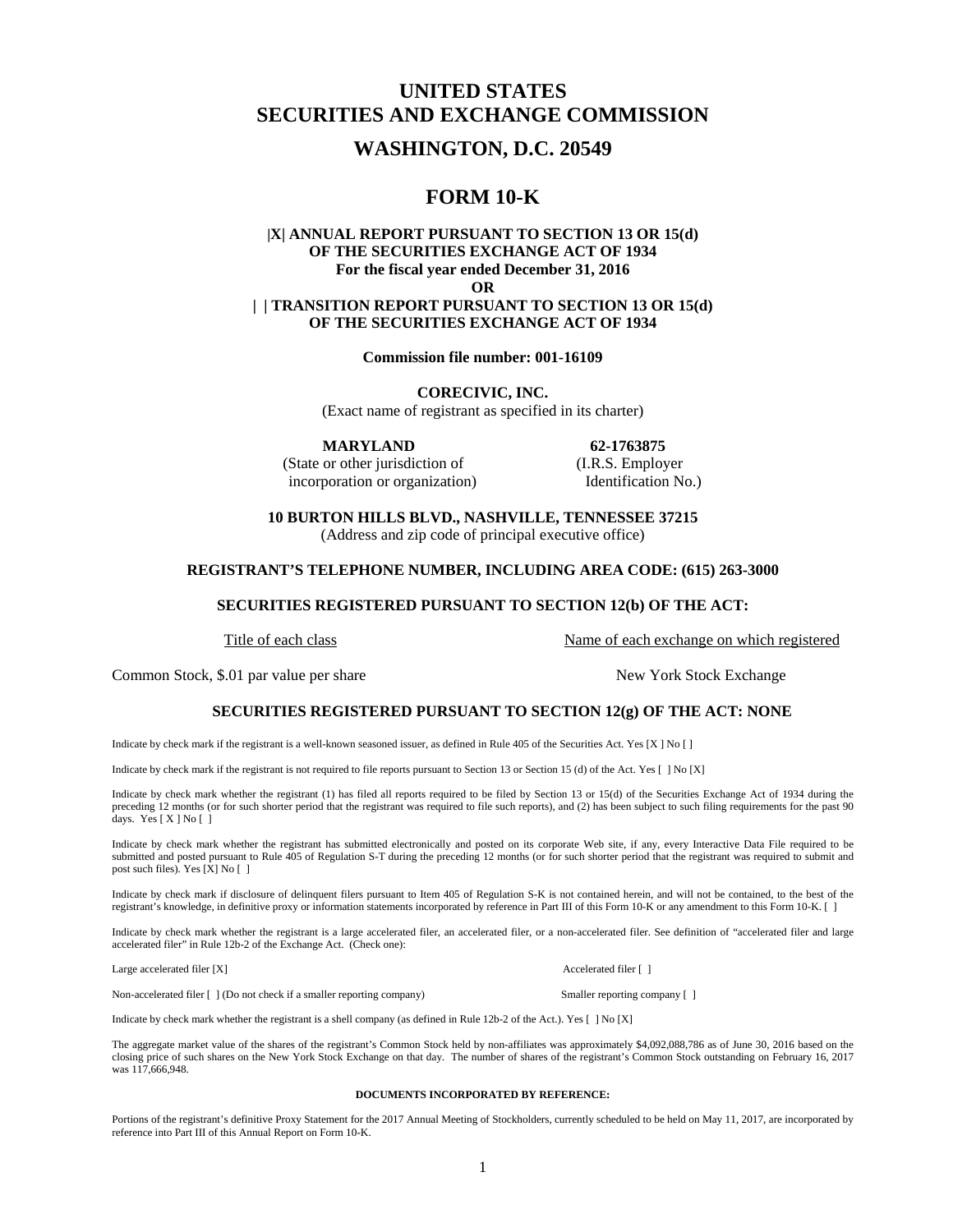#### CORECIVIC, INC. FORM  $10$ -K For the fiscal year ended December 31, 2016

# **TABLE OF CONTENTS**

# Item No.

#### **PART I**

| $\mathbf{1}$ .   | <b>Business</b> |  |
|------------------|-----------------|--|
|                  |                 |  |
|                  |                 |  |
|                  |                 |  |
|                  |                 |  |
|                  |                 |  |
|                  |                 |  |
|                  |                 |  |
|                  |                 |  |
|                  |                 |  |
|                  |                 |  |
|                  |                 |  |
| 1A.              |                 |  |
| 1B.              |                 |  |
| 2.               |                 |  |
| 3.               |                 |  |
| $\overline{4}$ . |                 |  |
|                  |                 |  |

#### **PART II**

| .5. | Market for Registrant's Common Equity, Related Stockholder Matters and                  |  |
|-----|-----------------------------------------------------------------------------------------|--|
|     |                                                                                         |  |
|     |                                                                                         |  |
|     |                                                                                         |  |
|     |                                                                                         |  |
| 6.  |                                                                                         |  |
| 7.  | Management's Discussion and Analysis of Financial Condition and Results of Operations55 |  |
|     |                                                                                         |  |
|     |                                                                                         |  |
|     |                                                                                         |  |
|     |                                                                                         |  |
|     |                                                                                         |  |
|     |                                                                                         |  |
| 7A. |                                                                                         |  |
| 8.  |                                                                                         |  |
| 9.  |                                                                                         |  |
| 9A. |                                                                                         |  |
| 9B. |                                                                                         |  |
|     |                                                                                         |  |

#### **PART III**

| 10. |                                                                |  |
|-----|----------------------------------------------------------------|--|
| 11. |                                                                |  |
| 12. | Security Ownership of Certain Beneficial Owners and Management |  |
|     |                                                                |  |
| 13. |                                                                |  |
| 14. |                                                                |  |

#### **PARTIV**

| 15. |  |  |  |
|-----|--|--|--|
|-----|--|--|--|

#### **SIGNATURES**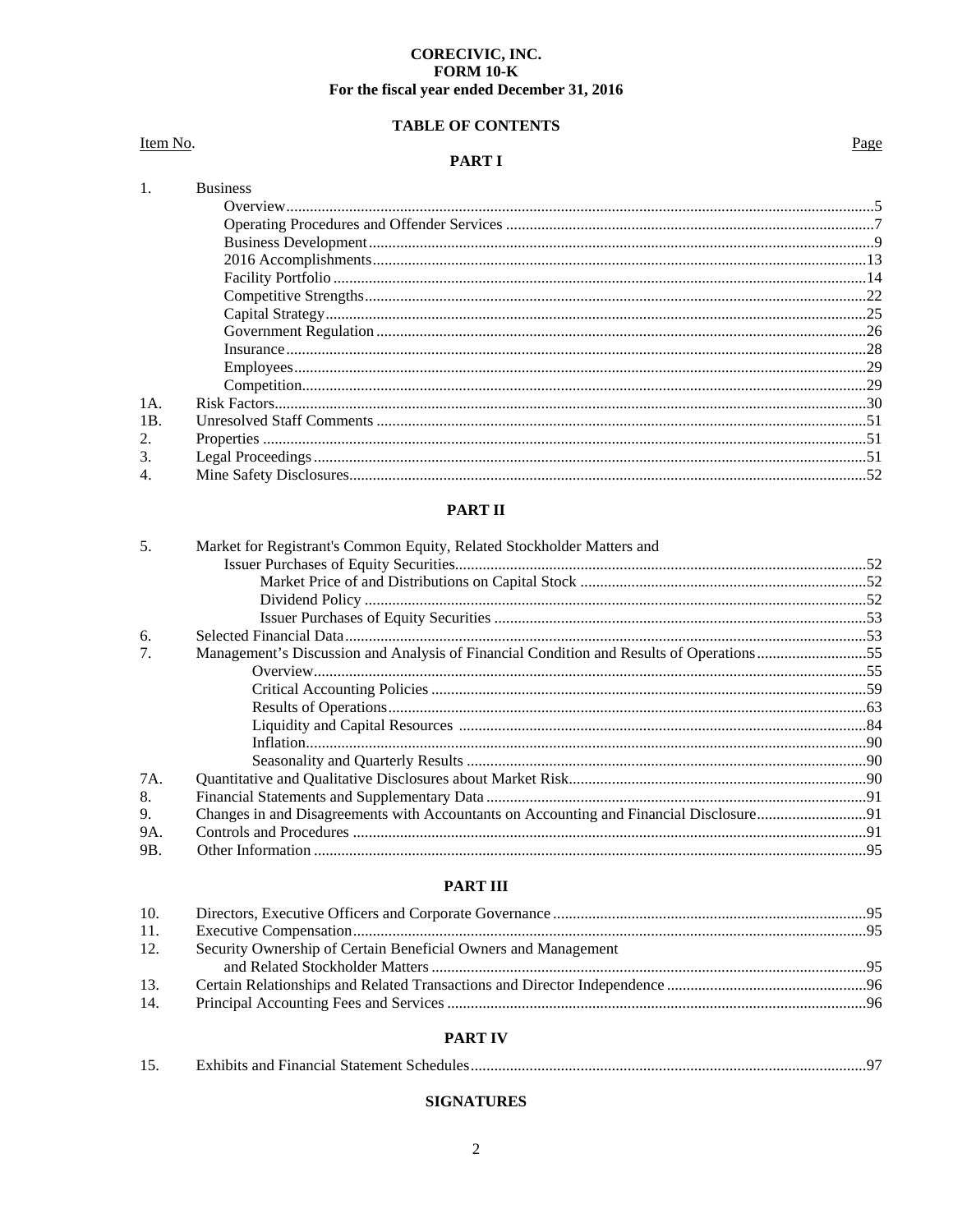#### **CAUTIONARY STATEMENT REGARDING FORWARD-LOOKING INFORMATION**

This Annual Report on Form 10-K contains statements that are forward-looking statements as defined within the meaning of the Private Securities Litigation Reform Act of 1995. Forward-looking statements give our current expectations of forecasts of future events. All statements other than statements of current or historical fact contained in this Annual Report, including statements regarding our future financial position, business strategy, budgets, projected costs, and plans, and objectives of management for future operations, are forwardlooking statements. The words "anticipate," "believe," "continue," "estimate," "expect," "intend," "could," "may," "plan," "projects," "will," and similar expressions, as they relate to us, are intended to identify forward-looking statements. These forward-looking statements are based on our current plans and actual future activities, and our results of operations may be materially different from those set forth in the forward-looking statements. In particular these include, among other things, statements relating to:

- general economic and market conditions, including the impact governmental budgets can have on our contract renewals and renegotiations, per diem rates, and occupancy;
- fluctuations in our operating results because of, among other things, changes in occupancy levels, competition, increases in costs of operations, fluctuations in interest rates, and risks of operations;
- changes in the privatization of the corrections and detention industry and the public acceptance of our services;
- our ability to obtain and maintain correctional, detention, and reentry facility management contracts, including, but not limited to, sufficient governmental appropriations, contract compliance, effects of inmate disturbances, and the timing of the opening of new facilities and the commencement of new management contracts as well as our ability to utilize current available beds and new capacity as development and expansion projects are completed;
- increases in costs to develop or expand correctional, detention, and reentry facilities that exceed original estimates, or the inability to complete such projects on schedule as a result of various factors, many of which are beyond our control, such as weather, labor conditions, and material shortages, resulting in increased construction costs;
- changes in government policy regarding the utilization of the private sector for corrections and detention capacity and our services by the U.S. Department of Justice, or DOJ, and the Department of Homeland Security, or DHS;
- changes in government policy and in legislation and regulation of corrections and detention contractors that affect our business, including, but not limited to, California's utilization of out-of-state contracted correctional capacity and the continued utilization of the South Texas Family Residential Center by U.S. Immigration and Customs Enforcement, or ICE, under terms of the current contract, and the impact of any changes to immigration reform and sentencing laws (Our company does not, under longstanding policy, lobby for or against policies or legislation that would determine the basis for, or duration of, an individual's incarceration or detention.);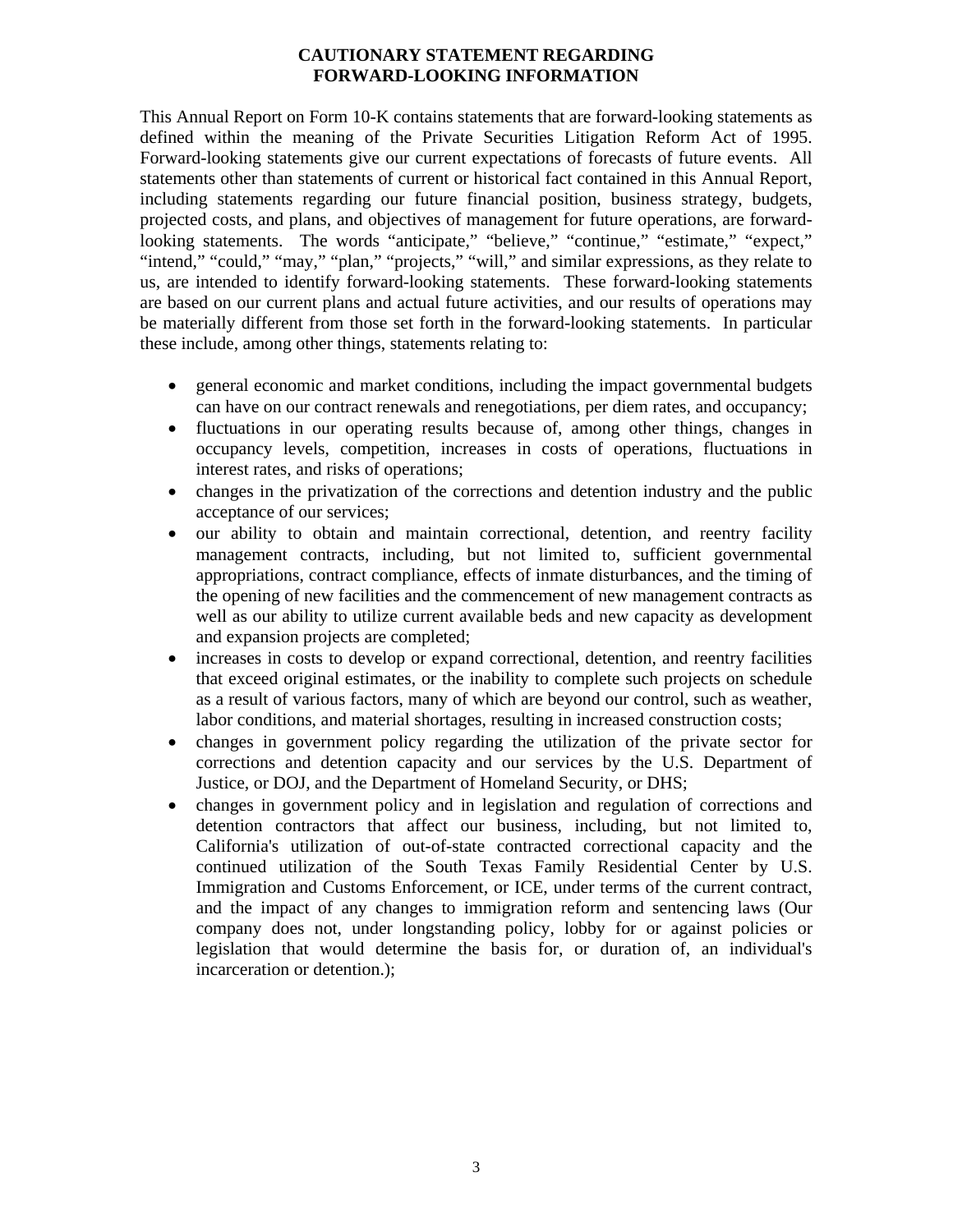- our ability to successfully integrate operations of our acquisitions and realize projected returns resulting therefrom;
- our ability to meet and maintain qualification for taxation as a real estate investment trust, or REIT; and
- the availability of debt and equity financing on terms that are favorable to us.

Any or all of our forward-looking statements in this Annual Report may turn out to be inaccurate. We have based these forward-looking statements largely on our current expectations and projections about future events and financial trends that we believe may affect our financial condition, results of operations, business strategy, and financial needs. They can be affected by inaccurate assumptions we might make or by known or unknown risks, uncertainties and assumptions, including the risks, uncertainties and assumptions described in "Risk Factors."

In light of these risks, uncertainties and assumptions, the forward-looking events and circumstances discussed in this Annual Report may not occur and actual results could differ materially from those anticipated or implied in the forward-looking statements. When you consider these forward-looking statements, you should keep in mind the risk factors and other cautionary statements in this Annual Report, including in "Management's Discussion and Analysis of Financial Condition and Results of Operations" and "Business."

Our forward-looking statements speak only as of the date made. We undertake no obligation to publicly update or revise forward-looking statements, whether as a result of new information, future events or otherwise. All subsequent written and oral forward-looking statements attributable to us or persons acting on our behalf are expressly qualified in their entirety by the cautionary statements contained in this Annual Report.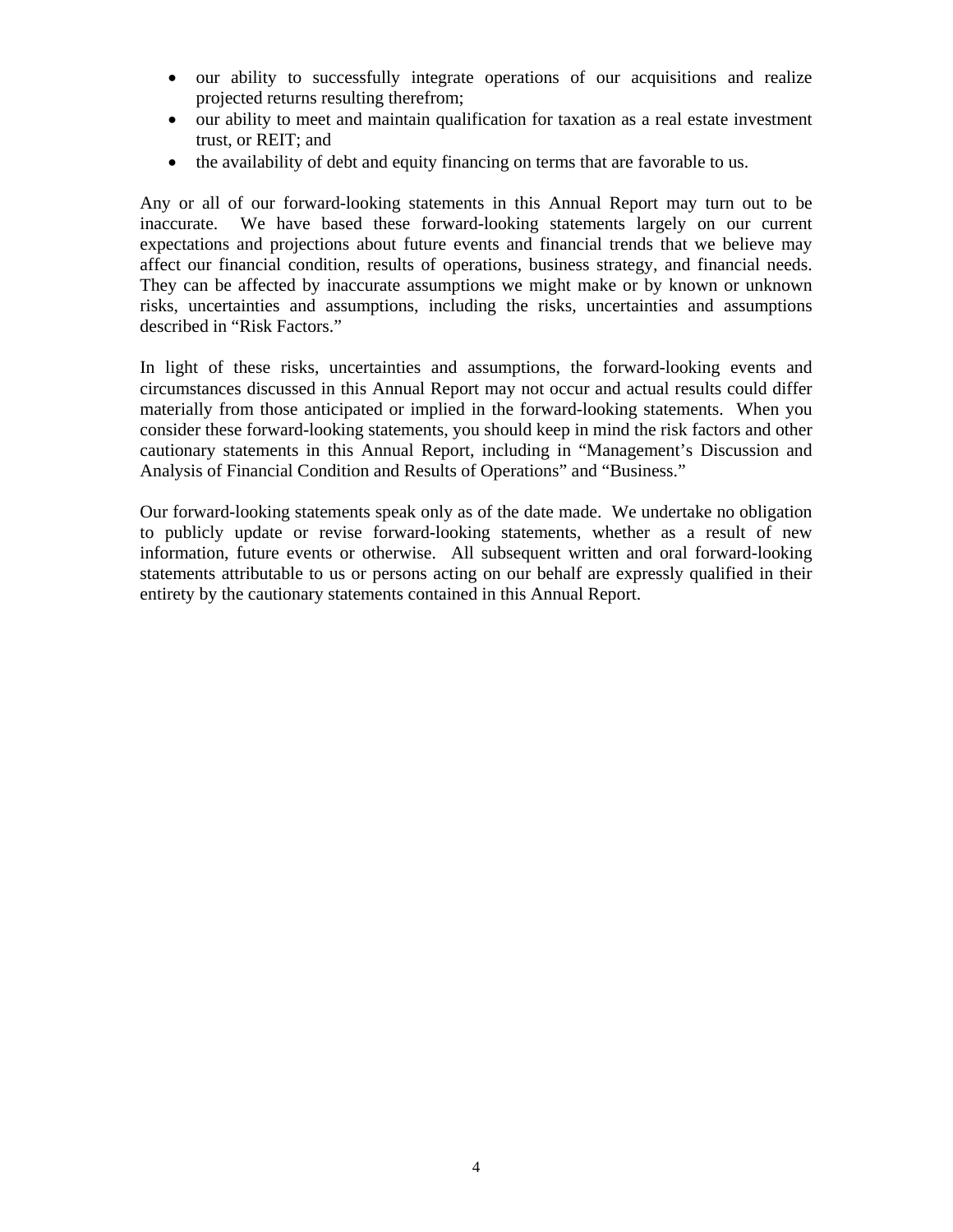#### **ITEM 1. BUSINESS.**

#### **Overview**

We are a diversified government solutions company with the scale and experience needed to solve tough government challenges in cost-effective ways. We provide a broad range of solutions to government partners that serve the public good through high-quality corrections and detention management, innovative and cost-saving government real estate solutions, and a growing network of residential reentry centers to help address America's recidivism crisis. We have been a flexible and dependable partner for government for more than 30 years. Our employees are driven by a deep sense of service, high standards of professionalism and a responsibility to help government better the public good.

Structured as a real estate investment trust, or REIT, we are the nation's largest owner of partnership correctional, detention, and residential reentry facilities and one of the largest prison operators in the United States. As of December 31, 2016, we owned or controlled 49 correctional and detention facilities, owned or controlled 25 residential reentry facilities, and managed an additional 11 correctional and detention facilities owned by our government partners, with a total design capacity of approximately 89,700 beds in 20 states and the District of Columbia. In addition to providing fundamental residential services, our facilities offer a variety of rehabilitation and educational programs, including basic education, faithbased services, life skills and employment training, and substance abuse treatment. These services are intended to help reduce recidivism and to prepare offenders for their successful reentry into society upon their release. We also provide or make available to offenders certain health care (including medical, dental, and mental health services), food services, and work and recreational programs.

Over the past several years, we have successfully executed strategies to diversify our business and offer a broader range of solutions to government partners. To reflect this transformation, we announced in October 2016 our decision to rename and rebrand Corrections Corporation of America to CoreCivic, Inc., or CoreCivic, or the Company. Our decision to rename the Company was the result of an intense research, brand strategy, and creative process that began in mid-2015. While the Company was legally renamed in December 2016, related rebranding efforts are ongoing. Through three business offerings, CoreCivic Safety, CoreCivic Properties, and CoreCivic Community, we provide a broad range of solutions to government partners that serve the public good through high-quality corrections and detention management, innovative and cost-saving government real estate solutions, and a growing network of residential reentry centers to help address America's recidivism crisis.

We are a Maryland corporation formed in 1983. Our principal executive offices are located at 10 Burton Hills Boulevard, Nashville, Tennessee, 37215, and our telephone number at that location is (615) 263-3000. Our website address is www.corecivic.com. We make our Annual Reports on Form 10-K, Quarterly Reports on Form 10-Q, Current Reports on Form 8-K, definitive proxy statements, and amendments to those reports under the Securities Exchange Act of 1934, as amended (the "Exchange Act"), available on our website, free of charge, as soon as reasonably practicable after these reports are filed with or furnished to the Securities and Exchange Commission, or the SEC. Information contained on our website is not part of this Annual Report.

We began operating as a REIT for federal income tax purposes effective January 1, 2013. We provide correctional services and conduct other business activities through taxable REIT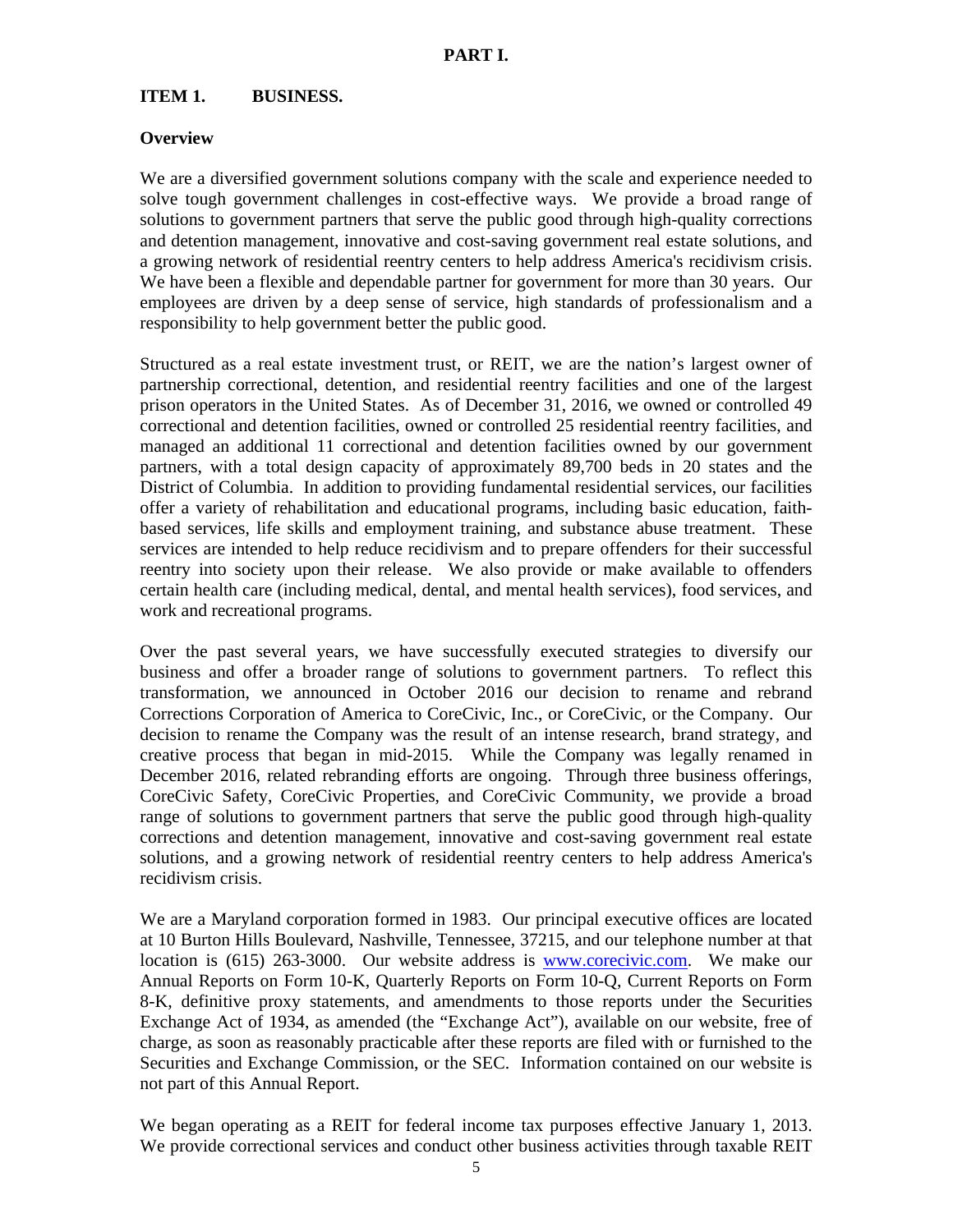subsidiaries, or TRSs. A TRS is a subsidiary of a REIT that is subject to applicable corporate income tax and certain qualification requirements. Our use of TRSs enables us to comply with REIT qualification requirements while providing correctional services at facilities we own and at facilities owned by our government partners and to engage in certain other business operations. A TRS is not subject to the distribution requirements applicable to REITs so it may retain income generated by its operations for reinvestment.

As a REIT, we generally are not subject to federal income taxes on our REIT taxable income and gains that we distribute to our stockholders, including the income derived from providing prison bed capacity and dividends we earn from our TRSs. However, our TRSs will be required to pay income taxes on their earnings at regular corporate income tax rates.

As a REIT, we generally are required to distribute annually to our stockholders at least 90% of our REIT taxable income (determined without regard to the dividends paid deduction and excluding net capital gains). Our REIT taxable income will not typically include income earned by our TRSs except to the extent our TRSs pay dividends to the REIT.

Our customers primarily consist of federal, state, and local correctional and detention authorities. Federal correctional and detention authorities primarily consist of the Federal Bureau of Prisons, or the BOP, the United States Marshals Service, or the USMS, and ICE. Payments by federal correctional and detention authorities represented 52%, 51%, and 44% of our total revenue for the years ended December 31, 2016, 2015, and 2014, respectively.

Our customer contracts typically have terms of three to five years and contain multiple renewal options. Most of our facility contracts also contain clauses that allow the government agency to terminate the contract at any time without cause, and our contracts are generally subject to annual or bi-annual legislative appropriations of funds.

We are compensated for providing bed capacity and correctional, detention, and residential reentry services at a per diem rate based upon actual or minimum guaranteed occupancy levels. Occupancy rates for a particular facility are typically low when first opened or immediately following an expansion. However, beyond the start-up period, which typically ranges from 90 to 180 days, the occupancy rate tends to stabilize. We also lease facilities to governmental agencies and third-party operators. The average compensated occupancy of our facilities, based on rated capacity was as follows for the years 2016, 2015, and 2014:

|                              | 2016 | 2015 | 2014 |
|------------------------------|------|------|------|
| Owned and managed facilities | 76%  | 80%  | 81%  |
| Managed-only facilities      | 95%  | 94%  | 95%  |
| Total operating facilities   | 79%  | 83%  | 84%  |
| Leased facilities            | 100% | 100% | 100% |
| Total                        | 80%  | 83%  | 84%  |

The average compensated occupancy of our owned and managed facilities, excluding idled facilities, was 87% for 2016 and 89% for both 2015 and 2014.

We also provide transportation services to governmental agencies through TransCor America, LLC, or TransCor, a subsidiary of our wholly-owned TRS. During the years ended December 31, 2016, 2015, and 2014, TransCor generated total revenue of \$2.6 million, \$4.1 million, and \$4.4 million, respectively, or approximately 0.1%, 0.2%, and 0.3% of our total consolidated revenue in 2016, 2015, and 2014, respectively. We believe TransCor provides a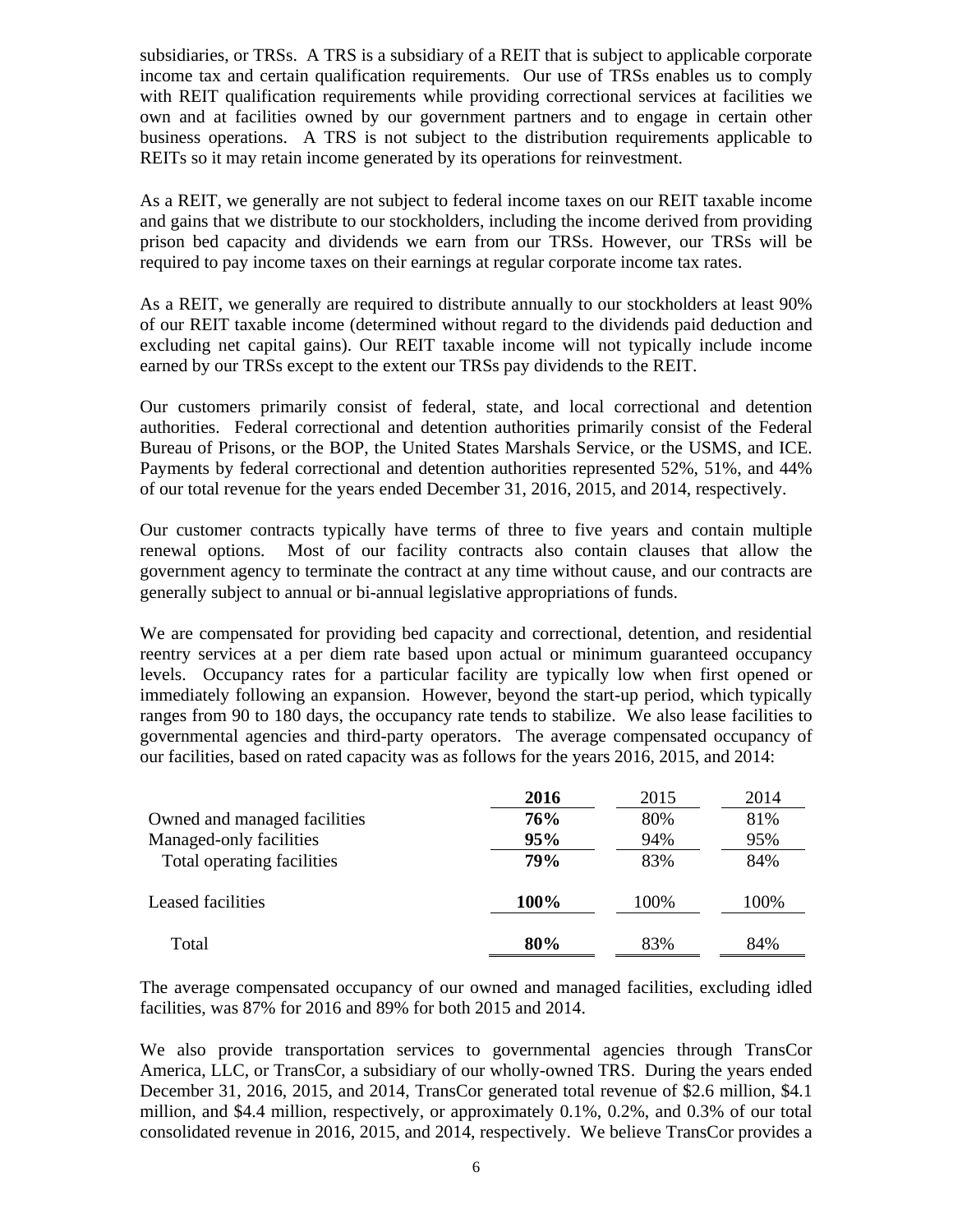complementary service to our core business that enables us to respond quickly to our customers' transportation needs.

#### **Operating Procedures and Offender Services**

Pursuant to the terms of our customer contracts, we are responsible for the overall operations of our facilities, including staff recruitment, general administration of the facilities, facility maintenance, security, and supervision of the offenders. We are required by our customer contracts to maintain certain levels of insurance coverage for general liability, workers' compensation, vehicle liability, and property loss or damage. We also are required to indemnify our customers for claims and costs arising out of our operations and, in certain cases, to maintain performance bonds and other collateral requirements.

We are committed to equipping offenders in our care with the services, support, and resources necessary to return to the community as productive, contributing members of society. To that end, we provide a wide range of evidence-based reentry programs and activities at our facilities. At most of the facilities we manage, offenders have the opportunity to enhance their basic education from literacy through the acquisition of the high school equivalency diploma endorsed by the respective state and, in some cases, postsecondary educational achievements and opportunities to participate in college correspondence classes. In a number of our facilities we offer an adult education curriculum recognized by a number of nations to which these offenders may return, including curriculum offered in conjunction with the Mexican government. We also provide the Adult Education in Spanish program for our offenders with such a distinct need in education.

We recently invested in the equipment necessary for the offenders who are close to taking their high school equivalency exam (either the GED or the HiSET) to use the GED/HiSET Academy software program. GED/HiSET Academy is an offline software program that provides over 200 hours of individualized lessons up to the  $12<sup>th</sup>$  grade. The GED/HiSET Academy incorporates best teaching practices and provides an atmosphere to engage and motivate students to learn everything they need to know to pass the GED/HiSET exam. During 2016, the number of offenders in facilities we manage who passed high school equivalency exams increased by 56% from 2015.

In addition, we offer a broad spectrum of vocational/technical education opportunities to equip individuals with marketable job skills. Our trade programs are certified by the National Center for Construction Education and Research, or NCCER. NCCER establishes the curriculum and certification for over 4,000 construction and trade organizations. Graduates of these programs enter the job market with certified skills that significantly enhance employability. During 2016, the number of offenders in facilities we manage who earned vocational certificates increased by 26% compared to 2015. Near the end of 2016, in coordination with the Georgia Department of Corrections, we developed programs at two facilities in Georgia to offer courses in welding and diesel truck maintenance, enabling students to earn trade certificates from nearby colleges.

For those with assessed substance use disorder needs, we offer evidence-based treatment programs such as the Residential Drug Abuse Program, or RDAP, with proven clinical outcomes. We offer both Residential Therapeutic Community models and intensive outpatient programs. We also offer drug and alcohol use education/DWI programs in some of our locations. Our goal in providing RDAP is to stimulate internal motivation for change and progress through the stages of change so that lasting personality alterations can occur. Our drug and alcohol education programs help participants understand their relationships with drugs and the links between drug use and crime, as well as assisting them to make better choices and decisions that can lead to healthier relationships in their lives. Our Victim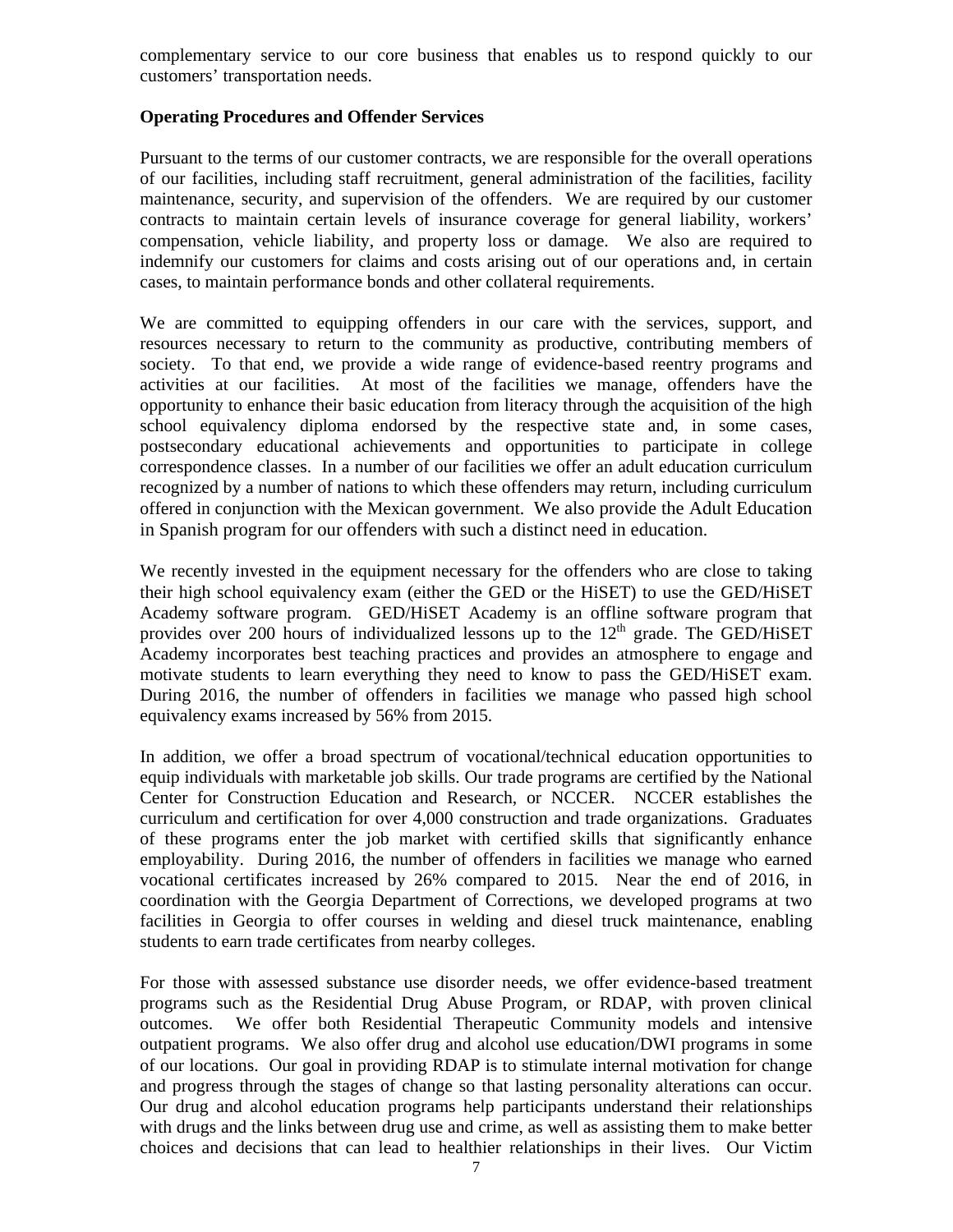Impact Programs, available at a number of our facilities, seek to educate offenders on the negative effects upon others resulting from their criminal conduct. At all our facilities, we provide faith-based programs to those seeking spiritual growth and character development. Our facilities offer opportunities for religious worship and study for a variety of faith groups and belief systems. Our Reentry and Life Skills programs prepare individuals for life after incarceration by teaching offenders how to successfully conduct a job search, how to manage their budget and financial matters, parenting skills, and relationship and family skills. Equally significant, we offer cognitive behavioral programs aimed at changing anti-social attitudes and behaviors of offenders, with a focus on altering the level of criminal thinking of offenders. Across the country, these programs incorporate the use of thousands of volunteers, along with our staff, who assist in providing guidance, direction, and postincarceration services to offenders. We believe that together these efforts help us achieve reductions in recidivism.

Through our community corrections facilities, we provide an array of services to defendants and offenders who are serving their full sentence, the last portion of their sentence, waiting to be sentenced, or awaiting trial while supervised in a community environment. We offer housing and programs, with a key focus on employment, job readiness, life skills, and various substance abuse treatment programs, in order to help offenders successfully reenter the community and reduce the risk of recidivism. We also offer an alternative sentencing option to the courts which allows offenders who are gainfully employed to pay a significant portion of their cost of incarceration while serving their sentence in a community facility.

In addition, in some of our community corrections facilities, we offer housing and program services to parolees who have completed their sentence, but lack a viable home plan. Through a focus on employment and skill development, we provide a means for these parolees to successfully reintegrate into their communities.

Lastly, we provide day-reporting and outpatient substance abuse treatment programs at some of our community corrections facilities. These programs, depending on the needs of the offender, can provide cognitive behavioral based programs to assist in the offender's successful reentry while holding the offender accountable while living in the community.

We are proud of the employees who provided these extensive services to the offenders entrusted in our care. We believe these services will help offenders become more productive citizens and transition successfully back into society. Through the dedication of our teachers, counselors, case managers, chaplains, and other inmate support service professionals, our program highlights during 2016 include:

- Our La Palma Correctional Center awarding 964 vocational certificates.
- Our Crowley County Correctional Facility leading the Colorado state system in GED completions.
- Our Wheeler Correctional Facility leading the Georgia state system in GED completions.
- Our Northwest New Mexico Correctional Facility re-missioning as a programintensive reentry facility.

The American Correctional Association, or ACA, is an independent organization comprised of corrections professionals that establishes accreditation standards for correctional and detention institutions. Outside agency standards, such as those established by the ACA, provide us with the industry's most widely accepted operational guidelines. ACA accredited facilities must be audited and re-accredited at least every three years. We have sought and received ACA accreditation for 41, or approximately 95%, of the eligible facilities we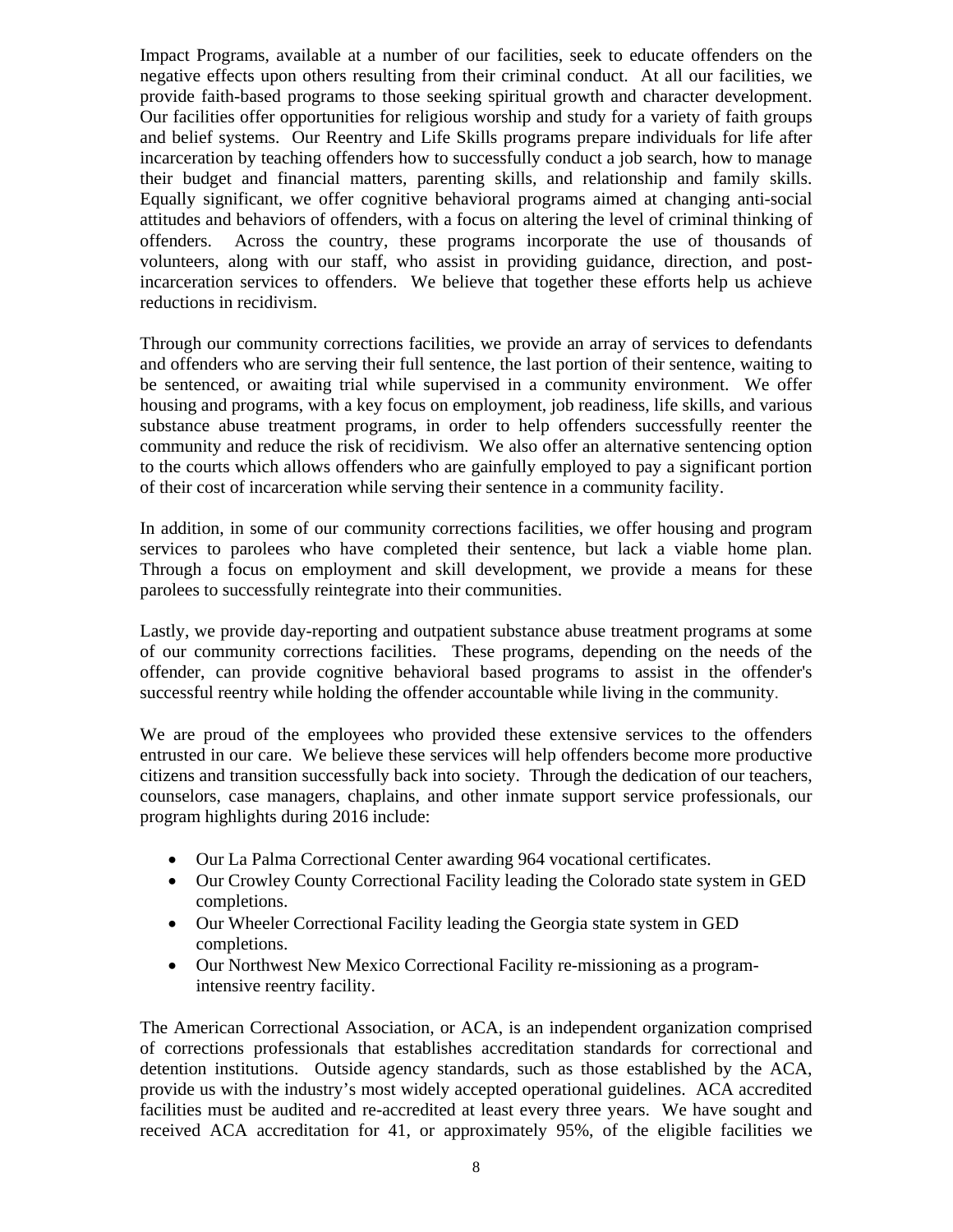operated as of December 31, 2016, excluding our community corrections facilities. During 2016, 14 of the facilities we manage were re-accredited by the ACA with an average score of 99.6%, making our portfolio average 99.5%.

Beyond the standards provided by the ACA, our facilities are operated in accordance with a variety of company and facility-specific policies and procedures, as well as various contractual requirements. Many of these policies and procedures reflect the high standards generated by a number of sources, including the ACA, The Joint Commission, the National Commission on Correctional Healthcare, the Occupational Safety and Health Administration, as well as federal, state, and local government codes and regulations and longstanding correctional procedures.

In addition, our facilities are operated in compliance with the Prison Rape Elimination Act, or PREA, standards, which became effective in August 2013. All confinement facilities covered under the PREA standards must be audited at least every three years to be considered compliant with the Act. Covered facilities include adult prisons and jails, juvenile facilities, lockups (housing detainees overnight), and community confinement facilities, whether operated by the Department of Justice or by a state, local, corporate, or nonprofit authority.

Our facilities operate under these established standards, policies, and procedures, and also are subject to annual audits by our Quality Assurance Division, or QAD, which operates under the auspices of, and reports directly to, our Office of General Counsel and independently from our Operations Division. Through the QAD, we have devoted significant resources to ensuring that our facilities meet outside agency and accrediting organization standards and guidelines.

The QAD employs a team of full-time auditors, who are subject matter experts from all major disciplines within institutional operations. Annually, without advance notice, QAD auditors conduct on-site evaluations of each facility we operate using specialized audit tools, typically containing more than 1,000 audit indicators across all major operational areas. In most instances, these audit tools are tailored to facility and partner specific requirements. In addition, audit teams often work with facilities to address specific areas of need, such as meeting requirements of new partner contracts or providing detailed training of new departmental managers.

The QAD management team coordinates overall operational auditing and compliance efforts across all CoreCivic facilities. In conjunction with subject matter experts and other stakeholders having risk management responsibilities, the QAD management team develops performance measurement tools used in facility audits. The QAD management team provides governance of the corporate corrective action plan process for any items of nonconformance identified through internal and external facility reviews. Our QAD also contracts with teams of ACA certified correctional auditors to evaluate compliance with ACA standards at accredited facilities. Similarly, the QAD coordinates the work of certified PREA auditors to help ensure that all facilities operate in compliance with applicable PREA standards.

#### **Business Development**

We believe we own approximately 58% of all privately owned prison beds in the United States, manage nearly 41% of all privately managed prison beds in the United States, and are currently the second largest private owner and provider of community corrections services in the nation. Under the direction of our partnership development department, we market our facilities and services to government agencies responsible for federal, state, and local correctional, detention, and residential reentry facilities in the United States. Under the direction of our real estate department, we pursue asset acquisitions and business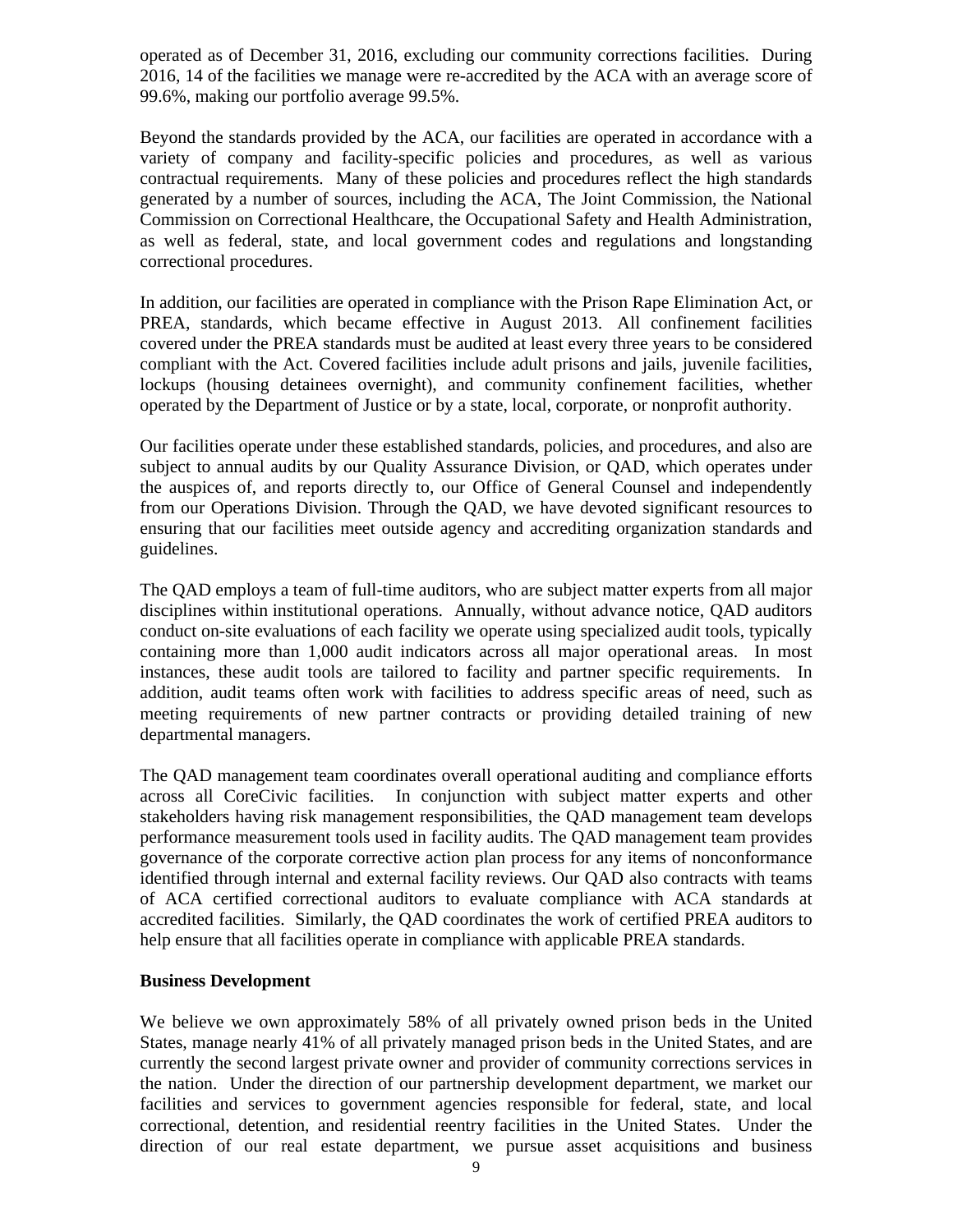combination transactions that we believe will provide favorable investment returns and increase value to our stockholders. Our real estate department also pursues mission-critical real estate solutions for government agencies including, but not limited to, corrections and detention real estate assets.

We execute cross-departmental efforts to market CoreCivic Safety solutions to government partners that seek corrections and detention management services, CoreCivic Properties solutions to customers that need real estate and maintenance services, and CoreCivic Community solutions to government partners seeking residential reentry services. We also offer government partners a combination of these business offerings, and currently have two government partners utilizing all three.

As indicated by the following chart, business from our federal customers, including primarily the BOP, USMS, and ICE, continues to be a significant component of our business. The BOP, USMS, and ICE were the only federal partners that accounted for 10% or more of our total revenue during the last three years.



Certain of our contracts with federal partners contain clauses that guarantee the federal partner access to a minimum bed capacity in exchange for a fixed monthly payment. However, these contracts also generally provide the government the ability to cancel the contract for non-appropriation of funds or for convenience.

Despite our increase in federal revenues, inmate populations in federal facilities, particularly within the BOP system nationwide, have declined over the past two years. Inmate populations in the BOP system declined in 2015 and 2016 due, in part, to the retroactive application of changes to sentencing guidelines applicable to certain federal drug trafficking offenses. Increases in capacity within the federal system could result in a decline in BOP populations within our facilities, and could negatively impact the future demand for prison capacity. Further, in a memorandum to the BOP dated August 18, 2016, the DOJ directed that, as each contract with privately operated prisons reaches the end of its term, the BOP should either decline to renew that contract or substantially reduce its scope in a manner consistent with law and the overall decline of the BOP's inmate population. However, in November 2016, we announced that the BOP exercised a two-year renewal option at our 1,978-bed, McRae Correctional Facility. The amended agreement commenced on December 1, 2016, and provides for housing up to 1,724 federal inmates with a fixed monthly payment for 1,633 beds, compared to our previous contract which contained a fixed payment for 1,780 beds.

On August 29, 2016, the Secretary of the DHS announced that he directed the Homeland Security Advisory Council, or HSAC, to establish a Subcommittee of the Council to review ICE's current policy and practices concerning the use of private immigration detention and evaluate whether this practice should be eliminated. A written report of the subcommittee's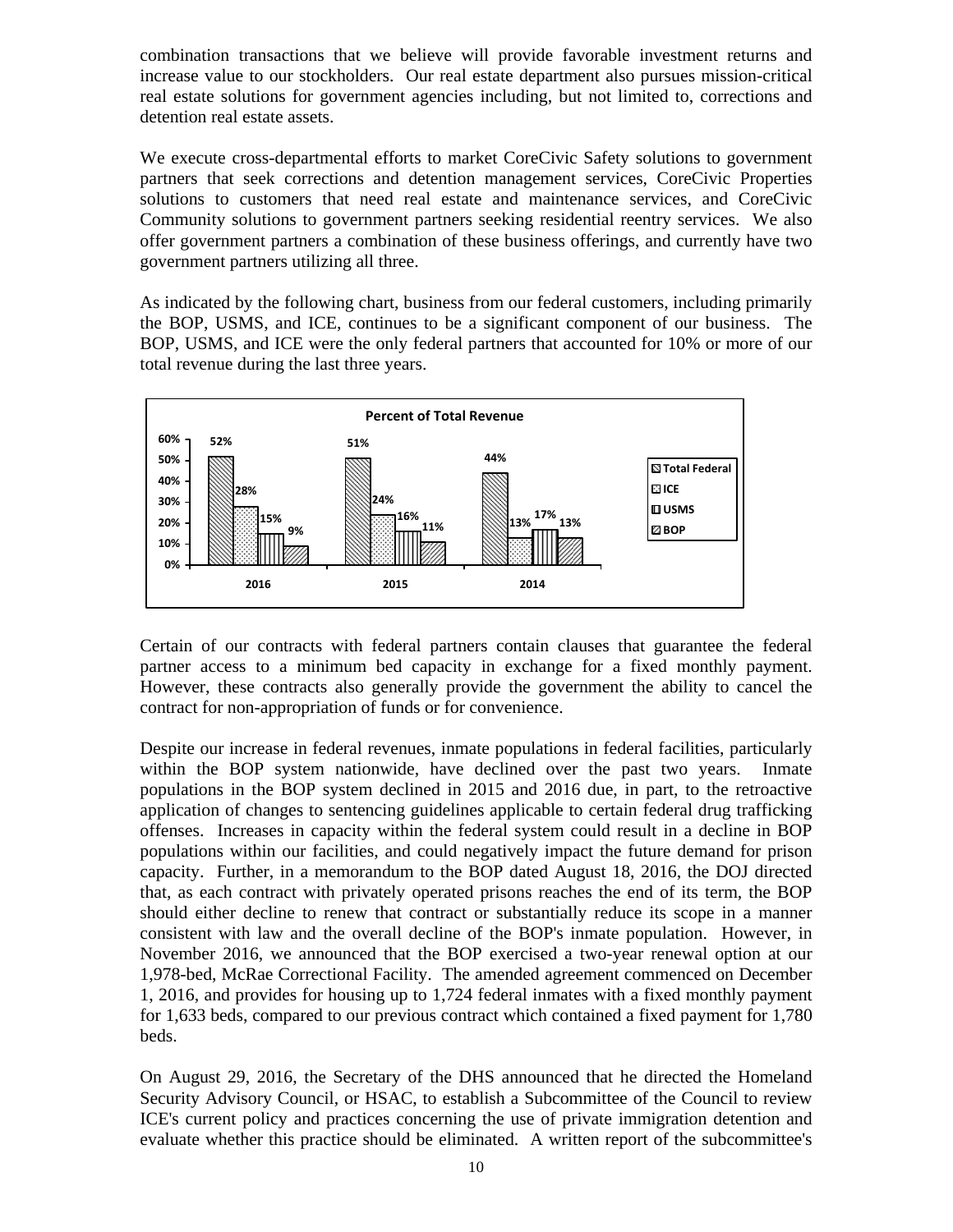evaluation was provided by the HSAC to the Secretary of the DHS and the Director of ICE on November 30, 2016. According to the report, fiscal considerations, combined with the need for realistic capacity to handle sudden increases in detention, suggest that DHS's use of private for-profit detention will continue. The report indicated that, as of September 12, 2016, 10% of the ICE detainee population was housed in federally owned and directed facilities, while 65% was housed in facilities operated by private, for-profit contractors, and 25% was housed in facilities operated by county jails or other local or state government entities. Further, the report indicated that ICE should seek ongoing ways to reduce reliance on detention in county jails, which generally do not meet Performance-Based National Detention Standards, or PBNDS, promulgated by ICE.

We believe the utilization of private sector bed capacity and management services provides ICE with flexible and cost-effective solutions essential to their mission. We also believe the new contract we signed in October 2016 to provide detention space and services at our Cibola County Corrections Center to ICE for up to 1,116 detainees, and the new contract award we announced in December 2016 to provide detention capacity to ICE at our 2,016 bed Northeast Ohio Correctional Center, demonstrate examples of our ability to provide flexible solutions and fulfill emergent needs of ICE that would be very difficult to replicate in the public sector. We previously housed inmates from the BOP at the Cibola facility under a contract that expired in October 2016 and at the Northeast Ohio facility under a contract that expired in May 2015. Therefore, we believe these new contracts provide further examples of the marketability of our real estate assets across multiple government customers.

We generated approximately 9% and 28% of our total revenue from the BOP and ICE during the year ended December 31, 2016, respectively.

State revenues from contracts at correctional, detention, and residential reentry facilities that we operate constituted 38%, 40%, and 46% of our total revenue during 2016, 2015, and 2014, respectively, and decreased 2.0% from \$725.1 million during 2015 to \$710.4 million during 2016. Approximately 6%, 10%, and 12% of our total revenue for 2016, 2015, and 2014, respectively, was generated from the California Department of Corrections and Rehabilitation, or CDCR, in facilities housing inmates outside the state of California. The CDCR was our only state partner that accounted for 10% or more of our total revenue during these years.

Several of our state partners are projecting improvements in their budgets which has helped us secure recent per diem increases at certain facilities. Further, several of our existing state partners, as well as state partners with which we do not currently do business, are experiencing growth in inmate populations and overcrowded conditions. Although we can provide no assurance that we will enter into any new contracts, we believe we are well positioned to provide them with needed bed capacity, as well as the programming and reentry services they are seeking.

We believe the long-term growth opportunities of our business remain attractive as governments consider their emergent needs, as well as the efficiency, savings, and offender programming opportunities we can provide along with flexible solutions to match our partners' needs. Further, we expect our partners to continue to face challenges in maintaining old facilities, and developing new facilities and additional capacity which could result in future demand for the solutions we provide.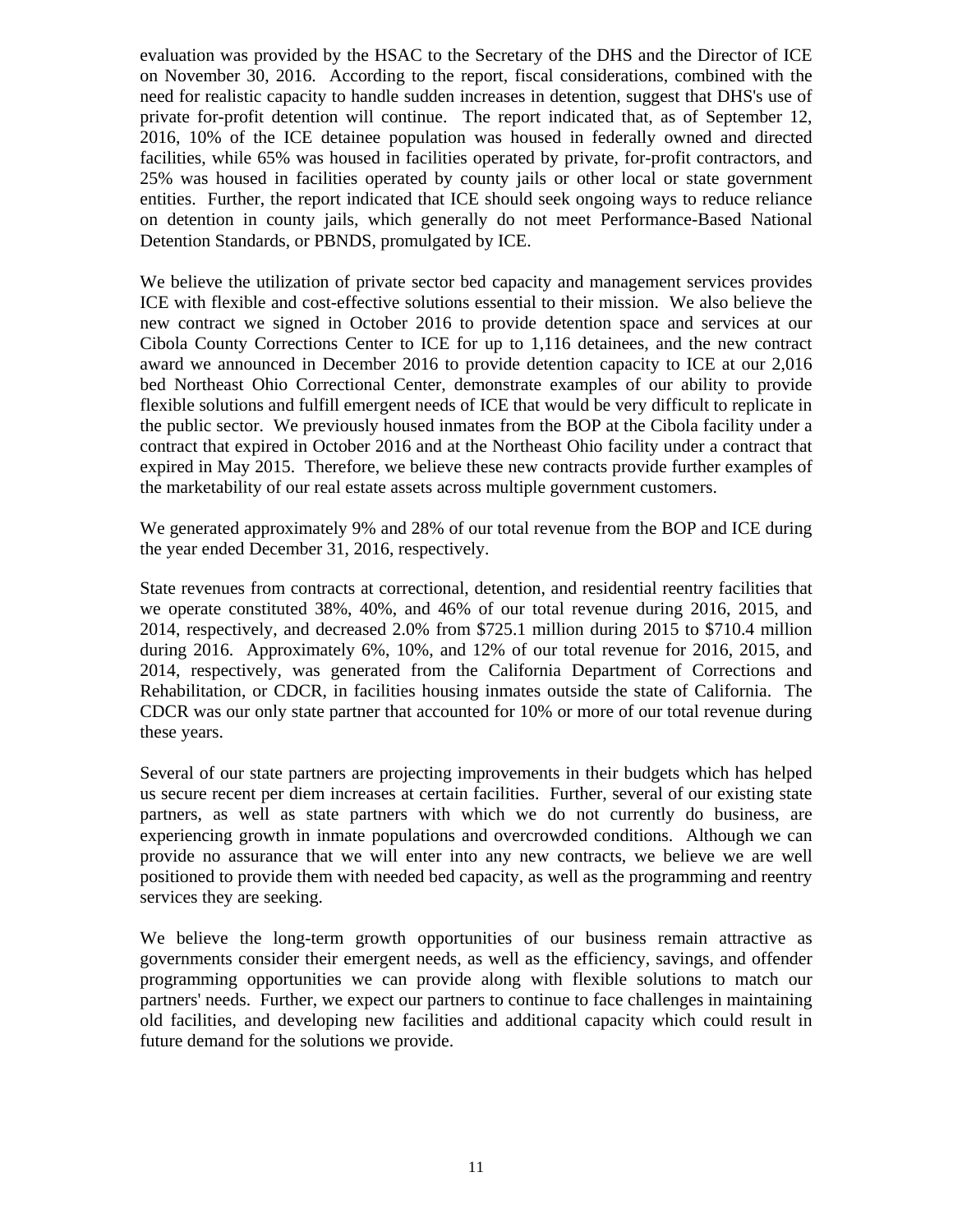We believe that we can further develop our business by, among other things:

- Maintaining and expanding our existing customer relationships and filling existing beds within our facilities, while maintaining an adequate inventory of available beds that we believe provides us with flexibility and a competitive advantage when bidding for new management contracts;
- Enhancing the terms of our existing contracts and expanding the services we provide under those contracts;
- Pursuing additional opportunities to purchase and manage existing governmentowned facilities;
- Pursuing additional opportunities to lease our facilities to government and other third-party operators in need of correctional, detention, and residential reentry capacity;
- Pursuing mission-critical real estate solutions for government agencies including, but not limited to, corrections and detention real estate assets;
- Pursuing other asset acquisitions and business combinations through transactions with non-government third parties;
- Maintaining and expanding our focus on community corrections and reentry programming that align with the needs of our government partners; and
- Establishing relationships with new customers who have either previously not outsourced their correctional facility management needs or have utilized other private enterprises.

We generally receive inquiries from or on behalf of government agencies that are considering outsourcing the ownership and/or management of certain facilities or that have already decided to contract with a private enterprise. When we receive such an inquiry, we determine whether there is an existing need for our correctional, detention, and residential reentry facilities and/or services and whether the legal and political climate in which the inquiring party operates is conducive to serious consideration of outsourcing. Based on these findings, an initial cost analysis is conducted to further determine project feasibility.

Frequently, government agencies responsible for correctional, detention, and residential reentry facilities and services procure space and services through solicitations or competitive procurements. As part of our process of responding to such requests, members of our management team meet with the appropriate personnel from the agency making the request to best determine the agency's needs. If the project fits within our strategy, we submit a written response. A typical solicitation or competitive procurement requires bidders to provide detailed information, including, but not limited to, the space and services to be provided by the bidder, its experience and qualifications, and the price at which the bidder is willing to provide the facility and services (which services may include the purchase, renovation, improvement or expansion of an existing facility or the planning, design and construction of a new facility). The requesting agency selects a firm believed to be able to provide the requested bed capacity, if needed, and most qualified to provide the requested services and then negotiates the price and terms of the contract with that firm.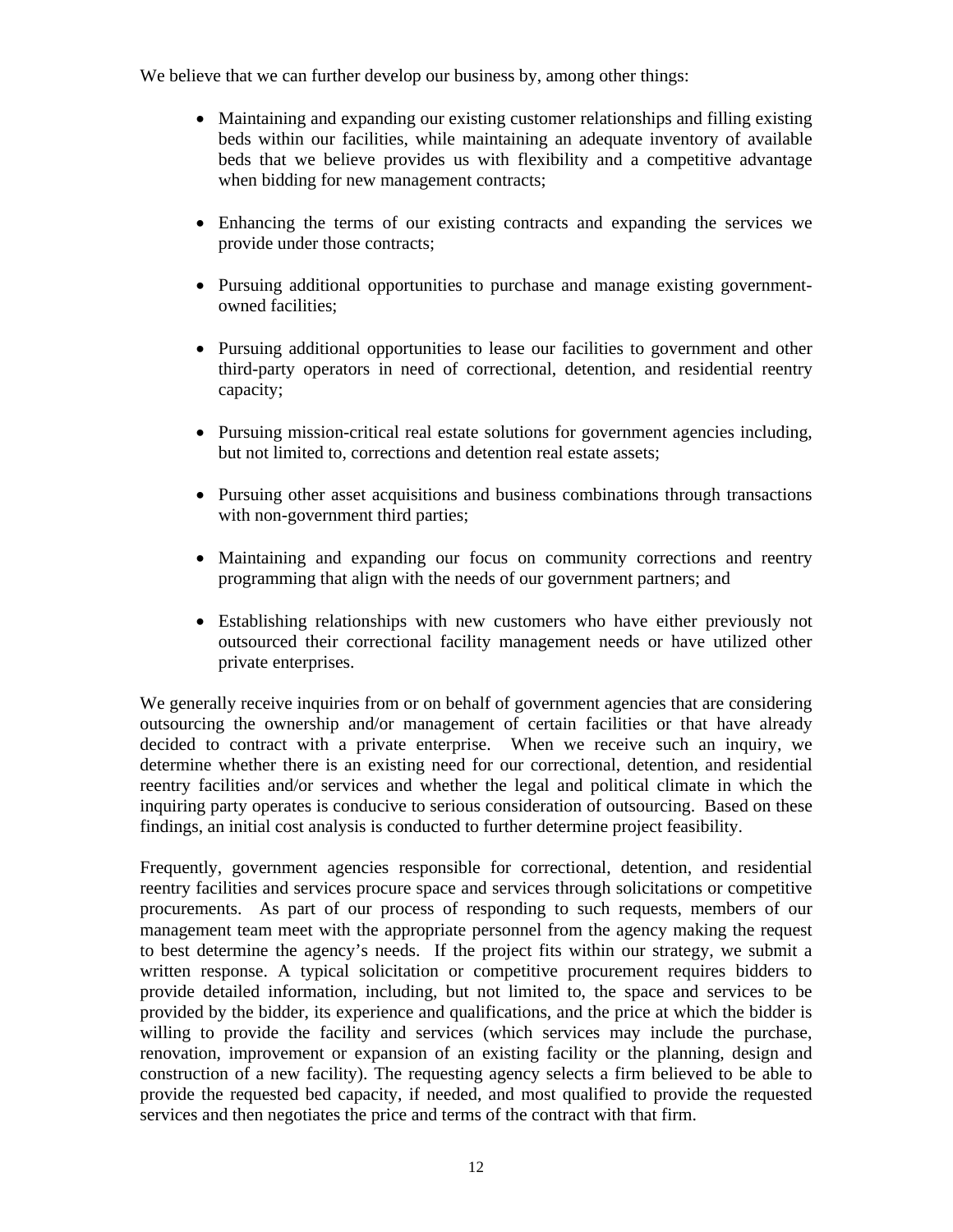#### **2016 Accomplishments**

In 2016, we entered into a number of new contracts, renewed several other significant contracts, and completed numerous other transactions and milestones, including the following:

- Completed the acquisition of Correctional Management, Inc., or CMI, a privately held community corrections company that operates seven community corrections facilities with approximately 600 beds in Colorado.
- Entered into a five-year lease with unlimited two-year renewal options with the Oklahoma Department of Corrections, or ODOC, for our previously idled 2,400 bed North Fork Correctional Facility.
- Completed the acquisition of a 112-bed community corrections facility in California that is leased to a third-party operator under a triple net lease agreement.
- Awarded a contract extension to continue providing residential reentry services for the BOP at our 120-bed CAI-Boston Avenue and 483-bed CAI-Ocean View facilities, and agreed to consolidate populations at both facilities into our CAI-Ocean View facility.
- Awarded a new two-year contract, with three one-year renewal options, by the CDCR to provide residential reentry space and services for up to 120 residents at our CAI-Boston Avenue facility.
- Announced a restructuring of our corporate operations and implementation of a cost reduction plan that is expected to result in annual expense savings of approximately \$9.0 million. The restructuring realigns the corporate structure to more effectively serve facility operations, while better supporting our ongoing business diversification strategy.
- ICE amended its agreement to utilize our 2,400-bed South Texas Family Residential Center. The agreement extends the life of the contract through September 2021, and can be further extended by bi-lateral modification.
- Announced a new contract award to house up to 1,116 ICE detainees at our Cibola County Corrections Center. The contract contains an initial term of five years, with renewal options upon mutual agreement. We previously housed inmates from the BOP at our Cibola facility under a separate contract that expired on October 30, 2016.
- Completed the expansion of our Red Rock Correctional Center in Arizona, bringing the facility to a design capacity of 2,024 beds. We began receiving inmates at the expanded Red Rock facility under a December 2015 award to house up to an additional 1,000 medium-security inmates from the Arizona Department of Corrections. The award brought the contracted bed capacity at the facility to 2,000 inmates.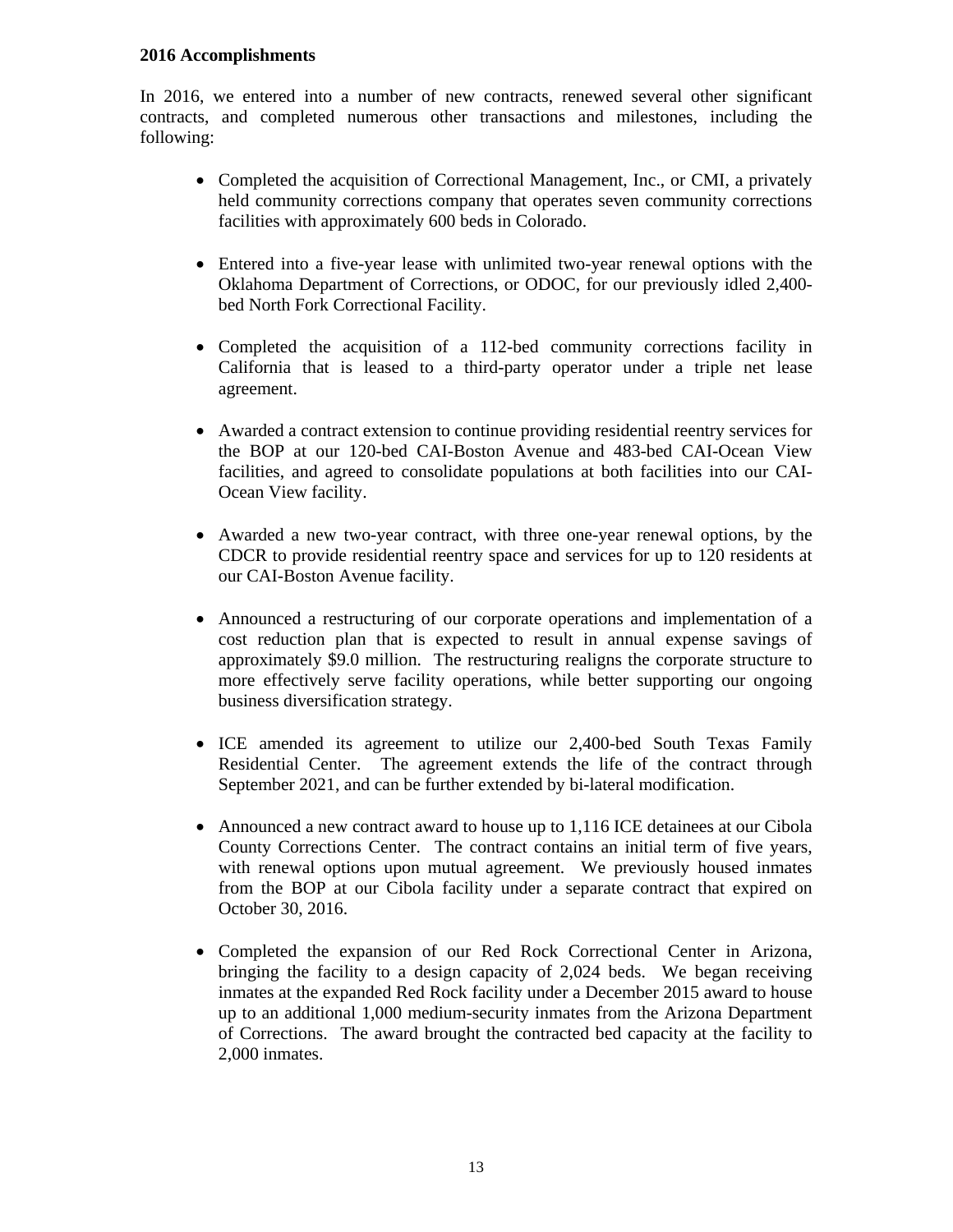- Announced a new contract award from ICE at our 2,016-bed Northeast Ohio Correctional Center in order to assist ICE with their current detention needs. The new contract contains an initial term expiring March 31, 2017, with three sixmonth renewal periods at the option of ICE. As of January 31, 2017, we housed approximately 215 ICE detainees and approximately 520 detainees from the USMS under a separate contract at the Northeast Ohio facility.
- Renamed and began the process of rebranding the Company as CoreCivic in order to reflect the successful execution of strategies to diversify our business and offer a broader range of solutions to government partners.

# **Facility Portfolio**

# *General*

Our facilities can generally be classified according to the level(s) of security at such facility. Minimum security facilities have open housing within an appropriately designed and patrolled institutional perimeter. Medium security facilities have either cells, rooms or dormitories, a secure perimeter, and some form of external patrol. Maximum security facilities have cells, a secure perimeter, and external patrol. Multi-security facilities have various areas encompassing minimum, medium or maximum security.

Our facilities can also be classified according to their primary function. The primary functional categories are:

- *Correctional Facilities*. Correctional facilities house and provide contractually agreed upon programs and services to sentenced adult prisoners, typically prisoners on whom a sentence in excess of one year has been imposed.
- *Detention Facilities*. Detention facilities house and provide contractually agreed upon programs and services to (i) prisoners being detained by ICE, (ii) prisoners who are awaiting trial who have been charged with violations of federal criminal law (and are therefore in the custody of the USMS) or state criminal law, and (iii) prisoners who have been convicted of crimes and on whom a sentence of one year or less has been imposed.
	- *Residential Facilities.* Residential facilities provide space and residential services in an open and safe environment to adults with children who have been detained by ICE and are awaiting the outcome of immigration hearings or the return to their home countries. As contractually agreed upon, residential facilities offer services including, but not limited to, educational programs, medical care, recreational activities, counseling, and access to religious and legal services.
- *Community Corrections.* Community corrections/residential reentry facilities offer housing and programs to offenders who are serving the last portion of their sentence or who have been assigned to the facility in lieu of a jail or prison sentence, with a key focus on employment, job readiness, and life skills.
- *Leased Facilities*. Leased facilities are facilities that we own but do not manage and that are leased to third-party operators. As of December 31, 2016, we leased three correctional facilities and five community corrections facilities to third-party operators.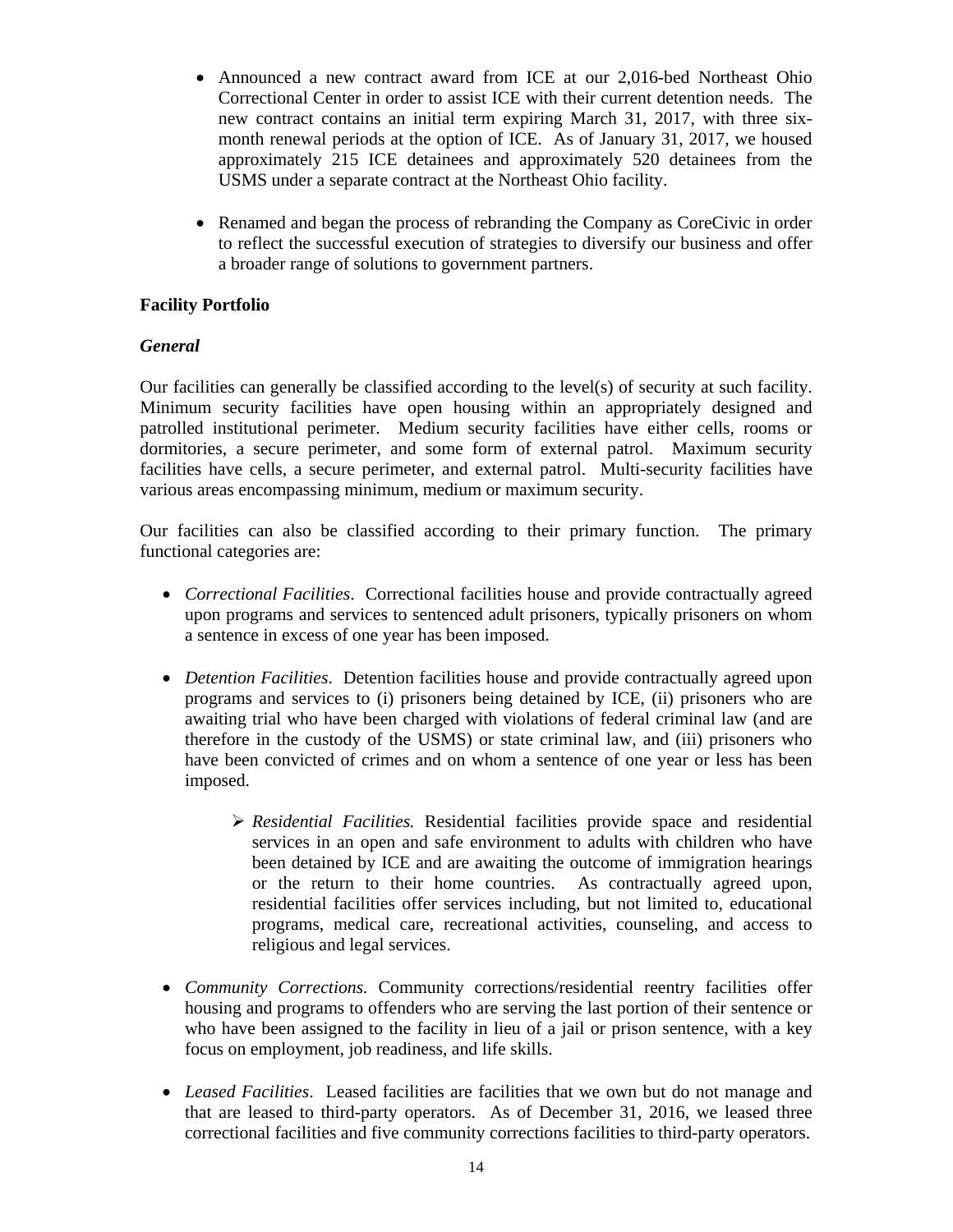#### *Facilities and Facility Management Contracts*

As of December 31, 2016, we owned or controlled 49 correctional and detention facilities, three of which we leased to third-party operators, and owned or controlled 25 residential reentry facilities, five of which we leased to third-party operators, in 18 states and the District of Columbia. Additionally, we managed 11 correctional and detention facilities owned by government agencies. We also owned two corporate office buildings. Owned and managed facilities include facilities placed into service that we own or control via a long-term lease and manage. Managed-only facilities include facilities we manage that are owned by a third party. The following table sets forth all of the facilities that, as of December 31, 2016, we (i) owned and managed, (ii) owned, but were leased to another operator, and (iii) managed but are owned by a government authority. The table includes certain information regarding each facility, including the term of the primary customer contract related to such facility, or, in the case of facilities we owned but leased to a third-party operator, the term of such lease.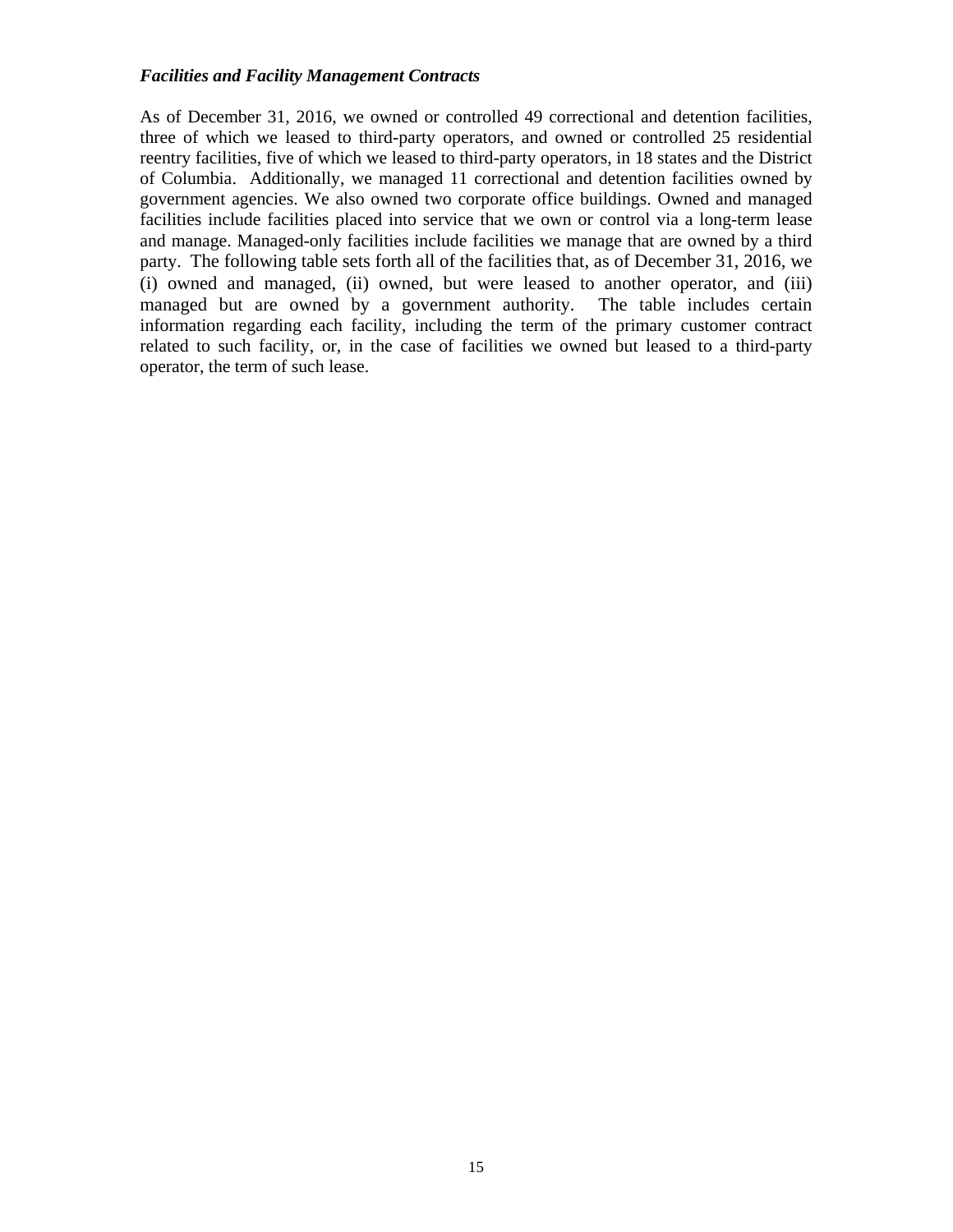| <b>Facility Name</b>                                                                          | <b>Primary</b><br><b>Customer</b> | Design<br>Capacity $(A)$ | <b>Security</b><br>Level | <b>Facility</b><br>Type(B) | <b>Term</b>       | Remaining<br>Renewal<br>Options $(C)$ |
|-----------------------------------------------------------------------------------------------|-----------------------------------|--------------------------|--------------------------|----------------------------|-------------------|---------------------------------------|
| <b>Owned and Managed Facilities:</b><br>Central Arizona Detention Center<br>Florence, Arizona | <b>USMS</b>                       | 2,304                    | Multi                    | Detention                  | September<br>2018 | $(2)$ 5 year                          |
| Eloy Detention Center<br>Eloy, Arizona                                                        | ICE                               | 1,500                    | Medium                   | Detention                  | Indefinite        |                                       |
| <b>Florence Correctional Center</b><br>Florence, Arizona                                      | <b>USMS</b>                       | 1,824                    | Multi                    | Detention                  | September<br>2018 | $(2)$ 5 year                          |
| La Palma Correctional Center<br>Eloy, Arizona                                                 | State of California               | 3,060                    | Medium                   | Correctional               | June 2019         | Indefinite                            |
| Red Rock Correctional Center (D)<br>Eloy, Arizona                                             | State of Arizona                  | 2,024                    | Medium                   | Correctional               | January 2024      | $(2)$ 5 year                          |
| Saguaro Correctional Facility<br>Eloy, Arizona                                                | State of Hawaii                   | 1,896                    | Medium                   | Correctional               | June 2019         | $(2)$ 1 year                          |
| <b>CAI Boston Avenue</b><br>San Diego, California                                             | State of California               | 120                      |                          | Community<br>Corrections   | June 2018         | $(3)$ 1 year                          |
| CAI Ocean View<br>San Diego, California                                                       | <b>BOP</b>                        | 483                      | $\overline{a}$           | Community<br>Corrections   | May 2017          | $(4)$ 1 year                          |
| Leo Chesney Correctional Center<br>Live Oak, California                                       |                                   | 240                      |                          |                            |                   |                                       |
| Otay Mesa Detention Center<br>San Diego, California                                           | ICE                               | 1,482                    | Minimum/<br>Medium       | Detention                  | June 2017         | $(2)$ 3 year                          |
| <b>Bent County Correctional Facility</b><br>Las Animas, Colorado                              | State of Colorado                 | 1,420                    | Medium                   | Correctional               | June 2017         | $\overline{\phantom{a}}$              |
| <b>Boulder Community Treatment Center</b><br>Boulder, Colorado                                | <b>Boulder County</b>             | 69                       |                          | Community<br>Corrections   | January 2017      | $(2)$ 1 year                          |
| <b>Centennial Community Transition Center</b><br>Englewood, Colorado                          | Arapahoe County                   | 107                      |                          | Community<br>Corrections   | June 2017         |                                       |
| <b>Columbine Facility</b><br>Denver, Colorado                                                 | Denver County                     | 60                       |                          | Community<br>Corrections   | June 2017         |                                       |
| Crowley County Correctional Facility<br>Olney Springs, Colorado                               | State of Colorado                 | 1,794                    | Medium                   | Correctional               | June 2017         |                                       |
| Dahlia Facility<br>Denver, Colorado                                                           | Denver County                     | 120                      |                          | Community<br>Corrections   | June 2017         |                                       |
| Fox Facility and Training Center<br>Denver, Colorado                                          | Denver County                     | 90                       |                          | Community<br>Corrections   | June 2017         |                                       |
| Huerfano County Correctional Center<br>Walsenburg, Colorado                                   |                                   | 752                      | Medium                   | Correctional               |                   |                                       |
| Kit Carson Correctional Center<br>Burlington, Colorado                                        |                                   | 1,488                    | Medium                   | Correctional               |                   |                                       |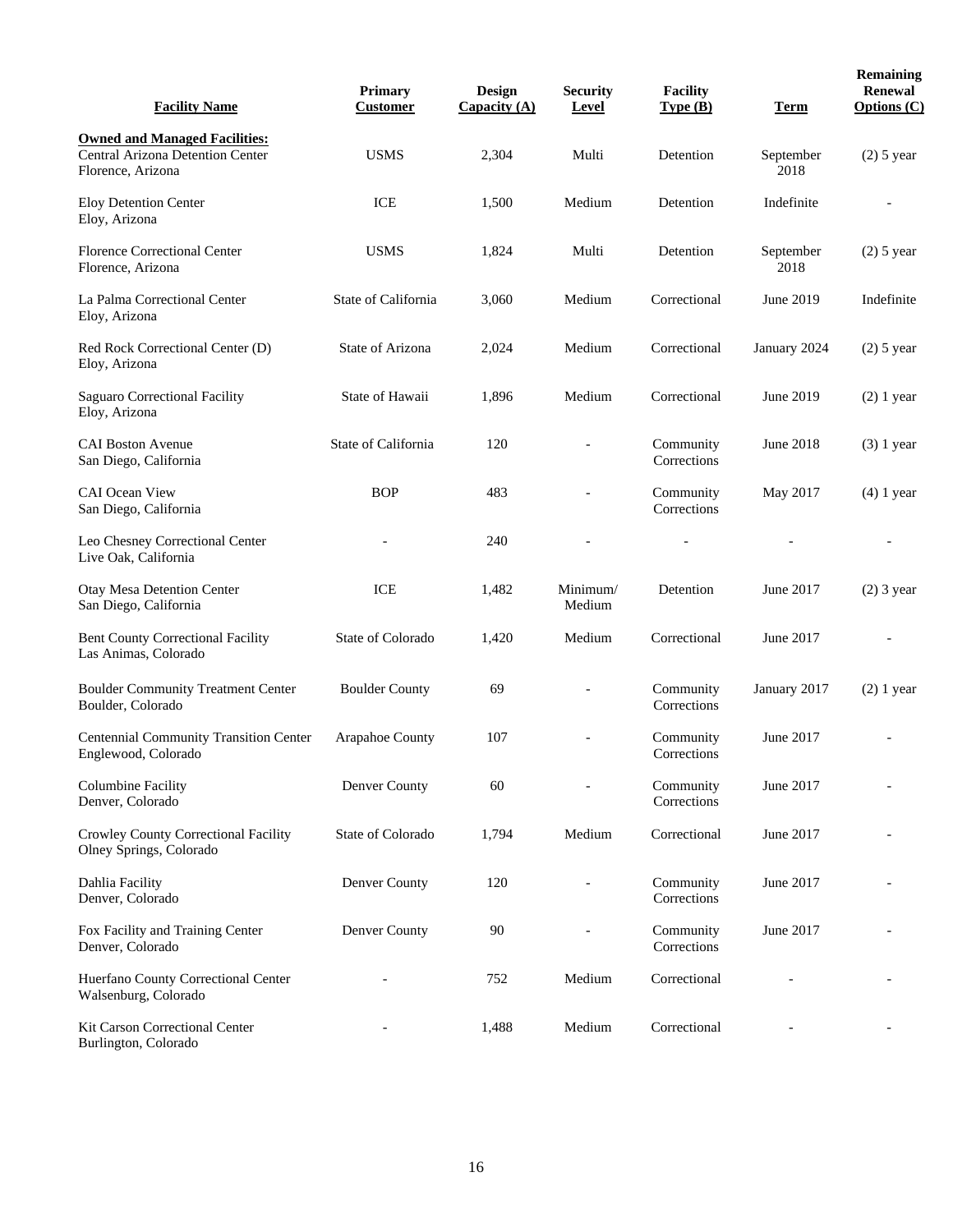| <b>Facility Name</b>                                                      | <b>Primary</b><br><b>Customer</b>                    | Design<br>Capacity $(A)$ | <b>Security</b><br>Level | <b>Facility</b><br>Type(B) | <b>Term</b>       | Remaining<br>Renewal<br>Options $(C)$ |
|---------------------------------------------------------------------------|------------------------------------------------------|--------------------------|--------------------------|----------------------------|-------------------|---------------------------------------|
| <b>Longmont Community Treatment Center</b><br>Longmont, Colorado          | <b>Boulder County</b>                                | 69                       |                          | Community<br>Corrections   | January 2017      | $(2)$ 1 year                          |
| <b>Ulster Facility</b><br>Denver, Colorado                                | Denver County                                        | 90                       |                          | Community<br>Corrections   | June 2017         |                                       |
| Coffee Correctional Facility (E)<br>Nicholls, Georgia                     | State of Georgia                                     | 2,312                    | Medium                   | Correctional               | June 2017         | $(17)$ 1 year                         |
| Jenkins Correctional Center (E)<br>Millen, Georgia                        | State of Georgia                                     | 1,124                    | Medium                   | Correctional               | June 2017         | $(18)$ 1 year                         |
| McRae Correctional Facility<br>McRae, Georgia                             | <b>BOP</b>                                           | 1,978                    | Medium                   | Correctional               | November<br>2018  | $(2)$ 2 year                          |
| <b>Stewart Detention Center</b><br>Lumpkin, Georgia                       | ICE                                                  | 1,752                    | Medium                   | Detention                  | Indefinite        |                                       |
| Wheeler Correctional Facility (E)<br>Alamo, Georgia                       | State of Georgia                                     | 2,312                    | Medium                   | Correctional               | June 2017         | $(17)$ 1 year                         |
| Leavenworth Detention Center<br>Leavenworth, Kansas                       | <b>USMS</b>                                          | 1,033                    | Maximum                  | Detention                  | December<br>2021  | $(1)$ 5 year                          |
| Lee Adjustment Center<br>Beattyville, Kentucky                            |                                                      | 816                      | Minimum/<br>Medium       | Correctional               |                   |                                       |
| Marion Adjustment Center<br>St. Mary, Kentucky                            |                                                      | 826                      | Minimum/<br>Medium       | Correctional               |                   |                                       |
| Southeast Kentucky Correctional<br>Facility (F)<br>Wheelwright, Kentucky  |                                                      | 656                      | Minimum/<br>Medium       | Correctional               |                   |                                       |
| Prairie Correctional Facility<br>Appleton, Minnesota                      |                                                      | 1,600                    | Medium                   | Correctional               |                   |                                       |
| <b>Adams County Correctional Center</b><br>Adams County, Mississippi      | <b>BOP</b>                                           | 2,232                    | Medium                   | Correctional               | <b>July 2017</b>  | $(1)$ 2 year                          |
| Tallahatchie County Correctional<br>Facility (G)<br>Tutwiler, Mississippi | State of<br>California                               | 2,672                    | Medium                   | Correctional               | June 2019         | Indefinite                            |
| Crossroads Correctional Center (H)<br>Shelby, Montana                     | State of<br>Montana                                  | 664                      | Multi                    | Correctional               | June 2017         | $(1)$ 2 year                          |
| Nevada Southern Detention Center<br>Pahrump, Nevada                       | Office of the<br><b>Federal Detention</b><br>Trustee | 1,072                    | Medium                   | Detention                  | September<br>2020 | $(2)$ 5 year                          |
| <b>Elizabeth Detention Center</b><br>Elizabeth, New Jersey                | ICE                                                  | 300                      | Minimum                  | Detention                  | August 2017       | $(4)$ 1 year                          |
| Cibola County Corrections Center<br>Milan, New Mexico                     | ICE                                                  | 1,129                    | Medium                   | Detention                  | October 2021      | Indefinite                            |
| Northwest New Mexico Correctional<br>Center<br>Grants, New Mexico         | State of<br>New Mexico                               | 596                      | Multi                    | Correctional               | June 2020         |                                       |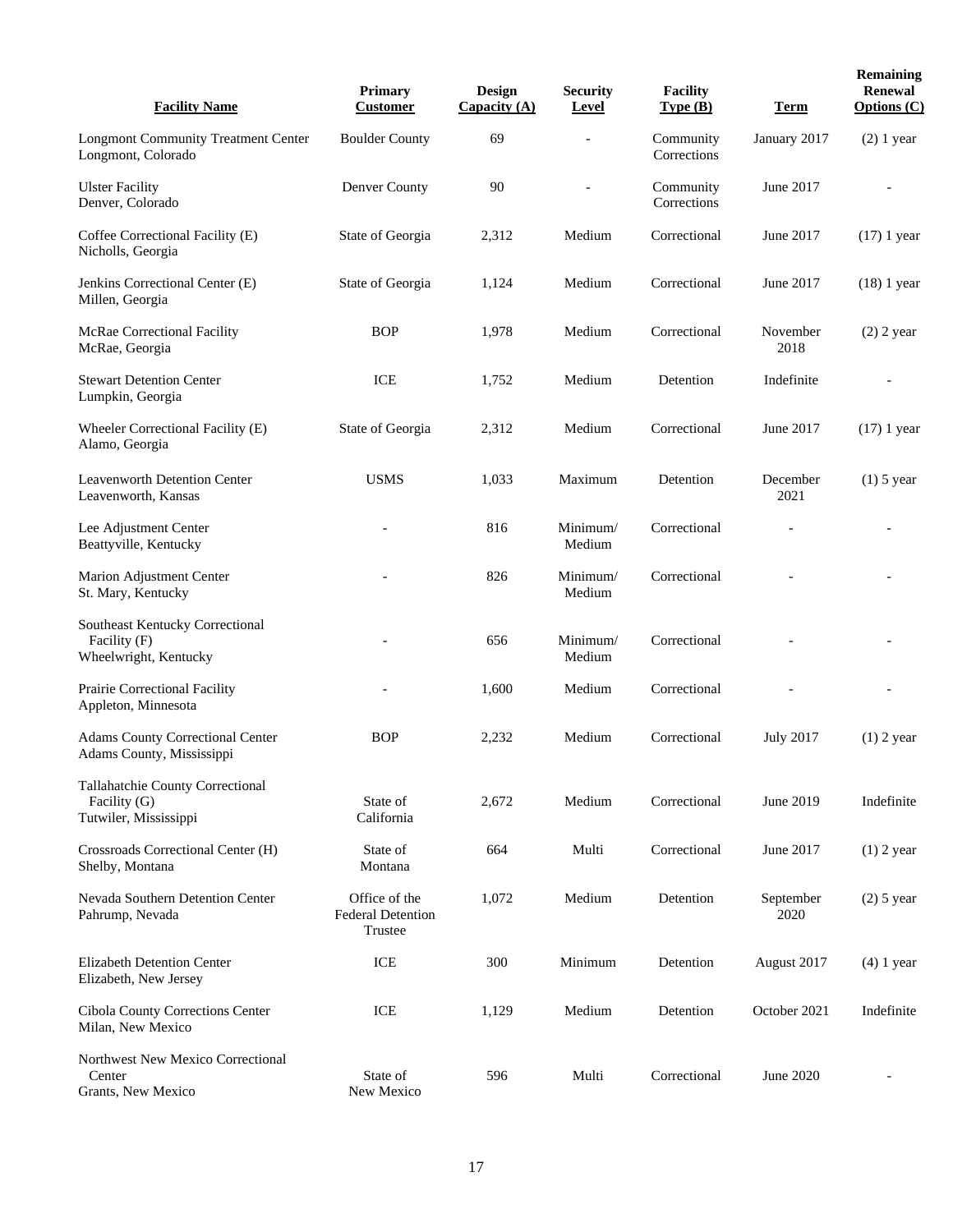| <b>Facility Name</b>                                                 | <b>Primary</b><br>Customer | <b>Design</b><br>Capacity $(A)$ | <b>Security</b><br>Level | <b>Facility</b><br>Type(B) | <b>Term</b>       | <b>Remaining</b><br>Renewal<br><b>Options</b> (C) |
|----------------------------------------------------------------------|----------------------------|---------------------------------|--------------------------|----------------------------|-------------------|---------------------------------------------------|
| <b>Torrance County Detention Facility</b><br>Estancia, New Mexico    | <b>USMS</b>                | 910                             | Multi                    | Detention                  | Indefinite        |                                                   |
| Lake Erie Correctional Institution (I)<br>Conneaut, Ohio             | State of Ohio              | 1,798                           | Medium                   | Correctional               | June 2032         | Indefinite                                        |
| Northeast Ohio Correctional Center<br>Youngstown, Ohio               | <b>USMS</b>                | 2,016                           | Medium                   | Correctional               | December<br>2018  |                                                   |
| <b>Carver Transitional Center</b><br>Oklahoma City, Oklahoma         | State of Oklahoma          | 494                             |                          | Community<br>Corrections   | June 2017         | $(1)$ 1 year                                      |
| Cimarron Correctional Facility (J)<br>Cushing, Oklahoma              | State of Oklahoma          | 1,692                           | Medium                   | Correctional               | June 2017         | $(2)$ 1 year                                      |
| Davis Correctional Facility (J)<br>Holdenville, Oklahoma             | State of Oklahoma          | 1,670                           | Medium                   | Correctional               | June 2017         | $(2)$ 1 year                                      |
| Diamondback Correctional Facility<br>Watonga, Oklahoma               |                            | 2,160                           | Medium                   | Correctional               |                   |                                                   |
| <b>Tulsa Transitional Center</b><br>Tulsa, Oklahoma                  | State of Oklahoma          | 390                             |                          | Community<br>Corrections   | June 2017         | $(1)$ 1 year                                      |
| Turley Residential Center<br>Tulsa, Oklahoma                         | State of Oklahoma          | 289                             |                          | Community<br>Corrections   | June 2017         | $(2)$ 1 year                                      |
| <b>Shelby Training Center</b><br>Memphis, Tennessee                  |                            | 200                             |                          |                            |                   |                                                   |
| <b>Trousdale Turner Correctional Center</b><br>Hartsville, Tennessee | <b>State of Tennessee</b>  | 2,552                           | Multi                    | Correctional               | December<br>2020  |                                                   |
| West Tennessee Detention Facility<br>Mason, Tennessee                | <b>USMS</b>                | 600                             | Multi                    | Detention                  | September<br>2017 | $(6)$ 2 year                                      |
| Whiteville Correctional Facility (K)<br>Whiteville, Tennessee        | <b>State of Tennessee</b>  | 1,536                           | Medium                   | Correctional               | June 2016         |                                                   |
| Austin Residential Reentry Center<br>Del Valle, Texas                | <b>BOP</b>                 | 116                             |                          | Community<br>Corrections   | August 2017       |                                                   |
| <b>Austin Transitional Center</b><br>Del Valle, Texas                | <b>State of Texas</b>      | 460                             |                          | Community<br>Corrections   | August 2017       | $(3)$ 1 year                                      |
| Corpus Christi Transitional Center<br>Corpus Christi, Texas          | <b>State of Texas</b>      | 160                             |                          | Community<br>Corrections   | August 2017       | $(1)$ 2 year                                      |
| <b>Dallas Transitional Center</b><br>Hutchins, Texas                 | <b>State of Texas</b>      | 300                             |                          | Community<br>Corrections   | August 2017       | $(3)$ 1 year                                      |
| Eden Detention Center<br>Eden, Texas                                 | <b>BOP</b>                 | 1,422                           | Medium                   | Correctional               | April 2017        |                                                   |
| El Paso Multi-Use Facility<br>El Paso, Texas                         | <b>State of Texas</b>      | 360                             |                          | Community<br>Corrections   | August 2017       | $(3)$ 1 year                                      |
| El Paso Transitional Center<br>El Paso, Texas                        | <b>State of Texas</b>      | 224                             |                          | Community<br>Corrections   | August 2017       | $(3)$ 1 year                                      |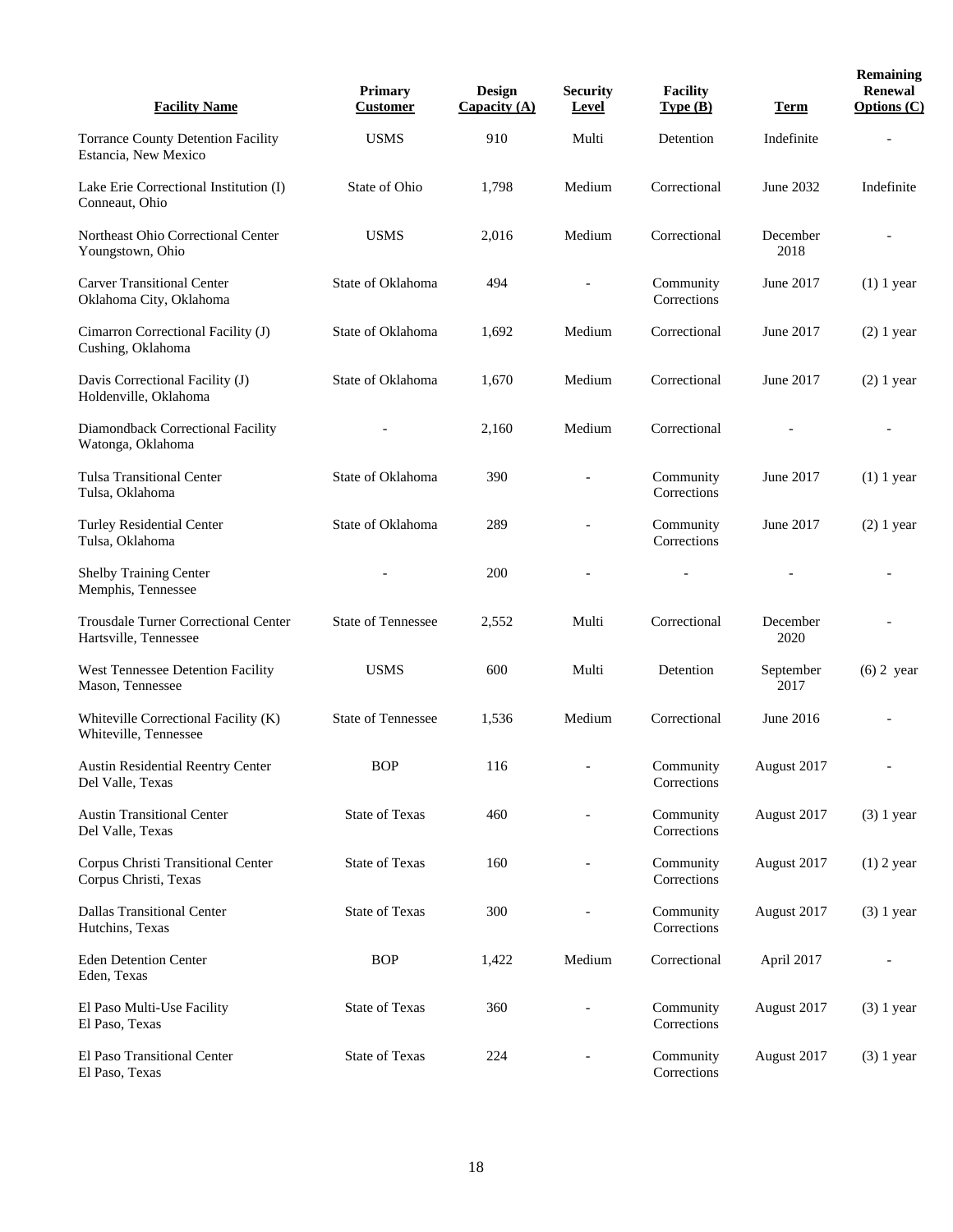| <b>Facility Name</b>                                                                    | <b>Primary</b><br><b>Customer</b> | <b>Design</b><br>Capacity $(A)$ | <b>Security</b><br>Level | <b>Facility</b><br>Type(B) | <b>Term</b>       | Remaining<br>Renewal<br>Options $(C)$ |
|-----------------------------------------------------------------------------------------|-----------------------------------|---------------------------------|--------------------------|----------------------------|-------------------|---------------------------------------|
| Fort Worth Transitional Center<br>Fort Worth, Texas                                     | <b>State of Texas</b>             | 248                             |                          | Community<br>Corrections   | August 2017       | $(3)$ 1 year                          |
| <b>Houston Processing Center</b><br>Houston, Texas                                      | ICE                               | 1,000                           | Medium                   | Detention                  | April 2017        |                                       |
| Laredo Processing Center<br>Laredo, Texas                                               | ICE                               | 258                             | Minimum/<br>Medium       | Detention                  | June 2018         |                                       |
| South Texas Family Residential Center<br>Dilley, Texas                                  | ICE                               | 2,400                           | $\overline{\phantom{a}}$ | Residential                | September<br>2021 |                                       |
| T. Don Hutto Residential Center<br>Taylor, Texas                                        | ICE                               | 512                             | Medium                   | Detention                  | January 2020      | Indefinite                            |
| Webb County Detention Center<br>Laredo, Texas                                           | <b>USMS</b>                       | 480                             | Medium                   | Detention                  | November<br>2017  |                                       |
| <b>Cheyenne Transitional Center</b><br>Cheyenne, Wyoming                                | State of Wyoming                  | 116                             |                          | Community<br>Corrections   | June 2017         | Indefinite                            |
| D.C. Correctional Treatment Facility (L)<br>Washington, D.C.                            | District of<br>Columbia           | 1,500                           | Medium                   | Detention                  | March 2017        |                                       |
| <b>Managed Only Facilities:</b><br>Citrus County Detention Facility<br>Lecanto, Florida | Citrus County,<br>Florida         | 760                             | Multi                    | Detention                  | September<br>2020 | Indefinite                            |
| Lake City Correctional Facility<br>Lake City, Florida                                   | State of<br>Florida               | 893                             | Medium                   | Correctional               | June 2018         | Indefinite                            |
| Marion County Jail<br>Indianapolis, Indiana                                             | Marion County,<br>Indiana         | 1,030                           | Multi                    | Detention                  | December<br>2017  | $(1)$ 10 year                         |
| Hardeman County Correctional Facility<br>Whiteville, Tennessee                          | <b>State of Tennessee</b>         | 2,016                           | Medium                   | Correctional               | May 2017          |                                       |
| Metro-Davidson County Detention<br>Facility<br>Nashville, Tennessee                     | Davidson County,<br>Tennessee     | 1,348                           | Multi                    | Detention                  | January 2020      |                                       |
| <b>Silverdale Facilities</b><br>Chattanooga, Tennessee                                  | Hamilton County,<br>Tennessee     | 1,046                           | Multi                    | Detention                  | April 2017        |                                       |
| South Central Correctional Center<br>Clifton, Tennessee                                 | <b>State of Tennessee</b>         | 1,676                           | Medium                   | Correctional               | June 2018         |                                       |
| <b>Bartlett State Jail</b><br>Bartlett, Texas                                           | State of<br>Texas                 | 1,049                           | Minimum/<br>Medium       | Correctional               | August 2017       |                                       |
| Bradshaw State Jail<br>Henderson, Texas                                                 | State of<br>Texas                 | 1,980                           | Minimum/<br>Medium       | Correctional               | August 2017       |                                       |
| Lindsey State Jail<br>Jacksboro, Texas                                                  | State of<br>Texas                 | 1,031                           | Minimum/<br>Medium       | Correctional               | August 2017       |                                       |
| Willacy State Jail<br>Raymondville, Texas                                               | State of<br>Texas                 | 1,069                           | Minimum/<br>Medium       | Correctional               | August 2017       |                                       |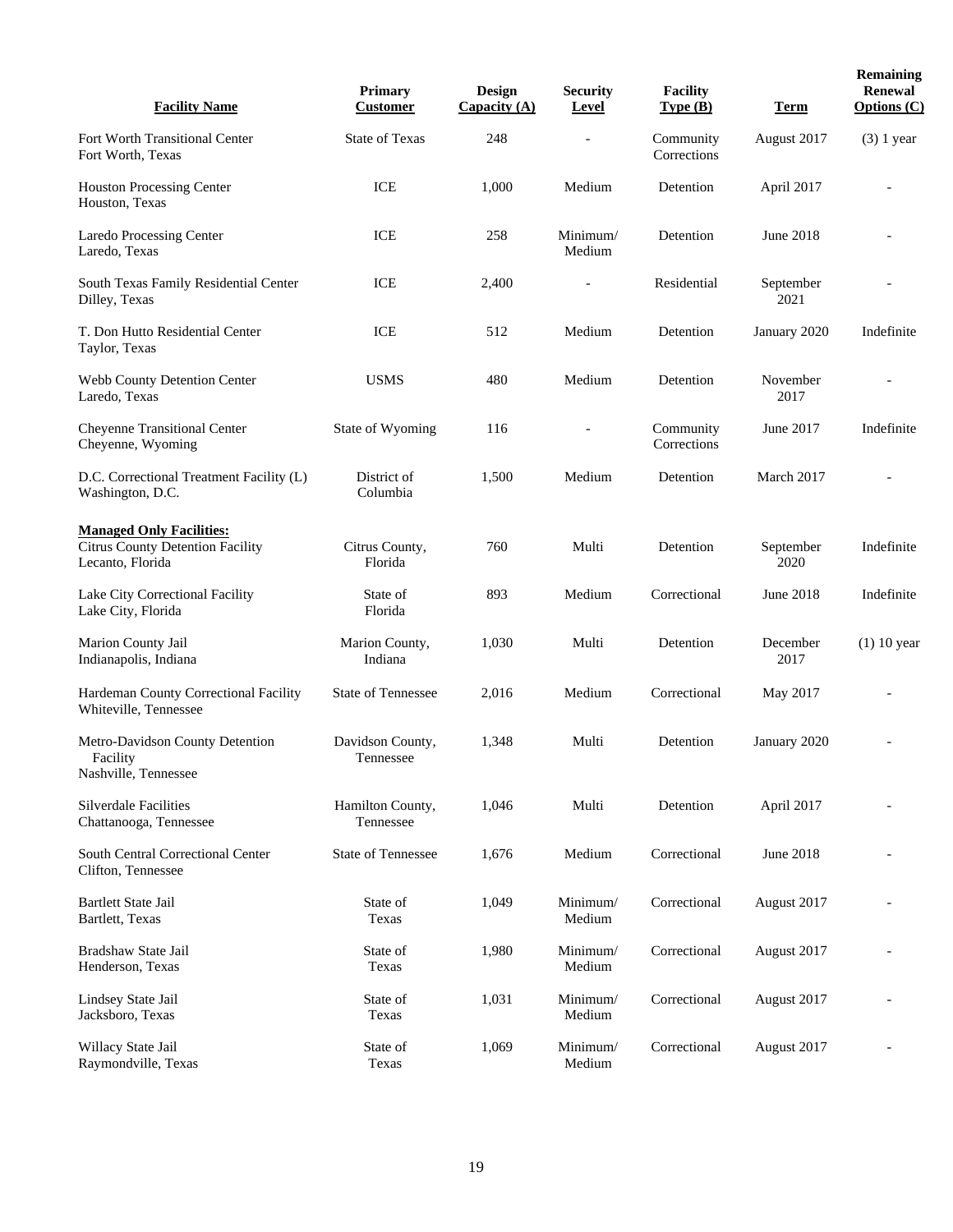| <b>Facility Name</b>                                                                             | <b>Primary</b><br><b>Customer</b> | <b>Design</b><br>Capacity $(A)$ | <b>Security</b><br>Level | <b>Facility</b><br>Type(B) | <b>Term</b>       | Remaining<br>Renewal<br>$Options (C)$ |
|--------------------------------------------------------------------------------------------------|-----------------------------------|---------------------------------|--------------------------|----------------------------|-------------------|---------------------------------------|
| <b>Leased Facilities:</b><br>California City Correctional Center<br>California, City, California | <b>CDCR</b>                       | 2,560                           | Medium                   | Correctional               | November<br>2020  | Indefinite                            |
| Long Beach Community Corrections Center<br>Long Beach, California                                | Community<br>Education<br>Centers | 112                             |                          | Community<br>Corrections   | June 2020         | $(1)$ 5 year                          |
| North Fork Correctional Facility<br>Sayre, Oklahoma                                              | State of<br>Oklahoma              | 2,400                           | Medium                   | Correctional               | <b>July 2021</b>  | Indefinite                            |
| Broad Street Residential Reentry Center<br>Philadelphia, Pennsylvania                            | Community<br>Education<br>Centers | 150                             |                          | Community<br>Corrections   | <b>July 2019</b>  | $(4)$ 5 year                          |
| <b>Chester Residential Reentry Center</b><br>Chester, Pennsylvania                               | Community<br>Education<br>Centers | 135                             |                          | Community<br>Corrections   | <b>July 2019</b>  | $(4)$ 5 year                          |
| Roth Hall Residential Reentry Center<br>Philadelphia, Pennsylvania                               | Community<br>Education<br>Centers | 160                             |                          | Community<br>Corrections   | <b>July 2019</b>  | $(4)$ 5 year                          |
| Walker Hall Residential Reentry Center<br>Philadelphia, Pennsylvania                             | Community<br>Education<br>Centers | 160                             |                          | Community<br>Corrections   | <b>July 2019</b>  | $(4)$ 5 year                          |
| <b>Bridgeport Pre-Parole Transfer Facility</b><br>Bridgeport, Texas                              | <b>MTC</b>                        | 200                             | Medium                   | Correctional               | September<br>2017 |                                       |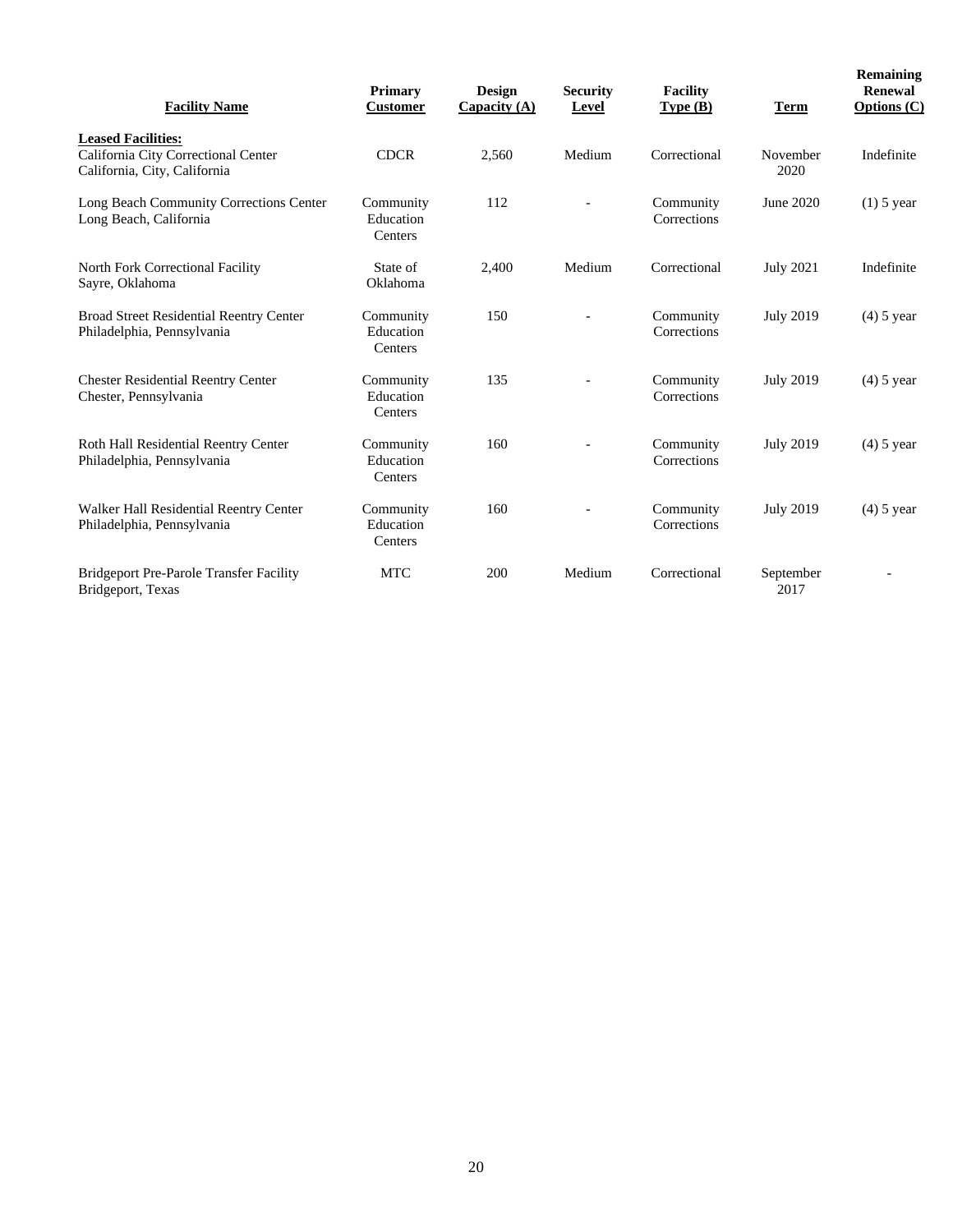- (A) Design capacity measures the number of beds and, accordingly, the number of offenders each facility is designed to accommodate. Facilities housing detainees on a short-term basis may exceed the original intended design capacity due to the lower level of services required by detainees in custody for a brief period. From time to time, we may evaluate the design capacity of our facilities based on customers using the facilities, and the ability to reconfigure space with minimal capital outlays. As a result, the design capacity of certain facilities may vary from the design capacity previously presented. We believe design capacity is an appropriate measure for evaluating our operations, because the revenue generated by each facility is based on a per diem or monthly rate per offender housed at the facility paid by the corresponding contracting governmental entity.
- (B) We manage numerous facilities that have more than a single function (e.g., housing both long-term sentenced adult prisoners and pre-trial detainees). The primary functional categories into which facility types are identified were determined by the relative size of offender populations in a particular facility on December 31, 2016. If, for example, a 1,000-bed facility housed 900 adult offenders with sentences in excess of one year and 100 pre-trial detainees, the primary functional category to which it would be assigned would be that of correctional facilities and not detention facilities. It should be understood that the primary functional category to which multi-user facilities are assigned may change from time to time.
- (C) Remaining renewal options represents the number of renewal options, if applicable, and the term of each option renewal.
- (D) Pursuant to the terms of a contract awarded by the state of Arizona in September 2012, the state of Arizona has an option to purchase the Red Rock facility at any time during the term of the contract, including extension options, based on an amortization schedule starting with the fair market value and decreasing evenly to zero over the twenty year term.
- (E) These facilities are subject to purchase options held by the Georgia Department of Corrections, or GDOC, which grants the GDOC the right to purchase the facility for the lesser of the facility's depreciated book value, as defined, or fair market value at any time during the term of the contract between the GDOC and us.
- (F) The facility, formerly known as the Otter Creek Correctional Center, is subject to a deed of conveyance with the city of Wheelwright, Kentucky which includes provisions that allow assumption of ownership by the city of Wheelwright under the following occurrences: (1) we cease to operate the facility for more than two years, (2) our failure to maintain at least one employee for a period of sixty consecutive days, or (3) a conversion to a maximum security facility based upon classification by the Kentucky Corrections Cabinet. We have entered into an agreement with the city of Wheelwright that extends the reversion through July 31, 2018, in exchange for \$20,000 per month or until we resume operations, as defined in the agreement.
- (G) The facility is subject to a purchase option held by the Tallahatchie County Correctional Authority which grants Tallahatchie County Correctional Authority the right to purchase the facility at any time during the contract at a price generally equal to the cost of the premises less an allowance for amortization originally over a 20-year period. The amortization period was extended through 2050 in connection with an expansion completed during the fourth quarter of 2007.
- (H) The state of Montana has an option to purchase the facility generally at any time during the term of the contract with us at fair market value less the sum of a pre-determined portion of per diem payments made to us by the state of Montana.
- (I) The state of Ohio has the irrevocable right to repurchase the facility before we may resell the facility to a third party, or if we become insolvent or are unable to meet our obligations under the management contract with the state of Ohio, at a price generally equal to the fair market value, as defined in the Real Estate Purchase Agreement.
- (J) These facilities are subject to purchase options held by the ODOC, which grants the ODOC the right to purchase the facility at its fair market value at any time during the term of the contract with ODOC.
- (K) The state of Tennessee has the option to purchase the facility in the event of our bankruptcy, or upon an operational or financial breach, as defined, at a price equal to the book value of the facility, as defined.
- (L) The District of Columbia has the right to purchase the facility at any time during the term of the contract at a price generally equal to the present value of the remaining lease payments for the premises. Upon expiration of the lease in the first quarter of 2017, ownership of the facility automatically reverts to the District of Columbia. The District assumed operation of the facility in January 2017.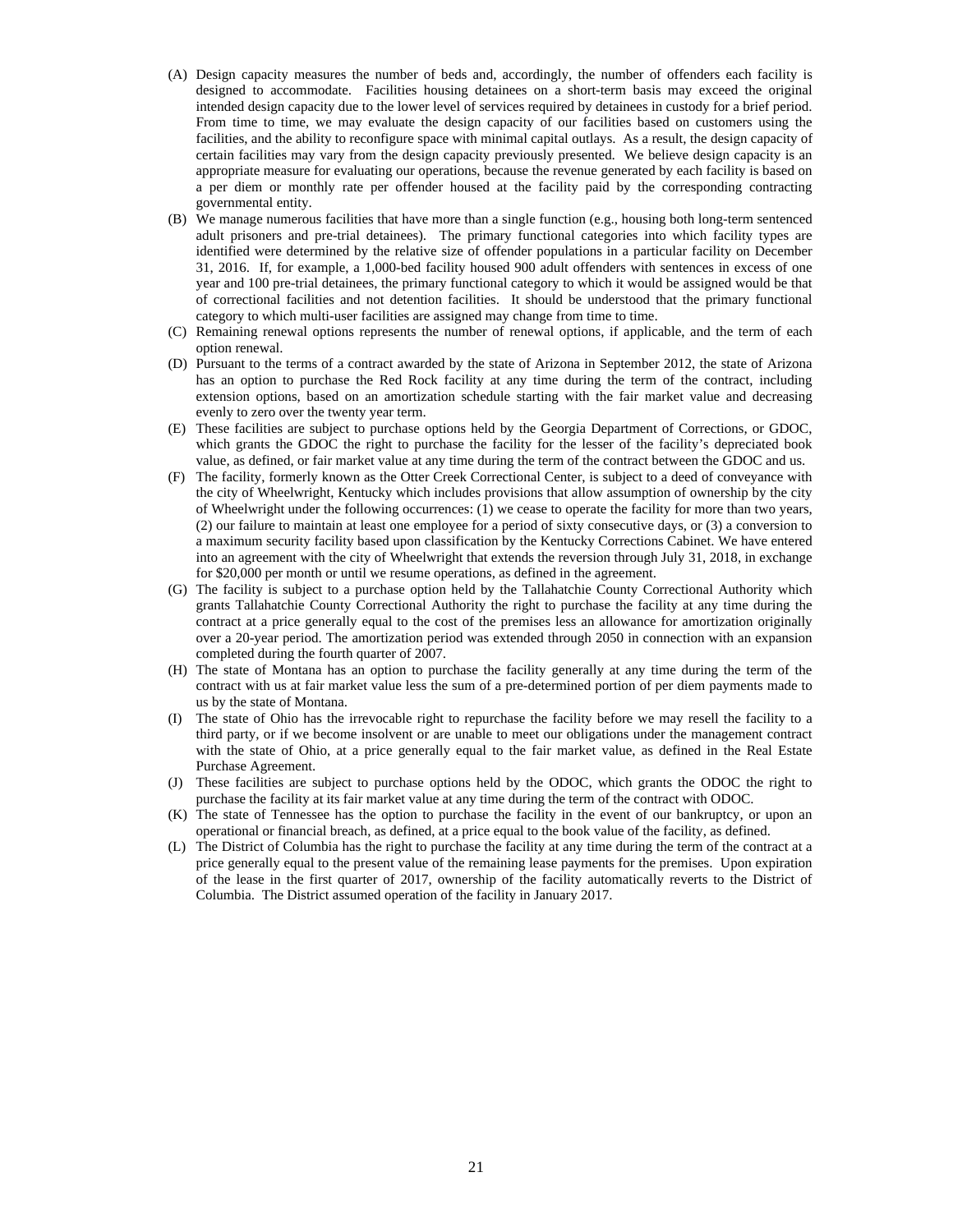#### **Competitive Strengths**

Under our three business offerings, CoreCivic Safety, CoreCivic Community, and CoreCivic Properties, we offer multiple solutions to unique challenges, allowing government organizations to address their various needs while customizing the solution based on their unique circumstances. Accordingly, we believe that we benefit from the following competitive strengths:

*The First and Largest Private Prison Owner.* Under our CoreCivic Safety platform, our recognition as the nation's leading private prison owner and one of the largest prison operators in the United States provides us with significant credibility with our current and prospective clients. We believe we own approximately 58% of all privately owned prison beds in the United States and manage nearly 41% of all privately managed prison beds in the United States. We pioneered modern-day private prisons with a list of notable accomplishments, such as being the first company to design, build, and operate a private prison, the first company to manage a private maximum-security facility under a direct contract with the federal government, and the first company to purchase a government-owned correctional facility from a governmental agency in the United States and to manage the facility for the government agency. We are also the first company to lease a private prison to a state government. In addition to providing us with extensive experience and institutional knowledge, our size also helps us deliver value to our customers by providing purchasing power and allowing us to achieve certain economies of scale.

*Available Beds within Our Existing Facilities.* As of December 31, 2016, we had approximately 8,300 beds at seven facilities that are vacant and immediately available to use. We are actively engaged in marketing this available capacity to existing and prospective customers. Historically, we have been successful in substantially filling our inventory of available beds and the beds that we have constructed. Filling these available beds would provide substantial growth in revenues, cash flow, and earnings per share.

*Second Largest Community Corrections Owner and Operator in the United States.* Under our CoreCivic Community and CoreCivic Properties platforms, we have a rapidly growing network of community corrections facilities that we own and manage and facilities that we own and lease to third-party operators whose mission it is to help address America's recidivism crisis. Community corrections facilities offer housing and programs, with a key focus on employment, job readiness, and life skills, in order to help offenders successfully reenter the community and reduce the risk of recidivism.

On April 8, 2016, we closed on the acquisition of 100% of the stock of CMI along with the real estate used in the operation of CMI's business from two entities affiliated with CMI. CMI, a privately held community corrections company that operates seven community corrections facilities, including six owned and one leased, with approximately 600 beds in Colorado, specializes in community correctional services, drug and alcohol treatment services, and residential reentry services. CMI provides these services through multiple contracts with three counties in Colorado, as well as the Colorado Department of Corrections, a pre-existing partner of ours. We acquired CMI as a strategic investment that continues to expand the reentry assets we own and the services we provide.

On June 10, 2016, we acquired a residential reentry facility in Long Beach, California from a privately held owner. The 112-bed facility is leased to Community Education Centers, Inc., or CEC, under a triple net lease agreement that extends through June 2020 and includes one five-year lease extension option. CEC separately contracts with the CDCR to provide rehabilitative and reentry services to residents at the leased facility. We acquired the facility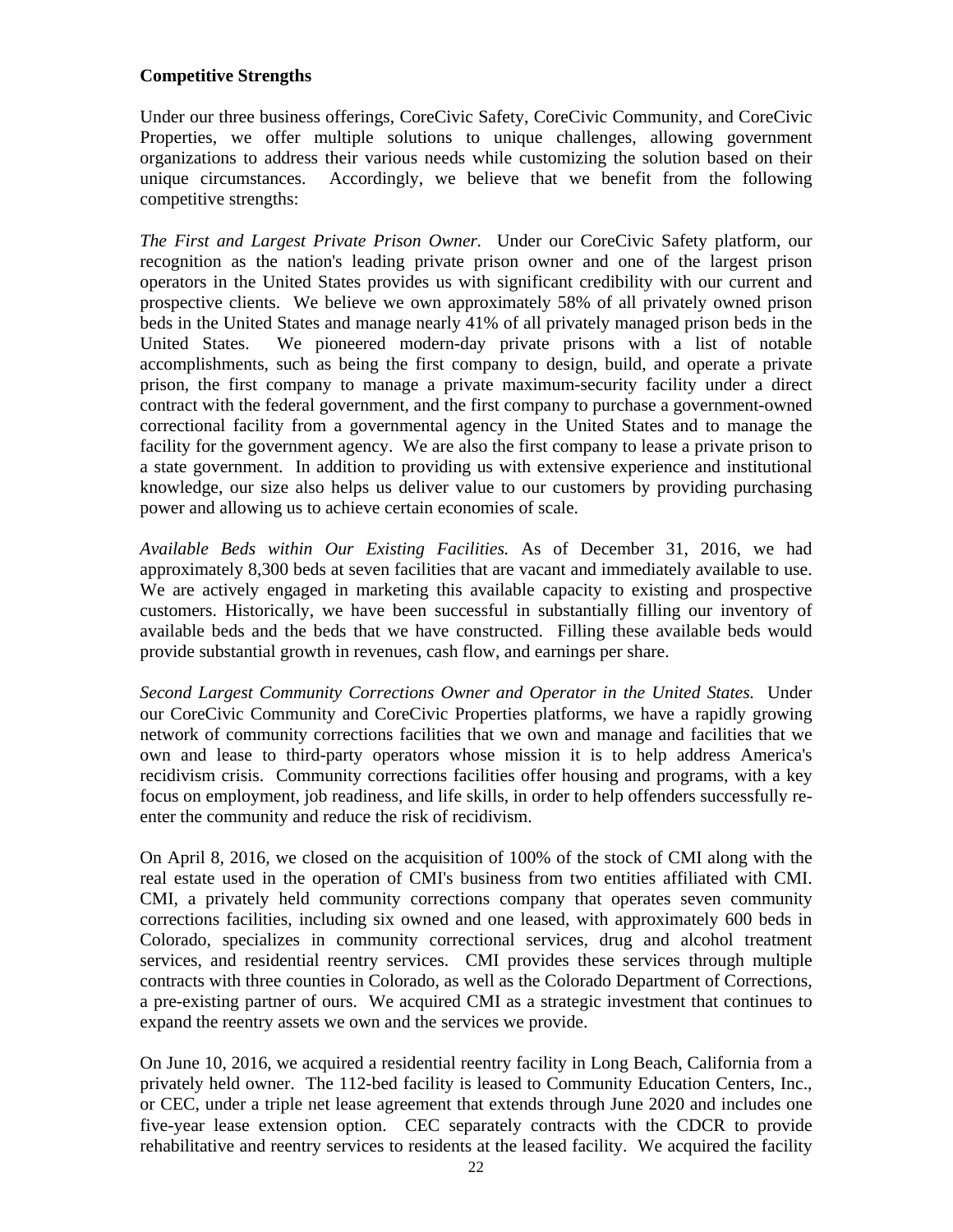in the real estate–only transaction as a strategic investment that expands our investment in the residential reentry market.

With the acquisitions of CMI and the Long Beach facility in 2016, along with the acquisitions of Avalon Correctional Services, Inc., or Avalon, and four community corrections facilities in Pennsylvania in 2015, and the acquisition of Correctional Alternatives, Inc., or CAI, in 2013, we have become the second largest community corrections owner and operator in the United States. We believe this recognition provides us with a platform for further growth. We believe the demand for the housing and programs that community corrections facilities offer will continue to grow as offenders are released from prison and due to an increased awareness of the important role these programs play in an offender's successful transition from prison to society. We are actively pursuing opportunities to acquire additional community corrections facilities in order to provide these services to parolees, defendants, and offenders who are serving their full sentence, the last portion of their sentence, waiting to be sentenced, or awaiting trial while supervised in a community environment. We also believe we have the opportunity to maximize utilization of available beds within our community corrections portfolio.

*Attractive REIT Profile.* Key characteristics of our business make us a highly attractive REIT. As of December 31, 2016, we owned or controlled 74 facilities containing approximately 15 million square feet which, for the year ended December 31, 2016, generated 98% of our net operating income, or our operating income before general and administrative expenses, asset impairments, depreciation, and amortization. Land and buildings comprise approximately 90% of our gross fixed assets. These valuable assets are located in areas with high barriers to entry, particularly due to the unique permitting and zoning requirements for these facilities. Further, the majority of our assets are constructed primarily of concrete and steel, generally requiring lower maintenance capital expenditures than other types of commercial properties.

We believe we are the largest developer of mission-critical, criminal justice center real estate projects over the past 15 years. We provide space and services under contracts with federal, state, and local government agencies that generally have credit ratings of single-A or better. In addition, a majority of our contracts have terms between one and five years, and we have historically experienced customer retention of approximately 93%, which contributes to our relatively predictable and stable revenue base. This stream of revenue combined with our low maintenance capital expenditure requirement translates into steady predictable cash flow. We believe the REIT structure also provides us with greater access to capital and flexibility to pursue growth opportunities.

*Attractive Real Estate Assets Portfolio.* Under our CoreCivic Properties platform, we offer our customers an attractive portfolio of facilities that can be leased for various needs as an alternative to providing "turn-key" correctional, detention, and residential reentry bed space and services to our government partners. In May 2016, we entered into a lease with the ODOC for our previously idled 2,400-bed North Fork Correctional Facility. The lease agreement commenced on July 1, 2016, and includes a five-year base term with unlimited two-year renewal options. The lease of the North Fork facility, along with the lease of our California City Correctional Center to the CDCR originating in 2013, exemplify our ability to react quickly to our partners' needs with innovative and flexible solutions that make the best use of taxpayer dollars.

We intend to pursue additional opportunities like the aforementioned 2016 acquisition of the Long Beach facility in California and the 2015 acquisition of four community corrections facilities in Pennsylvania that are all leased to a third-party operator, and like those with the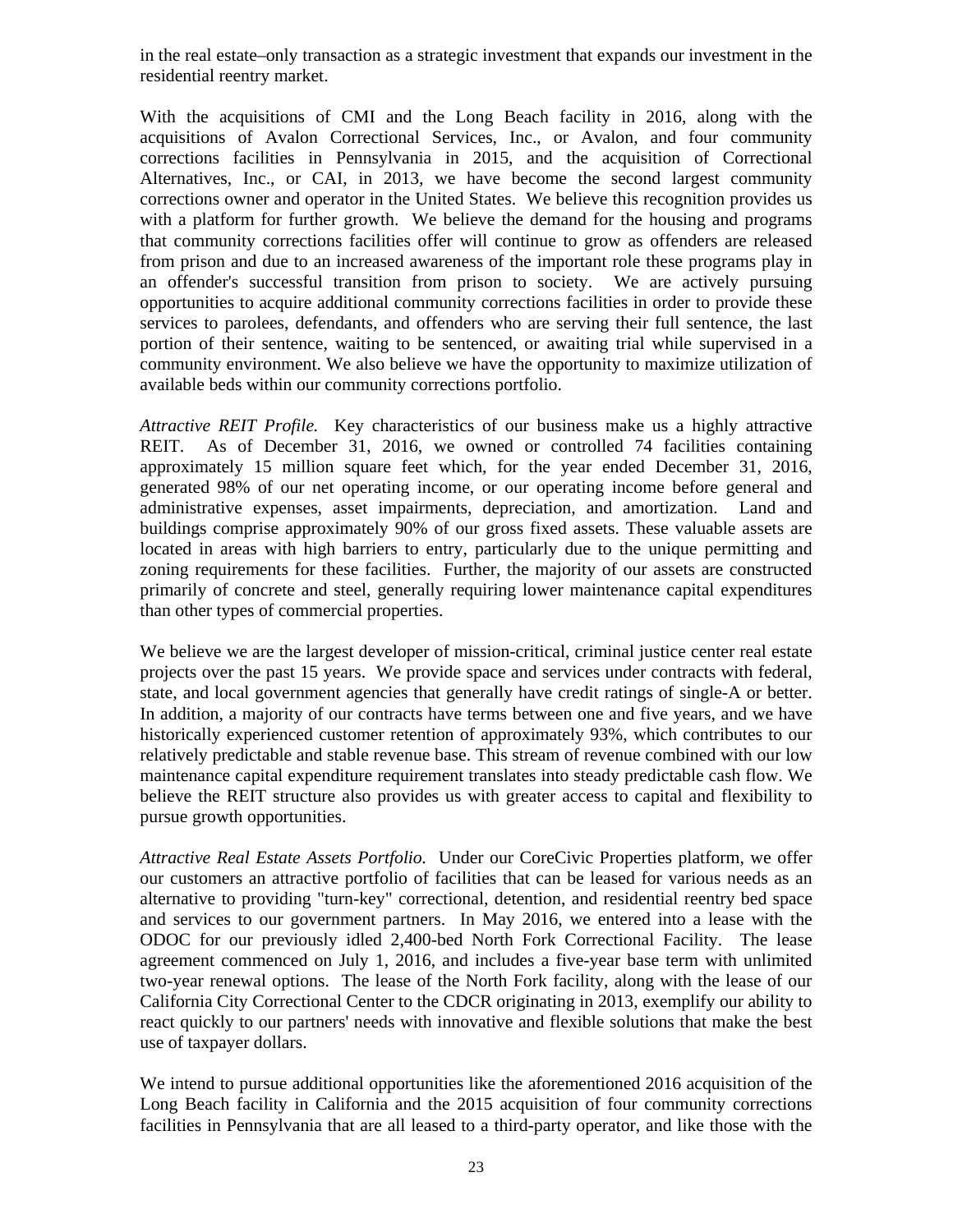ODOC and CDCR to lease prison facilities to government and other third-party operators in need of correctional capacity.

*Offer Compelling Value.* We believe that our government partners seek a compelling value and service offering when selecting an outsourced correctional services provider. We believe we offer a cost-effective alternative to our government partners by reducing their correctional services costs while allowing them to avoid long-term pension obligations for their employees and large capital investments in new prison beds. We attempt to improve operating performance and efficiency through the following key operating initiatives: (1) standardizing supply and service purchasing practices and usage; (2) implementing a standard approach to staffing and business practices in an effort to reduce our fixed expenses; (3) improving offender management, resource consumption, and reporting procedures through the utilization of numerous technological initiatives; (4) reconfiguring facility bed space to optimize capacity utilization; and (5) improving productivity and reducing employee turnover. Through ongoing company-wide initiatives, we continue to focus on efforts to contain costs and improve operating efficiencies, ensuring continuous delivery over the longterm.

Through our strong commitment to community corrections and reentry programs, we offer our government partners additional long-term value. Our evidence-based reentry programs, including academic education, vocational training, substance abuse treatment, life skills training, and faith-based programming, are customizable based on partner needs and are applied utilizing best practices and/or industry standards. Through our efforts in community corrections and reentry programs, we can provide consistency and common standards across facilities. We can also serve multiple levels of government on an as-needed basis, all toward reaching the goal we share with our government partners of providing offenders with the opportunity to succeed when they are released, making our communities safer, and, ultimately, reducing recidivism.

We also offer a wide variety of specialized services that address the unique needs of various segments of the offender population. Because the offenders in the facilities we operate differ with respect to security levels, ages, genders, and cultures, we focus on the particular needs of an offender population and tailor our services based on local conditions and our ability to provide services on a cost-effective basis.

We believe that our government partners and other agencies in the criminal justice sector also seek a compelling value and service offering when pursuing solutions to their unique real estate needs and circumstances. We believe that our track record of constructing quality assets on time and within budget, our design and construction methods, and our expertise and experience enable us to construct real estate assets at a fraction of the cost of the public sector. We also believe that our robust preventative maintenance program, which is included in our service offering, significantly reduces the risk of real estate neglect. We also offer utility management services using environmentally-friendly, state-of-the art technology.

*Development and Expansion Opportunitie*s. The demand for capacity in the short-term has been affected by the budget challenges many of our government partners currently face. At the same time, these challenges impede our customers' ability to construct new prison beds of their own or update older facilities, which we believe could result in further need for private sector capacity solutions in the long-term. We intend to continue to pursue build-tosuit opportunities like our 2,552-bed Trousdale Turner Correctional Center recently constructed in Trousdale County, Tennessee, and alternative solutions like the 2,400-bed South Texas Family Residential Center whereby we identified a site and lessor to provide residential housing and administrative buildings for ICE.We also expect to continue to pursue investment opportunities and are in various stages of due diligence to complete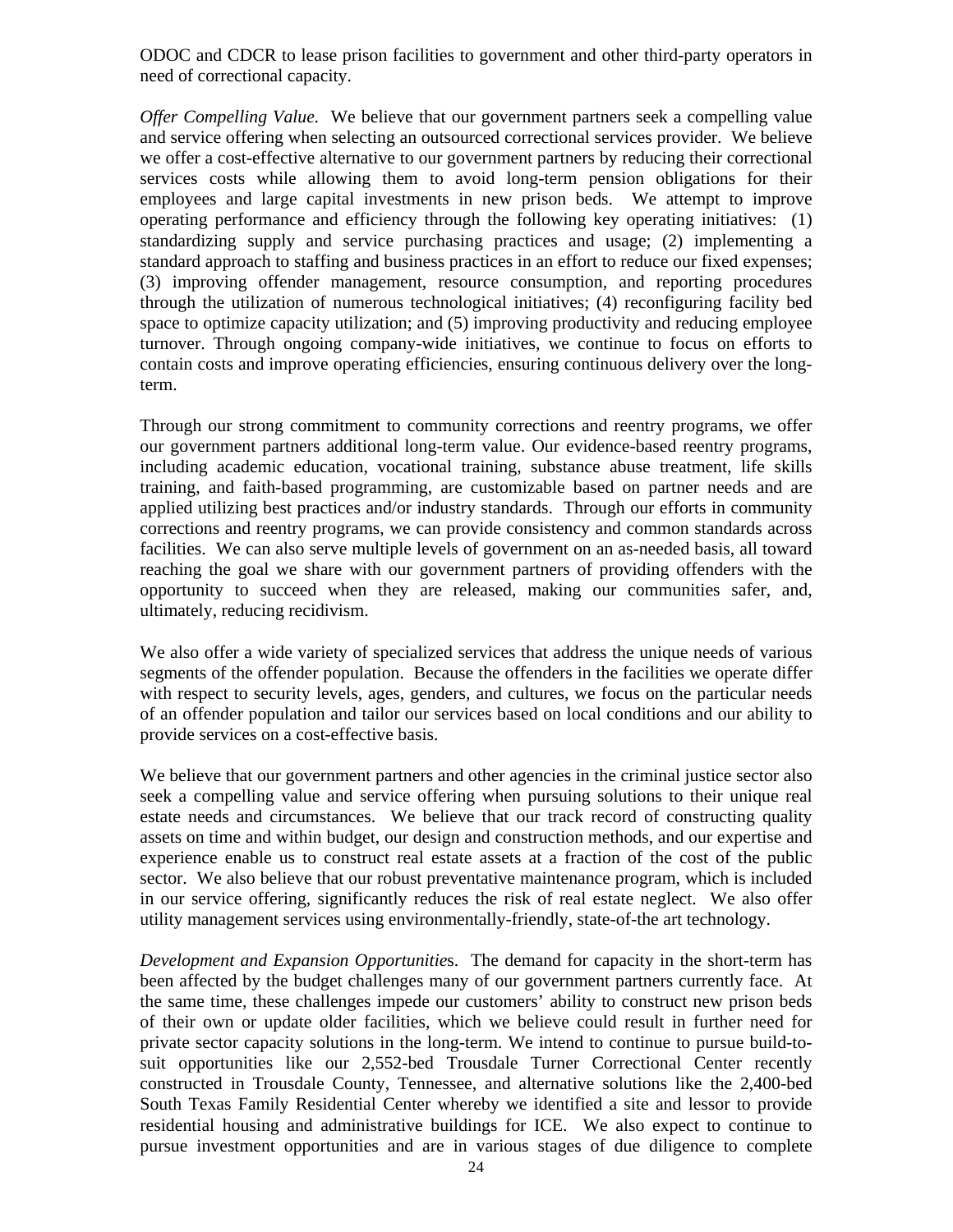additional transactions like the acquisitions of five residential reentry facilities in Pennsylvania and California over the past two years, and business combination transactions like the acquisitions of Avalon and CMI. The transactions that have not yet closed are subject to various customary closing conditions, and we can provide no assurance that any such transactions will ultimately be completed. We are also pursuing investment opportunities in other real estate assets used to provide mission critical governmental services primarily in the criminal justice sector. In the long-term, however, we would like to see meaningful utilization of our available capacity and better visibility from our customers before we add any additional prison capacity on a speculative basis.

*Proven Senior Management Team.* Our senior management team has applied their prior experience and diverse industry expertise to improve our operations, related financial results, and capital structure. Under our senior management team's leadership, we have successfully executed strategies to diversify our business and offer a broader range of solutions to government partners over the past several years resulting in the Company being renamed and rebranded as CoreCivic, created new business opportunities with customers that have not previously utilized the private corrections sector, converted to a REIT, completed several business combination transactions, and successfully completed numerous recapitalization and refinancing transactions, resulting in increases in profitability and enhancing stockholder value.

*Financial Flexibility*. As of December 31, 2016, we had cash on hand of \$37.7 million and \$455.9 million available under our revolving credit facility, with a total weighted average effective interest rate of 4.0% on all outstanding debt, while our total weighted average maturity on all outstanding debt was 4.5 years. For the year ended December 31, 2016, our fixed charge coverage ratio was 6.8x and our debt leverage was 3.4x. During the year ended December 31, 2016, we generated \$375.4 million in cash through operating activities, and as of December 31, 2016, we had net working capital of \$26.6 million.

#### **Capital Strategy**

Our business development strategy includes marketing our available beds to existing and potential government partners that seek corrections, detention, and reentry management services. We may also offer government partners the opportunity to lease our idle facilities as an alternative to providing "turn-key" bed space and services to our government partners. Successful efforts would generate significant cash flows without the need to incur substantial capital expenditures.

Our business development strategy also includes acquiring or developing mission critical government assets primarily in the criminal justice sector and expanding our network of residential reentry centers through mergers and acquisitions, or M&A, activities. These business development activities will require capital. We currently expect to fund these growth opportunities with cash on hand and availability under our revolving credit facility. As of December 31, 2016, we had cash on hand of \$37.7 million and \$455.9 million available under our revolving credit facility. We may also seek to issue debt or equity securities from time to time when we determine that market conditions and the opportunity to utilize the proceeds from the issuance of such securities are favorable. We currently anticipate that any proceeds obtained through capital markets transactions would be used to pay-down our revolving credit facility. We may also pursue alternative sources of capital that could include secured indebtedness, subject to limitations set forth in our debt agreements.

On February 26, 2016, we entered into an ATM Equity Offering Sales Agreement, or ATM Agreement, with multiple sales agents. Pursuant to the ATM Agreement, we may offer and sell to or through the sales agents from time to time, shares of our common stock, par value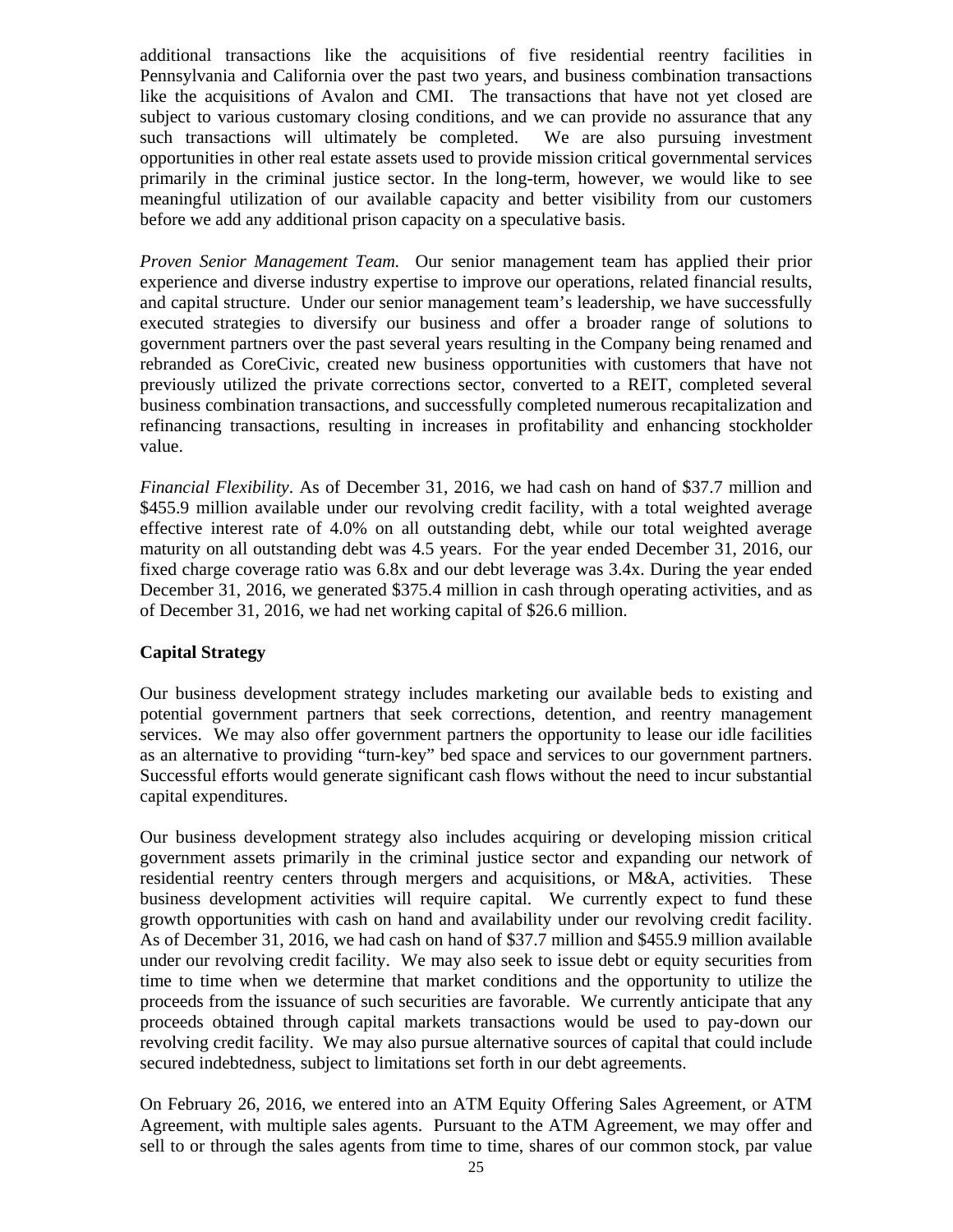\$0.01 per share, having an aggregate gross sales price of up to \$200.0 million. Sales, if any, of our shares of common stock will be made primarily in "at-the-market" offerings, as defined in Rule 415 under the Securities Act of 1933, as amended. The shares of common stock would be offered and sold pursuant to our registration statement on Form S-3 filed with the SEC on May 15, 2015, and a related prospectus supplement dated February 26, 2016. We intend to use the net proceeds from any sale of shares of our common stock to repay borrowings under our revolving credit facility (including the Term Loan under the "accordion" feature of the revolving credit facility) and for general corporate purposes, including to fund future acquisitions and development projects. We believe the ATM program is a useful tool to match fund proceeds from common stock sales with M&A activity and other capital needs, in order to manage our capital allocation strategy. There were no shares of our common stock sold under the ATM Agreement during the year ended December 31, 2016.

We reorganized our corporate structure to facilitate our qualification as a REIT for federal income tax purposes effective for our taxable year beginning January 1, 2013.To qualify and be taxed as a REIT, we generally are required to distribute annually to our stockholders at least 90% of our REIT taxable income (determined without regard to the dividends paid deduction and excluding net capital gains), and are subject to regular corporate income taxes to the extent we distribute less than 100% of our REIT taxable income (including capital gains) each year. The amount, timing and frequency of future distributions, however, will be at the sole discretion of our Board of Directors and will be declared based upon various factors, many of which are beyond our control, including our financial condition and operating cash flows, the amount required to maintain qualification and taxation as a REIT and reduce any income and excise taxes that we otherwise would be required to pay, limitations on distributions in our existing and future debt instruments, limitations on our ability to fund distributions using cash generated through our TRSs, alternative growth opportunities that require capital deployment, and other factors that our Board of Directors may deem relevant. Because as a REIT we are required to distribute a substantial portion of our cash generated from operations to stockholders as a dividend, growth opportunities may require more external capital resources than were required prior to our conversion to a REIT. During 2016, our Board of Directors declared a quarterly dividend of \$0.54 in each of the first three quarters and \$0.42 in the fourth quarter, totaling \$241.7 million for the year, compared with a total of \$254.8 million during 2015 and \$239.1 million during 2014.

In addition to the cash on hand and availability under our revolving credit facility, we currently expect our REIT taxable income to be less than our operating cash flow, primarily due to the deductibility of non-cash expenses such as depreciation on our real estate assets. This liquidity provides us with the flexibility to (i) invest in additional facility acquisitions and developments, which could include acquisitions of facilities from government partners, third parties, or additional business combinations similar to the acquisitions of Avalon and CMI, (ii) pay down debt, (iii) increase dividends to our stockholders, or (iv) repurchase our common stock.

#### **Government Regulation**

#### *Business Regulations*

The industry in which we operate is subject to extensive federal, state, and local regulations, including educational, health care, and safety regulations, which are administered by many governmental and regulatory authorities. Some of the regulations are unique to the corrections industry. Facility management contracts typically include reporting requirements, supervision, and on-site monitoring by representatives of the contracting governmental agencies. Corrections officers are customarily required to meet certain training standards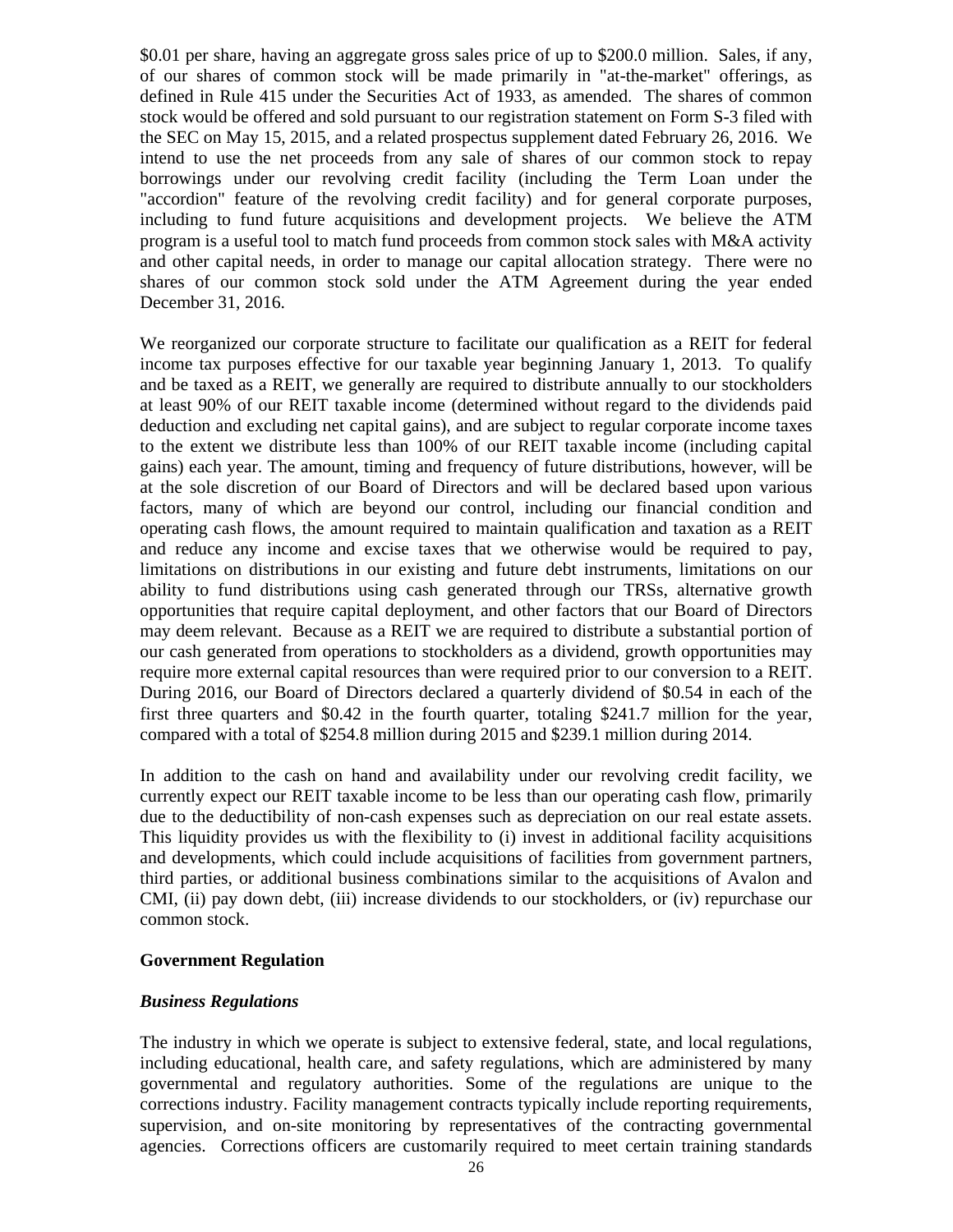and, in some instances, facility personnel are required to be licensed and subject to background investigation. Certain jurisdictions also require us to award subcontracts on a competitive basis or to subcontract with businesses owned by members of minority groups. Our facilities are also subject to operational and financial audits by the governmental agencies with which we have contracts. Failure to comply with these regulations and contract requirements can result in material penalties or non-renewal or termination of facility management contracts.

#### *Environmental Matters*

Under various federal, state, and local environmental laws, ordinances and regulations, a current or previous owner or operator of real property may be liable for the costs of removal or remediation of hazardous or toxic substances on, under, or in such property. Such laws often impose liability whether or not the owner or operator knew of, or was responsible for, the presence of such hazardous or toxic substances. As an owner of correctional, detention, and residential reentry facilities, we have been subject to these laws, ordinances, and regulations as the result of our operation and management of correctional, detention, and residential reentry facilities. Phase I environmental assessments have been obtained on substantially all of the properties we currently own. We are not aware of any environmental matters that are expected to materially affect our financial condition or results of operations; however, if such matters are detected in the future, the costs of complying with environmental laws may adversely affect our financial condition and results of operations.

### *Health Insurance Portability and Accountability Act of 1996 and Privacy and Security Requirements*

In 1996, Congress enacted the Health Insurance Portability and Accountability Act of 1996, or HIPAA. HIPAA was designed to improve the portability and continuity of health insurance coverage, simplify the administration of health insurance, and protect the privacy and security of health-related information.

Privacy regulations promulgated under HIPAA regulate the use and disclosure of individually identifiable health information, whether communicated electronically, on paper, or orally. The regulations also provide patients with significant rights related to understanding and controlling how their health information is used or disclosed. Security regulations promulgated under HIPAA require that covered entities, including most health care providers, health clearinghouses, group health plans, and their business associates, implement administrative, physical, and technical safeguards to protect the security of individually identifiable health information that is maintained or transmitted electronically. These privacy and security regulations require the implementation of compliance training and awareness programs for our health care service providers and selected other employees primarily associated with our employee medical plans. Further, covered entities and their business associates must provide notification to affected individuals without unreasonable delay but not to exceed 60 days of discovery of a breach of unsecured protected health information. Notification must also be made to the U.S. Department of Health and Human Services, or DHHS, and, in certain situations involving large breaches, to the media. In a final rule released in January 2013, DHHS modified the breach notification requirement by creating a presumption that all non-permitted uses or disclosures of unsecured protected health information are breaches unless the covered entity or business associate establishes that there is a low probability the information has been compromised.

Violations of the HIPAA privacy and security regulations could result in significant civil and criminal penalties, and the American Recovery and Reinvestment Act of 2009, or ARRA, has strengthened the enforcement provisions of HIPAA. ARRA broadens the applicability of the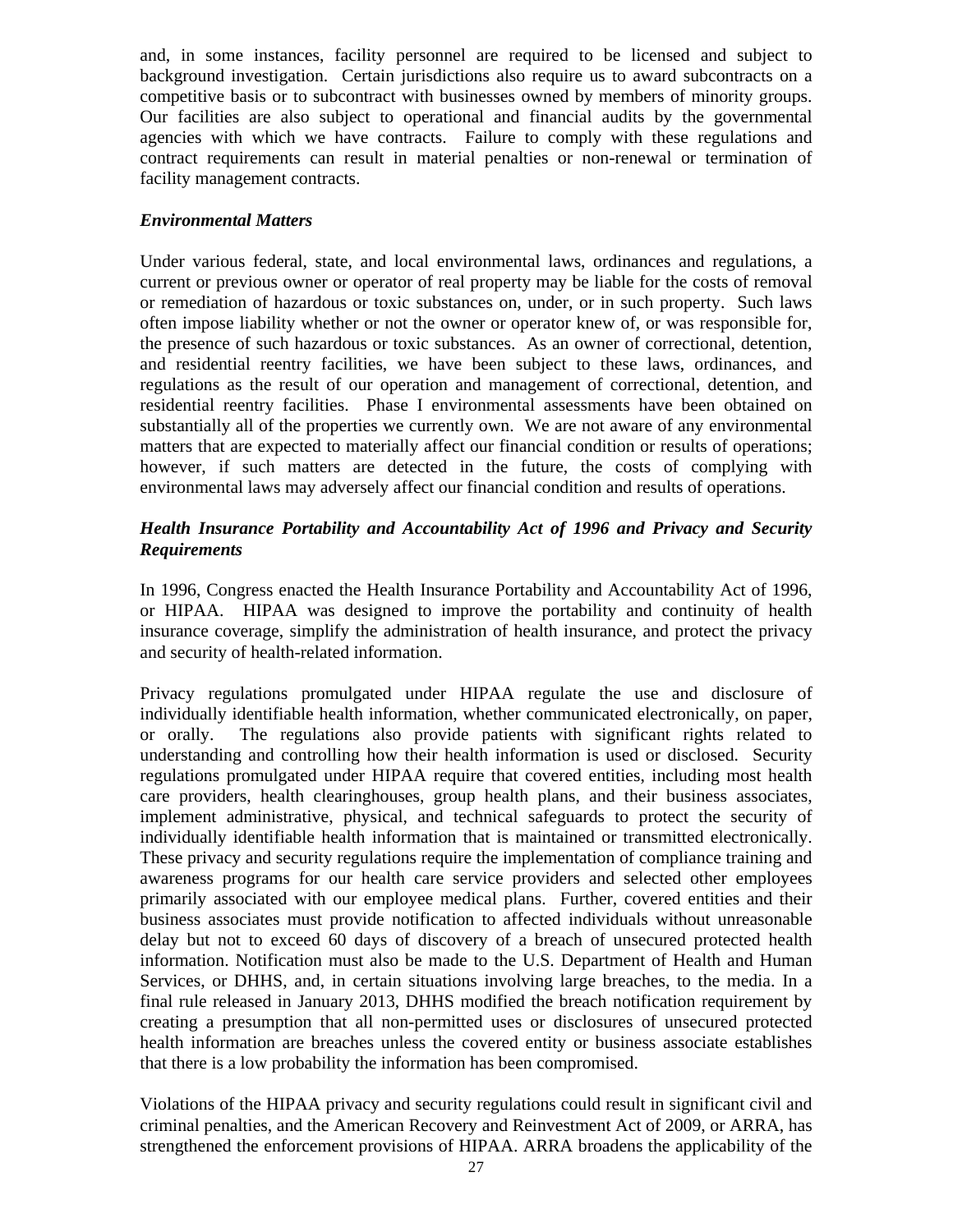criminal penalty provisions to employees of covered entities and requires DHHS to impose penalties for violations resulting from willful neglect. ARRA also increases the amount of the civil penalties, with penalties of up to \$50,000 per violation for a maximum civil penalty of \$1,500,000 in a calendar year for violations of the same requirement. Further, ARRA authorizes state attorneys general to bring civil actions for injunctions or damages in response to violations that threaten the privacy of state residents. In addition, under ARRA, DHHS is required to perform periodic HIPAA compliance audits of covered entities and their business associates.

In addition, there are numerous legislative and regulatory initiatives at the federal and state levels addressing the privacy and security of patient health information and other identifying information. For example, federal and various state laws and regulations strictly regulate the disclosure of patient identifiable information related to substance abuse treatment. Further, various state laws and regulations require providers and other entities to notify affected individuals in the event of a data breach involving certain types of individually identifiable health or financial information, and these requirements may be more restrictive than the regulations issued under HIPAA and ARRA. These statutes vary and could impose additional penalties and compliance costs.

#### *Healthcare reform could have an impact on our business*

The Patient Protection and Affordable Care Act, as amended by the Health Care and Education Reconciliation Act of 2010 (collectively, the "Health Reform Law") were signed into law in the United States. Certain of the provisions that have increased our healthcare costs since 2010 include the removal of annual plan limits, the expansion of dependent child coverage up to age 26, the mandate that health plans provide 100% coverage on expanded preventive care, and, in 2014, the removal of pre-existing condition exclusions. In addition, beginning with the 2014 benefit year, we became subject to the three-year annual Transitional Reinsurance Fee, imposed in order to finance a temporary reinsurance fund established to stabilize individual premiums purchased through the federal and state insurance exchanges. Our healthcare costs may continue to be negatively affected in the future, depending upon regulatory guidance, elements of the law that are effective as of future dates, the impact the law could have on healthcare rates in general, and our response to these changes. While much of the added cost from the Health Reform Law has occurred, we anticipate added costs in the future due to provisions being phased in over time. Changes to the Health Reform Law in the future could impact our response to our healthcare structure and could have an impact on our business and operating costs.

Beginning in 2016, the Health Reform Law requires applicable large employers to report to the Internal Revenue Service, or IRS, information regarding health coverage offered to fulltime employees. Compliance with the Health Reform Law reporting rules and any future changes to the Health Reform Law could impact our operating costs, and non-compliance could result in material penalties.

#### **Insurance**

We maintain general liability insurance for all the facilities we operate, as well as insurance in amounts we deem adequate to cover property and casualty risks, workers' compensation, and directors and officers liability. In addition, each of our leases with third parties provides that the lessee will maintain insurance on each leased property under the lessee's insurance policies providing for the following coverages: (i) fire, vandalism, and malicious mischief, extended coverage perils, and all physical loss perils; (ii) comprehensive general public liability (including personal injury and property damage); and (iii) workers' compensation.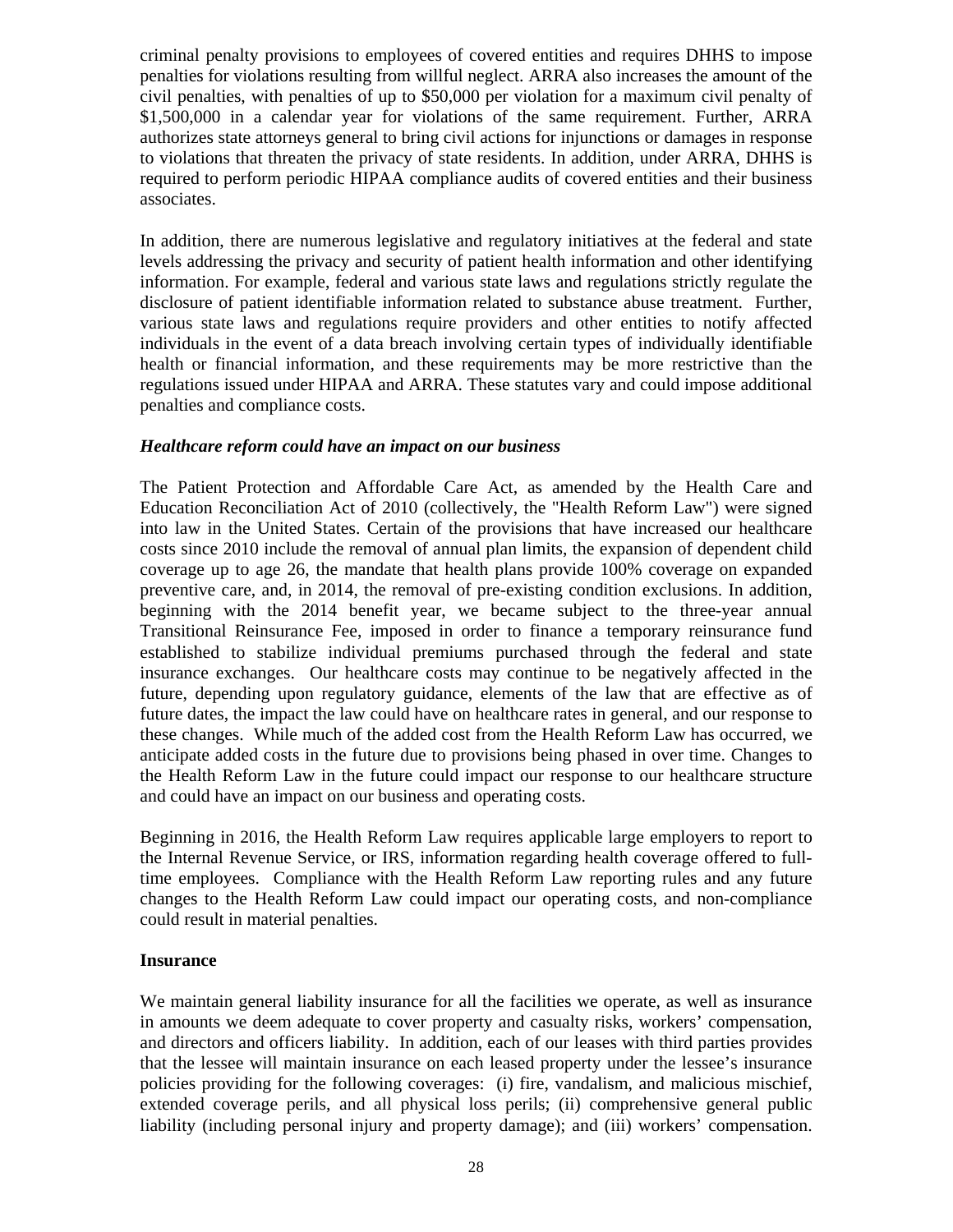Under each of these leases, we have the right to periodically review our lessees' insurance coverage and provide input with respect thereto.

Each of our management contracts and the statutes of certain states require the maintenance of insurance. We maintain various insurance policies including employee health, workers' compensation, automobile liability, and general liability insurance. Because we are significantly self-insured for employee health, workers' compensation, automobile liability, and general liability insurance, the amount of our insurance expense is dependent on claims experience, and our ability to control our claims experience. Our insurance policies contain various deductibles and stop-loss amounts intended to limit our exposure for individually significant occurrences. However, the nature of our self-insurance policies provides little protection for deterioration in overall claims experience or an increase in medical costs. We are continually developing strategies to improve the management of our future loss claims but can provide no assurance that these strategies will be successful. However, unanticipated additional insurance expenses resulting from adverse claims experience or an increasing cost environment for general liability and other types of insurance could adversely impact our results of operations and cash flows.

#### **Employees**

As of December 31, 2016, we employed 13,755 employees. Of such employees, 375 were employed at our corporate offices and 13,380 were employed at our facilities and in our inmate transportation business. We employ personnel in the following areas: clerical and administrative, facility administrators/wardens, security, medical, quality assurance, transportation and scheduling, maintenance, teachers, counselors, case managers, chaplains, and other support services.

Each of the facilities we currently operate is managed as a separate operational unit by the facility administrator or warden. All of these facilities follow a standardized code of policies and procedures.

We have not experienced a strike or work stoppage at any of our facilities. Approximately 790 employees at four of our facilities are represented by labor unions. In the opinion of management, overall employee relations are good.

#### **Competition**

The correctional, detention, and residential reentry facilities we own, operate, or manage, as well as those facilities we own but are managed by other operators, are subject to competition for offenders and residents from other private operators. We compete primarily on the basis of bed availability, cost, the quality and range of services offered, our experience in the design, construction, and management of correctional and detention facilities, and our reputation. We compete with government agencies that are responsible for correctional, detention, and residential reentry facilities and a number of companies, including, but not limited to, The GEO Group, Inc., Management and Training Corporation, and CEC. We also compete in some markets with small local companies that may have a better knowledge of the local conditions and may be better able to gain political and public acceptance. Other potential competitors may in the future enter into businesses competitive with us without a substantial capital investment or prior experience. We may also compete in the future for acquisitions and new development projects with companies that have more financial resources than we have or those willing to accept lower returns than we are willing to accept. Competition by other companies may adversely affect occupancy at our facilities, which could have a material adverse effect on the operating revenue of our facilities. In addition,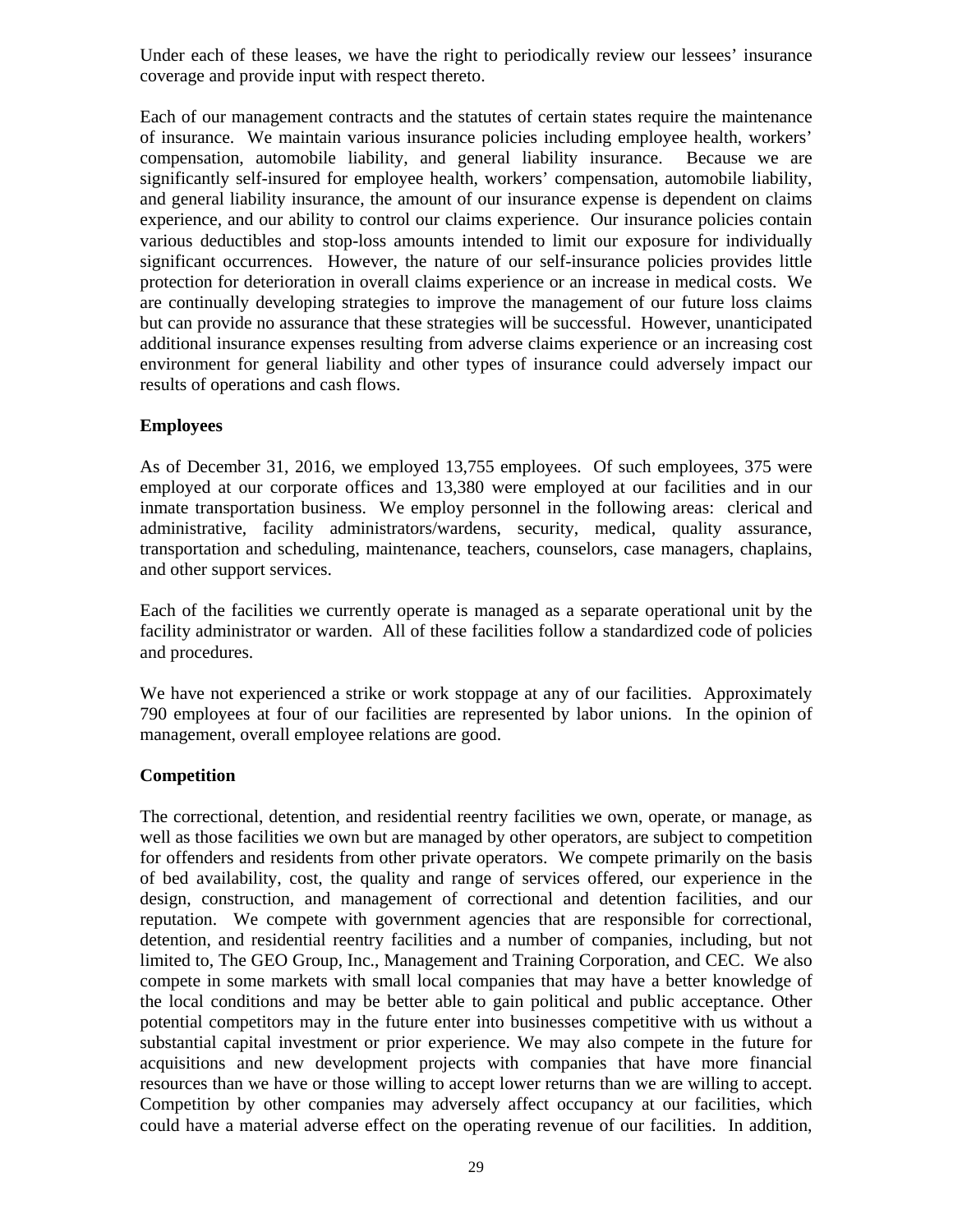revenue derived from our facilities will be affected by a number of factors, including the demand for beds, general economic conditions, and the age of the general population.

# **ITEM 1A. RISK FACTORS.**

As the owner and operator of correctional, detention, and residential reentry facilities, we are subject to certain risks and uncertainties associated with, among other things, the corrections and detention industry and pending or threatened litigation in which we are involved. In addition, we are also currently subject to risks associated with our indebtedness as well as our qualification as a REIT for federal income tax purposes effective for our taxable years beginning January 1, 2013. The risks and uncertainties set forth below could cause our actual results to differ materially from those indicated in the forward-looking statements contained herein and elsewhere. The risks described below are not the only risks we face. Additional risks and uncertainties not currently known to us or those we currently deem to be immaterial may also materially and adversely affect our business operations. Any of the following risks could materially adversely affect our business, financial condition, or results of operations.

#### **Risks Related to Our Business and Industry**

*Our results of operations are dependent on revenues generated by our correctional, detention, and residential reentry facilities, which are subject to the following risks associated with the corrections and detention industry.*

*We are subject to fluctuations in occupancy levels, and a decrease in occupancy levels could cause a decrease in revenues and profitability.* While a substantial portion of our cost structure is fixed, a substantial portion of our revenue is generated under facility ownership and management contracts that specify per diem payments based upon daily occupancy. We are dependent upon the governmental agencies with which we have contracts to provide offenders for facilities we operate. We cannot control occupancy levels at the facilities we operate. Under a per diem rate structure, a decrease in our occupancy rates could cause a decrease in revenue and profitability. For the years 2016, 2015, and 2014, the average compensated occupancy of our facilities, based on rated capacity, was 79%, 83%, and 84%, respectively, for all of the facilities we operated, exclusive of facilities that are leased to third-party operators where our revenue is generally not based on daily occupancy. Occupancy rates may, however, decrease below these levels in the future. When combined with relatively fixed costs for operating each facility, a decrease in occupancy levels could have a material adverse effect on our profitability.

*We are dependent on government appropriations and our results of operations may be negatively affected by governmental budgetary challenges.* Our cash flow is subject to the receipt of sufficient funding of, and timely payment by, contracting governmental entities. If the appropriate governmental agency does not receive sufficient appropriations to cover its contractual obligations, it may terminate our contract or delay or reduce payment to us. Any delays in payment, or the termination of a contract, could have an adverse effect on our cash flow and financial condition. In addition, federal, state and local governments are constantly under pressure to control additional spending or reduce current levels of spending. In prior years, these pressures have been compounded by economic downturns. Accordingly, we have been requested and may be requested in the future to reduce our existing per diem contract rates or forego prospective increases to those rates. Further, our government partners could reduce offender population levels in facilities we own or manage to contain their correctional costs. In addition, it may become more difficult to renew our existing contracts on favorable terms or otherwise.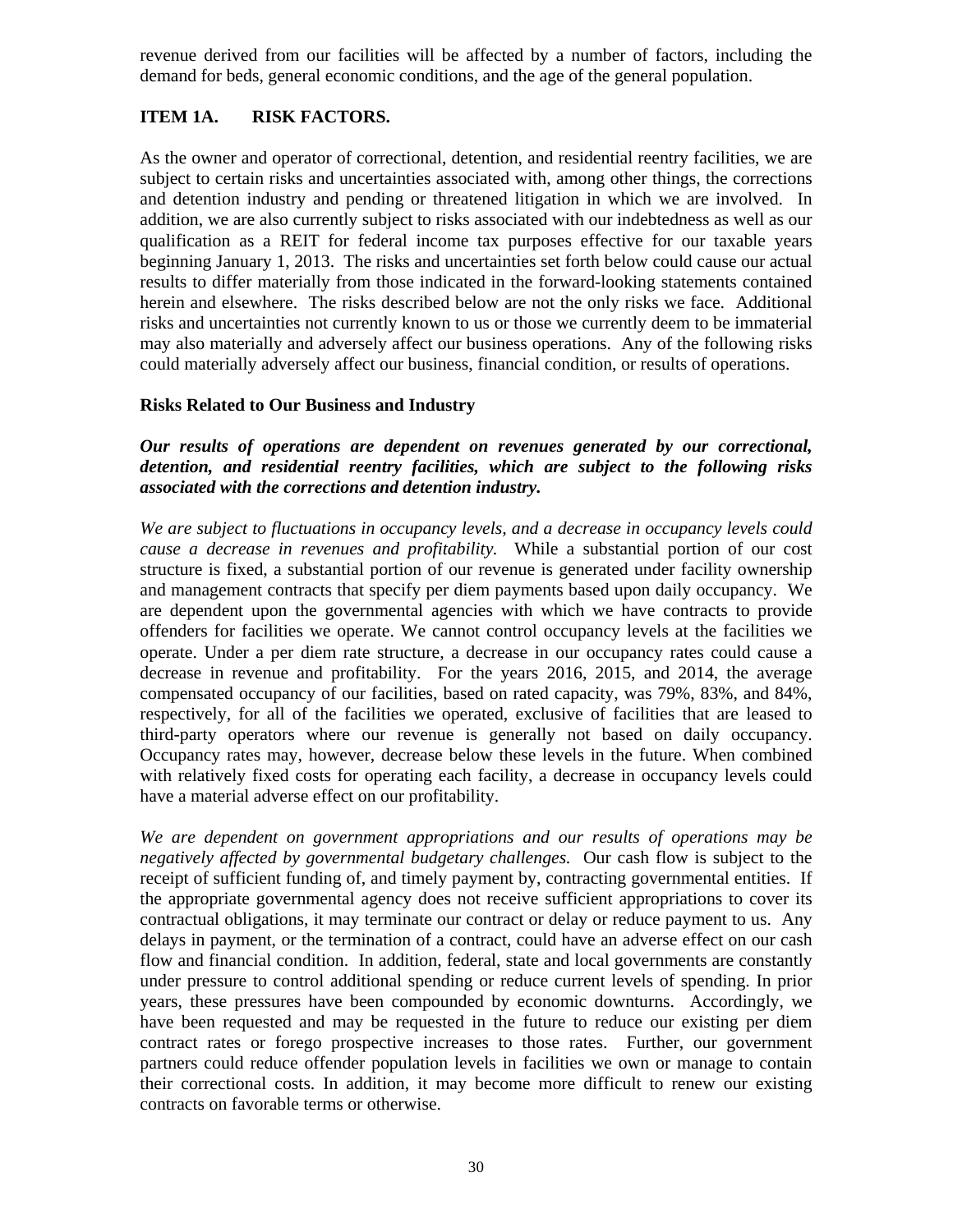*Competition may adversely affect the profitability of our business.* We compete with government entities and other private operators on the basis of bed availability, cost, quality and range of services offered, experience in designing, constructing, and managing facilities, and reputation of management and personnel. While there are barriers to entering the market for the ownership and management of correctional, detention, and residential reentry facilities, these barriers may not be sufficient to limit additional competition. In addition, our government customers may assume the management of a facility that they own and we currently manage for them upon the termination of the corresponding management contract or, if such customers have capacity at their facilities, may take offenders and residents currently housed in our facilities and transfer them to government-run facilities. Since we are paid on a per diem basis with no minimum guaranteed occupancy under most of our contracts, the loss of such offenders and residents, and the resulting decrease in occupancy, would cause a decrease in our revenues and profitability.

*Resistance to privatization of correctional and detention facilities and escapes or inmate disturbances could result in our inability to obtain new contracts, the loss of existing contracts, or other unforeseen consequences.* The operation of correctional and detention facilities by private entities has not achieved complete acceptance by either governments or the public. The movement toward privatization of correctional and detention facilities has also encountered resistance from certain groups, such as labor unions and others that believe that correctional and detention facilities should only be operated by governmental agencies. In the past, legislation has been proposed in the United States Congress to prohibit the federal government from entering into contracts with private prison operators, and to eliminate state and local contracts for privately run prisons. Such legislation runs contrary to our primary business purpose and, if passed, would have a material adverse impact on our business. Moreover, the belief or market perception that such legislation could be passed could have a negative impact on our stock price.

Further, negative publicity about an escape, riot or other disturbance or perceived poor operational performance, contract compliance, or other conditions at a privately managed facility may result in adverse publicity to us and the private corrections industry in general. Any of these occurrences or continued trends may make it more difficult for us to renew or maintain existing contracts or to obtain new contracts, which could have a material adverse effect on our business.

*We are subject to terminations, non-renewals, or competitive re-bids of our government contracts.* We typically enter into facility contracts with governmental entities for terms of up to five years, with additional renewal periods at the option of the contracting governmental agency. Notwithstanding any contractual renewal option of a contracting governmental agency, as of December 31, 2016, 44 of our facility contracts with the customers listed under "Business – Facility Portfolio – Facilities and Facility Management Contracts" are currently scheduled to expire on or before December 31, 2017 but have renewal options (24), or are currently scheduled to expire on or before December 31, 2017 and have no renewal options (20). Although we generally expect these customers to exercise renewal options or negotiate new contracts with us, one or more of these contracts may not be renewed by the corresponding governmental agency. In addition, these and any other contracting agencies may determine not to exercise renewal options with respect to any of our contracts in the future. Our government partners can also re-bid contracts in a competitive procurement process upon termination or non-renewal of our contract. Competitive re-bids may result from the expiration of the term of a contract, including the initial term and any renewal periods, or the early termination of a contract. Competitive rebids are often required by applicable federal or state procurement laws periodically in order to further competitive pricing and other terms for the government agency. The aggregate revenue earned during the year ended December 31, 2016 for the 44 contracts with scheduled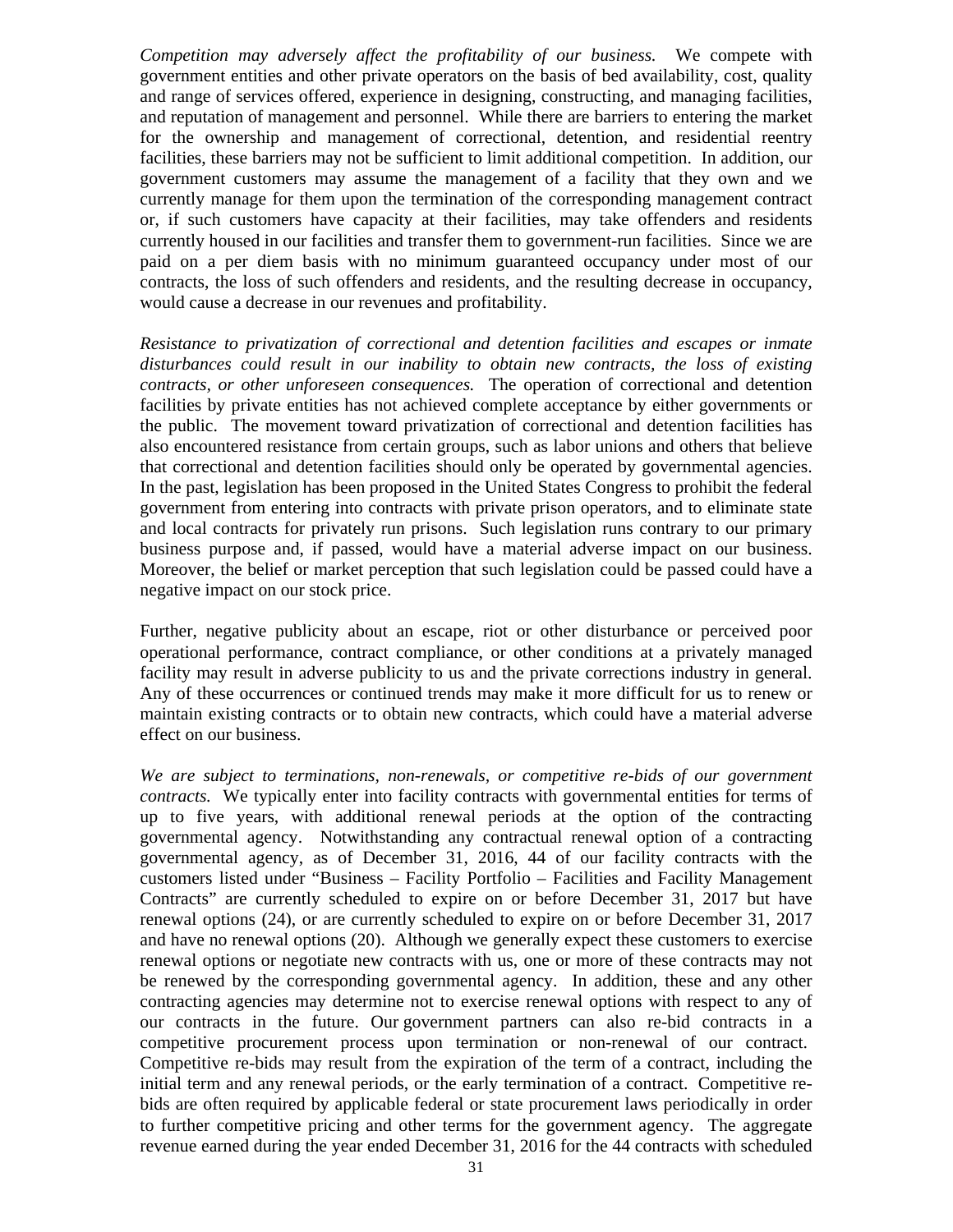maturity dates, notwithstanding contractual renewal options, on or before December 31, 2017 was \$647.6 million, or 35% of total revenue.

Our contract with the District of Columbia, or District, at the D.C. Correctional Treatment Facility is scheduled to expire in the first quarter of 2017. The District assumed operation of the facility in January 2017. We incurred facility net operating losses at the facility of \$0.1 million and \$0.7 million in 2016 and 2015, respectively, and generated facility net operating income of \$1.0 million in 2014. Our investment in the direct financing lease with the District also expires in the first quarter of 2017. Upon expiration of the lease in 2017, ownership of the facility automatically reverts to the District.

During 2015, ICE solicited proposals for the rebid of our 1,000-bed Houston Processing Center. The contract is currently scheduled to expire in April 2017. We have submitted our response to ICE, but can provide no assurance that we will be awarded a new contract for this facility.

As previously discussed herein, on August 18, 2016, the DOJ directed that, as each contract with privately operated prisons reaches the end of its term, the BOP should either decline to renew that contract or substantially reduce its scope in a manner consistent with law and the overall decline of the BOP's inmate population. Currently, we have two owned and managed facilities that house BOP inmates with contracts that expire in the next twelve months. We can provide no assurance that we will be awarded new contracts for these two facilities or that the contracts will not be substantially reduced in scope. These two facilities have a total capacity of 3,654 beds and contributed \$91.4 million in revenue during 2016. The total net carrying value of the two facilities was \$144.5 million as of December 31, 2016. We have a third owned and managed facility housing BOP inmates under a contract that was renewed in November 2016 for two additional years through November 2018. This facility generated \$40.5 million of revenue during 2016.

During the third quarter of 2016, the Texas Department of Criminal Justice, or TDCJ, solicited proposals for the rebid of four facilities we currently manage for the state of Texas. The current managed-only contracts for these four facilities are scheduled to expire in August 2017. The four facilities have a total capacity of 5,129 beds and generated \$2.3 million in facility net operating income during 2016. We have submitted our response to the solicitation, but can provide no assurance that we will be awarded new managed-only contracts for these four facilities.

Based on information available at this filing, notwithstanding the contracts at facilities described above, we expect to renew all other material contracts that have expired or are scheduled to expire within the next twelve months. We believe our renewal rate on existing contracts remains high for a variety of reasons including, but not limited to, the constrained supply of available beds within the U.S. correctional system, our ownership of the majority of the beds we operate, and the quality of our operations.

Governmental agencies typically may terminate a facility contract at any time without cause or use the possibility of termination to negotiate a lower per diem rate. In the event any of our contracts are terminated or are not renewed on favorable terms or otherwise, we may not be able to obtain additional replacement contracts. The non-renewal, termination, or competitive re-bid of any of our contracts with governmental agencies could materially adversely affect our financial condition, results of operations and liquidity, including our ability to secure new facility contracts from others.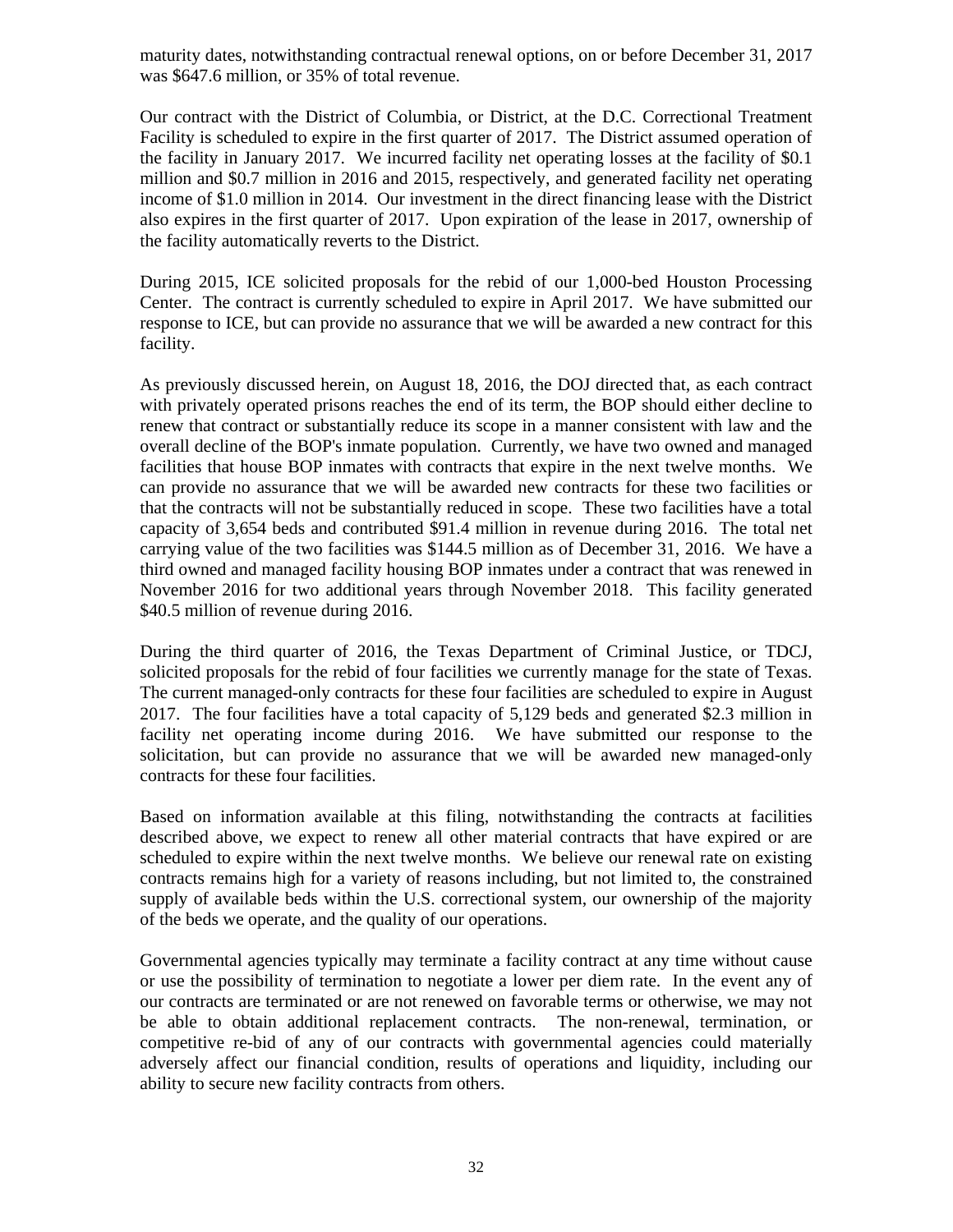*Our ability to secure new contracts to develop and manage correctional, detention, and residential reentry facilities depends on many factors outside our control.* Our growth is generally dependent upon our ability to obtain new contracts to develop and manage correctional, detention, and residential reentry facilities. This possible growth depends on a number of factors we cannot control, including crime rates and sentencing patterns in various jurisdictions, governmental budgetary constraints, and governmental and public acceptance of privatization. The demand for our facilities and services could be adversely affected by the relaxation of enforcement efforts, leniency in conviction or parole standards and sentencing practices or through the decriminalization of certain activities that are currently proscribed by criminal laws. For instance, any changes with respect to drugs and controlled substances or illegal immigration could affect the number of persons arrested, convicted, and sentenced, thereby potentially reducing demand for correctional facilities to house them. Immigration reform laws are currently a focus for legislators and politicians at the federal, state, and local level. Legislation has also been proposed in numerous jurisdictions that could lower minimum sentences for some non-violent crimes and make more inmates eligible for early release based on good behavior. Also, sentencing alternatives under consideration could put some offenders on probation with electronic monitoring who would otherwise be incarcerated. Similarly, reductions in crime rates or resources dedicated to prevent and enforce crime could lead to reductions in arrests, convictions and sentences requiring incarceration at correctional facilities. Our company does not, under longstanding policy, lobby for or against policies or legislation that would determine the basis for, or duration of, an individual's incarceration or detention.

Moreover, certain jurisdictions recently have required successful bidders to make a significant capital investment in connection with the financing of a particular project, a trend that will require us to have sufficient capital resources to compete effectively. We may compete for such projects with companies that have more financial resources than we have. Further, we may not be able to obtain the capital resources when needed. A prolonged downturn in the financial capital markets could make it more difficult to obtain capital resources at favorable rates of return or obtain capital resources at all.

*We may face community opposition to facility location, which may adversely affect our ability to obtain new contracts*. Our success in obtaining new awards and contracts sometimes depends, in part, upon our ability to locate land that can be leased or acquired, on economically favorable terms, by us or other entities working with us in conjunction with our proposal to construct and/or manage a facility. Some locations may be in or near populous areas and, therefore, may generate legal action or other forms of opposition from residents in areas surrounding a proposed site. When we select the intended project site, we attempt to conduct business in communities where local leaders and residents generally support the establishment of a privatized correctional, detention, or residential reentry facility. Future efforts to find suitable host communities may not be successful. We may incur substantial costs in evaluating the feasibility of the development of a correctional or detention facility. As a result, we may report significant charges if we decide to abandon efforts to develop a correctional or detention facility on a particular site. In many cases, the site selection is made by the contracting governmental entity. In such cases, site selection may be made for reasons related to political and/or economic development interests and may lead to the selection of sites that have less favorable environments.

*Providing family residential services increases certain unique risks and difficulties compared to operating our other facilities.* In September 2014, we signed an amended agreement to provide safe and humane residential housing, as well as educational opportunities, to women and children under the custody of ICE, who are awaiting their due process before immigration courts. In October 2016, we entered into an amended agreement that extended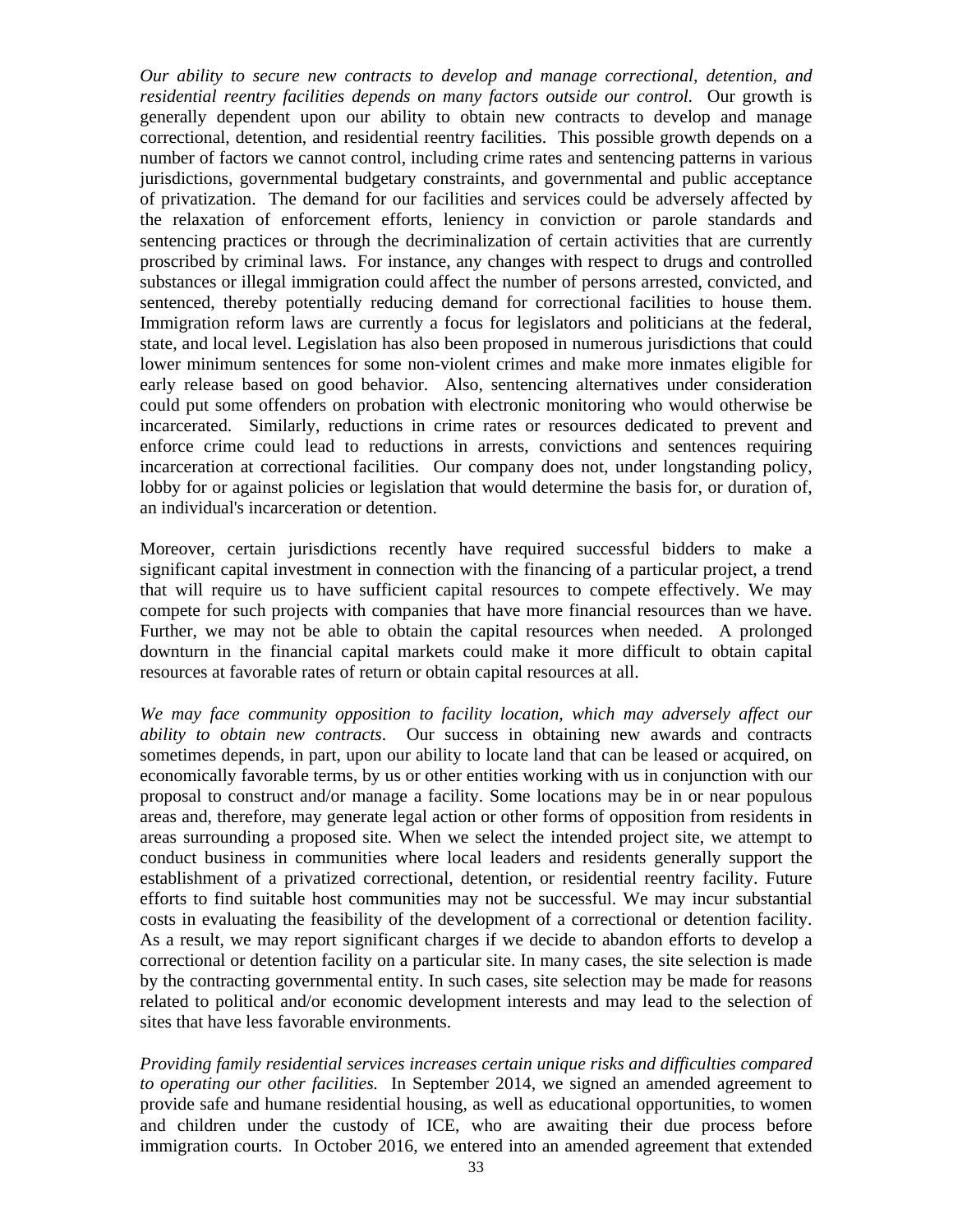the life of the 2014 agreement through September 2021. This is an important service to our federal government partner. At the same time, providing this type of residential service subjects us to unique risks such as unanticipated increased costs and litigation that could materially adversely affect our business, financial condition, or results of operations. For instance, the contract mandates resident to staff ratios that are higher than our typical contract, requires services unique to this contract (e.g. child care and primary education services), and limits the use of security protocols and techniques typically utilized in correctional and detention settings. These operational risks and others associated with privately managing this type of residential facility could result in higher costs associated with staffing and lead to increased litigation.

In June 2015, ICE announced a policy change regarding family unit detention that has shortened the duration of ICE detention for those who are awaiting further process before immigration courts. Public policies and views regarding family detention, as well as proposals pertaining to the most effective means to address families crossing the border illegally, continue to evolve. In addition, numerous lawsuits, to which we are not a party, have challenged the government's policy of detaining migrant families.

One such lawsuit in the United States District Court for the Central District of California concerns a settlement agreement between ICE and a plaintiffs' class consisting of detained minors, whereby the court issued an order on August 21, 2015, enforcing the settlement agreement and requiring compliance by October 23, 2015. The court's order clarified that the government has the flexibility to hold class members for longer periods of time in unlicensed and secure facilities during influxes of large numbers of undocumented migrant families via the southern U.S. border. After announcing its intention to comply fully with the court's order, the federal government appealed. In July 2016, the U.S. Court of Appeals for the Ninth Circuit affirmed most aspects of the District Court's order, but ruled that ICE is not required to release a parent simply because the settlement agreement might require release of that parent's minor child. The impact of these rulings on family residential programs is not yet known.

In December 2016, a Texas state court judge blocked efforts by Texas state officials to license the South Texas Family Residential Center as a child care center, ruling that the state officials lacked authority to license such facilities. The state of Texas has appealed this ruling, and the impact of the judge's decision on family residential detention programs is not yet known. Any court decision or government action that impacts our existing contract for the South Texas Family Residential Center could materially affect our cash flows, financial condition, and results of operations.

*We may incur significant start-up and operating costs on new contracts before receiving related revenues, which may impact our cash flows and not be recouped.* When we are awarded a contract to provide or manage a facility, we may incur significant start-up and operating expenses, including the cost of constructing the facility, purchasing equipment and staffing the facility, before we receive any payments under the contract. These expenditures could result in a significant reduction in our cash reserves and may make it more difficult for us to meet other cash obligations. In addition, a contract may be terminated prior to its scheduled expiration and as a result we may not recover these expenditures or realize any return on our investment.

*Government agencies may investigate and audit our contracts and, if any improprieties are found, we may be required to cure those improprieties, refund revenues we have received, to forego anticipated revenues, and we may be subject to penalties and sanctions, including prohibitions on our bidding in response to RFPs.* Certain of the governmental agencies with which we contract have the authority to audit and investigate our contracts with them. As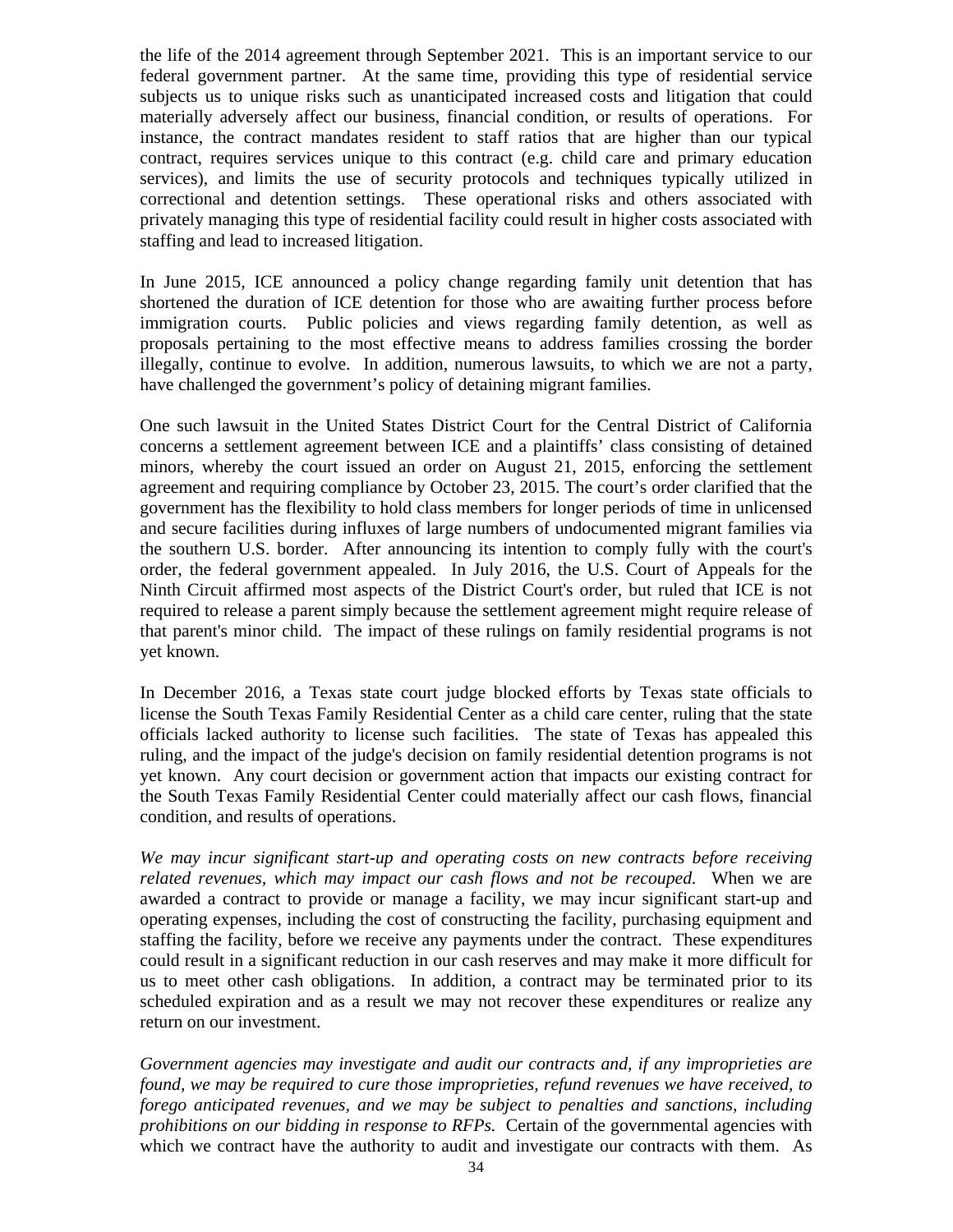part of that process, government agencies may review our performance of the contract, our pricing practices, our cost structure and our compliance with applicable performance requirements, laws, regulations and standards. The regulatory and contractual environment in which we operate is complex and many aspects of our operations remain subject to manual processes and oversight that make compliance monitoring difficult and resource intensive. A governmental agency review could result in a request to cure a performance or compliance issue, and if we are unable to do so, the failure could lead to termination of the contract in question or other contracts that we have with that governmental agency. Similarly, for contracts that actually or effectively provide for certain reimbursement of expenses, if an agency determines that we have improperly allocated costs to a specific contract, we may not be reimbursed for those costs, and we could be required to refund the amount of any such costs that have been reimbursed. If a government audit asserts improper or illegal activities by us, we may be subject to civil and criminal penalties and administrative sanctions, including termination of contracts, forfeitures of profits, suspension of payments, fines and suspension or disqualification from doing business with certain government entities. In addition to the potential civil and criminal penalties and administrative sanctions, any adverse determination with respect to contractual or regulatory violations could negatively impact our ability to bid in response to RFPs in one or more jurisdictions.

*Failure to comply with facility contracts or with unique and increased governmental regulation could result in material penalties or non-renewal or termination of noncompliant contracts or our other contracts to provide or manage correctional, detention, and residential reentry facilities.* The industry in which we operate is subject to extensive federal, state, and local regulations, including educational, health care, and safety regulations, which are administered by many regulatory authorities. Some of the regulations are unique to the corrections industry, some are unique to government contractors, and the combination of regulations we face is unique and complex. Facility contracts typically include reporting requirements, supervision, and on-site monitoring by representatives of the contracting governmental agencies. Corrections officers are customarily required to meet certain training standards and, in some instances, facility personnel are required to be licensed and subject to background investigation. Certain jurisdictions also require us to award subcontracts on a competitive basis or to subcontract with certain types of businesses, such as small businesses and businesses owned by members of minority groups. Our facilities are also subject to operational and financial audits by the governmental agencies with which we have contracts. Federal regulations also require federal government contractors like us to self-report evidence of certain forms of misconduct. We may not always successfully comply with these regulations and contract requirements, and failure to comply can result in material penalties, including financial penalties, non-renewal or termination of noncompliant contracts or our other facility contracts, and suspension or debarment from contracting with certain government entities.

In addition, private prison managers are subject to government legislation and regulation attempting to restrict the ability of private prison managers to house certain types of inmates, such as inmates from other jurisdictions or inmates at medium or higher security levels. Legislation has been enacted in several states, and has previously been proposed in the United States Congress, containing such restrictions. Such legislation may have an adverse effect on us.

Our inmate transportation subsidiary, TransCor, is subject to regulations promulgated by the Departments of Transportation and Justice. TransCor must also comply with the Interstate Transportation of Dangerous Criminals Act of 2000, which covers operational aspects of transporting prisoners, including, but not limited to, background checks and drug testing of employees; employee training; employee hours; staff-to-inmate ratios; prisoner restraints; communication with local law enforcement; and standards to help ensure the safety of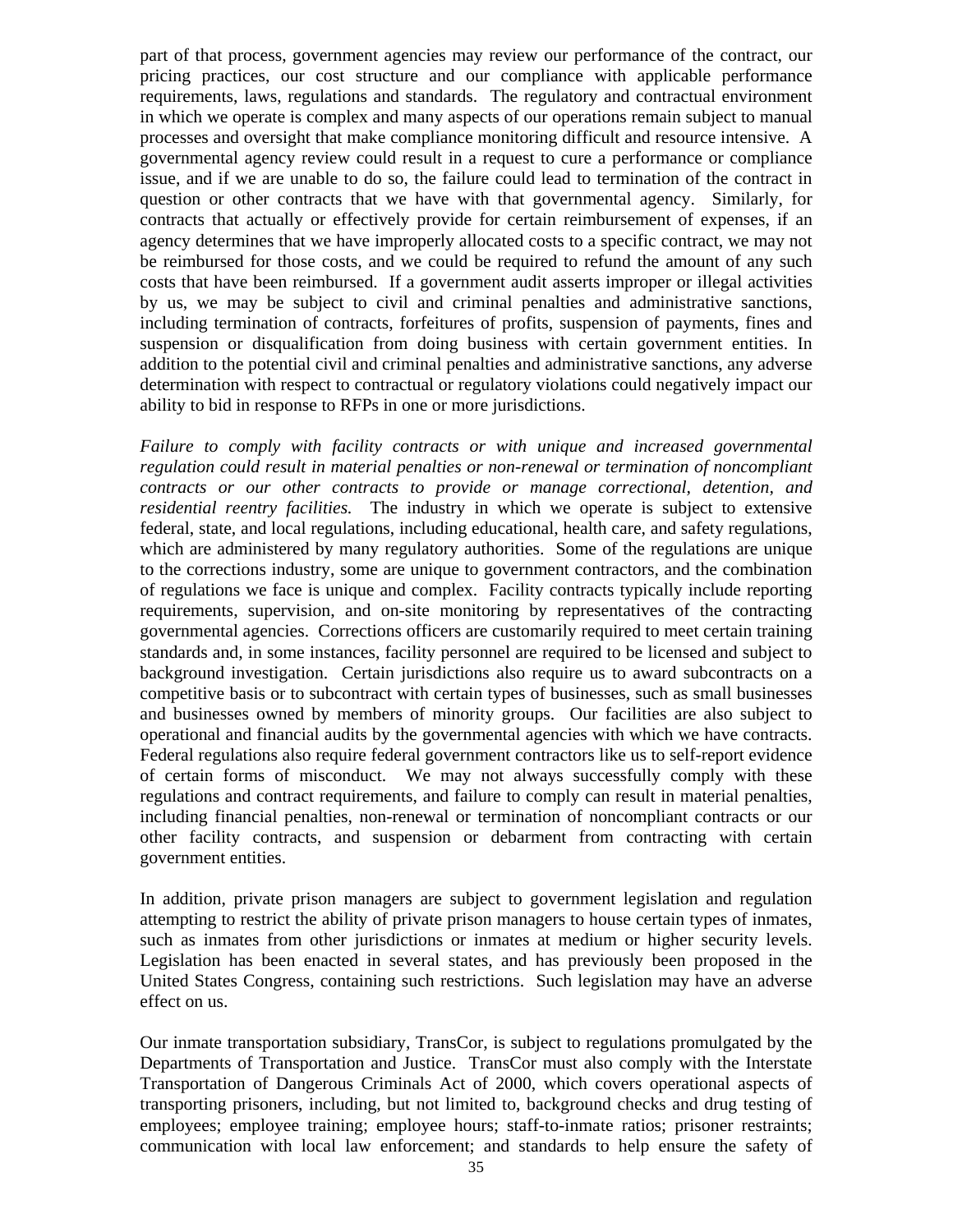prisoners during transport. We are subject to changes in such regulations, which could result in an increase in the cost of our transportation operations.

On August 4, 2016, the Federal Communications Commission, or FCC, which regulates telecommunications, published an Order in the Federal Register, which set numerous rate caps on interstate and intrastate calling services, or ICS. Those rate caps were stayed by a federal appeals court pending judicial review, however, leaving existing rate caps established in an earlier FCC ruling in place. The stayed Order applies directly to ICS providers who offer their services pursuant to contracts with correctional facilities, including those that we manage. The vast majority of our facilities will be subject to the rate caps applicable to state and federal prisons. A separate tiered rate cap structure will apply at small jails we operate, however an effective date is not known at this time due to pending judicial review.

This Order, when effective, could reduce ICS-related revenue, as it expands coverage to intrastate ICS, but due to the unpredictability of call volume increases that may occur as a result of lower rates, the financial impact cannot be anticipated at this time. The impact to our revenue is limited as a significant amount of commissions paid by our ICS providers are passed along to our customers or are reserved and used for the benefit of inmates in our care. Our failure to comply with, or changes to, existing regulations or adoption of new regulations in the areas discussed above could result in further increases to our costs or reductions in our revenue. On January 31, 2017, the FCC, through its counsel, informed the federal appeals court that it would no longer defend the portions of the 2016 Order imposing intrastate rate caps. The impact of this position change is not yet known as litigation over this issue is still ongoing.

In previous notices, the FCC sought comment on various topics including the development of international ICS rate caps; the potential regulation of rates associated with technology-based ICS alternatives, such as videoconferencing; and whether additional reforms are necessary for effective regulation of revenue sharing agreements. All of these reforms, if pursued, could impact revenue to correctional facility operators, both public and private.

*We depend on a limited number of governmental customers for a significant portion of our revenues.* We currently derive, and expect to continue to derive, a significant portion of our revenues from a limited number of governmental agencies. The loss of, or a significant decrease in, business from the BOP, ICE, USMS, or various state agencies could seriously harm our financial condition and results of operations. The three primary federal governmental agencies with correctional and detention responsibilities, the BOP, ICE, and USMS, accounted for 52% of our total revenues for the year ended December 31, 2016 (\$953.9 million). ICE accounted for 28% of our total revenues for the year ended December 31, 2016 (\$511.8 million), USMS accounted for 15% of our total revenues for the year ended December 31, 2016 (\$277.2 million), and BOP accounted for 9% of our total revenues for the year ended December 31, 2016 (\$164.9 million). Although the revenue generated from each of these agencies is derived from numerous management contracts, the loss or substantial reduction in value of one or more of such contracts could have a material adverse impact on our financial condition, results of operations, and cash flows. We expect to continue to depend upon these federal agencies and a relatively small group of other governmental customers for a significant percentage of our revenues.

As previously discussed herein, in a memorandum to the BOP dated August 18, 2016, the DOJ directed that, as each contract with privately operated prisons reaches the end of its term, the BOP should either decline to renew that contract or substantially reduce its scope in a manner consistent with law and the overall decline of the BOP's inmate population. In addition to the decline in the BOP's inmate population, the DOJ memorandum cites purported operational, programming, and cost efficiency factors as reasons for the new DOJ directive.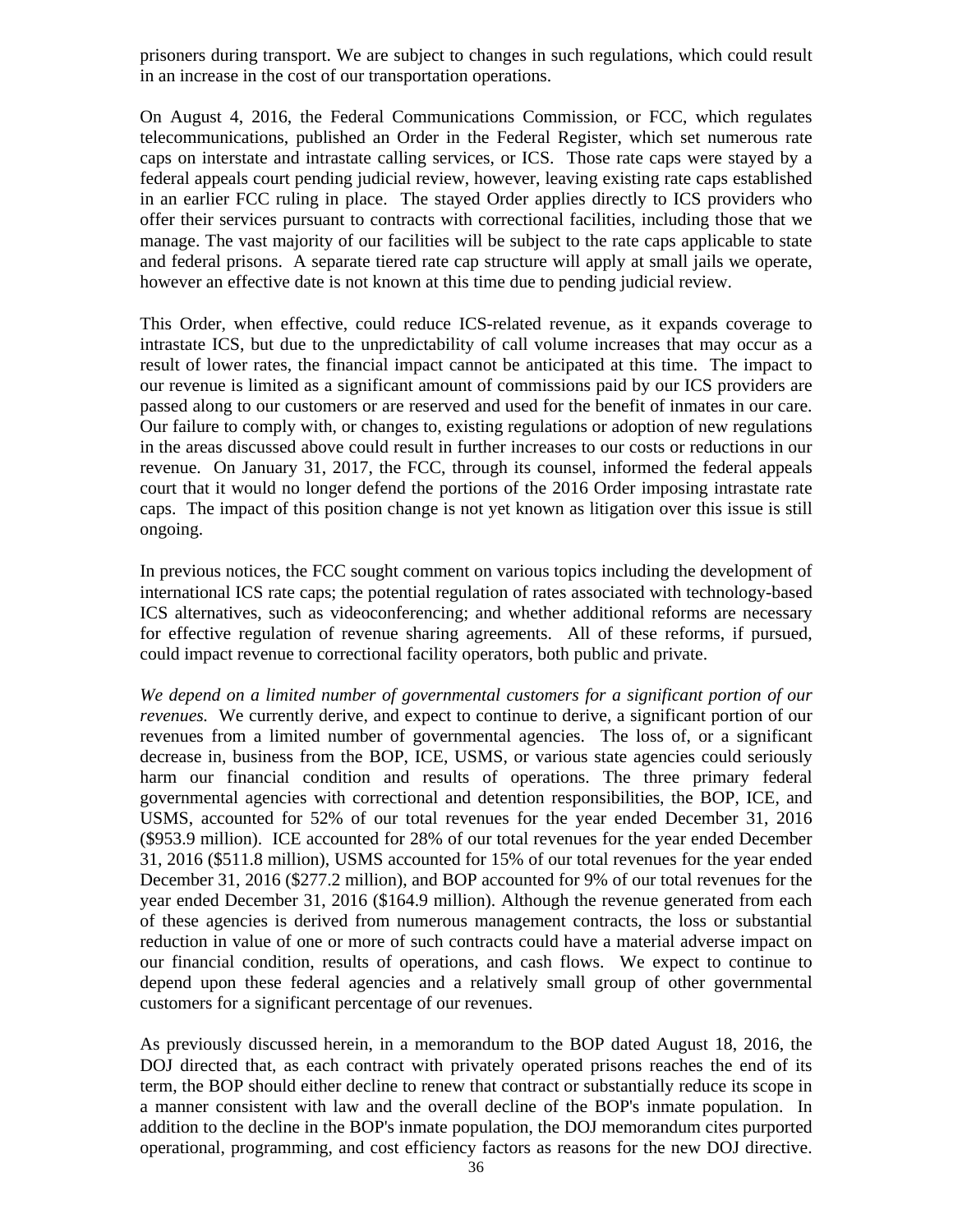In addition, on August 29, 2016, the Secretary of the DHS announced that he directed the HSAC to establish a Subcommittee of the Council to review ICE's current policy and practices concerning the use of private immigration detention and evaluate whether this practice should be eliminated. A written report of the subcommittee's evaluation was provided by the HSAC to the Secretary of the DHS and the Director of ICE on November 30, 2016. According to the report, fiscal considerations, combined with the need for realistic capacity to handle sudden increases in detention, suggest that DHS's use of private for-profit detention will continue. The report indicated that, as of September 12, 2016, 10% of the ICE detainee population was housed in federally owned and directed facilities, while 65% was housed in facilities operated by private, for-profit contractors, and 25% was housed in facilities operated by county jails or other local or state government entity. Further, the report indicated that ICE should seek ongoing ways to reduce reliance on detention in county jails, which generally do not meet PBNDS promulgated by ICE.

Revenue from our South Texas Family Residential Center was \$267.3 million in 2016. The loss or further reduction in value of this contract would have a material adverse impact on our financial condition, results of operations, and cash flows. See "Management's Discussion and Analysis of Financial Condition and Results of Operations, or MD&A, - Results of Operations" for a further discussion regarding our contract at the South Texas Family Residential Center, and anticipated reduction in revenue in 2017 resulting from an amendment to this contract.

Approximately 6% of our total revenues for the year ended December 31, 2016 (\$113.4 million) was generated from the CDCR in facilities housing inmates outside the state of California, a decrease from \$170.5 million, or 10%, of our total revenues in 2015, and \$204.4 million, or 12% of our total revenues in 2014. Our management agreement with the CDCR, as well as the status of legal and legislative action contributing to the reduction in the state of California inmate populations, are more fully described hereafter in "MD&A - Results of Operations".

On January 10, 2017, the Governor of California issued a proposed budget for fiscal 2017- 2018. The proposed budget contemplates that implementation of initiatives to reduce prison populations will allow the CDCR to remove all inmates from one of our two remaining outof-state facilities in fiscal 2017-2018. Additionally, as a result of such prison population reduction initiatives, the CDCR anticipates returning any remaining inmates from our out-ofstate facilities by 2020. Although the proposed budget acknowledges that estimates of population reductions are preliminary and subject to considerable uncertainty, we can provide no assurance that we would be able to replace the cash flows associated with our contract with the CDCR, if CDCR inmates are removed from our Tallahatchie and La Palma facilities.

## *We are dependent upon our senior management and our ability to attract and retain sufficient qualified personnel.*

The success of our business depends in large part on the ability and experience of our senior management. The unexpected loss of any of these persons could materially adversely affect our business and operations.

In addition, the services we provide are labor-intensive. When we are awarded a facility management contract or open a new facility, we must hire operating management, correctional officers, and other personnel. The success of our business requires that we attract, develop, and retain these personnel. Our inability to hire sufficient qualified personnel on a timely basis or the loss of significant numbers of personnel at existing facilities could adversely affect our business and operations. Under many of our contracts, we are subject to financial penalties for insufficient staffing.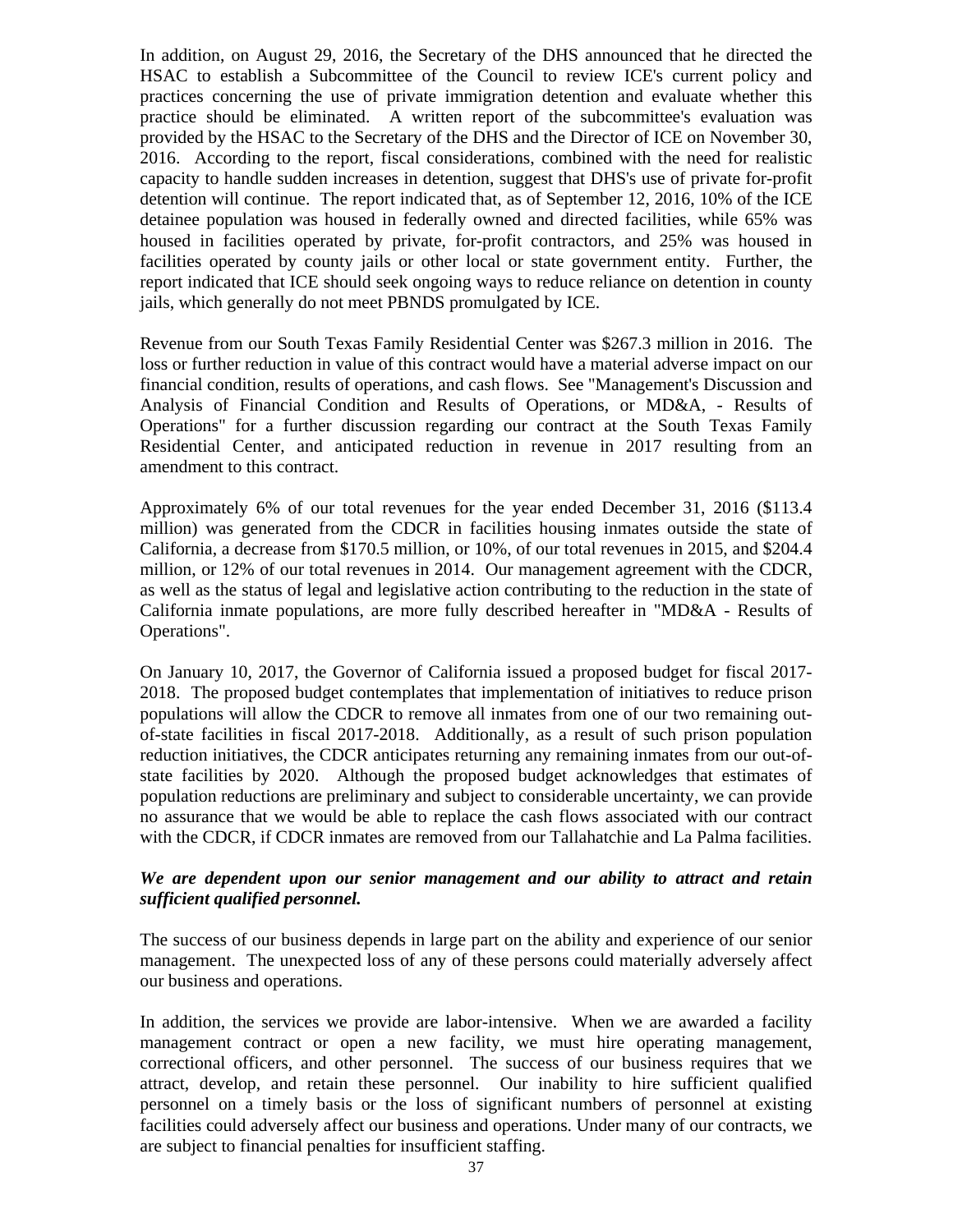### *Adverse developments in our relationship with our employees could adversely affect our business, financial condition or results of operations.*

As of December 31, 2016, we employed 13,755 employees. Approximately 790 of our employees at four of our facilities, or approximately 6% of our workforce, are represented by labor unions. We have not experienced a strike or work stoppage at any of our facilities and in the opinion of management overall employee relations are good. New executive orders, administrative rules and changes in National Labor Relations could increase organizational activity at locations where employees are currently not represented by a labor organization. Increases in organizational activity or any future work stoppages could have a material adverse effect on our business, financial condition, or results of operations.

# *Changes to Federal wage regulations could have an impact on our future results of operations.*

As a labor-intensive business, changes in labor regulations can materially impact our business. In May 2016, the U.S. Department of Labor, or DOL, released updated overtime and exemption rules under the Fair Labor Standards Act which would have increased the minimum salary needed to qualify for the standard white collar employee exemption from \$455 to \$913 per week, or to \$47,476 annually for a full-year worker. The updated rules also would have increased the threshold to qualify for the highly compensated employee, or HCE, exemption from \$100,000 to \$134,004 per year. Additionally, the updated rules established a mechanism for automatically updating the minimum salary and compensation levels every three years. The initial increases to the standard salary level and HCE total annual compensation requirement were to have taken effect on December 1, 2016. Future automatic updates to those thresholds were to have occurred every three years, beginning on January 1, 2020. However, in late November 2016, a federal judge in Texas issued a nationwide preliminary injunction against implementation of the updated overtime rules. Therefore, the updated overtime rules did not go into effect on December 1, 2016, and the future of the announced overtime rule changes continues to be uncertain. We had developed plans to comply with the new regulations as of the effective date, and proceeded to implement certain aspects of our plans following the preliminary injunction. We are currently monitoring developments with the litigation and will continue to analyze the impact of any developments on our payroll costs and results of operations.

## *We are subject to necessary insurance costs.*

Workers' compensation, auto liability, employee health, and general liability insurance represent significant costs to us. Because we are significantly self-insured for workers' compensation, auto liability, employee health, and general liability risks, the amount of our insurance expense is dependent on claims experience, our ability to control our claims experience, and in the case of workers' compensation and employee health, rising health care costs in general. Unanticipated additional insurance costs could adversely impact our results of operations and cash flows, and the failure to obtain or maintain any necessary insurance coverage could have a material adverse effect on us.

## *We may be adversely affected by inflation.*

Many of our facility contracts provide for fixed fees or fees that increase by only small amounts during their terms. If, due to inflation or other causes, our operating expenses, such as wages and salaries of our employees, insurance, medical, and food costs, increase at rates faster than increases, if any, in our revenues, then our profitability would be adversely affected. See "MD&A – Inflation."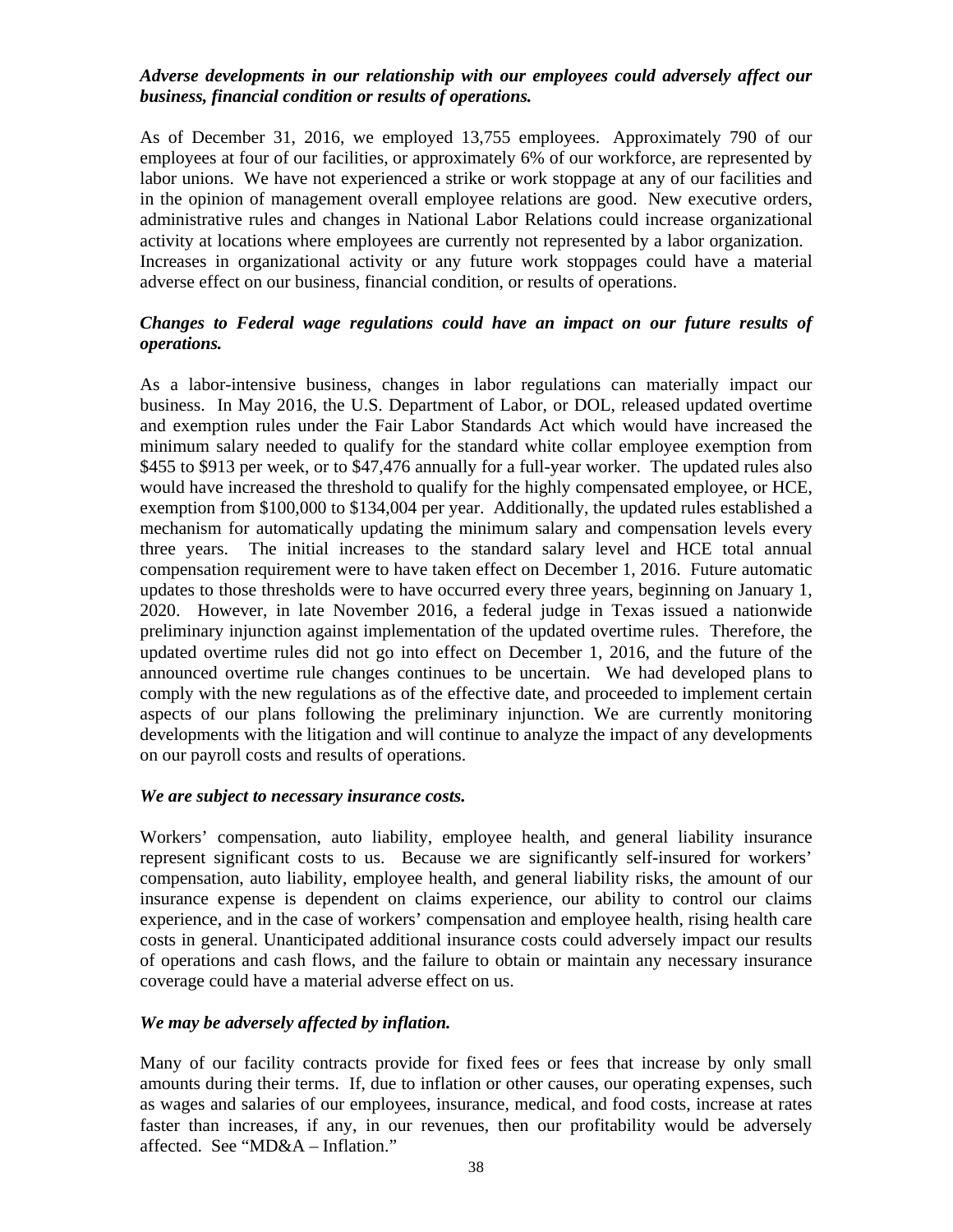### *We are subject to legal proceedings associated with owning and managing correctional and detention facilities.*

Our ownership and management of correctional and detention facilities, and the provision of inmate transportation services by a subsidiary, expose us to potential third-party claims or litigation by prisoners or other persons relating to personal injury or other damages resulting from contact with a facility, its managers, personnel or other prisoners, including damages arising from a prisoner's escape from, or a disturbance or riot at, a facility we own or manage, or from the misconduct of our employees. To the extent the events serving as a basis for any potential claims are alleged or determined to constitute illegal or criminal activity, we could also be subject to criminal liability. Such liability could result in significant monetary fines and could affect our ability to bid on future contracts and retain our existing contracts. In addition, as an owner of real property, we may be subject to a variety of proceedings relating to personal injuries of persons at such facilities. The claims against our facilities may be significant and may not be covered by insurance. Even in cases covered by insurance, our deductible (or self-insured retention) may be significant.

### *We are subject to risks associated with ownership of real estate.*

Our ownership of correctional, detention, and residential reentry facilities subjects us to risks typically associated with investments in real estate. Investments in real estate and, in particular, correctional and detention facilities have limited or no alternative use and thus, are relatively illiquid. Therefore, our ability to divest ourselves of one or more of our facilities promptly in response to changing conditions is limited. Investments in correctional, detention, and residential reentry facilities subject us to risks involving potential exposure to environmental liability and uninsured loss. Our operating costs may be affected by the obligation to pay for the cost of complying with existing environmental laws, ordinances and regulations, as well as the cost of complying with future legislation. In addition, although we maintain insurance for many types of losses, there are certain types of losses, such as losses from earthquakes and acts of terrorism, which may be either uninsurable or for which it may not be economically feasible to obtain insurance coverage, in light of the substantial costs associated with such insurance. As a result, we could lose both our capital invested in, and anticipated profits from, one or more of the facilities we own. Further, it is possible to experience losses that may exceed the limits of insurance coverage.

In addition, facility development and expansion projects pose additional risks, including cost overruns caused by various factors, many of which are beyond our control, such as weather, labor conditions, and material shortages, resulting in increased construction costs. Further, if we are unable to utilize this new bed capacity, our financial results could deteriorate.

*Certain of our facilities are subject to options to purchase and reversions.* Eleven of our facilities are subject to an option to purchase by certain governmental agencies, including the aforementioned D.C. Correctional Treatment Facility, ownership of which reverted to the District in the first quarter of 2017. Such options are exercisable by the corresponding contracting governmental entity generally at any time during the term of the respective facility contract. Certain of these purchase options are based on the depreciated book value of the facility, which essentially results in the transfer of ownership of the facility to the governmental agency at the end of the life used for accounting purposes. See "Business – Facility Portfolio – Facilities and Facility Management Contracts." If any of these options are exercised, there exists the risk that we will be unable to invest the proceeds from the sale of the facility in one or more properties that yield as much cash flow as the property acquired by the government entity. In addition, in the event any of these options is exercised, there exists the risk that the contracting governmental agency will terminate the management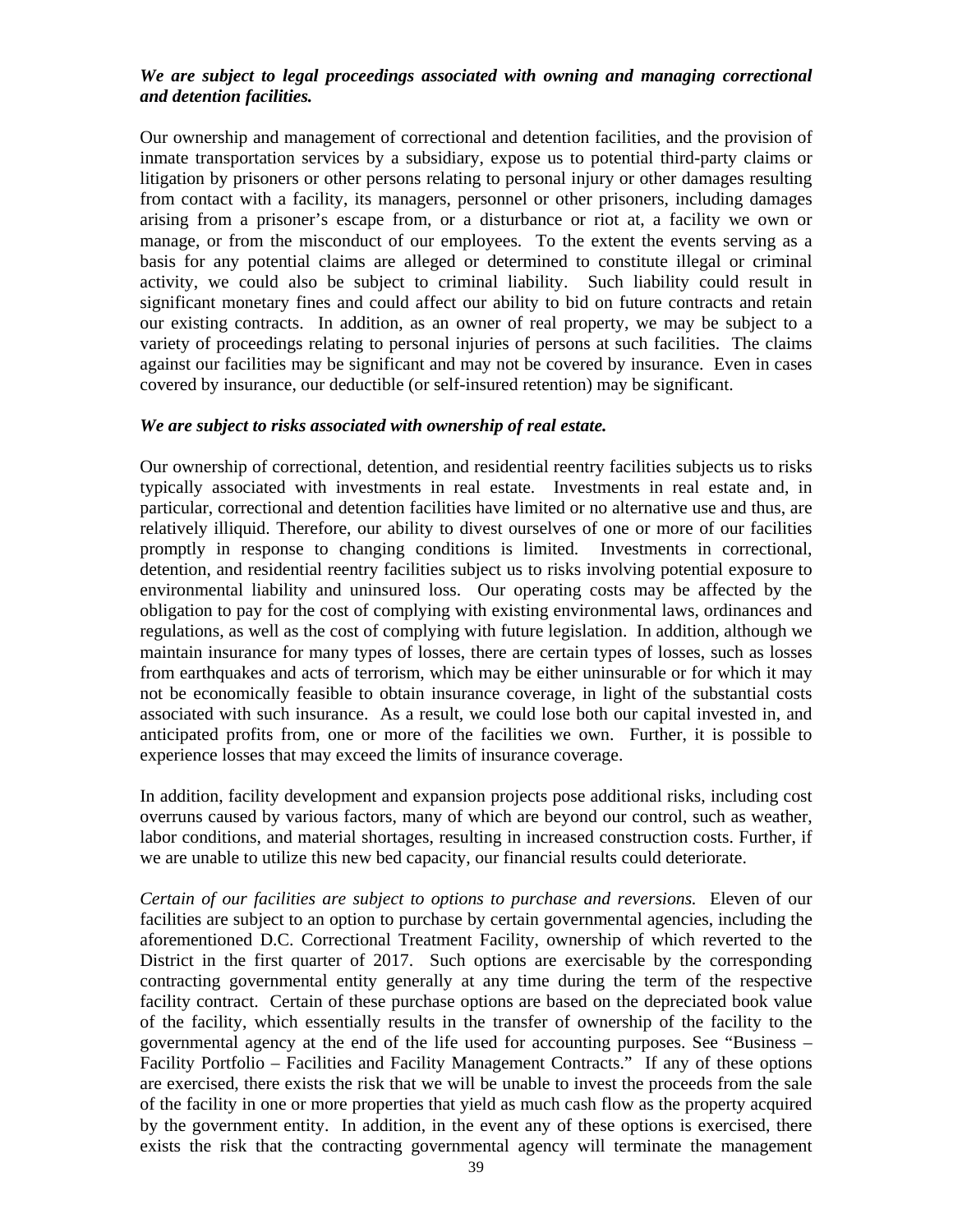contract associated with such facility. For the year ended December 31, 2016, the eleven facilities currently subject to these options generated \$354.8 million in revenue (19.2% of total revenue) and incurred \$272.0 million in operating expenses. Certain of the options to purchase are exercisable at prices below fair market value. See "Business – Facility Portfolio – Facilities and Facility Management Contracts."

*Risks related to facility construction and development activities may increase our costs related to such activities.* When we are engaged to perform construction and design services for a facility, we typically act as the primary contractor and subcontract with other companies who act as the general contractors. As primary contractor, we are subject to the various risks associated with construction (including, without limitation, shortages of labor and materials, work stoppages, labor disputes, and weather interference which could cause construction delays). In addition, we are subject to the risk that the general contractor will be unable to complete construction at the budgeted costs or be unable to fund any excess construction costs, even though we require general contractors to post construction bonds and insurance. Under such contracts, we are ultimately liable for all late delivery penalties and cost overruns.

## *We may be adversely affected by an increase in costs or difficulty of obtaining adequate levels of surety credit on favorable terms.*

We are often required to post bid or performance bonds issued by a surety company as a condition to bidding on or being awarded a contract. Availability and pricing of these surety commitments are subject to general market and industry conditions, among other factors. Increases in surety costs could adversely affect our operating results if we are unable to effectively pass along such increases to our customers. We cannot assure you that we will have continued access to surety credit or that we will be able to secure bonds economically, without additional collateral, or at the levels required for any potential facility development or contract bids. If we are unable to obtain adequate levels of surety credit on favorable terms, we would have to rely upon letters of credit under our revolving credit facility, which could entail higher costs even if such borrowing capacity was available when desired at the time, and our ability to bid for or obtain new contracts could be impaired.

# *Interruption, delay or failure of the provision of our technology services or information systems, or the compromise of the security thereof, could adversely affect our business, financial condition or results of operations.*

Components of our business depend significantly on effective information systems and technologies. As with all companies that utilize information systems, we are vulnerable to negative impacts if the operation of those systems is interrupted, delayed, or certain information contained therein is compromised. As a matter of course, we exchange data with our government partners and other third-party providers. We employ industry-standard methodologies to ensure the availability and security of such systems and information. Despite the security measures we have in place, and any additional measures we may implement in the future, our facilities and systems, and those of our third-party service providers, could be vulnerable to security breaches, computer viruses, lost or misplaced data, programming errors, human errors, acts of vandalism, or other events. For example, several well-known companies have recently disclosed high-profile security breaches, involving sophisticated and highly targeted attacks on their company's infrastructure or their customers' data, which were not recognized or detected until after such companies had been affected notwithstanding the preventative measures they had in place. Any security breach or event resulting in the interruption, delay or failure of our services or information systems, or the misappropriation, loss, or other unauthorized disclosure of customer data or confidential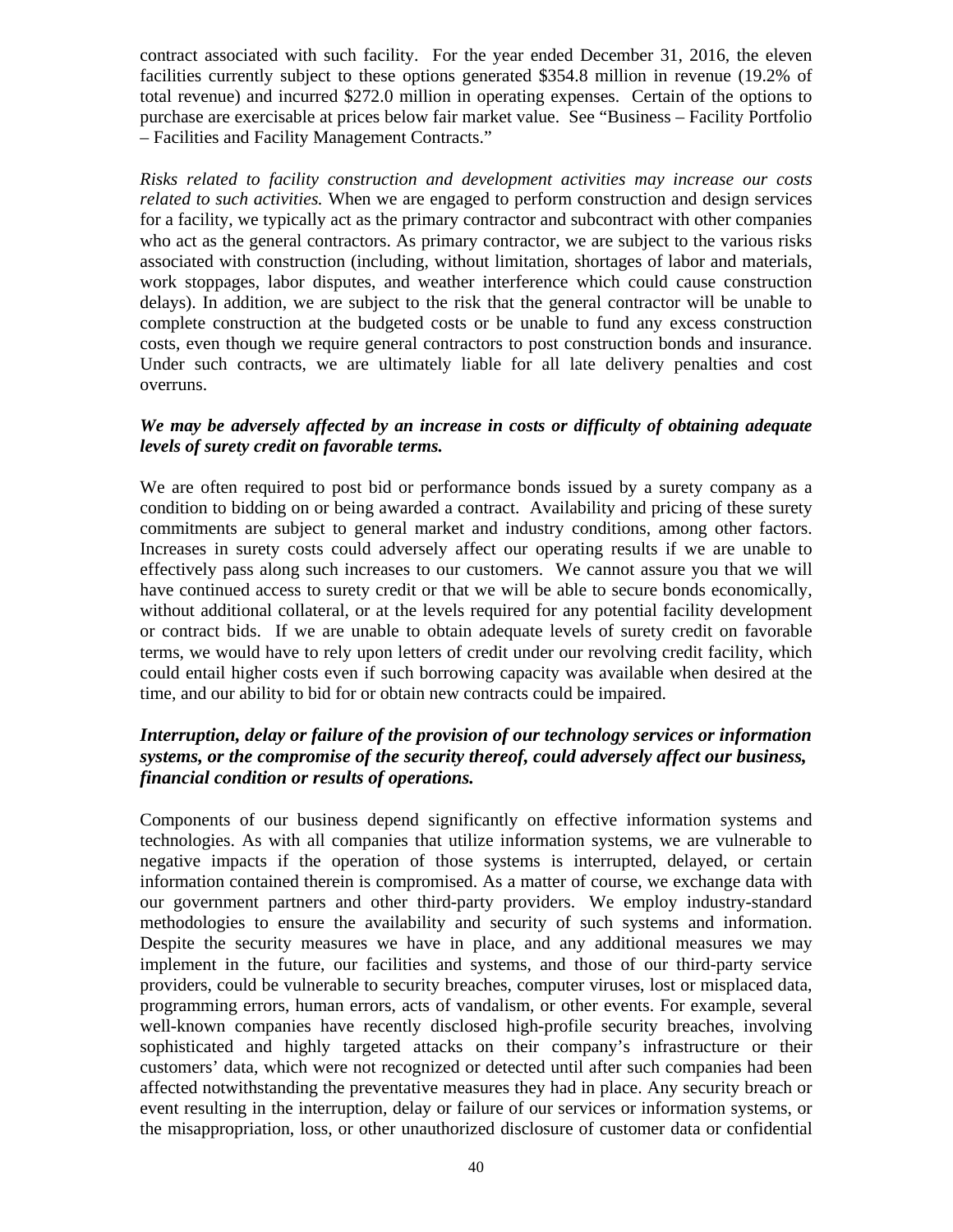information, including confidential information about our employees, whether by us directly or our third-party service providers, could damage our reputation, expose us to the risks of litigation and liability, disrupt our business, result in lost business, or otherwise adversely affect our results of operations.

### **Risks Related to Our Indebtedness**

# *Our indebtedness could adversely affect our financial health and prevent us from fulfilling our obligations under our debt securities.*

We have a significant amount of indebtedness. As of December 31, 2016, we had total indebtedness of \$1,455.0 million. Our indebtedness could have important consequences. For example, it could:

- make it more difficult for us to satisfy our obligations with respect to our indebtedness;
- increase our vulnerability to general adverse economic and industry conditions;
- require us to dedicate a substantial portion of our cash flow from operations to payments on our indebtedness, thereby reducing the availability of our cash flow to fund working capital, capital expenditures, dividends, and other general corporate purposes;
- limit our flexibility in planning for, or reacting to, changes in our business and the industry in which we operate;
- place us at a competitive disadvantage compared to our competitors that have less debt; and
- limit our ability to borrow additional funds or refinance existing indebtedness on favorable terms.

## *Our senior bank credit facility and other debt instruments have restrictive covenants that could limit our financial flexibility.*

The indentures related to our aggregate original principal amount of \$325.0 million 4.125% senior notes due 2020, \$350.0 million 4.625% senior notes due 2023, and \$250.0 million 5.0% senior notes due 2022, collectively referred to herein as our senior notes, and our senior bank credit facility, contain financial and other restrictive covenants that limit our ability to engage in activities that may be in our long-term best interests. Our ability to borrow under our senior bank credit facility is subject to compliance with certain financial covenants, including leverage and interest coverage ratios. Our senior bank credit facility includes other restrictions that, among other things, limit our ability to incur indebtedness; grant liens; engage in mergers, consolidations and liquidations; make asset dispositions, restricted payments and investments; enter into transactions with affiliates; and amend, modify or prepay certain indebtedness. The indentures related to our senior notes contain limitations on our ability to effect mergers and change of control events, as well as other limitations on our ability to create liens on our assets.

Our failure to comply with these covenants could result in an event of default that, if not cured or waived, could result in the acceleration of all or a substantial portion of our debts.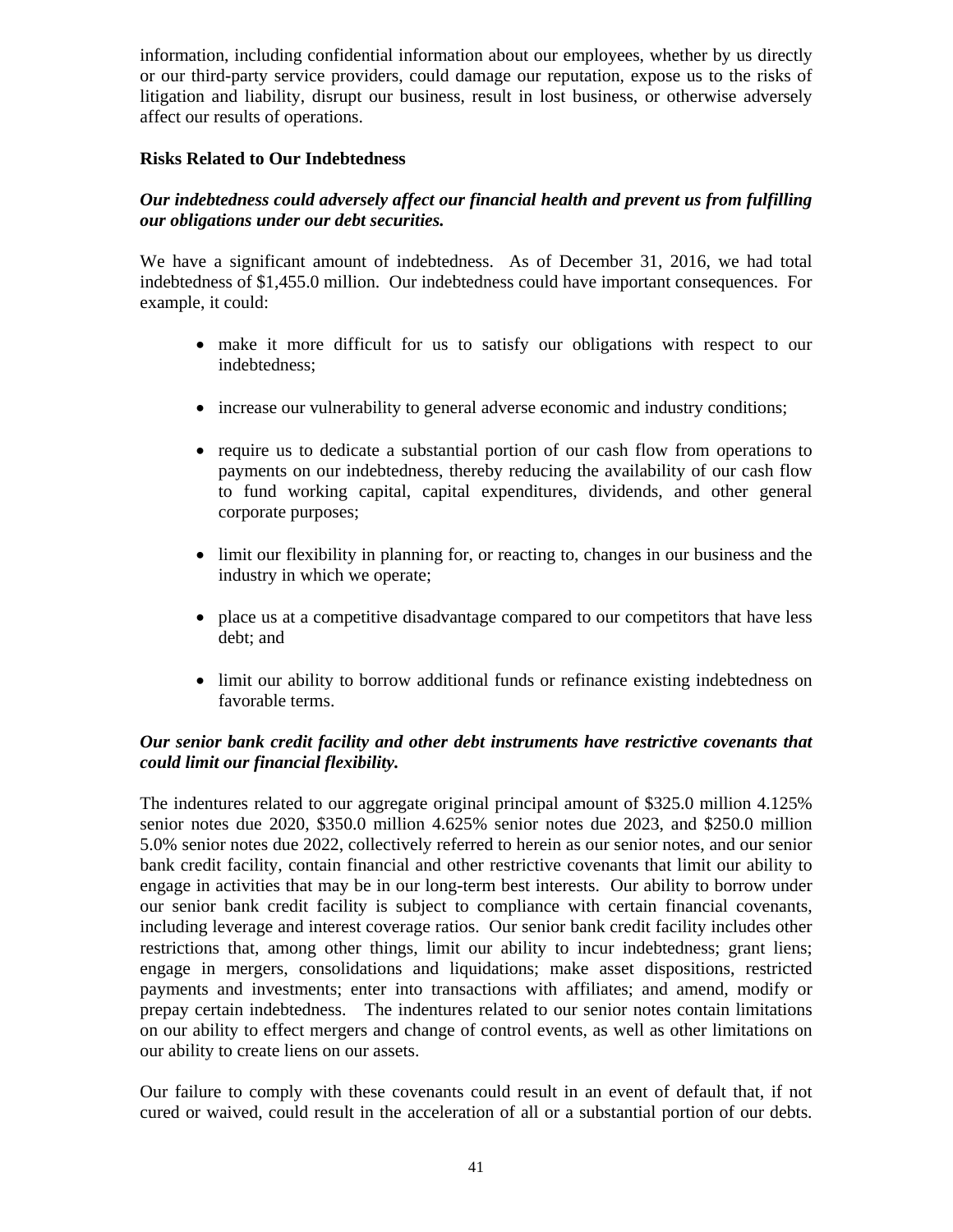We do not have sufficient working capital to satisfy our debt obligations in the event of an acceleration of all or a significant portion of our outstanding indebtedness.

### *Servicing our indebtedness will require a significant amount of cash. Our ability to generate cash depends on many factors beyond our control.*

Our ability to make payments on our indebtedness, to refinance our indebtedness, and to fund planned capital expenditures will depend on our ability to generate cash in the future. This, to a certain extent, is subject to general economic, financial, competitive, legislative, regulatory, and other factors that are beyond our control.

The risk exists that our business will be unable to generate sufficient cash flow from operations or that future borrowings will not be available to us under our senior bank credit facility in an amount sufficient to enable us to pay our indebtedness, including our existing senior notes, or to fund our other liquidity needs. We may need to refinance all or a portion of our indebtedness, including our senior notes, on or before maturity. We may not, however, be able to refinance any of our indebtedness, including our senior bank credit facility and including our senior notes, on commercially reasonable terms or at all.

## *We are required to repurchase all or a portion of our senior notes upon a change of control, and our senior bank credit facility is subject to acceleration upon a change of control.*

Upon certain change of control events, as that term is defined in the indentures for our senior notes, including a change of control caused by an unsolicited third party, we are required to make an offer in cash to repurchase all or any part of each holder's notes at a repurchase price equal to 101% of the principal thereof, plus accrued interest. The source of funds for any such repurchase would be our available cash or cash generated from operations or other sources, including borrowings, sales of equity or funds provided by a new controlling person or entity. Sufficient funds may not be available to us, however, at the time of any change of control event to repurchase all or a portion of the tendered notes pursuant to this requirement. Our failure to offer to repurchase notes, or to repurchase notes tendered, following a change of control will result in a default under the respective indentures, which could lead to a crossdefault under our senior bank credit facility and under the terms of our other indebtedness. In addition, our senior bank credit facility which is subject to acceleration upon the occurrence of a change in control (as described therein), may prohibit us from making any such required repurchases. Prior to repurchasing the notes upon a change of control event, we must either repay outstanding indebtedness under our senior bank credit facility or obtain the consent of the lenders under our senior bank credit facility. If we do not obtain the required consents or repay our outstanding indebtedness under our senior bank credit facility, we would remain effectively prohibited from offering to purchase the notes.

#### *Despite current indebtedness levels, we may still incur more debt.*

The terms of the indentures for our senior notes and our senior bank credit facility restrict our ability to incur indebtedness; however, we may nevertheless incur additional indebtedness in the future and in the future, we may refinance all or a portion of our indebtedness, including our senior bank credit facility, and may incur additional indebtedness as a result. As of December 31, 2016, we had \$455.9 million of additional borrowing capacity available under our revolving credit facility. In addition, we may issue an indeterminate amount of debt securities from time to time when we determine that market conditions and the opportunity to utilize the proceeds from the issuance of such debt securities are favorable. If new debt is added to our and our subsidiaries' current debt levels, the related risks that we and they now face could intensify.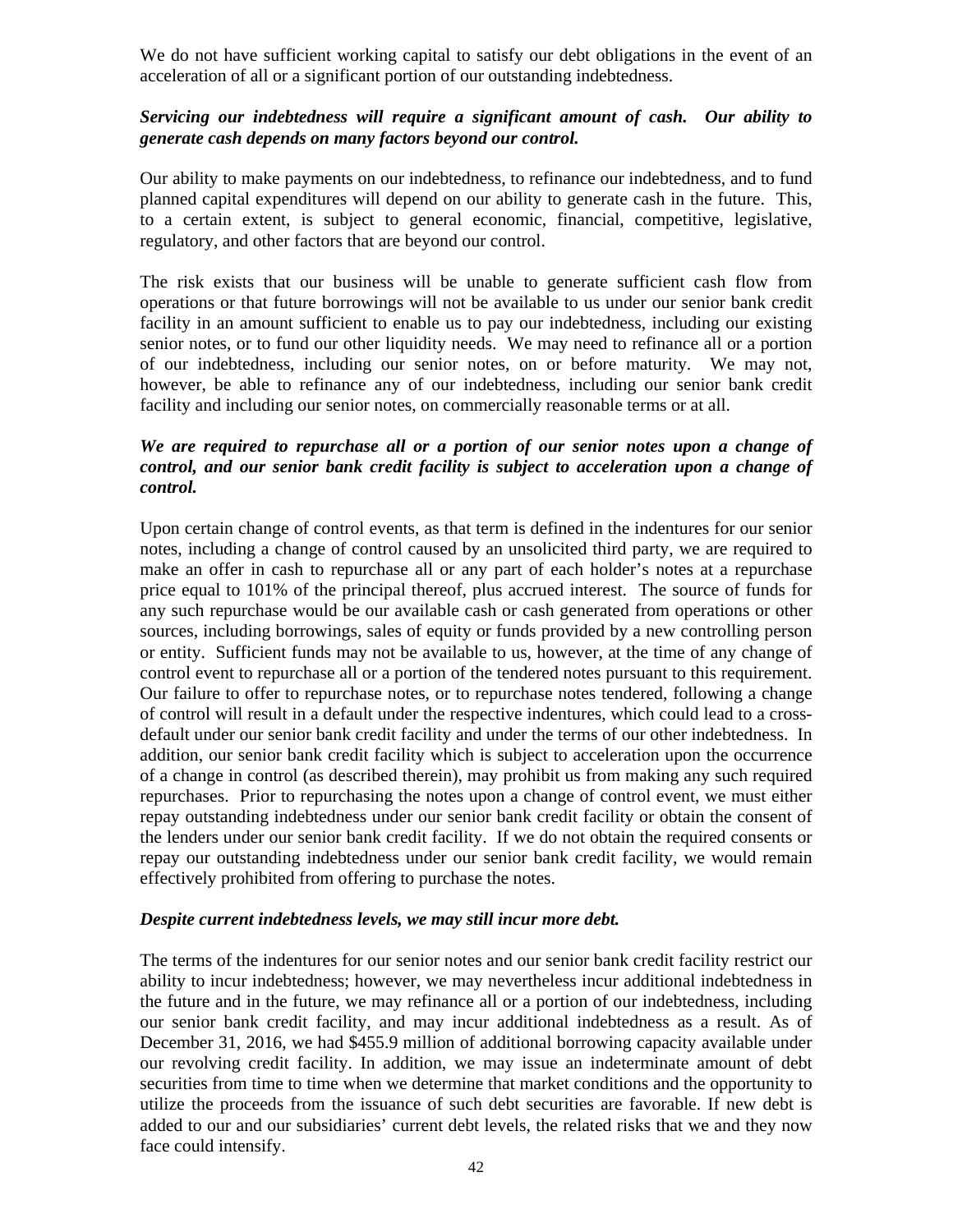#### *Our access to capital may be affected by general macroeconomic conditions.*

Credit markets may tighten significantly such that our ability to obtain new capital will be more challenging and more expensive. We can provide no assurance that the banks that have made commitments under our senior bank credit facility will continue to operate as going concerns in the future or will agree to extend commitments beyond the maturity date. If any of the banks in the lending group were to fail, or fail to renew their commitments, it is possible that the capacity under our senior bank credit facility would be reduced. In the event that the availability under our senior bank credit facility was reduced significantly, we could be required to obtain capital from alternate sources in order to continue with our business and capital strategies. Our options for addressing such capital constraints would include, but not be limited to (i) delaying certain capital expenditure projects, (ii) obtaining commitments from the remaining banks in the lending group or from new banks to fund increased amounts under the terms of our senior bank credit facility, (iii) accessing the public capital markets, or (iv) reducing our dividend (but not less than amounts required to maintain our status as a REIT and avoid income and excise taxes). Such alternatives could be on terms less favorable than under existing terms, which could have a material effect on our consolidated financial position, results of operations, or cash flows.

## *Rising interest rates would increase the cost of our variable rate debt.*

We have incurred and expect in the future to incur indebtedness that bears interest at variable rates. Accordingly, increases in interest rates would increase our interest costs, which could have a material adverse effect on us and our ability to make distributions to our stockholders and pay amounts due on our debt or cause us to be in default under certain debt instruments. In December 2015, and again in December 2016, the Federal Reserve System raised the federal funds interest rate by 25 basis points after having held interest rates at almost zero over recent years. Per the Federal Reserve System's statement, additional gradual increases are expected during 2017, subject to market-based uncertainties such as changes in inflation, the condition of the labor market, and other global economic and financial developments. In addition, an increase in market interest rates may lead holders of our common stock to demand a higher yield on their shares from distributions by us, which could adversely affect the market price for our common stock.

## **Risks Related to our REIT Structure**

## *If we fail to remain qualified as a REIT, we would be subject to corporate income taxes and would not be able to deduct distributions to stockholders when computing our taxable income.*

We currently operate in a manner that is intended to allow us to qualify as a REIT for federal income tax purposes commencing with our taxable year beginning January 1, 2013. However, we cannot assure you that we have qualified or will remain qualified as a REIT. Qualification as a REIT requires us to satisfy numerous requirements established under highly technical and complex sections of the Internal Revenue Code of 1986, as amended, or the Code, which may change from time to time and for which there are only limited judicial and administrative interpretations, and involves the determination of various factual matters and circumstances not entirely within our control. For example, in order to qualify as a REIT, the REIT must derive at least 95% of its gross income in any year from qualifying sources. In addition, a REIT is required to distribute annually to its stockholders at least 90% of its REIT taxable income (determined without regard to the dividends paid deduction and by excluding capital gains) and must satisfy specified asset tests on a quarterly basis.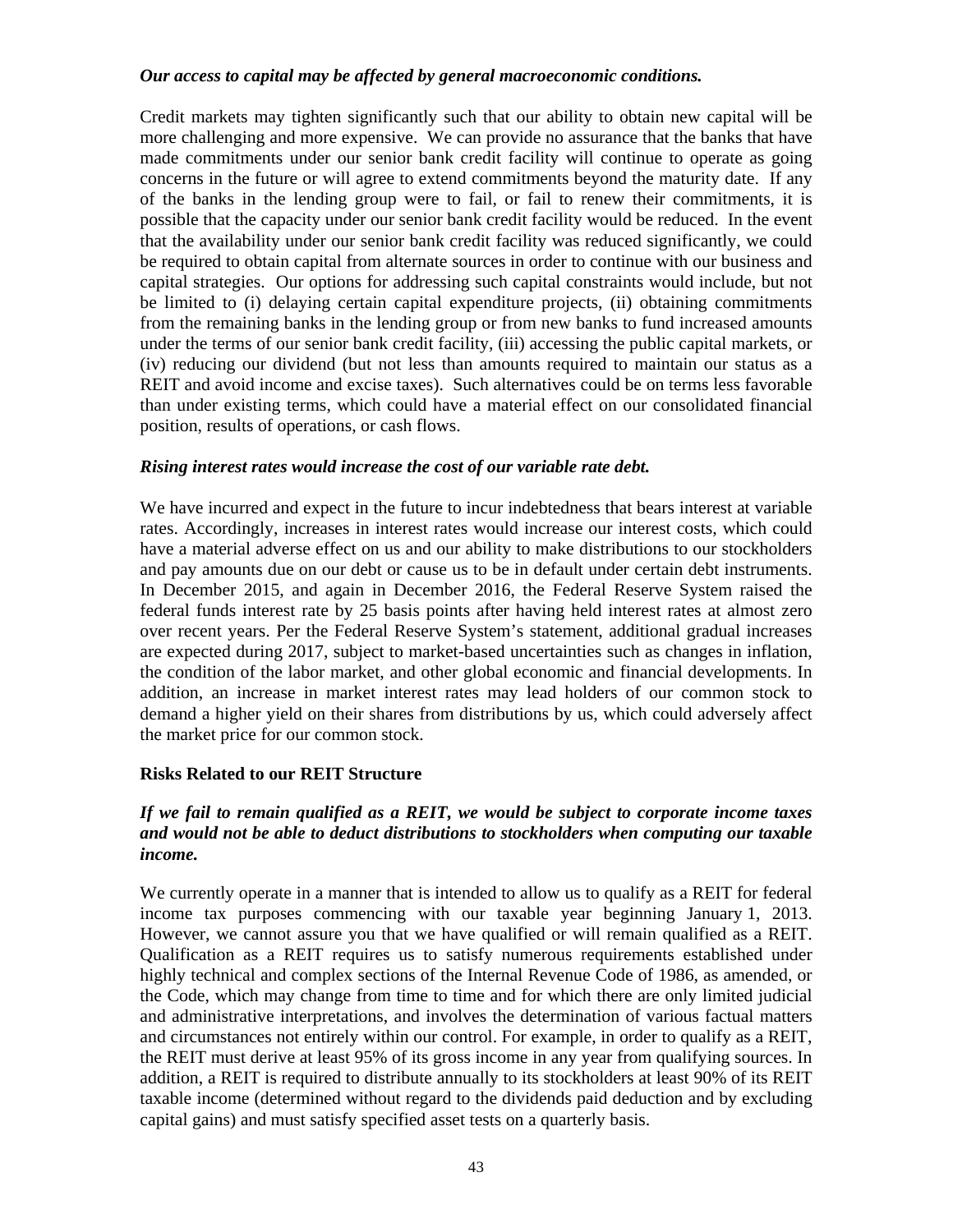If we fail to qualify as a REIT in any taxable year, we would be subject to federal income tax (including any applicable alternative minimum tax) on our taxable income computed in the usual manner for corporate taxpayers without deduction for distributions to our stockholders and we may need to borrow additional funds or issue securities to pay such additional tax liability. Any such corporate income tax liability could be substantial and would reduce the amount of cash available for other purposes because, unless we are entitled to relief under certain statutory provisions, we would be taxable as a C-corporation, beginning in the year in which the failure occurs, and we would not be allowed to re-elect to be taxed as a REIT for the following four years.

## *Even if we remain qualified as a REIT, we may be required to pay taxes under certain circumstances.*

Even though we qualify as a REIT, we will be subject to certain U.S. federal, state and local taxes on our income and property, on taxable income that we do not distribute to our stockholders, and on net income from certain "prohibited transactions". In addition, the REIT provisions of the Code are complex and are not always subject to clear interpretation. For example, a REIT must derive at least 95% of its gross income in any year from qualifying sources, including rents from real property. Rents from real property includes amounts received for the use of limited amounts of personal property and for certain services. Whether amounts constitute rents from real property or other qualifying income may not be entirely clear in all cases. We may fail to qualify as a REIT if we exceed the permissible amounts of non-qualifying income unless such failures qualify under certain statutory relief provisions. Even if we qualify for statutory relief, we may be required to pay an excise or penalty tax (which could be significant in amount) in order to utilize one or more such relief provisions under the Code to maintain our qualification as a REIT. Furthermore, we conduct substantial activities through TRSs, and the income of those subsidiaries is subject to U.S. federal income tax at regular corporate rates.

## *To maintain our REIT status, we may be forced to obtain capital during unfavorable market conditions, which could adversely affect our overall financial performance.*

In order to qualify as a REIT, we will be required each year to distribute to our stockholders at least 90% of our REIT taxable income (determined without regard to the dividends paid deduction and by excluding any net capital gain), and we will be subject to tax to the extent our net taxable income (including net capital gain) is not fully distributed. In addition, we will be subject to a 4% nondeductible excise tax on the amount, if any, by which distributions we pay in any calendar year are less than the sum of 85% of our ordinary income, 95% of our net capital gains, and 100% of our undistributed income from prior years. We intend to continue to make distributions to our stockholders to comply with the distribution requirements of the Code as well as to reduce our exposure to federal income taxes and the nondeductible excise tax. Differences in timing between the receipt of income and the payment of expenses to arrive at taxable income, along with the effect of required debt amortization payments, could require us to borrow funds on a short-term basis to meet the distribution requirements that are necessary to achieve the tax benefits associated with qualifying as a REIT. We may acquire additional capital through our issuance of securities senior to our common stock, including additional borrowings or other indebtedness or the issuance of additional securities. Issuance of such senior securities creates additional risks because leverage is a speculative technique that may adversely affect common stockholders or noteholders. If the return on assets acquired with borrowed funds or other leverage proceeds does not exceed the cost of the leverage, the use of leverage could negatively affect our cash flow.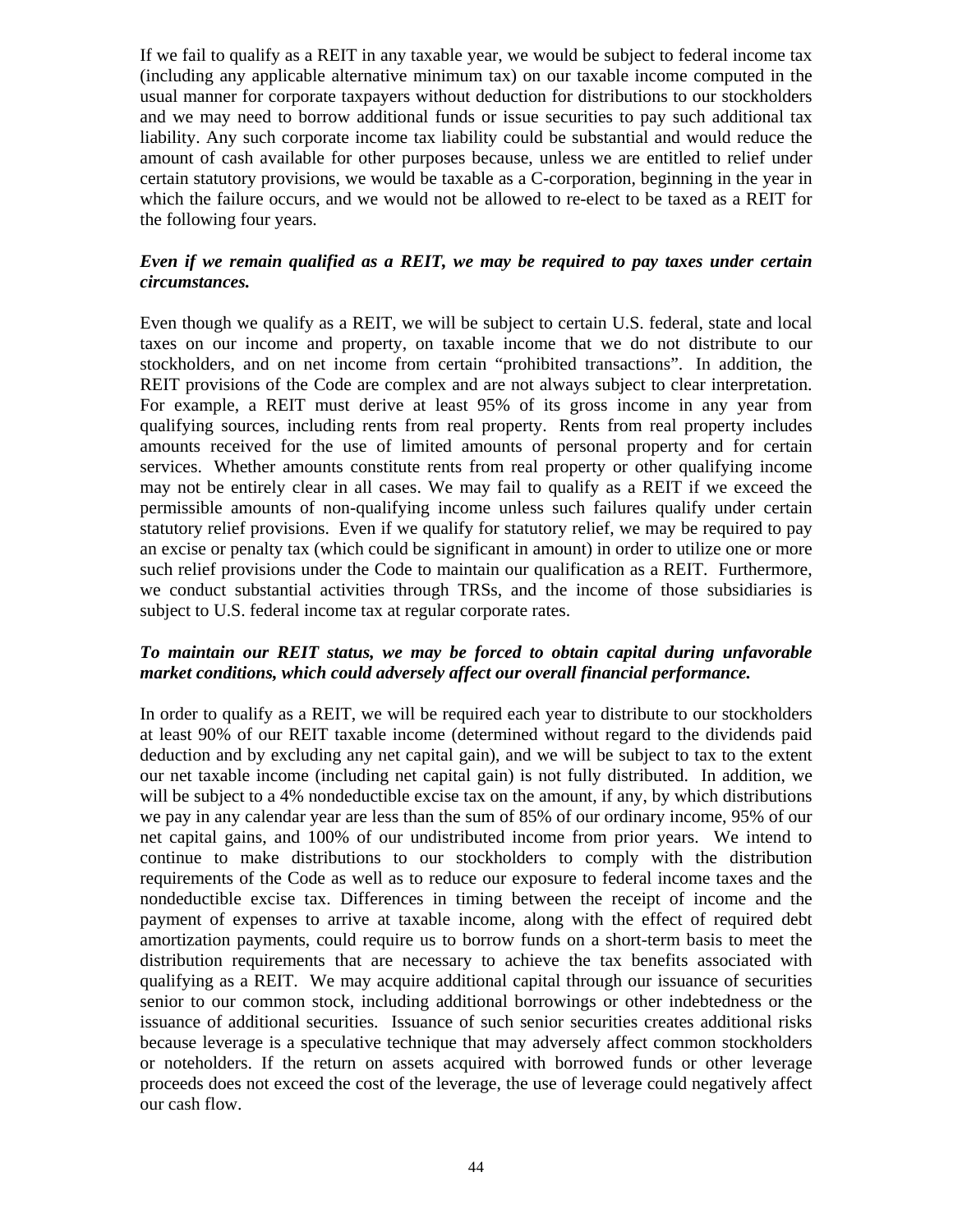Additionally, the issuance of senior securities involves offering expenses and other costs, including interest payments, which are borne indirectly by our common stockholders. Fluctuations in interest rates could increase interest payments on our senior securities, and could reduce cash available for distribution on common stock or for payment on our debt securities. Increased operating costs, including the financing cost associated with any leverage, may reduce our total return to common stockholders. Rating agency guidelines applicable to any senior securities may impose asset coverage requirements, dividend limitations, voting right requirements (in the case of the senior equity securities), and other restrictions. Further, the terms of any senior securities or other borrowings may impose additional requirements, restrictions and limitations that are more stringent than those required by a rating agency that rates outstanding senior securities that may have an adverse effect on us and may affect our ability to pay distributions to our stockholders. On the other hand, we may not be able to raise such additional capital in the future on favorable terms or at all. Unfavorable economic conditions could increase our funding costs, limit our access to the capital markets or result in a decision by lenders not to extend credit to us.

Further, in order to maintain our REIT status, we may need to borrow funds to meet the REIT distribution requirements even if the then-prevailing market conditions are not favorable for these borrowings. These borrowing needs could result from differences in timing between the actual receipt of cash and inclusion of income for federal income tax purposes or the effect of non-deductible capital expenditures, the creation of reserves, or required debt or amortization payments. Our ability to access debt and equity capital on favorable terms or at all is dependent upon a number of factors, including general market conditions, the market's perception of our growth potential, our current and potential future earnings and cash distributions, and the market price of our securities. Issuance of debt or equity securities will expose us to typical risks associated with leverage, including increased risk of loss.

To the extent our ability to issue debt or other senior securities such as preferred stock is constrained, we may depend on issuance of additional shares of common stock to finance new investments. If we raise additional funds by issuing more shares of our common stock or senior securities convertible into, or exchangeable for, shares of our common stock, the percentage ownership of our stockholders at that time would decrease, and you may experience dilution.

#### *There are uncertainties relating to our estimate of the E&P Distribution.*

To qualify for taxation as a REIT effective for the year ended December 31, 2013, we were required to distribute to our stockholders on or before December 31, 2013, our undistributed accumulated earnings and profits attributable to taxable periods ending prior to January 1, 2013. On May 20, 2013, we distributed \$675.0 million to stockholders of record as of April 19, 2013 in satisfaction of this requirement, or the E&P Distribution. We believe that the total value of the E&P Distribution was sufficient to fully distribute our accumulated earnings and profits and that a portion of the E&P Distribution exceeded our accumulated earnings and profits. However, the amount of our accumulated earnings and profits is a complex factual and legal determination. We may have had less than complete information at the time we estimated our earnings and profits or may have interpreted the applicable law differently from the IRS. Substantial uncertainties exist relating to the computation of our undistributed accumulated earnings and profits, including the possibility that the IRS could, in auditing tax years through 2012, successfully assert that our taxable income should be increased, which could increase our pre-REIT accumulated earnings and profits. Thus, we could fail to satisfy the requirement that we distribute all of our pre-REIT accumulated earnings and profits by the close of our first taxable year as a REIT. Moreover, although there are procedures available to cure a failure to distribute all of our pre-REIT accumulated earnings and profits,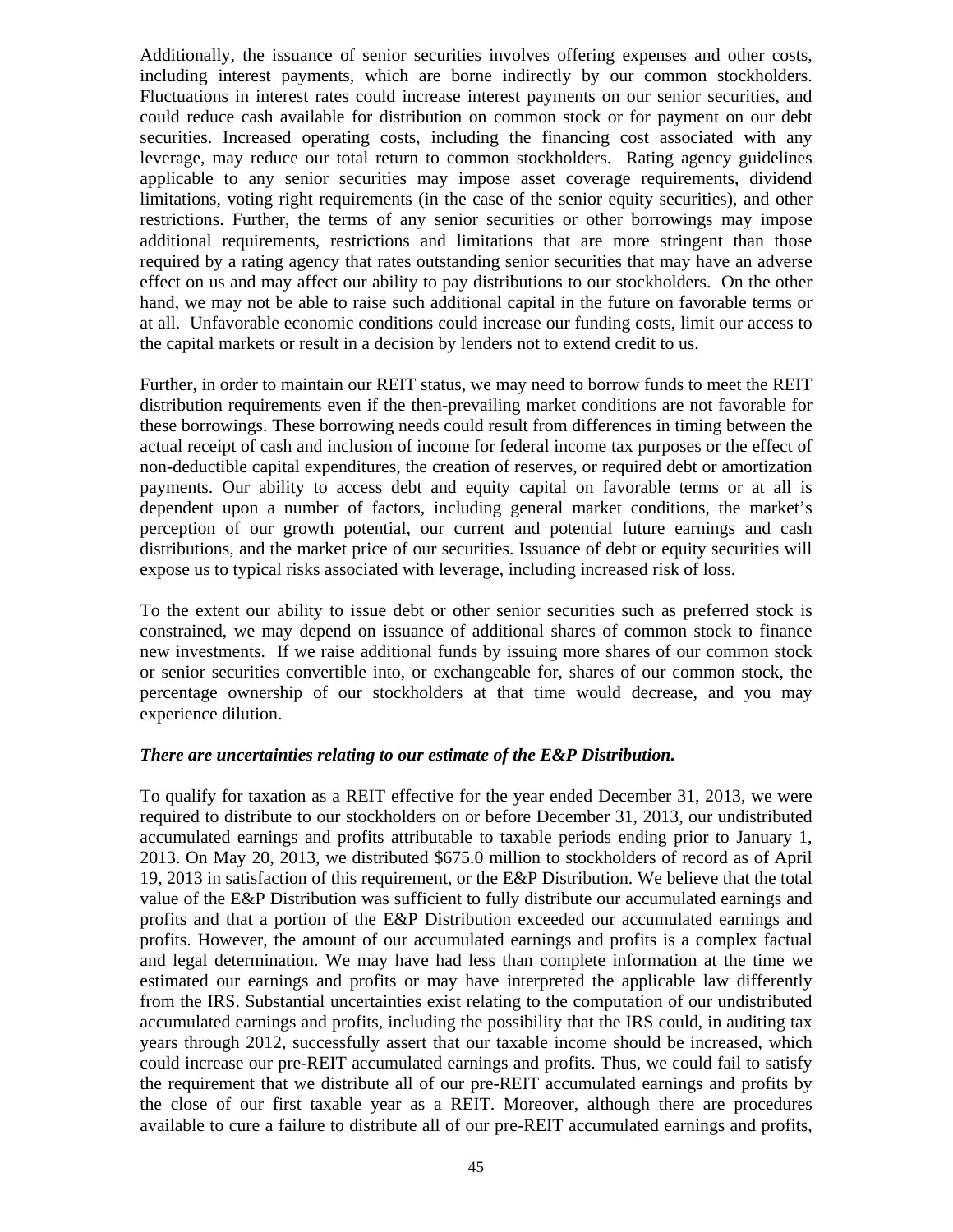we cannot now determine whether we would be able to take advantage of them or the economic impact to us of doing so.

## *Performing services through our TRSs may increase our overall tax liability relative to other REITs or subject us to certain excise taxes.*

A TRS may hold assets and earn income, including income earned from the performance of correctional services, that would not be qualifying assets or income if held or earned directly by a REIT. We conduct a significant portion of our business activities through our TRSs. Our TRSs are subject to federal, foreign, state and local income tax on their taxable income, and their after-tax net income generally is available for distribution to us but is not required to be distributed to us. The TRS rules also impose a 100% excise tax on certain transactions between a TRS and its parent REIT that are not conducted on an arm's-length basis. In addition, the TRS rules limit the deductibility of interest paid or accrued by a TRS to its parent REIT to ensure that the TRS is subject to an appropriate level of corporate income taxation. We believe our arrangements with our TRSs are on arm's-length terms and intend to continue to operate in a manner that allows us to avoid incurring the 100% excise tax described above. There can be no assurance, however, that we will be able to avoid application of the 100% excise tax or the limitations on interest deductions discussed above.

#### *The value of the securities we own in our TRS is limited under the REIT asset tests.*

Under the Code, no more than 25% (20% for taxable years beginning after December 31, 2017) of the value of the gross assets of a REIT may be represented by securities of one or more TRSs. This limitation may affect our ability to increase the size of our TRSs' operations and assets, and there can be no assurance that we will be able to comply with the applicable limitation. If we are unable to comply with the applicable limitation, we would fail to qualify as a REIT. Furthermore, our significant use of TRSs may cause the market to value shares of our common stock differently than the stock of other REITs, which may not use TRSs as extensively. Although we intend to monitor the value of our investments in TRSs, there can be no assurance that we will be able to comply with the applicable limitations discussed above.

## *We may be limited in our ability to fund distributions using cash generated through our TRSs.*

At least 75% of gross income for each taxable year as a REIT must be derived from passive real estate sources and no more than 25% of gross income may consist of dividends from our TRSs and other non-real estate income. This limitation on our ability to receive dividends from our TRSs may affect our ability to fund cash distributions to our stockholders using cash from our TRSs. Moreover, our TRSs are not required to distribute their net income to us, and any income of our TRSs that is not distributed to us will not be subject to the REIT income distribution requirement.

### *REIT ownership limitations may restrict or prevent you from engaging in certain transfers of our common stock.*

In order to satisfy the requirements for REIT qualification, no more than 50% in value of all classes or series of our outstanding shares of stock may be owned, actually or constructively, by five or fewer individuals (as defined in the Code to include certain entities) at any time during the last half of each taxable year beginning with our 2014 taxable year. To assist us in satisfying this share ownership requirement, our charter imposes ownership limits on each class and series of our shares of stock. Under applicable constructive ownership rules, any shares of stock owned by certain affiliated owners generally would be added together for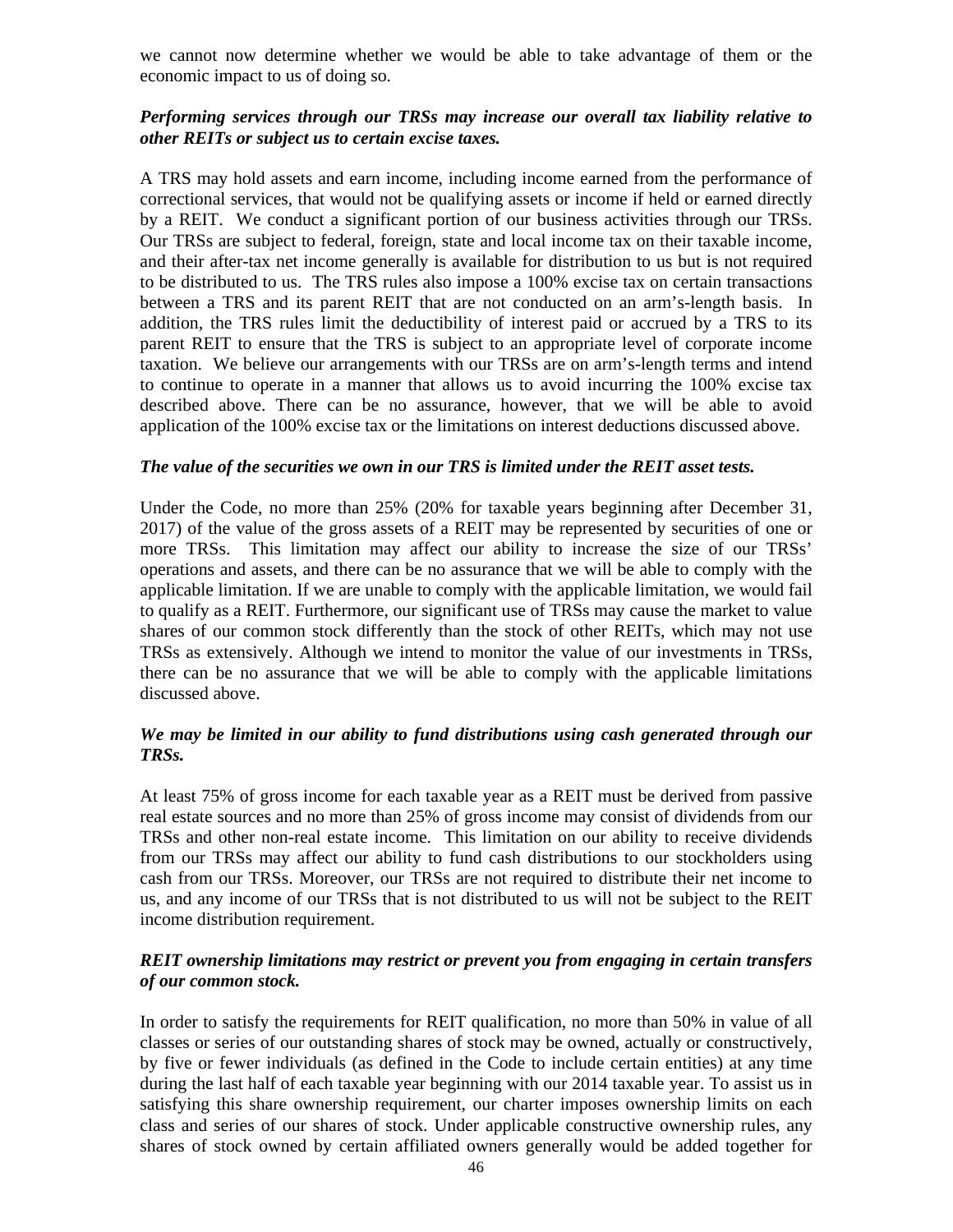purposes of the common stock ownership limits, and any shares of a given class or series of preferred stock owned by certain affiliated owners generally would be added together for purposes of the ownership limit on such class or series.

If anyone transfers shares of our common stock in a manner that would violate the ownership limits, or prevent us from qualifying as a REIT under the federal income tax laws, those shares of common stock instead would be transferred to a trust for the benefit of a charitable beneficiary and will be either redeemed by us or sold to a person whose ownership of the shares will not violate the ownership limit. If this transfer to a trust fails to prevent such a violation or fails to permit our continued qualification as a REIT, then the initial intended transfer would be null and void from the outset. The intended transferee of those shares will be deemed never to have owned the shares. Anyone who acquires shares in violation of the ownership limit or the other restrictions on transfer bears the risk of suffering a financial loss when the shares of common stock are redeemed or sold if the market price of our shares of common stock falls between the date of purchase and the date of redemption or sale.

## *Complying with REIT requirements may cause us to forego otherwise attractive opportunities or liquidate otherwise attractive investments.*

To qualify as a REIT for federal income tax purposes, we must continually satisfy tests concerning, among other things, the sources of our income, the nature and diversification of our assets, the amounts we distribute to our stockholders and the ownership of our common stock. If we fail to comply with one or more of the asset tests at the end of any calendar quarter, we may be able to avail ourselves of certain statutory relief provisions to avoid losing our REIT qualification and suffering adverse tax consequences. We may be subject to a penalty for failure to comply with one or more of these tests. In order to meet these tests, we may be required to forego investments we might otherwise make or to liquidate otherwise attractive investments. Thus, compliance with the REIT requirements may hinder our performance and reduce amounts available for distribution to our stockholders.

## *The tax imposed on REITs engaging in "prohibited transactions" may limit our ability to engage in transactions which would be treated as sales for federal income tax purposes.*

A REIT's net income from prohibited transactions is subject to a 100% penalty tax. In general, prohibited transactions are sales or other dispositions of property, other than foreclosure property, held primarily for sale to customers in the ordinary course of business. Although we do not intend to hold any properties that would be characterized as held for sale to customers in the ordinary course of our business, unless a sale or disposition qualifies under certain statutory safe harbors, such characterization is a factual determination and no guarantee can be given that the IRS would agree with our characterization of our properties or that we will always be able to make use of the available safe harbors.

## *We have not established a minimum distribution payment level, and we may be unable to generate sufficient cash flows from our operations to make distributions to our stockholders at any time in the future.*

We are generally required to distribute to our stockholders at least 90% of our net taxable income (excluding net capital gains) each year to qualify as a REIT under the Code. To the extent we satisfy the 90% distribution requirement but distribute less than 100% of our net taxable income (including net capital gains), we will be subject to federal corporate income tax on our undistributed net taxable income. We intend to distribute at least 100% of our net taxable income (excluding net capital gains). However, our ability to make distributions to our stockholders may be adversely affected by the issues described in the risk factors set forth in this annual report. Subject to satisfying the requirements for REIT qualification, we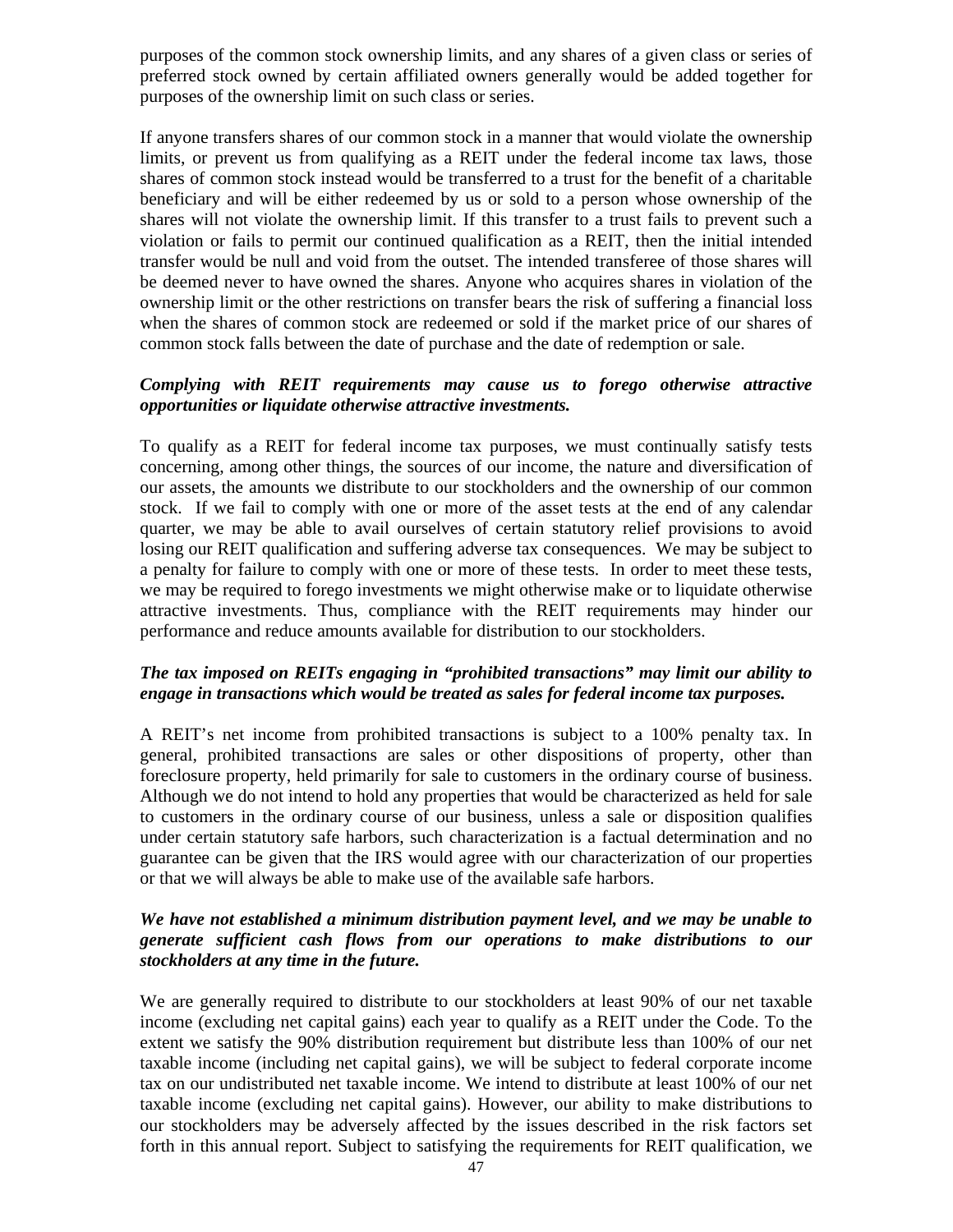intend to continue to make regular quarterly distributions to our stockholders. Our Board of Directors has the sole discretion to determine the timing, form and amount of any distributions to our stockholders. Our Board of Directors makes determinations regarding distributions based upon, among other factors, our historical and projected results of operations, financial condition, cash flows and liquidity, satisfaction of the requirements for REIT qualification and other tax considerations, capital expenditure and other expense obligations, debt covenants, contractual prohibitions or other limitations and applicable law and such other matters as our Board of Directors may deem relevant from time to time.

It is possible that we will not be able to continue to make distributions to our stockholders or that the level of any distributions we do make to our stockholders will achieve a market yield or increase or even be maintained over time, any of which could materially and adversely affect the market price of our shares of common stock. Distributions could be dilutive to our financial results and may constitute a return of capital to our investors, which would have the effect of reducing each stockholder's basis in its shares of common stock. We also could use borrowed funds or proceeds from the sale of assets to fund distributions.

### *Dividends payable by REITs, including us, generally do not qualify for the reduced tax rates available for some dividends.*

"Qualified dividends" payable to U.S. stockholders that are individuals, trusts and estates generally are subject to tax at preferential rates. Subject to limited exceptions, dividends payable by REITs are not eligible for these reduced rates and are taxable at ordinary income tax rates. The more favorable rates applicable to regular corporate qualified dividends could cause investors who are individuals, trusts and estates to perceive investments in REITs to be relatively less attractive than investments in the stocks of non-REIT corporations that pay dividends, which could adversely affect the value of the shares of REITs, including the shares of our common stock.

Distributions that we make to our stockholders are treated as dividends to the extent of our earnings and profits as determined for federal income tax purposes and are generally taxable to our stockholders as ordinary income. However, our dividends are eligible for the lower rate applicable to "qualified dividends" to the extent they are attributable to income that was previously subject to corporate income tax, such as the dividends we receive from our TRSs or attributable to the accumulated earnings and profits in connection with acquisitions of Ccorporations. Also, a portion of our distributions may be designated by us as long-term capital gains to the extent that they are attributable to capital gain income recognized by us. Our distributions may constitute a return of capital to the extent that they exceed our earnings and profits as determined for federal income tax purposes. A return of capital generally is not taxable, but has the effect of reducing the basis of a stockholder's investment in our shares of common stock. Any such distributions that exceed a stockholder's tax basis in our shares of common stock generally will be taxable as capital gains.

## *We could have potential deferred and contingent tax liabilities from our REIT conversion that could limit, delay or impede future sales of our properties.*

Even though we qualify for taxation as a REIT, if we acquire any asset from a corporation which is or has been a C-corporation in a transaction in which the basis of the asset in our hands is less than the fair market value of the asset (including as a result of the REIT conversion), in each case determined at the time we acquired the asset or converted to a REIT, as applicable, and we subsequently recognize a gain on the disposition of the asset during the five-year period beginning on the date on which we acquired the asset or converted to a REIT, as applicable, then we will be required to pay tax at the highest regular corporate tax rate on this gain to the extent of the excess of (a) the fair market value of the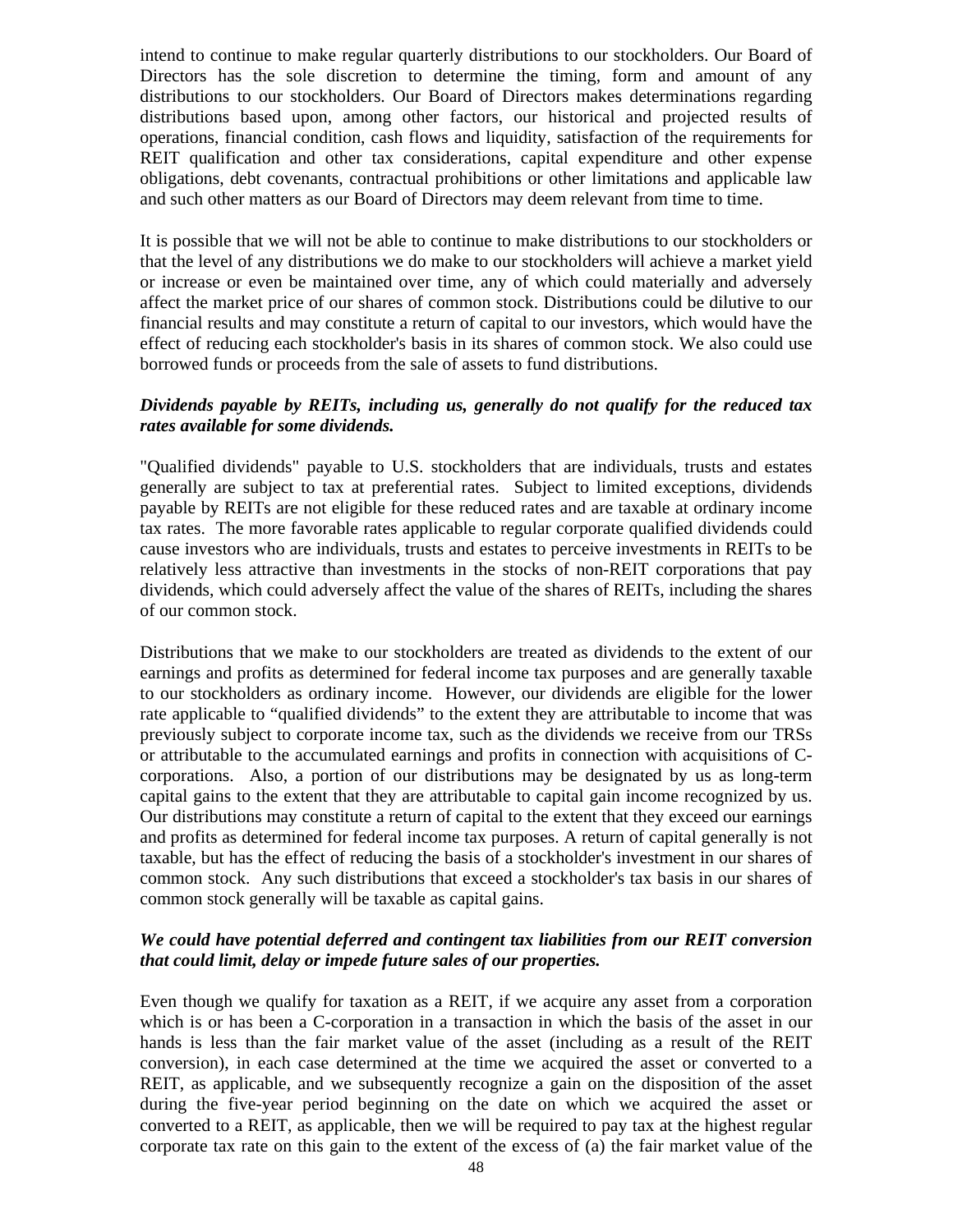asset over (b) its adjusted basis in the asset, in each case determined as of the date on which we acquired the asset or converted to a REIT, as applicable. These requirements could limit, delay or impede future sales of our properties. We currently do not expect to sell any asset if the sale would result in the imposition of a material tax liability. We cannot, however, assure you that we will not change our plans in this regard.

## *Tax liabilities and attributes inherited in connection with acquisitions.*

From time to time we may acquire other corporations or entities and, in connection with such acquisitions, we may succeed to the historic tax attributes and liabilities of such entities. For example, in order to qualify as a REIT, at the end of any taxable year, we must not have any earnings and profits accumulated in a non-REIT year. As a result, if we acquire a Ccorporation in certain transactions, we must distribute the corporation's earnings and profits accumulated prior to the acquisition before the end of the taxable year in which we acquire the C-corporation. We also could be required to pay the acquired entity's unpaid taxes even though such liabilities arose prior to the time we acquired the entity. These issues are applicable to Avalon and CMI, which were C-corporations prior to our acquisitions of these companies.

### *Legislative or regulatory action affecting REITs could adversely affect us or our stockholders.*

In recent years, numerous legislative, judicial and administrative changes have been made to the federal income tax laws applicable to investments in REITs and similar entities. At any time, the federal income tax laws governing REITs or the administrative interpretations of those laws may be amended. Changes to the tax laws, regulations and administrative interpretations, which may have retroactive application, could adversely affect us and may impact our taxation or that of our stockholders. Accordingly, we cannot assure you that any such change will not significantly affect our ability to qualify for taxation as a REIT or the federal income tax consequences to us of such qualification.

## **Other Risks Related to Our Securities**

### *The market price of our equity securities may vary substantially, which may limit our stockholders' ability to liquidate their investment.*

The trading prices of equity securities issued by REITs have historically been affected by changes in market interest rates. One of the factors that may influence the price of our common stock in public trading markets is the annual yield from distributions on our common stock as compared to yields on other financial instruments. An increase in market interest rates, or a decrease in our distributions to stockholders, may lead prospective purchasers of our shares to demand a higher annual yield, which could reduce the market price of our equity securities.

Other factors that could affect the market price of our equity securities include the following:

- actual or anticipated variations in our quarterly results of operations;
- changes in market valuations of companies in the corrections or detention industries;
- changes in expectations of future financial performance or changes in estimates of securities analysts;
- fluctuations in stock market prices and volumes;
- issuances of common shares or other securities in the future; and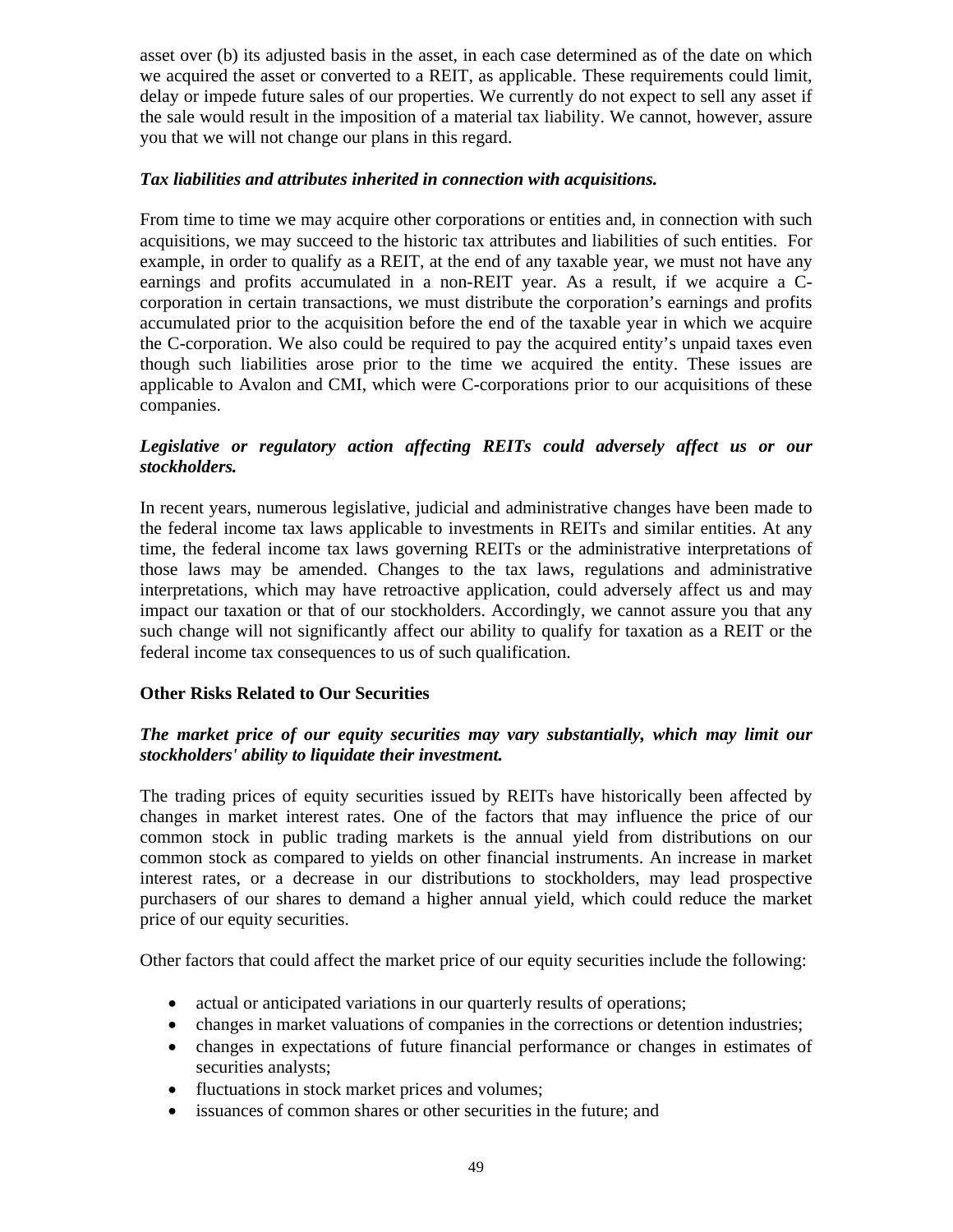• announcements by us or our competitors of acquisitions, investments or strategic actions.

## *The number of shares of our common stock available for future sale could adversely affect the market price of our common stock.*

We cannot predict the effect, if any, of future sales of common stock, or the availability of common stock for future sale, on the market price of our common stock. Sales of substantial amounts of common stock (including stock issued under equity compensation plans or stock issued pursuant to our ATM Equity Offering Sales Agreement), or the perception that these sales could occur, may adversely affect prevailing market prices for our common stock.

# *Future offerings of debt or equity securities ranking senior to our common stock or incurrence of debt (including under our senior bank credit facility) may adversely affect the market price of our common stock.*

If we decide to issue debt or equity securities in the future ranking senior to our common stock or otherwise incur indebtedness (including under our senior bank credit facility), it is possible that these securities or indebtedness will be governed by an indenture or other instrument containing covenants restricting our operating flexibility and limiting our ability to make distributions to our stockholders. Additionally, any convertible or exchangeable securities that we issue in the future may have rights, preferences and privileges, including with respect to distributions, more favorable than those of our common stock and may result in dilution to owners of our common stock. Because our decision to issue debt or equity securities in any future offering or otherwise incur indebtedness will depend on market conditions and other factors beyond our control, we cannot predict or estimate the amount, timing or nature of our future offerings or financings, any of which could reduce the market price of our common stock and dilute the value of our common stock.

# *Our issuance of preferred stock could adversely affect holders of our common stock and discourage a takeover.*

Our Board of Directors has the authority to issue up to 50.0 million shares of preferred stock without any action on the part of our stockholders. Our Board of Directors also has the authority, without stockholder approval, to set the terms of any new series of preferred stock that may be issued, including voting rights, dividend rights, liquidation rights and other preferences superior to our common stock. In the event that we issue shares of preferred stock in the future that have preferences superior to our common stock, the rights of the holders of our common stock or the market price of our common stock could be adversely affected. In addition, the ability of our Board of Directors to issue shares of preferred stock without any action on the part of our stockholders may impede a takeover of us and discourage or prevent a transaction favorable to our stockholders.

# *Our charter and bylaws and Maryland law could make it difficult for a third party to acquire our company.*

The Maryland General Corporation Law and our charter and bylaws contain provisions that could delay, deter, or prevent a change in control of our company or our management. These provisions could also discourage proxy contests and make it more difficult for our stockholders to elect directors and take other corporate actions. These provisions: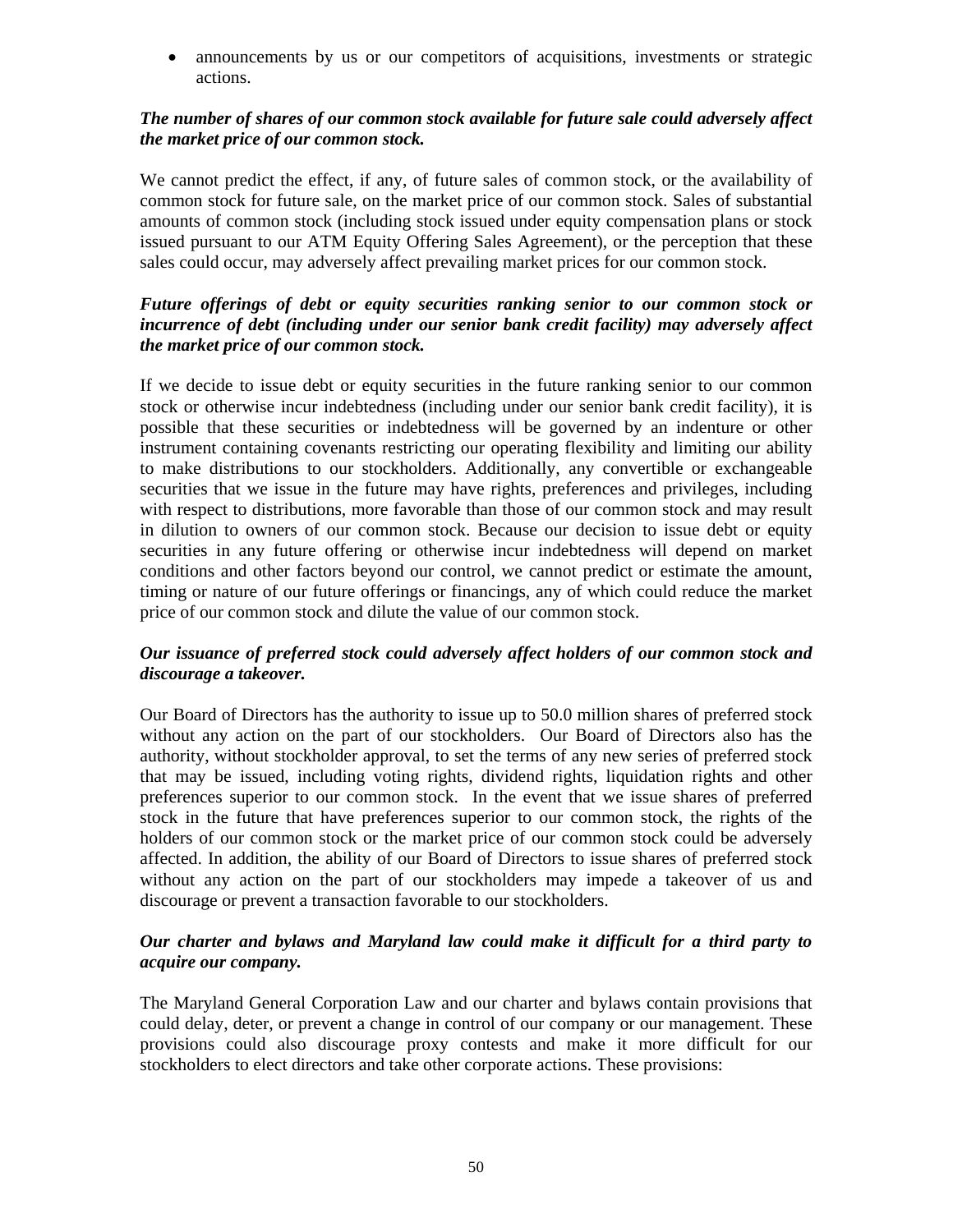- authorize us to issue "blank check" preferred stock, which is preferred stock that can be created and issued by our Board of Directors, without stockholder approval, with rights senior to those of common stock;
- provide that directors may be removed with or without cause only by the affirmative vote of at least a majority of the votes of shares entitled to vote thereon; and
- establish advance notice requirements for submitting nominations for election to the Board of Directors and for proposing matters that can be acted upon by stockholders at a meeting.

We are also subject to anti-takeover provisions under Maryland law, which could delay or prevent a change of control. Together, these provisions of our charter and bylaws and Maryland law may discourage transactions that otherwise could provide for the payment of a premium over prevailing market prices for our common stock, and also could limit the price that investors are willing to pay in the future for shares of our common stock.

# **ITEM 1B. UNRESOLVED STAFF COMMENTS.**

None.

# **ITEM 2. PROPERTIES.**

The properties we owned at December 31, 2016 are described under Item 1 and in Note 4 of the Notes to the Consolidated Financial Statements contained in this Annual Report, as well as in Schedule III in Part IV to this Annual Report.

# **ITEM 3. LEGAL PROCEEDINGS.**

In a memorandum to the BOP dated August 18, 2016, the DOJ directed that, as each contract with privately operated prisons reaches the end of its term, the BOP should either decline to renew that contract or substantially reduce its scope in a manner consistent with law and the overall decline of the BOP's inmate population. In addition to the decline in the BOP's inmate population, the DOJ memorandum cites purported operational, programming, and cost efficiency factors as reasons for the new DOJ directive.

Following the release of the DOJ memorandum, a purported securities class action lawsuit was filed against us and certain of our current and former officers in the United States District Court for the Middle District of Tennessee, captioned *Grae v. Corrections Corporation of America et al.*, Case No. 3:16-cv-02267. The lawsuit is brought on behalf of a putative class of shareholders who purchased or acquired our securities between February 27, 2012 and August 17, 2016. In general, the lawsuit alleges that, during this timeframe, our public statements were false and/or misleading regarding the purported operational, programming, and cost efficiency factors cited in the DOJ memorandum and, as a result, our stock price was artificially inflated. The lawsuit alleges that the publication of the DOJ memorandum on August 18, 2016 revealed the alleged fraud, causing the per share price of our stock to decline, thereby causing harm to the putative class of shareholders. We believe the lawsuit is entirely without merit and intend to vigorously defend against it. In addition, we maintain insurance, with certain self-insured retention amounts, to cover the alleged claims which mitigates the risk such litigation would have a material adverse effect on our financial condition, results of operations, or cash flows.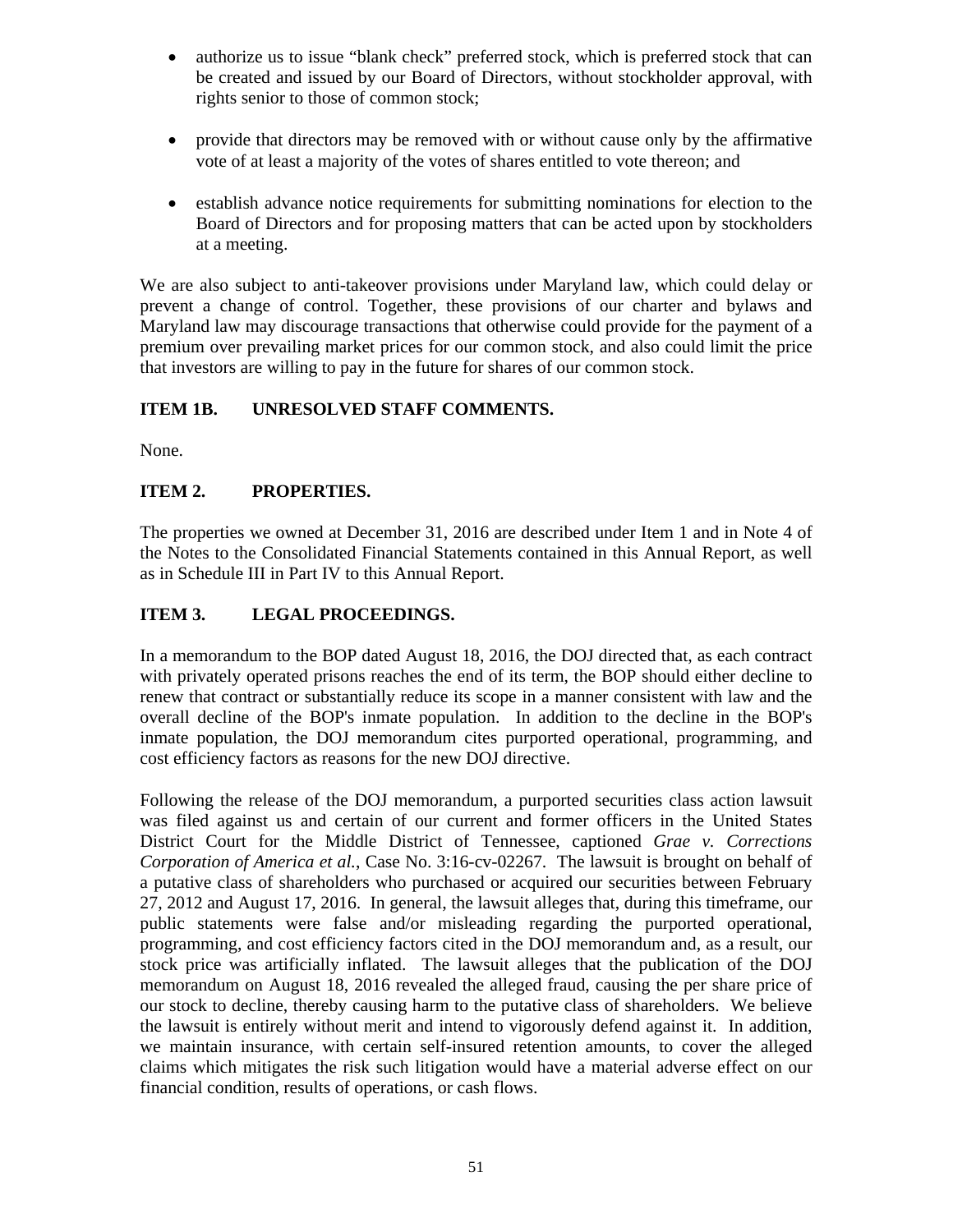See additional information required under this section described in Note 15 of the Notes to the Consolidated Financial Statements contained in this Annual Report.

# **ITEM 4. MINE SAFETY DISCLOSURES**

None.

#### **PART II.**

# **ITEM 5. MARKET FOR REGISTRANT'S COMMON EQUITY, RELATED STOCKHOLDER MATTERS AND ISSUER PURCHASES OF EQUITY SECURITIES.**

#### **Market Price of and Distributions on Capital Stock**

Our common stock is traded on the New York Stock Exchange, or NYSE, under the symbol "CXW." On February 16, 2017, the last reported sale price of our common stock was \$32.69 per share and there were approximately 3,000 registered holders and approximately 47,000 beneficial holders, respectively, of our common stock.

The following table sets forth, for the fiscal quarters indicated, the range of high and low sales prices of the common stock.

#### *Common Stock*

|                         | <b>SALES PRICE</b> |             |    |            |  |  |
|-------------------------|--------------------|-------------|----|------------|--|--|
|                         | <b>HIGH</b>        |             |    | <b>LOW</b> |  |  |
| <b>FISCAL YEAR 2016</b> |                    |             |    |            |  |  |
| <b>First Ouarter</b>    | \$                 | 32.94       | \$ | 25.81      |  |  |
| <b>Second Quarter</b>   | \$                 | 35.05       | \$ | 30.00      |  |  |
| Third Quarter           | \$                 | 34.71       | \$ | 13.04      |  |  |
| Fourth Quarter          | \$                 | 26.00       | \$ | 12.99      |  |  |
|                         | <b>SALES PRICE</b> |             |    |            |  |  |
|                         |                    |             |    |            |  |  |
|                         |                    | <b>HIGH</b> |    | <b>LOW</b> |  |  |
| <b>FISCAL YEAR 2015</b> |                    |             |    |            |  |  |
| <b>First Quarter</b>    | \$                 | 42.31       | \$ | 36.34      |  |  |
| <b>Second Quarter</b>   | \$                 | 40.89       | \$ | 32.98      |  |  |
| Third Quarter           | \$                 | 35.48       | \$ | 28.00      |  |  |

#### **Dividend Policy**

During 2015 and 2016, CoreCivic's Board of Directors declared the following quarterly dividends on its common stock:

| <b>Declaration Date</b> | <b>Record Date</b> | Payable Date     | Per Share |
|-------------------------|--------------------|------------------|-----------|
| February 20, 2015       | April 2, 2015      | April 15, 2015   | \$0.54    |
| May 14, 2015            | July 2, 2015       | July 15, 2015    | \$0.54    |
| August 13, 2015         | October 2, 2015    | October 15, 2015 | \$0.54    |
| December 10, 2015       | January 4, 2016    | January 15, 2016 | \$0.54    |
| February 19, 2016       | April 1, 2016      | April 15, 2016   | \$0.54    |
| May 12, 2016            | July 1, 2016       | July 15, 2016    | \$0.54    |
| August 11, 2016         | October 3, 2016    | October 17, 2016 | \$0.54    |
| December 8, 2016        | January 3, 2017    | January 13, 2017 | \$0.42    |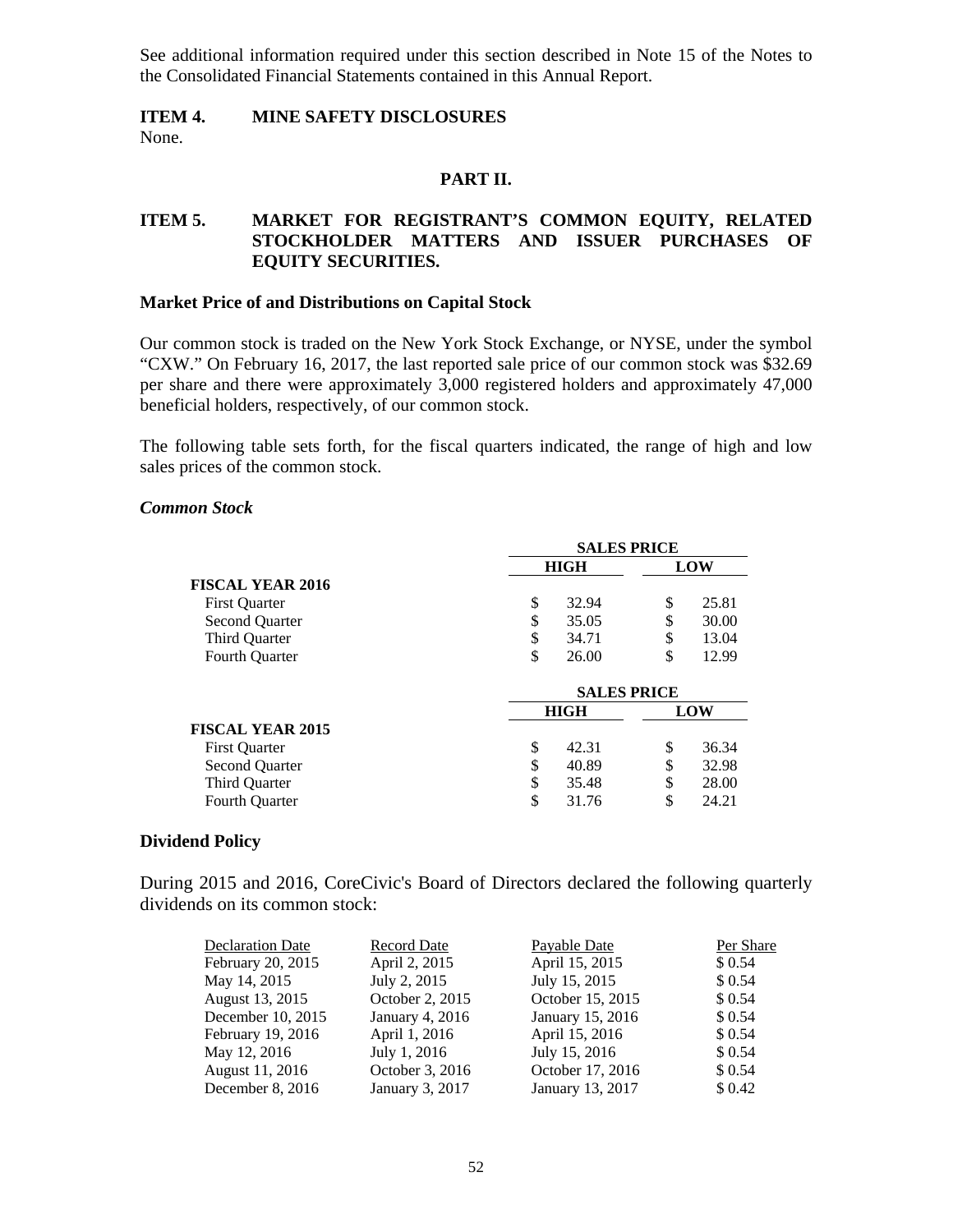In order to qualify as a REIT, we are required each year to distribute to our stockholders at least 90% of our REIT taxable income (determined without regard to the dividends paid deduction and excluding net capital gains) and we will be subject to tax to the extent our net taxable income (including net capital gains) is not fully distributed. While we intend to continue paying regular quarterly cash dividends at levels expected to fully distribute our annual REIT taxable income, future dividends will be paid at the discretion of our Board of Directors and will depend on our future earnings, our capital requirements, our financial condition, alternative uses of capital, the annual distribution requirements under the REIT provisions of the Code and on such other factors as our Board of Directors may consider relevant.

#### **Issuer Purchases of Equity Securities**

None.

### **ITEM 6. SELECTED FINANCIAL DATA.**

The following selected financial data for the five years ended December 31, 2016, was derived from our consolidated financial statements and the related notes thereto after any applicable reclassification of discontinued operations. This data should be read in conjunction with our audited consolidated financial statements, including the related notes, and "Management's Discussion and Analysis of Financial Condition and Results of Operations." Our audited consolidated financial statements, including the related notes, as of December 31, 2016 and 2015, and for the years ended December 31, 2016, 2015, and 2014 are included in this Annual Report.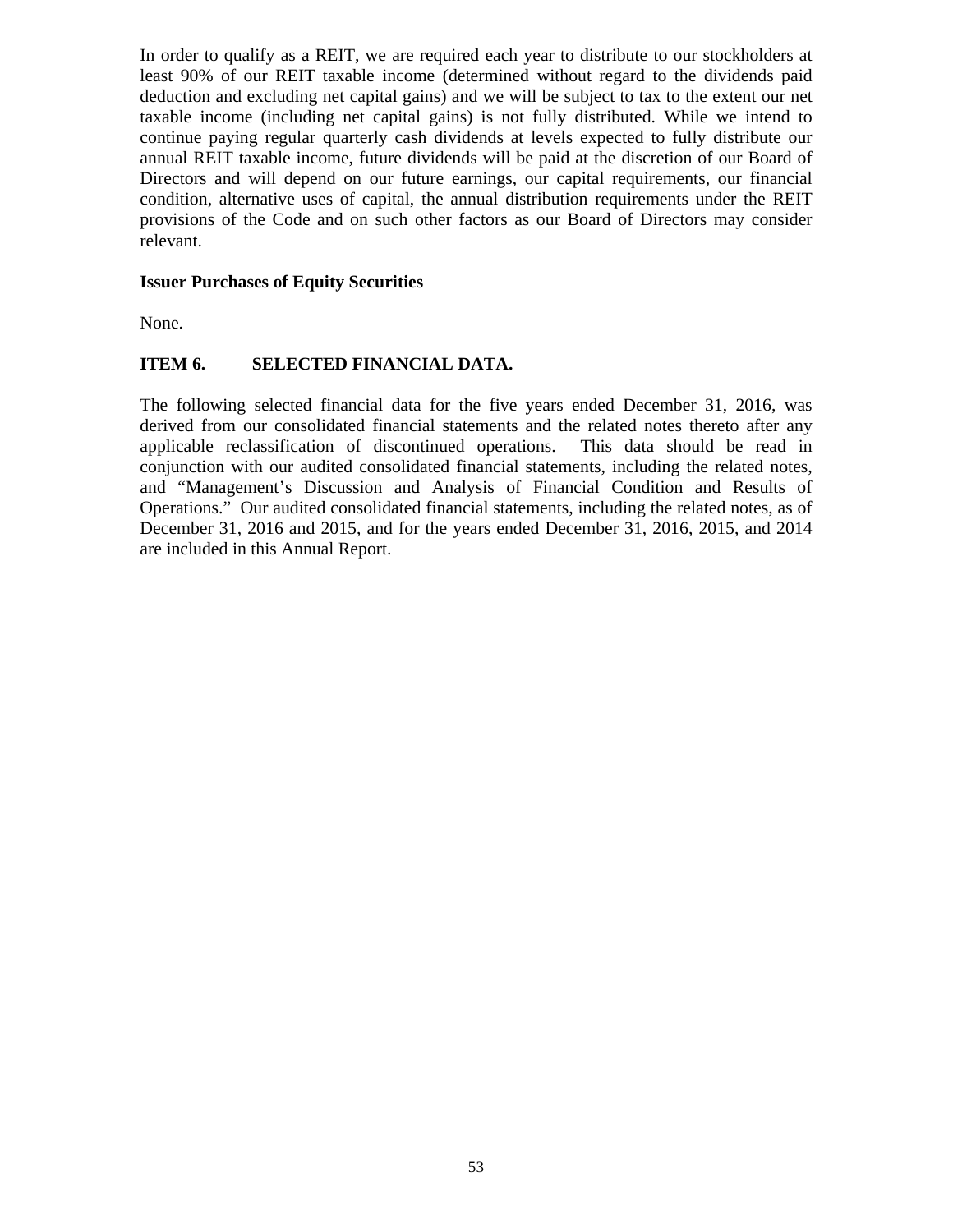# **CORECIVIC, INC. AND SUBSIDIARIES SELECTED HISTORICAL FINANCIAL INFORMATION**

(in thousands, except per share data)

|                                                                                                                                         |                |                                                       |                                                                          |    | For the Years Ended December 31,                                         |    |                                                                          |    |                                                                          |
|-----------------------------------------------------------------------------------------------------------------------------------------|----------------|-------------------------------------------------------|--------------------------------------------------------------------------|----|--------------------------------------------------------------------------|----|--------------------------------------------------------------------------|----|--------------------------------------------------------------------------|
| STATEMENT OF OPERATIONS:                                                                                                                |                | 2016                                                  | 2015                                                                     |    | 2014                                                                     |    | 2013                                                                     |    | 2012                                                                     |
| Revenues                                                                                                                                |                | 1,849,785                                             | \$<br>1,793,087                                                          | S  | 1,646,867                                                                | S  | 1,694,297                                                                | S  | 1,723,657                                                                |
| Expenses:<br>Operating<br>General and administrative<br>Depreciation and amortization<br>Restructuring charges<br>Asset impairments     |                | 1,275,586<br>107,027<br>166,746<br>4,010<br>1,553,369 | 1,256,128<br>103,936<br>151,514<br>955<br>1,512,533                      |    | 1,156,135<br>106,429<br>113,925<br>30,082<br>1,406,571                   |    | 1,220,351<br>103,590<br>112,692<br>6,513<br>1,443,146                    |    | 1,217,051<br>88,935<br>113,063<br>1,419,049                              |
| Operating income                                                                                                                        |                | 296,416                                               | 280,554                                                                  |    | 240,296                                                                  |    | 251,151                                                                  |    | 304,608                                                                  |
| Other (income) expense:<br>Interest expense, net<br>Expenses associated with debt<br>refinancing transactions<br>Other (income) expense |                | 67,755<br>489                                         | 49,696<br>701<br>(58)                                                    |    | 39,535<br>(1,204)                                                        |    | 45,126<br>36,528<br>(100)                                                |    | 58,363<br>2,099<br>(333)                                                 |
|                                                                                                                                         |                | 68,244                                                | 50,339                                                                   |    | 38,331                                                                   |    | 81,554                                                                   |    | 60.129                                                                   |
| Income from continuing<br>operations before income taxes                                                                                |                | 228,172                                               | 230,215                                                                  |    | 201,965                                                                  |    | 169,597                                                                  |    | 244,479                                                                  |
| Income tax (expense) benefit                                                                                                            |                | (8,253)                                               | (8,361)                                                                  |    | (6,943)                                                                  |    | 134,995                                                                  |    | (87, 513)                                                                |
| Income from continuing operations                                                                                                       |                | 219,919                                               | 221,854                                                                  |    | 195,022                                                                  |    | 304,592                                                                  |    | 156,966                                                                  |
| Loss from discontinued<br>operations, net of taxes                                                                                      |                |                                                       |                                                                          |    |                                                                          |    | (3,757)                                                                  |    | (205)                                                                    |
| Net income                                                                                                                              |                | 219,919                                               | \$<br>221,854                                                            | \$ | 195,022                                                                  | \$ | 300,835                                                                  | \$ | 156,761                                                                  |
| Basic earnings per share:                                                                                                               |                |                                                       |                                                                          |    |                                                                          |    |                                                                          |    |                                                                          |
| Income from continuing operations<br>Loss from discontinued operations,                                                                 | \$             | 1.87                                                  | \$<br>1.90                                                               | \$ | 1.68                                                                     | \$ | 2.77<br>(0.03)                                                           | \$ | 1.58                                                                     |
| net of taxes<br>Net income                                                                                                              | \$             | 1.87                                                  | \$<br>1.90                                                               | \$ | 1.68                                                                     | \$ | 2.74                                                                     | \$ | 1.58                                                                     |
| Diluted earnings per share:                                                                                                             |                |                                                       |                                                                          |    |                                                                          |    |                                                                          |    |                                                                          |
| Income from continuing operations<br>Loss from discontinued operations,<br>net of taxes                                                 | \$             | 1.87                                                  | \$<br>1.88                                                               | \$ | 1.66                                                                     | \$ | 2.73<br>(0.03)                                                           | \$ | 1.56                                                                     |
| Net income                                                                                                                              | \$             | 1.87                                                  | \$<br>1.88                                                               | \$ | 1.66                                                                     | \$ | 2.70                                                                     | \$ | 1.56                                                                     |
| Weighted average common shares<br>outstanding:<br>Basic<br>Diluted                                                                      |                | 117,384<br>117,791                                    | 116,949<br>117,785                                                       |    | 116,109<br>117,312                                                       |    | 109,617<br>111,250                                                       |    | 99,545<br>100,623                                                        |
| <b>BALANCE SHEET DATA:</b>                                                                                                              |                | 2016                                                  | 2015                                                                     |    | December 31,<br>2014                                                     |    | 2013                                                                     |    | 2012                                                                     |
| Total assets<br>Total debt<br><b>Total liabilities</b><br>Stockholders' equity                                                          | \$<br>\$<br>\$ | 3,271,604<br>1,445,169<br>1,812,641<br>1,458,963      | \$<br>3,356,018<br>\$<br>1,452,077<br>\$<br>1,893,270<br>\$<br>1,462,748 |    | 3,117,646<br>\$<br>\$<br>1,190,455<br>\$<br>1,636,146<br>\$<br>1,481,500 |    | 2,996,427<br>\$<br>1,194,002<br>\$<br>1,493,920<br>\$<br>\$<br>1,502,507 |    | 2,968,267<br>\$<br>1,105,070<br>\$<br>\$<br>1,446,647<br>\$<br>1,521,620 |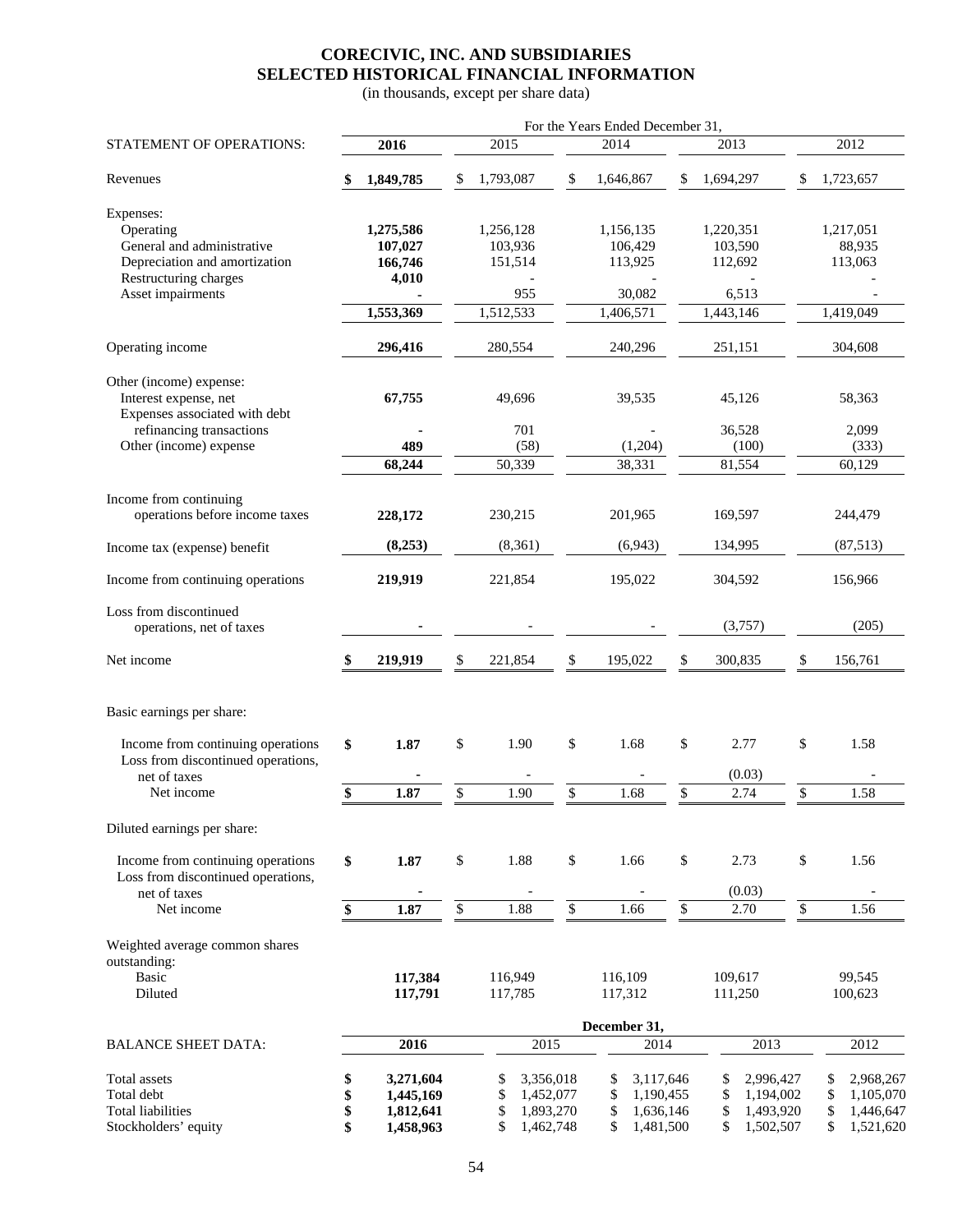### **ITEM 7. MANAGEMENT'S DISCUSSION AND ANALYSIS OF FINANCIAL CONDITION AND RESULTS OF OPERATIONS.**

*The following discussion should be read in conjunction with the consolidated financial statements and notes thereto appearing elsewhere in this Annual Report on Form 10-K. This discussion contains forward-looking statements that involve risks and uncertainties. Our actual results may differ materially from those anticipated in these forward-looking statements as a result of certain factors, including, but not limited to, those described under Item 1A, "Risk Factors" and included in other portions of this report.*

# **OVERVIEW**

We are a diversified government solutions company with the scale and experience needed to solve tough government challenges in cost-effective ways. We provide a broad range of solutions to government partners that serve the public good through high-quality corrections and detention management, innovative and cost-saving government real estate solutions, and a growing network of residential reentry centers to help address America's recidivism crisis. We have been a flexible and dependable partner for government for more than 30 years. Our employees are driven by a deep sense of service, high standards of professionalism and a responsibility to help government better the public good.

As of December 31, 2016, we owned or controlled 49 correctional and detention facilities, owned or controlled 25 residential reentry facilities, and managed an additional 11 correctional and detention facilities owned by our government partners, with a total design capacity of approximately 89,700 beds in 20 states and the District of Columbia. We are the nation's largest owner of partnership correctional, detention, and residential reentry facilities and one of the largest prison operators in the United States. Our size and experience provide us with significant credibility with our current and prospective customers, and enable us to generate economies of scale in purchasing power for food services, health care and other supplies and services we offer to our government partners.

We are structured as a real estate investment trust, or REIT. We began operating as a REIT for federal income tax purposes effective January 1, 2013. See Item 1, "Business – Overview" for a description of how we are organized and provide correctional services and conduct other operations through taxable REIT subsidiaries, or TRSs, in order to comply with REIT qualification requirements. We believe that operating as a REIT maximizes our ability to create stockholder value given the nature of our assets, helps lower our cost of capital, draws a larger base of potential stockholders, provides greater flexibility to pursue growth opportunities, and creates a more efficient operating structure.

Over the past several years, we have successfully executed strategies to diversify our business and offer a broader range of solutions to government partners. To reflect this transformation, we announced in October 2016, our decision to rename and rebrand Corrections Corporation of America to CoreCivic, Inc., or CoreCivic, or the Company. Our decision to rename the Company was the result of an intense research, brand strategy, and creative process that began in mid-2015. While the Company was legally renamed in December 2016, related rebranding efforts are ongoing. Through three business offerings, CoreCivic Safety, CoreCivic Properties, and CoreCivic Community, we provide a broad range of solutions to government partners that serve the public good through high-quality corrections and detention management, innovative and cost-saving government real estate solutions, and a growing network of residential reentry centers to help address America's recidivism crisis.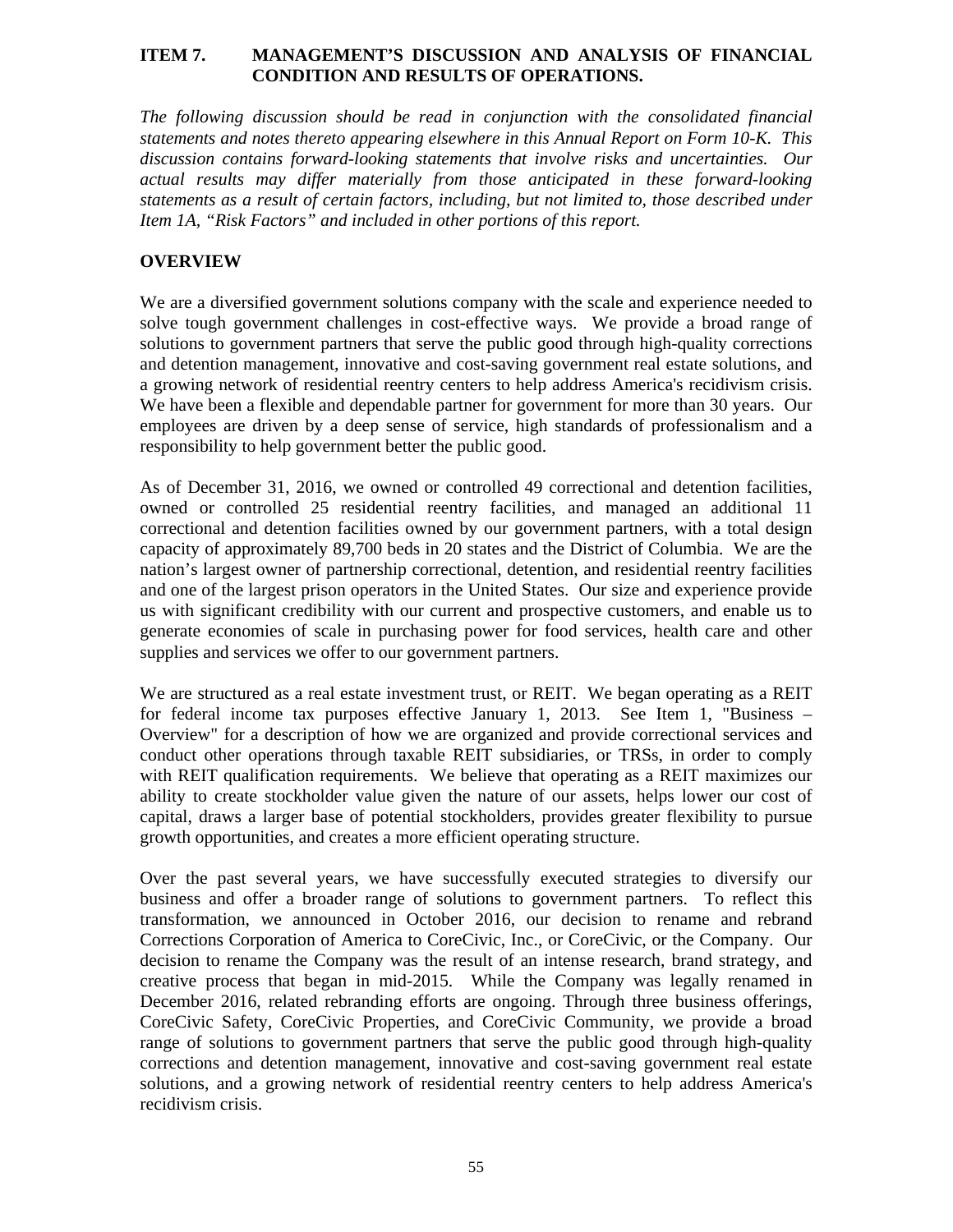## *Our Business*

We are compensated for providing bed capacity and correctional, detention, and residential reentry services at a per diem rate based upon actual or minimum guaranteed occupancy levels. Federal, state, and local governments are constantly under budgetary constraints putting pressure on governments to control correctional budgets, including per diem rates our customers pay to us as well as pressure on appropriations for building new prison capacity.

Despite our increase in federal revenues, inmate populations in federal facilities, particularly within the Federal Bureau of Prisons, or the BOP, system nationwide, have declined over the past two years. Inmate populations in the BOP system declined in 2015 and 2016 due, in part, to the retroactive application of changes to sentencing guidelines applicable to certain federal drug trafficking offenses. Increases in capacity within the federal system could result in a decline in BOP populations within our facilities, and could negatively impact the future demand for prison capacity. Further, in a memorandum to the BOP dated August 18, 2016, the Department of Justice, or DOJ, directed that, as each contract with privately operated prisons reaches the end of its term, the BOP should either decline to renew that contract or substantially reduce its scope in a manner consistent with law and the overall decline of the BOP's inmate population. However, in November 2016, we announced that the BOP exercised a two-year renewal option at our 1,978-bed, McRae Correctional Facility. The amended agreement commenced on December 1, 2016, and provides for housing up to 1,724 federal inmates with a fixed monthly payment for 1,633 beds, compared to our previous contract which contained a fixed payment for 1,780 beds.

On August 29, 2016, the Secretary of the Department of Homeland Security, or DHS, announced that he directed the Homeland Security Advisory Council, or HSAC, to establish a Subcommittee of the Council to review the U.S. Immigration and Customs Enforcement's, or ICE's, current policy and practices concerning the use of private immigration detention and evaluate whether this practice should be eliminated. A written report of the subcommittee's evaluation was provided by the HSAC to the Secretary of the DHS and the Director of ICE on November 30, 2016. According to the report, fiscal considerations, combined with the need for realistic capacity to handle sudden increases in detention, suggest that DHS's use of private for-profit detention will continue. The report indicated that, as of September 12, 2016, 10% of the ICE detainee population was housed in federally owned and directed facilities, while 65% was housed in facilities operated by private, for-profit contractors, and 25% was housed in facilities operated by county jails or other local or state government entities. Further, the report indicated that ICE should seek ongoing ways to reduce reliance on detention in county jails, which generally do not meet Performance-Based National Detention Standards, or PBNDS, promulgated by ICE.

We believe the utilization of private sector bed capacity and management services provides ICE with flexible and cost-effective solutions essential to their mission. We also believe the new contract we signed in October 2016 to provide detention space and services at our Cibola County Corrections Center to ICE for up to 1,116 detainees, and the new contract award we announced in December 2016 to provide detention capacity to ICE at our 2,016 bed Northeast Ohio Correctional Center, demonstrate examples of our ability to provide flexible solutions and fulfill emergent needs of ICE that would be very difficult to replicate in the public sector. We previously housed inmates from the BOP at the Cibola facility under a contract that expired in October 2016 and at the Northeast Ohio facility under a contract that expired in May 2015. Therefore, we believe these new contracts provide further examples of the marketability of our real estate assets across multiple government customers.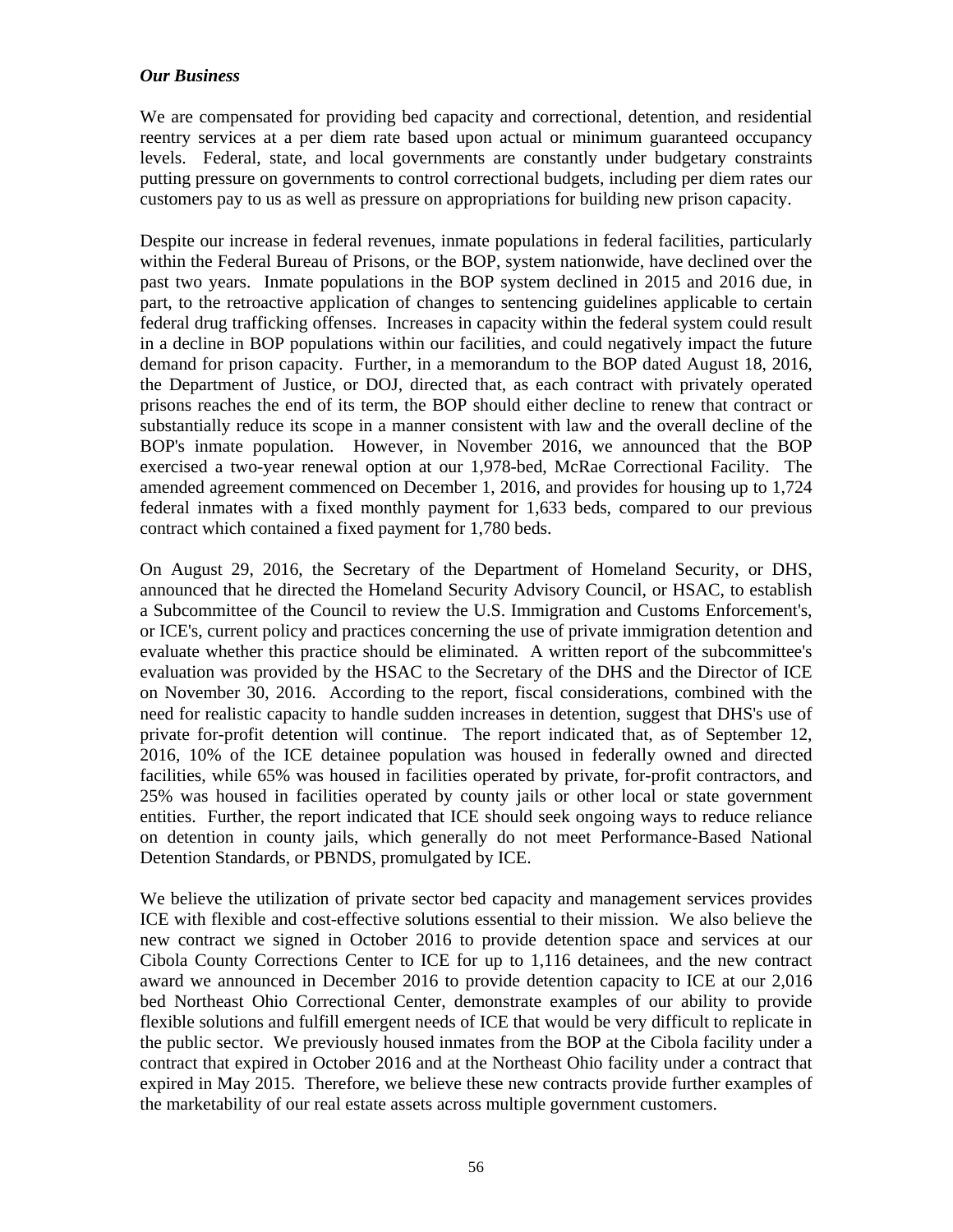We generated approximately 9% and 28% of our total revenue from the BOP and ICE during the year ended December 31, 2016, respectively.

Several of our state partners are projecting improvements in their budgets which has helped us secure recent per diem increases at certain facilities. Further, several of our existing state partners, as well as state partners with which we do not currently do business, are experiencing growth in inmate populations and overcrowded conditions. Although we can provide no assurance that we will enter into any new contracts, we believe we are well positioned to provide them with needed bed capacity, as well as the programming and reentry services they are seeking.

We believe the long-term growth opportunities of our business remain attractive as governments consider their emergent needs, as well as the efficiency, savings, and offender programming opportunities we can provide along with flexible solutions to match our partners' needs. Further, we expect our partners to continue to face challenges in maintaining old facilities, and developing new facilities and additional capacity which could result in future demand for the solutions we provide.

Governments continue to experience many significant spending demands which have constrained correctional budgets limiting their ability to expand existing facilities or construct new facilities. We believe the outsourcing of prison management services to private operators allows governments to manage increasing inmate populations while simultaneously controlling correctional costs and improving correctional services. We believe our customers discover that partnering with private operators to provide residential services to their offenders introduces competition to their prison system, resulting in improvements to the quality and cost of corrections services throughout their correctional system. Further, the use of facilities owned and managed by private operators allows governments to expand correctional capacity without incurring large capital commitments and allows them to avoid long-term pension obligations for their employees.

We also believe that having beds immediately available to our partners provides us with a distinct competitive advantage when bidding on new contracts. While we have been successful in winning contract awards to provide management services for facilities we do not own, and will continue to pursue such management contracts selectively, we believe the most significant opportunities for growth are in providing our government partners with available beds within facilities we currently own or that we develop. We also believe that owning the facilities in which we provide management services enables us to more rapidly replace business lost compared with managed-only facilities, since we can offer the same beds to new and existing customers and, with customer consent, may have more flexibility in moving our existing inmate populations to facilities with available capacity. Our management contracts generally provide our customers with the right to terminate our management contracts at any time without cause.

We are actively engaged in marketing our available capacity to existing and prospective customers. Historically, we have been successful in substantially filling our inventory of available beds and the beds that we have constructed. Filling these available beds would provide substantial growth in revenues, cash flow, and earnings per share. However, we can provide no assurance that we will be able to fill our available beds.

The demand for capacity in the short-term has been affected by the budget challenges many of our government partners currently face. At the same time, these challenges impede our customers' ability to construct new prison beds of their own or update older facilities, which we believe could result in further need for private sector capacity solutions in the long-term.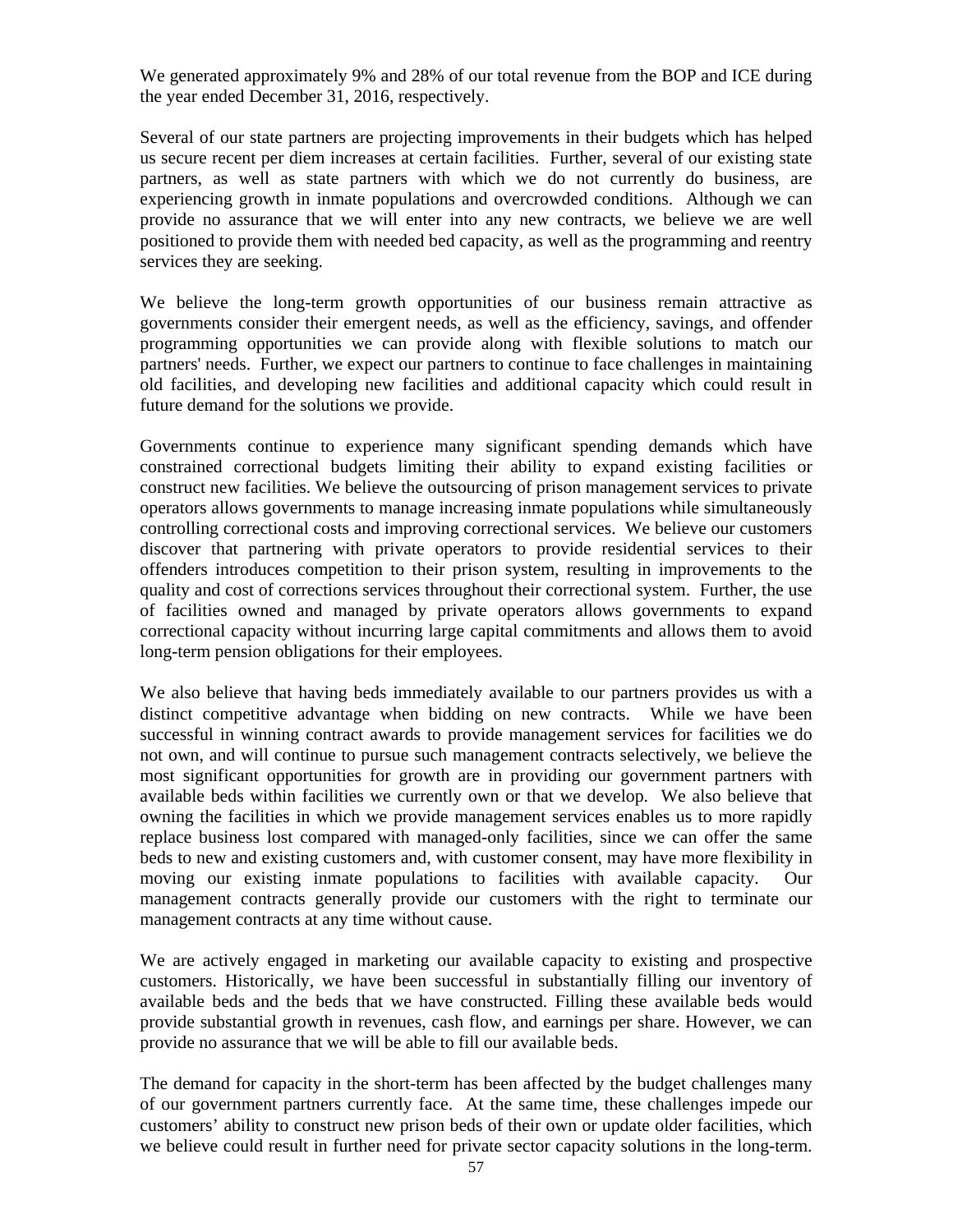We intend to continue to pursue build-to-suit opportunities like our 2,552-bed Trousdale Turner Correctional Center recently constructed in Trousdale County, Tennessee, and alternative solutions like the 2,400-bed South Texas Family Residential Center whereby we identified a site and lessor to provide residential housing and administrative buildings for ICE.We also expect to continue to pursue investment opportunities and are in various stages of due diligence to complete additional transactions like the acquisitions of five residential reentry facilities in Pennsylvania and California over the past two years, and business combination transactions like the acquisitions of Avalon Correctional Services, Inc., or Avalon, in the fourth quarter of 2015 and Correctional Management, Inc., or CMI, in the second quarter of 2016. The transactions that have not yet closed are subject to various customary closing conditions, and we can provide no assurance that any such transactions will ultimately be completed. We are also pursuing investment opportunities in other real estate assets used to provide mission critical governmental services primarily in the criminal justice sector. In the long-term, however, we would like to see meaningful utilization of our available capacity and better visibility from our customers before we add any additional prison capacity on a speculative basis.

We also remain steadfast in our efforts to contain costs. Approximately 59% of our operating expenses consist of salaries and benefits. The turnover rate for correctional officers for our company, and for the corrections industry in general, remains high. We are making investments in systems and processes intended to help manage our workforce more efficiently and effectively, especially with respect to overtime and costs of turnover. We are also focused on workers' compensation and medical benefits costs for our employees due to continued rising healthcare costs throughout the country and the uncertainty of the impact of the Patient Protection and Affordable Care Act, and any changes thereto, on future healthcare costs. Reducing these staffing costs requires a long-term strategy to control such costs, and we continue to dedicate resources to enhance our benefits, provide specialized training and career development opportunities to our staff and attract and retain quality personnel. Through ongoing company-wide initiatives, we continue to focus on efforts to contain costs and improve operating efficiencies, ensuring continuous delivery of quality services over the long-term.

Through the combination of our initiatives to (i) increase our revenues by taking advantage of our available beds, (ii) deliver new bed capacity through new facility construction and expansion opportunities, (iii) invest in real estate-only solutions, (iv) acquire community corrections facilities, and (v) contain our operating expenses, we believe we will be able to maintain our competitive advantage and continue to improve the quality services we provide to our customers at an economical price, thereby producing value to our stockholders.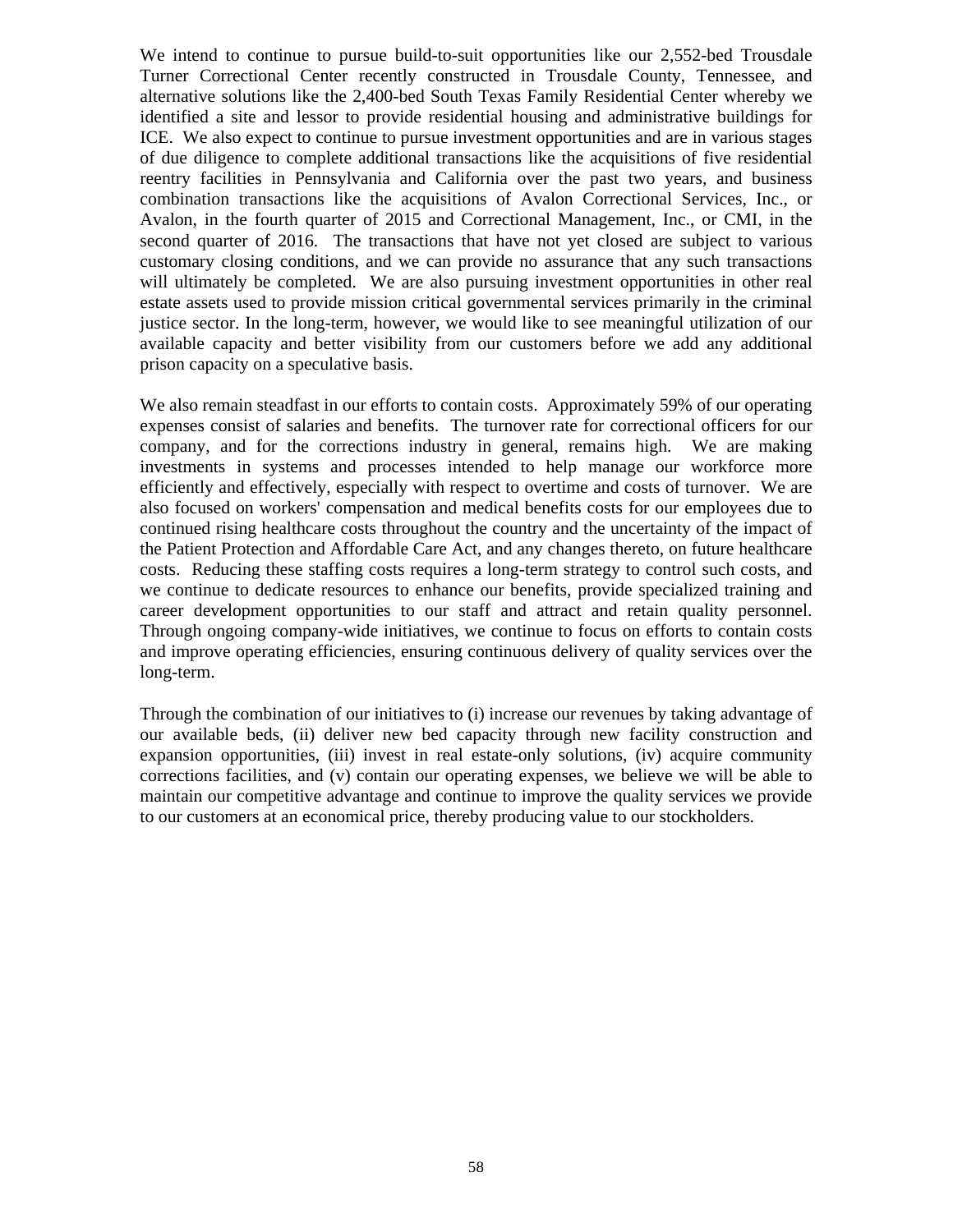# **CRITICAL ACCOUNTING POLICIES**

The consolidated financial statements are prepared in conformity with accounting principles generally accepted in the United States. As such, we are required to make certain estimates, judgments and assumptions that we believe are reasonable based upon the information available. These estimates and assumptions affect the reported amounts of assets and liabilities at the date of the consolidated financial statements and the reported amounts of revenue and expenses during the reporting period. A summary of our significant accounting policies is described in Note 2 of the Notes to the Consolidated Financial Statements contained in this Annual Report. The significant accounting policies and estimates which we believe are the most critical to aid in fully understanding and evaluating our reported financial results include the following:

*Asset impairments.* The primary risk we face for asset impairment charges, excluding goodwill, is associated with correctional facilities we own. As of December 31, 2016, we had \$2.8 billion in property and equipment, including \$180.1 million in long-lived assets, excluding equipment, at seven idled correctional facilities. The impairment analyses we performed for each of these facilities excluded the net book value of equipment, as a substantial portion of the equipment is easily transferrable to other company-owned facilities without significant cost. The carrying values of the seven idled facilities as of December 31, 2016 were as follows (in thousands):

| Prairie Correctional Facility                           | \$<br>17,071 |
|---------------------------------------------------------|--------------|
| Huerfano County Correctional Center                     | 17,542       |
| Diamondback Correctional Facility                       | 41,539       |
| Southeast Kentucky Correctional Facility <sup>(1)</sup> | 22,618       |
| Marion Adjustment Center                                | 12,135       |
| Lee Adjustment Center                                   | 10,342       |
| Kit Carson Correctional Center                          | 58,819       |
|                                                         | 180,066      |

(1) Formerly known as the Otter Creek Correctional Center.

From the date each facility became idle, the idled facilities incurred combined operating expenses of approximately \$8.5 million, \$7.3 million, and \$6.5 million for the years ended December 31, 2016, 2015, and 2014, respectively. The 2014 amount excludes expenses incurred in connection with the activation of the Diamondback Correctional Facility which began in the third quarter of 2013 and continued until near the end of the second quarter of 2014, as further described hereafter.

We evaluate the recoverability of the carrying values of our long-lived assets, other than goodwill, when events suggest that an impairment may have occurred. Such events primarily include, but are not limited to, the termination of a management contract or a significant decrease in inmate populations within a correctional facility we own or manage. Accordingly, we tested each of the aforementioned idled facilities for impairment when we were notified by the respective customers that they would no longer be utilizing such facility.

We re-perform the impairment analyses on an annual basis for each of the idle facilities and evaluate on a quarterly basis market developments for the potential utilization of each of these facilities in order to identify events that may cause us to reconsider our most recent assumptions. Such events could include negotiations with a prospective customer for the utilization of an idle facility at terms significantly less favorable than used in our most recent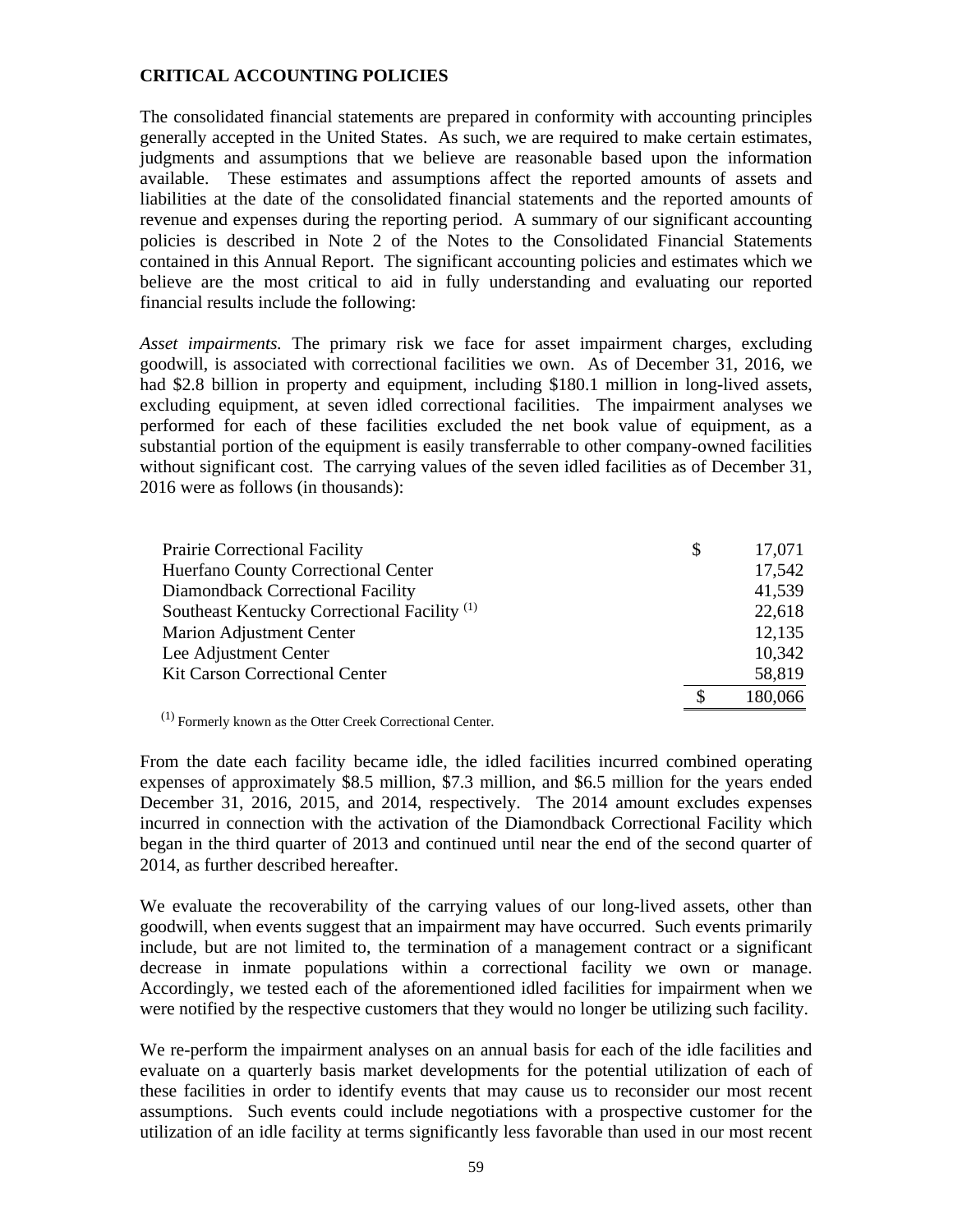impairment analysis, or changes in legislation surrounding a particular facility that could impact our ability to house certain types of inmates at such facility, or a demolition or substantial renovation of a facility. Further, a substantial increase in the number of available beds at other facilities we own could lead to a deterioration in market conditions and cash flows that we might be able to obtain under a new management contract at our idle facilities. We have historically secured contracts with customers at existing facilities that were already operational, allowing us to move the existing population to other idle facilities. Although they are not frequently received, an unsolicited offer to purchase any of our idle facilities at amounts that are less than the carrying value could also cause us to reconsider the assumptions used in our most recent impairment analysis.

In performing our annual impairment analyses, the estimates of recoverability are initially based on projected undiscounted cash flows that are comparable to historical cash flows from management contracts at similar facilities to the idled facilities and sensitivity analyses that consider reductions to such cash flows. Our sensitivity analyses included reductions in projected cash flows by as much as half of the historical cash flows generated by the respective facility as well as prolonged periods of vacancies. In all cases, the projected undiscounted cash flows in our analyses as of December 31, 2016, exceeded the carrying amounts of each facility.

Our impairment evaluations also take into consideration our historical experience in securing new management contracts to utilize facilities that had been previously idled for periods comparable to the periods that our currently idle facilities have been idle. Such previously idled facilities are currently being operated under contracts that generate cash flows resulting in the recoverability of the net book value of the previously idled facilities by substantial amounts. Due to a variety of factors, the lead time to negotiate contracts with our federal and state partners to utilize idle bed capacity is generally lengthy and has historically resulted in periods of idleness similar to the ones we are currently experiencing at our idle facilities. As a result of our analyses, we determined each of the idled facilities to have recoverable values in excess of the corresponding carrying values. However, we can provide no assurance that we will be able to secure agreements to utilize our idle facilities, or that we will not incur impairment charges in the future.

By their nature, these estimates contain uncertainties with respect to the extent and timing of the respective cash flows due to potential delays or material changes to historical terms and conditions in contracts with prospective customers that could impact the estimate of cash flows. Notwithstanding the effects the recent economic downturn has had on our customers' demand for prison beds in the short-term which led to our decision to idle certain facilities, we believe the long-term trends favor an increase in the utilization of our correctional facilities and management services. This belief is based on our experience in operating in difficult economic environments and in working with governmental agencies faced with significant budgetary challenges, which is a primary contributing factor to the lack of appropriated funding since 2009 to build new bed capacity by the federal and state governments with which we partner.

Based on a decline in offender populations within the state of Colorado and available capacity at other facilities we own in Colorado, we idled our 1,488-bed Kit Carson Correctional Center during the third quarter of 2016. Inmate populations from the Kit Carson Correctional Center were transferred to the remaining two company-owned facilities that we continue to operate for the Colorado Department of Corrections, the Bent County Correctional Facility and the Crowley County Correctional Facility. We idled the Kit Carson Correctional Center following the transfer of the inmate population, and we are marketing the facility to other customers. We incurred a facility net operating loss at the Kit Carson Correctional Center of \$2.5 million during the time the facility was active in 2016. We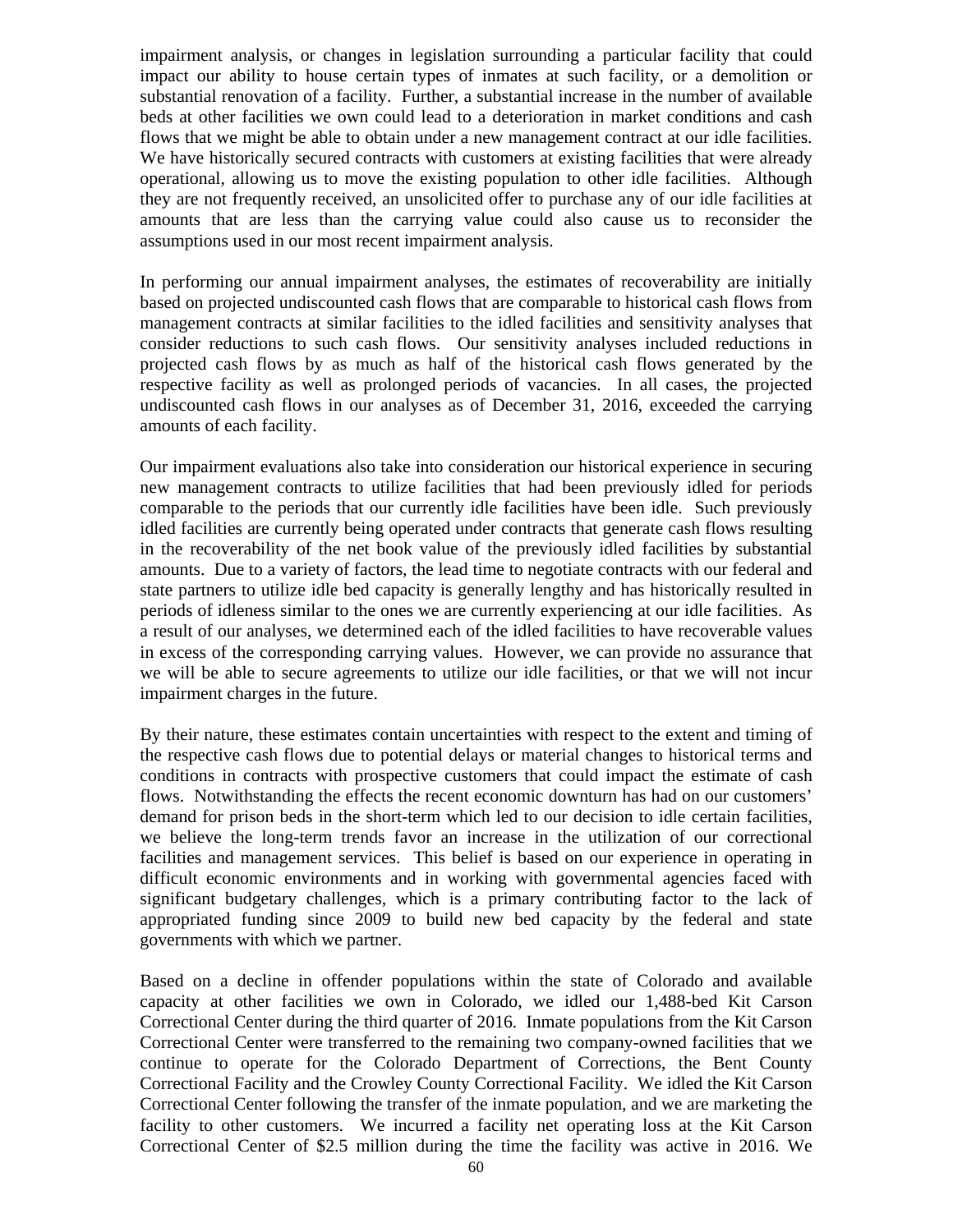performed an impairment analysis of the Kit Carson Correctional Center, which had a net carrying value of \$58.8 million as of December 31, 2016, and concluded that this asset has a recoverable value in excess of the carrying value.

On July 29, 2016, the BOP elected not to renew its contract at our owned and managed 1,129-bed Cibola County Corrections Center located in New Mexico. We prepared to idle the facility upon expiration of the contract on October 30, 2016. We performed an impairment analysis of the Cibola County Corrections Center, which had a net carrying value of \$29.4 million as of December 31, 2016, and concluded that this asset has a recoverable value in excess of the carrying value. On October 31, 2016, we announced a new contract award to house up to 1,116 ICE detainees at our Cibola facility and began receiving detainees in December 2016 under the new contract. The contract contains an initial term of five years, with renewal options upon mutual agreement. We believe this new contract provides a further example of the marketability of our real estate assets across multiple government customers.

*Revenue Recognition – Multiple-Element Arrangement.* In September 2014, we agreed under an expansion of an existing inter-governmental service agreement, or IGSA, between the city of Eloy, Arizona and ICE to provide residential space and services at our South Texas Family Residential Center. The amended IGSA qualifies as a multiple-element arrangement under the guidance in Accounting Standards Codification, or ASC, 605, "Revenue Recognition". We evaluate each deliverable in an arrangement to determine whether it represents a separate unit of accounting. A deliverable constitutes a separate unit of accounting when it has standalone value to the customer. ASC 605 requires revenue to be allocated to each unit of accounting based on a selling price hierarchy. The selling price for a deliverable is based on its vendor specific objective evidence, or VSOE, of selling price, if available, third-party evidence, or TPE, if VSOE of selling price is not available, or estimated selling price, or ESP, if neither VSOE of selling price nor TPE is available. We establish VSOE of selling price using the price charged for a deliverable when sold separately. We establish TPE of selling price by evaluating similar products or services in standalone sales to similarly situated customers. We establish ESP based on management judgment considering internal factors such as margin objectives, pricing practices and controls, and market conditions. In arrangements with multiple elements, we allocate the transaction price to the individual units of accounting at inception of the arrangement based on their relative selling price. The allocation of revenue to each element requires considerable judgment and estimations which could change in the future. In October 2016, we entered into an amended IGSA that extended the life of the contract through September 2021. As a result of this amendment, the deferred revenue associated with the multiple elements will be recognized over future periods based on the delivery of future services. If the IGSA were to be further amended or terminated before the expiration of the five-year term, we would determine the allocation of any deferred revenues to the separate units of accounting to be recognized immediately for services previously provided and, if amended, over future periods based on the delivery of future services.

*Self-funded insurance reserves*. As of December 31, 2016 and 2015, we had \$29.8 million and \$30.1 million, respectively, in accrued liabilities for employee health, workers' compensation, and automobile insurance claims. We are significantly self-insured for employee health, workers' compensation, and automobile liability insurance claims. As such, our insurance expense is largely dependent on claims experience and our ability to control our claims. We have consistently accrued the estimated liability for employee health insurance claims based on our history of claims experience and the estimated time lag between the incident date and the date we pay the claims. We have accrued the estimated liability for workers' compensation claims based on an actuarial valuation of the outstanding liabilities, discounted to the net present value of the outstanding liabilities, using a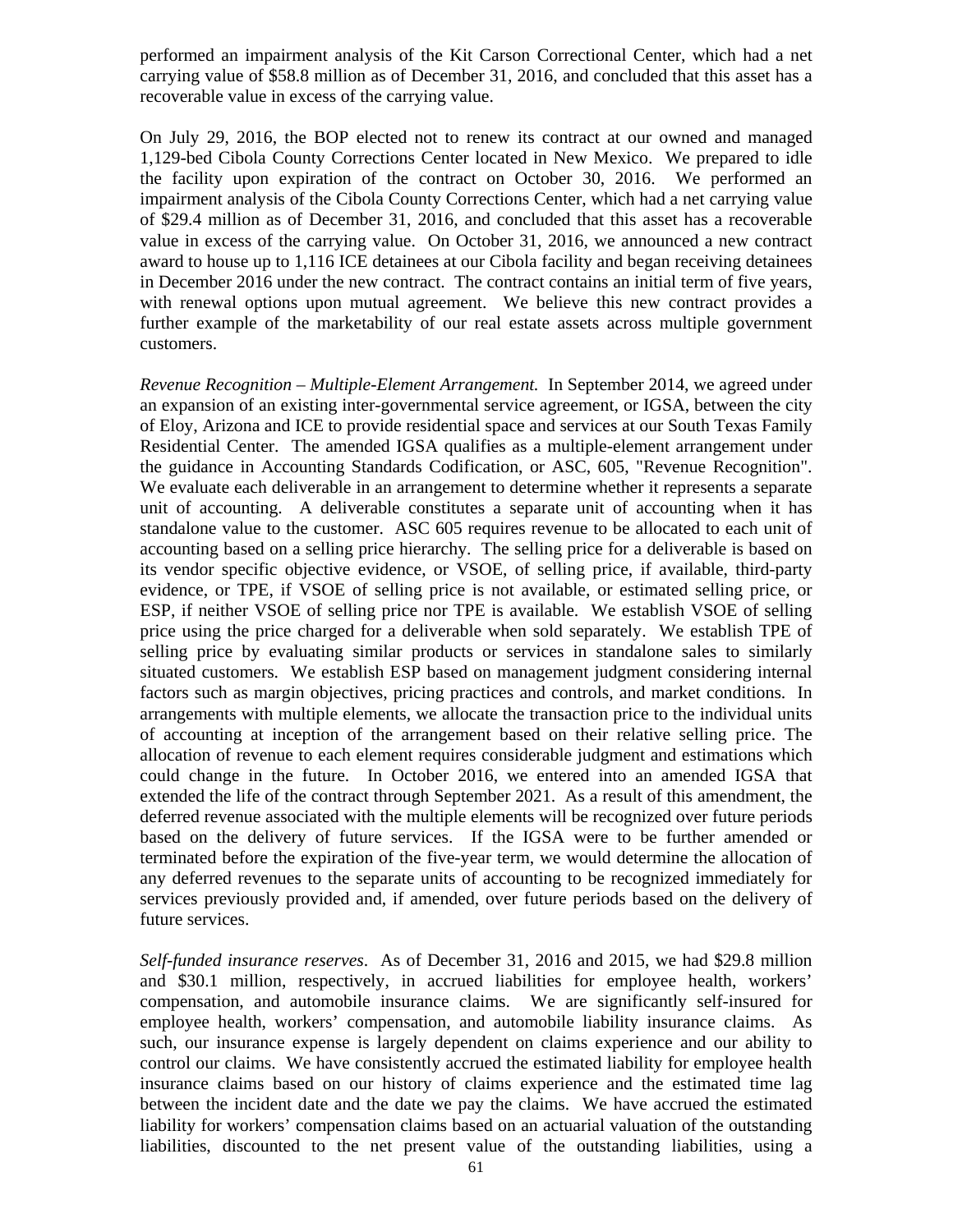combination of actuarial methods used to project ultimate losses, and our automobile insurance claims based on estimated development factors on claims incurred. The liability for employee health, workers' compensation, and automobile insurance includes estimates for both claims incurred and for claims incurred but not reported. These estimates could change in the future. It is possible that future cash flows and results of operations could be materially affected by changes in our assumptions, new developments, or by the effectiveness of our strategies.

*Legal reserves.* As of December 31, 2016 and 2015, we had \$9.3 million and \$4.2 million, respectively, in accrued liabilities related to certain legal proceedings in which we are involved. We have accrued our best estimate of the probable costs for the resolution of these claims based on a range of potential outcomes. In addition, we are subject to current and potential future legal proceedings for which little or no accrual has been reflected because our current assessment of the potential exposure is nominal. These estimates have been developed in consultation with our General Counsel's office and, as appropriate, outside counsel handling these matters, and are based upon an analysis of potential results, assuming a combination of litigation and settlement strategies. It is possible that future cash flows and results of operations could be materially affected by changes in our assumptions, new developments, or by the effectiveness of our strategies.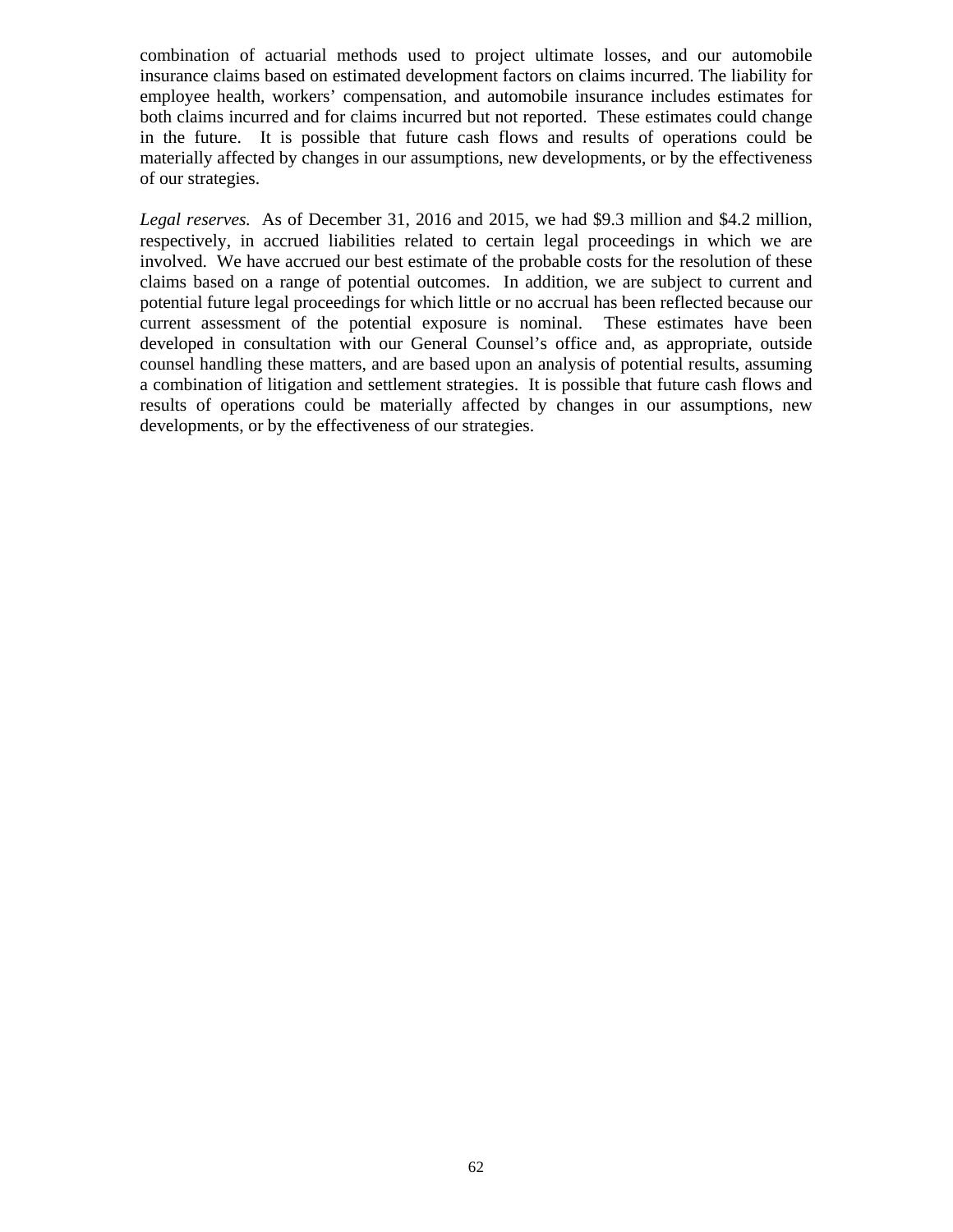## **RESULTS OF OPERATIONS**

Our results of operations are impacted by the number of facilities we owned and managed, the number of facilities we managed but did not own, the number of facilities we leased to other operators, and the facilities we owned that were not in operation. The following table sets forth the changes in the number of facilities operated for the years ended December 31, 2016, 2015, and 2014.

|                                                                                                                  | <b>Effective</b><br><b>Date</b> | Owned<br>and<br><b>Managed</b> | <b>Managed</b><br>Only | <b>Leased</b> | <b>Total</b>   |
|------------------------------------------------------------------------------------------------------------------|---------------------------------|--------------------------------|------------------------|---------------|----------------|
| Facilities as of December 31, 2013                                                                               |                                 | 49                             | 16                     | 4             | 69             |
| Termination of the management contracts<br>for the Bay, Graceville and<br>Moore Haven Correctional Facilities    | January 2014                    |                                | (3)                    |               | (3)            |
| Termination of the contract at the North                                                                         |                                 |                                |                        |               |                |
| Georgia Detention Center<br>Termination of the management contract                                               | February 2014                   | (1)                            |                        |               | (1)            |
| for the Idaho Correctional Center                                                                                | <b>July 2014</b>                |                                | (1)                    |               | (1)            |
| Sale of the Houston Educational Facility<br>Activation of the South Texas Family                                 | November 2014                   |                                |                        | (1)           | (1)            |
| <b>Residential Center</b>                                                                                        | October 2014                    | 1                              |                        |               | 1              |
| Facilities as of December 31, 2014                                                                               |                                 | 49                             | 12                     | 3             | 64             |
| Impairment of non-core assets                                                                                    | January 2015                    | (2)                            |                        |               | (2)            |
| Acquisition of four community corrections<br>facilities in Pennsylvania                                          | August 2015                     |                                |                        | 4             | $\overline{4}$ |
| Termination of the management contract<br>for the Winn Correctional Center                                       | September 2015                  |                                | (1)                    |               | (1)            |
| Termination of the lease contract at the<br>Leo Chesney Correctional Center<br>Acquisition of eleven community   | October 2015                    | 1                              |                        | (1)           |                |
| corrections facilities in Oklahoma (3),<br>Texas $(7)$ , and Wyoming $(1)$<br>Activation of the Trousdale Turner | October 2015                    | 11                             |                        |               | 11             |
| <b>Correctional Center</b>                                                                                       | December 2015                   | $\mathbf{1}$                   |                        |               | 1              |
| Facilities as of December 31, 2015                                                                               |                                 | 60                             | 11                     | 6             | 77             |
| Acquisition of seven community<br>corrections facilities in Colorado                                             | April 2016                      | 7                              |                        |               | 7              |
| Lease of the North Fork Correctional<br>Facility                                                                 | May 2016                        | (1)                            |                        | 1             |                |
| Acquisition of the Long Beach Community<br>Corrections Center in California                                      | June 2016                       |                                |                        | $\mathbf{1}$  | 1              |
|                                                                                                                  |                                 |                                |                        |               |                |
| Facilities as of December 31, 2016                                                                               |                                 | 66                             | 11                     | 8             | 85             |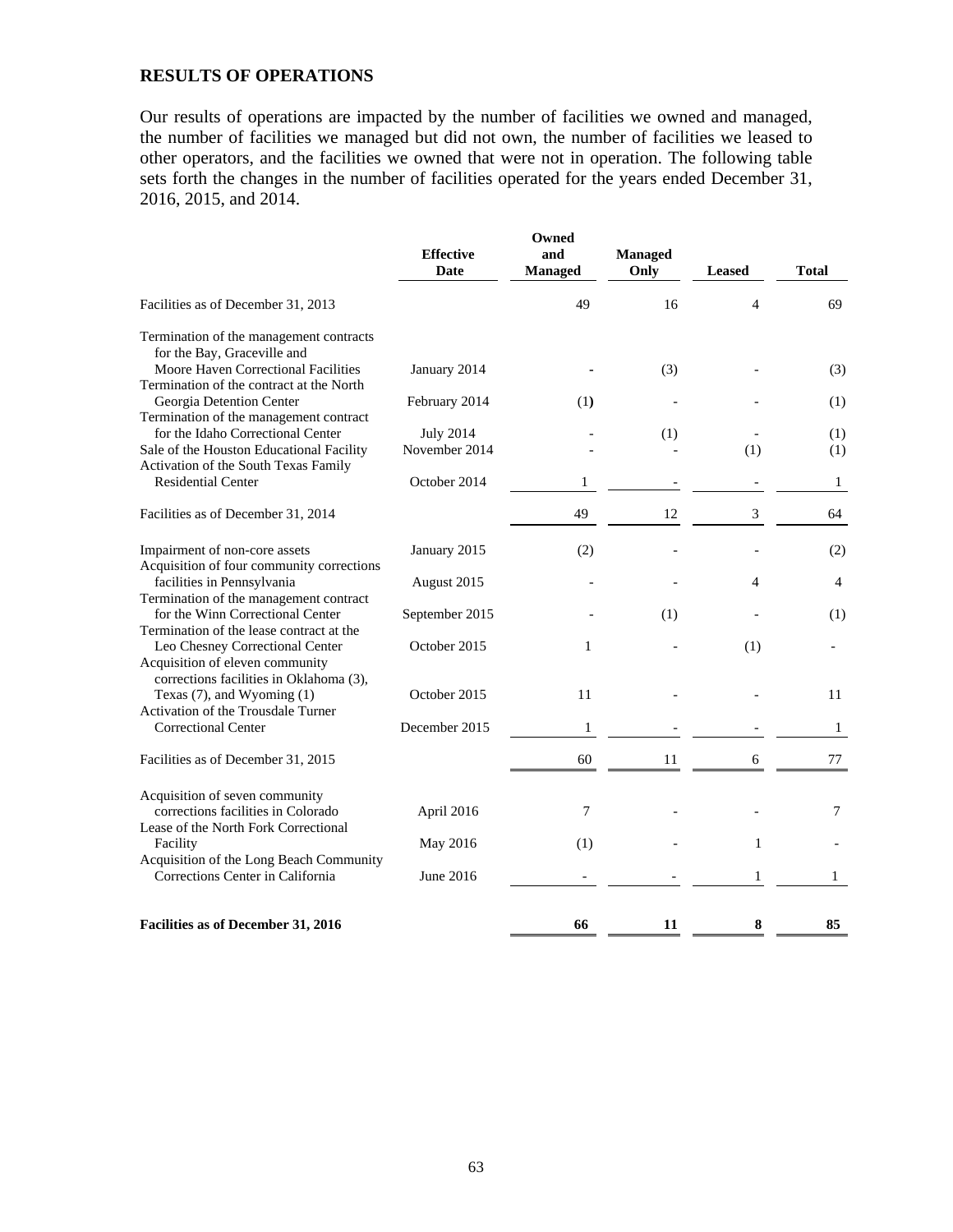### **Year Ended December 31, 2016 Compared to the Year Ended December 31, 2015**

During the year ended December 31, 2016, we generated net income of \$219.9 million, or \$1.87 per diluted share, compared with net income of \$221.9 million, or \$1.88 per diluted share, for the previous year. Financial results for the year ended December 31, 2016, include \$4.0 million of restructuring charges resulting from the realignment of our corporate structure to more effectively serve facility operations and support the progression of our business diversification strategy via the acquisitions of residential reentry facilities and a focus on real estate-only solutions for our government partners.

### *Facility Operations*

A key performance indicator we use to measure the revenue and expenses associated with the operation of the facilities we own or manage is expressed in terms of a compensated manday, which represents the revenue we generate and expenses we incur for one offender for one calendar day. Revenue and expenses per compensated man-day are computed by dividing facility revenue and expenses by the total number of compensated man-days during the period. A compensated man-day represents a calendar day for which we are paid for the occupancy of an offender. We believe the measurement is useful because we are compensated for operating and managing facilities at an offender per-diem rate based upon actual or minimum guaranteed occupancy levels. We also measure our ability to contain costs on a per-compensated man-day basis, which is largely dependent upon the number of offenders we accommodate. Further, per compensated man-day measurements are also used to estimate our potential profitability based on certain occupancy levels relative to design capacity. Revenue and expenses per compensated man-day for all of the facilities placed into service that we owned or managed, exclusive of those held for lease, were as follows for the years ended December 31, 2016 and 2015:

|                                                                                |      | For the Years Ended<br>December 31, |      |        |  |  |  |
|--------------------------------------------------------------------------------|------|-------------------------------------|------|--------|--|--|--|
|                                                                                | 2016 |                                     | 2015 |        |  |  |  |
| Revenue per compensated man-day<br>Operating expenses per compensated man-day: | \$   | 74.77                               | \$   | 72.76  |  |  |  |
| Fixed expense                                                                  |      | 38.53                               |      | 37.53  |  |  |  |
| Variable expense                                                               |      | 15.21                               |      | 14.96  |  |  |  |
| Total                                                                          |      | 53.74                               |      | 52.49  |  |  |  |
| Operating income per compensated man-day                                       |      | 21.03                               | S    | 20.27  |  |  |  |
| Operating margin                                                               |      | 28.1%                               |      | 27.9%  |  |  |  |
| Average compensated occupancy                                                  |      | 78.8%                               |      | 82.5%  |  |  |  |
| Average available beds                                                         |      | 83,882                              |      | 80,121 |  |  |  |
| Average compensated population                                                 |      | 66,112                              |      | 66,111 |  |  |  |

Fixed expenses per compensated man-day for the year ended December 31, 2016 include depreciation expense of \$38.7 million and interest expense of \$10.0 million in order to more properly reflect the cash flows associated with the lease at the South Texas Family Residential Center. Fixed expenses per compensated man-day for the year ended December 31, 2015 include depreciation expense of \$29.9 million and interest expense of \$8.5 million associated with the lease at the South Texas Family Residential Center.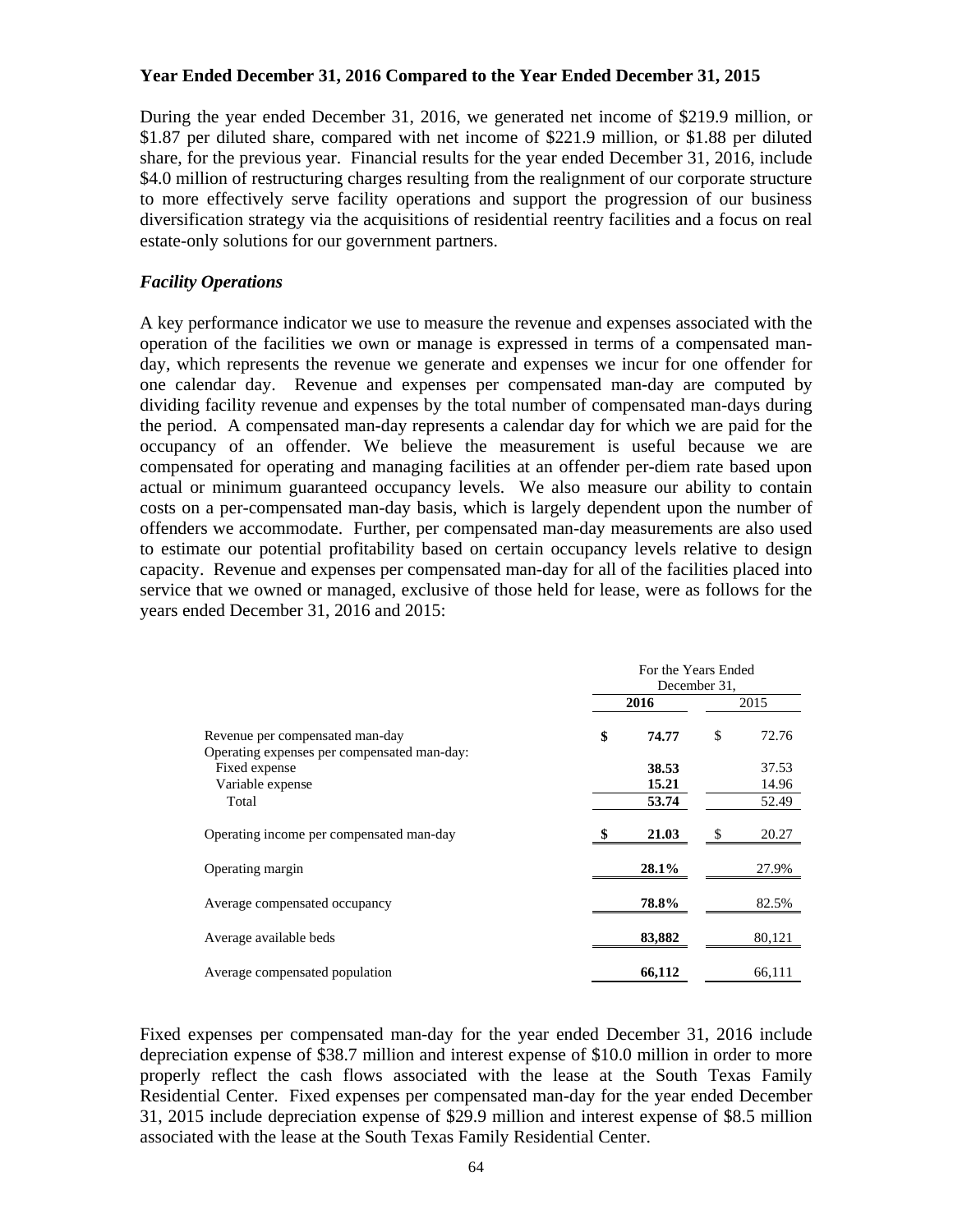#### *Revenue*

Total revenue consists of revenue we generate in the operation and management of correctional, detention, and residential reentry facilities, as well as rental revenue generated from facilities we lease to third-party operators, and from our inmate transportation subsidiary. The following table reflects the components of revenue for the years ended December 31, 2016 and 2015 (in millions):

|                          | For the Years Ended<br>December 31. |         |      |         |           |        |           |  |
|--------------------------|-------------------------------------|---------|------|---------|-----------|--------|-----------|--|
|                          | 2016                                |         | 2015 |         | \$ Change |        | % Change  |  |
| Management revenue:      |                                     |         |      |         |           |        |           |  |
| Federal                  | \$                                  | 954.8   | \$   | 912.1   | \$        | 42.7   | 4.7%      |  |
| <b>State</b>             |                                     | 710.4   |      | 725.1   |           | (14.7) | $(2.0\%)$ |  |
| Local                    |                                     | 78.1    |      | 65.7    |           | 12.4   | 18.9%     |  |
| Other                    |                                     | 65.8    |      | 52.9    |           | 12.9   | 24.4%     |  |
| Total management revenue |                                     | 1,809.1 |      | 1,755.8 |           | 53.3   | 3.0%      |  |
| Rental and other revenue |                                     | 40.7    |      | 37.3    |           | 3.4    | 9.1%      |  |
| Total revenue            |                                     | 1,849.8 |      | 1,793.1 |           | 56.7   | 3.2%      |  |

The \$53.3 million, or 3.0%, increase in revenue associated with the operation and management of correctional, detention, and residential reentry facilities consisted of an increase in revenue of approximately \$48.5 million resulting from an increase of 2.8% in average revenue per compensated man-day and an increase in revenue of approximately \$4.8 million generated primarily by one additional day of operations due to leap year in 2016. The increase in average revenue per compensated man-day from 2015 to 2016 was primarily a result of the full activation of the South Texas Family Residential Center in the second quarter of 2015, as further described hereafter, and per diem increases at several of our other facilities.

Average daily compensated population was consistent from 2015 to 2016. However, there were several notable offsetting factors that affected the average daily compensated population when comparing 2015 to 2016. Average compensated population in 2016 was positively affected by the acquisition of Avalon in the fourth quarter of 2015, the acquisition of CMI in the second quarter of 2016, and the activation of the Trousdale Turner Correctional Center in the fourth quarter of 2015. We began housing state of Tennessee inmates at the Trousdale facility in January 2016. Average compensated population was also positively affected by the full activation of the South Texas Family Residential Center in the second quarter of 2015. Average compensated population in 2016 was negatively affected by the expiration of our contract with the BOP at our Northeast Ohio Correctional Center effective May 31, 2015, and the decline in California inmates held in our out-of-state facilities, both as further described hereafter. Average compensated population was also negatively affected by the aforementioned decline in offender populations within the state of Colorado and the expiration of our managed-only contract at the Winn Correctional Facility effective September 30, 2015, as further described hereafter.

Business from our federal customers, including primarily the BOP, the United States Marshals Service, or USMS, and ICE, continues to be a significant component of our business. Our federal customers generated approximately 52% and 51% of our total revenue for the years ended December 31, 2016 and 2015, respectively, increasing \$42.7 million, or 4.7%. The increase in federal revenues primarily resulted from the full activation of the South Texas Family Residential Center in the second quarter of 2015, partially offset by a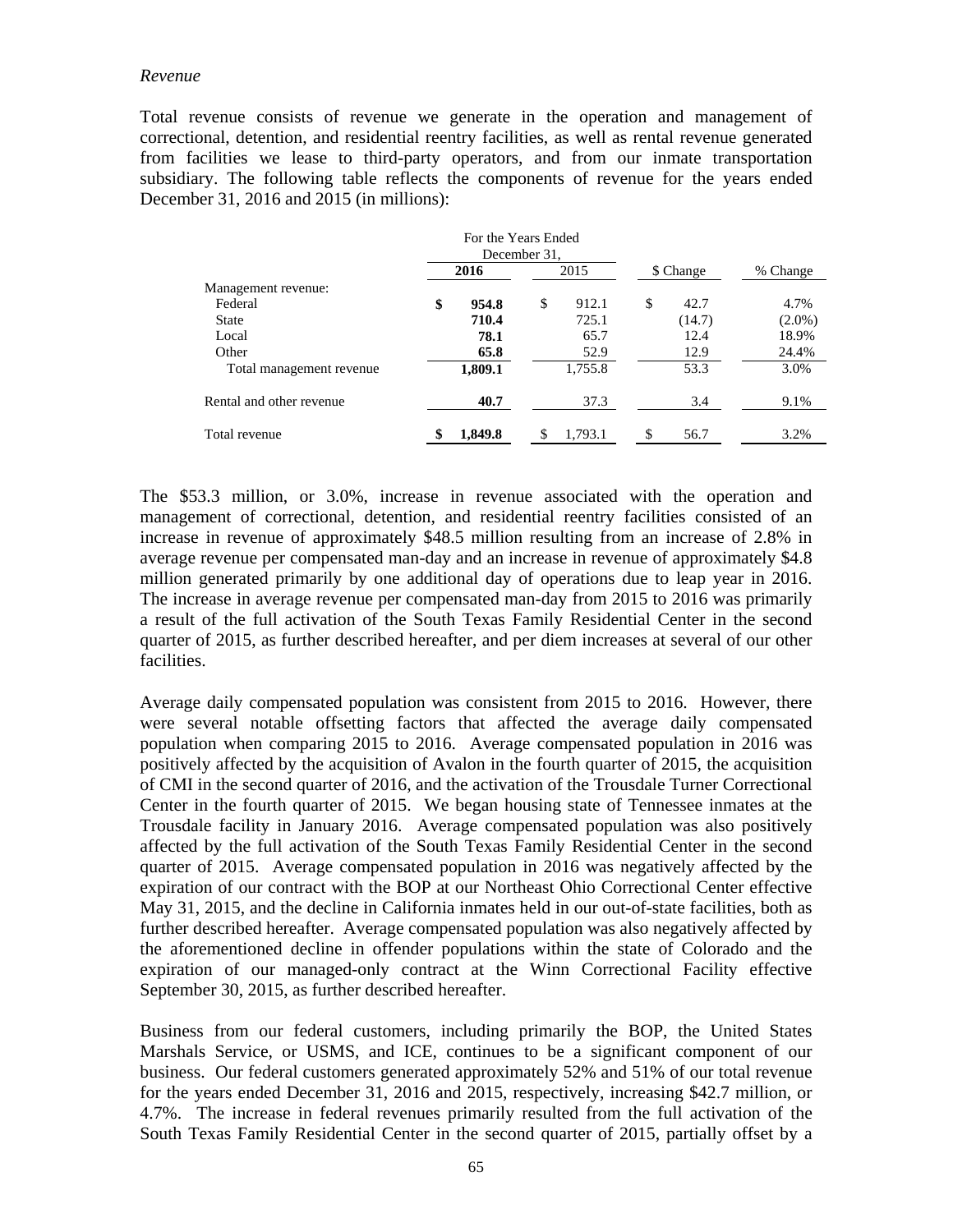decline in federal populations at our Northeast Ohio Correctional Center. The combined effect of per diem increases for several of our federal contracts and a net increase in federal populations at certain other facilities, primarily from ICE, also contributed to the increase in federal revenues.

State revenues from contracts at correctional, detention, and residential reentry facilities that we operate decreased 2.0% from 2015 to 2016 primarily as a result of a decline in California inmates held in our out-of-state facilities. In addition, the decrease in state revenues was a result of the expiration of our managed-only contract with the state of Louisiana at the stateowned Winn Correctional Facility effective September 30, 2015. The decline in offender populations within the state of Colorado also contributed to the decrease in state revenues. The decrease in state revenues was partially offset by the revenue generated at our newly activated Trousdale Turner Correctional Center, and as a result of the acquisitions of Avalon's eleven community corrections facilities in the fourth quarter of 2015 and CMI's seven community corrections facilities in the second quarter of 2016, each as further described hereafter. The acquisition of CMI also contributed to the \$12.4 million, or 18.9%, increase in the revenue from local authorities from 2015 to 2016.

### *Operating Expenses*

Operating expenses totaled \$1,275.6 million and \$1,256.1 million for the years ended December 31, 2016 and 2015, respectively. Operating expenses consist of those expenses incurred in the operation and management of correctional, detention, and residential reentry facilities, as well as at facilities we lease to third-party operators, and for our inmate transportation subsidiary.

Expenses incurred in connection with the operation and management of correctional, detention, and residential reentry facilities increased \$23.6 million, or 1.9% during 2016 compared with 2015. The increase in operating expenses was primarily a result of the activation of the Trousdale Turner Correctional Center in the fourth quarter of 2015, and the acquisitions of Avalon and CMI. The one additional day of operations due to leap year in 2016 also contributed to the increase in operating expenses. The increase in operating expenses was partially offset by a reduction in expenses resulting from the expiration of our BOP contract at our Northeast Ohio Correctional Center effective May 31, 2015 and the expiration of our managed-only contract with the state of Louisiana at the state-owned Winn Correctional Facility effective September 30, 2015. In addition, the increase in operating expenses was partially offset by a reduction in expenses that resulted from idling our Kit Carson Correctional Center in the third quarter of 2016, and from idling our North Fork Correctional Facility in the fourth quarter of 2015. We idled the North Fork facility as a result of a decline in California inmates held in our out-of-state program. In May 2016, we announced that we leased the North Fork Correctional Facility to the Oklahoma Department of Corrections, or ODOC. The lease agreement commenced on July 1, 2016, as further described hereafter.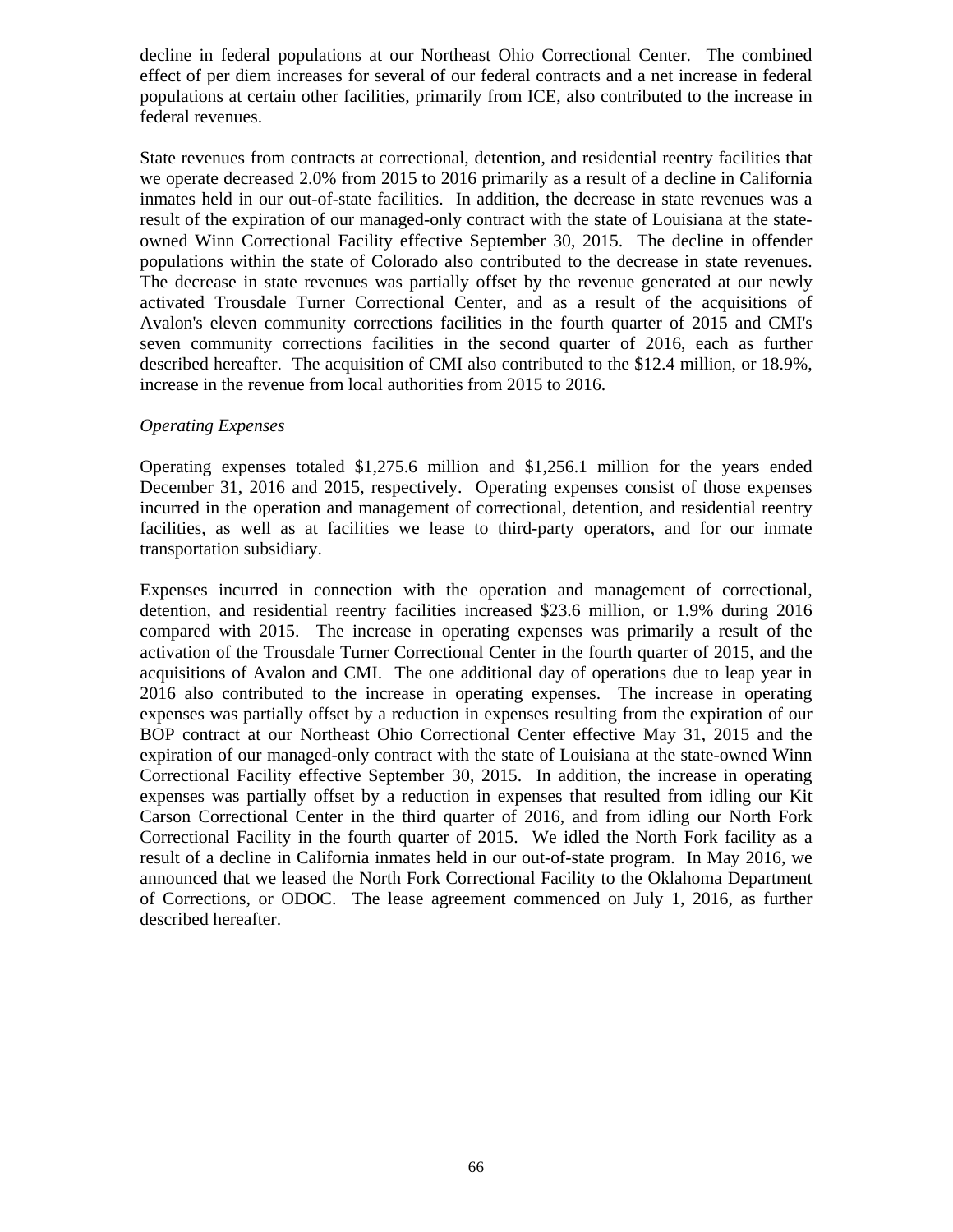Fixed expenses per compensated man-day increased to \$38.53 during the year ended December 31, 2016 from \$37.53 during the year ended December 31, 2015. Fixed expenses per compensated man-day increased primarily as a result of an increase in salaries and benefits per compensated man-day. The increase in salaries and benefits per compensated man-day was partially a result of these expenses being leveraged over smaller offender populations at certain facilities and due to wage adjustments implemented during 2015. The increase in salaries and benefits per compensated man-day was also due to more favorable claims experience in our employee self-insured medical plan in the prior year. As the economy has improved, we have experienced wage pressures in certain markets across the country, and have provided wage increases to remain competitive. We continually monitor compensation levels very closely along with overall economic conditions and will set wage levels necessary to help ensure the long-term success of our business. Salaries and benefits represent the most significant component of our operating expenses, representing approximately 59% of our total operating expenses during both 2016 and 2015.

In May 2016, the U.S. Department of Labor released updated overtime and exemption rules under the Fair Labor Standards Act. Among other provisions, the updated rules were to have increased the minimum salary needed to qualify for the standard white collar employee exemption from \$455 to \$913 per week, or to \$47,476 annually for a full-year worker. The effective date for this provision was to have been December 1, 2016. However, in late November 2016, a federal judge in Texas issued a nationwide preliminary injunction against implementation of the updated overtime rules. Therefore, the updated overtime rules did not go into effect on December 1, 2016, and the future of the announced overtime rule changes continues to be uncertain. We had developed plans to comply with the new regulations as of the effective date, and proceeded to implement certain aspects of our plans following the preliminary injunction. We are currently monitoring developments with the litigation and will continue to analyze the impact of any developments on our payroll costs and results of operations.

#### *Facility Management Contracts*

We typically enter into facility contracts to provide prison bed capacity and management services to governmental entities for terms typically ranging from three to five years, with additional renewal periods at the option of the contracting governmental agency. Accordingly, a substantial portion of our facility contracts are scheduled to expire each year, notwithstanding contractual renewal options that a government agency may exercise. Although we generally expect these customers to exercise renewal options or negotiate new contracts with us, one or more of these contracts may not be renewed by the corresponding governmental agency.

Our contract with the District of Columbia, or District, at the D.C. Correctional Treatment Facility is scheduled to expire in the first quarter of 2017. The District assumed operation of the facility in January 2017. We incurred facility net operating losses at the facility of \$0.1 million and \$0.7 million in 2016 and 2015, respectively, and generated facility net operating income of \$1.0 million in 2014. Our investment in the direct financing lease with the District also expires in the first quarter of 2017. Upon expiration of the lease in 2017, ownership of the facility automatically reverts to the District.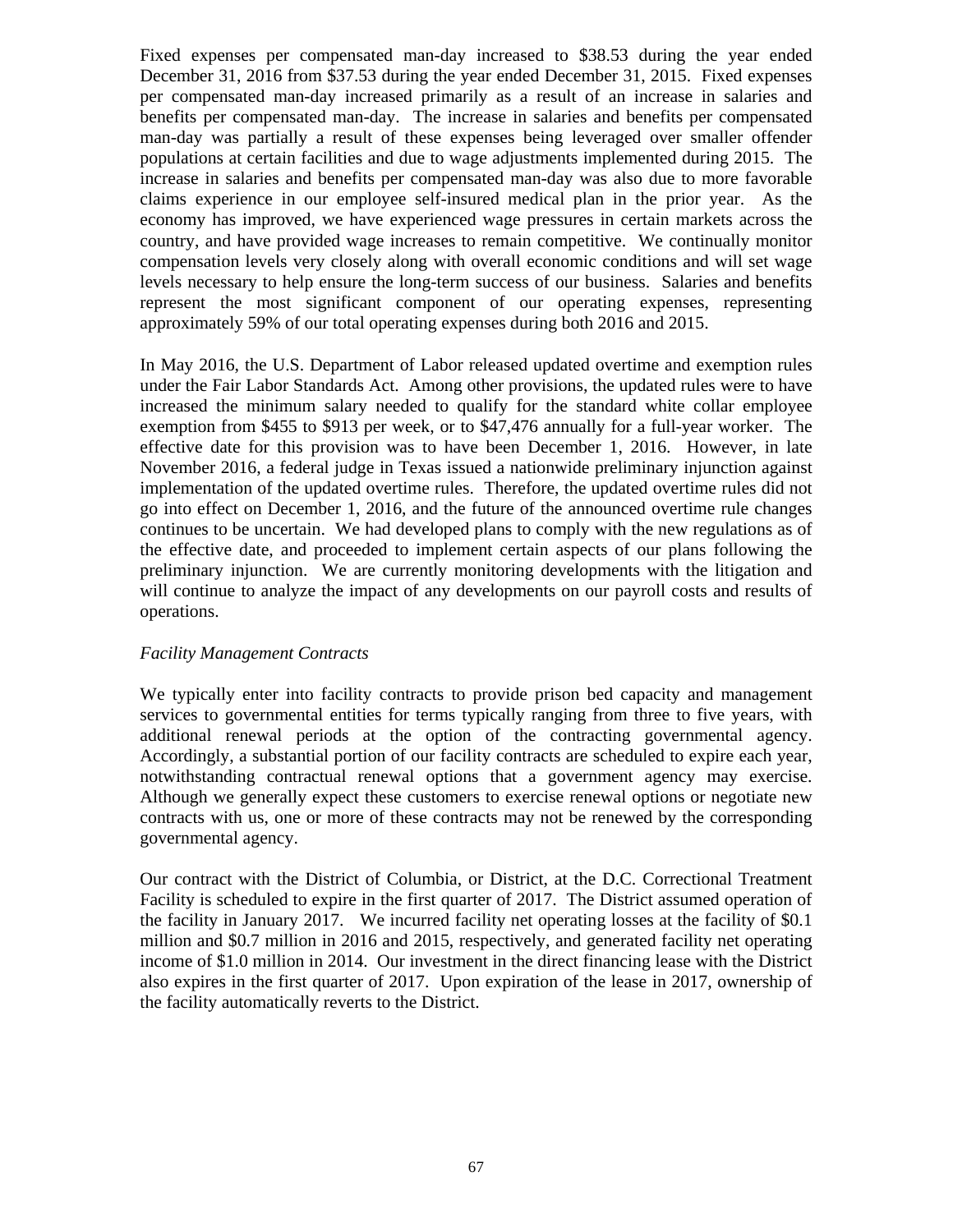During 2015, ICE solicited proposals for the rebid of our 1,000-bed Houston Processing Center. The contract is currently scheduled to expire in April 2017. We have submitted our response to ICE, but can provide no assurance that we will be awarded a new contract for this facility.

As previously discussed herein, on August 18, 2016, the DOJ directed that, as each contract with privately operated prisons reaches the end of its term, the BOP should either decline to renew that contract or substantially reduce its scope in a manner consistent with law and the overall decline of the BOP's inmate population. Currently, we have two owned and managed facilities that house BOP inmates with contracts that expire in the next twelve months. We can provide no assurance that we will be awarded new contracts for these two facilities or that the contracts will not be substantially reduced in scope. These two facilities have a total capacity of 3,654 beds and contributed \$91.4 million in revenue during 2016. The total net carrying value of the two facilities was \$144.5 million as of December 31, 2016. We have a third owned and managed facility housing BOP inmates under a contract that was renewed in November 2016 for two additional years through November 2018. This facility generated \$40.5 million of revenue during 2016.

During the third quarter of 2016, the Texas Department of Criminal Justice, or TDCJ, solicited proposals for the rebid of four facilities we currently manage for the state of Texas. The current managed-only contracts for these four facilities are scheduled to expire in August 2017. The four facilities have a total capacity of 5,129 beds and generated \$2.3 million in facility net operating income during 2016. We have submitted our response to the solicitation, but can provide no assurance that we will be awarded new managed-only contracts for these four facilities.

Based on information available at this filing, notwithstanding the contracts at facilities described above, we believe we will renew all other material contracts that have expired or are scheduled to expire within the next twelve months. We believe our renewal rate on existing contracts remains high as a result of a variety of reasons including, but not limited to, the constrained supply of available beds within the U.S. correctional system, our ownership of the majority of the beds we operate, and the quality of our operations.

The operation of the facilities we own carries a higher degree of risk associated with a facility contract than the operation of the facilities we manage but do not own because we incur significant capital expenditures to construct or acquire facilities we own. Additionally, correctional and detention facilities have limited or no alternative use. Therefore, if a contract is terminated on a facility we own, we continue to incur certain operating expenses, such as real estate taxes, utilities, and insurance, which we would not incur if a management contract were terminated for a managed-only facility. As a result, revenue per compensated man-day is typically higher for facilities we own and manage than for managed-only facilities. Because we incur higher expenses, such as repairs and maintenance, real estate taxes, and insurance, on the facilities we own and manage, our cost structure for facilities we own and manage is also higher than the cost structure for the managed-only facilities. Accordingly, the following tables display the revenue and expenses per compensated manday for the facilities placed into service that we own and manage and for the facilities we manage but do not own, which we believe is useful to our financial statement users: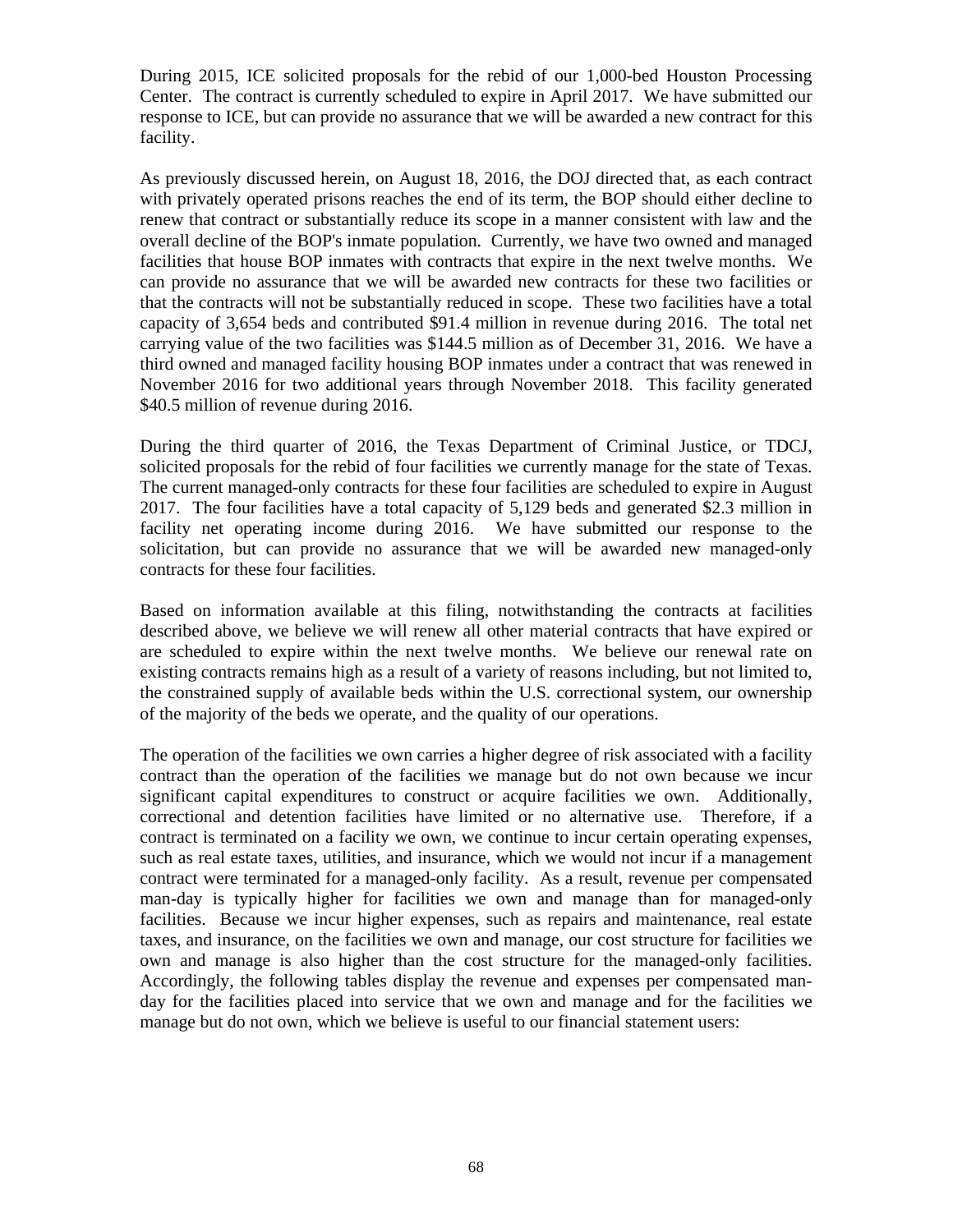|                                                                                                                                                                      | For the Years Ended |                                  |      |                                  |  |
|----------------------------------------------------------------------------------------------------------------------------------------------------------------------|---------------------|----------------------------------|------|----------------------------------|--|
|                                                                                                                                                                      |                     |                                  |      |                                  |  |
|                                                                                                                                                                      | 2016                |                                  | 2015 |                                  |  |
| <b>Owned and Managed Facilities:</b><br>Revenue per compensated man-day<br>Operating expenses per compensated man-day:<br>Fixed expense<br>Variable expense<br>Total | \$                  | 82.76<br>41.44<br>16.19<br>57.63 | \$   | 81.32<br>40.55<br>16.16<br>56.71 |  |
| Operating income per compensated man-day                                                                                                                             | \$                  | 25.13                            | \$   | 24.61                            |  |
| Operating margin                                                                                                                                                     |                     | $30.4\%$                         |      | 30.3%                            |  |
| Average compensated occupancy                                                                                                                                        |                     | 75.6%                            |      | 79.9%                            |  |
| Average available beds                                                                                                                                               |                     | 69,984                           |      | 65,073                           |  |
| Average compensated population                                                                                                                                       |                     | 52,942                           |      | 52,007                           |  |
| <b>Managed Only Facilities:</b><br>Revenue per compensated man-day<br>Operating expenses per compensated man-day:<br>Fixed expense<br>Variable expense<br>Total      | \$                  | 42.62<br>26.81<br>11.29<br>38.10 | \$   | 41.18<br>26.38<br>10.53<br>36.91 |  |
| Operating income per compensated man-day                                                                                                                             | \$                  | 4.52                             | \$   | 4.27                             |  |
| Operating margin                                                                                                                                                     |                     | $10.6\%$                         |      | 10.4%                            |  |
| Average compensated occupancy                                                                                                                                        |                     | 94.8%                            |      | 93.7%                            |  |
| Average available beds                                                                                                                                               |                     | 13,898                           |      | 15,048                           |  |
| Average compensated population                                                                                                                                       |                     | 13,170                           |      | 14,104                           |  |

#### *Owned and Managed Facilities*

Facility net operating income, or the operating income or loss from operations before interest, taxes, asset impairments, depreciation and amortization, at our owned and managed facilities increased by \$29.9 million, from \$505.7 million in 2015 to \$535.6 million in 2016, an increase of 5.9%. Facility net operating income at our owned and managed facilities in 2016 was favorably impacted by the full activation of the South Texas Family Residential Center. The aforementioned \$48.7 million and \$38.4 million aggregate depreciation and interest expense associated with the lease at the South Texas Family Residential Center in the years ended December 31, 2016 and 2015, respectively, are not included in the facility net operating income amounts reported above, but are included in the per compensated man-day statistics.

In September 2014, we announced that we agreed to an expansion of an existing intergovernmental service agreement, or IGSA, between the city of Eloy, Arizona and ICE to house up to 2,400 individuals at the South Texas Family Residential Center, a facility we lease in Dilley, Texas. The expanded agreement gives ICE additional capacity to accommodate the influx of Central American female adults with children arriving illegally on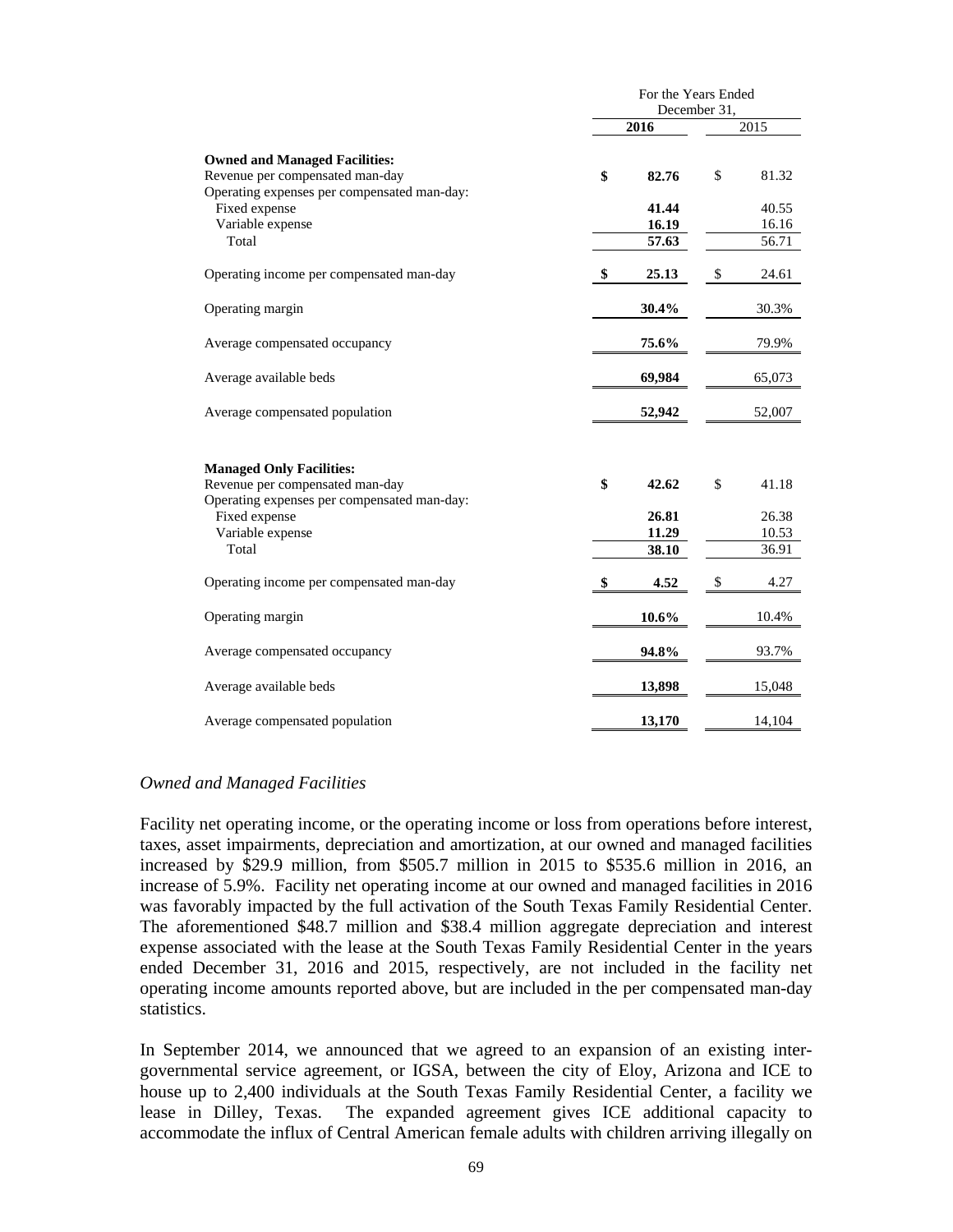the Southwest border while they await the outcome of immigration hearings. As part of the agreement, we are responsible for providing space and residential services in an open and safe environment which offers residents indoor and outdoor recreational activities, counseling, group interaction, and access to religious and legal services. In addition, we provide educational programs through a third party and food services through the lessor. ICE Health Service Corps, a division of ICE, is responsible for medical services provided to residents. The services provided under the original amended IGSA commenced in the fourth quarter of 2014 and had an original term of up to four years.

In October 2016, we entered into an amended IGSA that provides for a new, lower fixed monthly payment commencing in November 2016, and extends the term of the contract through September 2021. The agreement can be further extended by bi-lateral modification. However, ICE can also terminate the agreement for convenience or non-appropriation of funds, without penalty, by providing us with at least a 60-day notice. In the event we cancel the lease with the third-party lessor prior to its expiration as a result of the termination of the IGSA by ICE for convenience, and if we are unable to reach an agreement for the continued use of the facility within 90 days from the termination date, we are required to pay a termination fee based on the termination date, currently equal to \$10.0 million and declining to zero by October 2020.

We lease the South Texas Family Residential Center and the site upon which it was constructed from a third-party lessor. Concurrent with the aforementioned amendment to the IGSA entered into in October 2016, we modified our lease agreement with the third-party lessor of the facility to reflect a reduced monthly lease expense effective in November 2016, with a new term concurrent with the amended IGSA. ICE began housing the first residents at the facility in the fourth quarter of 2014, and the site was completed during the second quarter of 2015. In accordance with the multiple-element arrangement guidance, a portion of the fixed monthly payments to us pursuant to the IGSA is recognized as lease and service revenue. During the years ended December 31, 2016 and 2015, we recognized \$267.3 million and \$244.7 million, respectively, in total revenue associated with the facility. The original IGSA with ICE had a favorable impact on the revenue and net operating income of our owned and managed facilities during the years ended December 31, 2016 and 2015. Operating margin percentages at this facility were comparable to those of our average owned and managed facilities during 2015, but increased during 2016 as expenses normalized for stabilized operations. Under terms of the aforementioned amended IGSA entered into in October 2016, we anticipate that the revenues generated at the South Texas Family Residential Center will be reduced by 40% and operating margin percentages at the facility will be comparable to those of our average owned and managed facilities, resulting in a material reduction to our facility net operating income in 2017.

In June 2015, ICE announced a policy change regarding family unit detention that has shortened the duration of ICE detention for those who are awaiting further process before immigration courts. Public policies and views regarding family detention, as well as proposals pertaining to the most effective means to address families crossing the border illegally, continue to evolve. In addition, numerous lawsuits, to which we are not a party, have challenged the government's policy of detaining migrant families.

One such lawsuit in the United States District Court for the Central District of California concerns a settlement agreement between ICE and a plaintiffs' class consisting of detained minors, whereby the court issued an order on August 21, 2015, enforcing the settlement agreement and requiring compliance by October 23, 2015. The court's order clarified that the government has the flexibility to hold class members for longer periods of time in unlicensed and secure facilities during influxes of large numbers of undocumented migrant families via the southern U.S. border. After announcing its intention to comply fully with the court's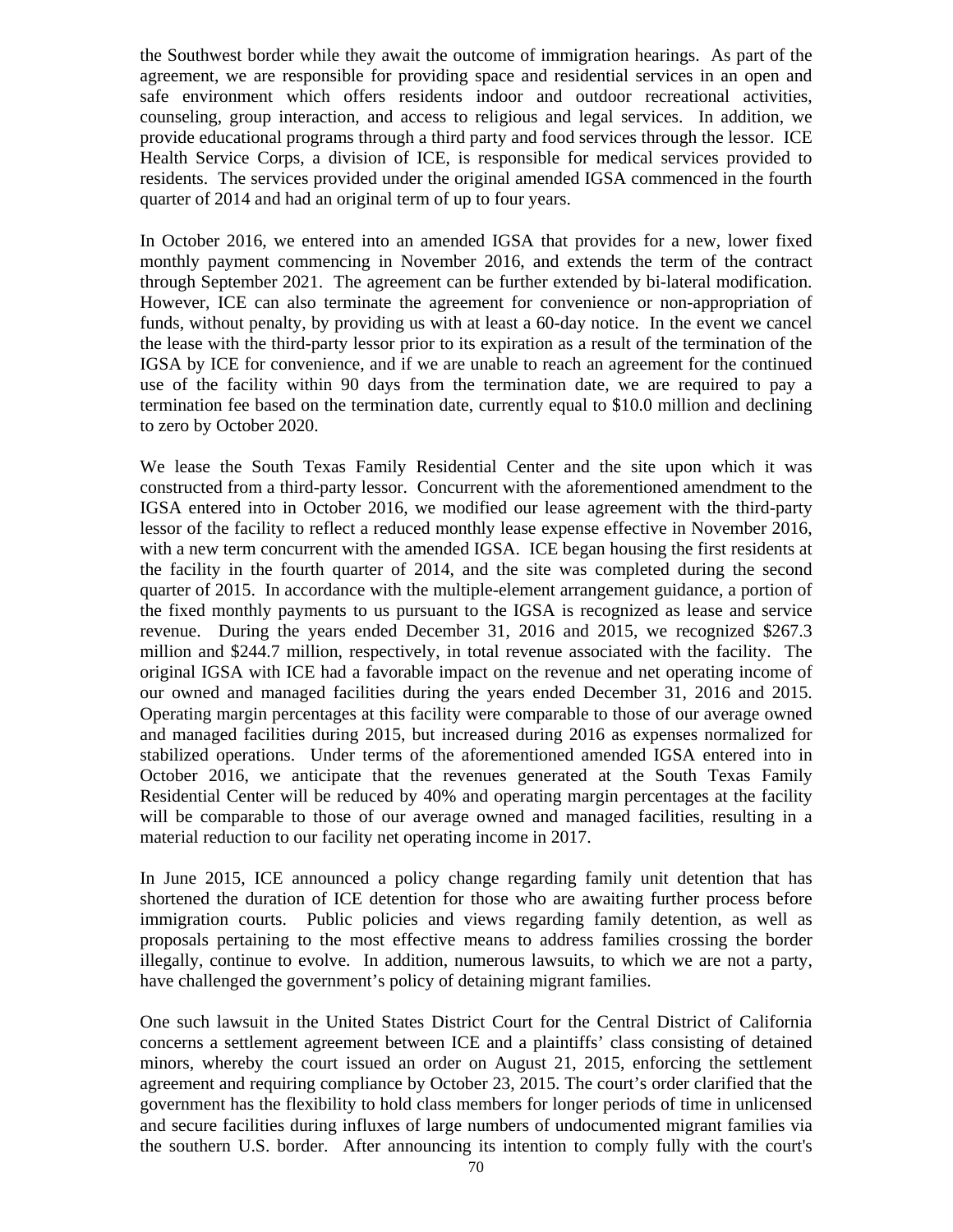order, the federal government appealed. In July 2016, the U.S. Court of Appeals for the Ninth Circuit affirmed most aspects of the District Court's order, but ruled that ICE is not required to release a parent simply because the settlement agreement might require release of that parent's minor child. The impact of these rulings on family residential programs is not yet known.

In December 2016, a Texas state court judge blocked efforts by Texas state officials to license the South Texas Family Residential Center as a child care center, ruling that the state officials lacked authority to license such facilities. The state of Texas has appealed this ruling, and the impact of the judge's decision on family residential detention programs is not yet known. Any court decision or government action that impacts our existing contract for the South Texas Family Residential Center could materially affect our cash flows, financial condition, and results of operations.

In December 2015, we announced that we were awarded a new contract from the Arizona Department of Corrections, or ADOC, to house up to an additional 1,000 medium-security inmates at our Red Rock facility, bringing the contracted bed capacity to 2,000 inmates. The new management contract contains an initial term of ten years, with two five-year renewal options upon mutual agreement and provides for an occupancy guarantee of 90% of the contracted beds once the 90% occupancy rate is achieved. The government partner included the occupancy guarantee in its RFP in order to guarantee its access to the beds**.** In connection with the new award, we expanded our Red Rock facility to a design capacity of 2,024 beds and added additional space for inmate reentry programming. Construction was substantially completed at December 31, 2016, although we began receiving inmates under the new contract during the third quarter of 2016. The new contract is expected to generate approximately \$22.0 million to \$25.0 million of incremental annual revenue.

In May 2011, in response to a lawsuit brought by inmates against the state of California, the U.S. Supreme Court upheld a lower court ruling issued by a three judge panel requiring California to reduce its inmate population to 137.5% of its capacity. In an effort to meet the Federal court ruling, the state of California enacted legislation that shifted the responsibilities for housing certain lower level inmates from state government to local jurisdictions. This realignment plan commenced on October 1, 2011 and, along with other actions to reduce inmate populations, has resulted in a reduction in state inmate populations of approximately 30,000 as of December 31, 2016.

During the first quarter of 2015, the adult inmate population held in state of California institutions first met the Federal court order to reduce inmate populations below 137.5% of its capacity. Inmate populations in the state continued to decline below the court ordered capacity limit which has resulted in declining inmate populations in the out-of-state program at facilities we own and operate. As of December 31, 2016, the adult inmate population held in state of California institutions remained in compliance with the Federal court order at approximately 134.0% of capacity, or approximately 114,000 inmates, which did not include the California inmates held in our out-of-state facilities. During the years ended December 31, 2016 and 2015, we housed an average daily population of approximately 4,900 and 7,300 California inmates, respectively, in facilities outside the state as a partial solution to the State's overcrowding. This decline in population, net of the revenue generated by one additional day of operations due to leap year in 2016, resulted in a decrease in revenue of \$57.1 million from the year ended December 31, 2015 to the year ended December 31, 2016.

Approximately 6% and 10% of our total revenue for the years ended December 31, 2016 and 2015, respectively, was generated from the California Department of Corrections and Rehabilitation, or CDCR, in facilities housing inmates outside the state of California.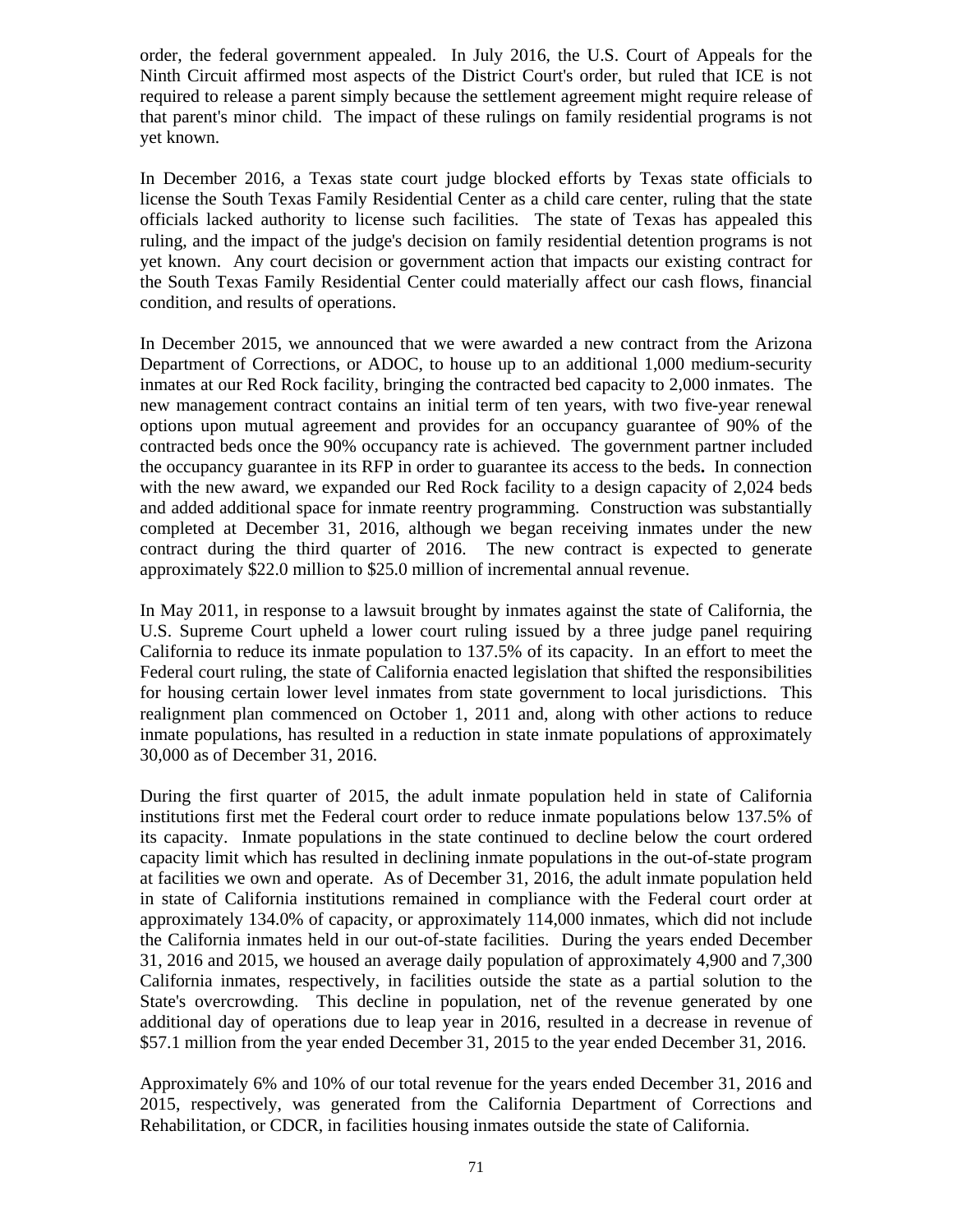On January 10, 2017, the Governor of California issued a proposed budget for fiscal 2017- 2018. The proposed budget contemplates that implementation of initiatives to reduce prison populations will allow the CDCR to remove all inmates from one of our two remaining outof-state facilities in fiscal 2017-2018. Additionally, as a result of such prison population reduction initiatives, the CDCR anticipates returning any remaining inmates from our out-ofstate facilities by 2020. Although the proposed budget acknowledges that estimates of population reductions are preliminary and subject to considerable uncertainty, we can provide no assurance that we would be able to replace the cash flows associated with our contract with the CDCR, if CDCR inmates are removed from our Tallahatchie and La Palma facilities. An elimination of the use of our out-of-state solutions by the state of California would have a significant adverse impact on our financial position, results of operations, and cash flows.

During December 2014, the BOP announced that it elected not to renew its contract with us at our owned and managed 2,016-bed Northeast Ohio Correctional Center. The contract with the BOP at this facility expired on May 31, 2015. Facility net operating income decreased by \$9.8 million from the year ended December 31, 2015 to the year ended December 31, 2016 as a result of this reduction in inmate population. In December 2016, we announced a new contract award from ICE at the Northeast Ohio facility in order to assist ICE with their current detention needs. The new contract contains an initial term expiring March 31, 2017, with three six-month renewal periods at the option of ICE. As of January 31, 2017, we housed approximately 215 ICE detainees and approximately 520 detainees from the USMS pursuant to a separate contract that expires December 31, 2018, with no renewal options remaining. While the new contract provides ICE with the flexibility to increase detainee populations, it also provides us with the option to house other inmate populations at the facility.

During the fourth quarter of 2015, we closed on the acquisition of 100% of the stock of Avalon, along with two additional facilities operated by Avalon. The acquisition included 11 community corrections facilities with approximately 3,000 beds in Oklahoma, Texas, and Wyoming. We acquired Avalon, which specializes in community correctional services, drug and alcohol treatment services, and residential reentry services, as a strategic investment that continues to expand the reentry assets we own and the services we provide.

On April 8, 2016, we closed on the acquisition of 100% of the stock of CMI along with the real estate used in the operation of CMI's business from two entities affiliated with CMI. CMI, a privately held community corrections company that operates seven community corrections facilities, including six owned and one leased, with approximately 600 beds in Colorado, specializes in community correctional services, drug and alcohol treatment services, and residential reentry services. CMI provides these services through multiple contracts with three counties in Colorado, as well as the Colorado Department of Corrections, a pre-existing partner of ours. We acquired CMI as a strategic investment that continues to expand the reentry assets we own and the services we provide. We currently expect the annualized revenues to be generated by these seven facilities to range from approximately \$12.0 million to \$13.0 million.

Total revenue generated from the acquisitions of Avalon and CMI during 2016 totaled \$45.1 million.

## *Managed-Only Facilities*

Total revenue at our managed-only facilities decreased \$6.6 million, from \$212.0 million in 2015 to \$205.4 million in 2016. The decrease in revenues at our managed-only facilities was largely the result of our decision to exit the contract at the Winn Correctional Center effective September 30, 2015. Facility net operating income at our managed-only facilities decreased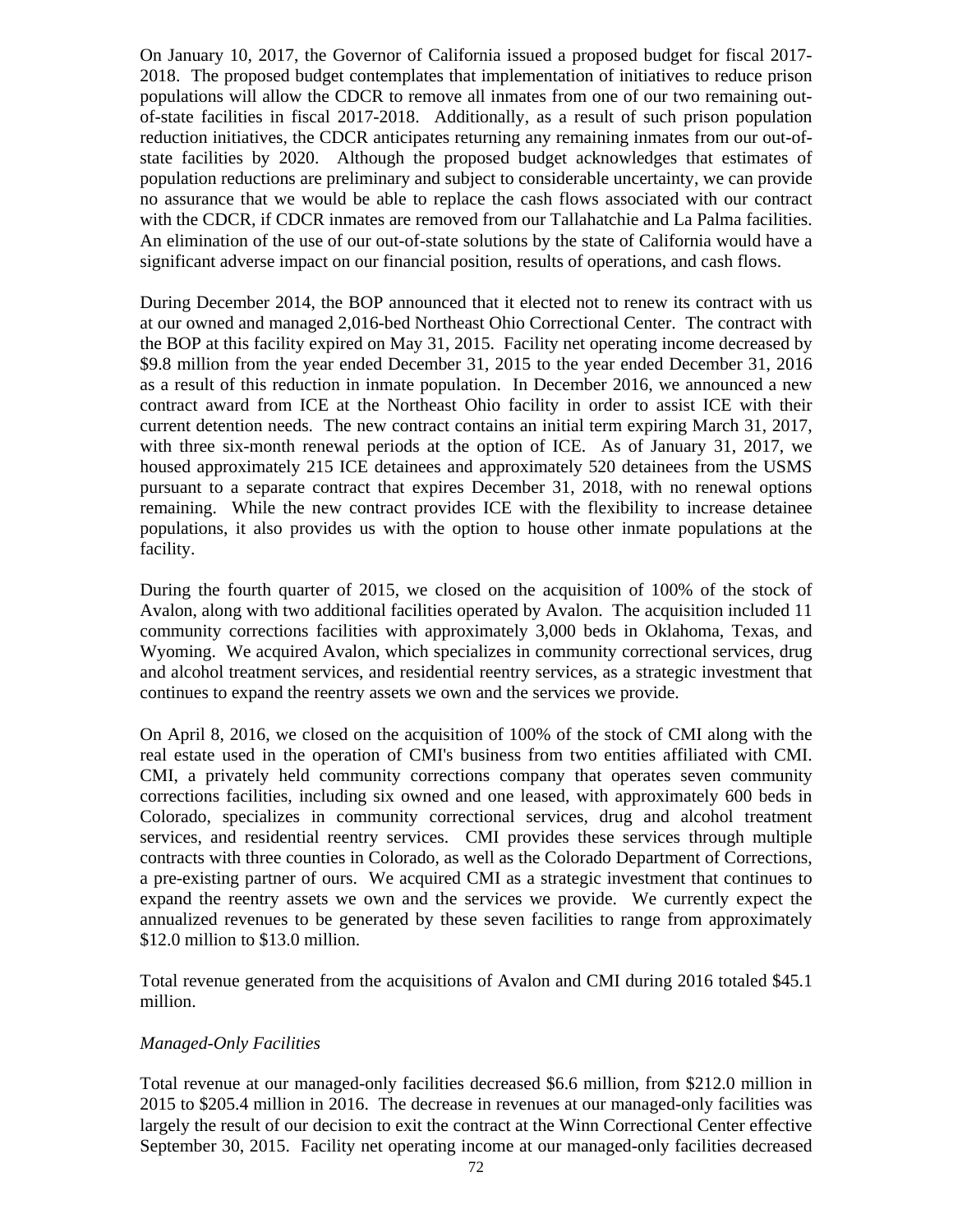\$0.2 million, from \$22.0 million during the year ended December 31, 2015 to \$21.8 million during the year ended December 31, 2016. During 2016 and 2015, managed-only facilities generated 3.9% and 4.2%, respectively, of our total facility net operating income.

We expect the managed-only business to remain competitive and we will only pursue opportunities for managed-only business where we are sufficiently compensated for the risk associated with this competitive business. Further, we may terminate existing contracts from time to time when we are unable to achieve per diem increases that offset increasing expenses and enable us to maintain safe, effective operations. In April 2015, we provided notice to the state of Louisiana that we would cease management of the contract at the 1,538 bed Winn Correctional Center within 180 days, in accordance with the notice provisions of the contract. Management of the facility transitioned to another operator effective September 30, 2015. We incurred a facility net operating loss at the Winn Correctional Center of \$3.9 million during the time the facility was active in 2015. In anticipation of terminating the contract at this facility, we also recorded an asset impairment of \$1.0 million during the first quarter of 2015 for the write-off of goodwill associated with the Winn facility.

#### *Other Facility-Related Activity*

On August 27, 2015, we acquired four community corrections facilities from a privately held owner of community corrections facilities and other government leased assets. The four acquired community corrections facilities have a capacity of approximately 600 beds and are leased to Community Education Centers, Inc., or CEC, under triple net lease agreements that extend through July 2019 and include multiple five-year lease extension options. CEC separately contracts with the Pennsylvania Department of Corrections and the Philadelphia Prison System to provide rehabilitative and reentry services to residents and inmates at the leased facilities. We acquired the four facilities in the real estate-only transaction as a strategic investment that expands our investment in residential reentry facilities.

In May 2016, we entered into a lease with the ODOC for our previously idled 2,400-bed North Fork Correctional Facility. The lease agreement commenced on July 1, 2016, and includes a five-year base term with unlimited two-year renewal options. However, the lease agreement permitted the ODOC to utilize the facility for certain activation activities and, therefore, revenue recognition began upon execution of the lease. The average annual rent to be recognized during the five-year base term is \$7.3 million, including annual rent in the fifth year of \$12.0 million. After the five-year base term, the annual rent will be equal to the rent due during the prior lease year, adjusted for increases in the Consumer Price Index, or CPI. We are responsible for repairs and maintenance, property taxes and property insurance, while all other aspects and costs of facility operations are the responsibility of the ODOC.

On June 10, 2016, we acquired a residential reentry facility in Long Beach, California from a privately held owner. The 112-bed facility is leased to CEC under a triple net lease agreement that extends through June 2020 and includes one five-year lease extension option. CEC separately contracts with the CDCR to provide rehabilitative and reentry services to residents at the leased facility. We acquired the facility in the real estate–only transaction as a strategic investment that further expands our investment in residential reentry facilities.

## *General and administrative expense*

For the years ended December 31, 2016 and 2015, general and administrative expenses totaled \$107.0 million and \$103.9 million, respectively. General and administrative expenses consist primarily of corporate management salaries and benefits, professional fees and other administrative expenses. We incurred \$1.6 million and \$3.6 million of expenses in the years ended December 31, 2016 and 2015, respectively, associated with mergers and acquisitions.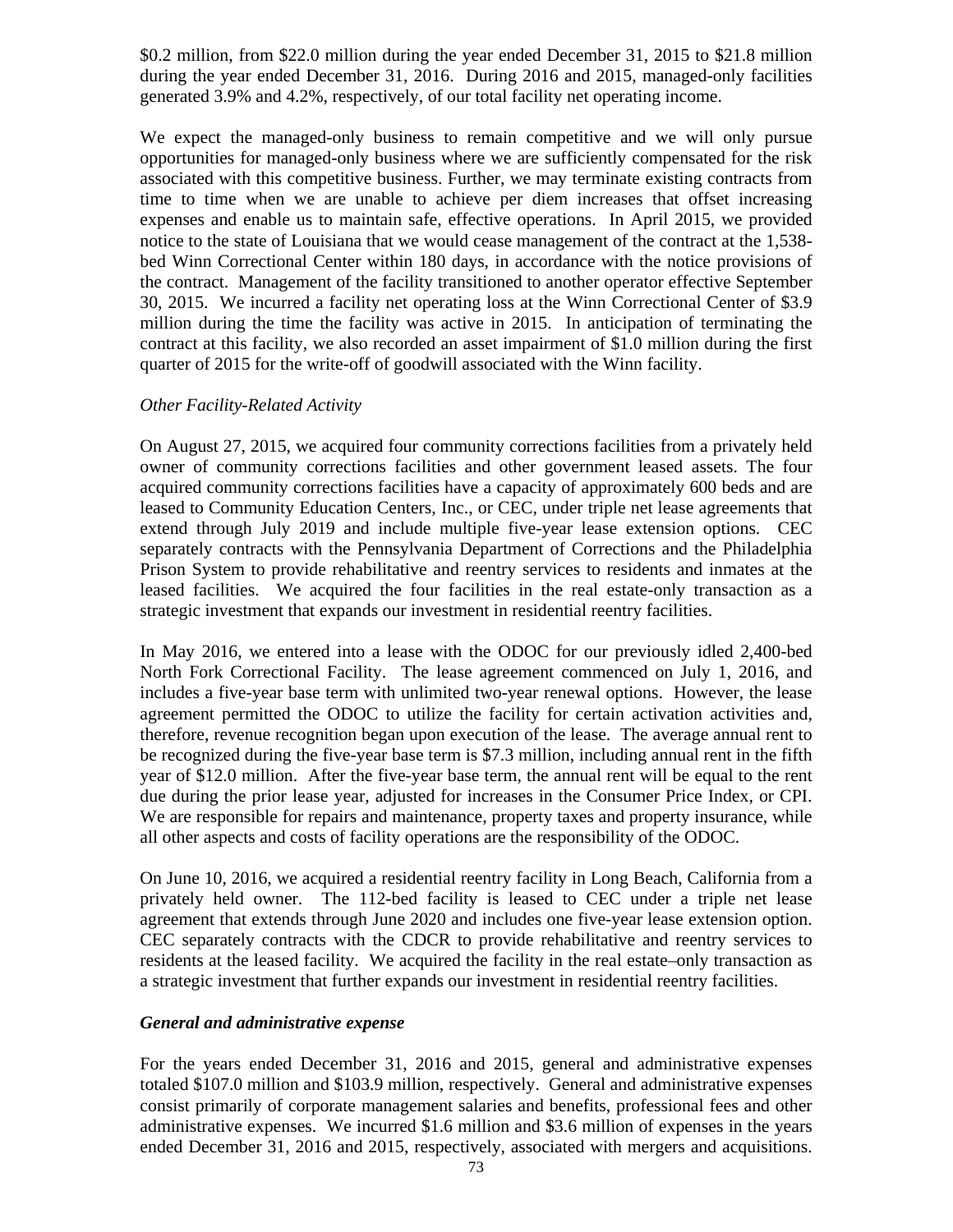As we pursue additional mergers and acquisitions, we could incur significant general and administrative expenses in the future associated with our due diligence efforts, whether or not such transactions are completed. These expenses could create volatility in our earnings. However, notwithstanding these expenses, we currently expect general and administrative expenses to decrease in the future as a result of a cost reduction plan we implemented at the end of the third quarter of 2016 as part of a restructuring of our corporate operations, as described hereafter.

#### *Depreciation and Amortization*

For the years ended December 31, 2016 and 2015, depreciation and amortization expense totaled \$166.7 million and \$151.5 million, respectively. Our depreciation and amortization expense increased as a result of completion of construction of the 2,400-bed South Texas Family Residential Center in the second quarter of 2015. Prior to the second quarter of 2015, residents had been housed in pre-existing housing units on the property. Our lease agreement with the third-party lessor resulted in our being deemed the owner of the newly constructed assets for accounting purposes, in accordance with ASC 840-40-55, formerly Emerging Issues Task Force No. 97-10, "The Effect of Lessee Involvement in Asset Construction". Accordingly, our balance sheet reflects the costs attributable to the building assets constructed by the third-party lessor, which, beginning in the second quarter of 2015, began depreciating over the remainder of the four-year term of the original lease. Depreciation expense for the constructed assets at this facility was \$38.7 million and \$29.9 million during the years ended December 31, 2016 and 2015, respectively. As previously described herein, we modified our lease agreement with the third-party lessor of the facility in October 2016, which resulted in a reduced monthly lease rate effective in November 2016 and extended the term of the contract. As a result of the lease modification, depreciation expense for the constructed assets at the South Texas Family Residential Center is expected to decline in 2017 to approximately \$16.6 million. Depreciation expense also increased in 2016 due to the completion of the Trousdale Turner Correctional Center construction project in the fourth quarter of 2015.

#### *Restructuring charges*

During the third quarter of 2016, we announced a restructuring of our corporate operations and implementation of a cost reduction plan, resulting in the elimination of approximately 12% of the corporate workforce at our headquarters. The restructuring realigns the corporate structure to more effectively serve facility operations and support the progression of our business diversification strategy. We reported a charge in the third quarter of 2016 of \$4.0 million associated with this restructuring. This charge primarily consists of cash payments for severance and related benefits to terminated employees and a non-cash charge associated with the voluntary forfeiture by our chief executive officer of a restricted stock unit award. The impact of these staffing reductions, together with the implementation of the cost reduction plan, are expected to result in annual expense savings of approximately \$9.0 million, most of which are general and administrative expenses. A substantial portion of these expense savings commenced in the fourth quarter of 2016.

#### *Interest expense, net*

Interest expense was reported net of interest income and capitalized interest for the years ended December 31, 2016 and 2015. Gross interest expense, net of capitalized interest, was \$68.9 million and \$51.8 million for 2016 and 2015, respectively. Gross interest expense is based on outstanding borrowings under our \$900.0 million revolving credit facility, or revolving credit facility, our outstanding Incremental Term Loan, or Term Loan, and our outstanding senior notes, as well as the amortization of loan costs and unused facility fees.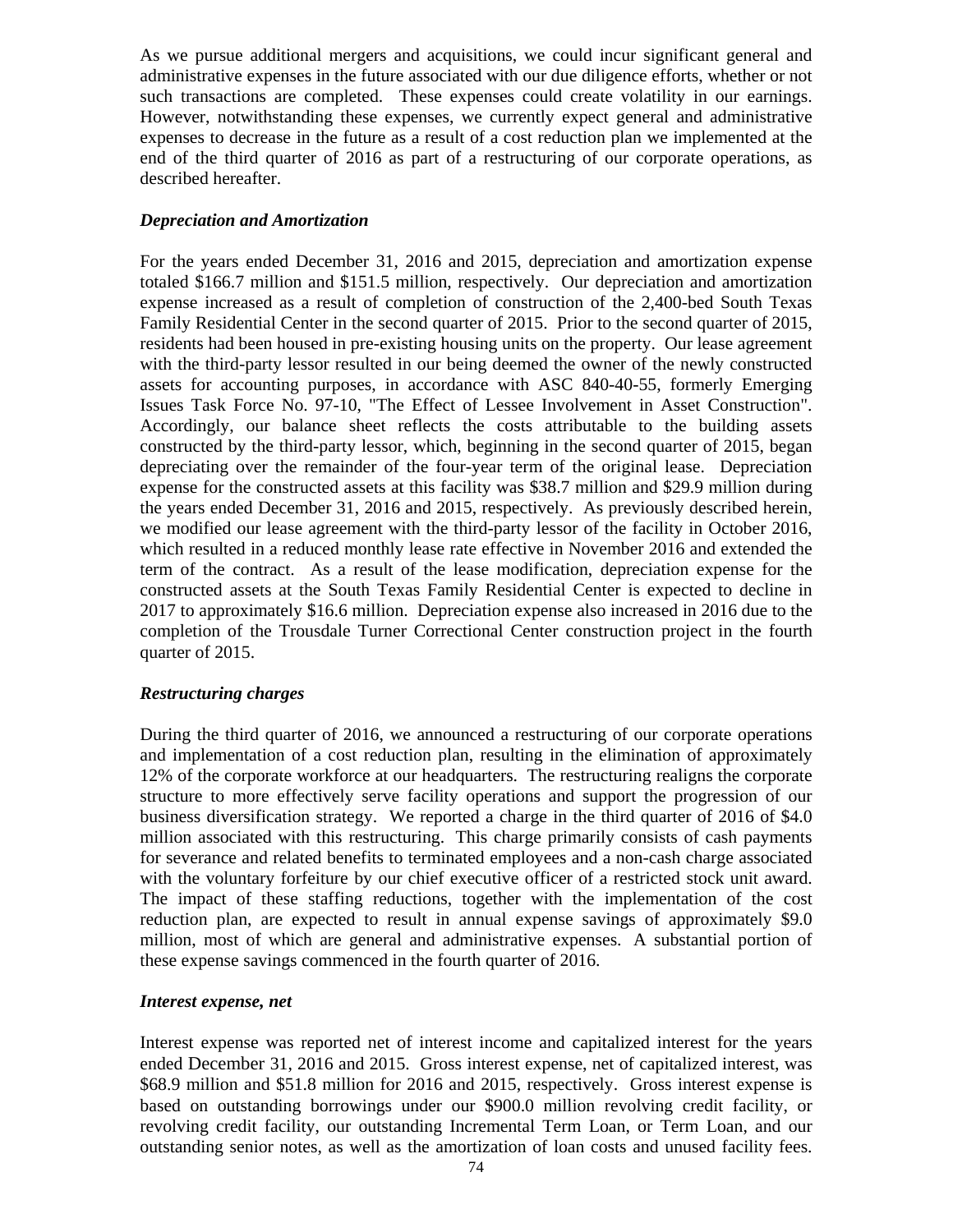We also incur interest expense associated with the lease of the South Texas Family Residential Center, in accordance with ASC 840-40-55. Our interest expense increased in 2016 as a result of completion of construction of the 2,400-bed South Texas Family Residential Center in the second quarter of 2015. Interest expense associated with the lease of this facility was \$10.0 million and \$8.5 million during the years ended December 31, 2016 and 2015, respectively. As previously described herein, we modified our lease agreement with the third-party lessor of the facility in October 2016, which resulted in a reduced monthly lease rate effective in November 2016 and extended the term of the contract. As a result of the lease modification, interest expense associated with the lease of the South Texas Family Residential Center is expected to decline in 2017 to approximately \$6.4 million.

We have benefited from relatively low interest rates on our revolving credit facility, which is largely based on the London Interbank Offered Rate, or LIBOR. It is possible that LIBOR could increase in the future. The interest rate on our revolving credit facility was at LIBOR plus a margin of 1.75% during the first six months of 2015. During July 2015, we amended and restated the revolving credit facility agreement to, among other modifications, reduce by 0.25% the applicable margin of base rate and LIBOR loans. Based on our leverage ratio, loans under our revolving credit facility during the last six months of 2015 and during 2016 were at the base rate plus a margin of 0.50% or at LIBOR plus a margin of 1.50%, and a commitment fee equal to 0.35% of the unfunded balance.

In October 2015, we obtained \$100.0 million under a Term Loan under the "accordion" feature of our revolving credit facility. Interest rates under the Term Loan are the same as the interest rates under our revolving credit facility, except that the interest rate on the Term Loan was at a base rate plus a margin of 0.50% or at LIBOR plus a margin of 1.75% during the first two fiscal quarters following closing of the Term Loan. We used net proceeds from the Term Loan to pay down a portion of our revolving credit facility. The Term Loan has a maturity of July 2020, with scheduled principal payments in years 2016 through 2020.

On September 25, 2015, we completed the offering of \$250.0 million aggregate principal amount of 5.0% senior notes due October 15, 2022. We used net proceeds from the offering to pay down a portion of our revolving credit facility which had a variable weighted average interest rate of 2.2% at December 31, 2016. While our interest expense increased during the year ended December 31, 2016 compared with the prior year as a result of this refinancing transaction completed in 2015, we reduced our exposure to variable rate debt, extended our weighted average maturity, and increased the availability under our revolving credit facility.

Gross interest income was \$1.1 million and \$2.1 million for the years ended December 31, 2016 and 2015, respectively. Gross interest income is earned on a direct financing lease, notes receivable, investments, and cash and cash equivalents. Capitalized interest was \$0.6 million and \$5.5 million during the years ended December 31, 2016 and 2015, respectively. Capitalized interest decreased as a result of the completion of the Otay Mesa Detention Center and the Trousdale Turner Correctional Center construction projects in the fourth quarter of 2015. Capitalized interest in 2016 was primarily associated with the expansion project at our Red Rock Correctional Center, as further described under "Liquidity and Capital Resources" hereafter.

#### *Income tax expense*

During the years ended December 31, 2016 and 2015, our financial statements reflected an income tax expense of \$8.3 million and \$8.4 million, respectively. Our effective tax rate was 3.6% during both the years ended December 31, 2016 and 2015. As a REIT, we are entitled to a deduction for dividends paid, resulting in a substantial reduction in the amount of federal income tax expense we recognize. Substantially all of our income tax expense is incurred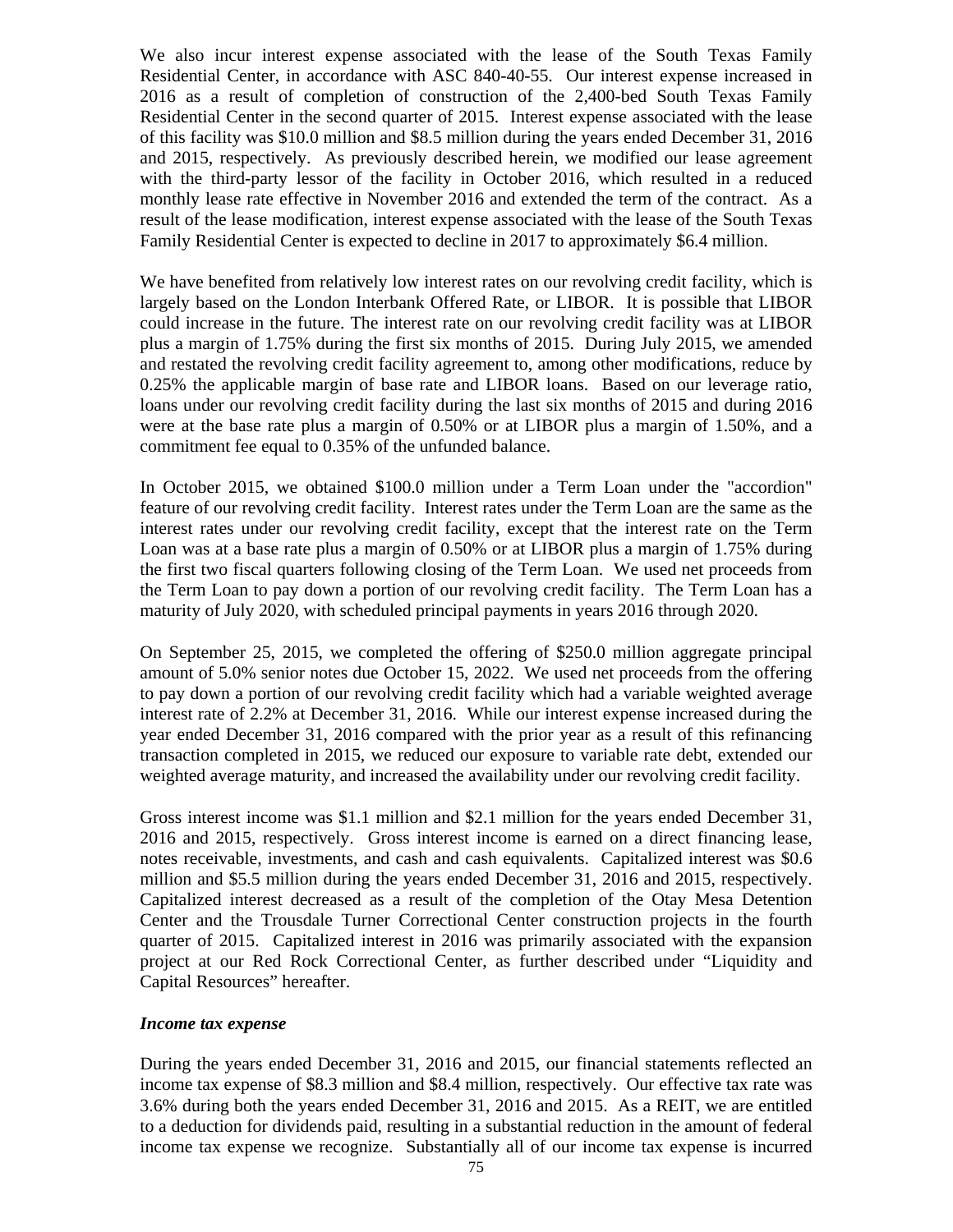based on the earnings generated by our TRSs. Our overall effective tax rate is estimated based on the current projection of taxable income primarily generated in our TRSs. Our consolidated effective tax rate could fluctuate in the future based on changes in estimates of taxable income, the relative amounts of taxable income generated by the TRSs and the REIT, the implementation of additional tax planning strategies, changes in federal or state tax rates or laws affecting tax credits available to us, changes in other tax laws, changes in estimates related to uncertain tax positions, or changes in state apportionment factors, as well as changes in the valuation allowance applied to our deferred tax assets that are based primarily on the amount of state net operating losses and tax credits that could expire unused.

#### **Year Ended December 31, 2015 Compared to the Year Ended December 31, 2014**

During the year ended December 31, 2015, we generated net income of \$221.9 million, or \$1.88 per diluted share, compared with net income of \$195.0 million, or \$1.66 per diluted share, for the previous year. Net income was negatively impacted during 2014 by \$30.0 million of asset impairments, net of taxes, or \$0.26 per diluted share, at the Houston Educational Facility, Queensgate Correctional Facility, and Mineral Wells Pre-Parole Transfer Facility. The asset impairments were recorded in the fourth quarter of 2014.

#### *Facility Operations*

Revenue and expenses per compensated man-day for all of the facilities placed into service that we owned or managed, exclusive of those held for lease, were as follows for the years ended December 31, 2015 and 2014:

|                                                                                | For the Years Ended<br>December 31. |    |        |  |  |  |
|--------------------------------------------------------------------------------|-------------------------------------|----|--------|--|--|--|
|                                                                                | 2015                                |    | 2014   |  |  |  |
| Revenue per compensated man-day<br>Operating expenses per compensated man-day: | \$<br>72.76                         | \$ | 63.54  |  |  |  |
| Fixed expense                                                                  | 37.53                               |    | 33.06  |  |  |  |
| Variable expense                                                               | 14.96                               |    | 11.60  |  |  |  |
| Total                                                                          | 52.49                               |    | 44.66  |  |  |  |
| Operating income per compensated man-day                                       | 20.27                               | -S | 18.88  |  |  |  |
| Operating margin                                                               | 27.9%                               |    | 29.7%  |  |  |  |
| Average compensated occupancy                                                  | 82.5%                               |    | 83.8%  |  |  |  |
| Average available beds                                                         | 80,121                              |    | 82,942 |  |  |  |
| Average compensated population                                                 | 66,111                              |    | 69,536 |  |  |  |

Fixed expenses per compensated man-day for 2015 include depreciation expense of \$29.9 million and interest expense of \$8.5 million in order to more properly reflect the cash flows associated with the lease at the South Texas Family Residential Center. The calculations of expenses per compensated man-day for 2014 exclude expenses incurred during the first six months of 2014 for start-up efforts associated with the Diamondback facility because of the distorted impact they have on the statistics. The Diamondback expenses were incurred in connection with the activation of the facility in anticipation of a new contract. As further described hereafter, in April 2014, we made the decision to once again idle the facility in the absence of a definitive contract. The de-activation was completed near the end of the second quarter of 2014.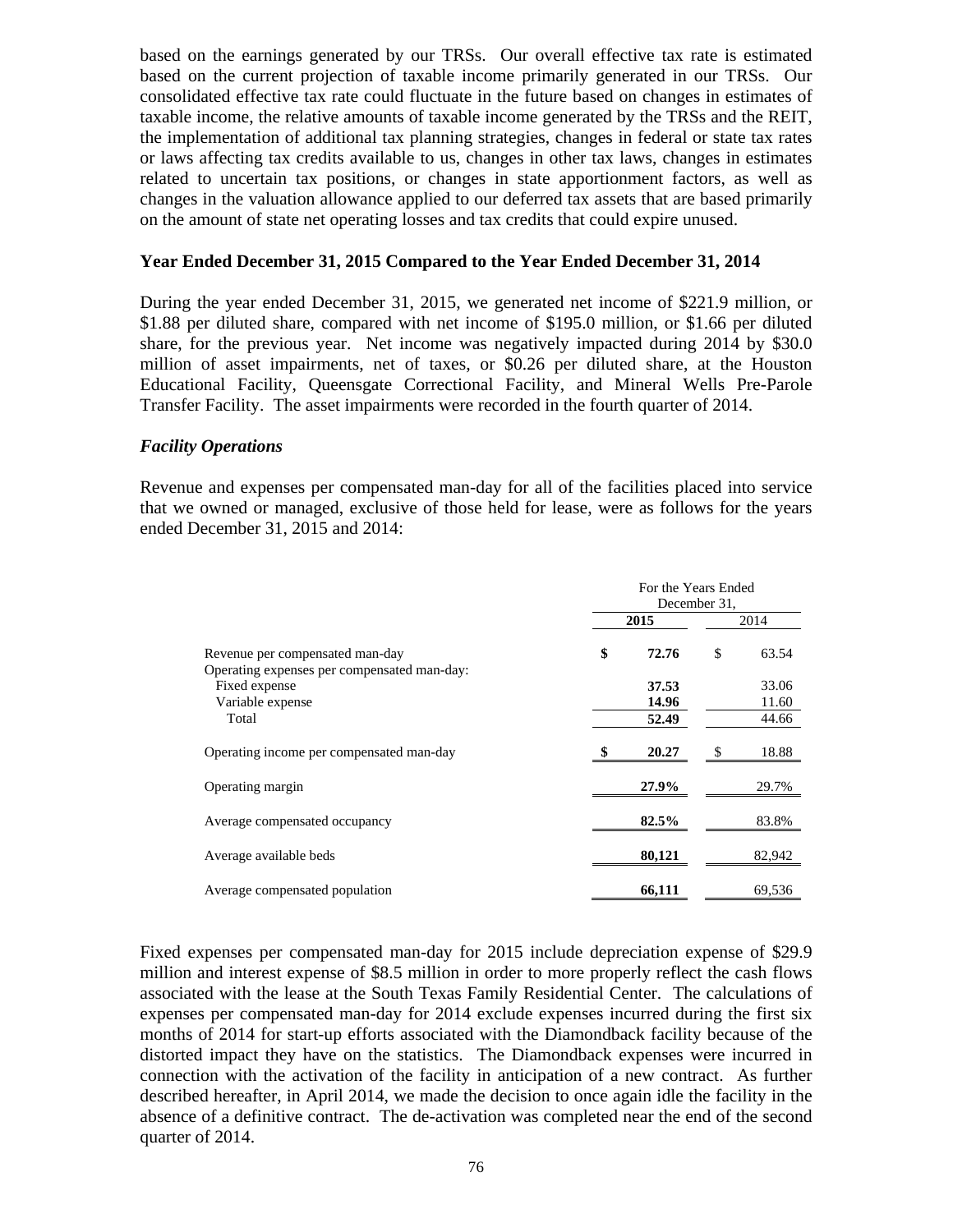#### *Revenue*

Total revenue consists of revenue we generate in the operation and management of correctional, detention, and residential reentry facilities, as well as rental revenue generated from facilities we lease to third-party operators, and from our inmate transportation subsidiary. The following table reflects the components of revenue for the years ended December 31, 2015 and 2014 (in millions):

|                          | For the Years Ended<br>December 31. |             |             |           |
|--------------------------|-------------------------------------|-------------|-------------|-----------|
|                          | 2015                                | 2014        | \$ Change   | % Change  |
| Management revenue:      |                                     |             |             |           |
| Federal                  | \$<br>912.1                         | \$<br>728.3 | \$<br>183.8 | 25.2%     |
| <b>State</b>             | 725.1                               | 759.3       | (34.2)      | $(4.5\%)$ |
| Local                    | 65.7                                | 68.6        | (2.9)       | $(4.2\%)$ |
| Other                    | 52.9                                | 56.5        | (3.6)       | $(6.4\%)$ |
| Total management revenue | 1,755.8                             | 1,612.7     | 143.1       | 8.9%      |
| Rental and other revenue | 37.3                                | 34.2        | 3.1         | 9.1%      |
| Total revenue            | 1,793.1                             | 1.646.9     | \$<br>146.2 | 8.9%      |

The \$143.1 million, or 8.9%, increase in revenue associated with the operation and management of correctional and detention facilities consisted of an increase in revenue of approximately \$222.5 million resulting from an increase of 14.5% in average revenue per compensated man-day, partially offset by a decrease in revenue of approximately \$79.4 million caused by a decrease in the average daily compensated population from 2014 to 2015. Most notably, the increase in average revenue per compensated man-day was a result of the activation of the South Texas Family Residential Center in the fourth quarter of 2014, as further described hereafter. Per diem increases at several of our other facilities also contributed to the increase in average revenue per compensated man-day from 2014 to 2015. Excluding the impact of revenue at the South Texas Family Residential Center, revenue per compensated man-day increased 2.5% from 2014 to 2015.

Average daily compensated population decreased 3,425, or 4.9%, from 2014 to 2015. The decline in average compensated population primarily resulted from the expiration of our contract with the BOP at our Northeast Ohio Correctional Center effective May 31, 2015, and due to a decline in California inmates held in our out-of-state facilities, both as further described hereafter. A decline in federal populations at certain of our other facilities also contributed to the decrease in average compensated population from 2014 to 2015.

The decline in average compensated population also resulted from the expiration of our contract at the Idaho Correctional Center after the state of Idaho assumed management of the facility effective July 1, 2014. In addition, the decline in average compensated population resulted from the expiration of our managed-only contracts at the Bay Correctional Facility, Graceville Correctional Facility, and Moore Haven Correctional Facility, collectively referred to herein as the "Three Florida Facilities," after the Florida Department of Management Services, or DMS, awarded the management of these contracts to another operator effective January 31, 2014. Combined, these four managed-only facilities generated facility net operating losses of \$1.9 million during the time they were active in 2014. The decline in average compensated population was also a result of the expiration of our contract with the state of Vermont at our Lee Adjustment Center effective June 30, 2015, and the expiration of our managed-only contract with the state of Louisiana at the state-owned Winn Correctional Facility effective September 30, 2015, as further described hereafter. The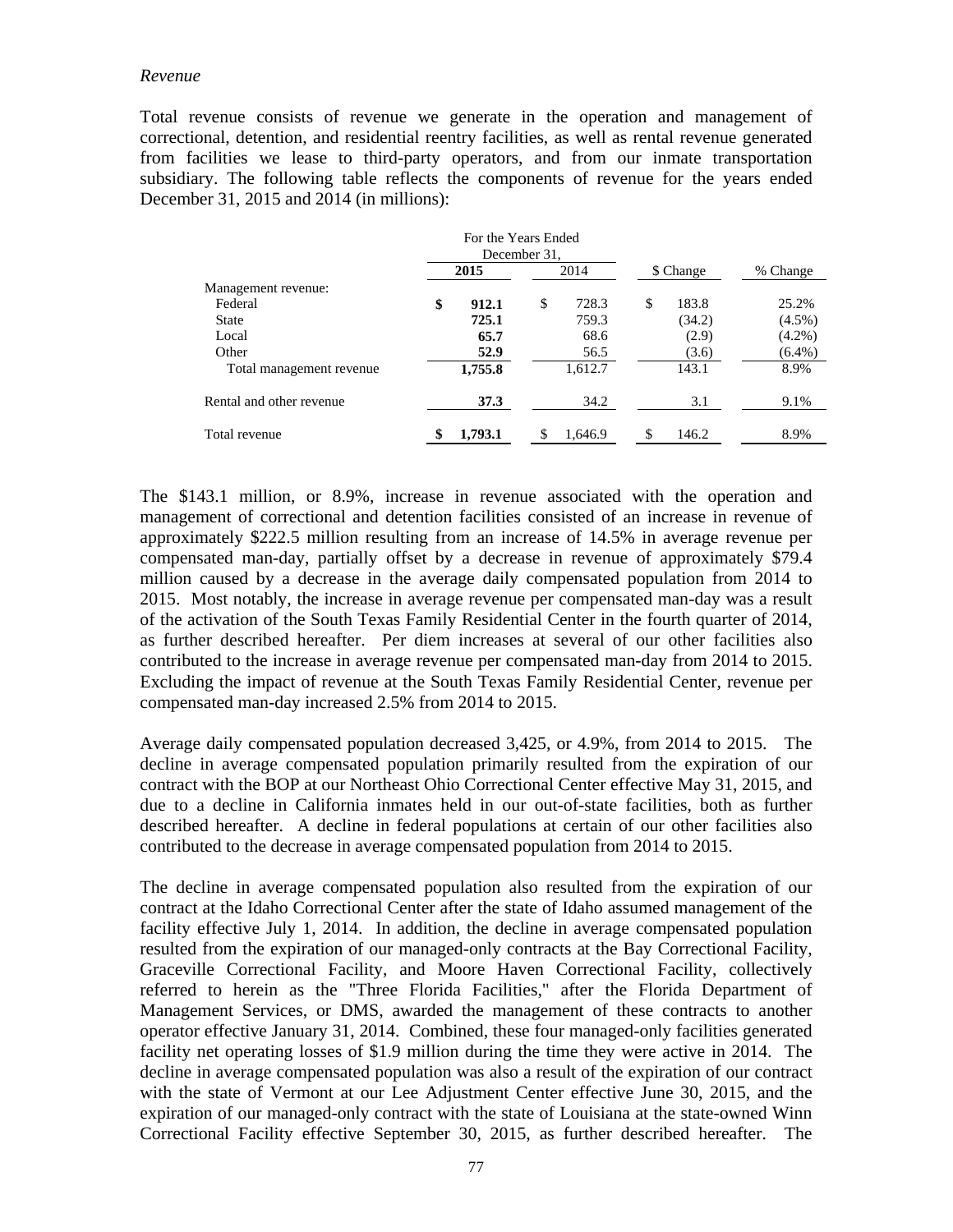decline in average compensated population was partially offset by an increase in populations at our newly activated South Texas Family Residential Center and at our Red Rock Correctional Center, both as further described hereafter.

Our federal customers generated approximately 51% and 44% of our total revenue for the years ended December 31, 2015 and 2014, respectively, increasing \$183.8 million, or 25.2%. The increase in federal revenues primarily resulted from the activation of the South Texas Family Residential Center in the fourth quarter of 2014, as further described hereafter, and per diem increases at several of our other facilities, partially offset by a decline in federal populations at several facilities, including the BOP population at our Northeast Ohio Correctional Center, as further described hereafter.

State revenues from correctional, detention, and residential reentry facilities that we operate decreased 4.5% from 2014 to 2015. The decrease in state revenues was primarily a result of a decline in California inmates held in our out-of-state facilities, as further described hereafter. In addition, the decrease in state revenues was a result of the expiration of our contract with the state of Vermont at our Lee Adjustment Center effective June 30, 2015, and the expiration of our managed-only contract with the state of Louisiana at the state-owned Winn Correctional Facility effective September 30, 2015, as further described hereafter. The decrease in state revenues was also a result of the expiration of our contracts at the Idaho Correctional Center effective July 1, 2014 and at the Three Florida Facilities effective January 31, 2014. The decrease in state revenues was partially offset by an increase in revenue at our Red Rock Correctional Center in Arizona and as a result of the acquisition of Avalon, both as further described hereafter.

Rental and other revenue increased from 2014 to 2015 as a result of a contract adjustment in the fourth quarter of 2013 by one of our government partners. The contract adjustment resulted in an accrual of \$13.0 million of revenue and an equal accrual of operating expenses during the fourth quarter of 2013, which were revised to \$9.0 million during the first quarter of 2014, resulting in the reduction of both revenue and operating expenses by \$4.0 million in the first quarter of 2014.

## *Operating Expenses*

Operating expenses totaled \$1,256.1 million and \$1,156.1 million for the years ended December 31, 2015 and 2014, respectively. Operating expenses consist of those expenses incurred in the operation and management of correctional, detention, and residential reentry facilities, as well as at facilities we lease to third-party operators, and for our inmate transportation subsidiary.

Expenses incurred in connection with the operation and management of correctional, detention, and residential reentry facilities increased \$91.9 million, or 8.1% during 2015 compared with 2014. Similar to our increase in revenues, operating expenses increased most notably as a result of the activation of our South Texas Family Residential Center in the fourth quarter of 2014, as further described hereafter. The additional inmate population at our Red Rock Correctional Center, as further described hereafter, the transition of operations from the San Diego Correctional Facility to the newly constructed Otay Mesa Detention Center during the fourth quarter of 2015, and the acquisition of Avalon also contributed to the increase in operating expenses. The increase in operating expenses was partially offset by a reduction in expenses resulting from the expiration of our BOP contract at our Northeast Ohio Correctional Center effective May 31, 2015, as further described hereafter, and the expiration of our contract with the state of Vermont at our Lee Adjustment Center effective June 30, 2015. In addition, the increase in operating expenses was partially offset by a reduction in expenses that resulted from idling our North Fork Correctional Facility in the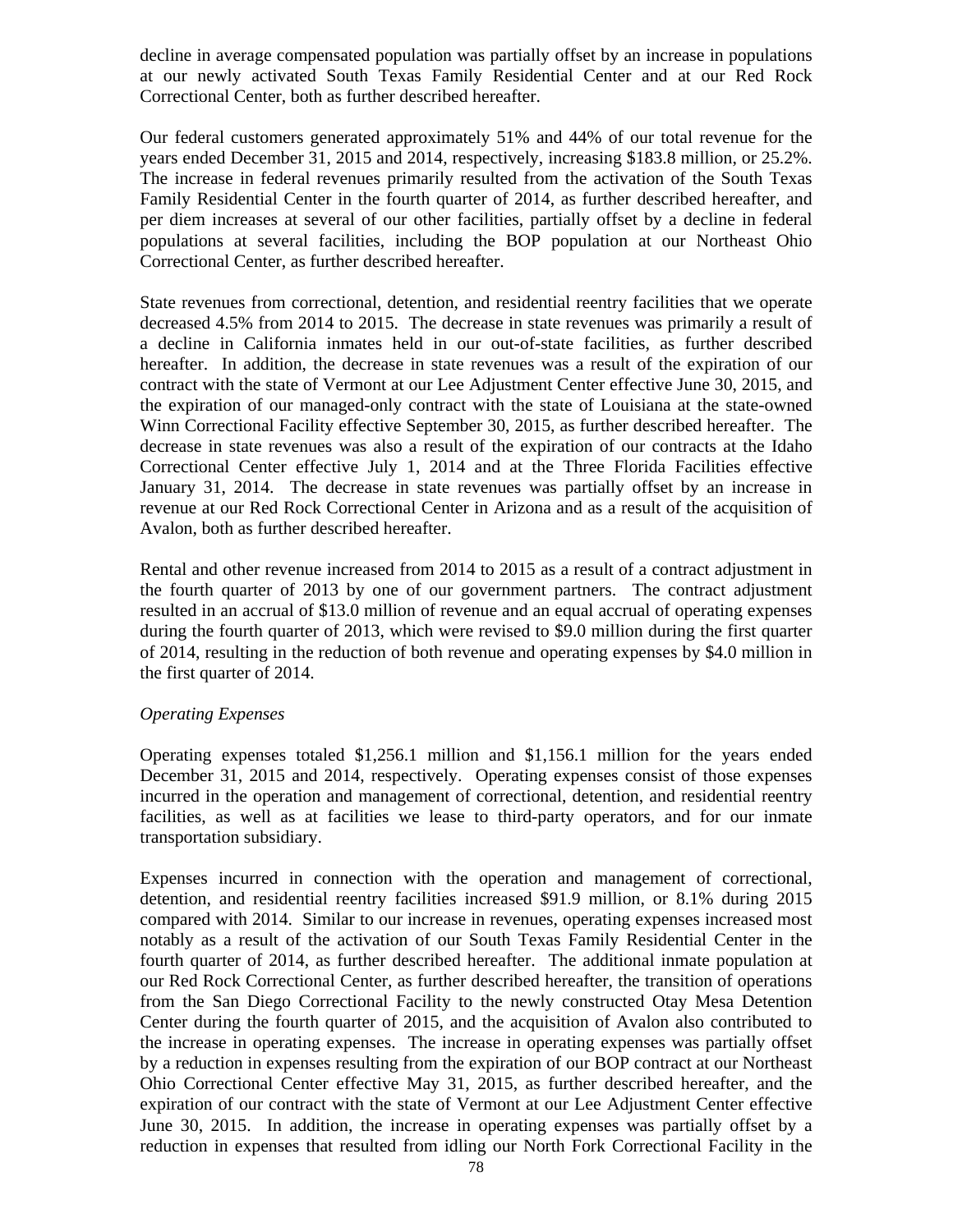fourth quarter of 2015, and by a reduction in expenses resulting from the expiration of our contracts at the managed-only Idaho Correctional Center effective July 1, 2014 and at the Three Florida Facilities effective January 31, 2014. We temporarily idled the North Fork facility as a result of a decline in California inmates held in our out-of-state program.

Fixed expenses per compensated man-day increased to \$37.53 during the year ended December 31, 2015 from \$33.06 during the year ended December 31, 2014. Fixed expenses per compensated man-day for the year ended December 31, 2015 include depreciation expense of \$29.9 million and interest expense of \$8.5 million in order to more properly reflect the cash flows associated with the lease at the South Texas Family Residential Center. In total, fixed expenses at the fully constructed 2,400-bed South Texas Family Residential Center contributed to an increase of \$2.73 per compensated man-day for the year ended December 31, 2015.

Fixed expenses per compensated man-day increased from 2014 to 2015 due to an increase in salaries and benefits per compensated man-day of \$2.42. The increase in salaries and benefits per compensated man-day resulted primarily from a higher average wage rate at our South Texas Family Residential Center, which accounted for an increase of \$1.11 per compensated man-day. The increase in salaries and benefits per compensated man-day was also due to necessary staffing required during the decline in California inmate populations, expenses associated with the termination of the contract at the Winn Correctional Center, inflationary increases, and higher employee benefits. Salaries and benefits represent the most significant component of our operating expenses, representing approximately 59% and 62% of our total operating expenses during 2015 and 2014, respectively.

Variable expenses per compensated man-day increased \$3.36 during the year ended December 31, 2015 from the year ended December 31, 2014. The increase was primarily due to expenses associated with activating our South Texas Family Residential Center, and due to an increase in other variable expenses. Variable expenses at the South Texas Family Residential Center accounted for an increase of \$2.47 per compensated man-day.

Operating expenses also increased from the year ended December 31, 2014 to the year ended December 31, 2015 as a result of the contract adjustment by one of our government partners which reduced both revenue and operating expenses by \$4.0 million in the first quarter of 2014, as previously described. In addition, operating expenses in the first quarter of 2015 included a \$3.0 million bad debt charge associated with a facility we no longer manage. Operating expenses also increased in 2015 as a result of preparing the newly constructed Trousdale Turner Correctional Center for the intake of inmate populations in the first quarter of 2016.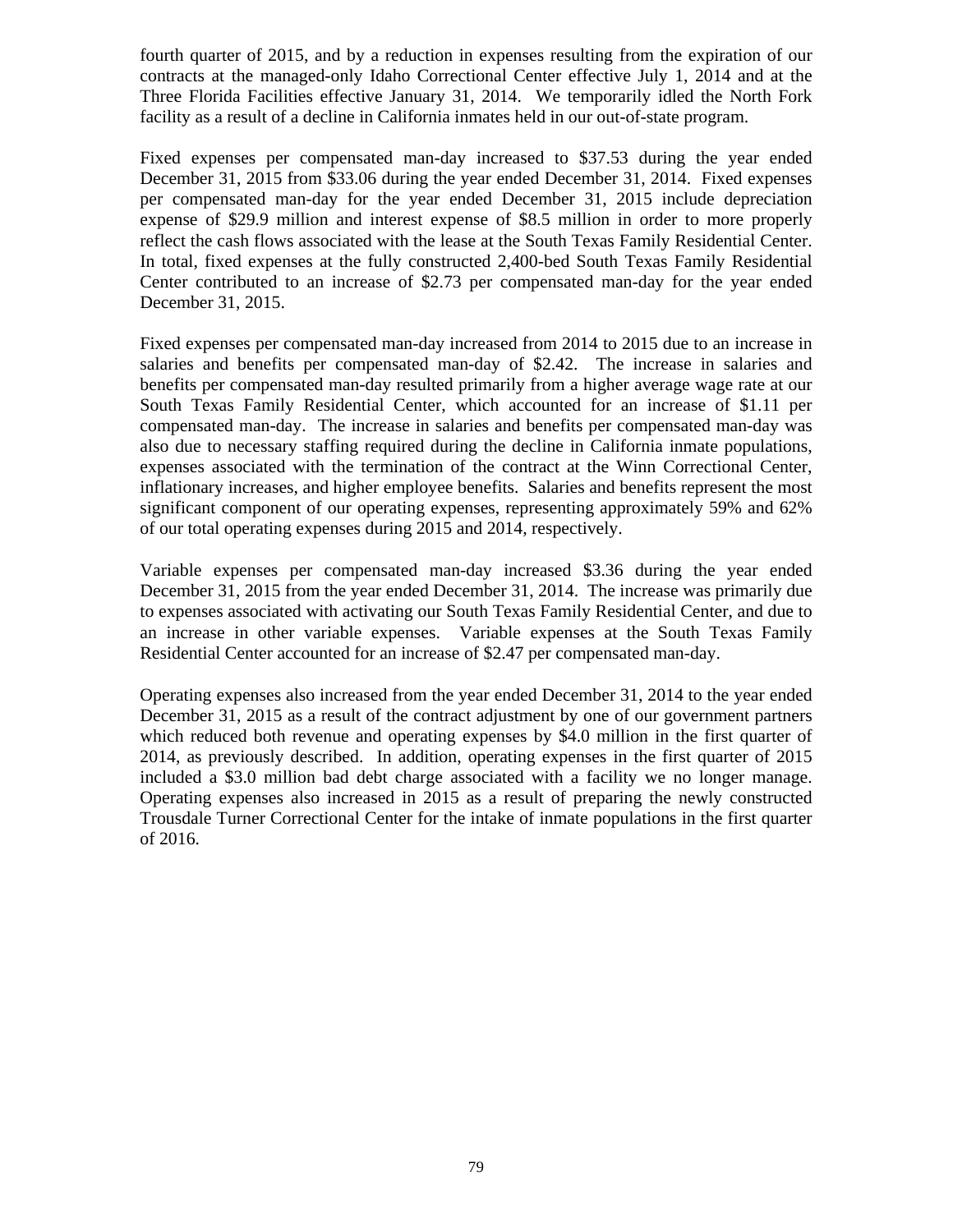The following tables display the revenue and expenses per compensated man-day for the facilities placed into service that we own and manage and for the facilities we manage but do not own, which we believe is useful to our financial statement users:

|                                                                                                                                                                      | For the Years Ended<br>December 31, |                                  |    |                                  |  |  |
|----------------------------------------------------------------------------------------------------------------------------------------------------------------------|-------------------------------------|----------------------------------|----|----------------------------------|--|--|
|                                                                                                                                                                      |                                     | 2015                             |    | 2014                             |  |  |
| <b>Owned and Managed Facilities:</b><br>Revenue per compensated man-day<br>Operating expenses per compensated man-day:<br>Fixed expense<br>Variable expense<br>Total | \$                                  | 81.32<br>40.55<br>16.16<br>56.71 | \$ | 70.55<br>35.25<br>12.09<br>47.34 |  |  |
| Operating income per compensated man-day                                                                                                                             | \$                                  | 24.61                            | \$ | 23.21                            |  |  |
| Operating margin                                                                                                                                                     |                                     | 30.3%                            |    | 32.9%                            |  |  |
| Average compensated occupancy                                                                                                                                        |                                     | 79.9%                            |    | 81.0%                            |  |  |
| Average available beds                                                                                                                                               |                                     | 65,073                           |    | 66,179                           |  |  |
| Average compensated population                                                                                                                                       |                                     | 52,007                           |    | 53,592                           |  |  |
| <b>Managed Only Facilities:</b><br>Revenue per compensated man-day<br>Operating expenses per compensated man-day:<br>Fixed expense<br>Variable expense<br>Total      | \$                                  | 41.18<br>26.38<br>10.53<br>36.91 | \$ | 39.98<br>25.68<br>9.95<br>35.63  |  |  |
| Operating income per compensated man-day                                                                                                                             | -\$                                 | 4.27                             | \$ | 4.35                             |  |  |
| Operating margin                                                                                                                                                     |                                     | 10.4%                            |    | 10.9%                            |  |  |
| Average compensated occupancy                                                                                                                                        |                                     | 93.7%                            |    | 95.1%                            |  |  |
| Average available beds                                                                                                                                               |                                     | 15,048                           |    | 16,763                           |  |  |
| Average compensated population                                                                                                                                       |                                     | 14,104                           |    | 15,944                           |  |  |

#### *Owned and Managed Facilities*

Facility net operating income at our owned and managed facilities increased by \$54.6 million, from \$451.1 million in 2014 to \$505.7 million in 2015, an increase of 12.1%. Facility net operating income at our owned and managed facilities for the year ended December 31, 2015 was favorably impacted by the activation of the South Texas Family Residential Center, as further described hereafter. The aforementioned \$38.4 million aggregate depreciation and interest expense associated with the lease at the South Texas Family Residential Center in the year ended December 31, 2015 is not included in the facility net operating income amounts reported above, but is included in the per compensated manday statistics.

In September 2014, we announced that we agreed under an expansion of an IGSA between the city of Eloy, Arizona, and ICE to house up to 2,400 individuals at the South Texas Family Residential Center, a facility we lease in Dilley, Texas. We lease the South Texas Family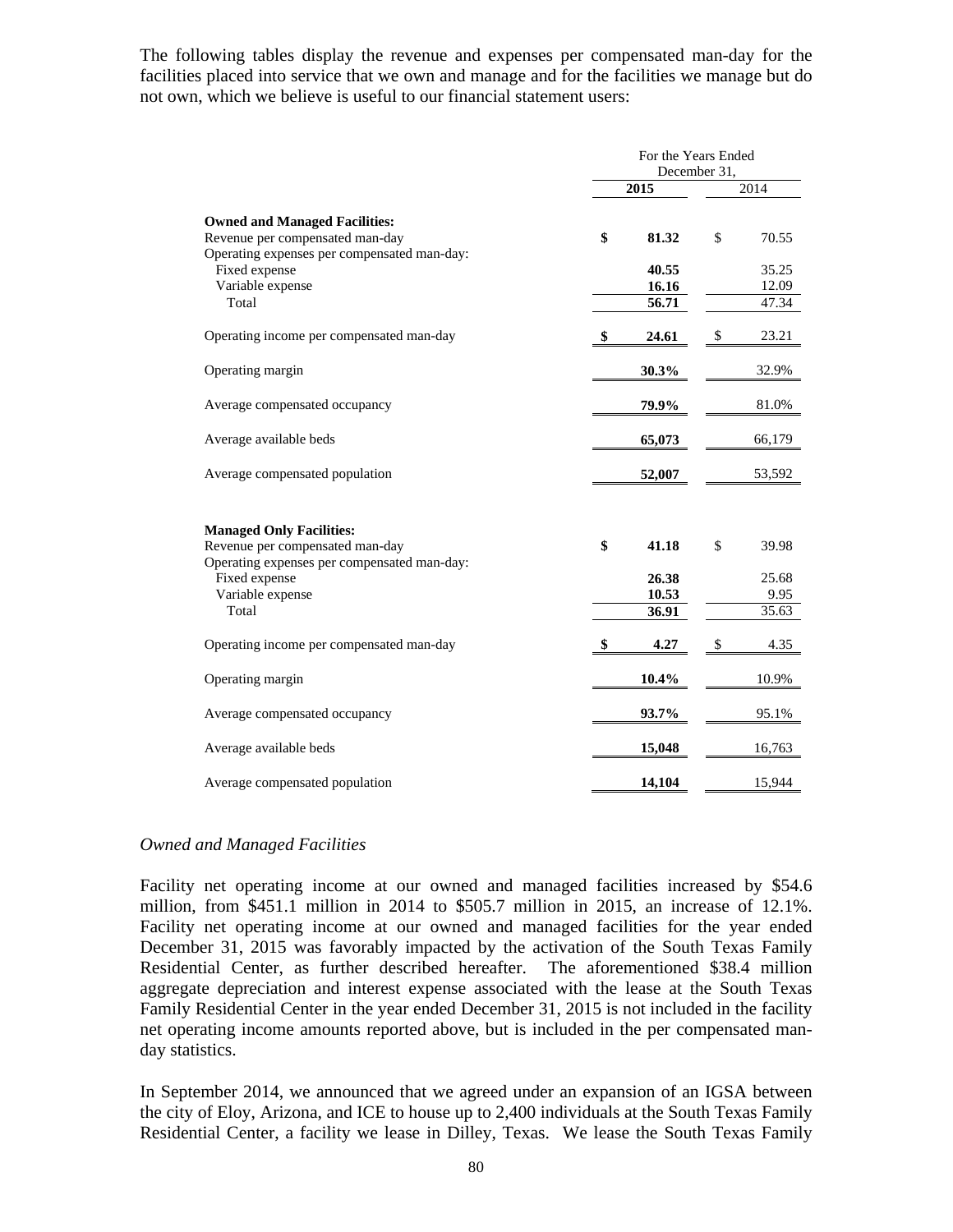Residential Center and the site upon which it was constructed from a third-party lessor. Our lease agreement with the lessor is over a period co-terminus with the aforementioned amended IGSA with ICE. ICE began housing the first residents at the facility in the fourth quarter of 2014, and the site was completed during the second quarter of 2015. The agreement provides for a fixed monthly payment in accordance with a graduated schedule. In accordance with the multiple-element arrangement guidance, a portion of the fixed monthly payments is recognized as lease and service revenue. During the years ended December 31, 2015 and 2014, we recognized \$244.7 million and \$21.0 million, respectively, in total revenue associated with the facility. The expanded agreement with ICE had a favorable impact on the revenue and net operating income of our owned and managed facilities during the year ended December 31, 2015.

In September 2012, we announced that we were awarded a new management contract from the ADOC to house up to 1,000 medium-security inmates at our 1,596-bed Red Rock Correctional Center in Arizona. The management contract, which commenced in January 2014, contains an initial term of ten years, with two five-year renewal options upon mutual agreement and provides an occupancy guarantee of 90% of the contracted beds, was implemented in two phases. The government partner included the occupancy guarantee in its RFP in order to guarantee its access to the beds. We received approximately 500 inmates from Arizona during the first quarter of 2014 and received approximately 500 additional inmates during the first quarter of 2015. In addition, in July 2015, we entered into a temporary agreement with the state of Arizona to house approximately 560 inmates for a period not to exceed 180 days. The temporary agreement ended in December 2015. Revenue increased by \$17.7 million from the year ended December 31, 2014 to the year ended December 31, 2015 as a result of these increases in inmate populations.

On October 13, 2015, we announced that we renewed our contract with the CDCR through June 30, 2019. The contract renewal provides for up to 6,562 beds to be made available to CDCR during the renewal term at any of our facilities. The contract includes renewal options to extend beyond the three-year term upon mutual agreement by both parties. The remaining terms and conditions of the new contract are substantially unchanged from the previous contract, which was scheduled to expire June 30, 2016.

During the first quarter of 2015, the adult inmate population held in state of California institutions met the Federal court order to reduce inmate populations below 137.5% of its capacity. Inmate populations in the state continued to decline below the court ordered capacity limit which resulted in declining inmate populations in the out-of-state program. During the years ended December 31, 2015 and 2014, we housed an average daily population of approximately 7,300 and 8,800 California inmates, respectively, in facilities outside the state as a partial solution to the State's overcrowding. This decline in population resulted in a decrease in revenue of \$33.9 million from the year ended December 31, 2014 to the year ended December 31, 2015. Approximately 10% and 12% of our total revenue for the years ended December 31, 2015 and 2014, respectively, was generated from the CDCR in facilities housing inmates outside the state of California.

During December 2014, the BOP announced that it elected not to renew its contract with us at our owned and operated 2,016-bed Northeast Ohio Correctional Center. The contract with the BOP at this facility expired on May 31, 2015. Facility net operating income decreased by \$11.8 million from the year ended December 31, 2014 to the year ended December 31, 2015 as a result of this reduction in inmate population.

During the third quarter of 2013, we began hiring staff at the Diamondback Correctional Facility in order to reactivate the facility for future operations. Our decision to activate the facility was made as a result of potential need for additional beds by certain state customers.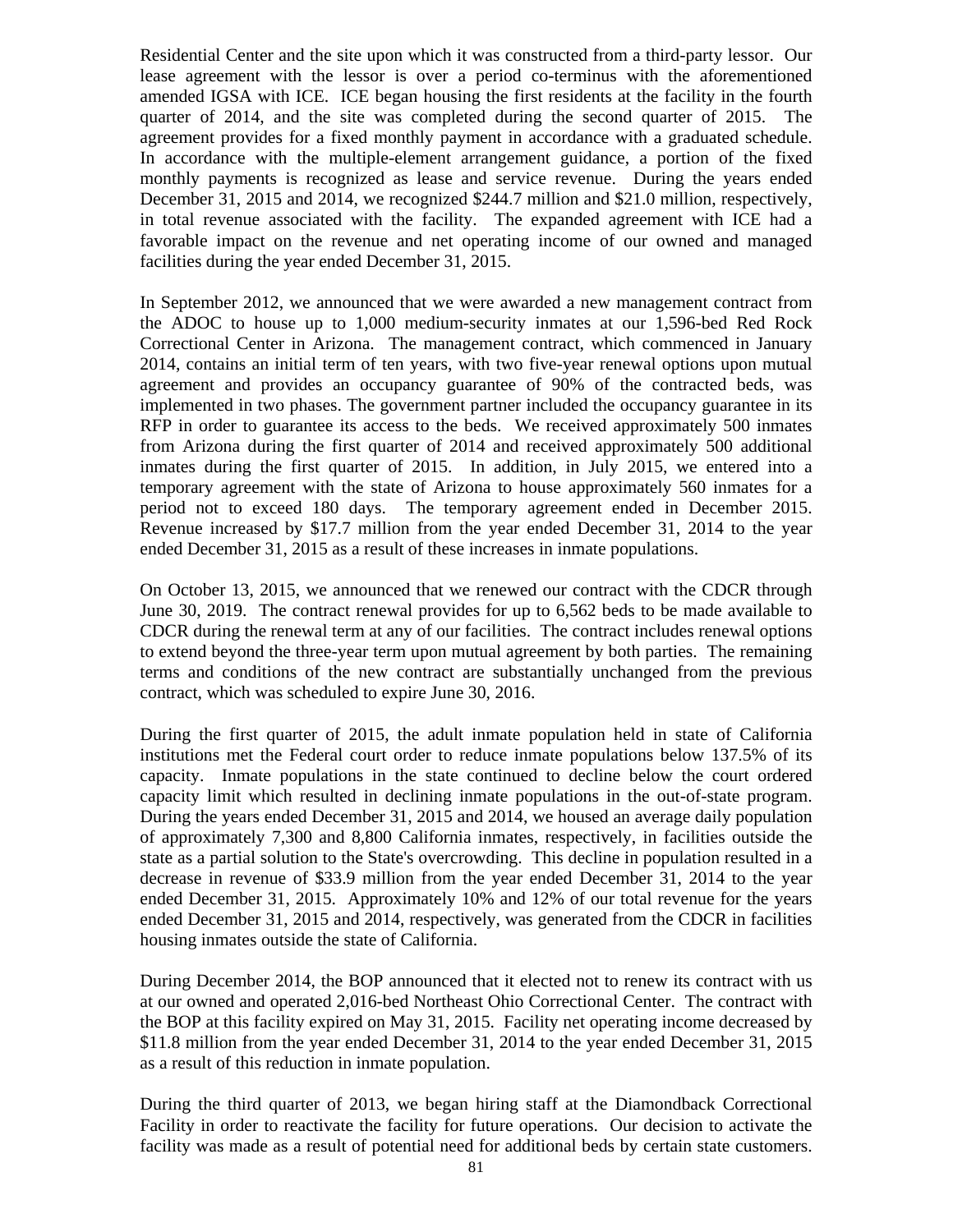In January 2014, the state of Oklahoma issued an RFP for bed capacity in the state of Oklahoma and anticipated that an award announcement would be made in the second quarter of 2014. When it became evident the contract would not be awarded and commence in the near-term, we made the decision to re-idle the facility. The de-activation was completed near the end of the second quarter of 2014. In the preceding table, the calculations of expenses per man-day for the year ended December 31, 2014 exclude expenses incurred during the first six months of 2014 for the Diamondback facility because of the distorted impact they have on the statistics.

During the fourth quarter of 2015, we closed on the acquisition of 100% of the stock of Avalon, along with two additional facilities operated by Avalon. Avalon, a privately held community corrections company that operates 11 community corrections facilities with approximately 3,000 beds in Oklahoma, Texas, and Wyoming, specializes in community correctional services, drug and alcohol treatment services, and residential re-entry services. Avalon provides these services for various federal, state, and local agencies, many with which we currently partner. We acquired Avalon as a strategic investment that continues to expand the reentry assets owned and services we provide.

#### *Managed-Only Facilities*

Total revenue at our managed-only facilities decreased \$20.7 million from \$232.7 million in 2014 to \$212.0 million in 2015. The decrease in revenues at our managed-only facilities was largely the result of the expiration of our contracts at the Winn Correctional Center effective September 30, 2015, the Idaho Correctional Center effective July 1, 2014, and at the Three Florida Facilities effective January 31, 2014. Revenue per compensated man-day increased to \$41.18 in 2015 from \$39.98 in 2014, or 3.0%. Operating expenses per compensated manday increased to \$36.91 in 2015 from \$35.63 in 2014. Facility net operating income at our managed-only facilities decreased \$3.3 million from \$25.3 million during the year ended December 31, 2014 to \$22.0 million during the year ended December 31, 2015. During 2015 and 2014, managed-only facilities generated 4.2% and 5.3%, respectively, of our total facility net operating income.

During the third quarter of 2013, the state of Idaho reported that they expected to solicit bids for the management of the Idaho Correctional Center upon the expiration of our contract in June 2014. During the third quarter of 2013, we decided not to submit a bid for the continued management of this facility. The state announced in early 2014 that it would assume management of the facility effective July 1, 2014. The transition of our operations to the state of Idaho was completed successfully on July 1, 2014. This facility incurred a facility net operating loss of \$1.9 million during the time it was active in 2014.

In April 2015, we provided notice to the state of Louisiana that we would cease management of the contract at the 1,538-bed Winn Correctional Center within 180 days, in accordance with the notice provisions of the contract. Management of the facility transitioned to another operator effective September 30, 2015. We generated facility net operating income at this facility of \$0.9 million for the year ended December 31, 2014. We incurred a facility net operating loss at the Winn Correctional Center of \$3.9 million during the time the facility was active in 2015. In anticipation of terminating the contract at this facility, we also recorded an asset impairment of \$1.0 million during the first quarter of 2015 for the write-off of goodwill associated with the Winn facility.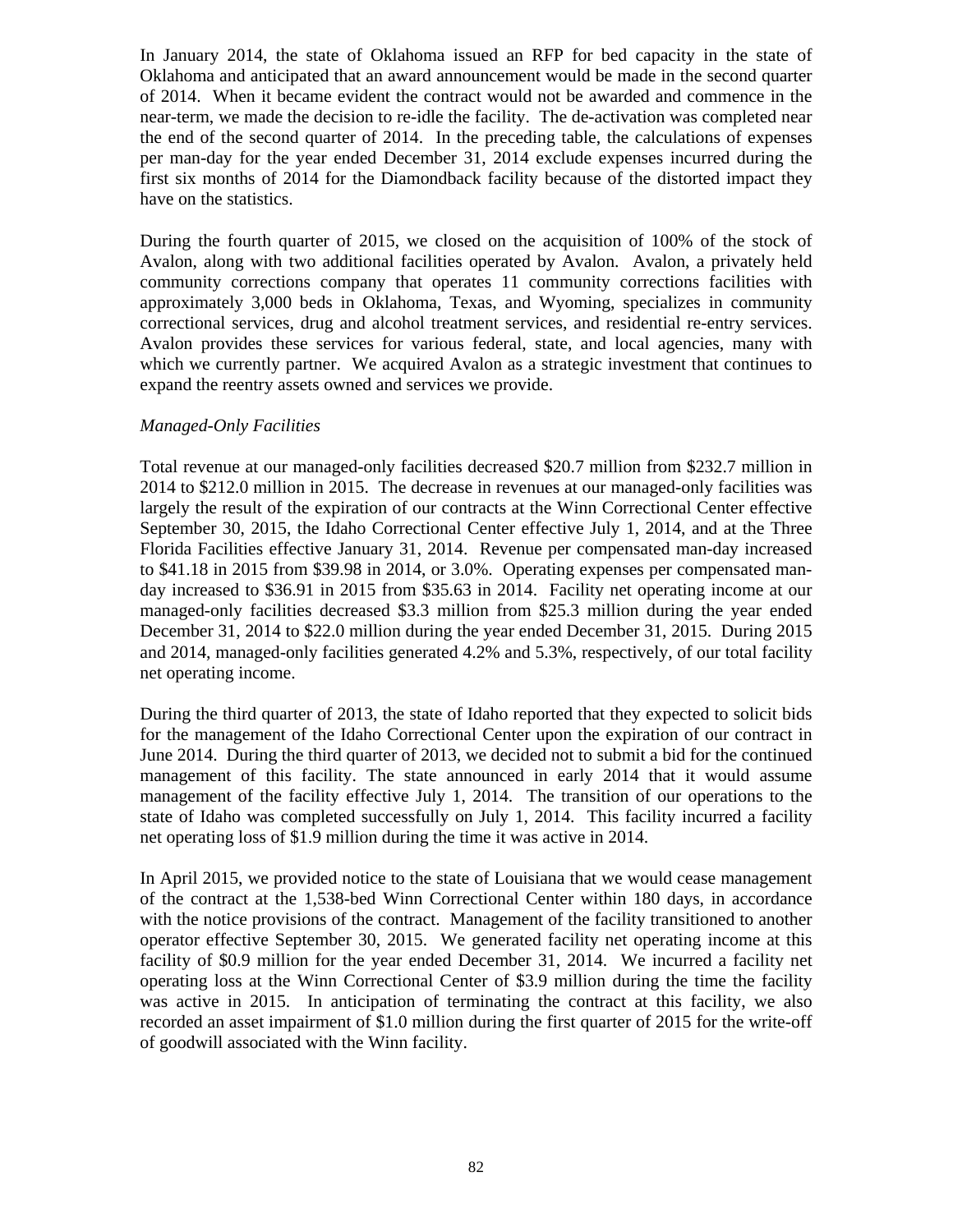#### *General and administrative expense*

For the years ended December 31, 2015 and 2014, general and administrative expenses totaled \$103.9 million and \$106.4 million, respectively. General and administrative expenses consist primarily of corporate management salaries and benefits, professional fees and other administrative expenses. The decrease in general and administrative expenses was primarily a result of decreased incentive compensation and professional fees, partially offset by \$3.6 million of expenses incurred during 2015 associated with mergers and acquisitions, including primarily expenses for the acquisition of Avalon, which closed in the fourth quarter of 2015.

## *Depreciation and Amortization*

For the years ended December 31, 2015 and 2014, depreciation and amortization expense totaled \$151.5 million and \$113.9 million, respectively. Our depreciation and amortization expense increased as a result of completion of construction of the 2,400-bed South Texas Family Residential Center in the second quarter of 2015. Prior to the second quarter of 2015, residents had been housed in pre-existing housing units on the property. In accordance with ASC 840-40-55, we incurred depreciation expense for the constructed assets at this facility of \$29.9 million during the year ended December 31, 2015.

#### *Interest expense, net*

Interest expense was reported net of interest income and capitalized interest for the years ended December 31, 2015 and 2014. Gross interest expense, net of capitalized interest, was \$51.8 million and \$43.1 million for 2015 and 2014, respectively. Gross interest expense during these periods was based on outstanding borrowings under our \$900.0 million revolving credit facility, our outstanding Term Loan, and our outstanding senior notes, as well as the amortization of loan costs and unused facility fees. We also incur interest expense associated with the lease of the South Texas Family Residential Center, in accordance with ASC 840-40-55. Our interest expense increased in 2015 as a result of completion of construction of the 2,400-bed South Texas Family Residential Center in the second quarter of 2015. Interest expense associated with the lease of this facility was \$8.5 million during the year ended December 31, 2015.

We benefited from relatively low interest rates on our revolving credit facility, which is largely based on the LIBOR. The interest rate on our revolving credit facility was at LIBOR plus a margin of 1.75% during 2014 and the first six months of 2015. Based on our leverage ratio, following an amendment to our revolving credit facility executed in July 2015, loans under our revolving credit facility bore interest at the base rate plus a margin of 0.25% or at LIBOR plus a margin of 1.25%, and a commitment fee equal to 0.30% of the unfunded balance.

In October 2015, we obtained \$100.0 million under a Term Loan under the "accordion" feature of our revolving credit facility. Interest rates under the Term Loan are the same as the interest rates under our revolving credit facility, except that the interest rate on the Term Loan is at a base rate plus a margin of 0.50% or at LIBOR plus a margin of 1.75% during the first two fiscal quarters following closing of the Term Loan. We used net proceeds from the Term Loan to pay down a portion of our revolving credit facility. The Term Loan has a maturity of July 2020, with scheduled principal payments in years 2016 through 2020.

On September 25, 2015, we completed the offering of \$250.0 million aggregate principal amount of 5.0% senior notes due October 15, 2022. We used net proceeds from the offering to pay down a portion of our revolving credit facility which had a variable weighted average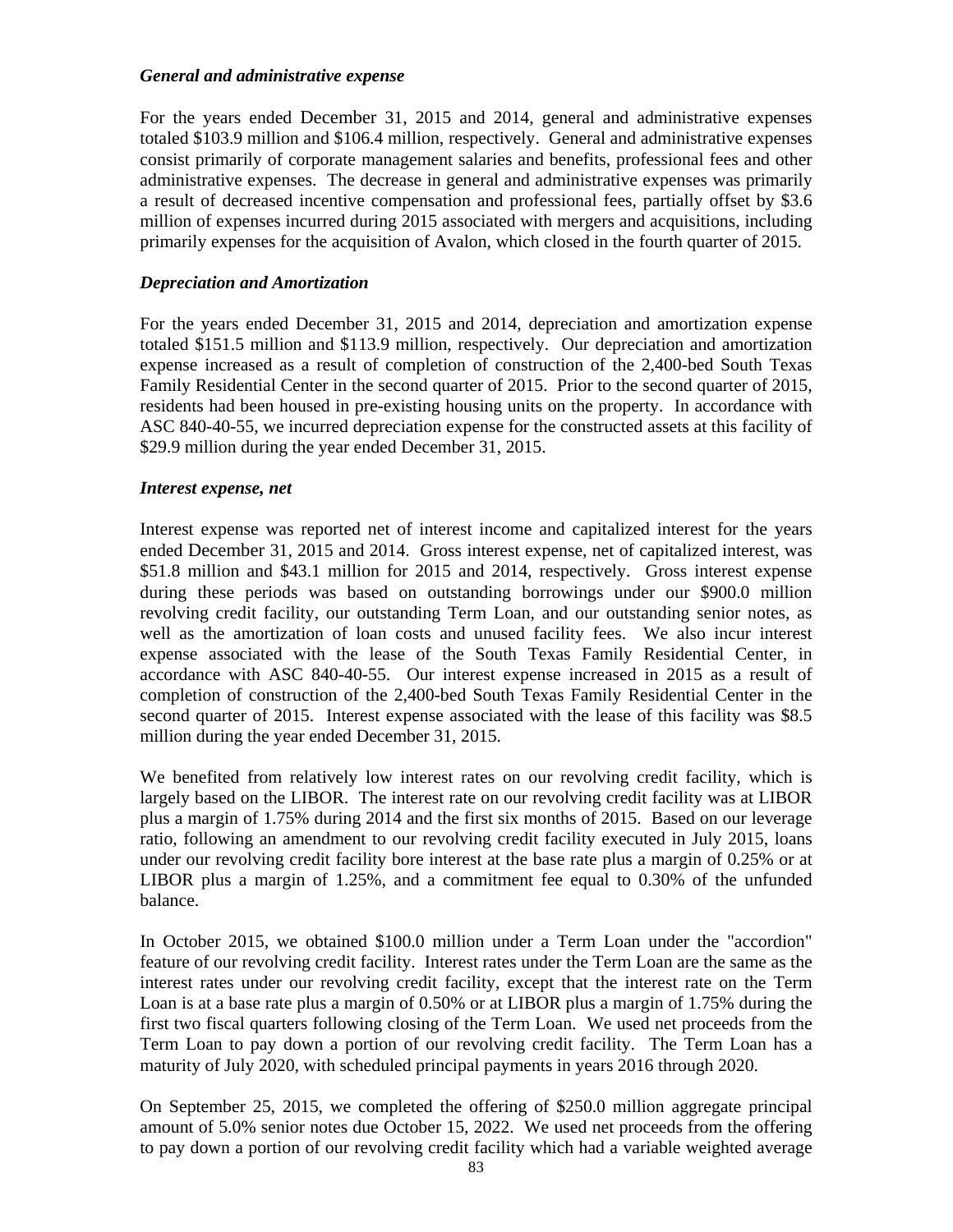interest rate of 1.9% at December 31, 2015. While our interest expense increased during 2015 as a result of the refinancing transactions, we reduced our exposure to variable rate debt, extended our weighted average maturity, and increased the availability under our revolving credit facility.

Gross interest income was \$2.1 million and \$3.6 million for the years ended December 31, 2015 and 2014, respectively. Gross interest income is earned on a direct financing lease, notes receivable, investments, and cash and cash equivalents. Interest income generated on investments we hold in a rabbi trust were higher during the year ended December 31, 2014 compared to the same period in 2015. Capitalized interest was \$5.5 million and \$2.5 million during the years ended December 31, 2015 and 2014, respectively. Capitalized interest was associated with various construction and expansion projects.

#### *Income tax expense*

During the years ended December 31, 2015 and 2014, our financial statements reflected an income tax expense of \$8.4 million and \$6.9 million, respectively. Our effective tax rate was 3.6% and 3.4% during the years ended December 31, 2015 and 2014, respectively. As a REIT, we are entitled to a deduction for dividends paid, resulting in a substantial reduction in the amount of federal income tax expense we recognize. Substantially all of our income tax expense is incurred based on the earnings generated by our TRSs. Our overall effective tax rate is estimated based on the current projection of taxable income primarily generated in our TRSs.

## **LIQUIDITY AND CAPITAL RESOURCES**

Our principal capital requirements are for working capital, stockholder distributions, capital expenditures, and debt service payments. Capital requirements may also include cash expenditures associated with our outstanding commitments and contingencies, as further discussed in the notes to our financial statements. Additionally, we may incur capital expenditures to expand the design capacity of certain of our facilities (in order to retain management contracts) and to increase our inmate bed capacity for anticipated demand from current and future customers. We may acquire additional correctional and residential reentry facilities as well as other real estate assets used to provide mission critical governmental services primarily in the criminal justice sector, that we believe have favorable investment returns and increase value to our stockholders. We will also consider opportunities for growth, including, but not limited to, potential acquisitions of businesses within our lines of business and those that provide complementary services, provided we believe such opportunities will broaden our market share and/or increase the services we can provide to our customers.

To qualify and be taxed as a REIT, we generally are required to distribute annually to our stockholders at least 90% of our REIT taxable income (determined without regard to the dividends paid deduction and excluding net capital gains). Our REIT taxable income will not typically include income earned by our TRSs except to the extent our TRSs pay dividends to the REIT. Our Board of Directors declared a quarterly dividend of \$0.54 for each of the first three quarters of 2016 and \$0.42 in the fourth quarter of 2016 totaling \$241.7 million. The amount, timing and frequency of future distributions will be at the sole discretion of our Board of Directors and will be declared based upon various factors, many of which are beyond our control, including our financial condition and operating cash flows, the amount required to maintain qualification and taxation as a REIT and reduce any income and excise taxes that we otherwise would be required to pay, limitations on distributions in our existing and future debt instruments, limitations on our ability to fund distributions using cash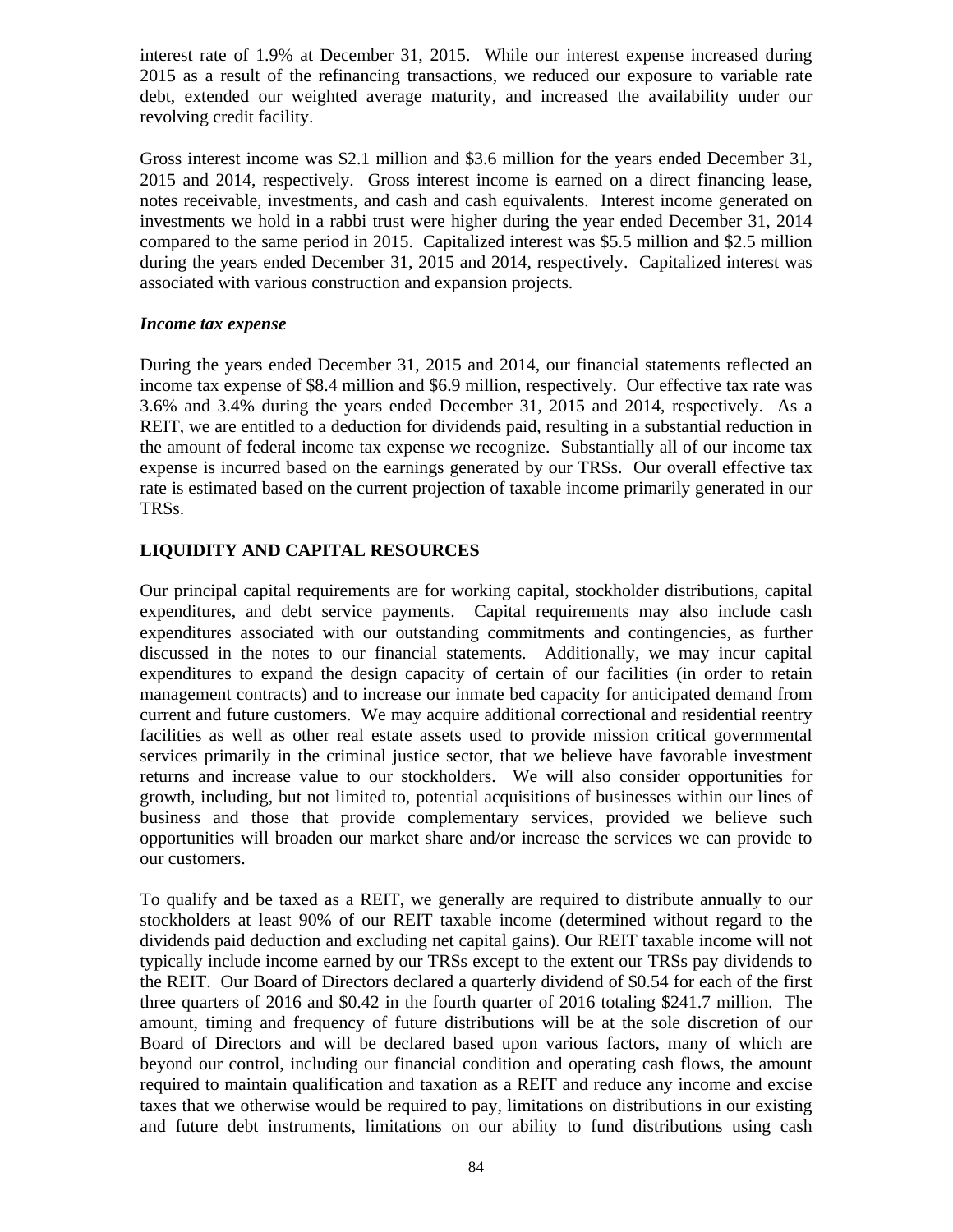generated through our TRSs, alternative growth opportunities that require capital deployment, and other factors that our Board of Directors may deem relevant.

As of December 31, 2016, our liquidity was provided by cash on hand of \$37.7 million, and \$455.9 million available under our revolving credit facility. During the years ended December 31, 2016 and 2015, we generated \$375.4 million and \$399.8 million, respectively, in cash through operating activities, and as of December 31, 2016, we had net working capital of \$26.6 million. We currently expect to be able to meet our cash expenditure requirements for the next year utilizing these resources. We have no debt maturities until April 2020.

Our cash flow is subject to the receipt of sufficient funding of and timely payment by contracting governmental entities. If the appropriate governmental agency does not receive sufficient appropriations to cover its contractual obligations, it may terminate our contract or delay or reduce payment to us. Delays in payment from our major customers or the termination of contracts from our major customers could have an adverse effect on our cash flow, financial condition and, consequently, dividend distributions to our shareholders.

## *Debt and equity*

As of December 31, 2016, we had \$350.0 million principal amount of unsecured notes outstanding with a fixed stated interest rate of 4.625%, \$325.0 million principal amount of unsecured notes outstanding with a fixed stated interest rate of 4.125%, and \$250.0 million principal amount of unsecured notes outstanding with a fixed stated interest rate of 5.0%. In addition, we had \$95.0 million outstanding under our Term Loan with a variable interest rate of 2.3%, and \$435.0 million outstanding under our revolving credit facility with a variable weighted average interest rate of 2.2%. As of December 31, 2016, our total weighted average effective interest rate was 4.0%, while our total weighted average maturity was 4.5 years. We may also seek to issue debt or equity securities from time to time when we determine that market conditions and the opportunity to utilize the proceeds from the issuance of such securities are favorable.

On February 26, 2016, we entered into an ATM Equity Offering Sales Agreement, or ATM Agreement, with multiple sales agents. Pursuant to the ATM Agreement, we may offer and sell to or through the sales agents from time to time, shares of our common stock, par value \$0.01 per share, having an aggregate gross sales price of up to \$200.0 million. Sales, if any, of our shares of common stock will be made primarily in "at-the-market" offerings, as defined in Rule 415 under the Securities Act of 1933, as amended. The shares of common stock will be offered and sold pursuant to our registration statement on Form S-3 filed with the SEC on May 15, 2015, and a related prospectus supplement dated February 26, 2016. We intend to use the net proceeds from any sale of shares of our common stock to repay borrowings under our revolving credit facility (including the Term Loan under the "accordion" feature of the revolving credit facility) and for general corporate purposes, including to fund future acquisitions and development projects. There were no shares of our common stock sold under the ATM Agreement during the year ended December 31, 2016.

On August 19, 2016, Moody's downgraded our senior unsecured debt rating to "Ba1" from "Baa3". Also on August 19, 2016, S&P Global Ratings, or S&P, lowered our corporate credit and senior unsecured debt ratings to "BB" from "BB+". Additionally, S&P lowered our revolving credit facility rating to "BBB-" from "BBB". Both Moody's and S&P lowered our ratings as a result of the DOJ announcing its plans on August 18, 2016 to reduce the BOP's utilization of privately operated prisons. On February 7, 2012, Fitch Ratings assigned a rating of "BBB-" to our revolving credit facility and "BB+" ratings to our unsecured debt and corporate credit.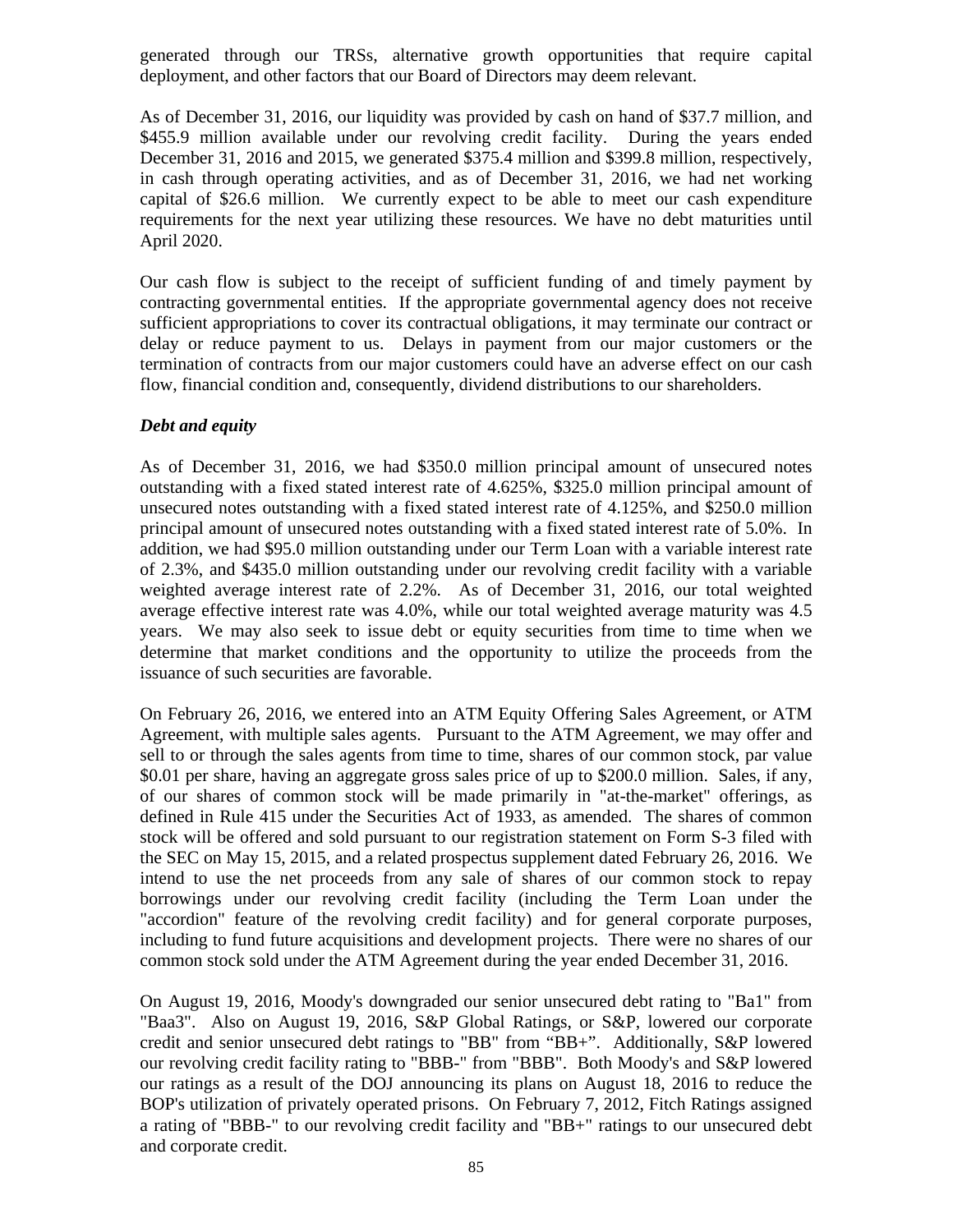## *Facility development and capital expenditures*

In December 2015, we announced we were awarded a new contract from the ADOC to house up to an additional 1,000 medium-security inmates at our 1,596-bed Red Rock Correctional Center in Arizona. In connection with the new contract, we expanded our Red Rock facility to a design capacity of 2,024 beds and added additional space for inmate reentry programming. Total cost of the expansion was approximately \$37.0 million. Construction was substantially completed at December 31, 2016, although we began receiving inmates under the new contract during the third quarter of 2016.

The demand for capacity in the short-term has been affected by the budget challenges many of our government partners currently face. At the same time, these challenges impede our customers' ability to construct new prison beds of their own or update older facilities, which we believe could result in further need for private sector capacity solutions in the long-term. We intend to continue to pursue build-to-suit opportunities like our 2,552-bed Trousdale Turner Correctional Center recently constructed in Trousdale County, Tennessee, and alternative solutions like the 2,400-bed South Texas Family Residential Center whereby we identified a site and lessor to provide residential housing and administrative buildings for ICE.We also expect to continue to pursue investment opportunities and are in various stages of due diligence to complete additional transactions like the acquisitions of five residential reentry facilities in Pennsylvania and California over the past two years, and business combination transactions like the acquisitions of Avalon and CMI. The transactions that have not yet closed are subject to various customary closing conditions, and we can provide no assurance that any such transactions will ultimately be completed. We are also pursuing investment opportunities in other real estate assets used to provide mission critical governmental services primarily in the criminal justice sector. In the long-term, however, we would like to see meaningful utilization of our available capacity and better visibility from our customers before we add any additional prison capacity on a speculative basis.

## **Operating Activities**

Our net cash provided by operating activities for the year ended December 31, 2016 was \$375.4 million compared with \$399.8 million in 2015 and \$423.6 million in 2014. Cash provided by operating activities represents our net income plus depreciation and amortization, changes in various components of working capital, and various non-cash charges. The decrease in cash provided by operating activities during 2016 was primarily due to negative fluctuations in working capital balances when compared to the same period in the prior year, including the decrease in deferred revenues associated with the South Texas Family Residential Center and routine timing differences in the payment of accounts payables, accrued salaries and wages, and other liabilities, net of the collection of accounts receivables and higher operating income.

The decrease in cash provided by operating activities during 2015 was primarily due to negative fluctuations in working capital balances when compared to the same period in the prior year, including the decrease in deferred revenues associated with the South Texas Family Residential Center and routine timing differences in the payment of accounts payables, accrued salaries and wages, and other liabilities, partially offset by an increase in operating income.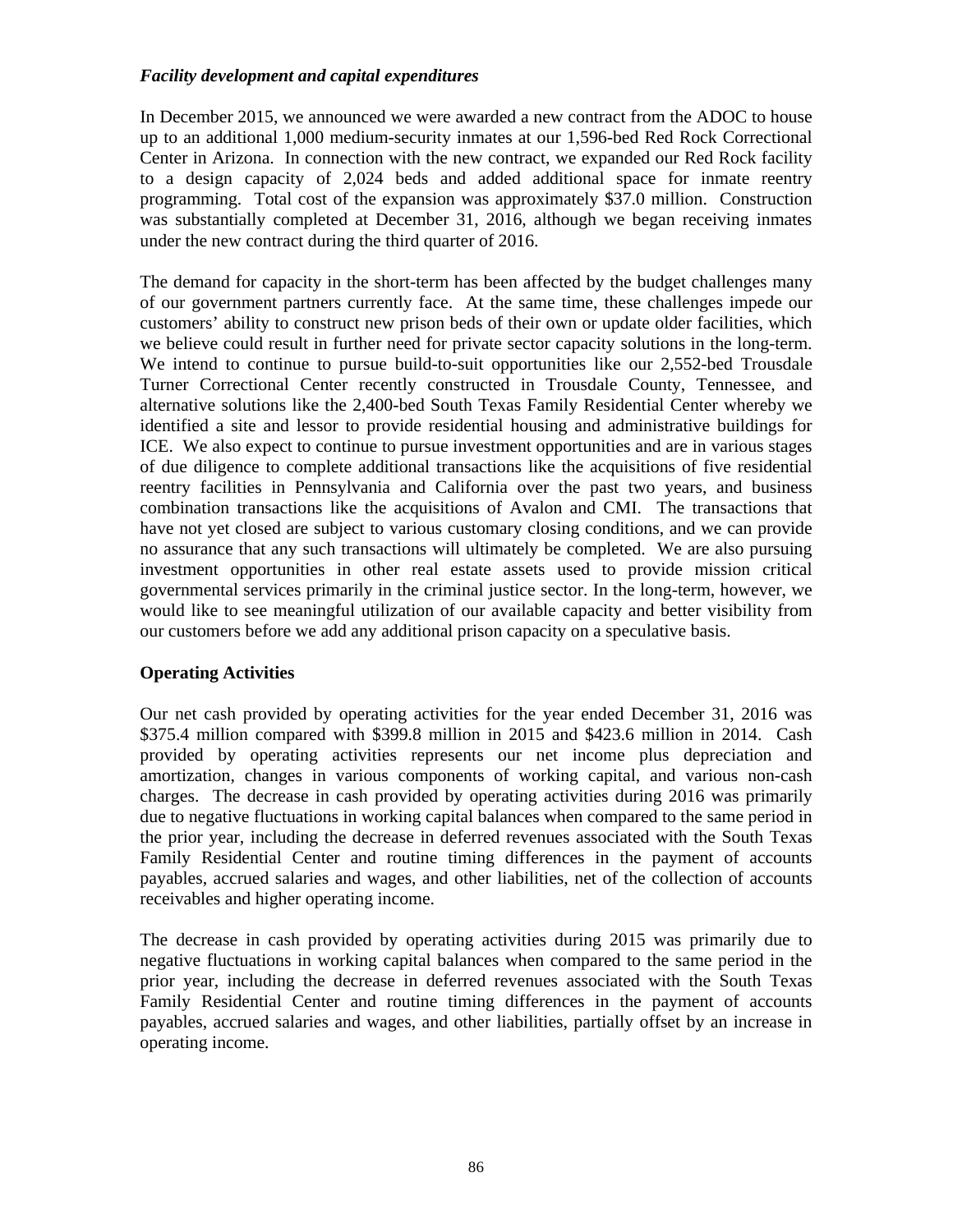## **Investing Activities**

Our cash flow used in investing activities was \$122.2 million for the year ended December 31, 2016 and was primarily attributable to capital expenditures of \$93.4 million, including expenditures for facility development and expansions of \$41.8 million primarily related to the aforementioned expansion project at our Red Rock Correctional Center, and \$51.6 million for facility maintenance and information technology capital expenditures. Our cash flow used in investing activities also included \$43.8 million attributable to the acquisitions of CMI and a residential reentry facility in California during the second quarter of 2016. Partially offsetting these cash outflows, we received proceeds of \$8.4 million primarily related to the sale of undeveloped land.

Our cash flow used in investing activities was \$409.3 million for the year ended December 31, 2015 and was primarily attributable to capital expenditures of \$224.3 million, including expenditures for facility development and expansions of \$164.9 million primarily related to the facility development projects at our Trousdale and Otay Mesa facilities, and \$59.4 million for facility maintenance and information technology capital expenditures. In addition, cash flow used in investing activities during the year ended December 31, 2015 included \$34.5 million of capitalized lease payments related to the South Texas Family Residential Center. Our cash flow used in investing activities during the year ended December 31, 2015 also included \$158.4 million related to the aforementioned acquisitions of four community corrections facilities in the third quarter of 2015 and Avalon in the fourth quarter of 2015.

Our cash flow used in investing activities was \$196.9 million for the year ended December 31, 2014 and was primarily attributable to capital expenditures during the year of \$135.1 million, including expenditures for facility development and expansions of \$85.8 million and \$49.3 million for facility maintenance and information technology capital expenditures. In addition, cash flow used in investing activities included \$70.8 million of capitalized lease payments related to the South Texas Family Residential Center. Cash flow used in investing activities for the year ended December 31, 2014 was partially offset by proceeds from the sale of assets and net decreases in restricted cash and other assets.

## **Financing Activities**

Cash flow used in financing activities was \$280.8 million for the year ended December 31, 2016 and was primarily attributable to dividend payments of \$255.5 million and \$4.0 million for the purchase and retirement of common stock that was issued in connection with equitybased compensation. In addition, cash flow used in financing activities included \$11.8 million of cash payments associated with the financing components of the lease related to the South Texas Family Residential Center, \$4.0 million of net repayments under our revolving credit facility, and \$5.0 million of scheduled principal repayments under our Term Loan.

Cash flow provided by financing activities was \$0.4 million for the year ended December 31, 2015. Cash flow used in financing activities included dividend payments of \$250.7 million and \$9.5 million for the purchase and retirement of common stock that was issued in connection with equity-based compensation. Cash flow used in financing activities for the year ended December 31, 2015 also included \$5.7 million for the payment of debt issuance and other refinancing costs associated with refinancing transactions. In addition, cash flow used in financing activities included \$6.5 million of cash payments associated with the financing components of the lease related to the South Texas Family Residential Center. These payments were offset by \$264.0 million of net proceeds from issuance of debt and principal repayments under our revolving credit facility, as well as the cash flows associated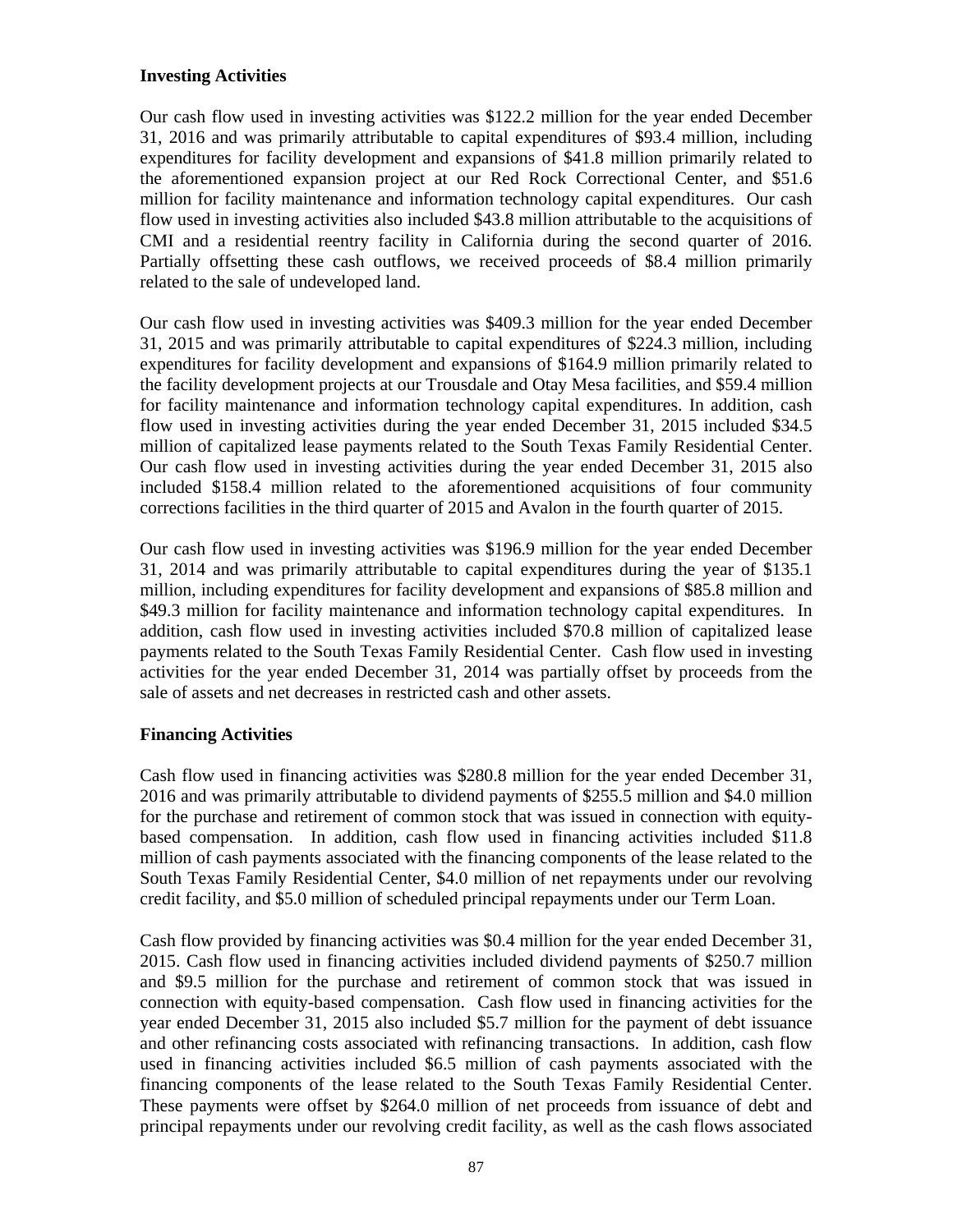with exercising stock options, including the related income tax benefit of equity compensation, totaling \$8.2 million.

Cash flow used in financing activities was \$230.2 million for the year ended December 31, 2014 and was primarily attributable to dividend payments of \$234.0 million. Additionally, cash flow used in financing activities included \$4.0 million for the purchase and retirement of common stock that was issued in connection with equity-based compensation and \$5.0 million of net payments on our revolving credit facility. These payments were partially offset by cash flows associated with exercising stock options, including the related income tax benefit of equity compensation, totaling \$13.1 million.

## **Funds from Operations**

Funds From Operations, or FFO, is a widely accepted supplemental non-GAAP measure utilized to evaluate the operating performance of real estate companies. The National Association of Real Estate Investment Trusts, or NAREIT, defines FFO as net income computed in accordance with generally accepted accounting principles, excluding gains or losses from sales of property and extraordinary items, plus depreciation and amortization of real estate and impairment of depreciable real estate and after adjustments for unconsolidated partnerships and joint ventures calculated to reflect funds from operations on the same basis.

We believe FFO is an important supplemental measure of our operating performance and believe it is frequently used by securities analysts, investors and other interested parties in the evaluation of REITs, many of which present FFO when reporting results.

We also present Normalized FFO as an additional supplemental measure as we believe it is more reflective of our core operating performance. We may make adjustments to FFO from time to time for certain other income and expenses that we consider non-recurring, infrequent or unusual, even though such items may require cash settlement, because such items do not reflect a necessary component of our ongoing operations. Even though expenses associated with mergers and acquisitions, or M&A, may be recurring, the magnitude and timing fluctuate based on the timing and scope of M&A activity, and therefore, such expenses, which are not a necessary component of our ongoing operations, may not be comparable from period to period. Normalized FFO excludes the effects of such items.

FFO and Normalized FFO are supplemental non-GAAP financial measures of real estate companies' operating performances, which do not represent cash generated from operating activities in accordance with GAAP and therefore should not be considered an alternative for net income or as a measure of liquidity. Our method of calculating FFO and Normalized FFO may be different from methods used by other REITs and, accordingly, may not be comparable to such other REITs.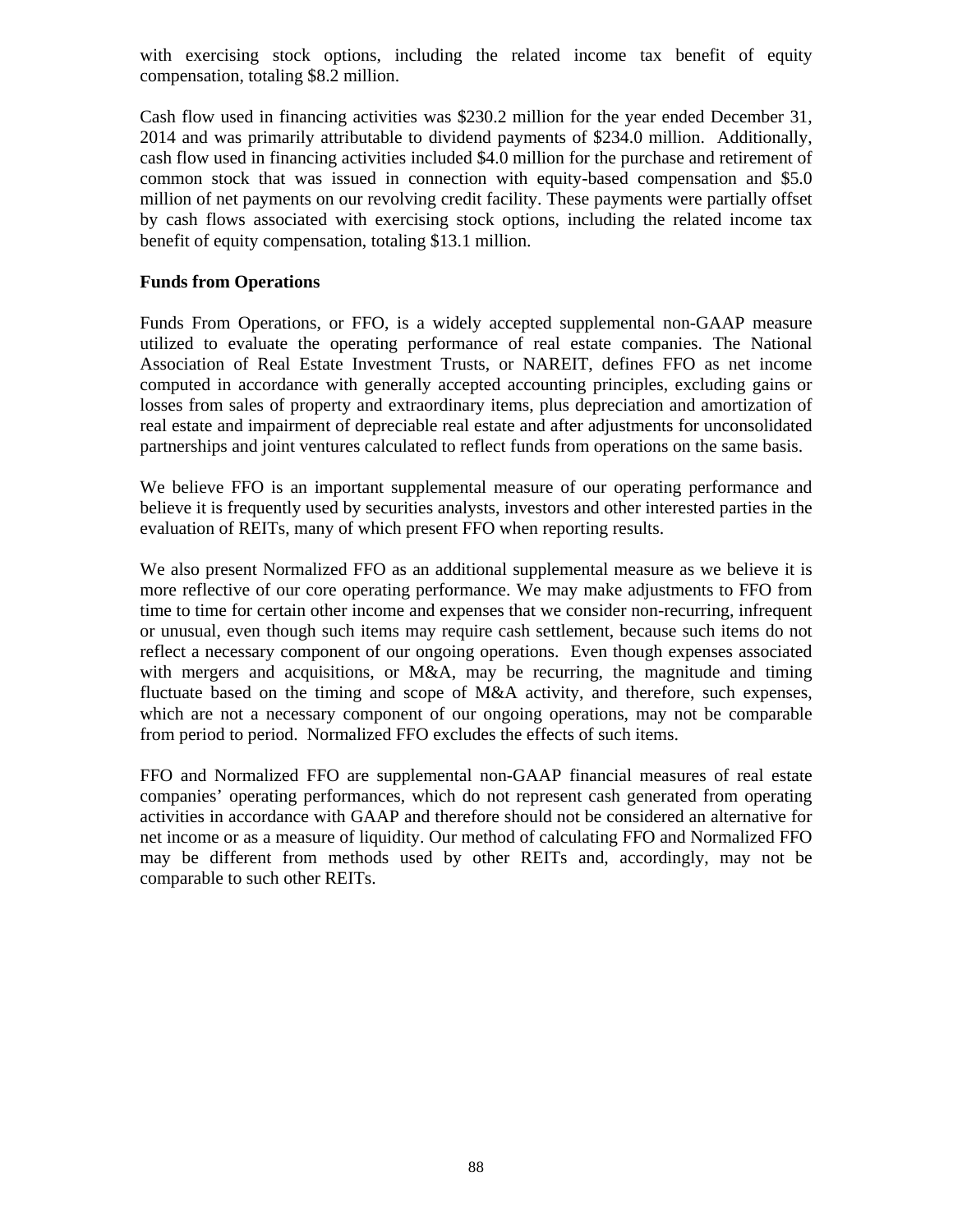Our reconciliation of net income to FFO and Normalized FFO for the years ended December 31, 2016, 2015, and 2014 is as follows (in thousands):

|                                                | For the Years Ended December 31 |               |              |  |  |  |  |  |  |
|------------------------------------------------|---------------------------------|---------------|--------------|--|--|--|--|--|--|
| <b>FUNDS FROM OPERATIONS:</b>                  | 2016                            | 2015          | 2014         |  |  |  |  |  |  |
| Net income                                     | \$<br>219,919                   | \$<br>221,854 | 195,022<br>S |  |  |  |  |  |  |
| Depreciation of real estate assets             | 94,346                          | 90,219        | 85,560       |  |  |  |  |  |  |
| Impairment of real estate assets               |                                 |               | 29,915       |  |  |  |  |  |  |
| Income tax benefit for special items           |                                 |               | (72)         |  |  |  |  |  |  |
| <b>Funds From Operations</b>                   | 314,265                         | 312,073       | 310,425      |  |  |  |  |  |  |
| Expenses associated with debt refinancing      |                                 |               |              |  |  |  |  |  |  |
| transactions                                   |                                 | 701           |              |  |  |  |  |  |  |
| Expenses associated with mergers and           |                                 |               |              |  |  |  |  |  |  |
| acquisitions                                   | 1,586                           | 3,643         |              |  |  |  |  |  |  |
| Gain on settlement of contingent consideration | (2,000)                         |               |              |  |  |  |  |  |  |
| Restructuring charges                          | 4,010                           |               |              |  |  |  |  |  |  |
| Goodwill and other impairments                 |                                 | 955           | 167          |  |  |  |  |  |  |
| Income tax benefit for special items           | (215)                           | (26)          | (48)         |  |  |  |  |  |  |
| Normalized Funds From Operations               | 317,646                         | 317,346       | 310,544      |  |  |  |  |  |  |

#### **Contractual Obligations**

The following schedule summarizes our contractual obligations by the indicated period as of December 31, 2016 (in thousands):

|                                                                      | Payments Due By Year Ended December 31, |         |     |         |    |         |   |           |    |                          |    |            |    |           |  |
|----------------------------------------------------------------------|-----------------------------------------|---------|-----|---------|----|---------|---|-----------|----|--------------------------|----|------------|----|-----------|--|
|                                                                      |                                         | 2017    |     | 2018    |    | 2019    |   | 2020      |    | 2021                     |    | Thereafter |    | Total     |  |
| Long-term debt                                                       | \$                                      | 10.000  | \$. | 10,000  | \$ | 15,000  | S | 820,000   | \$ | $\overline{\phantom{a}}$ | \$ | 600,000    | \$ | 1,455,000 |  |
| Interest on senior notes<br>Contractual facility<br>developments and |                                         | 42,094  |     | 42,094  |    | 42,094  |   | 35,390    |    | 28.688                   |    | 36.781     |    | 227,141   |  |
| other commitments<br>South Texas Family                              |                                         | 9,143   |     |         |    |         |   |           |    |                          |    |            |    | 9,143     |  |
| <b>Residential Center</b>                                            |                                         | 50,808  |     | 50,808  |    | 50.808  |   | 50.947    |    | 38.976                   |    |            |    | 242,347   |  |
| <b>Operating leases</b>                                              |                                         | 589     |     | 605     |    | 615     |   | 563       |    | 574                      |    | 290        |    | 3,236     |  |
| Total contractual<br>cash obligations                                |                                         | 112.634 |     | 103.507 |    | 108.517 |   | \$906,900 | \$ | 68,238                   |    | 637,071    |    | 1.936.867 |  |

The cash obligations in the table above do not include future cash obligations for variable interest expense associated with our Term Loan or the balance on our outstanding revolving credit facility as projections would be based on future outstanding balances as well as future variable interest rates, and we are unable to make reliable estimates of either. Further, the cash obligations in the table above also do not include future cash obligations for uncertain tax positions as we are unable to make reliable estimates of the timing of such payments, if any, to the taxing authorities. The contractual facility developments included in the table above represent development projects for which we have already entered into a contract with a customer that obligates us to complete the development project. Certain of our other ongoing construction projects are not currently under contract and thus are not included as a contractual obligation above as we may generally suspend or terminate such projects without substantial penalty. With respect to the South Texas Family Residential Center, the cash obligations included in the table above reflect the full contractual obligations of the lease of the site, excluding contingent payments, even though the lease agreement provides us with the ability to terminate if ICE terminates the amended IGSA, as previously described herein.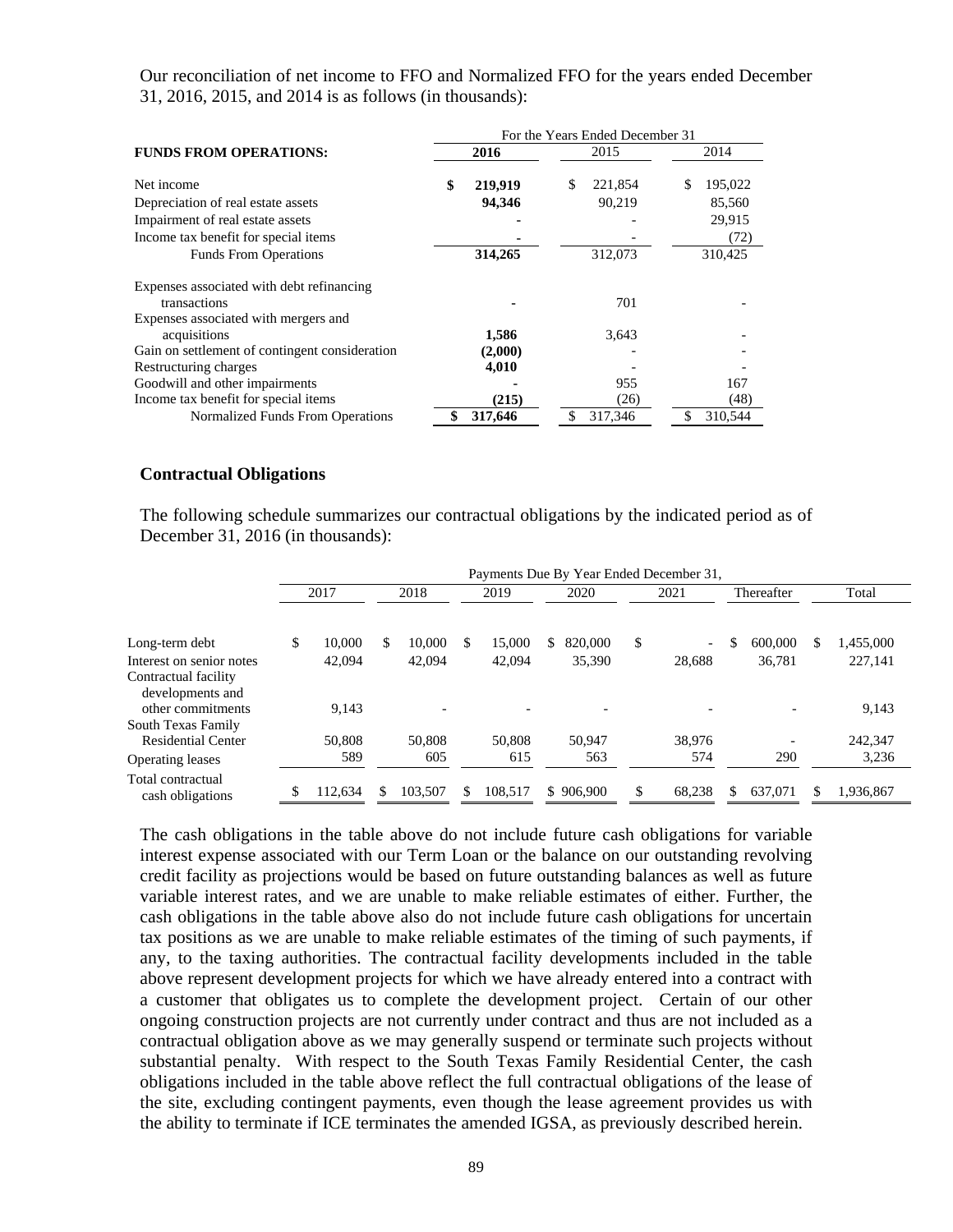We had \$9.1 million of letters of credit outstanding at December 31, 2016 primarily to support our requirement to repay fees and claims under our self-insured workers' compensation plan in the event we do not repay the fees and claims due in accordance with the terms of the plan. The letters of credit are renewable annually. We did not have any draws under any outstanding letters of credit during 2016, 2015, or 2014.

# **INFLATION**

Many of our management contracts include provisions for inflationary indexing, which mitigates an adverse impact of inflation on net income. However, a substantial increase in personnel costs, workers' compensation or food and medical expenses could have an adverse impact on our results of operations in the future to the extent that these expenses increase at a faster pace than the per diem or fixed rates we receive for our management services. We outsource our food service operations to a third party. The contract with our outsourced food service vendor contains certain protections against increases in food costs.

# **SEASONALITY AND QUARTERLY RESULTS**

Our business is subject to seasonal fluctuations. Because we are generally compensated for operating and managing facilities at an inmate per diem rate, our financial results are impacted by the number of calendar days in a fiscal quarter. Our fiscal year follows the calendar year and therefore, our daily profits for the third and fourth quarters include two more days than the first quarter (except in leap years) and one more day than the second quarter. Further, salaries and benefits represent the most significant component of operating expenses. Significant portions of the Company's unemployment taxes are recognized during the first quarter, when base wage rates reset for unemployment tax purposes. Finally, quarterly results are affected by government funding initiatives, the timing of the opening of new facilities, or the commencement of new management contracts and related start-up expenses which may mitigate or exacerbate the impact of other seasonal influences. Because of these seasonality factors, results for any quarter are not necessarily indicative of the results that may be achieved for the full fiscal year.

# **ITEM 7A. QUANTITATIVE AND QUALITATIVE DISCLOSURES ABOUT MARKET RISK.**

Our primary market risk exposure is to changes in U.S. interest rates. We are exposed to market risk related to our revolving credit facility and Term Loan because the interest rates on our revolving credit facility and Term Loan are subject to fluctuations in the market. If the interest rate for our outstanding indebtedness under the revolving credit facility and Term Loan was 100 basis points higher or lower during the years ended December 31, 2016, 2015, and 2014, our interest expense, net of amounts capitalized, would have been increased or decreased by \$5.7 million, \$5.9 million, and \$5.7 million, respectively.

As of December 31, 2016, we had outstanding \$325.0 million of senior notes due 2020 with a fixed interest rate of 4.125%, \$350.0 million of senior notes due 2023 with a fixed interest rate of 4.625%, and \$250.0 million of senior notes due 2022 with a fixed interest rate of 5.0%. Because the interest rates with respect to these instruments are fixed, a hypothetical 100 basis point increase or decrease in market interest rates would not have a material impact on our financial statements.

We may, from time to time, invest our cash in a variety of short-term financial instruments. These instruments generally consist of highly liquid investments with original maturities at the date of purchase of three months or less. While these investments are subject to interest rate risk and will decline in value if market interest rates increase, a hypothetical 100 basis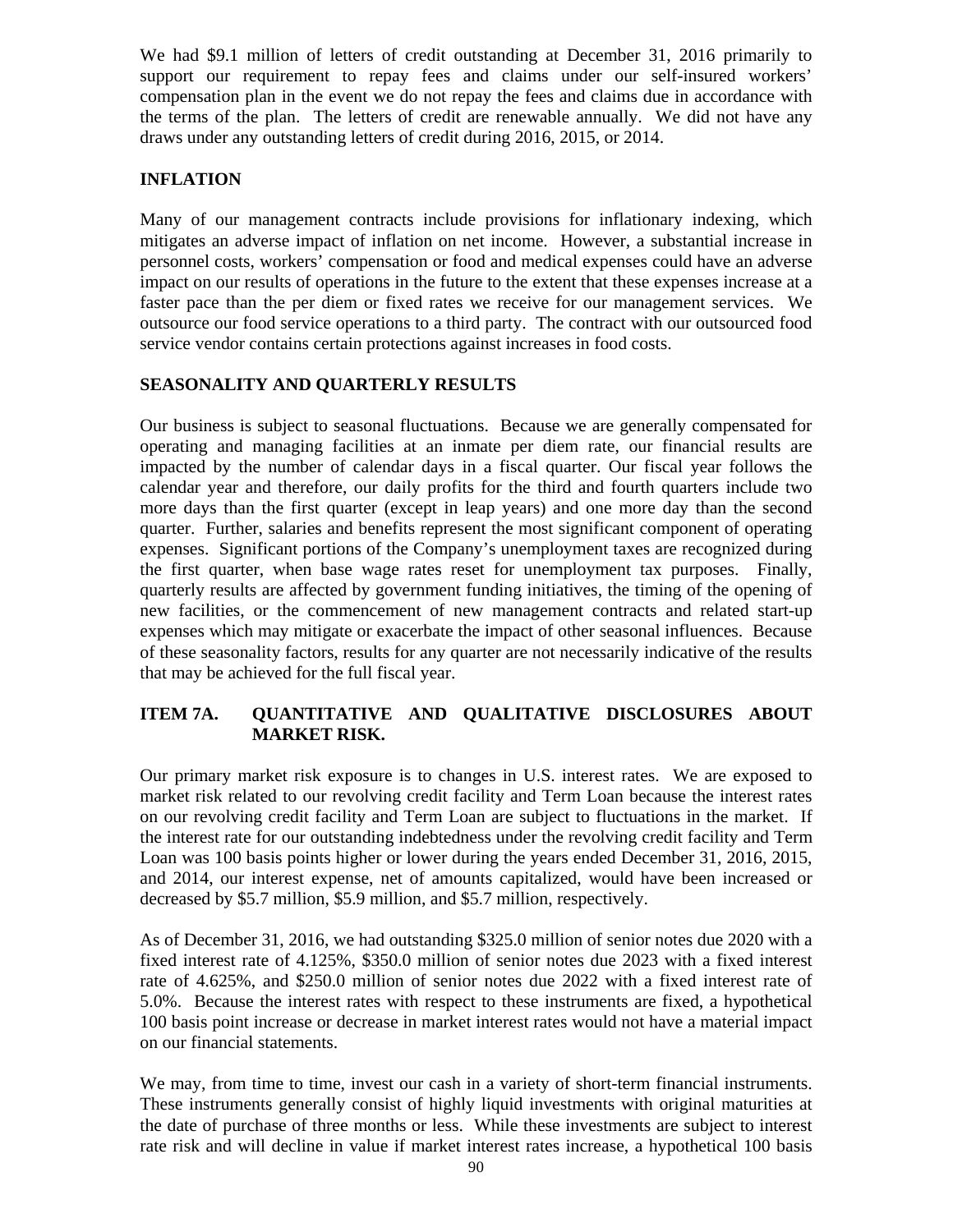point increase or decrease in market interest rates would not materially affect the value of these instruments. See the risk factor discussion captioned "*Rising interest rates would increase the cost of our variable rate debt*" under Item 1A of this Annual Report on Form 10- K for more discussion on interest rate risks that may affect our financial condition.

## **ITEM 8. FINANCIAL STATEMENTS AND SUPPLEMENTARY DATA.**

The financial statements and supplementary data required by Regulation S-X are included in this Annual Report on Form 10-K commencing on Page F-1.

## **ITEM 9. CHANGES IN AND DISAGREEMENTS WITH ACCOUNTANTS ON ACCOUNTING AND FINANCIAL DISCLOSURE.**

None.

## **ITEM 9A. CONTROLS AND PROCEDURES.**

#### **Management's Evaluation of Disclosure Controls and Procedures**

An evaluation was performed under the supervision and with the participation of our senior management, including our Chief Executive Officer and Chief Financial Officer, of the effectiveness of our disclosure controls and procedures, as defined in Rules 13a-15(e) and 15d-15(e) of the Exchange Act as of the end of the period covered by this Annual Report. Based on that evaluation, our officers, including our Chief Executive Officer and Chief Financial Officer, concluded that as of the end of the period covered by this Annual Report our disclosure controls and procedures are effective to ensure that information required to be disclosed in the reports that we file or submit under the Exchange Act is recorded, processed, summarized, and reported within the time periods specified in the SEC's rules and forms and information required to be disclosed in the reports we file or submit under the Exchange Act is accumulated and communicated to our management, including our Chief Executive Officer and Chief Financial Officer, to allow timely decisions regarding required disclosure.

#### **Management's Report on Internal Control over Financial Reporting**

Management of the Company is responsible for establishing and maintaining adequate internal control over financial reporting, as defined in Rules 13a-15(f) and 15d-15(f) under the Exchange Act. The Company's internal control over financial reporting is designed to provide reasonable assurance regarding the reliability of financial reporting and the preparation of financial statements for external purposes in accordance with generally accepted accounting principles. The Company's internal control over financial reporting includes those policies and procedures that:

- (i) pertain to the maintenance of records that, in reasonable detail, accurately and fairly reflect the transactions and dispositions of the assets of the Company;
- (ii) provide reasonable assurance that transactions are recorded as necessary to permit preparation of financial statements in accordance with generally accepted accounting principles, and that receipts and expenditures of the Company are being made only in accordance with authorizations of management and directors of the Company; and
- (iii) provide reasonable assurance regarding prevention or timely detection of unauthorized acquisition, use, or disposition of the Company's assets that could have a material effect on the financial statements.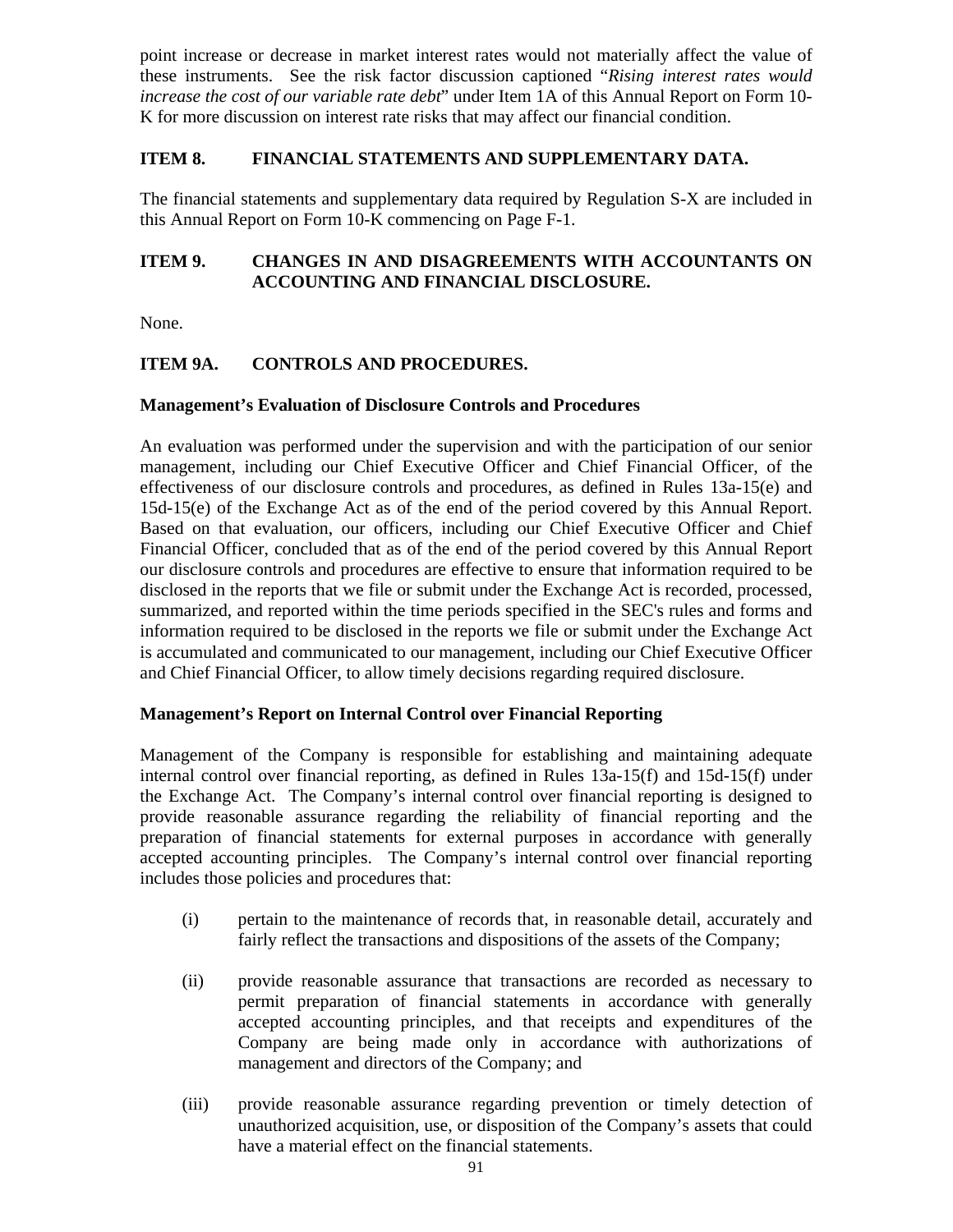Because of its inherent limitations, internal control over financial reporting may not prevent or detect misstatements. Also, projections of any evaluation of effectiveness to future periods are subject to the risk that controls may become inadequate because of changes in conditions, or that the degree of compliance with the policies or procedures may deteriorate.

Management assessed the effectiveness of the Company's internal control over financial reporting as of December 31, 2016. In making this assessment, management used the criteria set forth by the Committee of Sponsoring Organizations of the Treadway Commission (COSO) in Internal Control-Integrated Framework released in 2013. Based on this assessment, management believes that, as of December 31, 2016, the Company's internal control over financial reporting was effective.

The Company's independent registered public accounting firm, Ernst & Young LLP, has issued an attestation report on the Company's internal control over financial reporting. That report begins on page 93.

## **Changes in Internal Control over Financial Reporting**

There have been no changes in our internal control over financial reporting that occurred during the fourth fiscal quarter of 2016 that have materially affected, or are likely to materially affect, our internal control over financial reporting.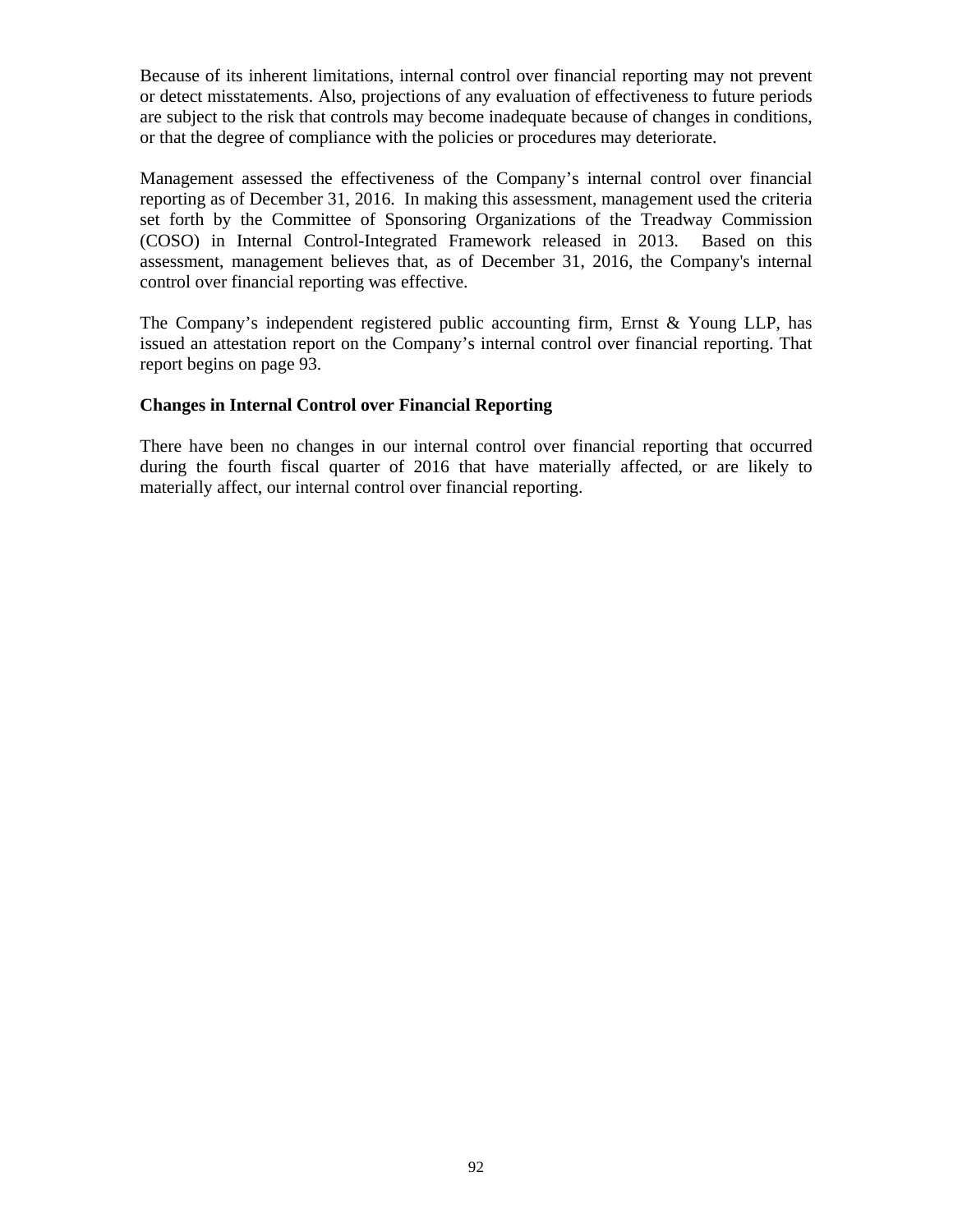#### **REPORT OF INDEPENDENT REGISTERED PUBLIC ACCOUNTING FIRM**

#### **The Board of Directors and Stockholders of CoreCivic, Inc. and Subsidiaries**

We have audited CoreCivic, Inc. (formerly Corrections Corporation of America) and Subsidiaries' internal control over financial reporting as of December 31, 2016, based on criteria established in Internal Control – Integrated Framework issued by the Committee of Sponsoring Organizations of the Treadway Commission (2013 framework) (the COSO criteria). CoreCivic, Inc. and Subsidiaries' management is responsible for maintaining effective internal control over financial reporting, and for its assessment of the effectiveness of internal control over financial reporting included in the accompanying Management's Report on Internal Control over Financial Reporting. Our responsibility is to express an opinion on the Company's internal control over financial reporting based on our audit.

We conducted our audit in accordance with the standards of the Public Company Accounting Oversight Board (United States). Those standards require that we plan and perform the audit to obtain reasonable assurance about whether effective internal control over financial reporting was maintained in all material respects. Our audit included obtaining an understanding of internal control over financial reporting, assessing the risk that a material weakness exists, testing and evaluating the design and operating effectiveness of internal control based on the assessed risk, and performing such other procedures as we considered necessary in the circumstances. We believe that our audit provides a reasonable basis for our opinion.

A company's internal control over financial reporting is a process designed to provide reasonable assurance regarding the reliability of financial reporting and the preparation of financial statements for external purposes in accordance with generally accepted accounting principles. A company's internal control over financial reporting includes those policies and procedures that (1) pertain to the maintenance of records that, in reasonable detail, accurately and fairly reflect the transactions and dispositions of the assets of the company; (2) provide reasonable assurance that transactions are recorded as necessary to permit preparation of financial statements in accordance with generally accepted accounting principles, and that receipts and expenditures of the company are being made only in accordance with authorizations of management and directors of the company; and (3) provide reasonable assurance regarding prevention or timely detection of unauthorized acquisition, use, or disposition of the company's assets that could have a material effect on the financial statements.

Because of its inherent limitations, internal control over financial reporting may not prevent or detect misstatements. Also, projections of any evaluation of effectiveness to future periods are subject to the risk that controls may become inadequate because of changes in conditions, or that the degree of compliance with the policies or procedures may deteriorate.

In our opinion, CoreCivic, Inc. and Subsidiaries maintained, in all material respects, effective internal control over financial reporting as of December 31, 2016, based on the COSO criteria.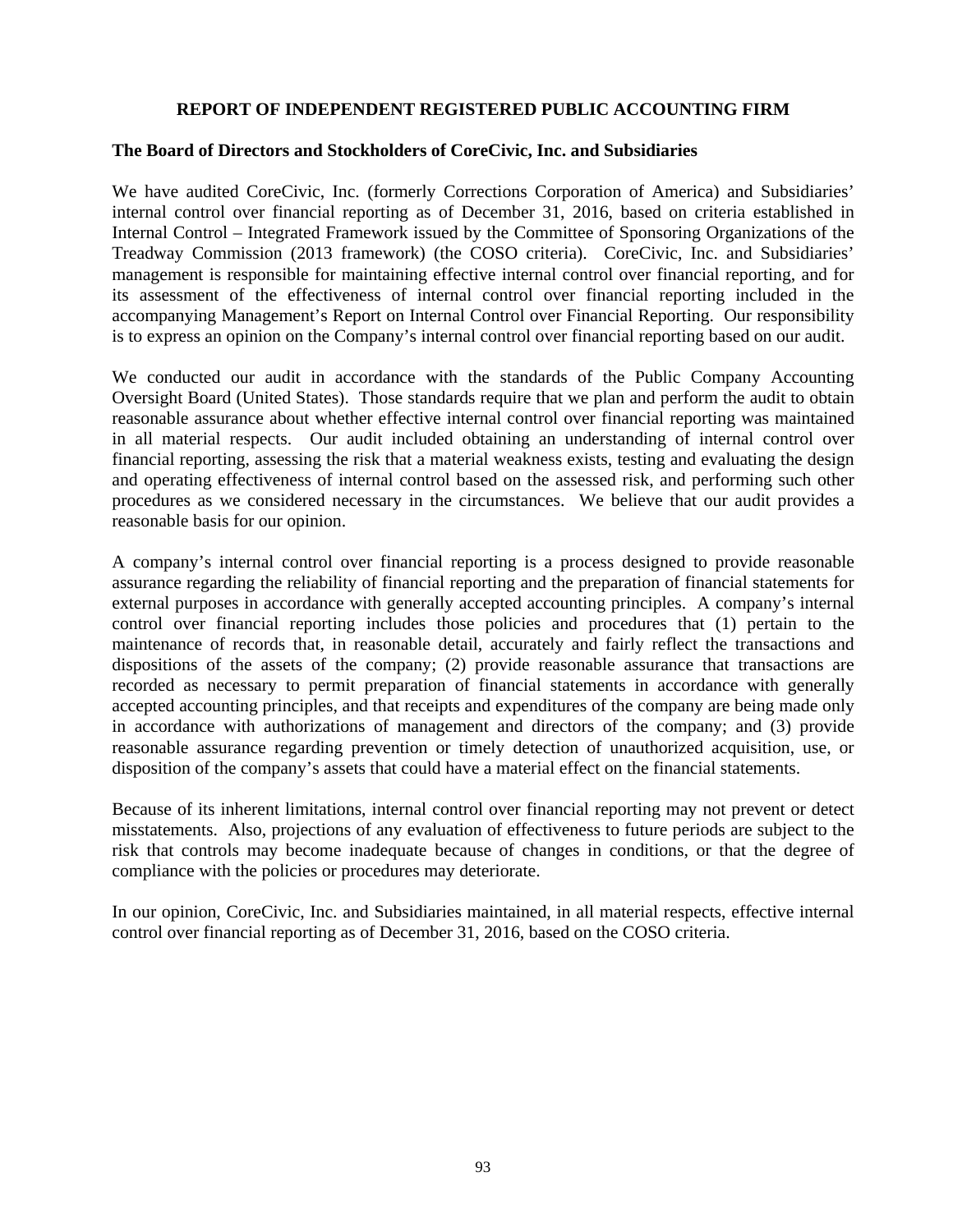We also have audited, in accordance with the standards of the Public Company Accounting Oversight Board (United States), the consolidated balance sheets of CoreCivic, Inc. and Subsidiaries as of December 31, 2016 and 2015, and the related consolidated statements of operations, stockholders' equity and cash flows for each of the three years in the period ended December 31, 2016, of CoreCivic, Inc. and Subsidiaries and our report dated February 23, 2017 expressed an unqualified opinion thereon. Our audits also included the financial statement schedule listed in the Index at Item 15(2).

/s/ Ernst & Young LLP

Nashville, Tennessee February 23, 2017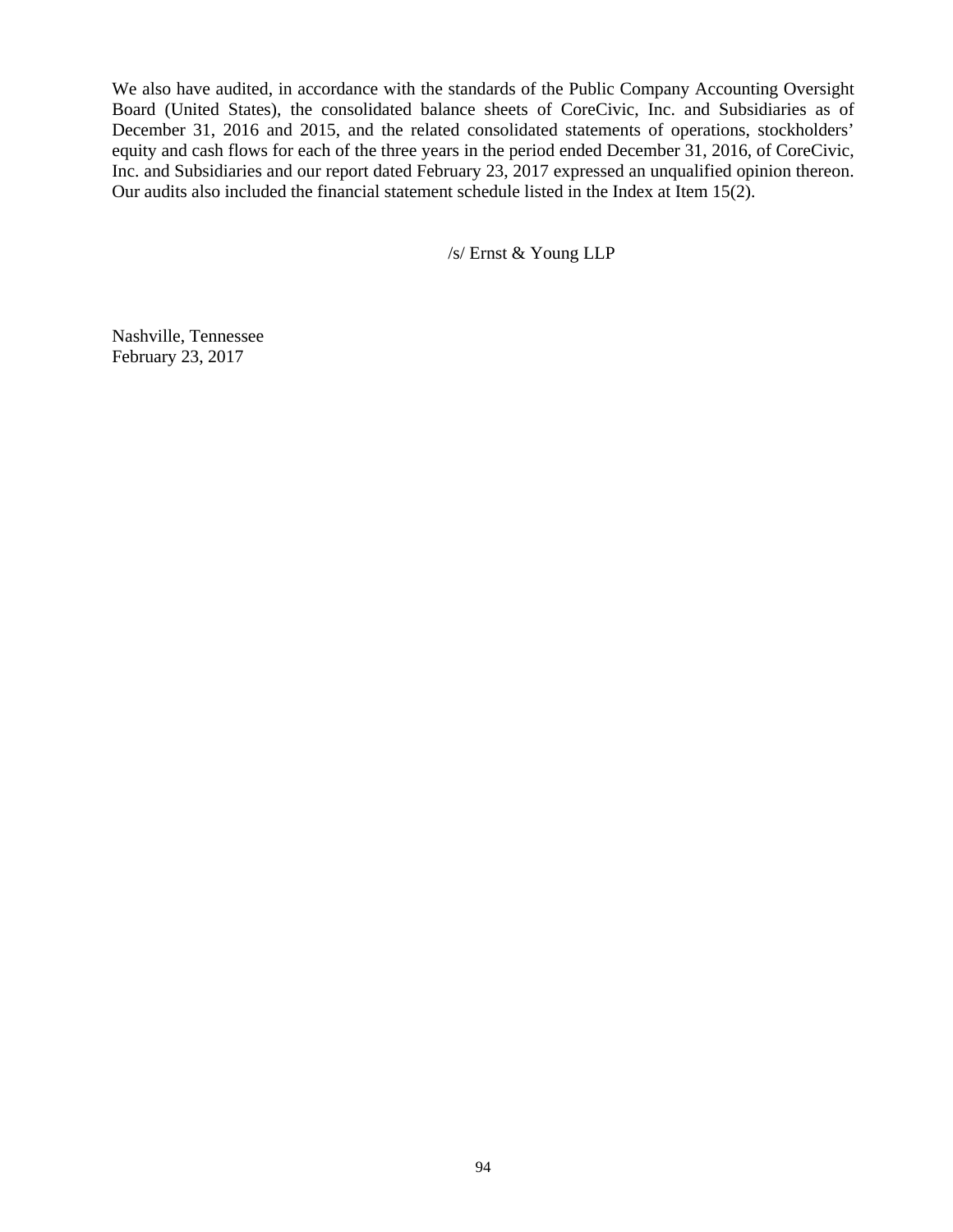## **ITEM 9B. OTHER INFORMATION**

#### **Dividend Declared for First Quarter 2017**

On February 17, 2017, the Company's Board of Directors declared a dividend for the first quarter of 2017 of \$0.42 per share to be paid on April 17, 2017 to stockholders of record as of the close of business on April 3, 2017.

#### **PART III.**

## **ITEM 10. DIRECTORS, EXECUTIVE OFFICERS AND CORPORATE GOVERNANCE.**

The information required by this Item 10 will appear in, and is hereby incorporated by reference from, the information under the headings "Proposal 1 – Election of Directors-Directors Standing for Election," "Executive Officers-Information Concerning Executive Officers Who Are Not Directors," "Corporate Governance – Board of Directors Meetings and Committees," "Corporate Governance – Independence and Financial Literacy of Audit Committee Members," and "Security Ownership of Certain Beneficial Owners and Management – Section 16(a) Beneficial Ownership Reporting Compliance" in our definitive proxy statement for the 2017 Annual Meeting of Stockholders.

Our Board of Directors has adopted a Code of Ethics and Business Conduct applicable to the members of our Board of Directors and our officers, including our Chief Executive Officer and Chief Financial Officer. In addition, the Board of Directors has adopted Corporate Governance Guidelines and charters for our Audit Committee, Risk Committee, Compensation Committee, Nominating and Governance Committee and Executive Committee. You can access our Code of Ethics and Business Conduct, Corporate Governance Guidelines and current committee charters on our website at www.corecivic.com.

## **ITEM 11. EXECUTIVE COMPENSATION.**

The information required by this Item 11 will appear in, and is hereby incorporated by reference from, the information under the headings "Executive and Director Compensation" in our definitive proxy statement for the 2017 Annual Meeting of Stockholders.

# **ITEM 12. SECURITY OWNERSHIP OF CERTAIN BENEFICIAL OWNERS AND MANAGEMENT AND RELATED STOCKHOLDER MATTERS.**

The information required by this Item 12 will appear in, and is hereby incorporated by reference from, the information under the heading "Security Ownership of Certain Beneficial Owners and Management – Ownership of Common Stock" in our definitive proxy statement for the 2017 Annual Meeting of Stockholders.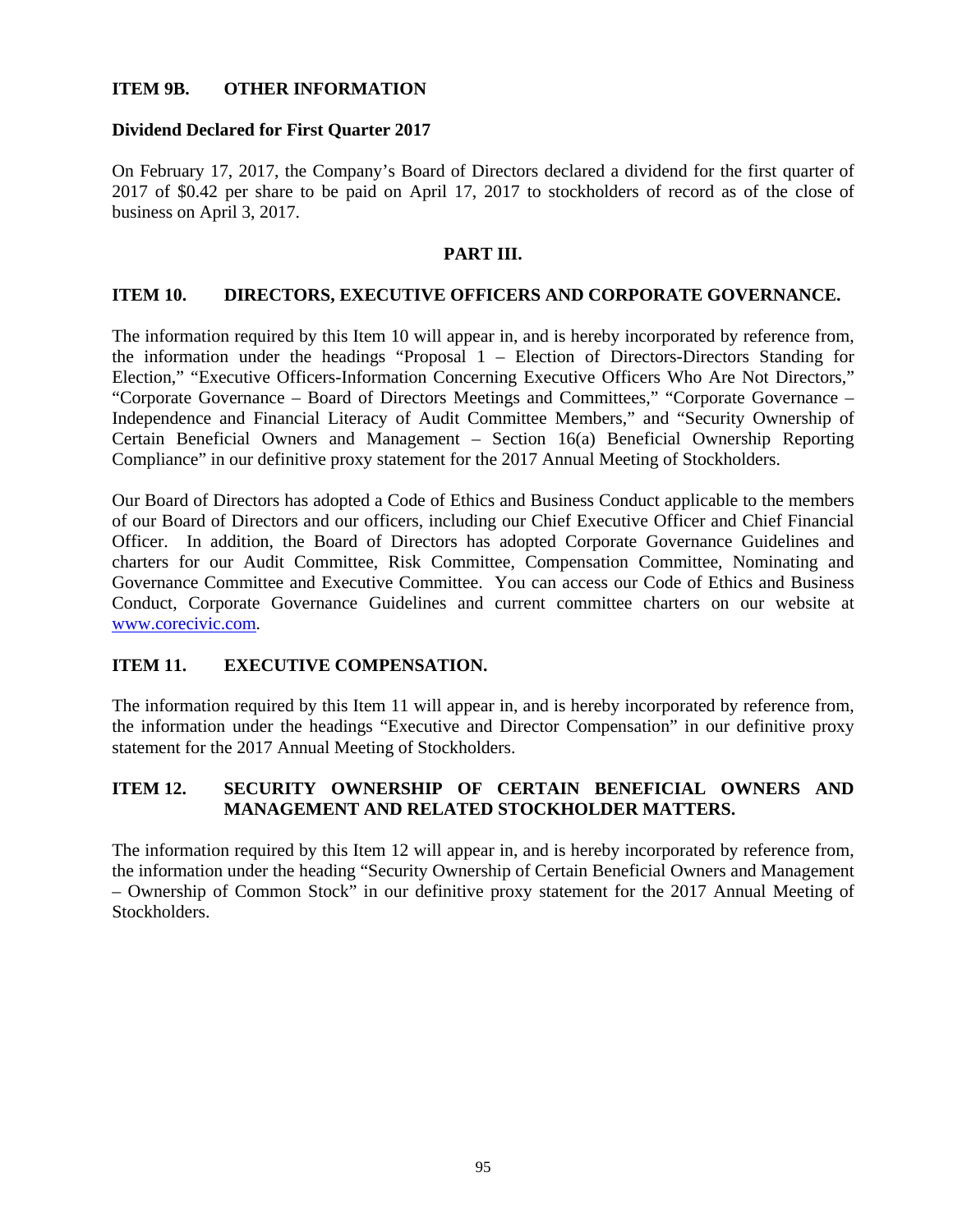#### *Securities Authorized for Issuance Under Equity Compensation Plans*

The following table sets forth certain information as of December 31, 2016 regarding compensation plans under which our equity securities are authorized for issuance.

| <b>Plan Category</b>                                      | (a)<br><b>Number of Securities</b><br>to be Issued Upon<br><b>Exercise of Outstanding</b><br><b>Options</b> | (b)<br>Weighted – Average<br><b>Exercise Price of</b><br>Outstanding<br><b>Options</b> | (c)<br><b>Number of Securities</b><br><b>Remaining Available</b><br>for Future Issuance<br><b>Under Equity</b><br><b>Compensation Plan</b><br><b>(Excluding Securities)</b><br><b>Reflected in Column</b><br>(a)) |
|-----------------------------------------------------------|-------------------------------------------------------------------------------------------------------------|----------------------------------------------------------------------------------------|-------------------------------------------------------------------------------------------------------------------------------------------------------------------------------------------------------------------|
| Equity compensation plans<br>approved by stockholders     | 1,327,067                                                                                                   | \$<br>20.53                                                                            | $9,410,006$ <sup>(1)</sup>                                                                                                                                                                                        |
| Equity compensation plans not<br>approved by stockholders |                                                                                                             |                                                                                        |                                                                                                                                                                                                                   |
| Total                                                     | 1,327,067                                                                                                   | \$<br>20.53                                                                            | 9,410,006                                                                                                                                                                                                         |

(1) Reflects shares of common stock available for issuance under our Amended and Restated 2008 Stock Incentive Plan and our Non-Employee Directors' Compensation Plan, the only equity compensation plans approved by our stockholders under which we continue to grant awards.

# **ITEM 13. CERTAIN RELATIONSHIPS AND RELATED TRANSACTIONS, AND DIRECTOR INDEPENDENCE.**

The information required by this Item 13 will appear in, and is hereby incorporated by reference from, the information under the heading "Corporate Governance – Certain Relationships and Related Transactions" and "Corporate Governance – Director Independence" in our definitive proxy statement for the 2017 Annual Meeting of Stockholders.

## **ITEM 14. PRINCIPAL ACCOUNTING FEES AND SERVICES.**

The information required by this Item 14 will appear in, and is hereby incorporated by reference from, the information under the heading "Proposal 2 – Ratification of Appointment of Independent Registered Public Accounting Firm" in our definitive proxy statement for the 2017 Annual Meeting of Stockholders.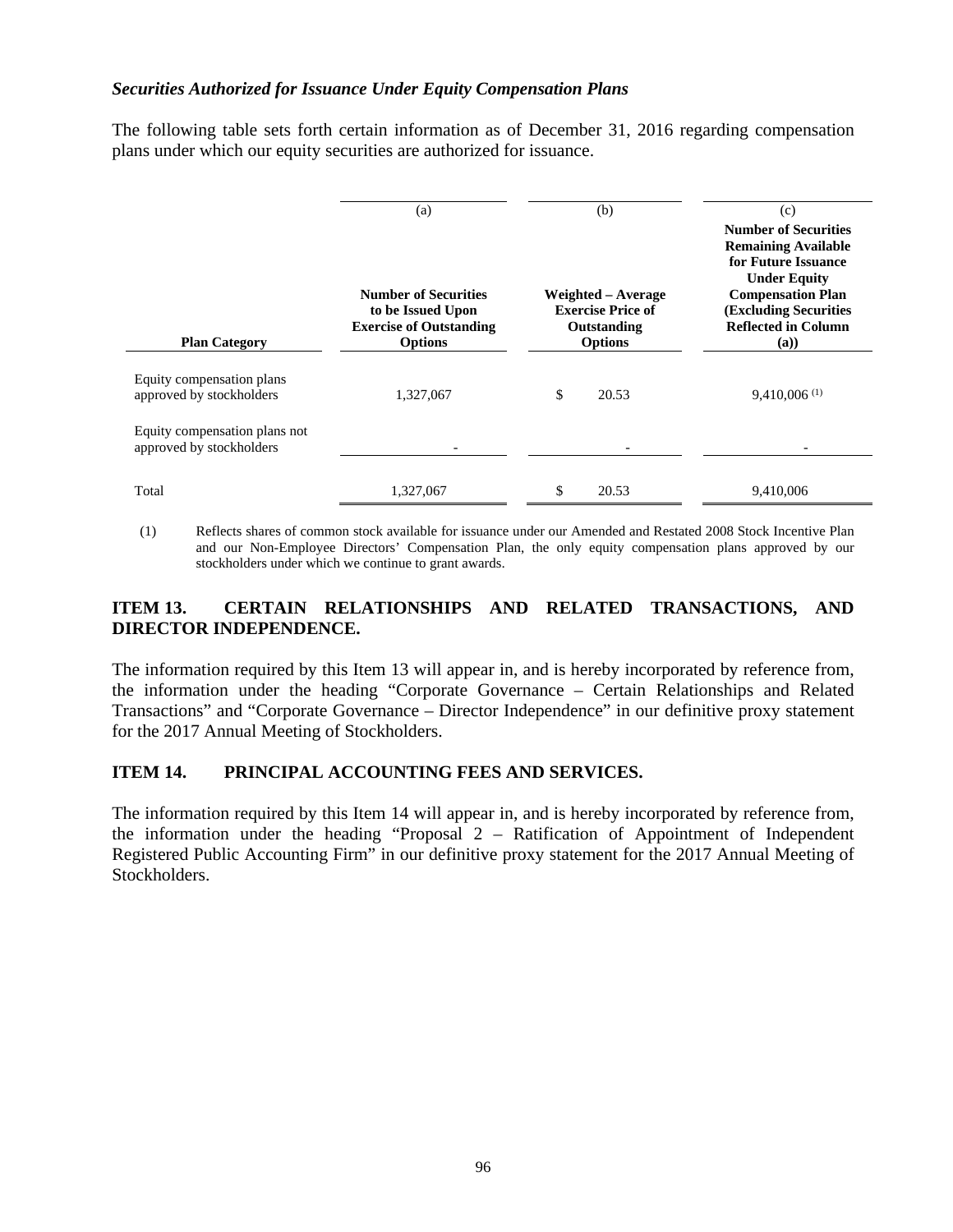## **PART IV.**

## **ITEM 15. EXHIBITS AND FINANCIAL STATEMENT SCHEDULES.**

The following documents are filed as part of this Annual Report:

(1) Financial Statements:

The financial statements as set forth under Item 8 of this Annual Report on Form 10-K have been filed herewith, beginning on page F-1 of this Annual Report.

(2) Financial Statement Schedules:

Schedule III-Real Estate Assets and Accumulated Depreciation.

Information with respect to this item begins on page F-51 of this Annual Report on Form 10-K. Other schedules are omitted because of the absence of conditions under which they are required or because the required information is given in the financial statements or notes thereto.

(3) The Exhibits required by Item 601 of Regulation S-K are listed in the Index of Exhibits included herewith.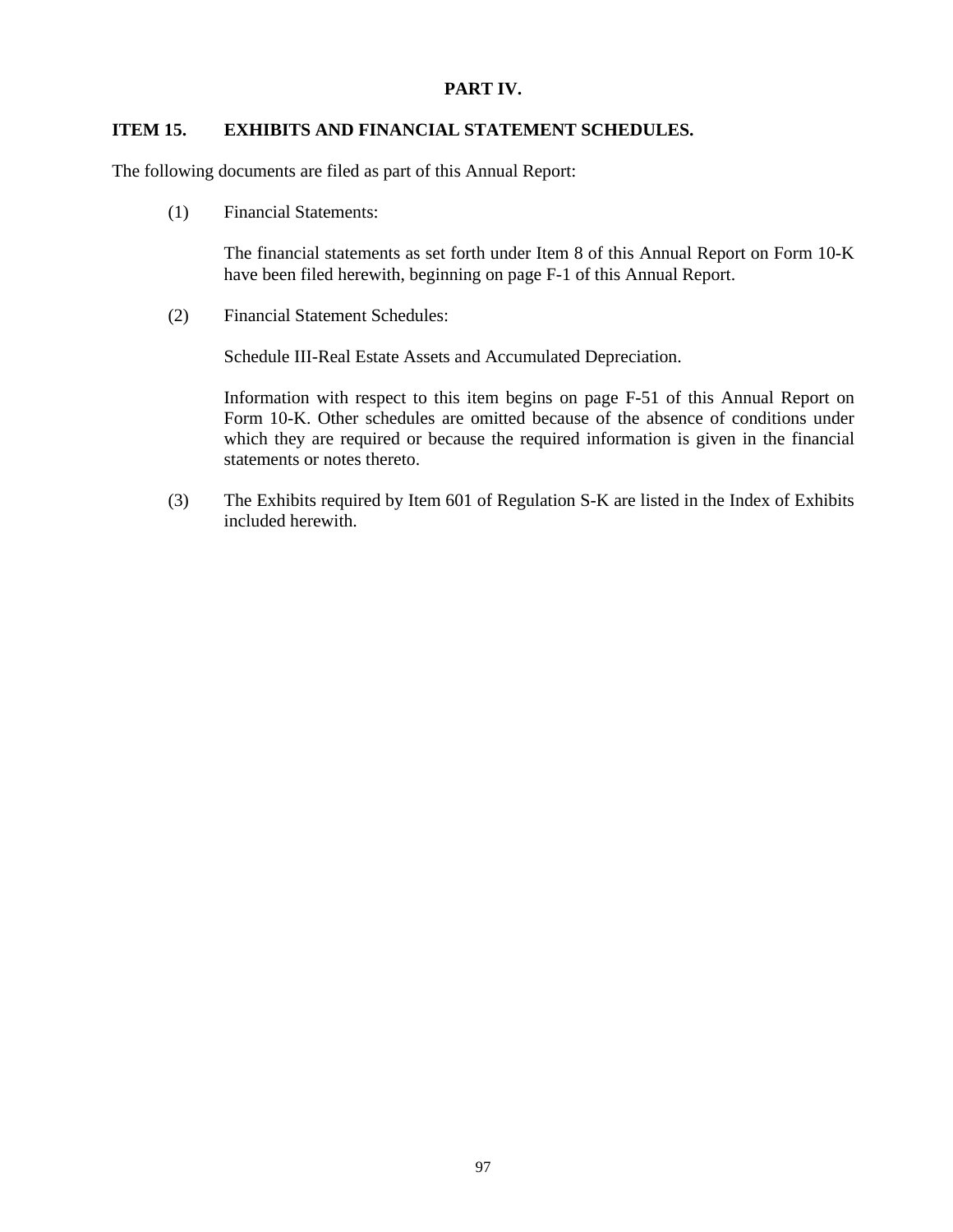#### **SIGNATURES**

Pursuant to the requirements of the Securities Exchange Act of 1934, the registrant has duly caused this Annual Report to be signed on its behalf by the undersigned, thereunto duly authorized.

#### CORECIVIC, INC.

| Date: February 23, 2017 | $/s$ Damon T. Hininger                                   |
|-------------------------|----------------------------------------------------------|
|                         | Damon T. Hininger, President and Chief Executive Officer |

Pursuant to the requirements of the Securities Exchange Act of 1934, this Annual Report has been signed by the following persons on behalf of the registrant and in the capabilities and on the dates indicated.

| /s/ Damon T. Hininger                                                    | February 23, 2017 |
|--------------------------------------------------------------------------|-------------------|
| Damon T. Hininger, President and Chief Executive Officer                 |                   |
| (Principal Executive Officer and Director)                               |                   |
|                                                                          |                   |
| /s/ David M. Garfinkle                                                   | February 23, 2017 |
| David M. Garfinkle, Executive Vice President and Chief Financial Officer |                   |
| (Principal Financial and Accounting Officer)                             |                   |
| /s/ Mark A. Emkes                                                        | February 23, 2017 |
| Mark A. Emkes, Chairman of the Board of Directors                        |                   |
|                                                                          |                   |
| /s/ Donna M. Alvarado                                                    | February 23, 2017 |
| Donna M. Alvarado, Director                                              |                   |
|                                                                          |                   |
| /s/ Robert J. Dennis                                                     | February 23, 2017 |
| Robert J. Dennis, Director                                               |                   |
| /s/ Stacia A. Hylton                                                     | February 23, 2017 |
| Stacia A. Hylton, Director                                               |                   |
|                                                                          |                   |
| /s/ C. Michael Jacobi                                                    | February 23, 2017 |
| C. Michael Jacobi, Director                                              |                   |
| /s/ Anne L. Mariucci                                                     | February 23, 2017 |
| Anne L. Mariucci, Director                                               |                   |
|                                                                          |                   |
| /s/ Thurgood Marshall, Jr.                                               | February 23, 2017 |
| Thurgood Marshall, Jr., Director                                         |                   |
| /s/ Charles L. Overby                                                    | February 23, 2017 |
| Charles L. Overby, Director                                              |                   |
|                                                                          |                   |
| /s/ John R. Prann, Jr.                                                   | February 23, 2017 |
| John R. Prann, Jr., Director                                             |                   |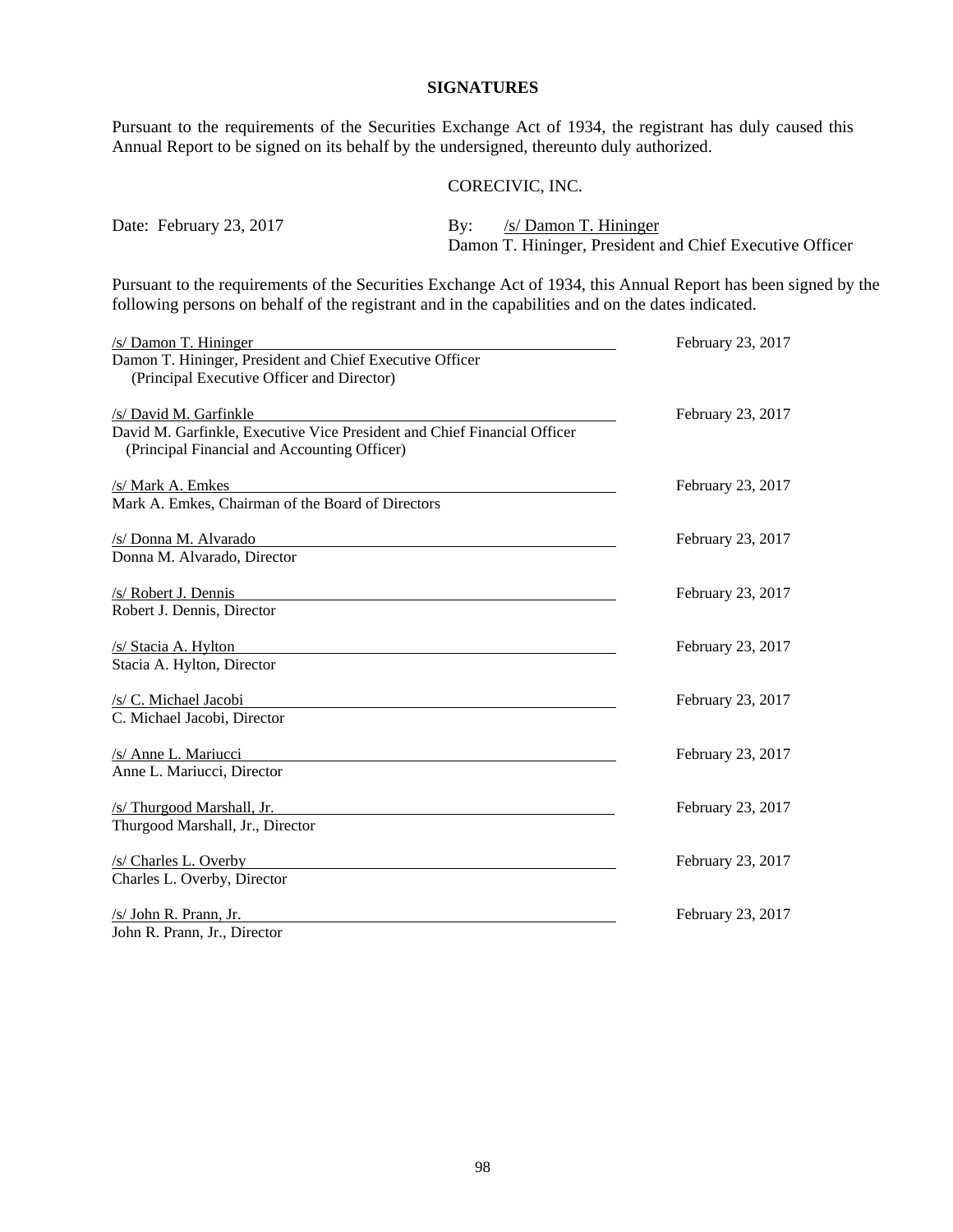# **INDEX OF EXHIBITS**

Exhibits marked with an \* are filed herewith. Exhibits marked with \*\* are furnished herewith. Other exhibits have previously been filed with the Securities and Exchange Commission (the "Commission") and are incorporated herein by reference.

| <b>Exhibit Number</b> | <b>Description of Exhibits</b>                                                                                                                                                                                                                                                                                                                                               |
|-----------------------|------------------------------------------------------------------------------------------------------------------------------------------------------------------------------------------------------------------------------------------------------------------------------------------------------------------------------------------------------------------------------|
| 3.1                   | Articles of Amendment and Restatement of the Company (previously<br>filed as Exhibit 3.1 to the Company's Current Report on Form 8-K<br>(Commission File no. 001-16109), filed with the Commission on May<br>20, 2013 and incorporated herein by this reference).                                                                                                            |
| 3.2                   | Articles of Amendment of the Company (previously filed as Exhibit 3.1<br>to the Company's Current Report on Form 8-K (Commission File no.<br>001-16109), filed with the Commission on November 10, 2016 and<br>incorporated herein by this reference).                                                                                                                       |
| 3.3                   | Eighth Amended and Restated Bylaws of the Company (previously filed<br>as Exhibit 3.2 to the Company's Current Report on Form 8-K<br>(Commission File no. 001-16109), filed with the Commission on<br>November 10, 2016 and incorporated herein by this reference).                                                                                                          |
| 4.1                   | Specimen of certificate representing shares of the Company's Common<br>Stock (previously filed as Exhibit 4.1 to the Company's Current Report<br>on Form 8-K (Commission File no. 001-16109), filed with the<br>Commission on November 10, 2016 and incorporated herein by this<br>reference).                                                                               |
| 4.2                   | Indenture (2020 Notes), dated as of April 4, 2013, by and among the<br>Company, certain of its subsidiaries, and U.S. Bank National<br>Association, as Trustee (previously filed as Exhibit 4.2 to the Company's<br>Current Report on Form 8-K (Commission File no. 001-16109), filed<br>with the Commission on April 8, 2013 and incorporated herein by this<br>reference). |
| 4.3                   | Indenture (2023 Notes), dated as of April 4, 2013, by and among the<br>Company, certain of its subsidiaries, and U.S. Bank National<br>Association, as Trustee (previously filed as Exhibit 4.3 to the Company's<br>Current Report on Form 8-K (Commission File no. 001-16109), filed<br>with the Commission on April 8, 2013 and incorporated herein by this<br>reference). |
| 4.4                   | Indenture (2022 Notes), dated as of September 25, 2015, by and between<br>the Company and U.S. Bank National Association, as Trustee (previously<br>filed as Exhibit 4.1 to the Company's Current Report on Form 8-K<br>(Commission File no. 001-16109), filed with the Commission on<br>September 25, 2015 and incorporated herein by this reference).                      |
| 4.5                   | Form of 4.125% Senior Note due 2020 (incorporated by reference to<br>Exhibit A to Exhibit 4.2 hereof).                                                                                                                                                                                                                                                                       |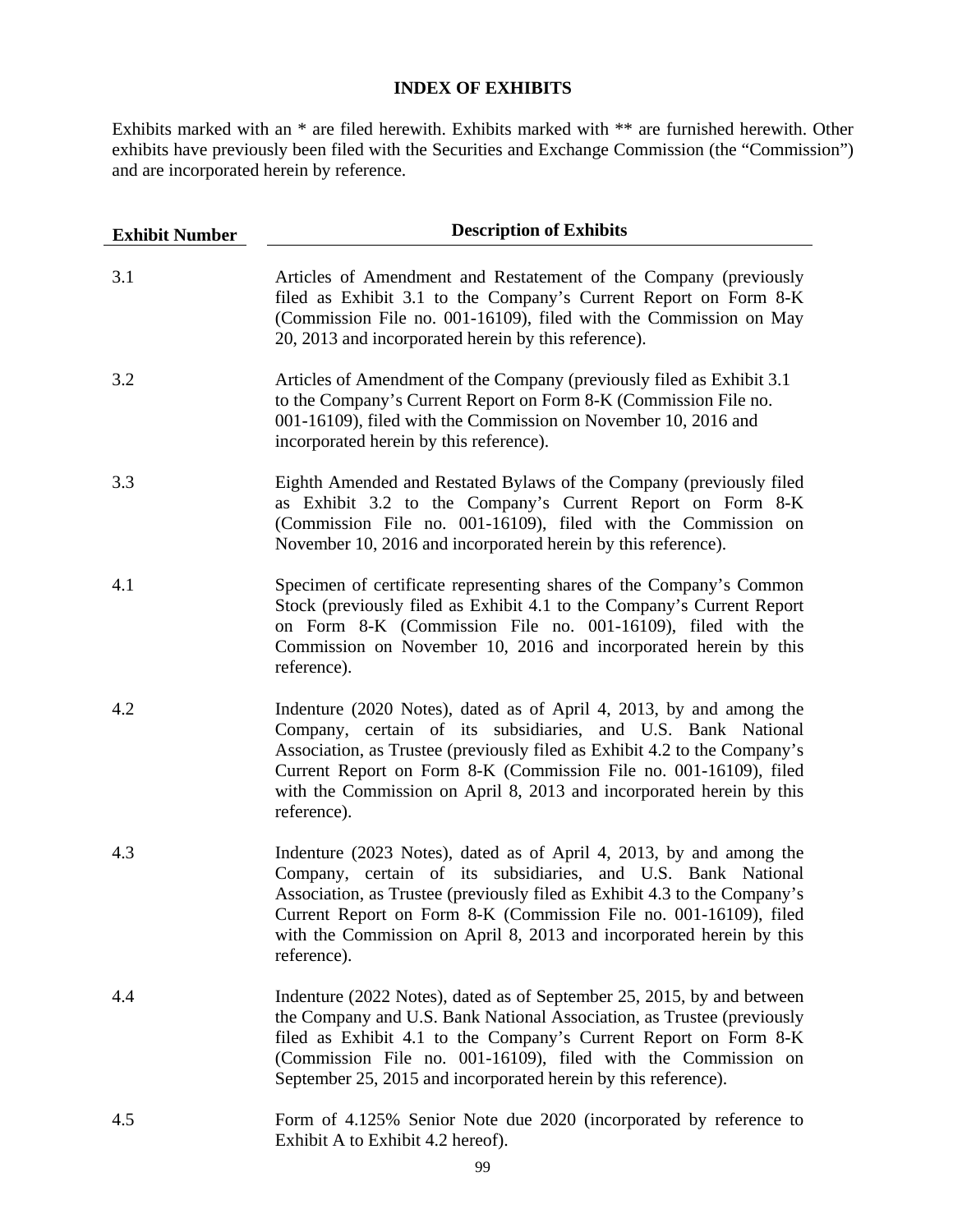| 4.6  | Form of 4.625% Senior Note due 2023 (incorporated by reference to<br>Exhibit A to Exhibit 4.3 hereof).                                                                                                                                                                                                                                                                                                     |
|------|------------------------------------------------------------------------------------------------------------------------------------------------------------------------------------------------------------------------------------------------------------------------------------------------------------------------------------------------------------------------------------------------------------|
| 4.7  | Form of 5.00% Senior Note due 2022 (incorporated by reference to<br>Exhibit A to Exhibit 4.10 hereof).                                                                                                                                                                                                                                                                                                     |
| 4.8  | Supplemental Indenture (2020 Notes), dated as of September 4, 2013, by<br>and among the Company, certain of its subsidiaries, and U.S. Bank<br>National Association, as Trustee (previously filed as Exhibit 4.1 to the<br>Company's Quarterly Report on Form 10-Q (Commission File no. 001-<br>16109), filed with the Commission on November 7, 2013 and<br>incorporated herein by this reference).       |
| 4.9  | Supplemental Indenture (2023 Notes), dated as of September 4, 2013, by<br>and among the Company, certain of its subsidiaries, and U.S. Bank<br>National Association, as Trustee (previously filed as Exhibit 4.2 to the<br>Company's Quarterly Report on Form 10-Q (Commission File no. 001-<br>16109), filed with the Commission on November 7, 2013 and<br>incorporated herein by this reference).       |
| 4.10 | First Supplemental Indenture (2022 Notes), dated as of September 25,<br>2015, by and among the Company, certain of its subsidiaries, and U.S.<br>Bank National Association, as Trustee (previously filed as Exhibit 4.2 to<br>the Company's Current Report on Form 8-K (Commission File no. 001-<br>16109), filed with the Commission on September 25, 2015 and<br>incorporated herein by this reference). |
| 4.11 | Schedule of additional Supplemental Indentures (2020 Notes), relating to<br>the Supplemental Indenture in Exhibit 4.8 hereof (previously filed as<br>Exhibit 4.11 to the Company's Annual Report on Form 10-K<br>(Commission File no. 001-16109), filed with the Commission on<br>February 25, 2016 and incorporated herein by this reference).                                                            |
| 4.12 | Schedule of additional Supplemental Indentures (2023 Notes), relating to<br>the Supplemental Indenture in Exhibit 4.9 hereof (previously filed as<br>Exhibit 4.12 to the Company's Annual Report on Form 10-K<br>(Commission File no. 001-16109), filed with the Commission on<br>February 25, 2016 and incorporated herein by this reference).                                                            |
| 4.13 | Schedule of additional Supplemental Indentures (2022 Notes), relating to<br>the Supplemental Indenture in Exhibit 4.10 hereof (previously filed as<br>Exhibit 4.13 to the Company's Annual Report on Form 10-K<br>(Commission File no. 001-16109), filed with the Commission on<br>February 25, 2016 and incorporated herein by this reference).                                                           |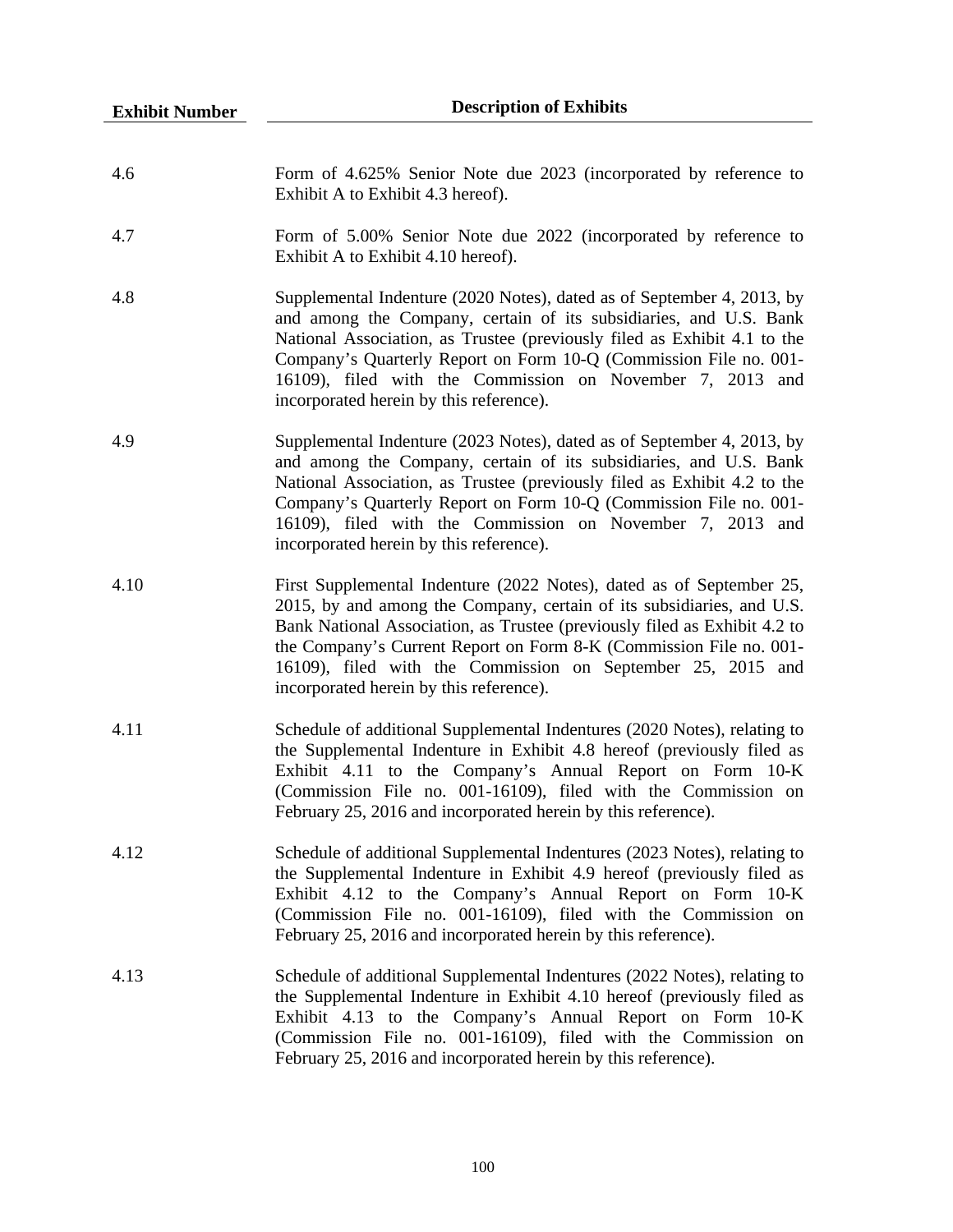| 10.1 | Amended and Restated Credit Agreement, dated as of January 6, 2012,<br>by and among the Company, as Borrower, certain lenders and Bank of |
|------|-------------------------------------------------------------------------------------------------------------------------------------------|
|      | America, N.A., as Administrative Agent and Wells Fargo Bank, National                                                                     |
|      | Association, as Syndication Agent for the lenders (previously filed as                                                                    |
|      | Exhibit 10.1 to the Company's Current Report on Form 8-K (Commission                                                                      |
|      | File no. 001-16109), filed with the Commission on January 10, 2012 and                                                                    |
|      | incorporated herein by this reference).                                                                                                   |
|      |                                                                                                                                           |

- 10.2 Amendment to the Amended and Restated Credit Agreement, dated as of March 22, 2013, by and among the Company, as Borrower, certain lenders and Bank of America, N.A., as Administrative Agent and Wells Fargo Bank, National Association, as Syndication Agent for the lenders (previously filed as Exhibit 10.1 to the Company's Current Report on Form 8-K (Commission File no. 001-16109), filed with the Commission on March 25, 2013 and incorporated herein by this reference).
- 10.3 Second Amendment to the Amended and Restated Credit Agreement, dated as of July 22, 2015, by and among the Company, as Borrower, certain lenders and Bank of America, N.A., as Administrative Agent (previously filed as Exhibit 10.1 to the Company's Current Report on Form 8-K (Commission File no. 001-16109), filed with the Commission on July 24, 2015 and incorporated herein by this reference).
- 10.4 Third Amendment and Incremental Term Loan Agreement to the Amended and Restated Credit Agreement, dated as of October 6, 2015, by and among the Company, as Borrower, certain lenders and Bank of America, N.A., as Administrative Agent (previously filed as Exhibit 10.1 to the Company's Current Report on Form 8-K (Commission File no. 001-16109), filed with the Commission on October 7, 2015 and incorporated herein by this reference).
- 10.5 The Company's Amended and Restated 1997 Employee Share Incentive Plan (previously filed as Exhibit 10.15 to the Company's Annual Report on Form 10-K (Commission File no. 001-16109), filed with the Commission on March 12, 2004 and incorporated herein by this reference).
- 10.6 Form of Non-qualified Stock Option Agreement for the Company's Amended and Restated 1997 Employee Share Incentive Plan (previously filed as Exhibit 10.17 to the Company's Annual Report on Form 10-K (Commission File no. 001-16109), filed with the Commission on March 7, 2005 and incorporated herein by this reference).
- 10.7 The Company's Amended and Restated 2000 Stock Incentive Plan (previously filed as Exhibit 10.20 to the Company's Annual Report on Form 10-K (Commission File no. 001-16109), filed with the Commission on March 12, 2004 and incorporated herein by this reference).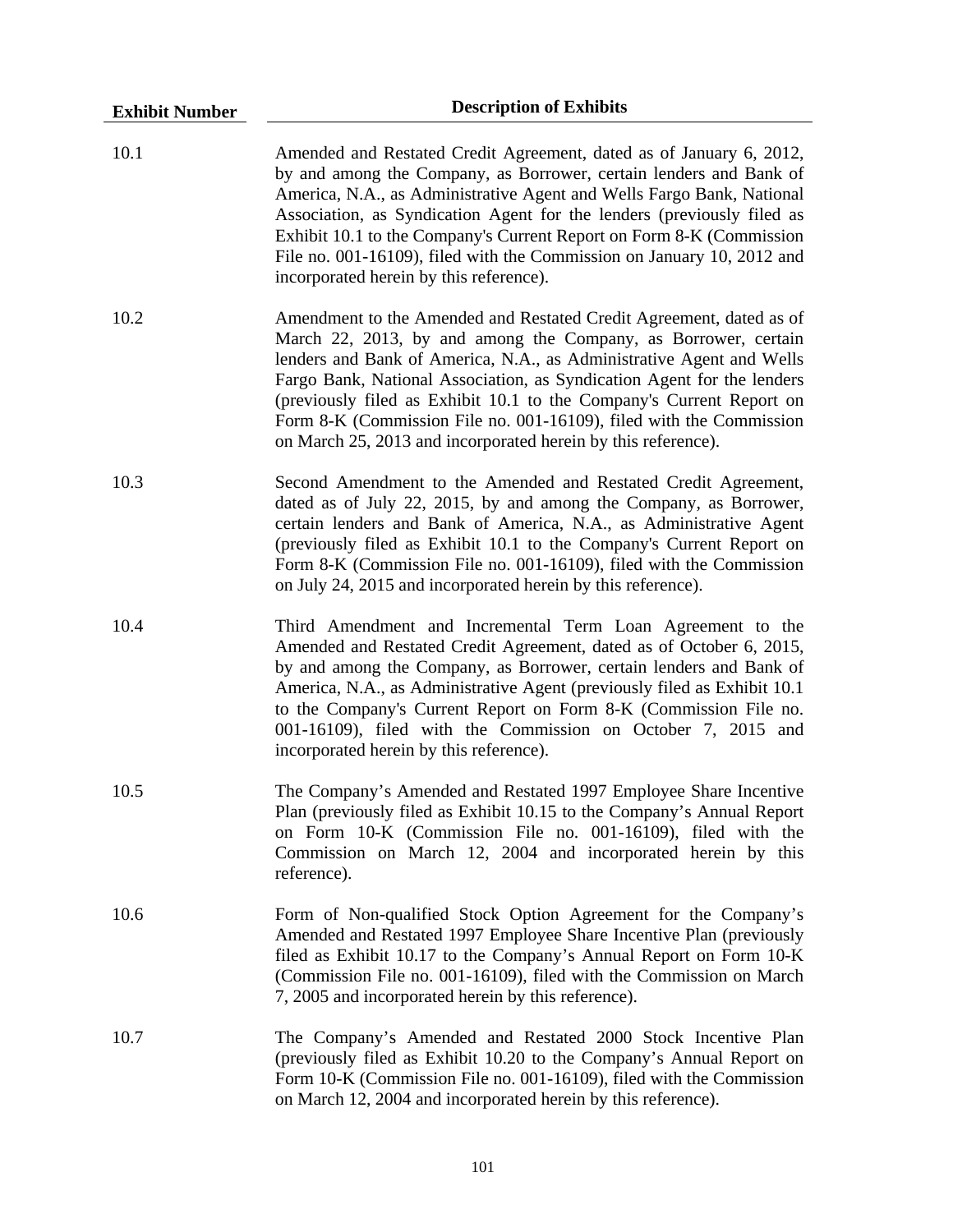| <b>Exhibit Number</b> | <b>Description of Exhibits</b>                                                                                                                                                                                                                                                                                                               |  |  |  |  |  |  |  |
|-----------------------|----------------------------------------------------------------------------------------------------------------------------------------------------------------------------------------------------------------------------------------------------------------------------------------------------------------------------------------------|--|--|--|--|--|--|--|
| 10.8                  | Amendment No. 1 to the Company's Amended and Restated 2000 Stock<br>Incentive Plan (previously filed as Exhibit 10.1 to the Company's<br>Quarterly Report on Form 10-Q (Commission File no. 001-16109), filed<br>with the Commission on November 5, 2004 and incorporated herein by<br>this reference).                                      |  |  |  |  |  |  |  |
| 10.9                  | First Amendment to Amended and Restated 2000 Stock Incentive Plan of<br>the Company (previously filed as Exhibit 10.1 to the Company's<br>Quarterly Report on Form 10-Q (Commission File no. 001-16109), filed<br>with the Commission on August 7, 2008 and incorporated herein by this<br>reference).                                       |  |  |  |  |  |  |  |
| 10.10                 | Second Amendment to Amended and Restated 2000 Stock Incentive Plan<br>of the Company (previously filed as Exhibit 10.3 to the Company's<br>Current Report on Form 8-K (Commission File no. 001-16109), filed<br>with the Commission on August 18, 2009 and incorporated herein by this<br>reference).                                        |  |  |  |  |  |  |  |
| 10.11                 | Company's Non-Employee Directors' Compensation<br>Plan<br>The<br>(previously filed as Appendix C to the Company's definitive Proxy<br>Statement relating to its Annual Meeting of Stockholders (Commission<br>File no. 001-16109), filed with the Commission on April 11, 2003 and<br>incorporated herein by this reference).                |  |  |  |  |  |  |  |
| 10.12                 | Form of Employee Non-qualified Stock Option Agreement for the<br>Company's Amended and Restated 2000 Stock Incentive Plan<br>(previously filed as Exhibit 10.15 to the Company's Annual Report on<br>Form 10-K (Commission File no. 001-16109), filed with the Commission<br>on March 7, 2006 and incorporated herein by this reference).    |  |  |  |  |  |  |  |
| 10.13                 | Form of Director Non-qualified Stock Option Agreement for the<br>Company's Amended and Restated 2000 Stock Incentive Plan<br>(previously filed as Exhibit 10.1 to the Company's Quarterly Report on<br>Form 10-Q (Commission File no. 001-16109), filed with the Commission<br>on August 7, 2007 and incorporated herein by this reference). |  |  |  |  |  |  |  |
| 10.14                 | The Company's 2008 Stock Incentive Plan (previously filed as Exhibit<br>10.1 to the Company's Current Report on Form 8-K (Commission File<br>no. 001-16109), filed with the Commission on May 11, 2007 and<br>incorporated herein by this reference).                                                                                        |  |  |  |  |  |  |  |
| 10.15                 | Form of Executive Non-qualified Stock Option Agreement for the<br>Company's 2008 Stock Incentive Plan (previously filed as Exhibit 10.2<br>to the Company's Current Report on Form 8-K (Commission File no.<br>001-16109), filed with the Commission on February 21, 2008 and<br>incorporated herein by this reference).                     |  |  |  |  |  |  |  |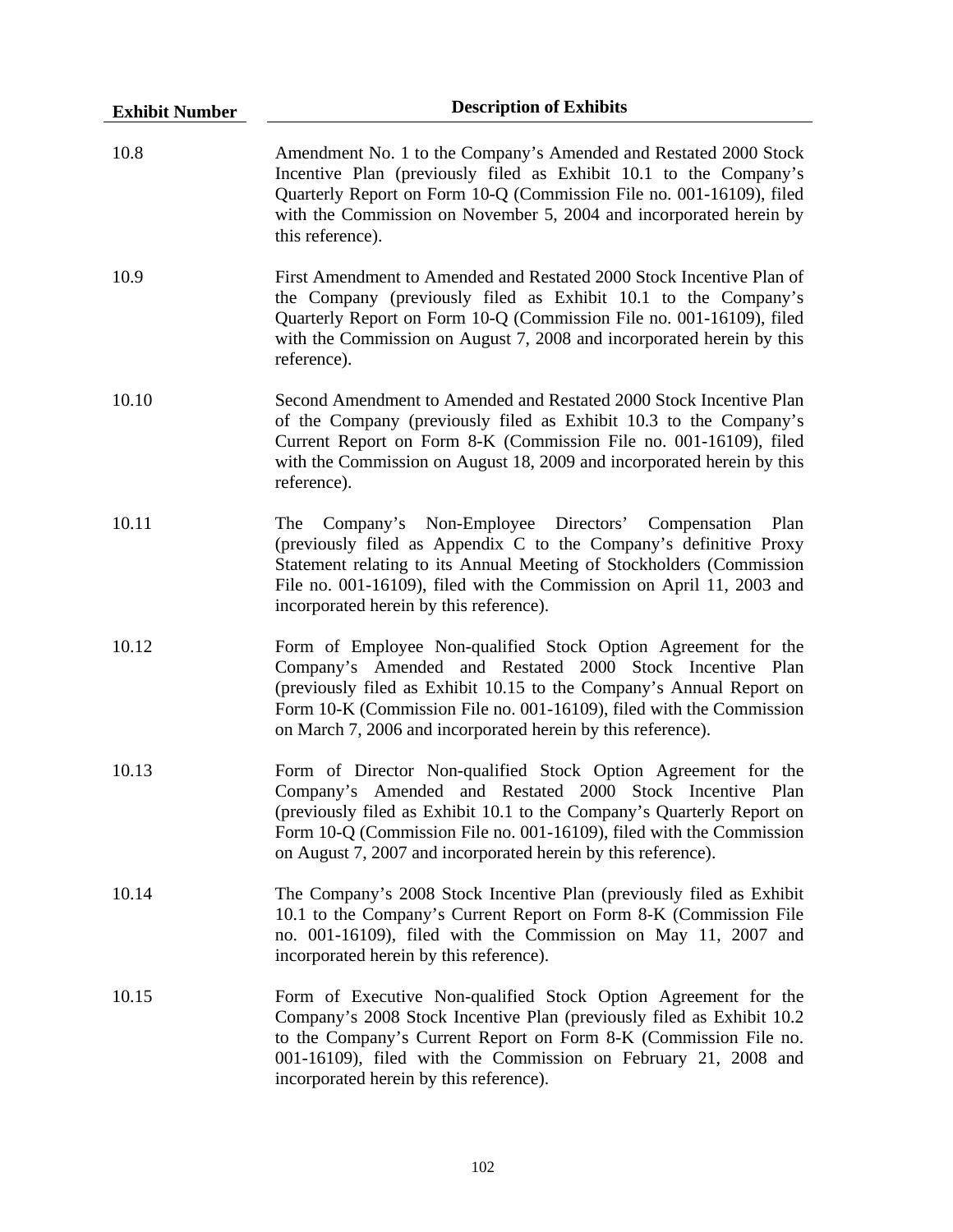| <b>Exhibit Number</b> | <b>Description of Exhibits</b>                                                                                                                                                                                                                                                                                                                                                        |
|-----------------------|---------------------------------------------------------------------------------------------------------------------------------------------------------------------------------------------------------------------------------------------------------------------------------------------------------------------------------------------------------------------------------------|
| 10.16                 | Amended Form of Executive Non-qualified Stock Option Agreement for<br>the Company's 2008 Stock Incentive Plan (previously filed as Exhibit<br>10.2 to the Company's Current Report on Form 8-K (Commission File<br>no. 001-16109), filed with the Commission on February 23, 2009 and<br>incorporated herein by this reference).                                                      |
| 10.17                 | Form of Director Non-qualified Stock Option Agreement for the<br>Company's 2008 Stock Incentive Plan (previously filed as Exhibit 10.3)<br>to the Company's Current Report on Form 8-K (Commission File no.<br>001-16109), filed with the Commission on February 21, 2008 and<br>incorporated herein by this reference).                                                              |
| 10.18                 | The Company's Amended and Restated 2008 Stock Incentive Plan<br>(previously filed as Exhibit 10.1 of the Company's Current Report on<br>Form 8-K (Commission File no. 001-16109), filed with the Commission<br>on May 17, 2011 and incorporated herein by this reference).                                                                                                            |
| 10.19                 | Form of Executive Restricted Stock Unit Award Agreement for the<br>Company's Amended and Restated 2008 Stock Incentive Plan<br>(previously filed as Exhibit 10.1 to the Company's Current Report on<br>Form 8-K (Commission File no. 001-16109), filed with the Commission<br>on March 21, 2012 and incorporated herein by this reference).                                           |
| 10.20                 | Form of Non-Employee Directors Restricted Stock Unit Award<br>Agreement with deferral provisions for the Company's Amended and<br>Restated 2008 Stock Incentive Plan (previously filed as Exhibit 10.2 to<br>the Company's Current Report on Form 8-K (Commission File no. 001-<br>16109), filed with the Commission on March 21, 2012 and incorporated<br>herein by this reference). |
| 10.21                 | Form of Non-Employee Directors Restricted Stock Unit Award<br>Agreement for the Company's Amended and Restated 2008 Stock<br>Incentive Plan (previously filed as Exhibit 10.3 to the Company's<br>Current Report on Form 8-K (Commission File no. 001-16109), filed<br>with the Commission on March 21, 2012 and incorporated herein by this<br>reference).                           |
| 10.22                 | Form of Restricted Stock Unit Award Agreement for the Company's<br>Amended and Restated 2008 Stock Incentive Plan (Time-Vesting Form<br>for Executive Officers) (previously filed as Exhibit 10.23 to the<br>Company's Annual Report on Form 10-K (Commission File no. 001-<br>16109), filed with the Commission on February 27, 2013 and<br>incorporated herein by this reference).  |
| 10.23                 | Amended and Restated Non-Employee Director Deferred Compensation<br>Plan (previously filed as Exhibit 10.1 to the Company's Current Report<br>on Form 8-K (Commission File no. 001-16109), filed with the<br>Commission on August 16, 2007 and incorporated herein by this<br>reference).                                                                                             |
|                       | 103                                                                                                                                                                                                                                                                                                                                                                                   |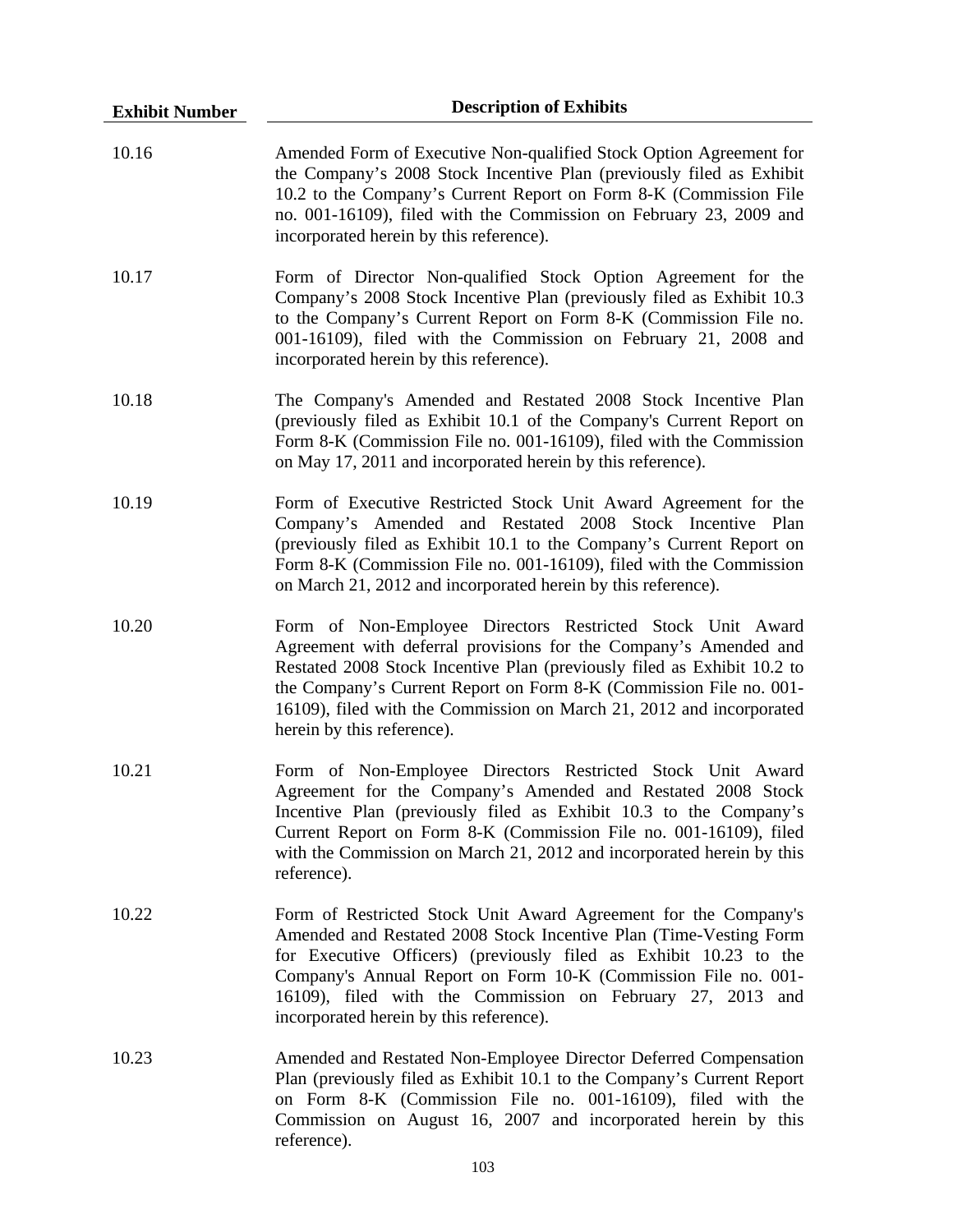| 10.24   | Amendment to the Amended and Restated Non-Employee Director<br>Deferred Compensation Plan (previously filed as Exhibit 10.35 to the<br>Company's Annual Report on Form 10-K (Commission File no. 001-<br>16109), filed with the Commission on February 24, 2010 and<br>incorporated herein by this reference).                    |
|---------|-----------------------------------------------------------------------------------------------------------------------------------------------------------------------------------------------------------------------------------------------------------------------------------------------------------------------------------|
| 10.25   | Amended and Restated Executive Deferred Compensation Plan<br>(previously filed as Exhibit 10.2 to the Company's Current Report on<br>Form 8-K (Commission File no. 001-16109), filed with the Commission<br>on August 16, 2007 and incorporated herein by this reference).                                                        |
| 10.26   | Form of Indemnification Agreement (previously filed as Exhibit 10.1 to<br>the Company's Current Report on Form 8-K (Commission File no. 001-<br>16109), filed with the Commission on August 18, 2009 and incorporated<br>herein by this reference).                                                                               |
| 10.27   | Notice Letter from John D. Ferguson to the Company (previously filed as<br>Exhibit 10.2 to the Company's Current Report on Form 8-K<br>(Commission File no. 001-16109), filed with the Commission on August<br>18, 2009 and incorporated herein by this reference).                                                               |
| 10.28   | Letter Agreement, dated as of October 15, 2009, with John D. Ferguson<br>(previously filed as Exhibit 10.2 to the Company's Current Report on<br>Form 8-K (Commission File no. 001-16109), filed with the Commission<br>on October 15, 2009 and incorporated herein by this reference).                                           |
| 10.29   | Form of Executive Employment Agreement, effective as of January 1,<br>2015 (previously filed as Exhibit 10.32 to the Company's Current Report<br>on Form 10-K (Commission File no. 001-16109), filed with the<br>Commission on February 25, 2015 and incorporated herein by this<br>reference).                                   |
| 10.30   | Transition Agreement, effective as of June 15, 2016, with Steven E.<br>Groom (previously filed as Exhibit 10.1 to the Company's Current<br>Report on Form 8-K (Commission File no. 001-16109), filed with the<br>Commission on June 15, 2016 and incorporated herein by this reference).                                          |
| 10.31   | Restricted Stock Unit Award Cancellation Agreement, dated as of<br>September 27, 2016, with Damon T. Hininger (previously filed as<br>Exhibit 10.1 to the Company's Current Report on Form 8-K<br>(Commission File no. 001-16109), filed with the Commission on<br>September 27, 2016 and incorporated herein by this reference). |
| $21.1*$ | Subsidiaries of the Company.                                                                                                                                                                                                                                                                                                      |
| $23.1*$ | Consent of Independent Registered Public Accounting Firm.                                                                                                                                                                                                                                                                         |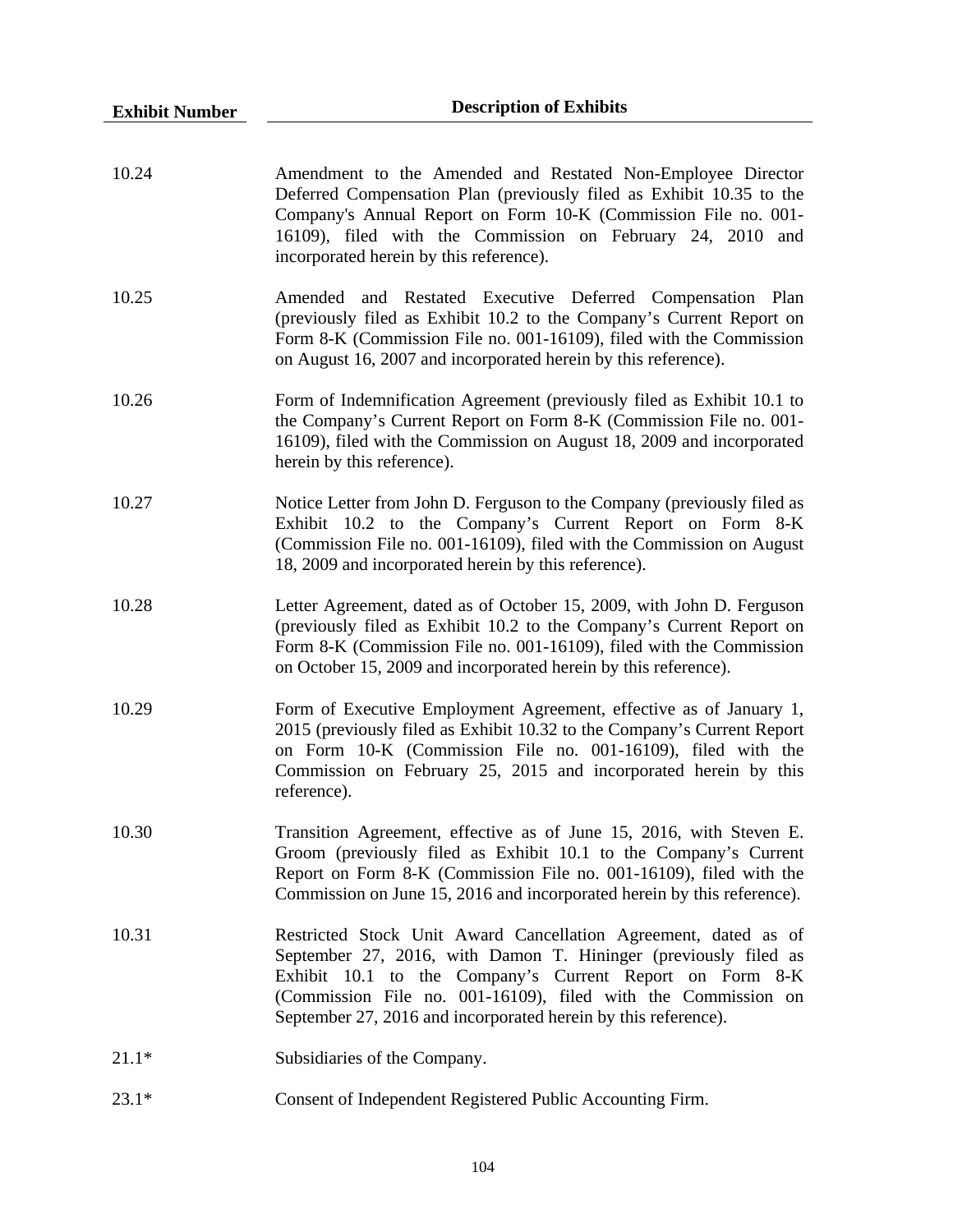| <b>Exhibit Number</b> | <b>Description of Exhibits</b>                                                                                                                                                                            |
|-----------------------|-----------------------------------------------------------------------------------------------------------------------------------------------------------------------------------------------------------|
| $31.1*$               | Certification of the Company's Chief Executive Officer pursuant to<br>Securities and Exchange Act Rules 13a-14(a) and 15d-14(a), as adopted<br>pursuant to Section 302 of the Sarbanes-Oxley Act of 2002. |
| $31.2*$               | Certification of the Company's Chief Financial Officer pursuant to<br>Securities and Exchange Act Rules 13a-14(a) and 15d-14(a), as adopted<br>pursuant to Section 302 of the Sarbanes-Oxley Act of 2002. |
| $32.1**$              | Certification of the Company's Chief Executive Officer pursuant to 18<br>U.S.C. Section 1350, as adopted pursuant to Section 906 of the Sarbanes-<br>Oxley Act of 2002.                                   |
| $32.2**$              | Certification of the Company's Chief Financial Officer pursuant to 18<br>U.S.C. Section 1350, as adopted pursuant to Section 906 of the Sarbanes-<br>Oxley Act of 2002.                                   |
| 101.INS*              | <b>XBRL Instance Document</b>                                                                                                                                                                             |
| 101.SCH*              | <b>XBRL Taxonomy Extension Schema</b>                                                                                                                                                                     |
| $101.CAL*$            | XBRL Taxonomy Extension Calculation Linkbase                                                                                                                                                              |
| 101.DEF*              | XBRL Taxonomy Extension Definition Linkbase                                                                                                                                                               |
| $101.LAB*$            | <b>XBRL Taxonomy Extension Label Linkbase</b>                                                                                                                                                             |
| 101.PRE*              | <b>XBRL Taxonomy Extension Presentation Linkbase</b>                                                                                                                                                      |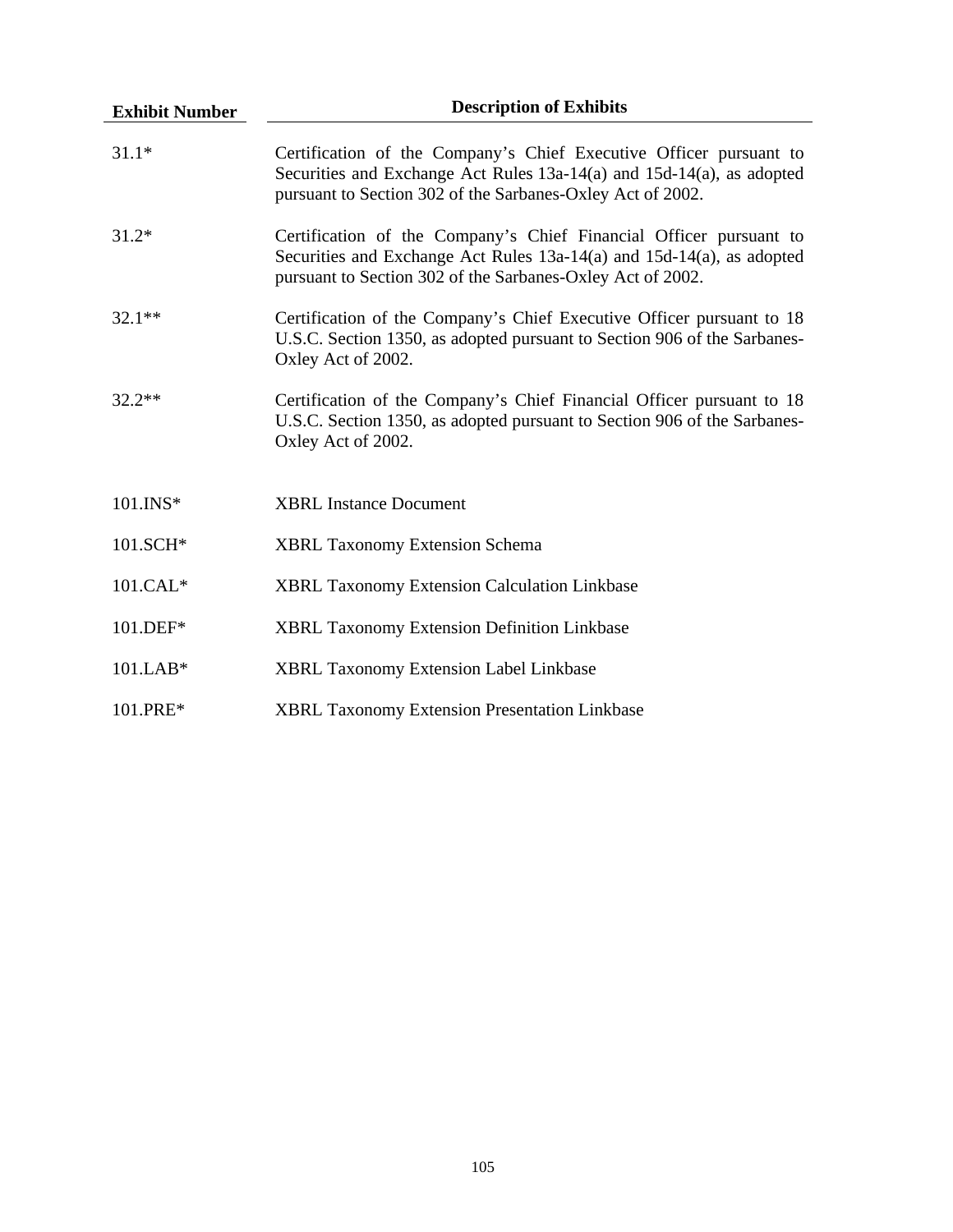#### **LIST OF SUBSIDIARIES OF CORECIVIC, INC.**

ACS Corrections of Texas, L.L.C., a Texas limited liability company Avalon Corpus Christi Transitional Center, LLC, a Texas limited liability company Avalon Correctional Services, Inc., a Nevada corporation Avalon Transitional Center Dallas, LLC, a Texas limited liability company Avalon Tulsa, L.L.C., an Oklahoma limited liability company Carver Transitional Center, L.L.C., an Oklahoma limited liability company CCA Health Services, LLC, a Tennessee limited liability company CCA International, LLC, a Delaware limited liability company CCA South Texas, LLC, a Maryland limited liability company CCA (UK) Ltd., a United Kingdom limited company CoreCivic, LLC, a Delaware limited liability company CoreCivic of Tennessee, LLC, a Tennessee limited liability company CoreCivic TRS, LLC, a Maryland limited liability company Correctional Alternatives, LLC, a California limited liability company Correctional Management, Inc., a Colorado corporation EP Horizon Management, LLC, a Texas limited liability company Fort Worth Transitional Center, L.L.C., an Oklahoma limited liability company Prison Realty Management, LLC, a Tennessee limited liability company Southern Corrections System of Wyoming, L.L.C., an Oklahoma limited liability company Technical and Business Institute of America, LLC, a Tennessee limited liability company TransCor America, LLC, a Tennessee limited liability company TransCor Puerto Rico, Inc., a Puerto Rico corporation Turley Residential Center, L.L.C., an Oklahoma limited liability company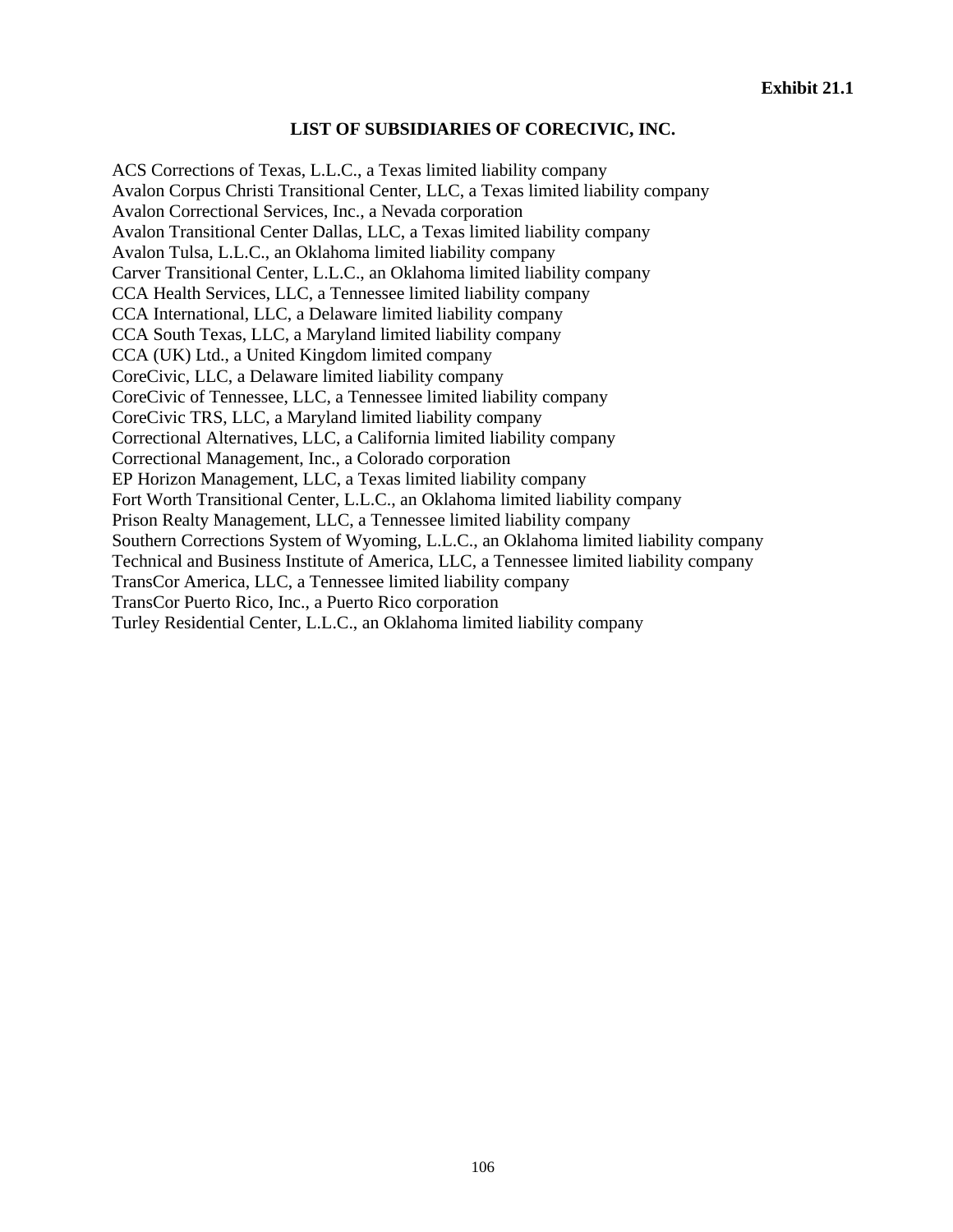#### **CONSENT OF INDEPENDENT REGISTERED PUBLIC ACCOUNTING FIRM**

We consent to the incorporation by reference in the following Registration Statements:

- (1) Registration Statement (Form S-8 No. 333-69352) pertaining to the Corrections Corporation of America Amended and Restated 2000 Stock Incentive Plan,
- (2) Registration Statement (Form S-8 No. 333-115492) pertaining to the registration of additional shares for the Corrections Corporation of America Amended and Restated 2000 Stock Incentive Plan,
- (3) Registration Statement (Form S-8 No. 333-70625) pertaining to the Corrections Corporation of America 1997 Employee Share Incentive Plan,
- (4) Registration Statement (Form S-8 No. 333-115493) pertaining to the Corrections Corporation of America Non-Employee Directors' Compensation Plan,
- (5) Registration Statement (Form S-8 No. 333-69358) pertaining to the Corrections Corporation of America 401(k) Savings and Retirement Plan,
- (6) Registration Statement (Form S-8 No. 333-143046) pertaining to the Corrections Corporation of America 2008 Stock Incentive Plan,
- (7) Registration Statement (Form S-8 No. 333-176140) pertaining to the registration of additional shares for the Corrections Corporation of America Amended and Restated 2008 Stock Incentive Plan, and
- (8) Registration Statement (Form S-3 No. 333-204234) pertaining to a shelf registration of debt securities, guarantees of debt securities, preferred stock, common stock, warrants, or units;

of our reports dated February 23, 2017 with respect to the consolidated financial statements and schedule of CoreCivic, Inc. and Subsidiaries and the effectiveness of internal control over financial reporting of CoreCivic, Inc. and Subsidiaries, included in this Annual Report (Form 10- K) of CoreCivic, Inc. and Subsidiaries for the year ended December 31, 2016.

/s/ Ernst & Young LLP

Nashville, Tennessee February 23, 2017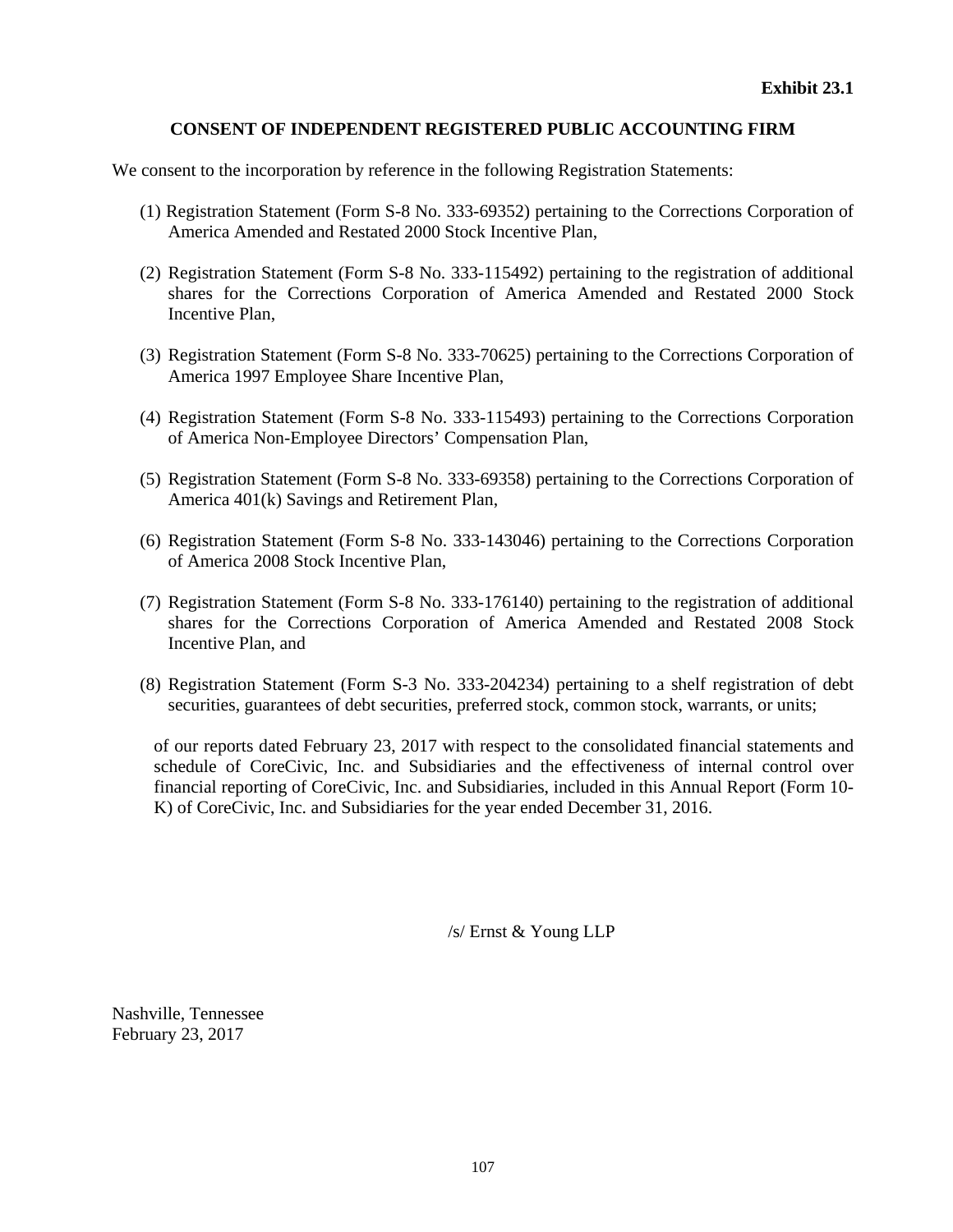# **CERTIFICATION OF THE CEO PURSUANT TO SECURITIES EXCHANGE ACT RULES 13a-14(a) AND 15d-14(a) AS ADOPTED PURSUANT TO SECTION 302 OF THE SARBANES-OXLEY ACT OF 2002**

I, Damon T. Hininger, certify that:

- 1. I have reviewed this Annual Report on Form 10-K of CoreCivic, Inc.;
- 2. Based on my knowledge, this Annual Report does not contain any untrue statement of a material fact or omit to state a material fact necessary to make the statement made, in light of the circumstances under which such statements were made, not misleading with respect to the period covered by this Annual Report;
- 3. Based on my knowledge, the financial statements, and other financial information included in this Annual Report, fairly present in all material respects the financial condition, results of operations and cash flows of the registrant as of, and for, the periods presented in this Annual Report;
- 4. The registrant's other certifying officer and I are responsible for establishing and maintaining disclosure controls and procedures (as defined in Exchange Act Rules 13a-15(e) and 15d-15(e)) and internal control over financial reporting (as defined in Exchange Act Rules 13a-15(f) and 15d-15(f)) for the registrant and have:
	- a) Designed such disclosure controls and procedures, or caused such disclosure controls and procedures to be designed under our supervision, to ensure that material information relating to the registrant, including its consolidated subsidiaries, is made known to us by others within those entities, particularly during the period in which this Annual Report is being prepared;
	- b) Designed such internal control over financial reporting, or caused such internal control over financial reporting to be designed under our supervision, to provide reasonable assurance regarding the reliability of financial reporting and the preparation of financial statements for external purposes in accordance with generally accepted accounting principles;
	- c) Evaluated the effectiveness of the registrant's disclosure controls and procedures and presented in this Annual Report our conclusions about the effectiveness of the disclosure controls and procedures, as of the end of the period covered by this Annual Report based on such evaluation;
	- d) Disclosed in this Annual Report any change in the registrant's internal control over financial reporting that occurred during the registrant's most recent fiscal quarter (the registrant's fourth fiscal quarter in the case of an annual report) that has materially affected, or is reasonably likely to materially affect, the registrant's internal control over financial reporting; and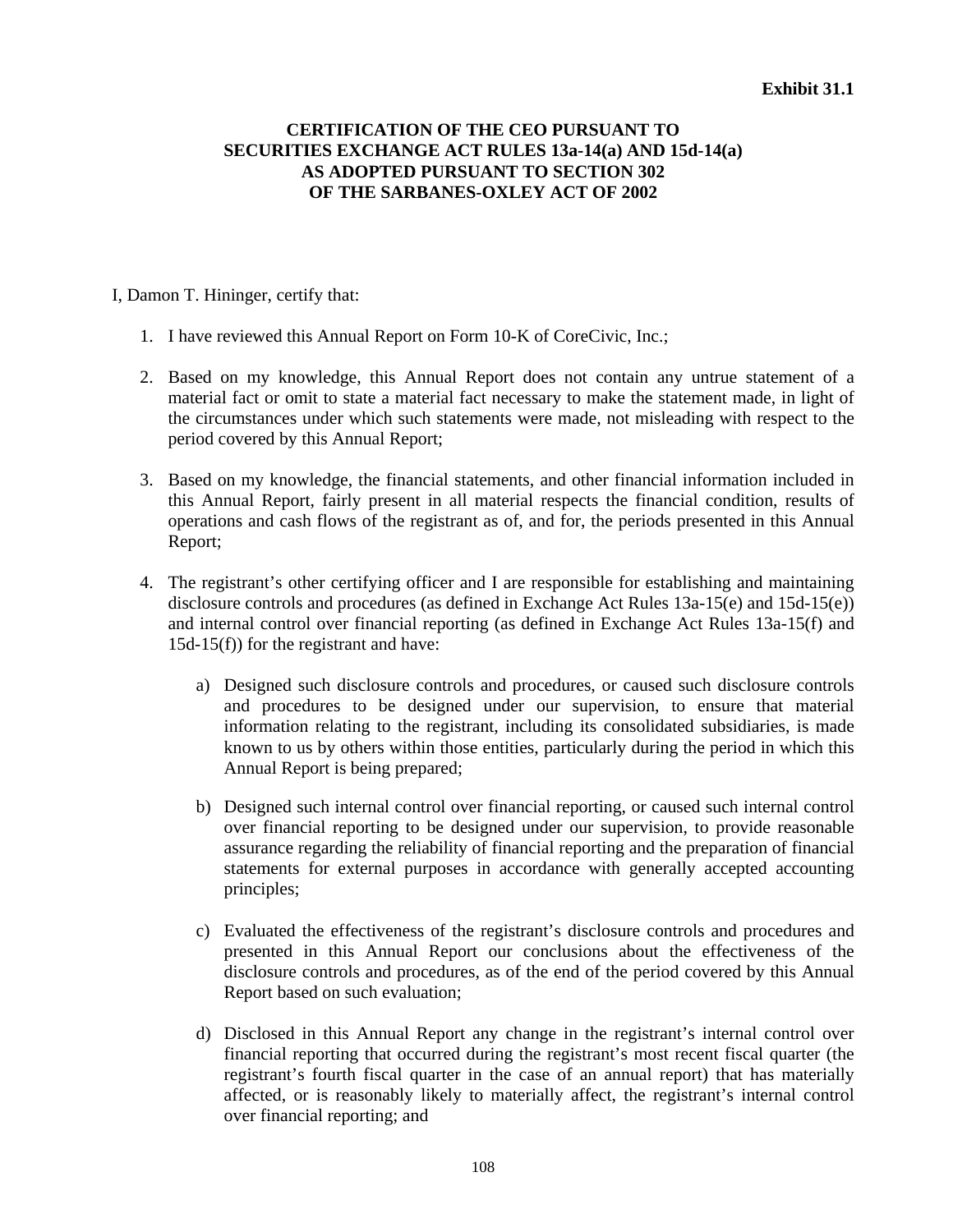- 5. The registrant's other certifying officer and I have disclosed, based on our most recent evaluation of internal control over financial reporting, to the registrant's auditors and the audit committee of the registrant's board of directors (or persons performing the equivalent functions):
	- a) All significant deficiencies and material weaknesses in the design or operation of internal control over financial reporting which are reasonably likely to adversely affect the registrant's ability to record, process, summarize and report financial information; and
	- b) Any fraud, whether or not material, that involves management or other employees who have a significant role in the registrant's internal control over financial reporting.

Date: February 23, 2017

 /s/ Damon T. Hininger Damon T. Hininger President and Chief Executive Officer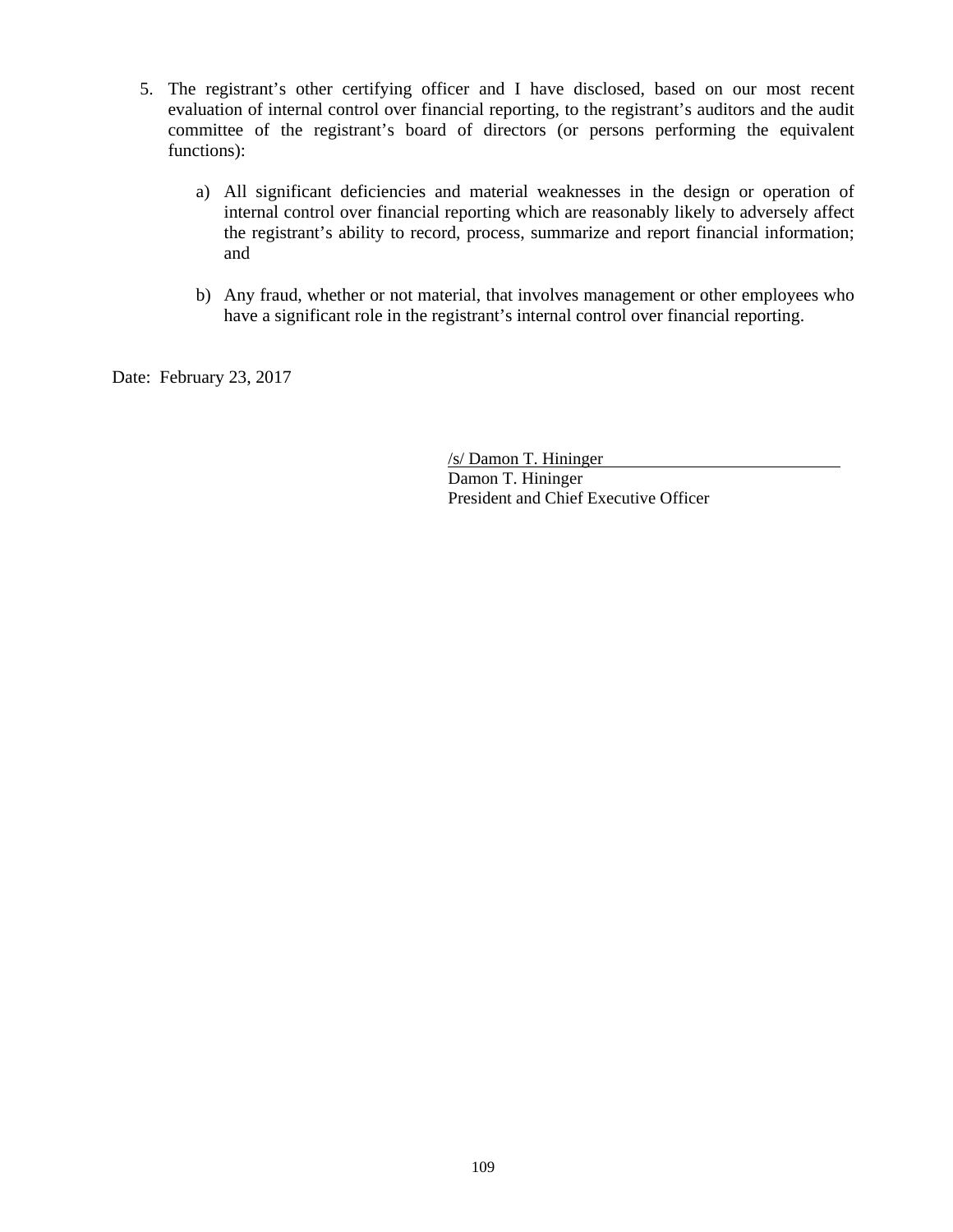# **CERTIFICATION OF THE CFO PURSUANT TO SECURITIES EXCHANGE ACT RULES 13a-14(a) AND 15d-14(a) AS ADOPTED PURSUANT TO SECTION 302 OF THE SARBANES-OXLEY ACT OF 2002**

I, David M. Garfinkle, certify that:

- 1. I have reviewed this Annual Report on Form 10-K of CoreCivic, Inc.;
- 2. Based on my knowledge, this Annual Report does not contain any untrue statement of a material fact or omit to state a material fact necessary to make the statement made, in light of the circumstances under which such statements were made, not misleading with respect to the period covered by this Annual Report;
- 3. Based on my knowledge, the financial statements, and other financial information included in this Annual Report, fairly present in all material respects the financial condition, results of operations and cash flows of the registrant as of, and for, the periods presented in this Annual Report;
- 4. The registrant's other certifying officer and I are responsible for establishing and maintaining disclosure controls and procedures (as defined in Exchange Act Rules 13a-15(e) and 15d-15(e)) and internal control over financial reporting (as defined in Exchange Act Rules 13a-15(f) and 15d-15(f)) for the registrant and have:
	- a) Designed such disclosure controls and procedures, or caused such disclosure controls and procedures to be designed under our supervision, to ensure that material information relating to the registrant, including its consolidated subsidiaries, is made known to us by others within those entities, particularly during the period in which this Annual Report is being prepared;
	- b) Designed such internal control over financial reporting, or caused such internal control over financial reporting to be designed under our supervision, to provide reasonable assurance regarding the reliability of financial reporting and the preparation of financial statements for external purposes in accordance with generally accepted accounting principles;
	- c) Evaluated the effectiveness of the registrant's disclosure controls and procedures and presented in this Annual Report our conclusions about the effectiveness of the disclosure controls and procedures, as of the end of the period covered by this Annual Report based on such evaluation;
	- d) Disclosed in this Annual Report any change in the registrant's internal control over financial reporting that occurred during the registrant's most recent fiscal quarter (the registrant's fourth fiscal quarter in the case of an annual report) that has materially affected, or is reasonably likely to materially affect, the registrant's internal control over financial reporting; and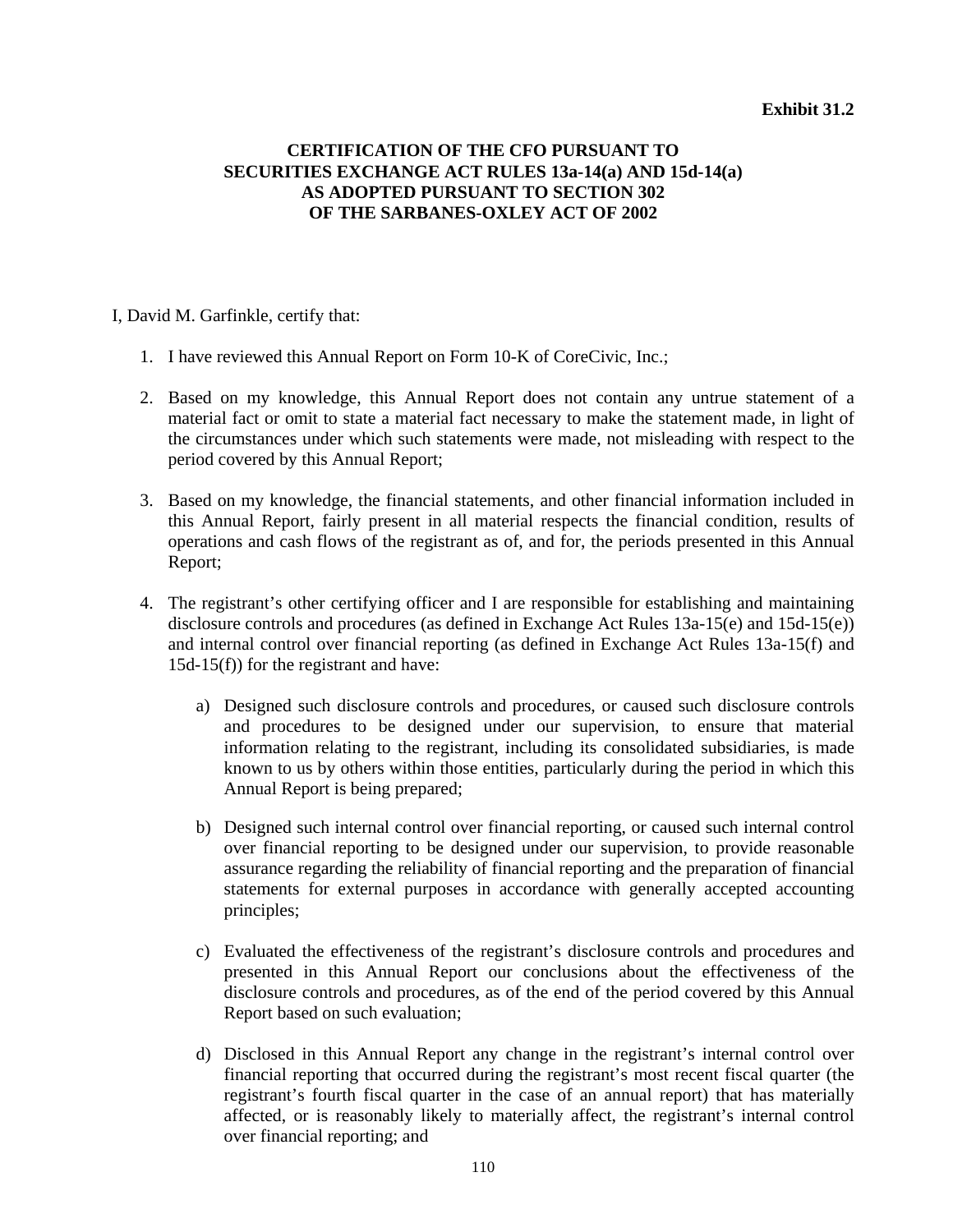- 5. The registrant's other certifying officer and I have disclosed, based on our most recent evaluation of internal control over financial reporting, to the registrant's auditors and the audit committee of the registrant's board of directors (or persons performing the equivalent functions):
	- a) All significant deficiencies and material weaknesses in the design or operation of internal control over financial reporting which are reasonably likely to adversely affect the registrant's ability to record, process, summarize and report financial information; and
	- b) Any fraud, whether or not material, that involves management or other employees who have a significant role in the registrant's internal control over financial reporting.

Date: February 23, 2017

 /s/ David M. Garfinkle David M. Garfinkle Executive Vice President, Chief Financial Officer, and Principal Accounting Officer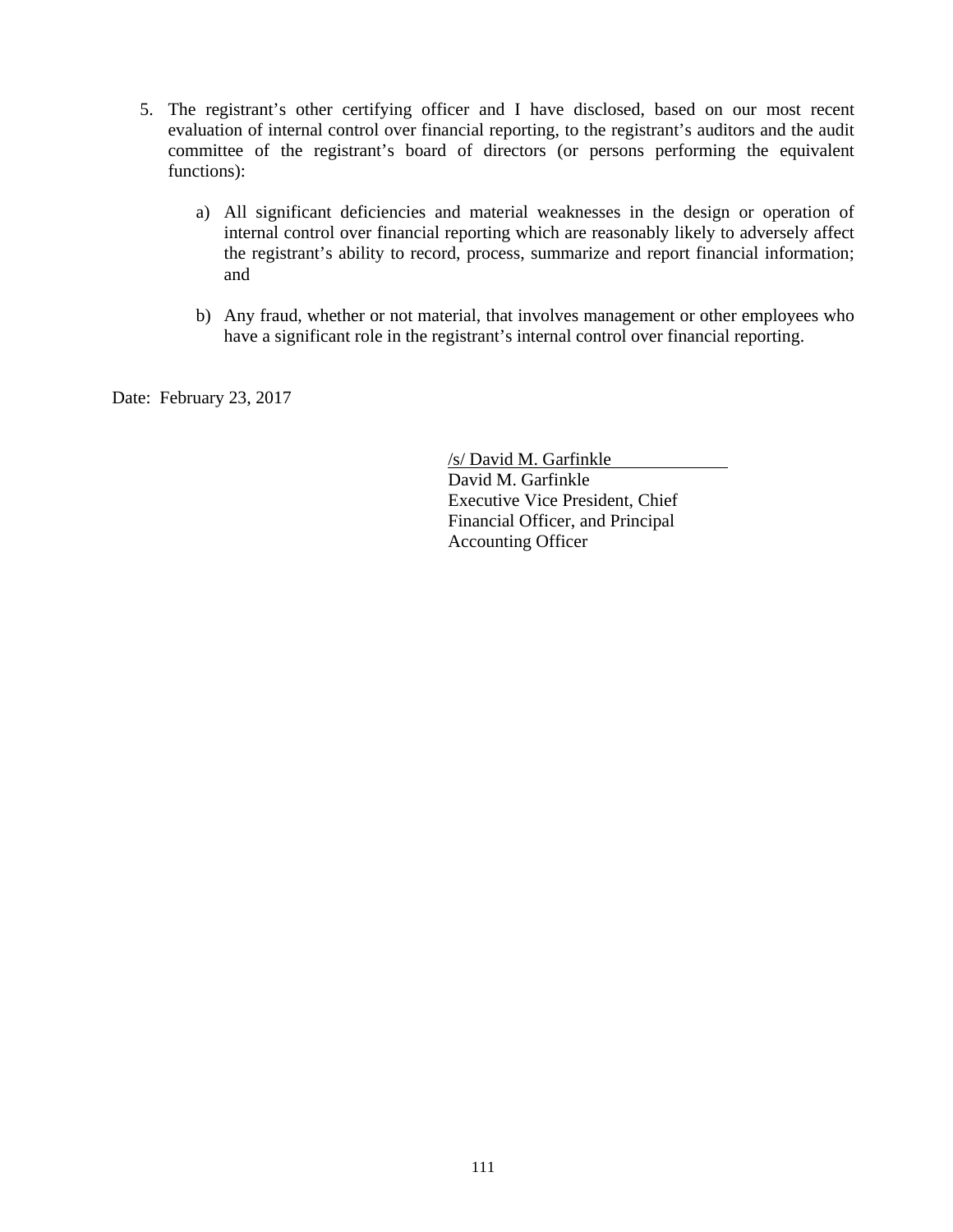#### **CERTIFICATION PURSUANT TO 18 U.S.C. SECTION 1350, AS ADOPTED PURSUANT TO SECTION 906 OF THE SARBANES-OXLEY ACT OF 2002**

In connection with the Annual Report of CoreCivic, Inc. (the "Company") on Form 10-K for the period ending December 31, 2016 as filed with the Securities and Exchange Commission on the date hereof (the "Report"), I, Damon T. Hininger, President and Chief Executive Officer of the Company, certify, pursuant to 18 U.S.C. §1350, as adopted pursuant to §906 of the Sarbanes-Oxley Act of 2002, that:

- (1) The Report fully complies with the requirements of Section 13(a) or 15(d) of the Securities Exchange Act of 1934; and
- (2) The information contained in the Report fairly presents, in all material respects, the financial condition and results of operations of the Company.

A signed original of this written statement required by Section 906 has been provided to the Company and will be retained by the Company and furnished to the Securities and Exchange Commission or its staff upon request.

> /s/ Damon T. Hininger Damon T. Hininger President and Chief Executive Officer February 23, 2017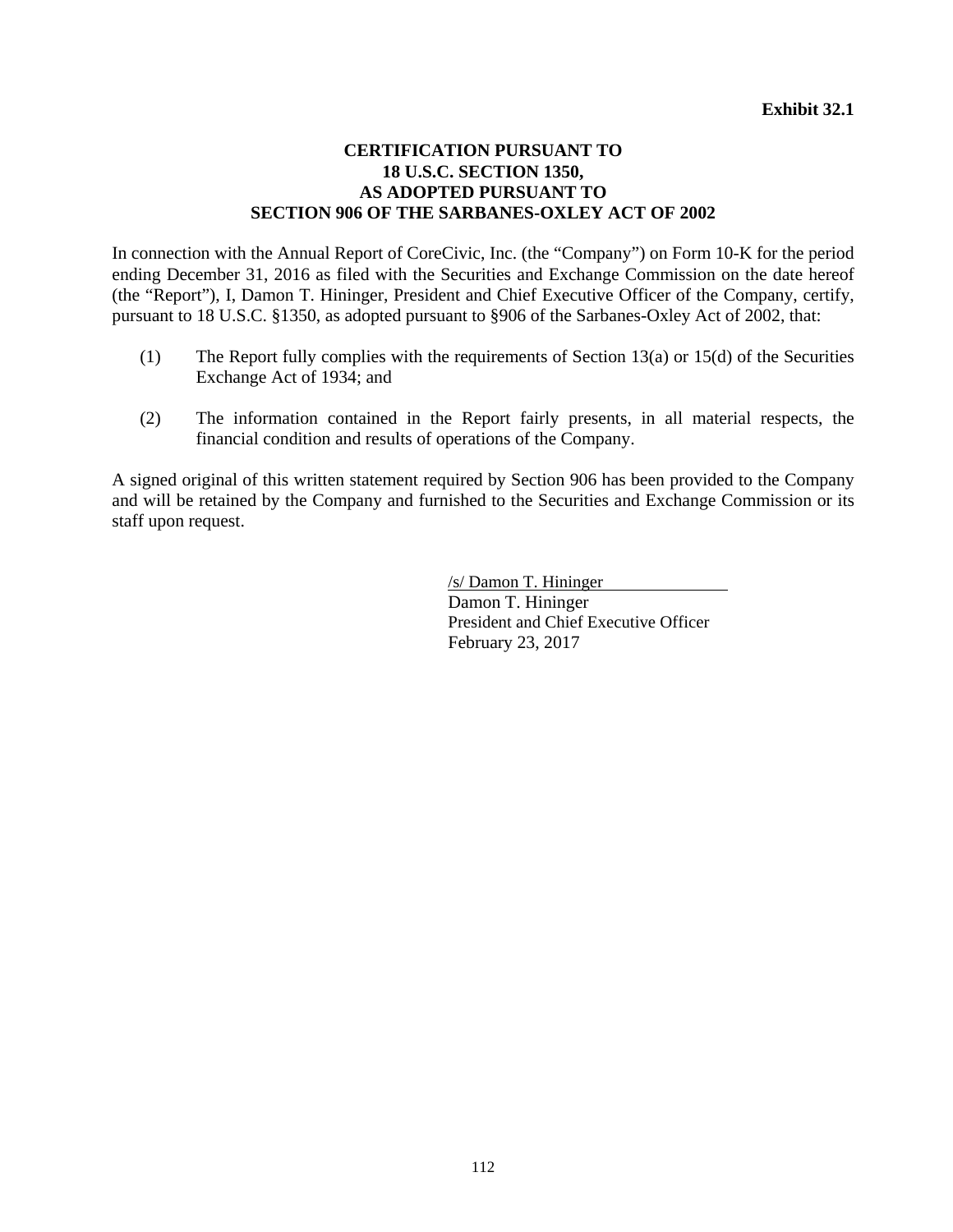#### **CERTIFICATION PURSUANT TO 18 U.S.C. SECTION 1350, AS ADOPTED PURSUANT TO SECTION 906 OF THE SARBANES-OXLEY ACT OF 2002**

In connection with the Annual Report of CoreCivic, Inc. (the "Company") on Form 10-K for the period ending December 31, 2016 as filed with the Securities and Exchange Commission on the date hereof (the "Report"), I, David M. Garfinkle, Executive Vice President, Chief Financial Officer, and Principal Accounting Officer of the Company, certify, pursuant to 18 U.S.C. §1350, as adopted pursuant to §906 of the Sarbanes-Oxley Act of 2002, that:

- (1) The Report fully complies with the requirements of Section 13(a) or 15(d) of the Securities Exchange Act of 1934; and
- (2) The information contained in the Report fairly presents, in all material respects, the financial condition and results of operations of the Company.

A signed original of this written statement required by Section 906 has been provided to the Company and will be retained by the Company and furnished to the Securities and Exchange Commission or its staff upon request.

> /s/ David M. Garfinkle David M. Garfinkle Executive Vice President, Chief Financial Officer, and Principal Accounting Officer February 23, 2017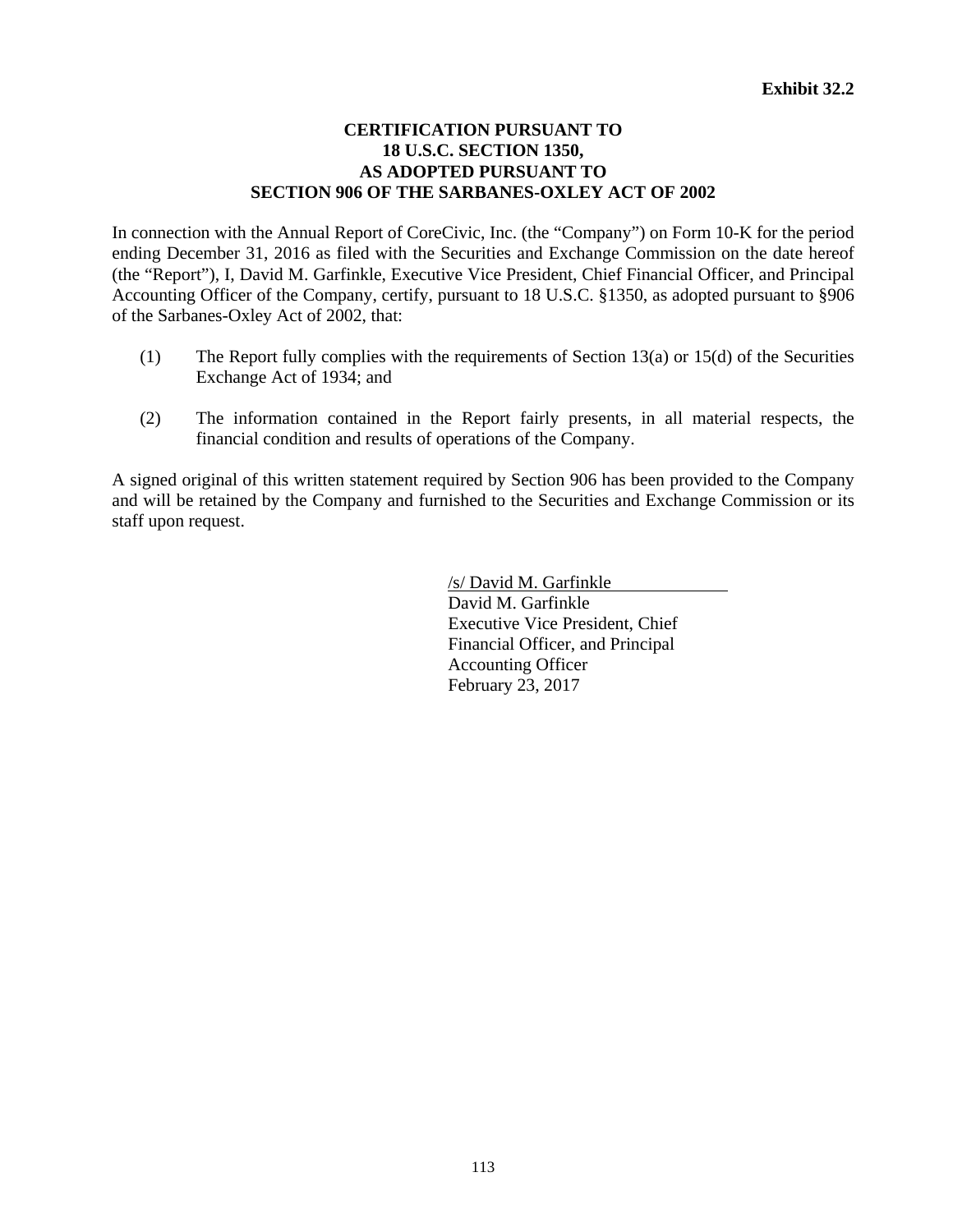# **INDEX TO FINANCIAL STATEMENTS**

# **Consolidated Financial Statements of CoreCivic, Inc. and Subsidiaries**

| Consolidated Statements of Operations for the years ended           |  |
|---------------------------------------------------------------------|--|
|                                                                     |  |
| Consolidated Statements of Cash Flows for the years ended           |  |
|                                                                     |  |
| Consolidated Statements of Stockholders' Equity for the years ended |  |
|                                                                     |  |
|                                                                     |  |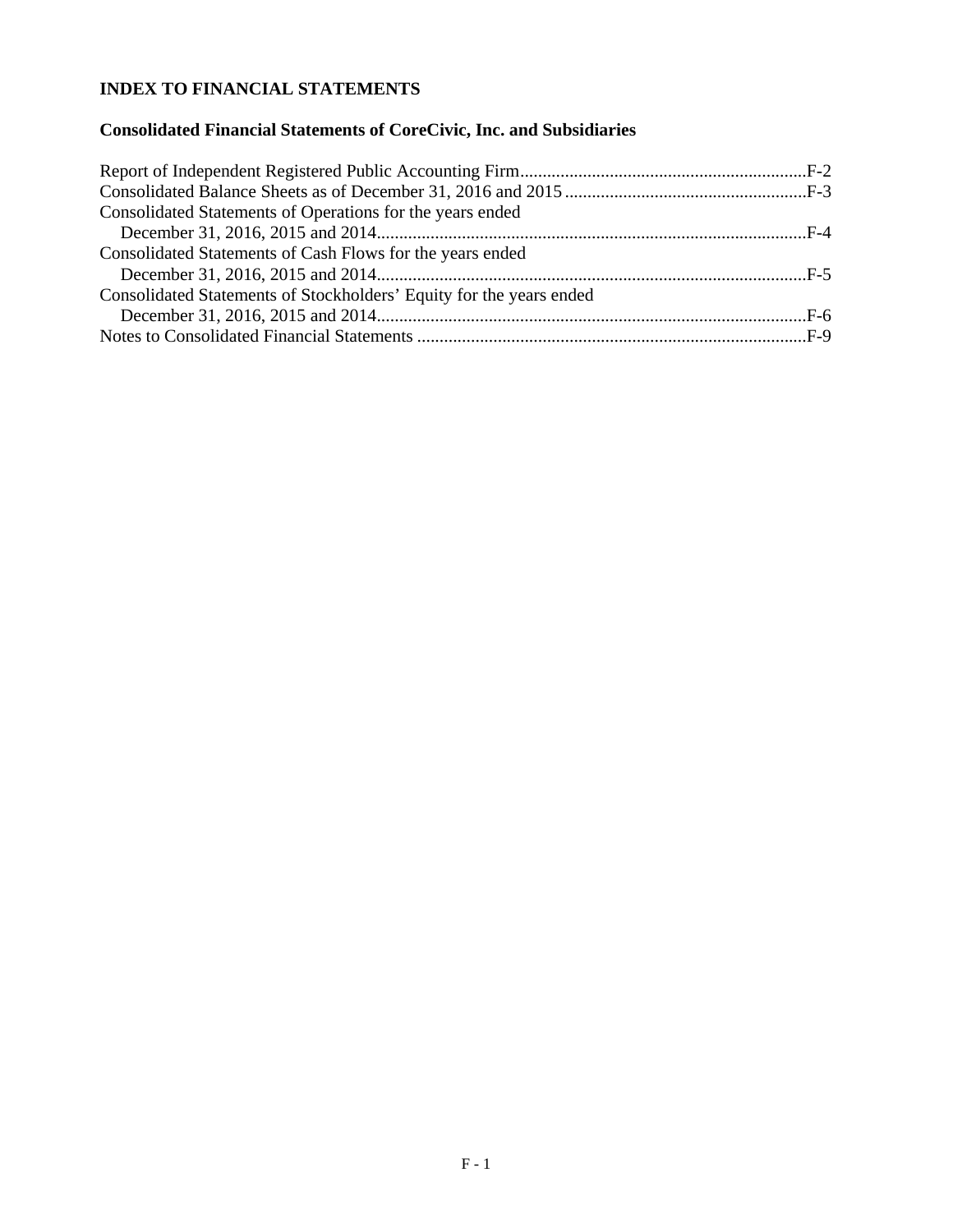# **REPORT OF INDEPENDENT REGISTERED PUBLIC ACCOUNTING FIRM**

Board of Directors and Stockholders of CoreCivic, Inc. and Subsidiaries

We have audited the accompanying consolidated balance sheets of CoreCivic, Inc. (formerly Corrections Corporation of America) and Subsidiaries as of December 31, 2016 and 2015, and the related consolidated statements of operations, stockholders' equity, and cash flows for each of the three years in the period ended December 31, 2016. Our audits also included the financial statement schedule listed in the Index at Item 15(2). These financial statements and schedule are the responsibility of the Company's management. Our responsibility is to express an opinion on these financial statements and schedule based on our audits.

We conducted our audits in accordance with the standards of the Public Company Accounting Oversight Board (United States). Those standards require that we plan and perform the audit to obtain reasonable assurance about whether the financial statements are free of material misstatement. An audit includes examining, on a test basis, evidence supporting the amounts and disclosures in the financial statements. An audit also includes assessing the accounting principles used and significant estimates made by management, as well as evaluating the overall financial statement presentation. We believe that our audits provide a reasonable basis for our opinion.

In our opinion, the financial statements referred to above present fairly, in all material respects, the consolidated financial position of CoreCivic, Inc. and Subsidiaries at December 31, 2016 and 2015, and the consolidated results of their operations and their cash flows for each of the three years in the period ended December 31, 2016, in conformity with U.S. generally accepted accounting principles. Also in our opinion, the related financial statement schedule, when considered in relation to the basic financial statements taken as a whole, presents fairly in all material respects the information set forth therein.

We also have audited, in accordance with the standards of the Public Company Accounting Oversight Board (United States), CoreCivic, Inc. and Subsidiaries' internal control over financial reporting as of December 31, 2016, based on criteria established in Internal Control-Integrated Framework issued by the Committee of Sponsoring Organizations of the Treadway Commission (2013 framework) and our report dated February 23, 2017, expressed an unqualified opinion thereon.

/s/ Ernst & Young LLP

Nashville, Tennessee February 23, 2017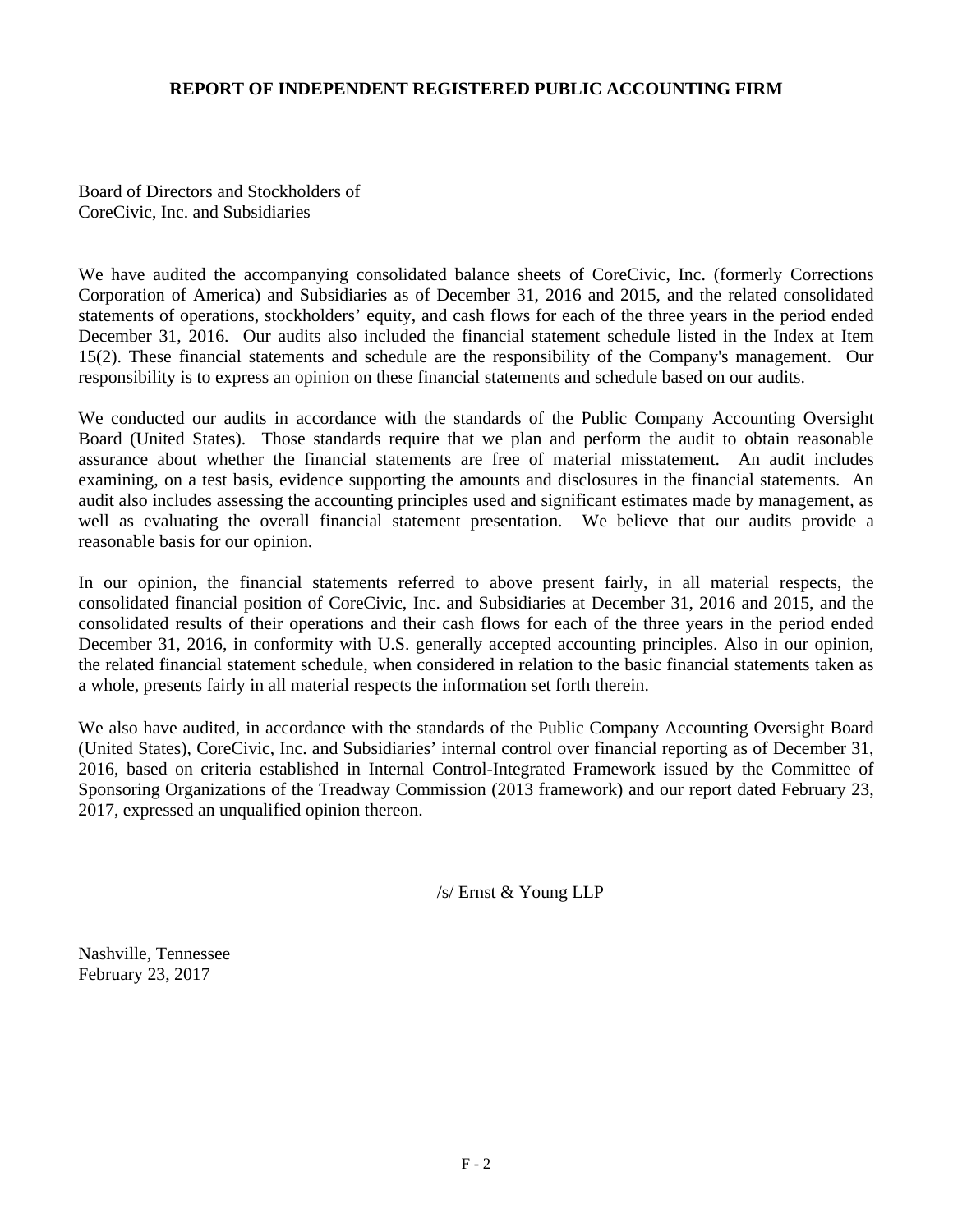#### **CORECIVIC, INC. AND SUBSIDIARIES CONSOLIDATED BALANCE SHEETS**

(in thousands, except per share data)

|                                                                                                                                                                                                                                    | December 31, |            |    |            |  |  |  |
|------------------------------------------------------------------------------------------------------------------------------------------------------------------------------------------------------------------------------------|--------------|------------|----|------------|--|--|--|
| <b>ASSETS</b>                                                                                                                                                                                                                      |              | 2016       |    | 2015       |  |  |  |
|                                                                                                                                                                                                                                    |              |            |    |            |  |  |  |
| Cash and cash equivalents                                                                                                                                                                                                          | \$           | 37,711     | \$ | 65,291     |  |  |  |
| Restricted cash                                                                                                                                                                                                                    |              |            |    | 877        |  |  |  |
| Accounts receivable, net of allowance of \$1,580 and \$459, respectively                                                                                                                                                           |              | 229,885    |    | 234,456    |  |  |  |
| Prepaid expenses and other current assets                                                                                                                                                                                          |              | 31,228     |    | 41,434     |  |  |  |
| Total current assets                                                                                                                                                                                                               |              | 298,824    |    | 342,058    |  |  |  |
| Property and equipment, net of accumulated depreciation of \$1,352,323<br>and \$1,193,723, respectively                                                                                                                            |              | 2,837,657  |    | 2,883,060  |  |  |  |
| Restricted cash                                                                                                                                                                                                                    |              | 218        |    | 131        |  |  |  |
| Investment in direct financing lease                                                                                                                                                                                               |              |            |    | 684        |  |  |  |
| Goodwill                                                                                                                                                                                                                           |              | 38,386     |    | 35,557     |  |  |  |
| Non-current deferred tax assets                                                                                                                                                                                                    |              | 13,735     |    | 9,824      |  |  |  |
| Other assets                                                                                                                                                                                                                       |              | 82,784     |    | 84,704     |  |  |  |
| Total assets                                                                                                                                                                                                                       | \$           | 3,271,604  | \$ | 3,356,018  |  |  |  |
| <b>LIABILITIES AND STOCKHOLDERS' EQUITY</b>                                                                                                                                                                                        |              |            |    |            |  |  |  |
| Accounts payable and accrued expenses                                                                                                                                                                                              | \$           | 260,107    | \$ | 317,675    |  |  |  |
| Income taxes payable                                                                                                                                                                                                               |              | 2,086      |    | 1,920      |  |  |  |
| Current portion of long-term debt                                                                                                                                                                                                  |              | 10,000     |    | 5,000      |  |  |  |
| Total current liabilities                                                                                                                                                                                                          |              | 272,193    |    | 324,595    |  |  |  |
| Long-term debt, net                                                                                                                                                                                                                |              | 1,435,169  |    | 1,447,077  |  |  |  |
| Deferred revenue                                                                                                                                                                                                                   |              | 53,437     |    | 63,289     |  |  |  |
| Other liabilities                                                                                                                                                                                                                  |              | 51,842     |    | 58,309     |  |  |  |
| <b>Total liabilities</b>                                                                                                                                                                                                           |              | 1,812,641  |    | 1,893,270  |  |  |  |
| Commitments and contingencies                                                                                                                                                                                                      |              |            |    |            |  |  |  |
| Preferred stock - \$0.01 par value; 50,000 shares authorized; none issued and outstanding at<br>December 31, 2016 and 2015, respectively<br>Common stock - \$0.01 par value; 300,000 shares authorized; 117,554 and 117,232 shares |              |            |    |            |  |  |  |
| issued and outstanding at December 31, 2016 and 2015, respectively                                                                                                                                                                 |              | 1,176      |    | 1,172      |  |  |  |
| Additional paid-in capital                                                                                                                                                                                                         |              | 1,780,350  |    | 1,762,394  |  |  |  |
| Accumulated deficit                                                                                                                                                                                                                |              | (322, 563) |    | (300, 818) |  |  |  |
| Total stockholders' equity                                                                                                                                                                                                         |              | 1,458,963  |    | 1,462,748  |  |  |  |
| Total liabilities and stockholders' equity                                                                                                                                                                                         | \$           | 3,271,604  | \$ | 3.356.018  |  |  |  |
|                                                                                                                                                                                                                                    |              |            |    |            |  |  |  |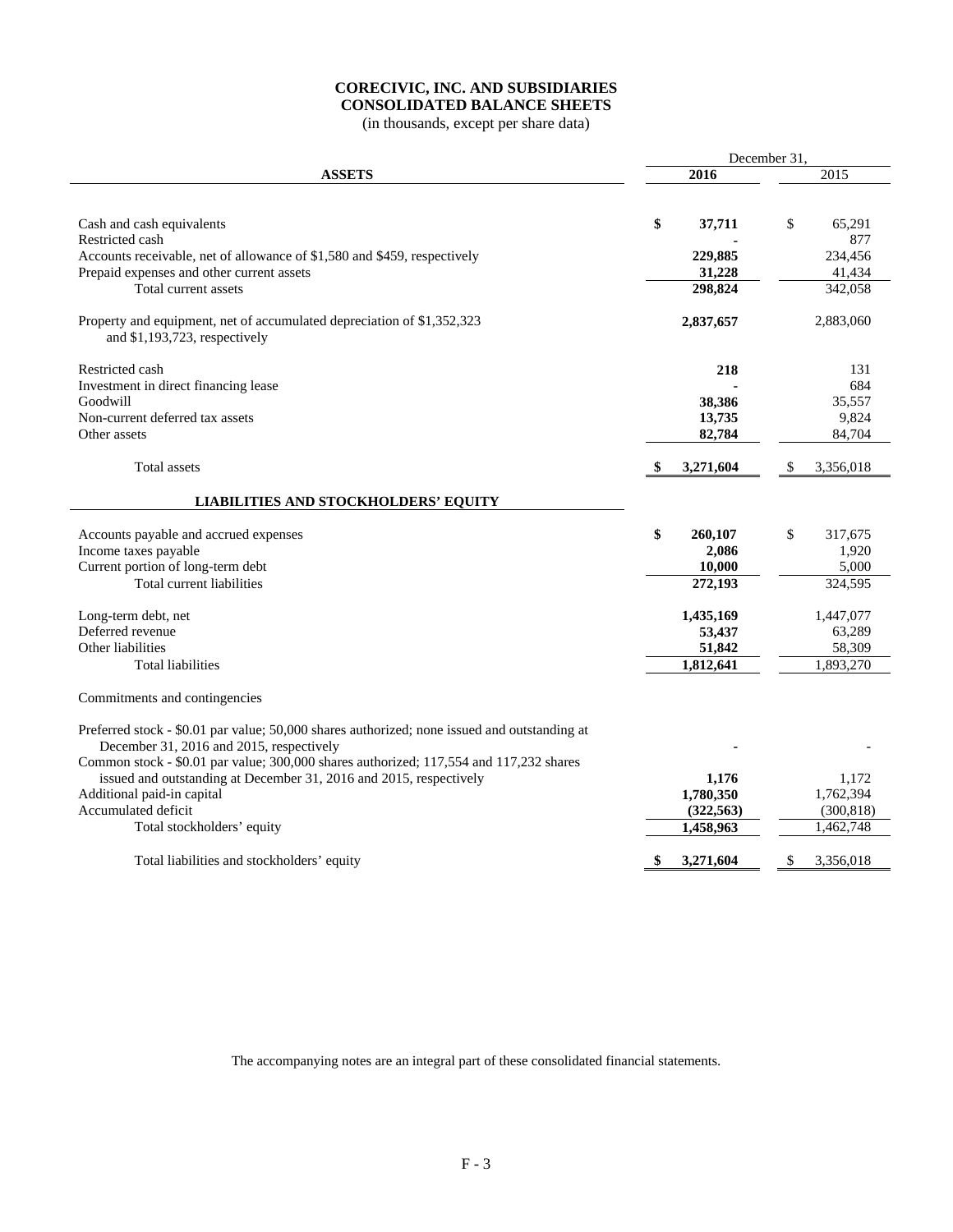#### **CORECIVIC, INC. AND SUBSIDIARIES CONSOLIDATED STATEMENTS OF OPERATIONS**

(in thousands, except per share amounts)

|                                                         | For the Years Ended December 31, |                     |                     |  |  |  |  |  |
|---------------------------------------------------------|----------------------------------|---------------------|---------------------|--|--|--|--|--|
|                                                         | 2016                             | 2015                | 2014                |  |  |  |  |  |
| <b>REVENUES</b>                                         | 1,849,785<br>-\$                 | 1,793,087<br>\$     | \$<br>1,646,867     |  |  |  |  |  |
| <b>EXPENSES:</b>                                        |                                  |                     |                     |  |  |  |  |  |
| Operating                                               | 1,275,586                        | 1,256,128           | 1,156,135           |  |  |  |  |  |
| General and administrative                              | 107,027                          | 103.936             | 106,429             |  |  |  |  |  |
| Depreciation and amortization                           | 166,746                          | 151,514             | 113,925             |  |  |  |  |  |
| Restructuring charges                                   | 4,010                            |                     |                     |  |  |  |  |  |
| Asset impairments                                       | 1,553,369                        | 955<br>1,512,533    | 30,082<br>1,406,571 |  |  |  |  |  |
| <b>OPERATING INCOME</b>                                 | 296,416                          | 280,554             | 240,296             |  |  |  |  |  |
|                                                         |                                  |                     |                     |  |  |  |  |  |
| <b>OTHER (INCOME) EXPENSE:</b><br>Interest expense, net | 67,755                           | 49,696              | 39,535              |  |  |  |  |  |
| Expenses associated with debt refinancing transactions  |                                  | 701                 |                     |  |  |  |  |  |
| Other (income) expense                                  | 489                              | (58)                | (1,204)             |  |  |  |  |  |
|                                                         | 68,244                           | $\overline{50,339}$ | 38,331              |  |  |  |  |  |
| <b>INCOME BEFORE INCOME TAXES</b>                       | 228,172                          | 230,215             | 201,965             |  |  |  |  |  |
| Income tax expense                                      | (8,253)                          | (8,361)             | (6,943)             |  |  |  |  |  |
| <b>NET INCOME</b>                                       | 219,919<br>- \$                  | $\$\,$<br>221,854   | \$<br>195,022       |  |  |  |  |  |
| <b>BASIC EARNINGS PER SHARE</b>                         | 1.87<br>-\$                      | \$<br>1.90          | \$<br>1.68          |  |  |  |  |  |
|                                                         |                                  |                     |                     |  |  |  |  |  |
| <b>DILUTED EARNINGS PER SHARE</b>                       | 1.87<br>-\$                      | \$<br>1.88          | \$<br>1.66          |  |  |  |  |  |
| <b>DIVIDENDS DECLARED PER SHARE</b>                     | \$<br>2.04                       | \$<br>2.16          | 2.04<br>\$          |  |  |  |  |  |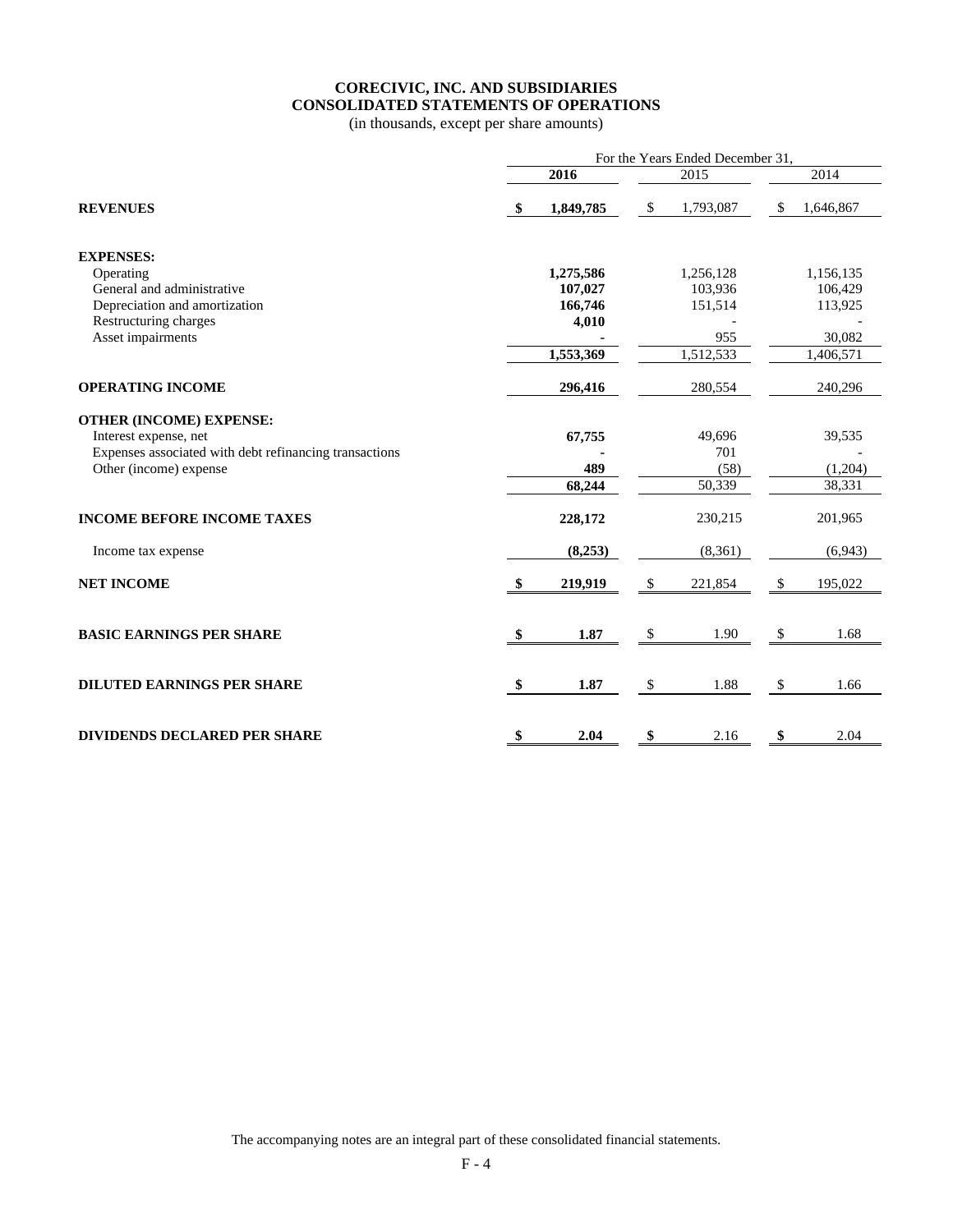# **CORECIVIC, INC. AND SUBSIDIARIES CONSOLIDATED STATEMENTS OF CASH FLOWS**

(in thousands)

|                                                                                                                                                                         |                | For the Years Ended December 31,    |                                     |  |
|-------------------------------------------------------------------------------------------------------------------------------------------------------------------------|----------------|-------------------------------------|-------------------------------------|--|
|                                                                                                                                                                         | 2016           | 2015                                | 2014                                |  |
| <b>CASH FLOWS FROM OPERATING ACTIVITIES:</b>                                                                                                                            |                |                                     |                                     |  |
| Net income                                                                                                                                                              | \$<br>219,919  | \$<br>221,854                       | \$<br>195,022                       |  |
| Adjustments to reconcile net income to net cash                                                                                                                         |                |                                     |                                     |  |
| provided by operating activities:                                                                                                                                       |                |                                     |                                     |  |
| Depreciation and amortization                                                                                                                                           | 166,746        | 151,514                             | 113,925                             |  |
| Asset impairments                                                                                                                                                       |                | 955                                 | 30,082                              |  |
| Amortization of debt issuance costs and other non-cash interest                                                                                                         | 3,147          | 2,973                               | 3,102                               |  |
| Expenses associated with debt refinancing transactions                                                                                                                  |                | 701                                 |                                     |  |
| Deferred income taxes                                                                                                                                                   | (3,911)        | 5,706                               | (3,211)                             |  |
| Other expenses and non-cash items                                                                                                                                       | 5,265          | 3,732                               | 4,594                               |  |
| Non-cash revenue and other income                                                                                                                                       | (8,518)        | (2,639)                             | (3,880)                             |  |
| Income tax benefit of equity compensation                                                                                                                               | (1, 479)       | (525)                               | (665)                               |  |
| Non-cash equity compensation                                                                                                                                            | 17,903         | 15,394                              | 13,975                              |  |
| Changes in assets and liabilities, net:                                                                                                                                 |                |                                     |                                     |  |
| Accounts receivable, prepaid expenses and other assets                                                                                                                  | 14,059         | 1,266                               | (12, 549)                           |  |
| Accounts payable, accrued expenses and other liabilities                                                                                                                | (39, 403)      | (2,210)                             | 82,396                              |  |
| Income taxes payable                                                                                                                                                    | 1,645          | 1,077                               | 790                                 |  |
| Net cash provided by operating activities                                                                                                                               | 375,373        | 399,798                             | 423,581                             |  |
|                                                                                                                                                                         |                |                                     |                                     |  |
| <b>CASH FLOWS FROM INVESTING ACTIVITIES:</b>                                                                                                                            |                |                                     |                                     |  |
| Expenditures for facility development and expansions                                                                                                                    | (41, 816)      | (164, 880)                          | (85,791)                            |  |
| Expenditures for other capital improvements                                                                                                                             |                |                                     | (49,315)                            |  |
|                                                                                                                                                                         | (51, 647)      | (59, 414)                           |                                     |  |
| Capitalized lease payments                                                                                                                                              |                | (34, 470)                           | (70, 793)                           |  |
| Acquisition of businesses, net of cash acquired                                                                                                                         | (43,769)       | (158, 366)                          |                                     |  |
| Decrease in restricted cash                                                                                                                                             | 240            | 1,350                               | 2,983                               |  |
| Proceeds from sale of assets                                                                                                                                            | 8,412          | 563                                 | 5,136                               |  |
| Decrease (increase) in other assets                                                                                                                                     | 3,853          | 3,686                               | (1,101)                             |  |
| Payments received on direct financing lease and notes receivable                                                                                                        | 2,539          | 2,250                               | 1,994                               |  |
| Net cash used in investing activities                                                                                                                                   | (122, 188)     | (409, 281)                          | (196, 887)                          |  |
| CASH FLOWS FROM FINANCING ACTIVITIES:                                                                                                                                   |                |                                     |                                     |  |
| Proceeds from issuance of debt                                                                                                                                          |                |                                     |                                     |  |
|                                                                                                                                                                         | 389,000        | 807,000                             | 250,000                             |  |
| Scheduled principal repayments                                                                                                                                          | (5,000)        |                                     |                                     |  |
| Other principal repayments of debt                                                                                                                                      | (393,000)      | (543,000)                           | (255,000)                           |  |
| Payment of debt issuance and other refinancing and related costs                                                                                                        | (68)           | (5, 727)                            |                                     |  |
| Payment of lease obligations                                                                                                                                            | (11,789)       | (6, 468)                            |                                     |  |
| Contingent consideration for acquisition of businesses                                                                                                                  | (5,073)        |                                     |                                     |  |
| Proceeds from exercise of stock options                                                                                                                                 | 2,638          | 7,700                               | 12,450                              |  |
| Purchase and retirement of common stock                                                                                                                                 | (4,006)        | (9, 454)                            | (4,036)                             |  |
| Income tax benefit of equity compensation                                                                                                                               | 1,479          | 525                                 | 665                                 |  |
| Decrease (increase) in restricted cash for dividends                                                                                                                    | 550            | 500                                 | (251)                               |  |
| Dividends paid                                                                                                                                                          | (255, 496)     | (250, 695)                          | (234, 048)                          |  |
| Net cash provided by (used in) financing activities                                                                                                                     | (280, 765)     | 381                                 | (230, 220)                          |  |
| NET DECREASE IN CASH AND CASH EQUIVALENTS                                                                                                                               | (27,580)       | (9,102)                             | (3,526)                             |  |
| CASH AND CASH EQUIVALENTS, beginning of year                                                                                                                            | 65,291         | 74,393                              | 77,919                              |  |
| CASH AND CASH EQUIVALENTS, end of year                                                                                                                                  | 37,711<br>- \$ | $\boldsymbol{\mathsf{S}}$<br>65,291 | $\boldsymbol{\mathsf{S}}$<br>74,393 |  |
| SUPPLEMENTAL DISCLOSURES OF CASH FLOW<br><b>INFORMATION:</b><br>Cash paid during the period for:<br>Interest (net of amounts capitalized of \$552, \$5,478, and \$2,525 |                |                                     |                                     |  |
| in 2016, 2015, and 2014, respectively)                                                                                                                                  | 55,966         | \$<br>36,992                        | \$<br>39,928                        |  |
| Income taxes paid (refunded), net                                                                                                                                       | (2, 137)       | $\overline{\mathcal{S}}$<br>9,966   | $\overline{\mathcal{S}}$<br>19,717  |  |
|                                                                                                                                                                         |                |                                     |                                     |  |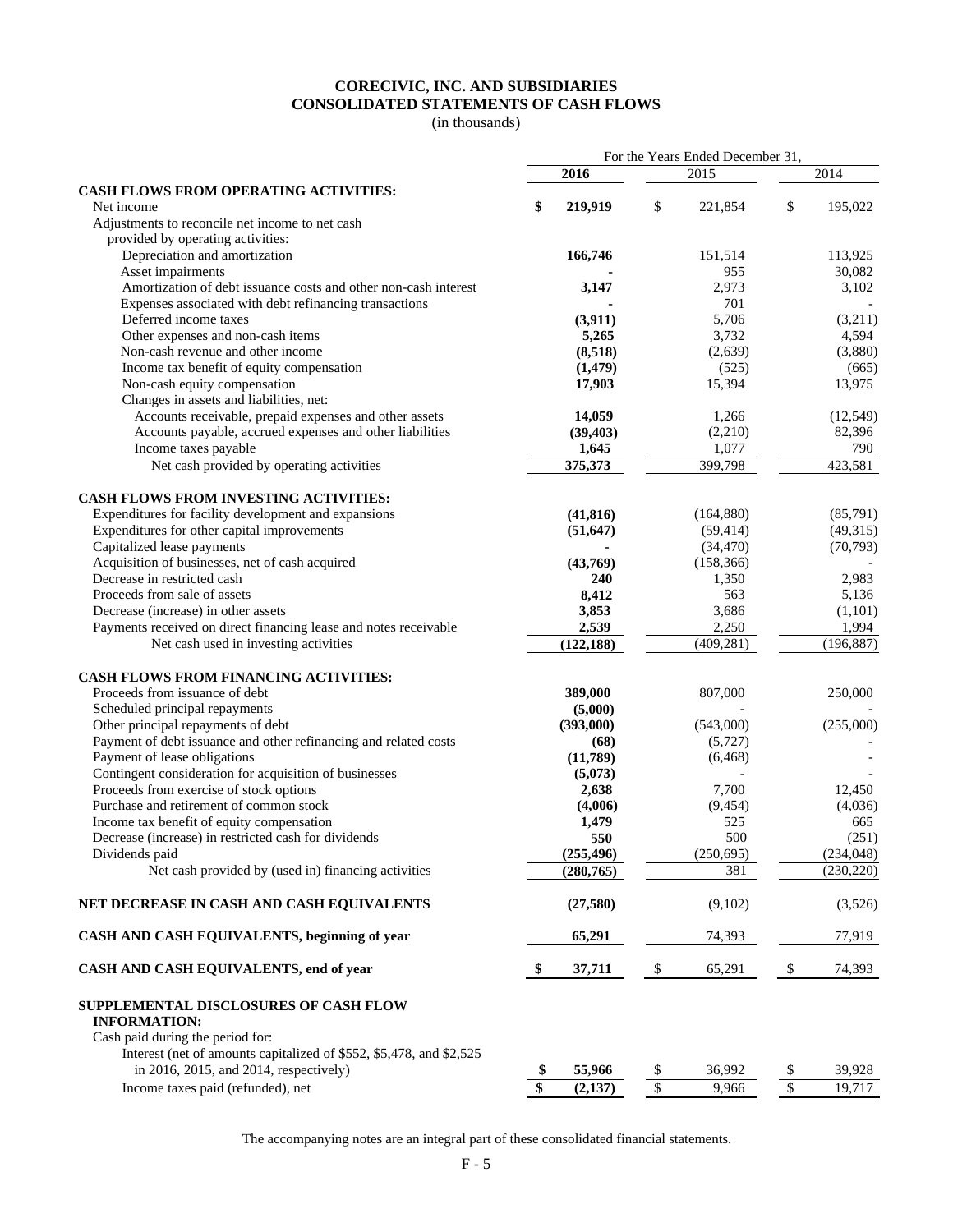#### **CORECIVIC, INC. AND SUBSIDIARIES CONSOLIDATED STATEMENTS OF STOCKHOLDERS' EQUITY FOR THE YEARS ENDED DECEMBER 31, 2016, 2015, AND 2014**

(in thousands)

|                                                          | <b>Shares</b> | Par Value |       |    |           |    |            |                 |  |  |  |  |  |  |  |  |  |  |  |  |  |  |  |  |  |  |  | Common Stock |  |  |  |  |  |  |  |  |  |  |  |  |  |  |  |  |  |  |  |  |  |  |  |  |  |  |  |  |  |  |  |  |  |  |  |  | Additional<br>Paid-In<br>Capital |  |  |  | Accumulated<br>Deficit | Total<br>Stockholders'<br>Equity |
|----------------------------------------------------------|---------------|-----------|-------|----|-----------|----|------------|-----------------|--|--|--|--|--|--|--|--|--|--|--|--|--|--|--|--|--|--|--|--------------|--|--|--|--|--|--|--|--|--|--|--|--|--|--|--|--|--|--|--|--|--|--|--|--|--|--|--|--|--|--|--|--|--|--|--|--|----------------------------------|--|--|--|------------------------|----------------------------------|
| BALANCE, December 31, 2015                               | 117,232       | \$        | 1,172 | \$ | 1,762,394 | \$ | (300, 818) | \$<br>1,462,748 |  |  |  |  |  |  |  |  |  |  |  |  |  |  |  |  |  |  |  |              |  |  |  |  |  |  |  |  |  |  |  |  |  |  |  |  |  |  |  |  |  |  |  |  |  |  |  |  |  |  |  |  |  |  |  |  |                                  |  |  |  |                        |                                  |
| Net income                                               |               |           |       |    |           |    | 219,919    | 219,919         |  |  |  |  |  |  |  |  |  |  |  |  |  |  |  |  |  |  |  |              |  |  |  |  |  |  |  |  |  |  |  |  |  |  |  |  |  |  |  |  |  |  |  |  |  |  |  |  |  |  |  |  |  |  |  |  |                                  |  |  |  |                        |                                  |
| Retirement of common stock                               | (135)         |           | (1)   |    | (4,005)   |    |            | (4,006)         |  |  |  |  |  |  |  |  |  |  |  |  |  |  |  |  |  |  |  |              |  |  |  |  |  |  |  |  |  |  |  |  |  |  |  |  |  |  |  |  |  |  |  |  |  |  |  |  |  |  |  |  |  |  |  |  |                                  |  |  |  |                        |                                  |
| Dividends declared on common stock (\$2.04 per share)    |               |           |       |    |           |    | (241, 721) | (241, 721)      |  |  |  |  |  |  |  |  |  |  |  |  |  |  |  |  |  |  |  |              |  |  |  |  |  |  |  |  |  |  |  |  |  |  |  |  |  |  |  |  |  |  |  |  |  |  |  |  |  |  |  |  |  |  |  |  |                                  |  |  |  |                        |                                  |
| Restricted stock compensation, net of<br>forfeitures     | (1)           |           |       |    | 17,735    |    | 57         | 17,792          |  |  |  |  |  |  |  |  |  |  |  |  |  |  |  |  |  |  |  |              |  |  |  |  |  |  |  |  |  |  |  |  |  |  |  |  |  |  |  |  |  |  |  |  |  |  |  |  |  |  |  |  |  |  |  |  |                                  |  |  |  |                        |                                  |
| Stock option compensation expense, net of<br>forfeitures |               |           |       |    | 111       |    |            | 111             |  |  |  |  |  |  |  |  |  |  |  |  |  |  |  |  |  |  |  |              |  |  |  |  |  |  |  |  |  |  |  |  |  |  |  |  |  |  |  |  |  |  |  |  |  |  |  |  |  |  |  |  |  |  |  |  |                                  |  |  |  |                        |                                  |
| Income tax benefit of equity compensation                |               |           |       |    | 1,479     |    |            | 1,479           |  |  |  |  |  |  |  |  |  |  |  |  |  |  |  |  |  |  |  |              |  |  |  |  |  |  |  |  |  |  |  |  |  |  |  |  |  |  |  |  |  |  |  |  |  |  |  |  |  |  |  |  |  |  |  |  |                                  |  |  |  |                        |                                  |
| Restricted stock grants                                  | 318           |           | 3     |    |           |    |            | $\mathbf{3}$    |  |  |  |  |  |  |  |  |  |  |  |  |  |  |  |  |  |  |  |              |  |  |  |  |  |  |  |  |  |  |  |  |  |  |  |  |  |  |  |  |  |  |  |  |  |  |  |  |  |  |  |  |  |  |  |  |                                  |  |  |  |                        |                                  |
| Stock options exercised                                  | 140           |           | 2     |    | 2,636     |    |            | 2,638           |  |  |  |  |  |  |  |  |  |  |  |  |  |  |  |  |  |  |  |              |  |  |  |  |  |  |  |  |  |  |  |  |  |  |  |  |  |  |  |  |  |  |  |  |  |  |  |  |  |  |  |  |  |  |  |  |                                  |  |  |  |                        |                                  |
| BALANCE, December 31, 2016                               | 117,554       | \$        | 1,176 | \$ | 1,780,350 | \$ | (322, 563) | \$<br>1,458,963 |  |  |  |  |  |  |  |  |  |  |  |  |  |  |  |  |  |  |  |              |  |  |  |  |  |  |  |  |  |  |  |  |  |  |  |  |  |  |  |  |  |  |  |  |  |  |  |  |  |  |  |  |  |  |  |  |                                  |  |  |  |                        |                                  |

(Continued)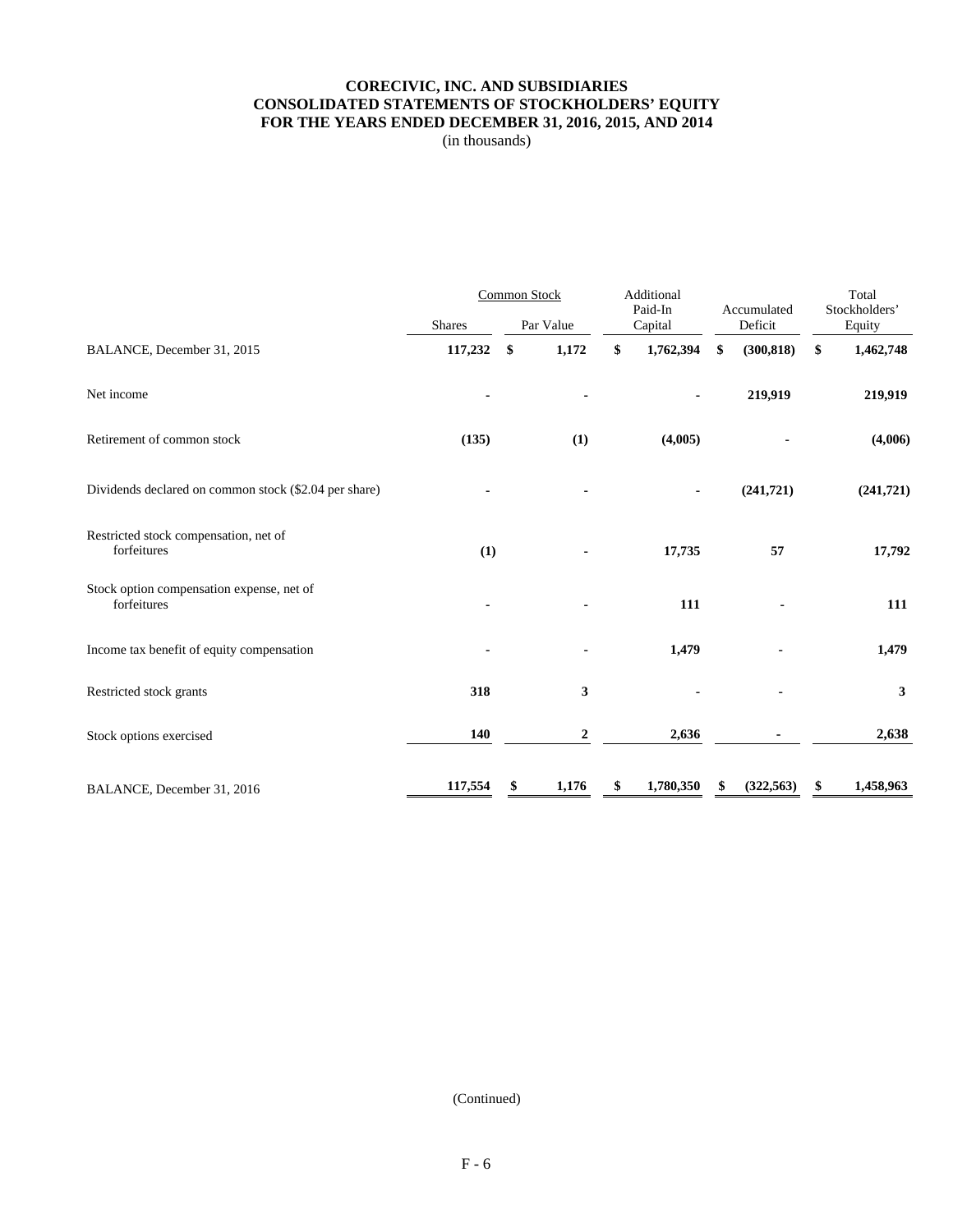#### **CORECIVIC, INC. AND SUBSIDIARIES CONSOLIDATED STATEMENTS OF STOCKHOLDERS' EQUITY FOR THE YEARS ENDED DECEMBER 31, 2016, 2015, AND 2014**

(in thousands)

|                                                          | <b>Common Stock</b><br>Par Value<br><b>Shares</b> |    |       |              | Additional<br>Paid-In<br>Capital | Accumulated<br>Deficit |            | Total<br>Stockholders'<br>Equity |            |
|----------------------------------------------------------|---------------------------------------------------|----|-------|--------------|----------------------------------|------------------------|------------|----------------------------------|------------|
| BALANCE, December 31, 2014                               | 116,764                                           | \$ | 1,168 | $\mathbb{S}$ | 1,748,303                        | \$                     | (267, 971) | \$                               | 1,481,500  |
| Net income                                               |                                                   |    |       |              |                                  |                        | 221,854    |                                  | 221,854    |
| Retirement of common stock                               | (237)                                             |    | (3)   |              | (9, 451)                         |                        |            |                                  | (9, 454)   |
| Dividends declared on common stock (\$2.16 per share)    |                                                   |    |       |              | $\overline{\phantom{a}}$         |                        | (254, 774) |                                  | (254, 774) |
| Restricted stock compensation, net of<br>forfeitures     | (11)                                              |    |       |              | 14,639                           |                        | 73         |                                  | 14,712     |
| Stock option compensation expense, net of<br>forfeitures |                                                   |    |       |              | 682                              |                        |            |                                  | 682        |
| Income tax benefit of equity compensation                |                                                   |    |       |              | 525                              |                        |            |                                  | 525        |
| Restricted stock grants                                  | 303                                               |    | 3     |              |                                  |                        |            |                                  | 3          |
| Stock options exercised                                  | 413                                               |    | 4     |              | 7,696                            |                        |            |                                  | 7,700      |
| BALANCE, December 31, 2015                               | 117,232                                           | \$ | 1,172 | \$           | 1,762,394                        | \$                     | (300, 818) | \$                               | 1,462,748  |

(Continued)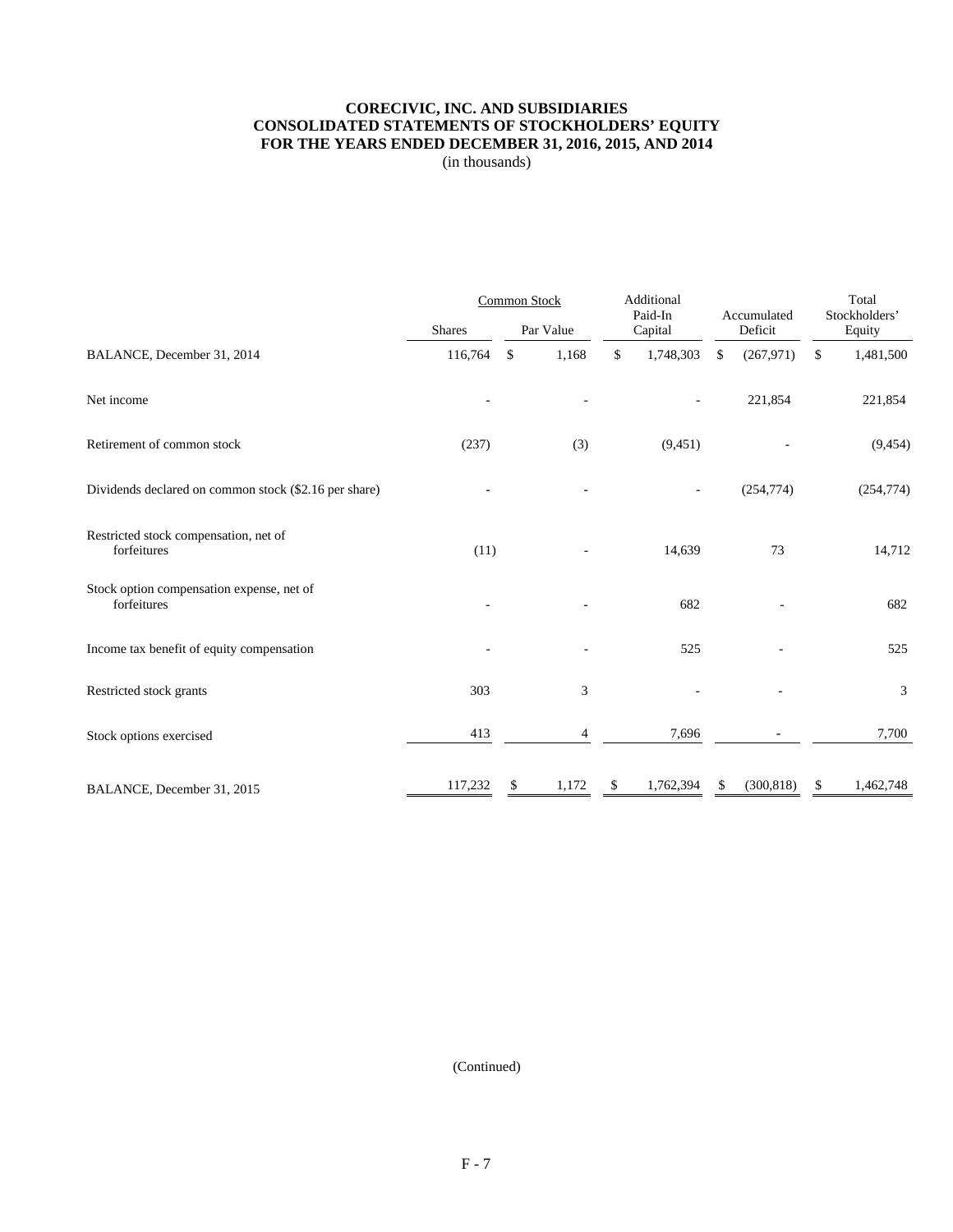#### **CORECIVIC, INC. AND SUBSIDIARIES CONSOLIDATED STATEMENTS OF STOCKHOLDERS' EQUITY FOR THE YEARS ENDED DECEMBER 31, 2016, 2015, AND 2014**

(in thousands)

|                                                          | <b>Common Stock</b><br>Additional<br>Paid-In<br>Capital<br>Par Value<br><b>Shares</b> |    |       | Accumulated<br>Deficit |           | Total<br>Stockholders'<br>Equity |            |                 |
|----------------------------------------------------------|---------------------------------------------------------------------------------------|----|-------|------------------------|-----------|----------------------------------|------------|-----------------|
| BALANCE, December 31, 2013                               | 115,923                                                                               | \$ | 1,159 | \$                     | 1,725,363 | \$                               | (224, 015) | \$<br>1,502,507 |
| Net income                                               |                                                                                       |    |       |                        |           |                                  | 195,022    | 195,022         |
| Retirement of common stock                               | (118)                                                                                 |    | (1)   |                        | (4,035)   |                                  |            | (4,036)         |
| Dividends declared on common stock (\$2.04 per share)    |                                                                                       |    |       |                        |           |                                  | (239,086)  | (239,086)       |
| Restricted stock compensation, net of<br>forfeitures     | (20)                                                                                  |    |       |                        | 11,985    |                                  | 108        | 12,093          |
| Stock option compensation expense, net of<br>forfeitures |                                                                                       |    |       |                        | 1,882     |                                  |            | 1,882           |
| Income tax benefit of equity compensation                |                                                                                       |    |       |                        | 665       |                                  |            | 665             |
| Restricted stock grants                                  | 267                                                                                   |    | 3     |                        |           |                                  |            | $\mathfrak{Z}$  |
| Stock options exercised                                  | 712                                                                                   |    | 7     |                        | 12,443    |                                  |            | 12,450          |
| BALANCE, December 31, 2014                               | 116,764                                                                               | \$ | 1,168 | \$                     | 1,748,303 | \$                               | (267, 971) | \$<br>1,481,500 |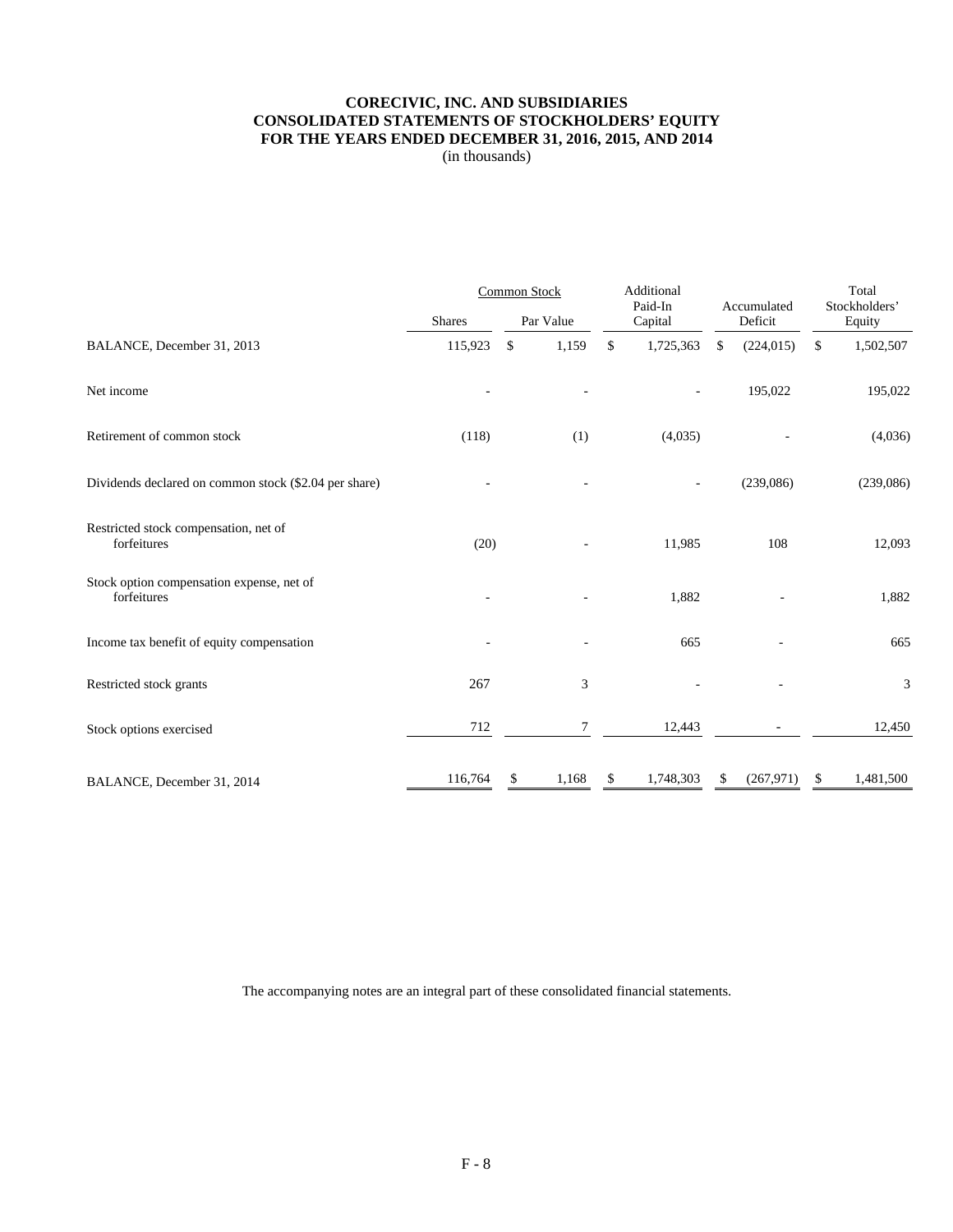#### **CORECIVIC, INC. AND SUBSIDIARIES**

#### **NOTES TO CONSOLIDATED FINANCIAL STATEMENTS**

#### **DECEMBER 31, 2016, 2015 AND 2014**

#### **1. ORGANIZATION AND OPERATIONS**

CoreCivic, Inc. (together with its subsidiaries, the "Company" or "CoreCivic") is the nation's largest owner of partnership correctional, detention, and residential reentry facilities and one of the largest prison operators in the United States. As of December 31, 2016, CoreCivic owned or controlled 49 correctional and detention facilities, owned or controlled 25 residential reentry facilities, and managed an additional 11 correctional and detention facilities owned by its government partners, with a total design capacity of approximately 89,700 beds in 20 states and the District of Columbia. In addition to providing fundamental residential services, CoreCivic's facilities offer a variety of rehabilitation and educational programs, including basic education, faithbased services, life skills and employment training, and substance abuse treatment. These services are intended to help reduce recidivism and to prepare offenders for their successful reentry into society upon their release. CoreCivic also provides or makes available to offenders certain health care (including medical, dental, and mental health services), food services, and work and recreational programs.

Over the past several years, the Company has successfully executed strategies to diversify its business and offer a broader range of solutions to government partners. To reflect this transformation, management announced in October 2016, its decision to rename and rebrand the Company from Corrections Corporation of America to CoreCivic. The decision to rename the Company was the result of an intense research, brand strategy, and creative process that began in mid-2015. While the Company was legally renamed in December 2016, related rebranding efforts are ongoing. Through three business offerings, CoreCivic Safety, CoreCivic Properties, and CoreCivic Community, the Company provides a broad range of solutions to government partners that serve the public good through high-quality corrections and detention management, innovative and cost-saving government real estate solutions, and a growing network of residential reentry centers to help address America's recidivism crisis.

CoreCivic began operating as a real estate investment trust ("REIT") for federal income tax purposes effective January 1, 2013. The Company provides correctional services and conducts other business activities through taxable REIT subsidiaries ("TRSs"). A TRS is a subsidiary of a REIT that is subject to applicable corporate income tax and certain qualification requirements. The Company's use of TRSs enables CoreCivic to comply with REIT qualification requirements while providing correctional services at facilities it owns and at facilities owned by its government partners and to engage in certain other business operations. A TRS is not subject to the distribution requirements applicable to REITs so it may retain income generated by its operations for reinvestment.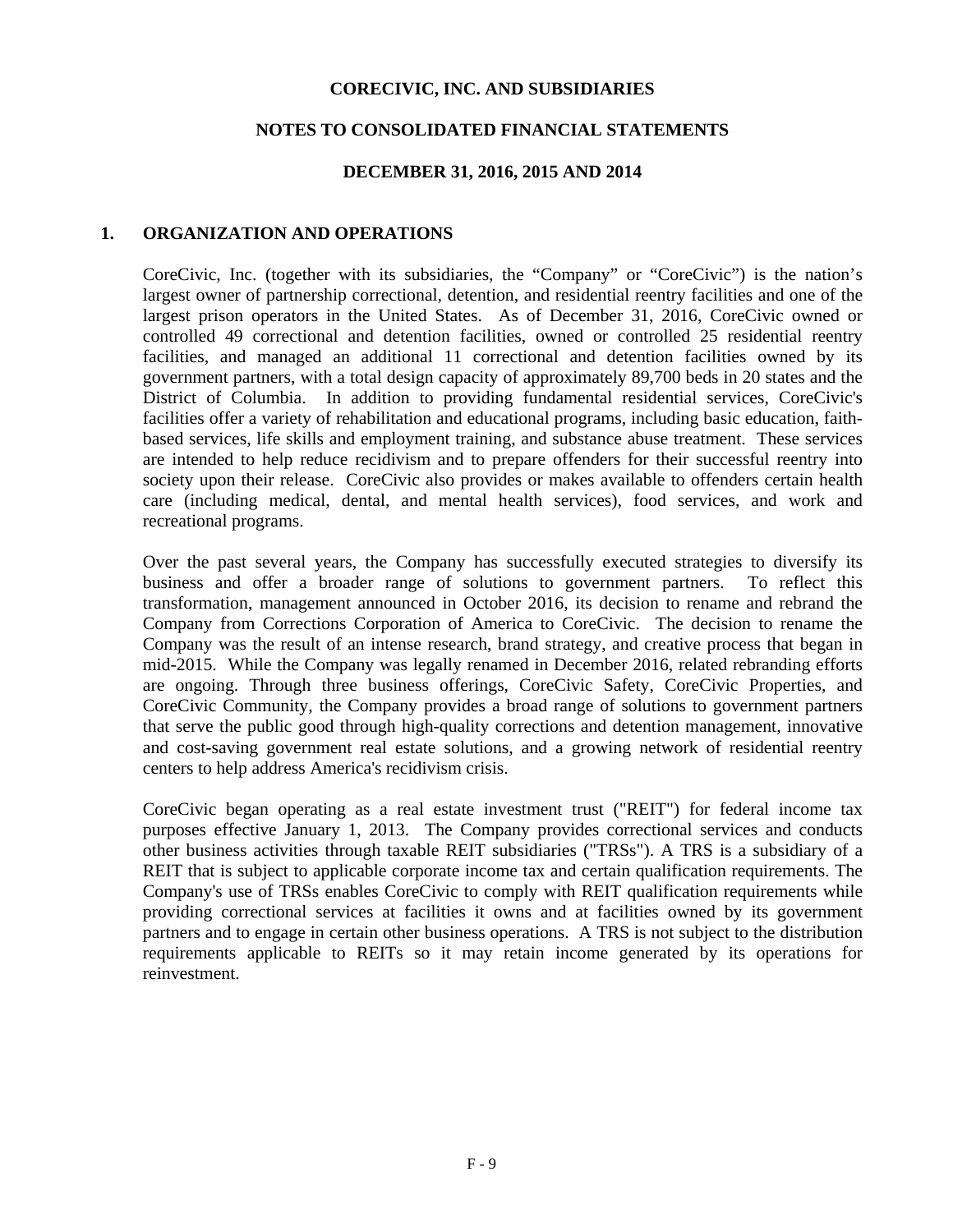# **2. SUMMARY OF SIGNIFICANT ACCOUNTING POLICIES**

#### **Basis of Presentation**

The consolidated financial statements are prepared in accordance with U.S. generally accepted accounting principles and include the accounts of CoreCivic on a consolidated basis with its whollyowned subsidiaries. All intercompany balances and transactions have been eliminated.

### **Cash and Cash Equivalents**

CoreCivic considers all liquid debt instruments with a maturity of three months or less at the time of purchase to be cash equivalents.

#### **Accounts Receivable and Allowance for Doubtful Accounts**

At December 31, 2016 and 2015, accounts receivable of \$229.9 million and \$234.5 million were net of allowances for doubtful accounts totaling \$1.6 million and \$0.5 million, respectively. Accounts receivable consist primarily of amounts due from federal, state, and local government agencies for the utilization of CoreCivic's correctional, detention, and residential reentry facilities, as well as for operating and managing such facilities.

Accounts receivable are stated at estimated net realizable value. CoreCivic recognizes allowances for doubtful accounts to ensure receivables are not overstated due to uncollectibility. Bad debt reserves are maintained for customers based on a variety of factors, including the length of time receivables are past due, significant one-time events, and historical experience. If circumstances related to customers change, estimates of the recoverability of receivables would be further adjusted.

# **Property and Equipment**

Property and equipment are carried at cost. Assets acquired by CoreCivic in conjunction with acquisitions are recorded at estimated fair market value at the time of purchase. Betterments, renewals and significant repairs that extend the life of an asset are capitalized; other repair and maintenance costs are expensed. Interest is capitalized to the asset to which it relates in connection with the construction or expansion of facilities. Construction costs directly associated with the development of a correctional facility are capitalized as part of the cost of the development project. Such costs are written-off to general and administrative expense whenever a project is abandoned. The cost and accumulated depreciation applicable to assets retired are removed from the accounts and the gain or loss on disposition is recognized in income. Depreciation is computed over the estimated useful lives of depreciable assets using the straight-line method. Useful lives for property and equipment are as follows:

| Land improvements             | $5 - 20$ years |
|-------------------------------|----------------|
| Buildings and improvements    | $5 - 50$ years |
| Equipment and software        | $3 - 10$ years |
| Office furniture and fixtures | 5 years        |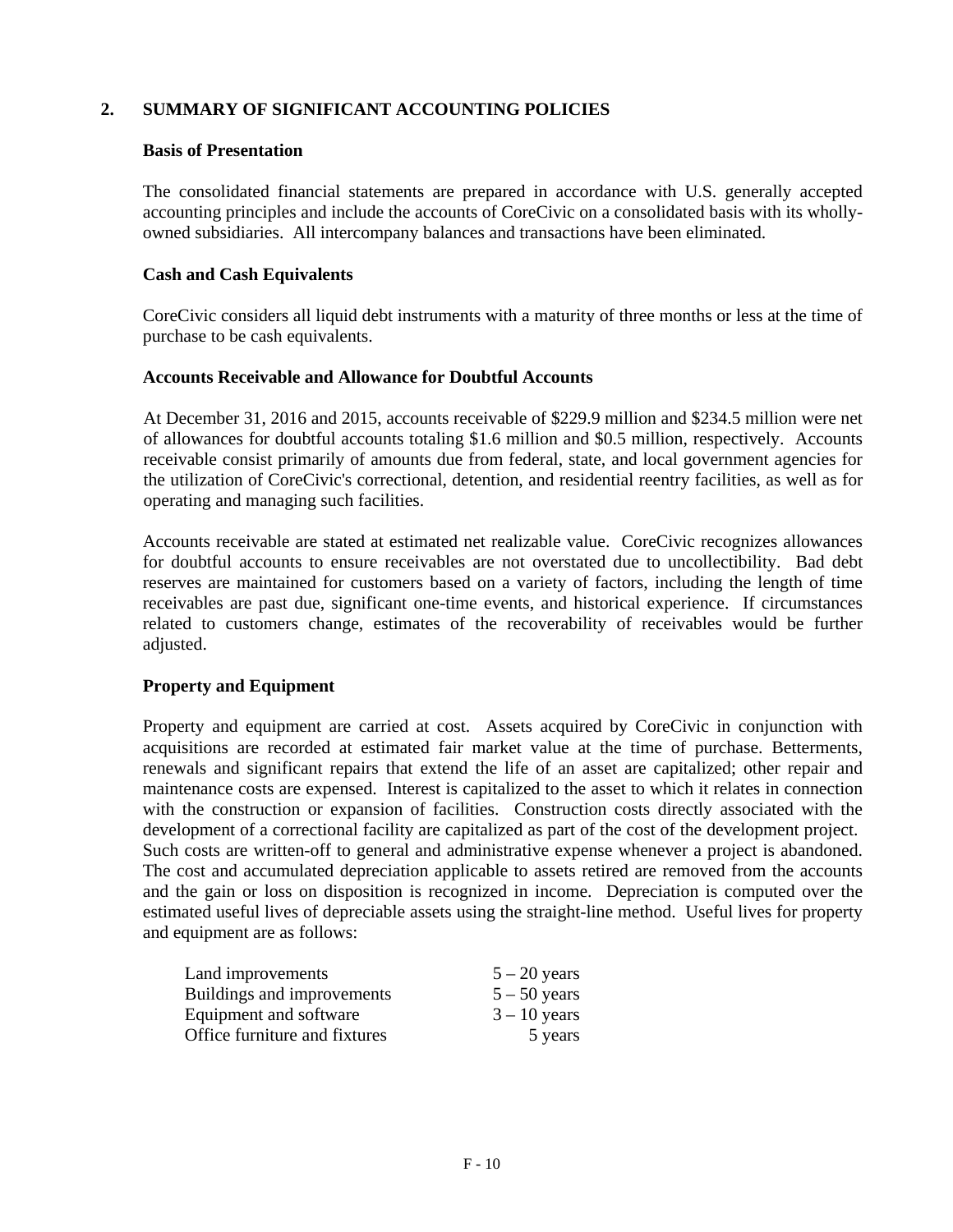# **Accounting for the Impairment of Long-Lived Assets Other Than Goodwill**

Long-lived assets other than goodwill are reviewed for impairment when circumstances indicate the carrying value of an asset may not be recoverable. When circumstances indicate an asset may not be recoverable, impairment is recognized when the estimated undiscounted cash flows associated with the asset or group of assets is less than their carrying value. If impairment exists, an adjustment is made to write the asset down to its fair value, and a loss is recorded as the difference between the carrying value and fair value. Fair values are determined based on quoted market values, comparable sales data, discounted cash flows or internal and external appraisals, as applicable.

# **Goodwill**

Goodwill represents the cost in excess of the net assets of businesses acquired. As further discussed in Note 3, goodwill is tested for impairment at least annually using a fair-value based approach.

# **Investment in Direct Financing Lease**

Investment in direct financing lease represents the portion of CoreCivic's management contract with a governmental agency that represents lease payments on buildings and equipment. The lease is accounted for using the financing method and, accordingly, the minimum lease payments to be received over the term of the lease less unearned income are capitalized as CoreCivic's investment in the lease. Unearned income is recognized as income over the term of the lease using the interest method.

# **Investment in Affiliates**

Investments in affiliates that are equal to or less than 50%-owned over which CoreCivic can exercise significant influence are accounted for using the equity method of accounting. Investments under the equity method are recorded at cost and subsequently adjusted for contributions, distributions, and net income attributable to the Company's ownership based on the governing agreement.

# **Debt Issuance Costs**

In April 2015, the Financial Accounting Standards Board ("FASB") issued Accounting Standards Update ("ASU") 2015-03, "Interest – Imputation of Interest (Subtopic 835-30): Simplifying the Presentation of Debt Issuance Costs". The new standard was further amended by ASU 2015–15 issued in August 2015. Under the standard, debt issuance costs, excluding those costs incurred related to revolving credit facilities, are to be presented as a direct deduction from the face amount of the related liability, rather than as a deferred charge, or asset, on the balance sheet as previously required. For public reporting entities such as CoreCivic, the new standard was effective for fiscal years, and interim periods within those fiscal years, beginning after December 15, 2015. Early adoption of the new standard was permitted and retrospective application was required. CoreCivic elected to early adopt the new standard in the fourth quarter of 2015.

Debt issuance costs are capitalized and amortized into interest expense using the interest method, or on a straight-line basis over the term of the related debt, if not materially different than the interest method. However, certain debt issuance costs incurred in connection with debt refinancings are charged to expense in accordance with Accounting Standards Codification ("ASC") 470-50, "Modifications and Extinguishments".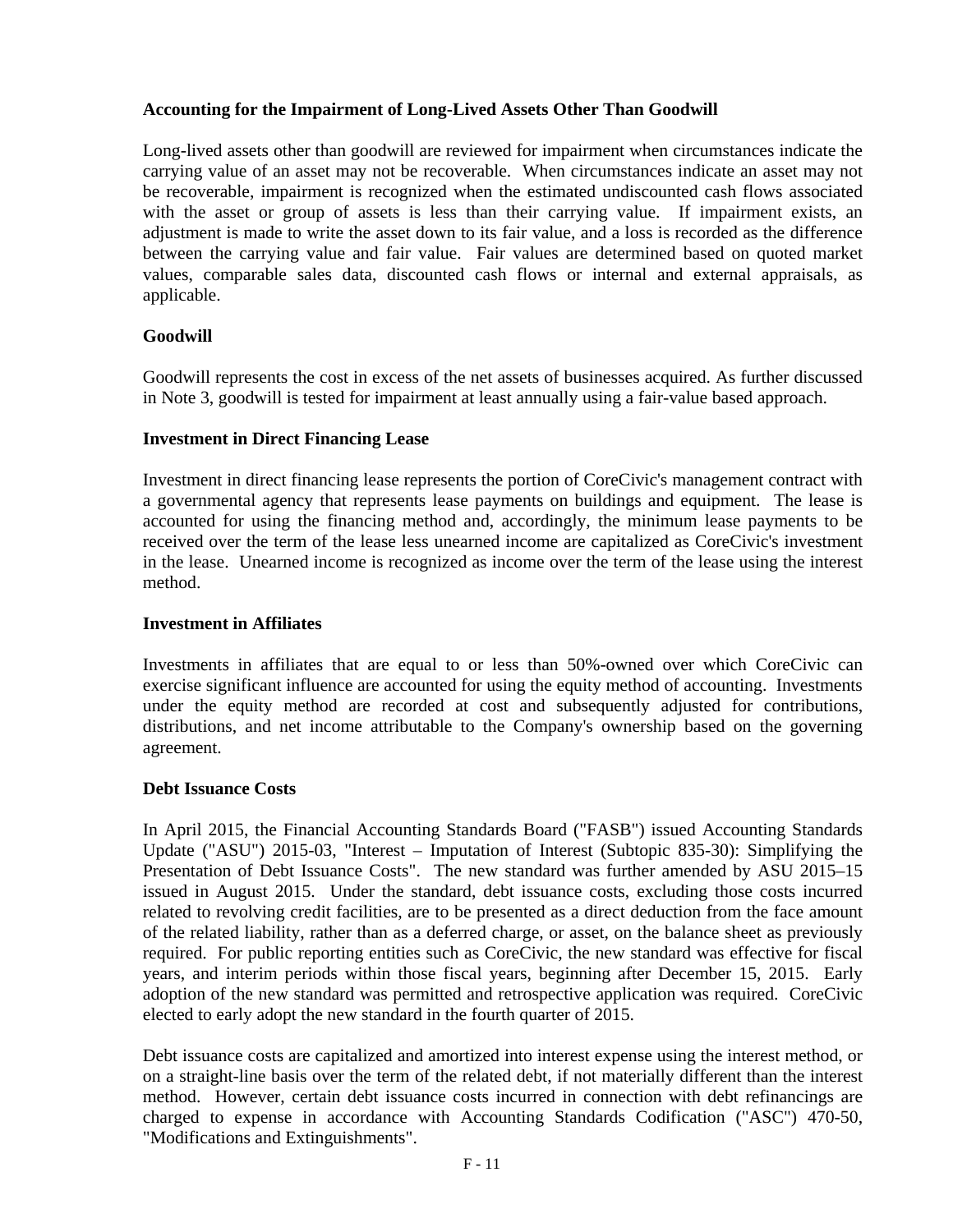#### **Revenue Recognition**

CoreCivic maintains contracts with certain governmental entities to manage their facilities for fixed per diem rates. CoreCivic also maintains contracts with various federal, state, and local governmental entities for the housing of offenders in company-owned facilities at fixed per diem rates or monthly fixed rates. These contracts usually contain expiration dates with renewal options ranging from annual to multi-year renewals. Most of these contracts have current terms that require renewal every two to five years. Additionally, most facility management contracts contain clauses that allow the government agency to terminate a contract without cause, and are generally subject to legislative appropriations. CoreCivic generally expects to renew these contracts for periods consistent with the remaining renewal options allowed by the contracts or other reasonable extensions; however, no assurance can be given that such renewals will be obtained. Fixed monthly rate revenue is recorded in the month earned and fixed per diem revenue, including revenue under those contracts that include guaranteed minimum populations, is recorded based on the per diem rate multiplied by the number of offenders housed or guaranteed during the respective period.

CoreCivic recognizes any additional management service revenues upon completion of services provided to the customer. Certain of the government agencies also have the authority to audit and investigate CoreCivic's contracts with them. If the agency determines that CoreCivic has improperly allocated costs to a specific contract or otherwise was unable to perform certain contractual services, CoreCivic may not be reimbursed for those costs and could be required to refund the amount of any such costs that have been reimbursed.

Rental revenue is recognized in accordance with ASC 840, "Leases". In accordance with ASC 840, minimum rental revenue is recognized on a straight-line basis over the term of the related lease. Leasehold incentives are recognized as a reduction to rental revenue on a straight-line basis over the term of the related lease. Rental revenue associated with expense reimbursements from tenants is recognized in the period that the related expenses are incurred based upon the tenant lease provision.

In September 2014, CoreCivic agreed under an expansion of an existing inter-governmental service agreement ("IGSA") between the city of Eloy, Arizona and U.S. Immigration and Customs Enforcement ("ICE") to provide residential space and services at the South Texas Family Residential Center. The IGSA was further amended in October 2016, as described in Note 5. The IGSA qualifies as a multiple-element arrangement under the guidance in ASC 605, "Revenue Recognition". CoreCivic evaluates each deliverable in an arrangement to determine whether it represents a separate unit of accounting. A deliverable constitutes a separate unit of accounting when it has standalone value to the customer. ASC 605 requires revenue to be allocated to each unit of accounting based on a selling price hierarchy. The selling price for a deliverable is based on its vendor specific objective evidence ("VSOE") of selling price, if available, third-party evidence ("TPE") if VSOE of selling price is not available, or estimated selling price ("ESP") if neither VSOE of selling price nor TPE is available. CoreCivic establishes VSOE of selling price using the price charged for a deliverable when sold separately. CoreCivic establishes TPE of selling price by evaluating similar products or services in standalone sales to similarly situated customers. CoreCivic establishes ESP based on management judgment considering internal factors such as margin objectives, pricing practices and controls, and market conditions. In arrangements with multiple elements, CoreCivic allocates the transaction price to the individual units of accounting at inception of the arrangement based on their relative selling price.

Other revenue consists primarily of ancillary revenues associated with operating correctional, detention and residential reentry facilities, such as commissary, phone, and vending sales, and are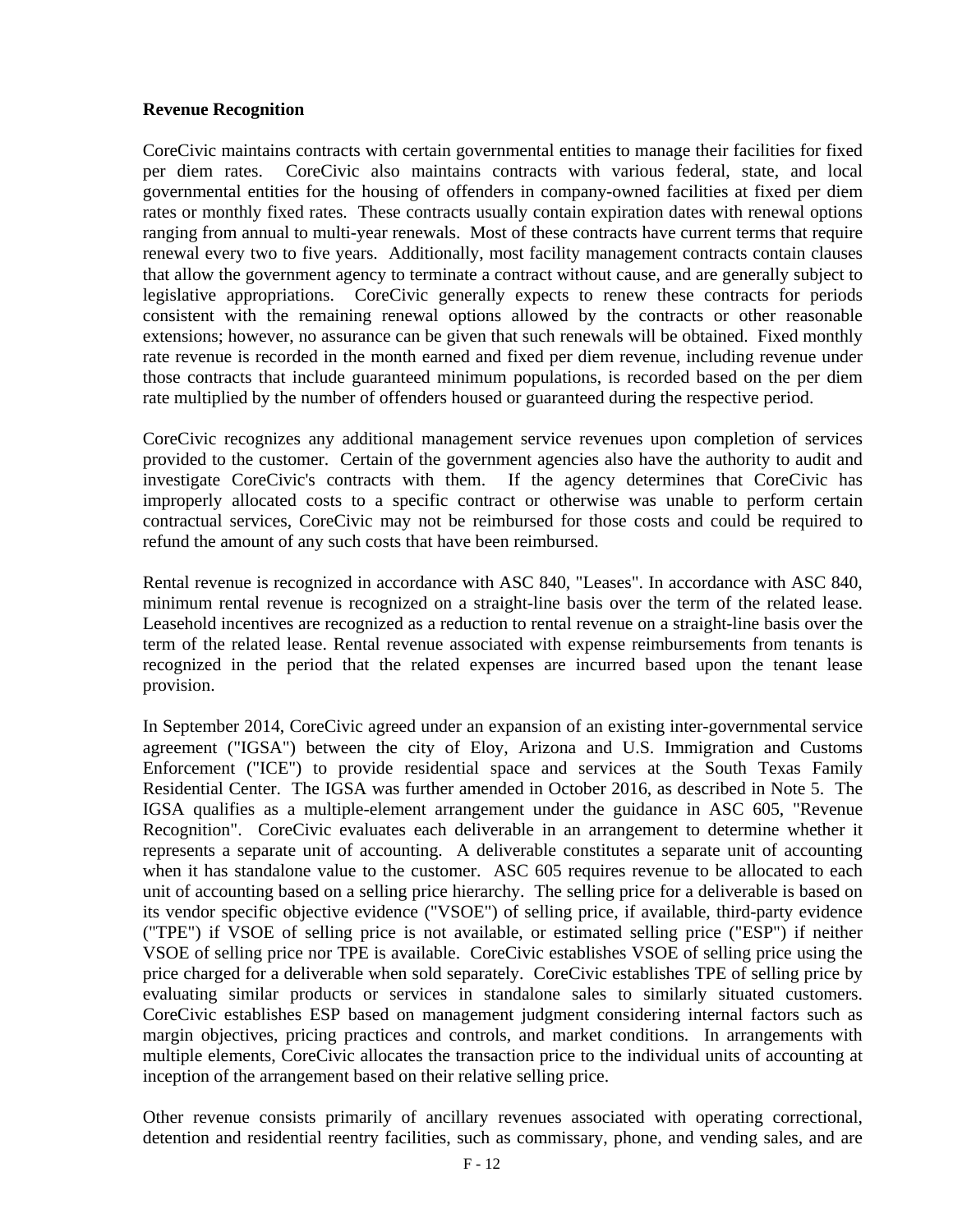recorded in the period the goods and services are provided. Revenues generated from prisoner transportation services for governmental agencies are recorded in the period the inmates have been transported to their destination.

# **Self-Funded Insurance Reserves**

CoreCivic is significantly self-insured for employee health, workers' compensation, automobile liability claims, and general liability claims. As such, CoreCivic's insurance expense is largely dependent on claims experience and CoreCivic's ability to control its claims experience. CoreCivic has consistently accrued the estimated liability for employee health insurance based on its history of claims experience and time lag between the incident date and the date the cost is paid by CoreCivic. CoreCivic has accrued the estimated liability for workers' compensation claims based on an actuarially determined liability, discounted to the net present value of the outstanding liabilities, using a combination of actuarial methods used to project ultimate losses, and the Company's automobile insurance claims based on estimated development factors on claims incurred. The liability for employee health, workers' compensation, and automobile insurance includes estimates for both claims incurred and for claims incurred but not reported. CoreCivic records litigation reserves related to general liability matters for which it is probable that a loss has been incurred and the range of such loss can be estimated. These estimates could change in the future.

#### **Income Taxes**

CoreCivic began operating as a REIT for federal income tax purposes effective January 1, 2013. As a REIT, the Company generally is not subject to corporate level federal income tax on taxable income it distributes to its stockholders as long as it meets the organizational and operational requirements under the REIT rules. However, certain subsidiaries have made an election with the Company to be treated as TRSs in conjunction with the Company's REIT election. The TRS elections permit CoreCivic to engage in certain business activities in which the REIT may not engage directly, so long as these activities are conducted in entities that elect to be treated as TRSs under the Internal Revenue Code. A TRS is subject to federal and state income taxes on the income from these activities and therefore, CoreCivic includes a provision for taxes in its consolidated financial statements.

Income taxes are accounted for under the provisions of ASC 740, "Income Taxes". ASC 740 generally requires CoreCivic to record deferred income taxes for the tax effect of differences between book and tax bases of its assets and liabilities. Deferred income taxes reflect the available net operating losses and the net tax effect of temporary differences between the carrying amounts of assets and liabilities for financial reporting purposes and the amounts used for income tax purposes using enacted tax rates in effect for the year in which the differences are expected to reverse. The effect of a change in tax rates on deferred tax assets and liabilities is recognized in the statement of operations in the period that includes the enactment date. Realization of the future tax benefits related to deferred tax assets is dependent on many factors, including CoreCivic's past earnings history, expected future earnings, the character and jurisdiction of such earnings, unsettled circumstances that, if unfavorably resolved, would adversely affect utilization of its deferred tax assets, carryback and carryforward periods, and tax strategies that could potentially enhance the likelihood of realization of a deferred tax asset.

In November 2015, the FASB issued ASU 2015-17, "Balance Sheet Classification of Deferred Taxes", which requires that all deferred tax assets and liabilities be classified as non-current on the balance sheet rather than separating deferred taxes into current and non-current amounts, as previously required. For public reporting entities such as CoreCivic, the new standard is effective for fiscal years, and interim periods within those fiscal years, beginning after December 15, 2016.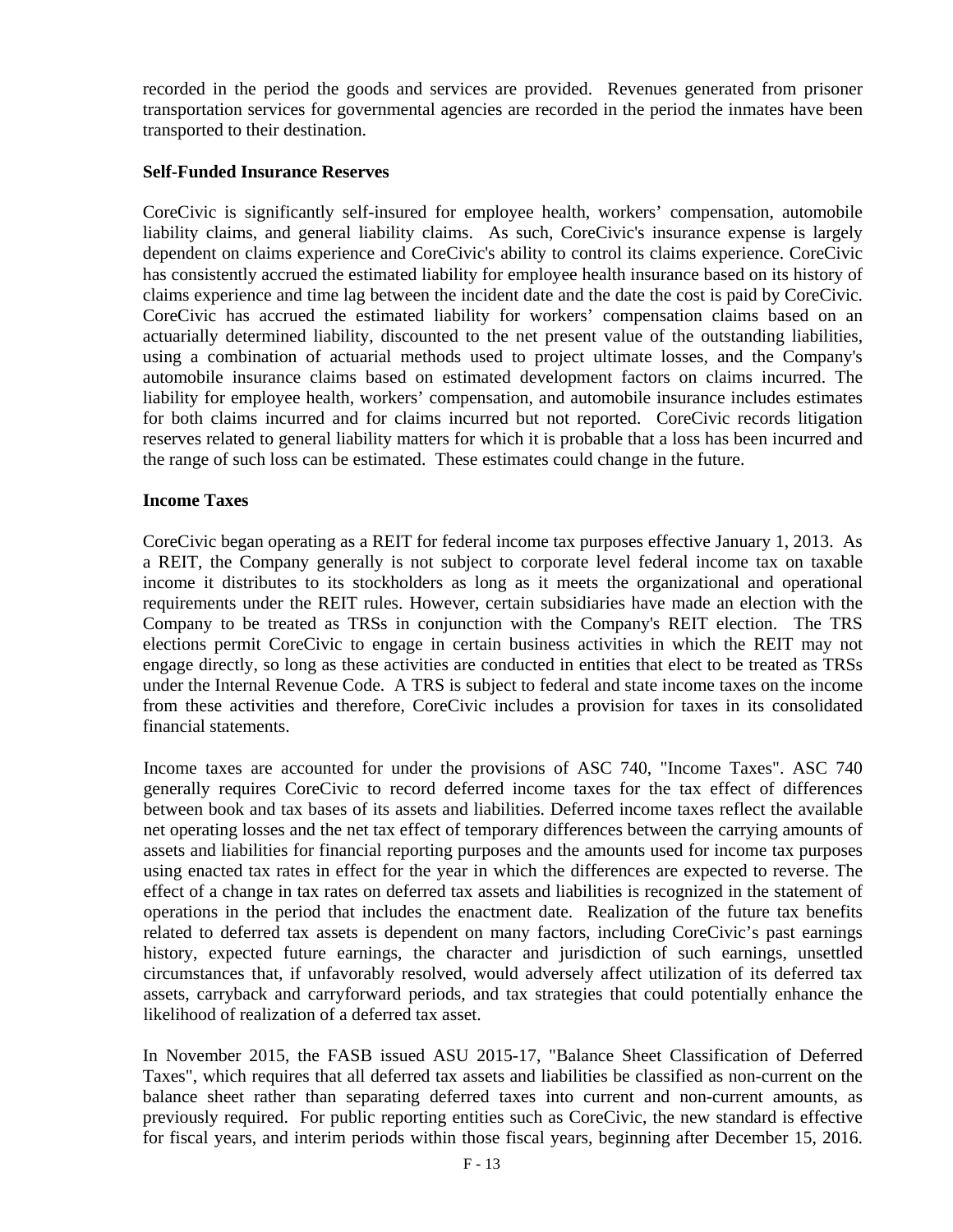Early adoption of the new standard is permitted and the guidance may be adopted on either a prospective or retrospective basis. CoreCivic elected to early adopt ASU 2015-17 in the fourth quarter of 2015 and to apply the new standard retrospectively. See Note 11 for further discussion of the significant components of CoreCivic's deferred tax assets and liabilities.

Income tax contingencies are accounted for under the provisions of ASC 740. ASC 740 prescribes a recognition threshold and measurement attribute for the financial statement recognition and measurement of a tax position taken or expected to be taken in a tax return. The guidance prescribed in ASC 740 establishes a recognition threshold of more likely than not that a tax position will be sustained upon examination. The measurement attribute requires that a tax position be measured at the largest amount of benefit that is greater than 50% likely of being realized upon ultimate settlement.

#### **Foreign Currency Transactions**

CoreCivic has extended a working capital loan to Agecroft Prison Management, Ltd. ("APM"), the operator of a correctional facility in Salford, England previously owned by a subsidiary of CoreCivic. The working capital loan is denominated in British pounds; consequently, CoreCivic adjusts these receivables to the current exchange rate at each balance sheet date and recognizes the unrealized currency gain or loss in current period earnings. See Note 7 for further discussion of CoreCivic's relationship with APM.

#### **Fair Value of Financial Instruments**

To meet the reporting requirements of ASC 825, "Financial Instruments", regarding fair value of financial instruments, CoreCivic calculates the estimated fair value of financial instruments using market interest rates, quoted market prices of similar instruments, or discounted cash flow techniques with observable Level 1 inputs for publicly traded debt and Level 2 inputs for all other financial instruments, as defined in ASC 820, "Fair Value Measurement". At December 31, 2016 and 2015, there were no material differences between the carrying amounts and the estimated fair values of CoreCivic's financial instruments, other than as follows (in thousands):

|                                      | December 31, |                             |    |               |    |             |            |             |  |
|--------------------------------------|--------------|-----------------------------|----|---------------|----|-------------|------------|-------------|--|
|                                      | 2016         |                             |    |               |    | 2015        |            |             |  |
|                                      |              | Carrying                    |    |               |    | Carrying    |            |             |  |
|                                      |              | <b>Fair Value</b><br>Amount |    |               |    | Amount      | Fair Value |             |  |
| Investment in direct financing lease |              | 684                         |    | 694           | \$ | 3.223       |            | 3.408       |  |
| Note receivable from APM             |              | 2.920                       | \$ | 4.647         |    | 3.504       | \$         | 5.864       |  |
| Debt                                 |              | (1,455,000)                 |    | \$(1,459,625) |    | (1,464,000) |            | (1,452,719) |  |

#### **Use of Estimates in Preparation of Financial Statements**

The preparation of financial statements in conformity with accounting principles generally accepted in the United States requires management to make estimates and assumptions that affect the reported amounts of assets and liabilities, and disclosure of contingent assets and liabilities, at the date of the financial statements and the reported amounts of revenue and expenses during the reporting period. Actual results could differ from those estimates and those differences could be material.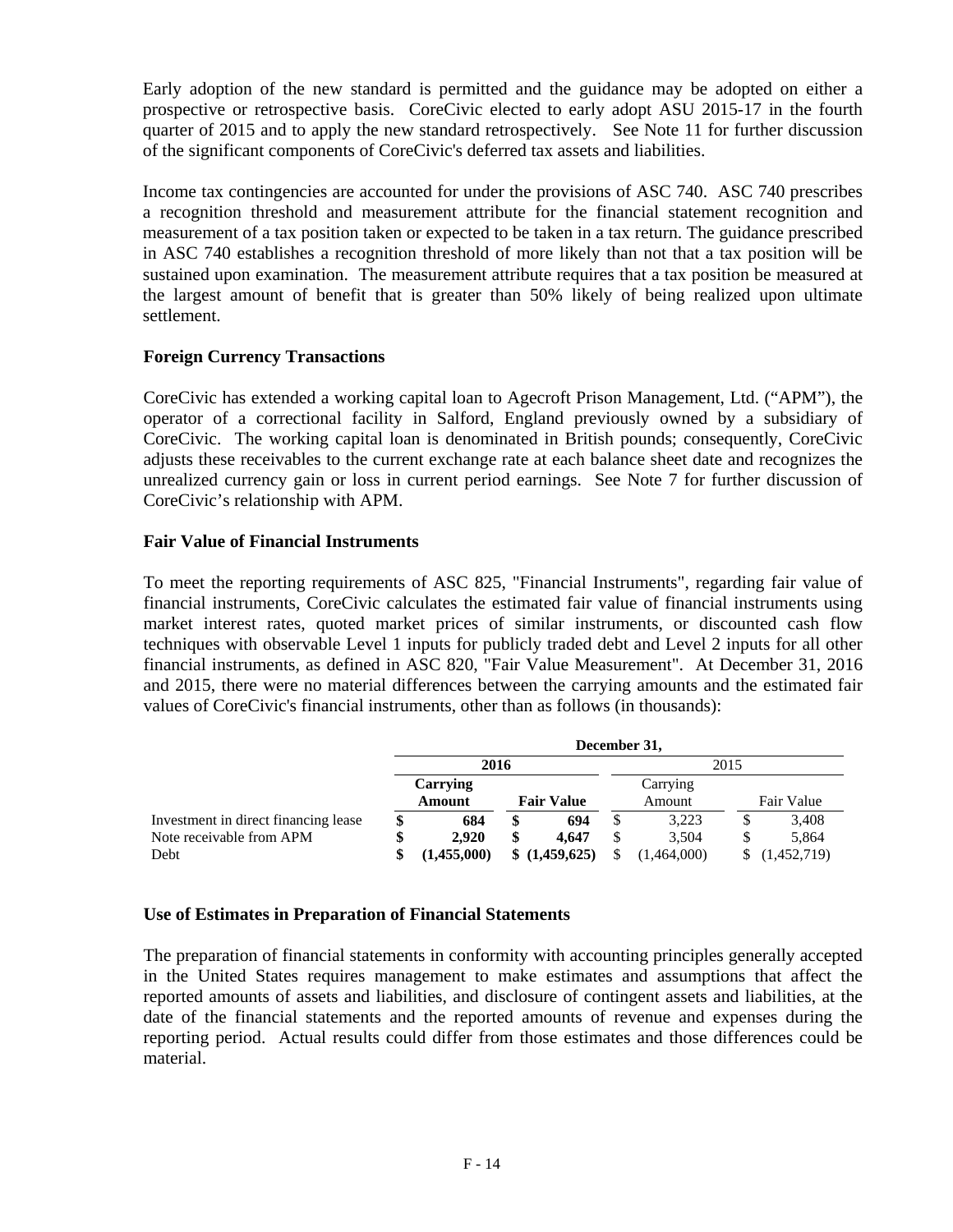# **Concentration of Credit Risks**

CoreCivic's credit risks relate primarily to cash and cash equivalents, restricted cash, accounts receivable, and an investment in a direct financing lease. Cash and cash equivalents and restricted cash are primarily held in bank accounts and overnight investments. CoreCivic maintains deposits of cash in excess of federally insured limits with certain financial institutions. CoreCivic's accounts receivable and investment in direct financing lease represent amounts due primarily from governmental agencies. CoreCivic's financial instruments are subject to the possibility of loss in carrying value as a result of either the failure of other parties to perform according to their contractual obligations or changes in market prices that make the instruments less valuable.

CoreCivic derives its revenues primarily from amounts earned under federal, state, and local government contracts. For each of the years ended December 31, 2016, 2015, and 2014, federal correctional and detention authorities represented 52%, 51%, and 44%, respectively, of CoreCivic's total revenue. Federal correctional and detention authorities consist primarily of the Federal Bureau of Prisons ("BOP"), the United States Marshals Service ("USMS"), and ICE. The BOP accounted for 9%, 11%, and 13% of total revenue for 2016, 2015, and 2014, respectively. The USMS accounted for 15%, 16%, and 17% of total revenue for 2016, 2015, and 2014, respectively. ICE accounted for 28%, 24%, and 13% of total revenue for 2016, 2015, and 2014, respectively, with the increases in 2016 and 2015 resulting in part from the contract at the South Texas Family Residential Center, as further described in Note 5. These federal customers have management contracts at facilities CoreCivic owns and at facilities CoreCivic manages but does not own. State revenues from contracts at correctional, detention, and residential reentry facilities that CoreCivic operates represented 38%, 40%, and 46% of total revenue during the years ended December 31, 2016, 2015, and 2014, respectively. Approximately 6%, 10%, and 12% of total revenue for the years ended December 31, 2016, 2015, and 2014, respectively, was generated from the State of California Department of Corrections and Rehabilitation (the "CDCR") in facilities housing inmates outside the state of California. No other customer generated more than 10% of total revenue during 2016, 2015, or 2014. Although the revenue generated from each of these agencies is derived from numerous management contracts, the loss of one or more of such contracts could have a material adverse impact on CoreCivic's financial condition and results of operations.

# **Accounting for Stock-Based Compensation**

#### *Restricted Stock and Units*

CoreCivic accounts for restricted stock-based compensation under the recognition and measurement principles of ASC 718, "Compensation-Stock Compensation". CoreCivic amortizes the fair market value as of the grant date of restricted stock and unit awards over the vesting period using the straight-line method. The fair market value of performance-based restricted stock units is amortized over the vesting period as long as CoreCivic expects to meet the performance criteria. If achievement of the performance criteria becomes improbable, an adjustment is made to reverse the expense previously recognized.

#### *Stock Options*

CoreCivic's stock option plans are described more fully in Note 12. CoreCivic accounts for those plans under the recognition and measurement principles of ASC 718. All options granted under those plans had an exercise price equal to the market value of the underlying common stock on the date of grant.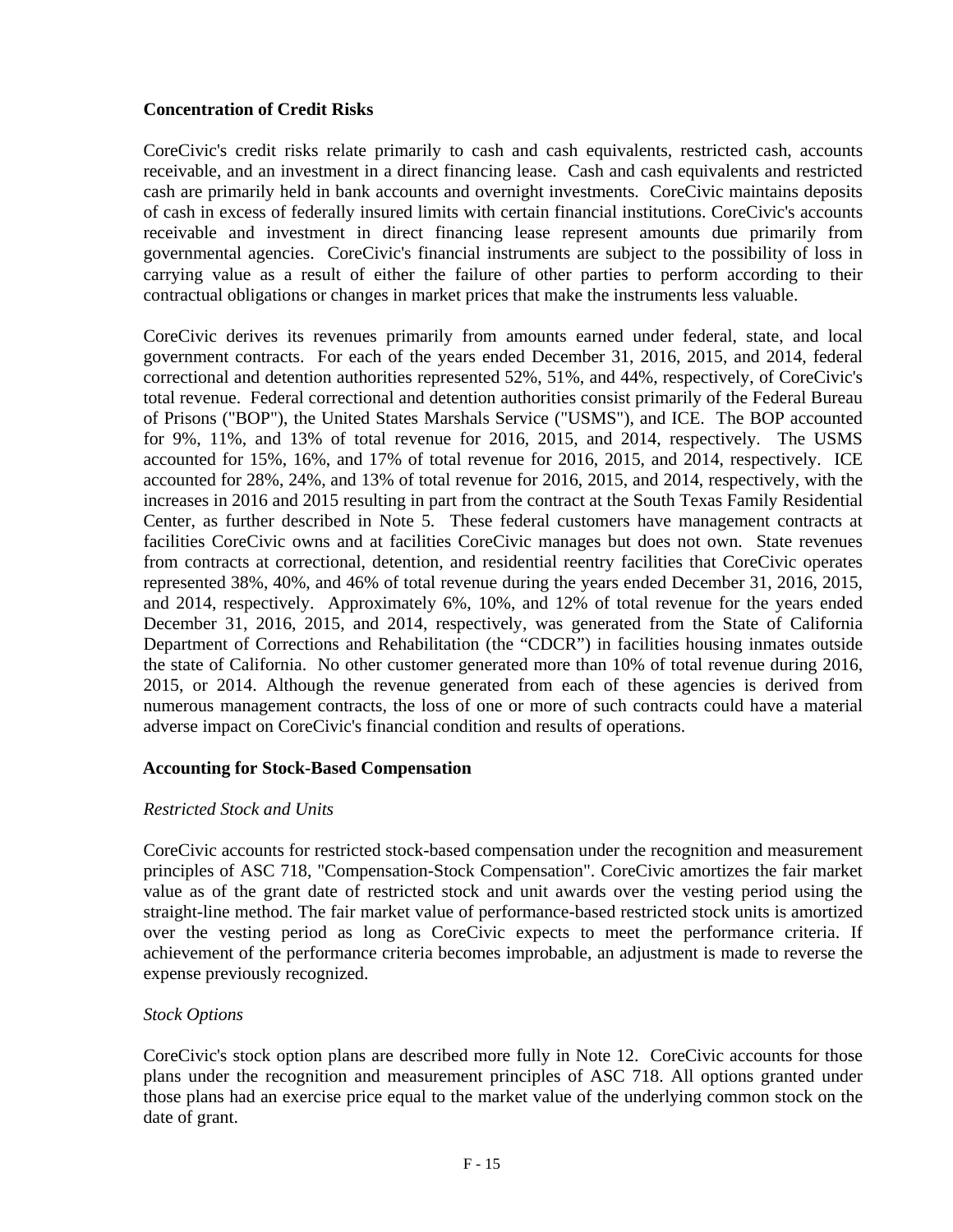#### **Recent Accounting Pronouncements**

In May 2014, the FASB issued ASU 2014-09, "Revenue from Contracts with Customers", which establishes a single, comprehensive revenue recognition standard for all contracts with customers. For public reporting entities such as CoreCivic, ASU 2014-09 was originally effective for interim and annual periods beginning after December 15, 2016 and early adoption of the ASU was not permitted. In July 2015, the FASB agreed to defer the effective date of the ASU for public reporting entities by one year, or to interim and annual periods beginning after December 15, 2017. Early adoption is now allowed as of the original effective date for public companies. In summary, the core principle of ASU 2014-09 is to recognize revenue when promised goods or services are transferred to customers in an amount that reflects the consideration that is expected to be received for those goods or services. Companies are allowed to select between two transition methods: (1) a full retrospective transition method with the application of the new guidance to each prior reporting period presented, or (2) a modified retrospective transition method that recognizes the cumulative effect on prior periods at the date of adoption together with additional footnote disclosures. CoreCivic is currently planning to adopt the standard when effective in its fiscal year 2018 and expects to utilize the modified retrospective transition method upon adoption of the ASU. CoreCivic is reviewing the ASU to determine the potential impact it might have on the Company's results of operations or financial position and its related financial statement disclosure.

In February 2016, the FASB issued ASU 2016-02, "Leases (ASC 842)", which requires lessees to put most leases on their balance sheets but recognize expenses on their income statements in a manner similar to current accounting requirements. ASU 2016-02 also eliminates current real estate-specific provisions for all entities. For lessors, the ASU modifies the classification criteria and the accounting for sales-type and direct financing leases. For public reporting entities such as CoreCivic, guidance in ASU 2016-02 is effective for fiscal years beginning after December 15, 2018, and interim periods within those fiscal years, and early adoption of the ASU is permitted. Entities are required to use a modified retrospective approach for leases that exist or are entered into after the beginning of the earliest comparative period in the financial statements. CoreCivic is currently planning to adopt the ASU when effective in its fiscal year 2019. CoreCivic does not currently expect that the new standard will have a material impact on its financial statements.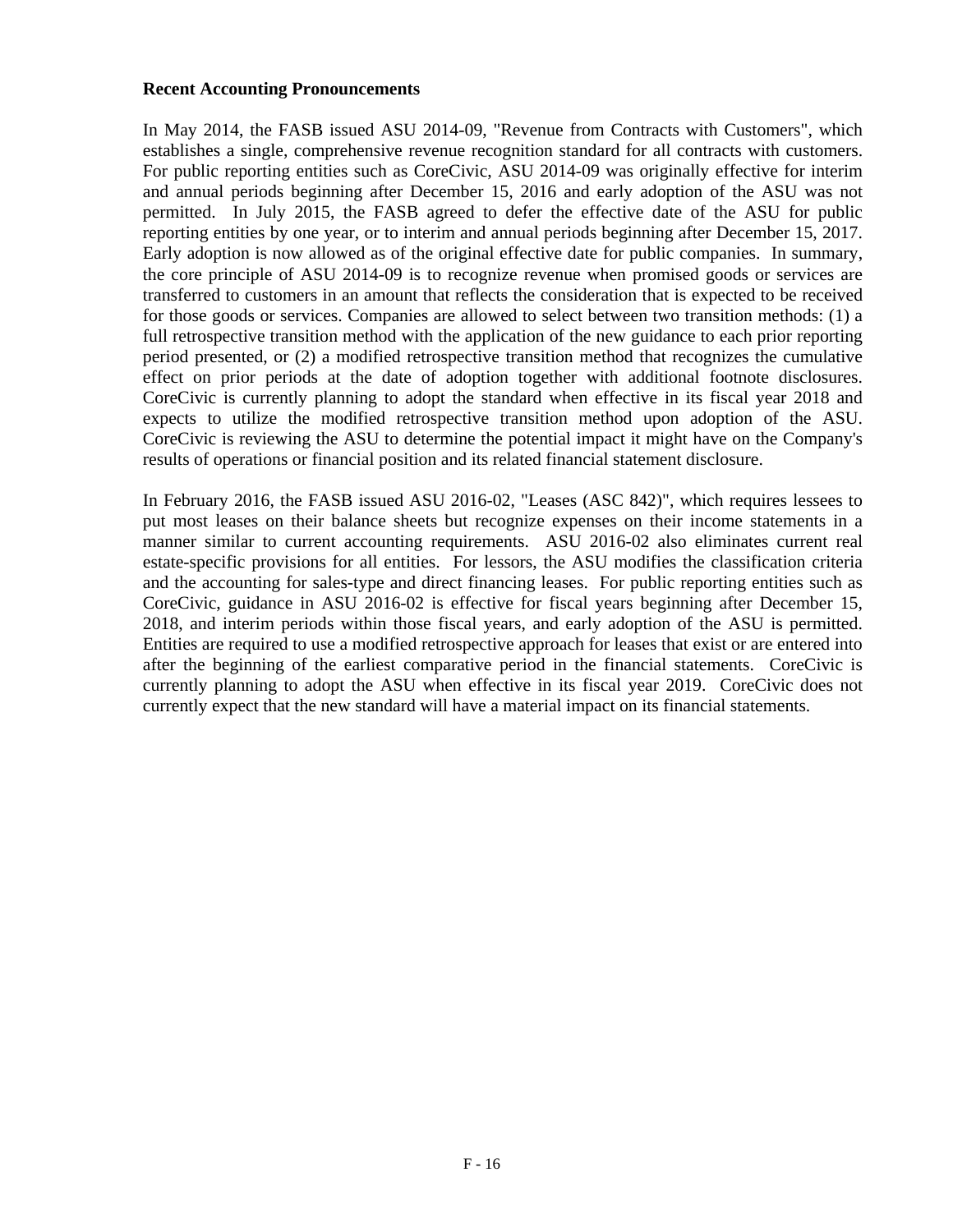In March 2016, the FASB issued ASU 2016-09, "Improvements to Employee Share-Based Payment Accounting", that will change certain aspects of accounting for share-based payments to employees. ASU 2016-09 will require all income tax effects of awards to be recognized in the income statement when the awards vest or are settled. The new ASU will also allow an employer to repurchase more of an employee's shares than it can currently for tax withholding purposes without triggering liability accounting, and to make a policy election to account for forfeitures. Companies will be required to elect whether to account for forfeitures of share-based payments by (1) recognizing forfeitures of awards as they occur, or (2) estimating the number of awards expected to be forfeited and adjusting the estimate when it is likely to change, as is currently required. For public reporting entities such as CoreCivic, guidance in ASU 2016-09 is effective for fiscal years beginning after December 15, 2016, and interim periods within those fiscal years, and early adoption of the ASU is permitted. All of the guidance in the ASU must be adopted in the same period. CoreCivic will adopt the ASU in its fiscal year 2017. CoreCivic also expects that the new standard will have an impact on its financial statements whenever the vested value of the awards differs from the grantdate fair value of such awards.

In January 2017, the FASB issued ASU 2017-01, "Business Combinations (Topic 805): Clarifying the Definition of a Business", that provides guidance to assist entities with evaluating when a set of transferred assets and activities ("set") is a business. Under the new guidance, an entity first determines whether substantially all of the fair value of the gross assets acquired is concentrated in a single identifiable asset or a group of similar identifiable assets. If this threshold is met, the set is not a business. If it's not met, the entity then evaluates whether the set meets the requirement that a business include, at a minimum, an input and a substantive process that together significantly contribute to the ability to create outputs. The new ASU provides a more robust framework to use in determining when a set of assets and activities is a business. For public reporting entities such as CoreCivic, guidance in ASU 2017-01 is effective for fiscal years beginning after December 15, 2017, and interim periods within those years, and is to be applied prospectively to any transactions occurring within the period of adoption. Early adoption of the ASU is allowed for transactions that occur before the issuance date or effective date of the ASU, only when the transaction has not been reported in financial statements that have been issued or made available for issuance. CoreCivic expects to early adopt ASU 2017-01 in the first quarter of 2017.

In January 2017, the FASB issued ASU 2017-04, "Intangibles–Goodwill and Other (Topic 350): Simplifying the Test of Goodwill Impairment", that eliminates the requirement to calculate the implied fair value of goodwill to measure a goodwill impairment charge. This requirement is the second step in the annual two-step quantitative impairment test that is currently required under ASC 350, "Intangibles-Goodwill and Other". Instead, entities will recognize an impairment charge based on the first step of the quantitative impairment test currently required, which is the measurement of the excess of a reporting unit's carrying amount over its fair value. Entities will still have the option to perform a qualitative assessment to determine if the quantitative impairment test is necessary. For public reporting entities such as CoreCivic, guidance in ASU 2017-04 is effective for fiscal years beginning after December 15, 2019, and interim periods within those years. Early adoption of the ASU is allowed for interim or annual goodwill impairment tests performed on testing dates on or after January 1, 2017. CoreCivic is reviewing the ASU to determine the potential impact it might have on the Company's results of operations or financial position and its related financial statement disclosure.

# **3. GOODWILL**

ASC 350, "Intangibles-Goodwill and Other", establishes accounting and reporting requirements for goodwill and other intangible assets. Goodwill was \$38.4 million and \$35.6 million as of December 31, 2016 and 2015, respectively. This goodwill was established in connection with the acquisitions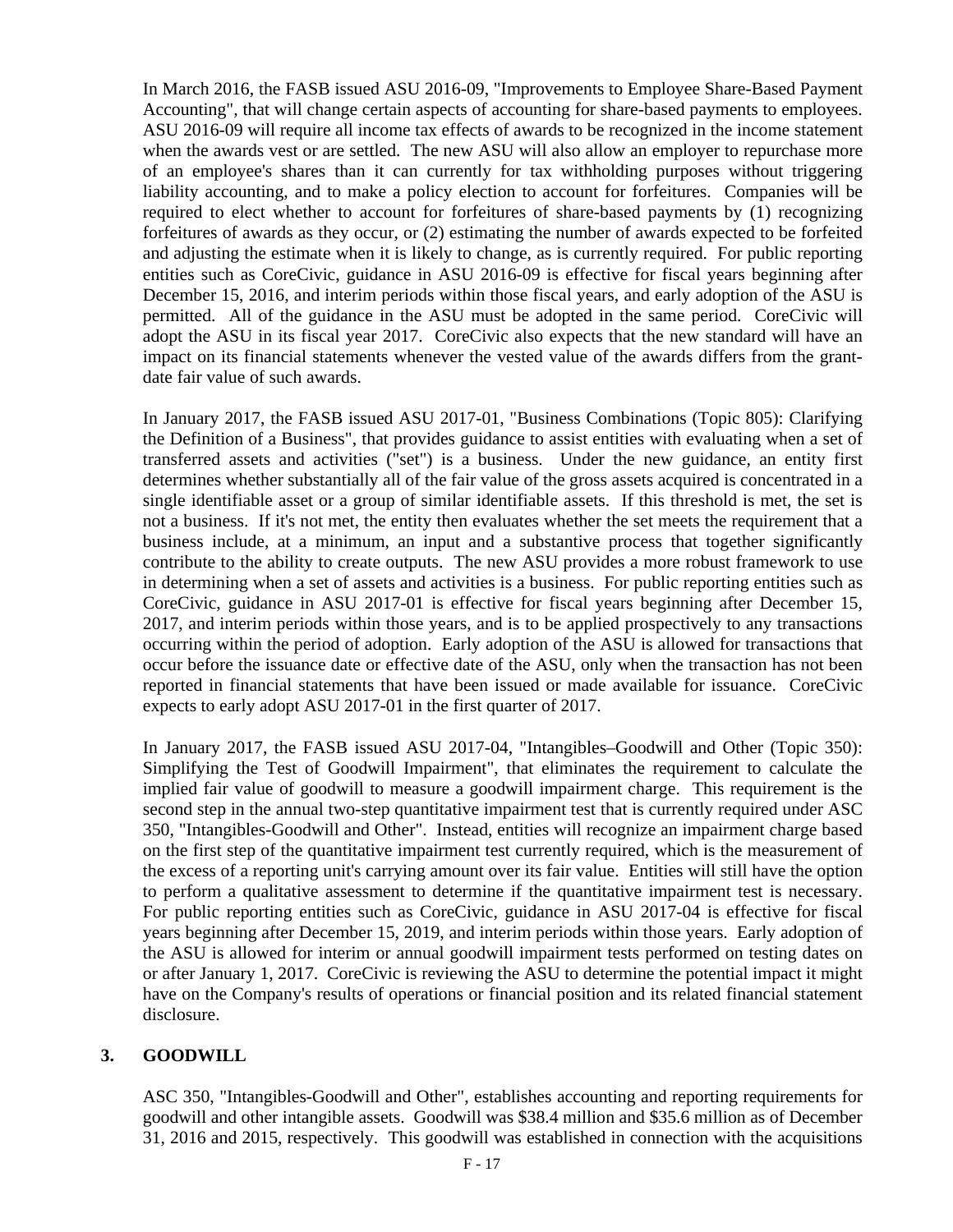of Correctional Management, Inc. ("CMI") in the second quarter of 2016 and Avalon Correctional Services, Inc. ("Avalon") in the fourth quarter of 2015, both as further described in Note 6, the acquisition of Correctional Alternatives, Inc. ("CAI") during 2013, and the acquisitions of two service companies during 2000.

Under the provisions of ASC 350, CoreCivic performs a qualitative assessment that may allow it to skip the annual two-step impairment test. Under ASC 350, a company has the option to first assess qualitative factors to determine whether the existence of events or circumstances leads to a determination that it is more likely than not that the fair value of a reporting unit is less than its carrying amount. If, after assessing the totality of events or circumstances, an entity determines it is not more likely than not that the fair value of a reporting unit is less than its carrying amount, then performing the two-step impairment test is unnecessary. If the two-step impairment test is required, CoreCivic determines the fair value of a reporting unit using a collaboration of various common valuation techniques, including market multiples and discounted cash flows. These impairment tests are required to be performed at least annually. CoreCivic performed its impairment tests during the fourth quarter, in connection with CoreCivic's annual budgeting process, and concluded no impairments had occurred. CoreCivic will perform these impairment tests at least annually and whenever circumstances indicate the carrying value of goodwill may not be recoverable.

In April 2015, CoreCivic provided notice to the state of Louisiana that it would cease management of the Winn Correctional Center within 180 days, in accordance with the notice provisions of the contract. Management of the facility transitioned to another operator effective September 30, 2015. In anticipation of terminating the contract at this facility, CoreCivic recorded an asset impairment of \$1.0 million during the first quarter of 2015 for the write-off of goodwill associated with the Winn facility.

# **4. PROPERTY AND EQUIPMENT**

At December 31, 2016, CoreCivic owned 76 real estate properties, including 49 correctional and detention facilities, three of which CoreCivic leased to third-party operators, 25 residential reentry facilities, five of which CoreCivic leased to third-party operators, and two corporate office buildings. At December 31, 2016, CoreCivic also managed 11 correctional and detention facilities owned by governmental agencies.

Property and equipment, at cost, consists of the following (in thousands):

| December 31,    |    |             |  |  |  |  |
|-----------------|----|-------------|--|--|--|--|
| 2016            |    | 2015        |  |  |  |  |
| 234,862         | \$ | 207,405     |  |  |  |  |
| 3,509,825       |    | 3,443,791   |  |  |  |  |
| 379,811         |    | 360,168     |  |  |  |  |
| 35,651          |    | 35,018      |  |  |  |  |
| 29,831          |    | 30,401      |  |  |  |  |
| 4,189,980       |    | 4,076,783   |  |  |  |  |
| (1,352,323)     |    | (1,193,723) |  |  |  |  |
| \$<br>2,837,657 | \$ | 2,883,060   |  |  |  |  |
| \$              |    |             |  |  |  |  |

Construction in progress primarily consists of correctional facilities under construction or expansion. Interest is capitalized on construction in progress and amounted to \$0.6 million, \$5.5 million, and \$2.5 million in 2016, 2015, and 2014, respectively.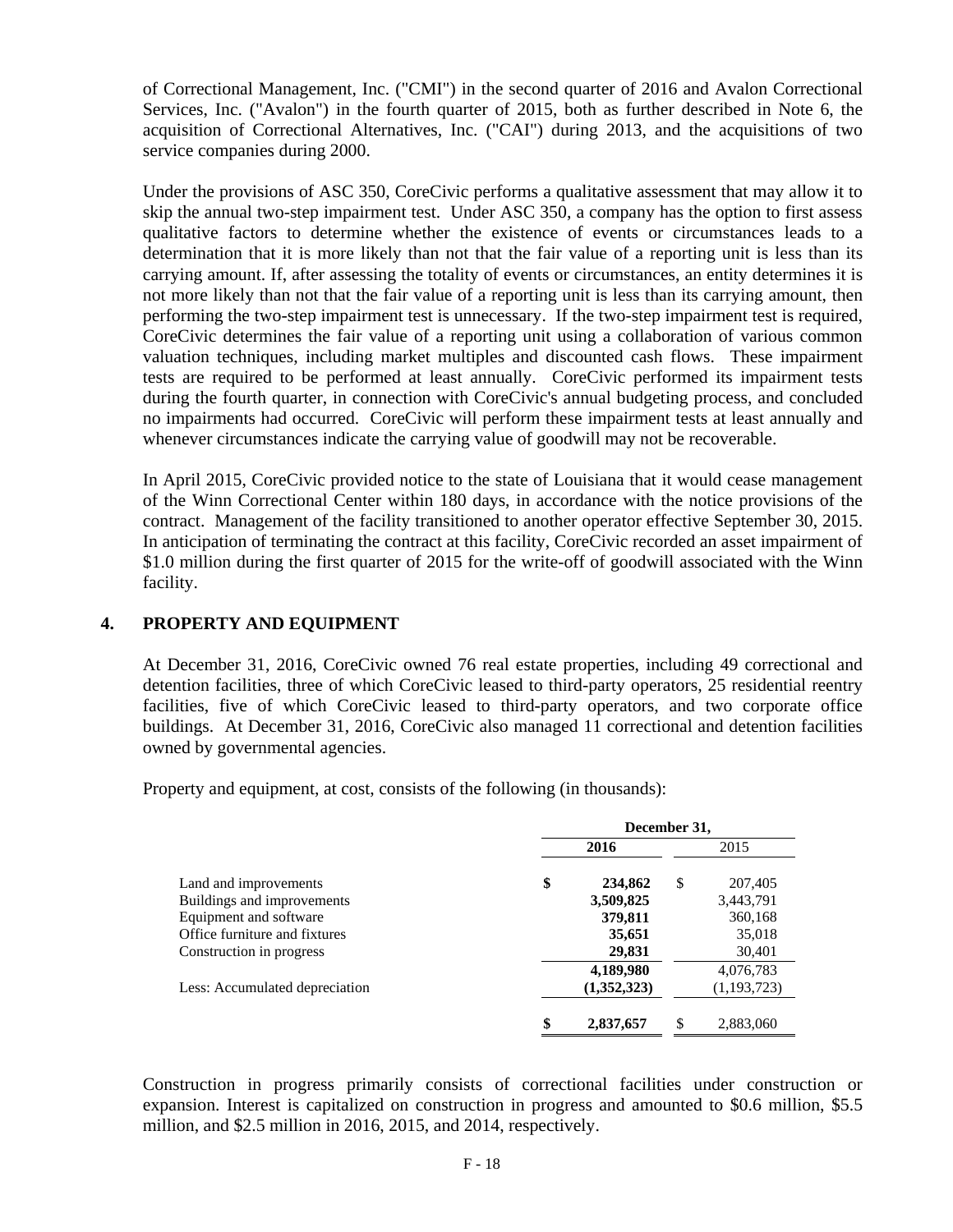Depreciation expense was \$165.8 million, \$151.4 million, and \$114.0 million for the years ended December 31, 2016, 2015, and 2014, respectively.

Eleven of the facilities owned by CoreCivic are subject to options that allow various governmental agencies to purchase those facilities. Certain of these options to purchase are based on a depreciated book value while others are based on a fair market value calculation. In addition, one facility, which is also subject to a purchase option, is constructed on land that CoreCivic leases from a governmental agency under a ground lease. Under the terms of the ground lease, the facility becomes the property of the governmental agency upon expiration of the ground lease in 2017. CoreCivic depreciates this property over the shorter of the term of the applicable ground lease or the estimated useful life of the property.

CoreCivic leases land and building at the Elizabeth Detention Center under operating leases that expire in June 2022. CoreCivic leased portions of the land and building of the San Diego Correctional Facility under an operating lease that expired December 31, 2015 pursuant to amended lease terms executed between CoreCivic and the County of San Diego in January 2010. During December 2013, CoreCivic elected to terminate the lease of land and building at the North Georgia Detention Center effective during the first quarter of 2014.

CoreCivic leases the South Texas Family Residential Center and the site upon which it was constructed from a third-party lessor. CoreCivic's lease agreement with the lessor is over a base period concurrent with an IGSA with ICE which was amended in October 2016, as further described in Note 5. However, ICE can terminate the agreement for convenience or nonappropriation of funds, without penalty, by providing CoreCivic with at least a 60-day notice. In the event CoreCivic cancels the lease with the third-party lessor prior to its expiration as a result of the termination of the IGSA by ICE for convenience, and if CoreCivic is unable to reach an agreement for the continued use of the facility within 90 days from the termination date, CoreCivic is required to pay a termination fee based on the termination date, currently equal to \$10.0 million and declining to zero by October 2020.

CoreCivic's original lease agreement with the third-party lessor required CoreCivic to pay \$70.0 million in September 2014, which resulted in CoreCivic being deemed the owner of the constructed assets for accounting purposes, in accordance with ASC 840-40-55, formerly Emerging Issues Task Force No. 97-10, "The Effect of Lessee Involvement in Asset Construction". Accordingly, CoreCivic recorded an asset representing the costs incurred attributable to the building assets constructed by the third-party lessor and a related financing liability. CoreCivic is depreciating the asset over the term of the lease, as amended and extended through September 2021, and is imputing interest on the financing liability. Additionally, CoreCivic determined that the lease with the thirdparty lessor also included separate units of account for the land and pre-existing cottages as well as food services provided by the third-party lessor. The amount of consideration allocated to each of these separate deliverables was determined based on the relative selling price of the lessorfinancing, the land lease, the lease of pre-existing cottages, and the food services. The operating lease term for the land is equivalent to the term of the lease and is recognized on a straight-line basis over the lease term. The operating lease term for the pre-existing cottages was the four-month period in which CoreCivic used the cottages for housing residents. The food services provided by the third-party lessor are recognized proportionally based on the number of beds available to ICE.

The expense incurred for the leases at these four facilities, inclusive of the expenses recognized for the South Texas lease, as described above, was \$103.0 million, \$85.9 million, and \$9.1 million for the years ended December 31, 2016, 2015, and 2014, respectively. Future minimum lease payments as of December 31, 2016 under these and other operating leases, inclusive of \$242.3 million of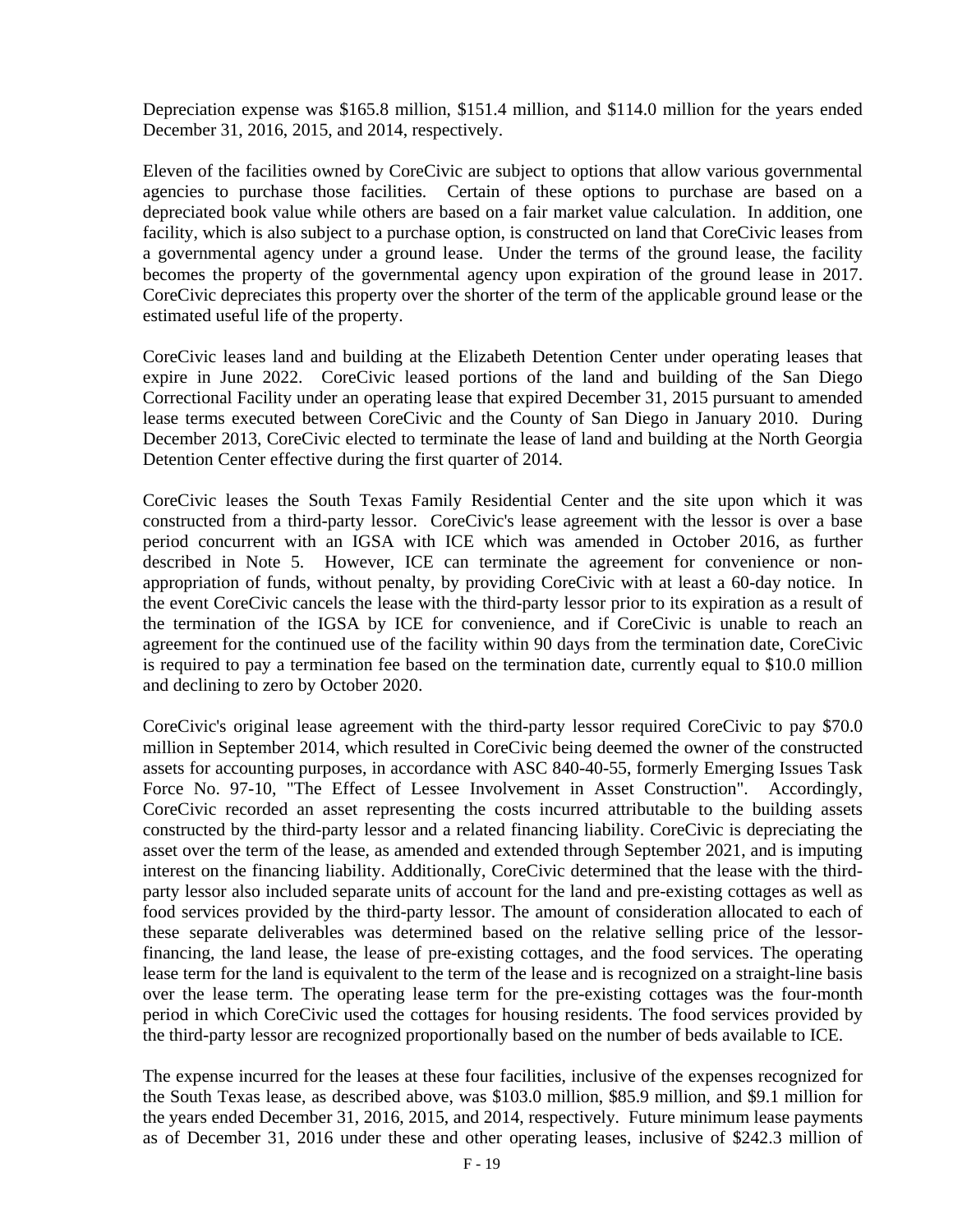payments expected to be made under the cancelable lease at the South Texas facility, are as follows (in thousands):

| 2017       | \$51,397 |
|------------|----------|
| 2018       | 51,413   |
| 2019       | 51,423   |
| 2020       | 51,510   |
| 2021       | 39,550   |
| Thereafter | 290      |

In June 2013, CoreCivic entered into an Economic Development Agreement ("EDA") with the Development Authority of Telfair County ("Telfair County") in Telfair County, Georgia to implement a tax abatement plan related to CoreCivic's bed expansion project at its McRae Correctional Facility. The tax abatement plan provides for 90% abatement of real property taxes in the first year, decreasing by 10% over the subsequent nine years. In June 2013, Telfair County issued bonds in a maximum principal amount of \$15.0 million. According to the EDA, legal title of CoreCivic's real property was transferred to Telfair County. Pursuant to the EDA, the bonds were issued to CoreCivic, so no cash exchanged hands. Telfair County then leased the real property back to CoreCivic. The lease payments are equal to the amount of the payments on the bonds. At any time, CoreCivic has the option to purchase the real property by paying off the bonds, plus \$100. Due to the form of the transactions, CoreCivic has not recorded the bonds or the capital lease associated with the sale lease-back transaction. The original cost of CoreCivic's property and equipment is recorded on the balance sheet and is being depreciated over its estimated useful life.

#### **5. REAL ESTATE TRANSACTIONS**

#### **Activations**

In September 2014, CoreCivic announced that it had agreed under an expansion of an existing IGSA between the city of Eloy, Arizona and ICE to house up to 2,400 individuals at the South Texas Family Residential Center, a facility leased by CoreCivic in Dilley, Texas. Services provided under the original amended IGSA commenced in the fourth quarter of 2014, had an original term of up to four years, and could be extended by bi-lateral modifications. The agreement provided for a fixed monthly payment in accordance with a graduated schedule. In October 2016, CoreCivic entered into an amended IGSA that provides for a new, lower fixed monthly payment commencing in November 2016, and extends the life of the contract through September 2021. The agreement can be further extended by bi-lateral modification.However, ICE can also terminate the agreement for convenience or non-appropriation of funds, without penalty, by providing CoreCivic with at least a 60-day notice. ICE began housing the first residents at the facility in December 2014, and the site was completed during the second quarter of 2015.

Under the fixed monthly payment schedule of the original amended IGSA, ICE agreed to pay CoreCivic \$70.0 million in two \$35.0 million installments during the fourth quarter of 2014 and graduated fixed monthly payments over the remaining months of the contract. As described in Note 2, CoreCivic used the multiple-element arrangement guidance prescribed in ASC 605, "Revenue Recognition" in determining the total revenue to be recognized over the term of the amended IGSA. CoreCivic determined that there were five distinct elements related to the amended IGSA with ICE. The lease revenue element, representing the operating lease of the site and constructed assets, was valued based on the estimated selling price of the land and building improvements provided to ICE and is recognized proportionately based on the number of beds available. The correctional services revenue element, representing the correctional management services provided to ICE, was valued based on the estimated selling price of similar services CoreCivic provides and is recognized based on labor efforts expended over the contract. The food services revenue element was valued based on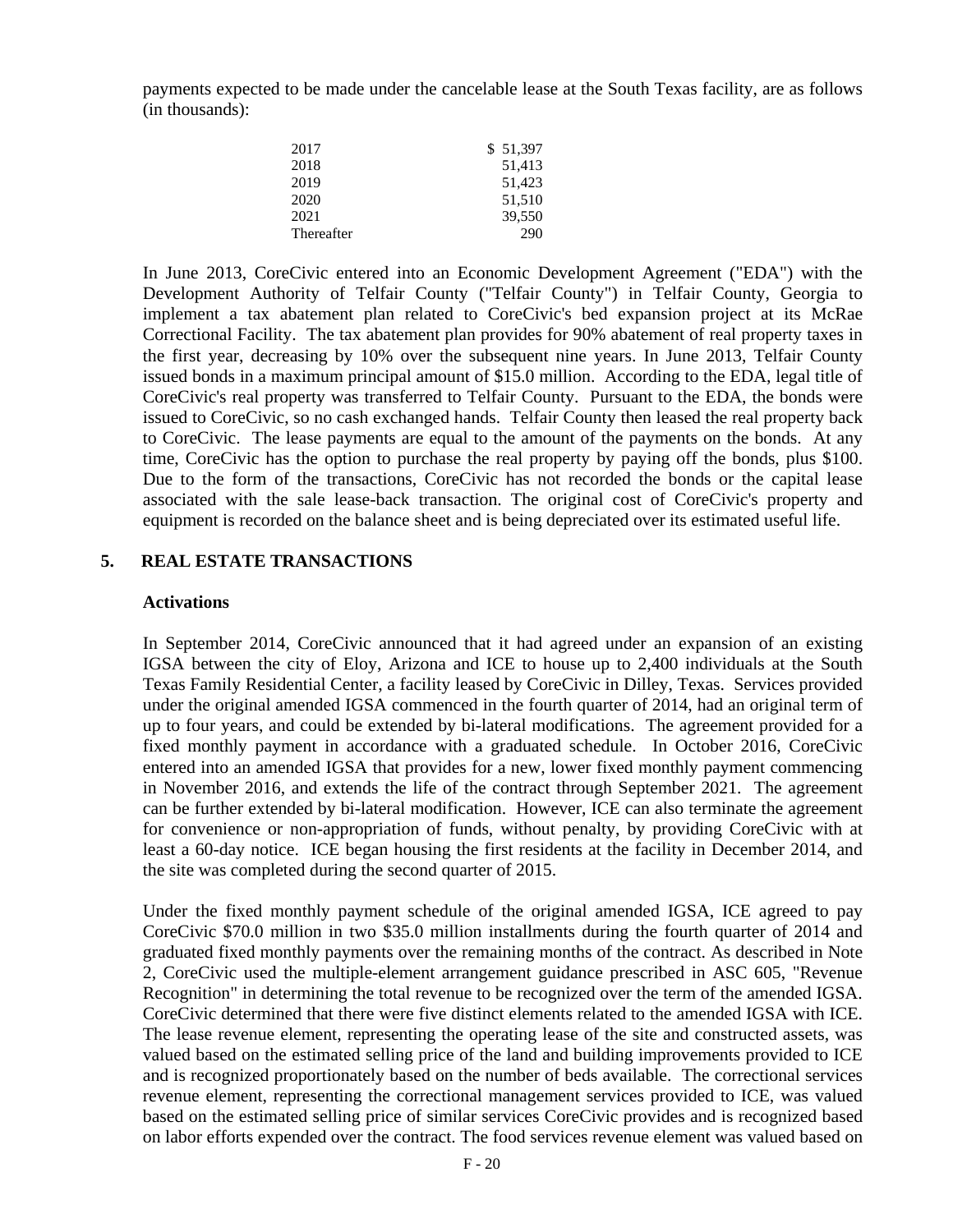the TPE of the contracted outsourced service and is recognized proportionately based on the number of beds available. The educational services revenue element, representing the grade-level appropriate juvenile educational program prescribed under the IGSA, was based on the TPE of the contracted outsourced service and is recognized on a straight-line basis over the period educational services are required to be performed. The construction management services revenue element, representing CoreCivic's site development and construction management services, was valued based on the estimated selling price of similar services CoreCivic provides and was recognized on a straight-line basis during the first seven months of the IGSA representing the period over which the construction activity was ongoing. During the years ended December 31, 2016, 2015, and 2014, CoreCivic recognized \$266.8 million, \$244.2 million, and \$21.0 million, respectively, in revenue associated with the amended IGSA with the unrecognized balance of the fixed monthly payments reported in deferred revenue. The current portion of deferred revenue is reflected within accounts payable and accrued expenses while the long-term portion is reflected in deferred revenue in the accompanying consolidated balance sheets. As of December 31, 2016 and 2015, total deferred revenue associated with this agreement amounted to \$67.0 million and \$94.6 million, respectively.

In June 2015, ICE announced a policy change regarding family unit detention that has shortened the duration of ICE detention for those who are awaiting further process before immigration courts. Public policies and views regarding family detention, as well as proposals pertaining to the most effective means to address families crossing the border illegally, continue to evolve. In addition, numerous lawsuits, to which CoreCivic is not a party, have challenged the government's policy of detaining migrant families.

One such lawsuit in the United States District Court for the Central District of California concerns a settlement agreement between ICE and a plaintiffs' class consisting of detained minors, whereby the court issued an order on August 21, 2015, enforcing the settlement agreement and requiring compliance by October 23, 2015. The court's order clarified that the government has the flexibility to hold class members for longer periods of time in unlicensed and secure facilities during influxes of large numbers of undocumented migrant families via the southern U.S. border. After announcing its intention to comply fully with the court's order, the federal government appealed. In July 2016, the U.S. Court of Appeals for the Ninth Circuit affirmed most aspects of the District Court's order, but ruled that ICE is not required to release a parent simply because the settlement agreement might require release of that parent's minor child. The impact of these rulings on family residential programs is not yet known.

In December 2016, a Texas state court judge blocked efforts by Texas state officials to license the South Texas Family Residential Center as a child care center, ruling that the state officials lacked authority to license such facilities. The state of Texas has appealed this ruling, and the impact of the judge's decision on family residential detention programs is not yet known. Any court decision or government action that impacts CoreCivic's existing contract for the South Texas Family Residential Center could materially affect the Company's cash flows, financial condition, and results of operations.

In December 2015, CoreCivic announced it was awarded a new contract from the Arizona Department of Corrections to house up to an additional 1,000 medium-security inmates at its 1,596 bed Red Rock Correctional Center in Arizona, bringing the contracted bed capacity to 2,000 inmates. In connection with the new contract, CoreCivic expanded its Red Rock facility to a design capacity of 2,024 beds and added additional space for inmate reentry programming. Total cost of the expansion was approximately \$37.0 million. Construction was substantially completed at December 31, 2016, although CoreCivic began receiving inmates under the new contract during the third quarter of 2016. As of December 31, 2016, CoreCivic housed approximately 1,700 inmates at the Red Rock Correctional Center.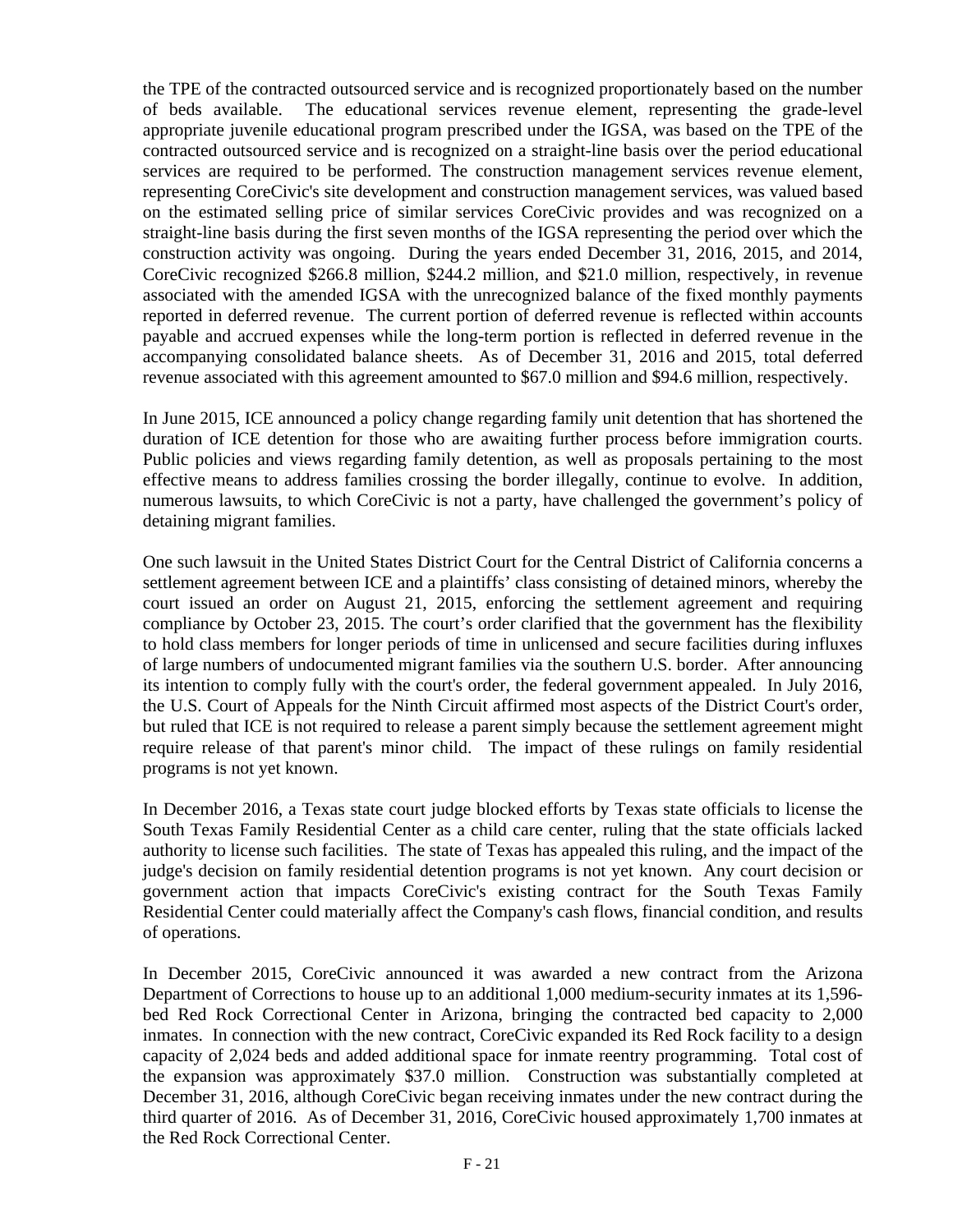Pursuant to an agreement with Trousdale County, Tennessee, CoreCivic agreed to finance, design, construct, and operate a 2,552-bed facility to meet the responsibilities of a separate IGSA between Trousdale County and the state of Tennessee regarding correctional services. CoreCivic invested approximately \$144.0 million in the Trousdale Turner Correctional Center and construction was completed in the fourth quarter of 2015. In order to guarantee access to the beds at the facility, the IGSA with the state of Tennessee includes a minimum monthly payment plus a per diem payment for each inmate housed in the facility in excess of 90% of the design capacity following completion of the ramp, which occurred in the third quarter of 2016. CoreCivic began housing state of Tennessee inmates at the newly activated facility in January 2016. As of December 31, 2016, CoreCivic housed approximately 2,300 inmates at the Trousdale Turner Correctional Center.

In April 2016, CoreCivic was awarded a contract to continue providing residential reentry services for the BOP, which was a rebid of existing contracts at both of CoreCivic's CAI facilities, CAI-Boston Avenue and CAI-Ocean View. During the contract rebid process, CoreCivic identified an opportunity to consolidate BOP resident populations at both facilities into the 483-bed CAI-Ocean View facility in order to make available the CAI-Boston Avenue facility for other potential partners and more efficiently utilize available capacity. On July 18, 2016, CoreCivic announced that it received an award from the CDCR to house up to 120 residents as part of The Male Community Reentry Program ("MCRP") at CoreCivic's 120-bed CAI-Boston Avenue residential reentry facility in San Diego, California. The MCRP was designed by the CDCR to provide a range of communitybased, rehabilitative services to help participants successfully reenter the community and reduce recidivism. The new contract commenced on August 1, 2016 and contains an initial term extending to June 30, 2018, with three one-year renewal options.

#### **Leasing Transactions**

In May 2016, CoreCivic entered into a lease with the Oklahoma Department of Corrections ("ODOC") for its previously idled 2,400-bed North Fork Correctional Facility. The lease agreement commenced on July 1, 2016, and includes a five-year base term with unlimited two-year renewal options. However, the lease agreement permitted the ODOC to utilize the facility for certain activation activities and, therefore, revenue recognition began upon execution of the lease. The average annual rent to be recognized during the base term is \$7.3 million, including annual rent in the fifth year of \$12.0 million. After the five-year base term, the annual rent will be equal to the rent due during the prior lease year, adjusted for increases in the Consumer Price Index ("CPI"). CoreCivic is responsible for repairs and maintenance, property taxes and property insurance, while all other aspects and costs of facility operations are the responsibility of the ODOC.

# **Acquisitions**

On August 27, 2015, CoreCivic acquired four community corrections facilities from a privately held owner of community corrections facilities and other government leased assets. The four acquired community corrections facilities have a capacity of approximately 600 beds and are leased to Community Education Centers, Inc. ("CEC") under triple net lease agreements that extend through July 2019 and include multiple five-year lease extension options. CEC separately contracts with the Pennsylvania Department of Corrections and the Philadelphia Prison System to provide rehabilitative and reentry services to residents and inmates at the leased facilities. CoreCivic acquired the four facilities in the real estate-only transaction as a strategic investment that expands the Company's investment in the residential reentry market. The consideration paid for the asset portfolio consisted of approximately \$13.8 million in cash, excluding transaction related expenses. In allocating the purchase price, CoreCivic recorded \$13.4 million of net tangible assets and \$0.4 million of identifiable intangible assets.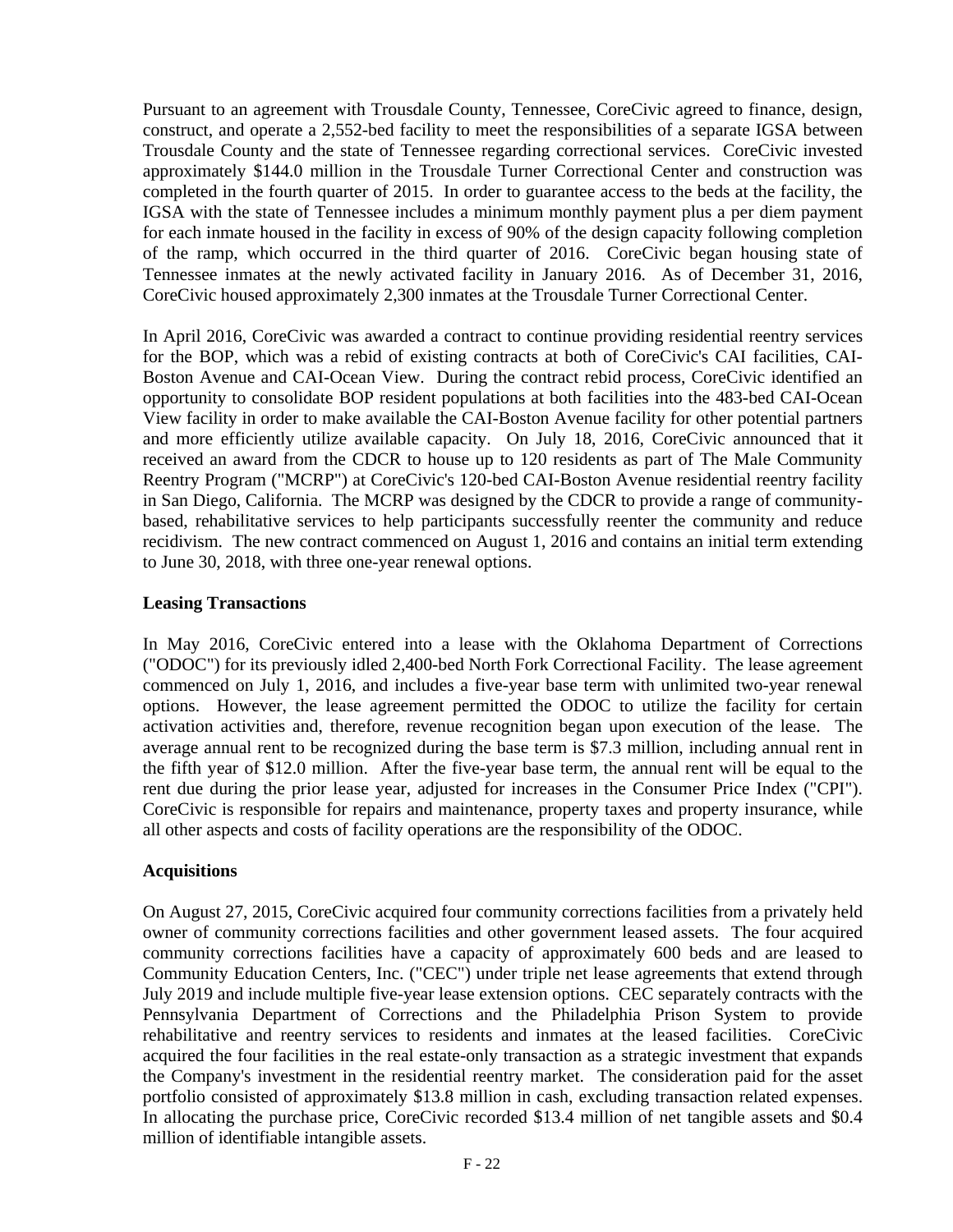On June 10, 2016, CoreCivic acquired a residential reentry facility in Long Beach, California from a privately held owner for approximately \$7.7 million in cash, excluding transaction-related expenses. In allocating the purchase price, CoreCivic recorded \$7.4 million of net tangible assets and \$0.3 million of identifiable intangible assets. The 112-bed facility is leased to CEC under a triple net lease agreement that extends through June 2020 and includes one five-year lease extension option. CEC separately contracts with the CDCR to provide rehabilitative and reentry services to residents at the leased facility. CoreCivic acquired the facility in the real estate–only transaction as a strategic investment that expands the Company's investment in the residential reentry market.

### **Real Estate Closures and Idle Facilities**

On July 29, 2016, the BOP elected not to renew its contract at CoreCivic's owned and managed 1,129-bed Cibola County Corrections Center located in New Mexico. CoreCivic prepared to idle the facility upon expiration of the contract on October 30, 2016. CoreCivic performed an impairment analysis of the Cibola County Corrections Center, which had a net carrying value of \$29.4 million as of December 31, 2016, and concluded that this asset has a recoverable value in excess of the carrying value. On October 31, 2016, CoreCivic announced a new contract award to house up to 1,116 ICE detainees at the Cibola facility and began receiving detainees in December 2016 under the new contract. The contract contains an initial term of five years, with renewal options upon mutual agreement.

Based on a decline in offender populations within the state of Colorado and available capacity at other facilities CoreCivic owns in Colorado, CoreCivic idled its 1,488-bed Kit Carson Correctional Center during the third quarter of 2016. Inmate populations from the Kit Carson Correctional Center were transferred to the remaining two company-owned facilities that CoreCivic continues to operate for the Colorado Department of Corrections, the Bent County Correctional Facility and the Crowley County Correctional Facility. CoreCivic idled the Kit Carson Correctional Center following the transfer of the inmate population, and is continuing to market the facility to other customers. CoreCivic performed an impairment analysis of the Kit Carson Correctional Center, which had a net carrying value of \$58.8 million as of December 31, 2016, and concluded that this asset has a recoverable value in excess of the carrying value.

CoreCivic also has six additional idled facilities that are currently available and being actively marketed to potential customers. The following table summarizes each of the idled facilities and their respective carrying values, excluding equipment and other assets that could generally be transferred and used at other facilities CoreCivic owns without significant cost (dollars in thousands):

|                                                         | <b>Design</b> | Date         | Net Carrying Values at December 31, |         |   |         |  |
|---------------------------------------------------------|---------------|--------------|-------------------------------------|---------|---|---------|--|
| <b>Facility</b>                                         | Capacity      | <b>Idled</b> |                                     | 2016    |   | 2015    |  |
| Prairie Correctional Facility                           | 1,600         | 2010         | S.                                  | 17,071  | S | 17.961  |  |
| Huerfano County Correctional Center                     | 752           | 2010         |                                     | 17,542  |   | 18,276  |  |
| Diamondback Correctional Facility                       | 2,160         | 2010         |                                     | 41,539  |   | 43,030  |  |
| Southeast Kentucky Correctional Facility <sup>(1)</sup> | 656           | 2012         |                                     | 22,618  |   | 23,270  |  |
| Marion Adjustment Center                                | 826           | 2013         |                                     | 12,135  |   | 12,536  |  |
| Lee Adjustment Center                                   | 816           | 2015         |                                     | 10,342  |   | 10,840  |  |
| Kit Carson Correctional Center                          | 1,488         | 2016         |                                     | 58,819  |   | 60,039  |  |
|                                                         | 8,298         |              |                                     | 180,066 |   | 185.952 |  |

(1) Formerly known as the Otter Creek Correctional Center.

From the date each of the aforementioned seven facilities became idle, CoreCivic incurred approximately \$8.5 million, \$7.3 million, and \$6.5 million in operating expenses for the years ended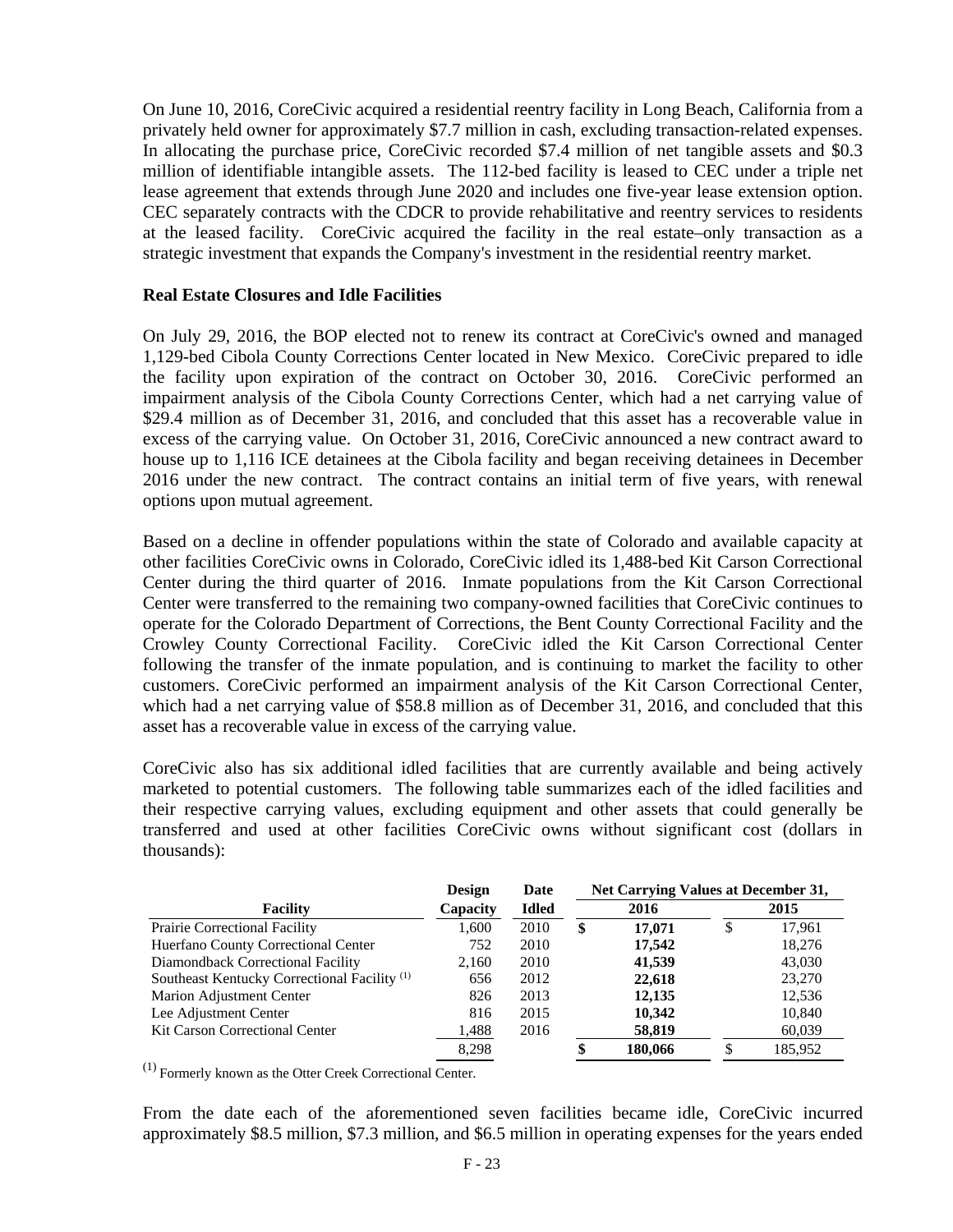December 31, 2016, 2015, and 2014, respectively. The operating expenses incurred in 2014 exclude the incremental expenses incurred in connection with the activation of the Diamondback facility which began in the third quarter of 2013 and continued until near the end of the second quarter of 2014, when anticipated opportunities to activate the facility were deferred.

CoreCivic considers the cancellation of a contract as an indicator of impairment and tested each of the aforementioned facilities for impairment when it was notified by the respective customers that they would no longer be utilizing such facility. CoreCivic updates the impairment analyses on an annual basis for each of the idled facilities and evaluates on a quarterly basis market developments for the potential utilization of each of these facilities in order to identify events that may cause CoreCivic to reconsider its most recent assumptions. As a result of CoreCivic's analyses, CoreCivic determined each of the idled facilities to have recoverable values in excess of the corresponding carrying values.

In the fourth quarter of 2014, CoreCivic made the decision to actively pursue the sale of the Queensgate Correctional Facility, idle since 2009, and the Mineral Wells Pre-Parole Transfer Facility, idle since 2013. CoreCivic reviewed comparable sales data and concluded that either the exit value in the principle market or comparable sales prices for similar properties in the respective geographical areas represented the fair value of these assets. CoreCivic determined the principle market for these assets will be buyers who intend to use the assets for purposes other than as correctional facilities. The aggregate net book value of these facilities prior to the evaluation for impairment was \$28.8 million and, as a result of the impairment indicator resulting from the potential sale of the facilities, CoreCivic recorded non-cash impairments totaling \$27.8 million during the fourth quarter of 2014 to write down the book values of the Queensgate and Mineral Wells facilities to the estimated fair values using Level 2 inputs for quoted prices of similar assets and assuming asset sales for uses other than correctional facilities.

#### **Sales**

In the third quarter of 2014, CoreCivic entered into a purchase and sale agreement with a third party to sell its idled Houston Educational Facility in Houston, Texas for \$4.5 million. The Houston Educational Facility was an asset that was previously leased to a charter school operator. CoreCivic closed on the sale during the fourth quarter of 2014. The net book value of this facility prior to the evaluation for impairment was \$6.4 million and, as a result of the impairment indicator resulting from the potential sale of the facility, CoreCivic recorded a non-cash impairment of \$2.2 million during the second quarter of 2014 to write-down the book value of the facility to the estimated fair value using Level 2 inputs. The ultimate sale price was used as a proxy for the fair value of the facility.

#### **6. BUSINESS COMBINATIONS**

During the fourth quarter of 2015, CoreCivic closed on the acquisition of 100% of the stock of Avalon, along with two additional facilities operated by Avalon. The acquisition included 11 community corrections facilities with approximately 3,000 beds in Oklahoma, Texas, and Wyoming. CoreCivic acquired Avalon, which specializes in community correctional services, drug and alcohol treatment services, and residential reentry services, as a strategic investment that continues to expand the reentry assets CoreCivic owns and the services the Company provides. The aggregate purchase price of \$157.5 million, excluding transaction-related expenses, includes two earn-outs. One earn-out for \$5.5 million, which was based on the completion of and transition to a newly constructed facility that delivers the contracted services provided at the Dallas Transitional Center, was paid in the second quarter of 2016. The second earn-out for up to \$2.0 million was based on the achievement of certain utilization milestones over 12 months following the acquisition.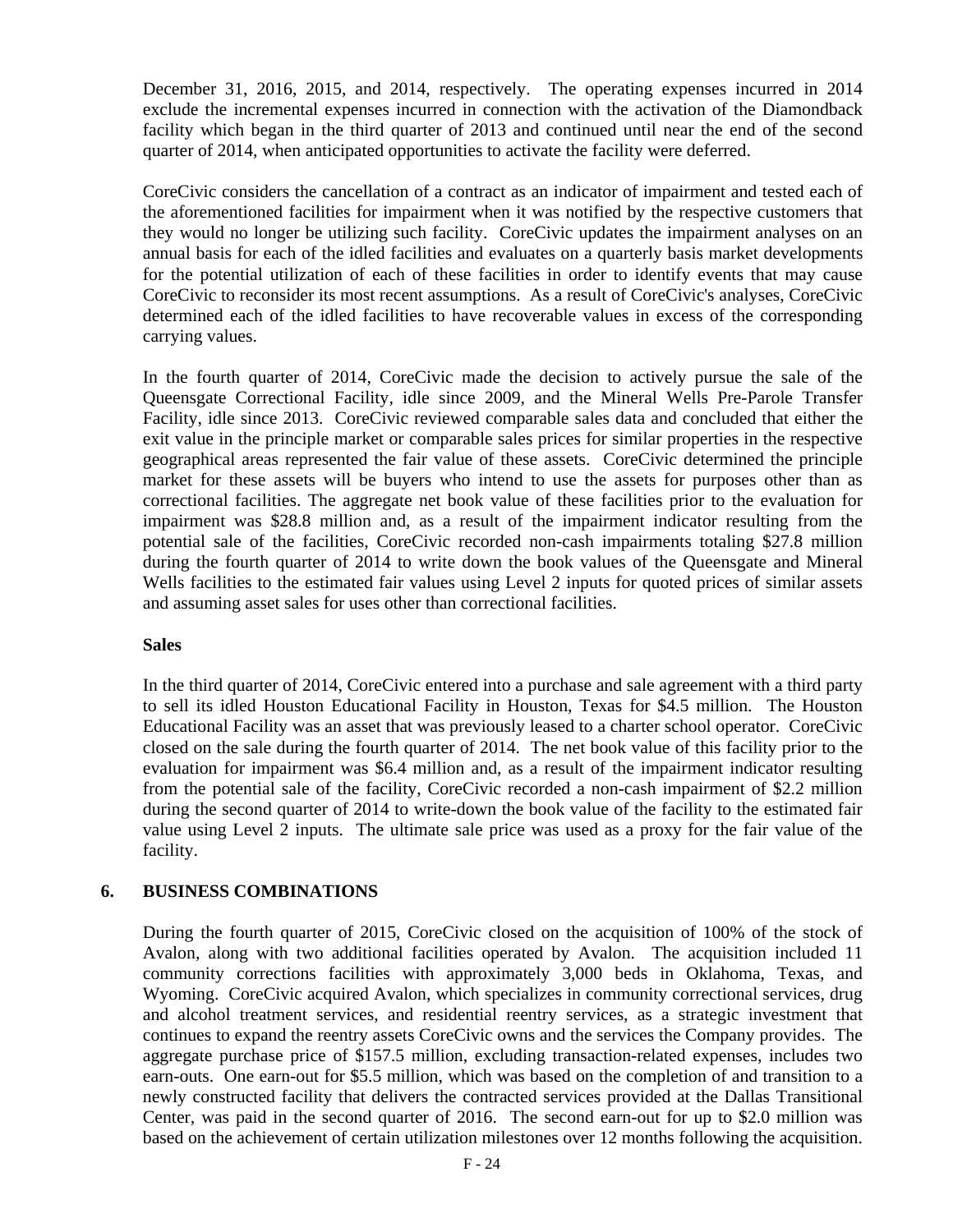The utilization milestones were not achieved resulting in a \$2.0 million gain recognized in the third quarter of 2016. The gain is reported as revenue in the accompanying statement of operations for the year ended December 31, 2016. The acquisition was funded utilizing cash from CoreCivic's \$900.0 Million Revolving Credit Facility, as defined hereafter.

In allocating the purchase price for the transaction, CoreCivic recorded the following (in millions):

| Property and equipment    | 119.2 |
|---------------------------|-------|
| Intangible assets         | 18.5  |
| Total identifiable assets | 137.7 |
| Goodwill                  | 19.8  |
| Total consideration       | 157.5 |

Several factors gave rise to the goodwill recorded in the acquisition, such as the expected benefit from synergies of the combination and the long-term contracts for community corrections services that continue to broaden the scope of solutions CoreCivic provides, from incarceration through release. The results of operations for Avalon have been included in the Company's consolidated financial statements from the date of acquisition.

On April 8, 2016, CoreCivic closed on the acquisition of 100% of the stock of CMI, along with the real estate used in the operation of CMI's business from two entities affiliated with CMI. CMI, a privately held community corrections company that operates seven community corrections facilities, including six owned and one leased, with approximately 600 beds in Colorado, specializes in community correctional services, drug and alcohol treatment services, and residential reentry services. CMI provides these services through multiple contracts with three counties in Colorado, as well as the Colorado Department of Corrections, a pre-existing partner of CoreCivic's. CoreCivic acquired CMI as a strategic investment that continues to expand the reentry assets CoreCivic owns and the services the Company provides. The aggregate purchase price of the transaction was \$35.0 million, excluding transaction-related expenses. The transaction was funded utilizing cash from CoreCivic's \$900.0 Million Revolving Credit Facility.

In allocating the purchase price for the transaction, CoreCivic recorded the following (in millions):

| Tangible current assets and liabilities, net | 1.O  |
|----------------------------------------------|------|
| Property and equipment                       | 29.2 |
| Intangible assets                            | 1.5  |
| Total identifiable assets                    | 317  |
| Goodwill                                     | 3.3  |
| Total consideration                          | 35 O |

Several factors gave rise to the goodwill recorded in the acquisition, such as the expected benefit from synergies of the combination and the long-term contracts for community corrections services that continues to broaden the scope of solutions CoreCivic provides, from incarceration through release. The results of operations for CMI have been included in the Company's consolidated financial statements from the date of acquisition.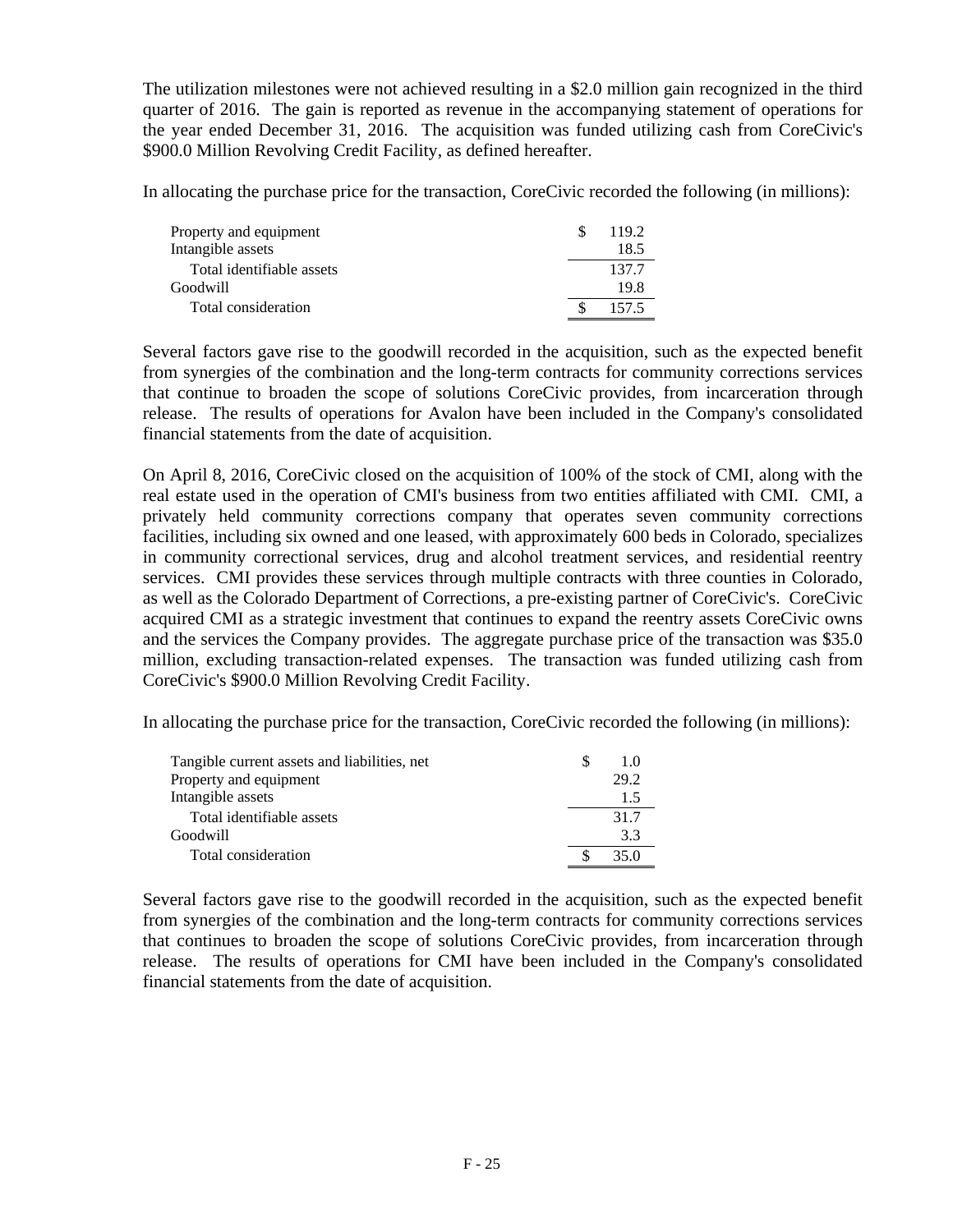# **7. INVESTMENT IN AFFILIATE**

CoreCivic has a 50% ownership interest in APM, an entity holding the management contract for a correctional facility, HM Prison Forest Bank, under a 25-year prison management contract with an agency of the United Kingdom government. CoreCivic has determined that its joint venture investment in APM represents a variable interest entity ("VIE") in accordance with ASC 810, "Consolidation" of which CoreCivic is not the primary beneficiary. The Forest Bank facility, located in Salford, England, was previously constructed and owned by a wholly-owned subsidiary of CoreCivic, which was sold in April 2001. All gains and losses under the joint venture are accounted for using the equity method of accounting. During 2000, CoreCivic extended a working capital loan to APM, which has an outstanding balance of \$2.9 million as of December 31, 2016.

 For the years ended December 31, 2016 and 2015, equity in losses of the joint venture was \$41,000 and \$126,000, respectively. For the year ended December 31, 2014, equity in earnings of the joint venture was \$720,000. The equity in losses and earnings of the joint venture is included in other (income) expense in the consolidated statements of operations. As of December 31, 2016, CoreCivic's equity investment in APM was \$0.5 million and is reported in other assets in the accompanying consolidated balance sheets.The outstanding working capital loan of \$2.9 million, combined with the \$0.5 million investment in APM, represents CoreCivic's maximum exposure to loss in connection with APM.

## **8. OTHER ASSETS**

Other assets consist of the following (in thousands):

|                                                                     | December 31, |        |               |        |
|---------------------------------------------------------------------|--------------|--------|---------------|--------|
|                                                                     | 2016         |        | 2015          |        |
| Debt issuance costs, less accumulated amortization                  |              |        |               |        |
| of \$1,633 and \$542, respectively                                  | \$           | 3,526  | <sup>\$</sup> | 4,879  |
| Intangible lease value, less accumulated amortization               |              |        |               |        |
| of $$4,990$ and $$3,118$ , respectively                             |              | 36,598 |               | 37,430 |
| Other intangible assets, less accumulated amortization              |              |        |               |        |
| of $$1,421$ and $$363$ , respectively                               |              | 4,434  |               | 4,191  |
| Deferred leasing costs                                              |              | 7,380  |               | 8,021  |
| Notes receivable, net                                               |              | 5,858  |               | 7,743  |
| Cash equivalents and cash surrender value of life insurance held in |              |        |               |        |
| Rabbi trust                                                         |              | 13,110 |               | 16,946 |
| Deposits                                                            |              | 2,117  |               | 2,020  |
| Straight-line rent receivable                                       |              | 9,229  |               | 3,324  |
| Other                                                               |              | 532    |               | 150    |
|                                                                     | \$           | 82,784 |               | 84,704 |

The gross carrying amount of intangible assets amounted to \$47.4 million and \$45.1 million at December 31, 2016 and 2015, respectively. Of these amounts, \$41.6 million and \$40.5 million, respectively, was related to intangible lease values. Amortization expense related to intangible assets was \$2.9 million, \$1.5 million, and \$1.4 million for 2016, 2015, and 2014, respectively, and depending upon the nature of the asset, was either reported as operating expense or depreciation and amortization in the accompanying statement of operations for the respective periods.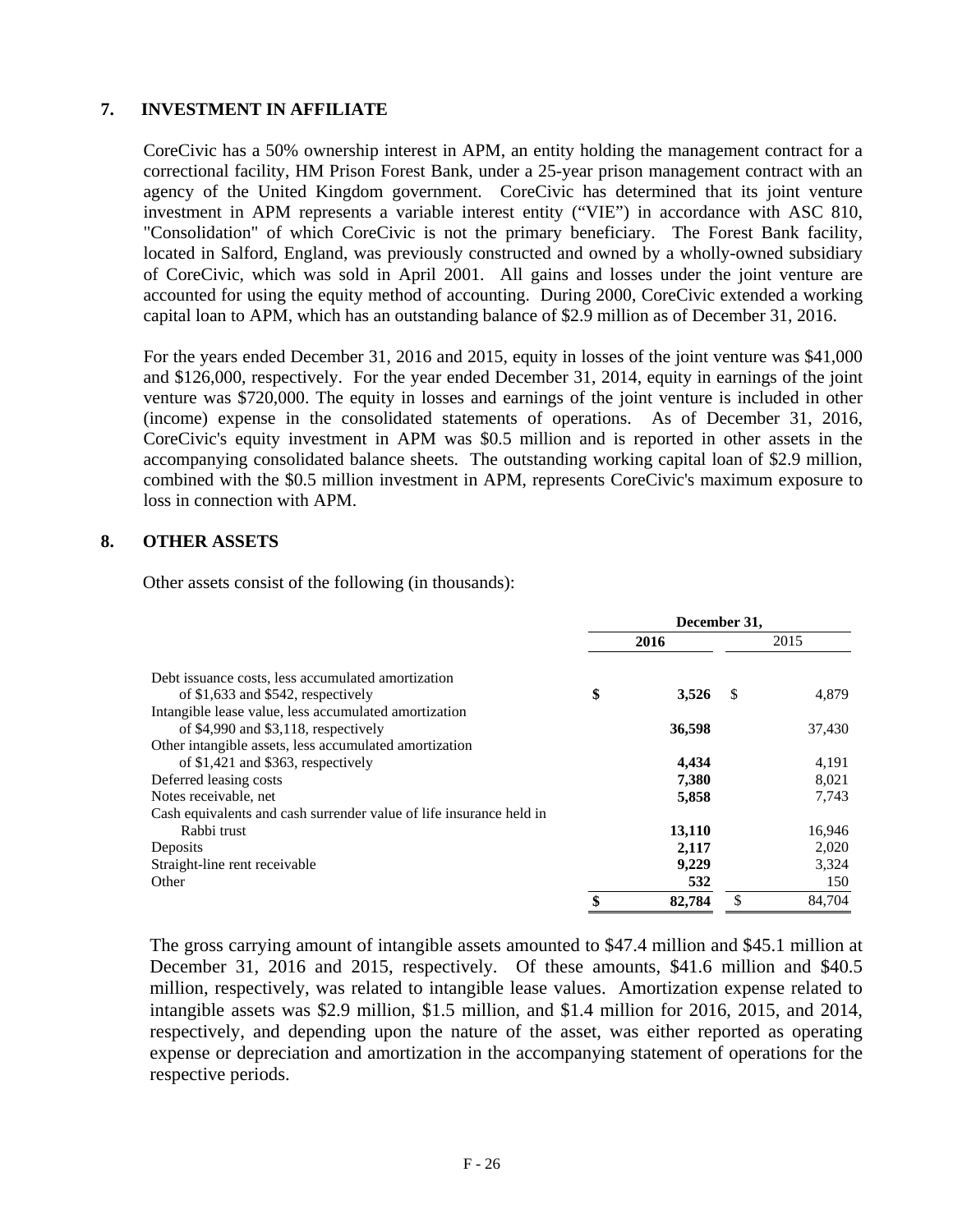As of December 31, 2016, the estimated amortization expense related to intangible assets for each of the next five years is as follows (in thousands):

| 2017 | S | 3,010 |
|------|---|-------|
| 2018 |   | 3,010 |
| 2019 |   | 2,718 |
| 2020 |   | 2,181 |
| 2021 |   | 1,483 |

# **9. ACCOUNTS PAYABLE, ACCRUED EXPENSES AND OTHER LONG-TERM LIABILITIES**

Accounts payable and accrued expenses consist of the following (in thousands):

|                                                                        | December 31, |                  |      |                  |
|------------------------------------------------------------------------|--------------|------------------|------|------------------|
|                                                                        | 2016         |                  | 2015 |                  |
| Trade accounts payable                                                 | \$           | 49,866           | -8   | 72,689           |
| Accrued salaries and wages<br>Accrued dividends                        |              | 29,766<br>51,496 |      | 28,871<br>65,232 |
| Accrued workers' compensation and auto liability<br>Accrued litigation |              | 6,652<br>9,290   |      | 6,978<br>4,176   |
| Accrued employee medical insurance<br>Accrued property taxes           |              | 8,413<br>27,707  |      | 7,911<br>24,796  |
| Accrued interest<br>Deferred revenue                                   |              | 9,526<br>14,332  |      | 9,780<br>31,844  |
| Construction payable                                                   |              | 7,845            |      | 8,483            |
| Lease financing obligation<br>Other                                    |              | 11,785<br>33,429 |      | 19,775<br>37,140 |
|                                                                        | \$           | 260,107          | S    | 317,675          |

The total liability for workers' compensation and auto liability was \$21.4 million and \$22.2 million as of December 31, 2016 and 2015, respectively, with the long-term portion included in other longterm liabilities in the accompanying consolidated balance sheets. These liabilities were discounted to the net present value of the outstanding liabilities using a 3.0% rate in 2016 and 2015. These liabilities amounted to \$23.9 million and \$25.0 million on an undiscounted basis as of December 31, 2016 and 2015, respectively.

Other long-term liabilities consist of the following (in thousands):

|                               | December 31, |        |      |        |
|-------------------------------|--------------|--------|------|--------|
|                               | 2016         |        | 2015 |        |
| Intangible lease liability    | \$           | 6,578  | S    | 6,965  |
| Accrued workers' compensation |              | 14,726 |      | 15,188 |
| Accrued deferred compensation |              | 9,850  |      | 13,253 |
| Lease financing obligation    |              | 18,832 |      | 21,047 |
| Other                         |              | 1,856  |      | 1,856  |
|                               | \$           | 51,842 |      | 58,309 |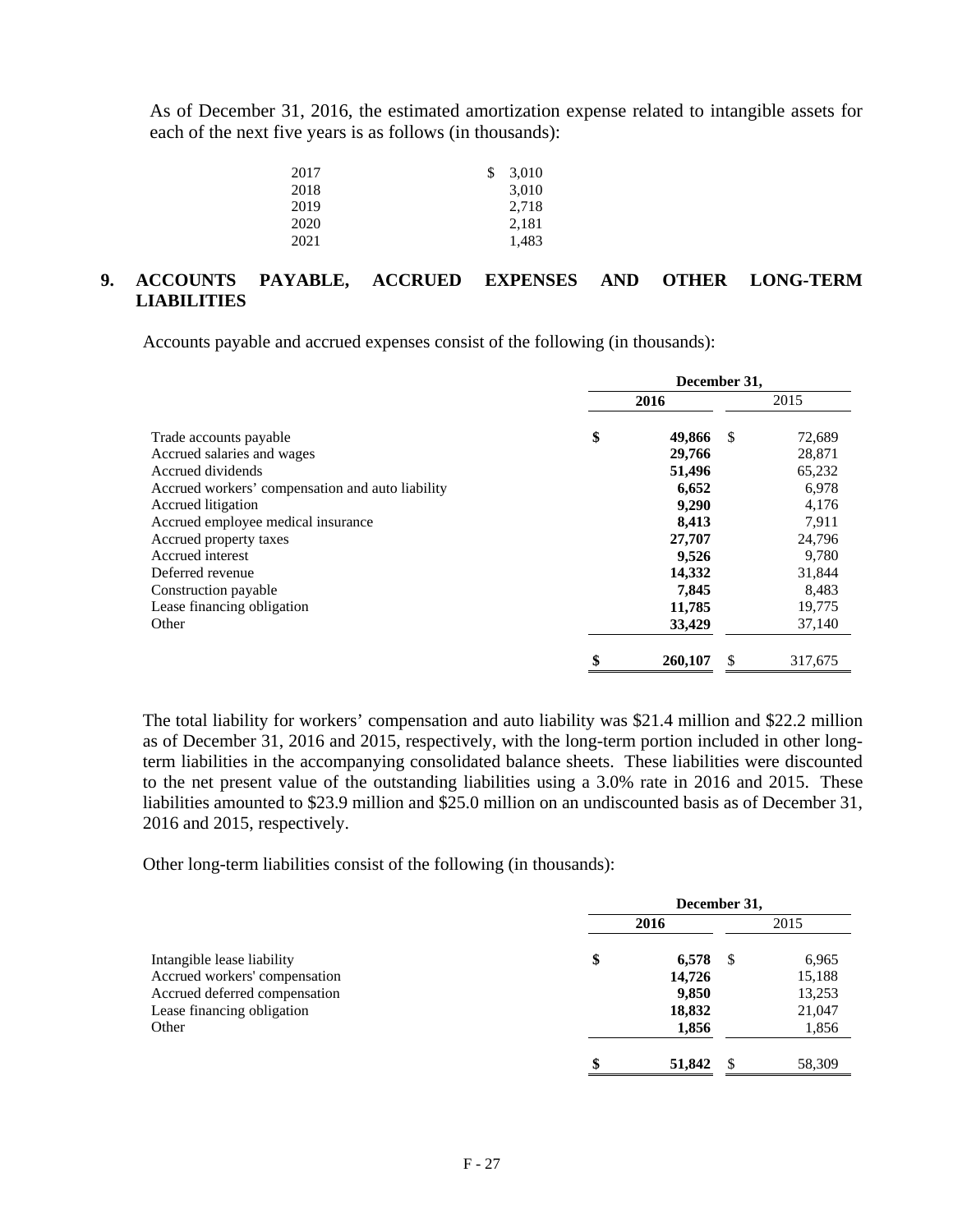#### **10. DEBT**

Debt outstanding consists of the following (in thousands):

|                                                                                                                                                                                                                                                                                                                                                  | December 31,    |                 |  |
|--------------------------------------------------------------------------------------------------------------------------------------------------------------------------------------------------------------------------------------------------------------------------------------------------------------------------------------------------|-----------------|-----------------|--|
|                                                                                                                                                                                                                                                                                                                                                  | 2016            | 2015            |  |
| \$900.0 Million Revolving Credit Facility, principal due at maturity<br>in July 2020; interest payable periodically at variable interest rates.<br>The weighted average rate at December 31, 2016 and 2015<br>was 2.2% and 1.9%, respectively.                                                                                                   | \$<br>435,000   | \$<br>439,000   |  |
| Term Loan, scheduled principal payments through maturity in July<br>2020; interest payable periodically at variable interest rates.<br>The rate at December 31, 2016 and 2015 was 2.3% and 2.0%,<br>respectively. Unamortized debt issuance costs amounted to<br>\$0.4 million and \$0.6 million at December 31, 2016 and<br>2015, respectively. | 95,000          | 100,000         |  |
| 4.625% Senior Notes, principal due at maturity in May 2023;<br>interest payable semi-annually in May and November at 4.625%.<br>Unamortized debt issuance costs amounted to \$3.9 million and<br>\$4.5 million at December 31, 2016 and 2015, respectively.                                                                                      | 350,000         | 350,000         |  |
| 4.125% Senior Notes, principal due at maturity in April 2020;<br>interest payable semi-annually in April and October at 4.125%.<br>Unamortized debt issuance costs amounted to \$2.7 million and<br>\$3.5 million at December 31, 2016 and 2015, respectively.                                                                                   | 325,000         | 325,000         |  |
| 5.0% Senior Notes, principal due at maturity in October 2022;<br>interest payable semi-annually in April and October at 5.0%.<br>Unamortized debt issuance costs amounted to \$2.8 million and<br>\$3.3 million at December 31, 2016 and 2015, respectively.                                                                                     | 250,000         | 250,000         |  |
| Total debt                                                                                                                                                                                                                                                                                                                                       | 1,455,000       | 1,464,000       |  |
| Unamortized debt issuance costs                                                                                                                                                                                                                                                                                                                  | (9, 831)        | (11, 923)       |  |
| Current portion of long-term debt                                                                                                                                                                                                                                                                                                                | (10,000)        | (5,000)         |  |
| Long-term debt, net                                                                                                                                                                                                                                                                                                                              | \$<br>1,435,169 | \$<br>1,447,077 |  |

*Revolving Credit Facility.* During July 2015, CoreCivic entered into an amended and restated \$900.0 million senior secured revolving credit facility (the "\$900.0 Million Revolving Credit Facility"). The \$900.0 Million Revolving Credit Facility has an aggregate principal capacity of \$900.0 million and a maturity of July 2020. The \$900.0 Million Revolving Credit Facility also has an "accordion" feature that provides for uncommitted incremental extensions of credit in the form of increases in the revolving commitments or incremental term loans in an aggregate principal amount up to an additional \$350.0 million as requested by CoreCivic, subject to bank approval. At CoreCivic's option, interest on outstanding borrowings under the \$900.0 Million Revolving Credit Facility is based on either a base rate plus a margin ranging from 0.00% to 0.75% or at LIBOR plus a margin ranging from 1.00% to 1.75% based on CoreCivic's leverage ratio. The \$900.0 Million Revolving Credit Facility includes a \$30.0 million sublimit for swing line loans that enables CoreCivic to borrow at the base rate from the Administrative Agent without advance notice.

Based on CoreCivic's current leverage ratio, loans under the \$900.0 Million Revolving Credit Facility bear interest at the base rate plus a margin of 0.50% or at LIBOR plus a margin of 1.50%,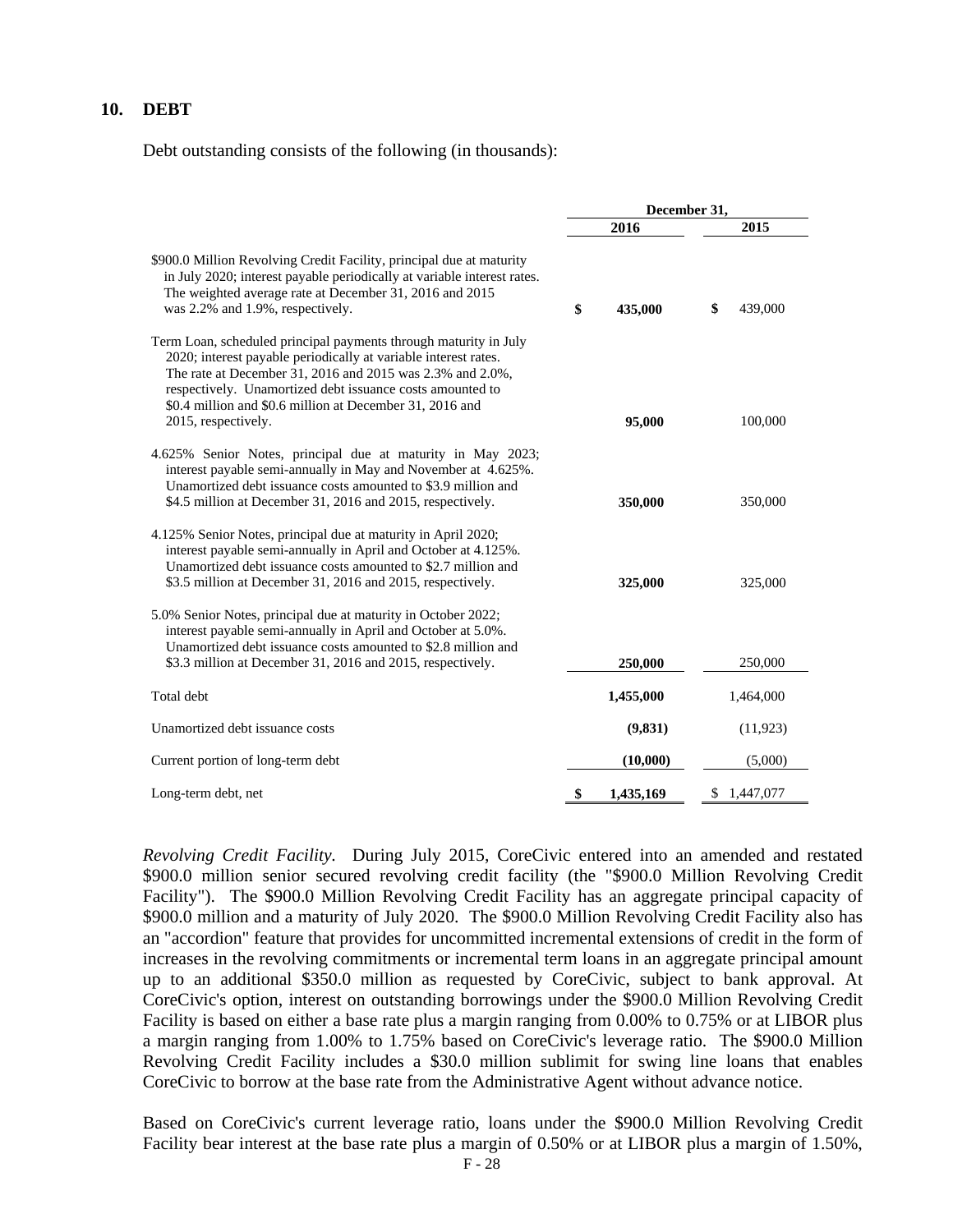and a commitment fee equal to 0.35% of the unfunded balance. The \$900.0 Million Revolving Credit Facility also has a \$50.0 million sublimit for the issuance of standby letters of credit. As of December 31, 2016, CoreCivic had \$435.0 million in borrowings under the \$900.0 Million Revolving Credit Facility as well as \$9.1 million in letters of credit outstanding resulting in \$455.9 million available under the \$900.0 Million Revolving Credit Facility.

The \$900.0 Million Revolving Credit Facility is secured by a pledge of all of the capital stock of CoreCivic's domestic subsidiaries, 65% of the capital stock of CoreCivic's foreign subsidiaries, all of CoreCivic's accounts receivable, and all of CoreCivic's deposit accounts. The \$900.0 Million Revolving Credit Facility requires CoreCivic to meet certain financial covenants, including, without limitation, a maximum total leverage ratio, a maximum secured leverage ratio, and a minimum fixed charge coverage ratio. As of December 31, 2016, CoreCivic was in compliance with all such covenants. In addition, the \$900.0 Million Revolving Credit Facility contains certain covenants that, among other things, limit the incurrence of additional indebtedness, payment of dividends and other customary restricted payments, transactions with affiliates, asset sales, mergers and consolidations, liquidations, prepayments and modifications of other indebtedness, liens and other encumbrances and other matters customarily restricted in such agreements. In addition, the \$900.0 Million Revolving Credit Facility is subject to certain cross-default provisions with terms of CoreCivic's other indebtedness, and is subject to acceleration upon the occurrence of a change of control.

*Incremental Term Loan.* On October 6, 2015, CoreCivic obtained \$100.0 million under an Incremental Term Loan ("Term Loan") under the "accordion" feature of the \$900.0 Million Revolving Credit Facility. As of April 1, 2016, interest rates under the Term Loan are the same as the interest rates under the \$900.0 Million Revolving Credit Facility. The interest rate on the Term Loan was at a base rate plus a margin of 0.50% or at LIBOR plus a margin of 1.75% during the first two fiscal quarters following closing of the Term Loan. The Term Loan has the same collateral requirements, financial and certain other covenants, and cross-default provisions as the \$900.0 Million Revolving Credit Facility. The Term Loan, which is pre-payable, also has a maturity coterminous with the \$900.0 Million Revolving Credit Facility due July 2020, with scheduled quarterly principal payments in years 2016 through 2020. As of December 31, 2016, the outstanding balance of the Term Loan was \$95.0 million.

*Senior Notes.* Interest on the \$325.0 million aggregate principal amount of CoreCivic's 4.125% senior notes issued in April 2013 (the "4.125% Senior Notes") accrues at the stated rate and is payable in April and October of each year. The 4.125% Senior Notes are scheduled to mature on April 1, 2020. Interest on the \$350.0 million aggregate principal amount of CoreCivic's 4.625% senior notes issued in April 2013 (the "4.625% Senior Notes") accrues at the stated rate and is payable in May and November of each year. The 4.625% Senior Notes are scheduled to mature on May 1, 2023. Interest on the \$250.0 million aggregate principal amount of CoreCivic's 5.0% senior notes issued in September 2015 (the "5.0% Senior Notes") accrues at the stated rate and is payable in April and October of each year. The 5.0% Senior Notes are scheduled to mature on October 15, 2022.

The 4.125% Senior Notes, the 4.625% Senior Notes, and the 5.0% Senior Notes, collectively referred to herein as the "Senior Notes", are senior unsecured obligations of the Company and are guaranteed by all of the Company's subsidiaries that guarantee the \$900.0 Million Revolving Credit Facility. CoreCivic may redeem all or part of the Senior Notes at any time prior to three months before their respective maturity date at a "make-whole" redemption price, plus accrued and unpaid interest thereon to, but not including, the redemption date. Thereafter, the Senior Notes are redeemable at CoreCivic's option, in whole or in part, at a redemption price equal to 100% of the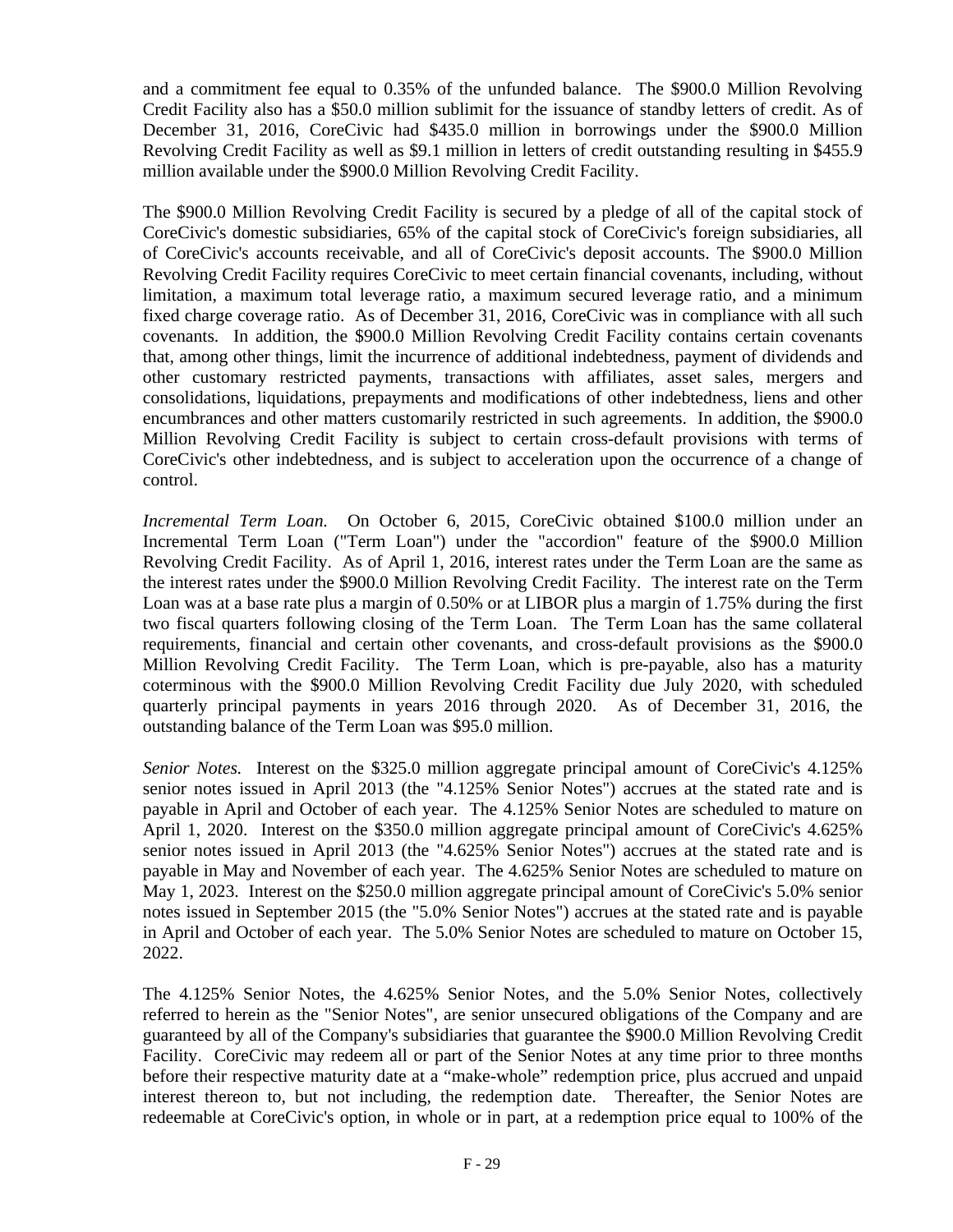aggregate principal amount of the notes to be redeemed plus accrued and unpaid interest thereon to, but not including, the redemption date.

CoreCivic may also seek to issue additional debt or equity securities from time to time when the Company determines that market conditions and the opportunity to utilize the proceeds from the issuance of such securities are favorable.

*Guarantees and Covenants.* All of the domestic subsidiaries of CoreCivic (as the parent corporation) have provided full and unconditional guarantees of the Senior Notes. Each of CoreCivic's subsidiaries guaranteeing the Senior Notes are 100% owned subsidiaries of CoreCivic; the subsidiary guarantees are full and unconditional and are joint and several obligations of the guarantors; and all non-guarantor subsidiaries are minor (as defined in Rule 3-10(h)(6) of Regulation S-X).

As of December 31, 2016, neither CoreCivic nor any of its subsidiary guarantors had any material or significant restrictions on CoreCivic's ability to obtain funds from its subsidiaries by dividend or loan or to transfer assets from such subsidiaries.

The indentures governing the Senior Notes contain certain customary covenants that, subject to certain exceptions and qualifications, restrict CoreCivic's ability to, among other things, make restricted payments; incur additional debt or issue certain types of preferred stock; create or permit to exist certain liens; consolidate, merge or transfer all or substantially all of CoreCivic's assets; and enter into transactions with affiliates. In addition, if CoreCivic sells certain assets (and generally does not use the proceeds of such sales for certain specified purposes) or experiences specific kinds of changes in control, CoreCivic must offer to repurchase all or a portion of the Senior Notes. The offer price for the Senior Notes in connection with an asset sale would be equal to 100% of the aggregate principal amount of the notes repurchased plus accrued and unpaid interest and liquidated damages, if any, on the notes repurchased to the date of purchase. The offer price for the Senior Notes in connection with a change in control would be 101% of the aggregate principal amount of the notes repurchased plus accrued and unpaid interest and liquidated damages, if any, on the notes repurchased to the date of purchase. The Senior Notes are also subject to certain cross-default provisions with the terms of CoreCivic's \$900.0 Million Revolving Credit Facility, as more fully described hereafter.

# **Other Debt Transactions**

*Letters of Credit.* At December 31, 2016 and 2015, CoreCivic had \$9.1 million and \$14.5 million, respectively, in outstanding letters of credit. The letters of credit were issued to secure CoreCivic's workers' compensation and general liability insurance policies, performance bonds, and utility deposits. The letters of credit outstanding at December 31, 2016 and 2015 were provided by a subfacility under the \$900.0 Million Revolving Credit Facility.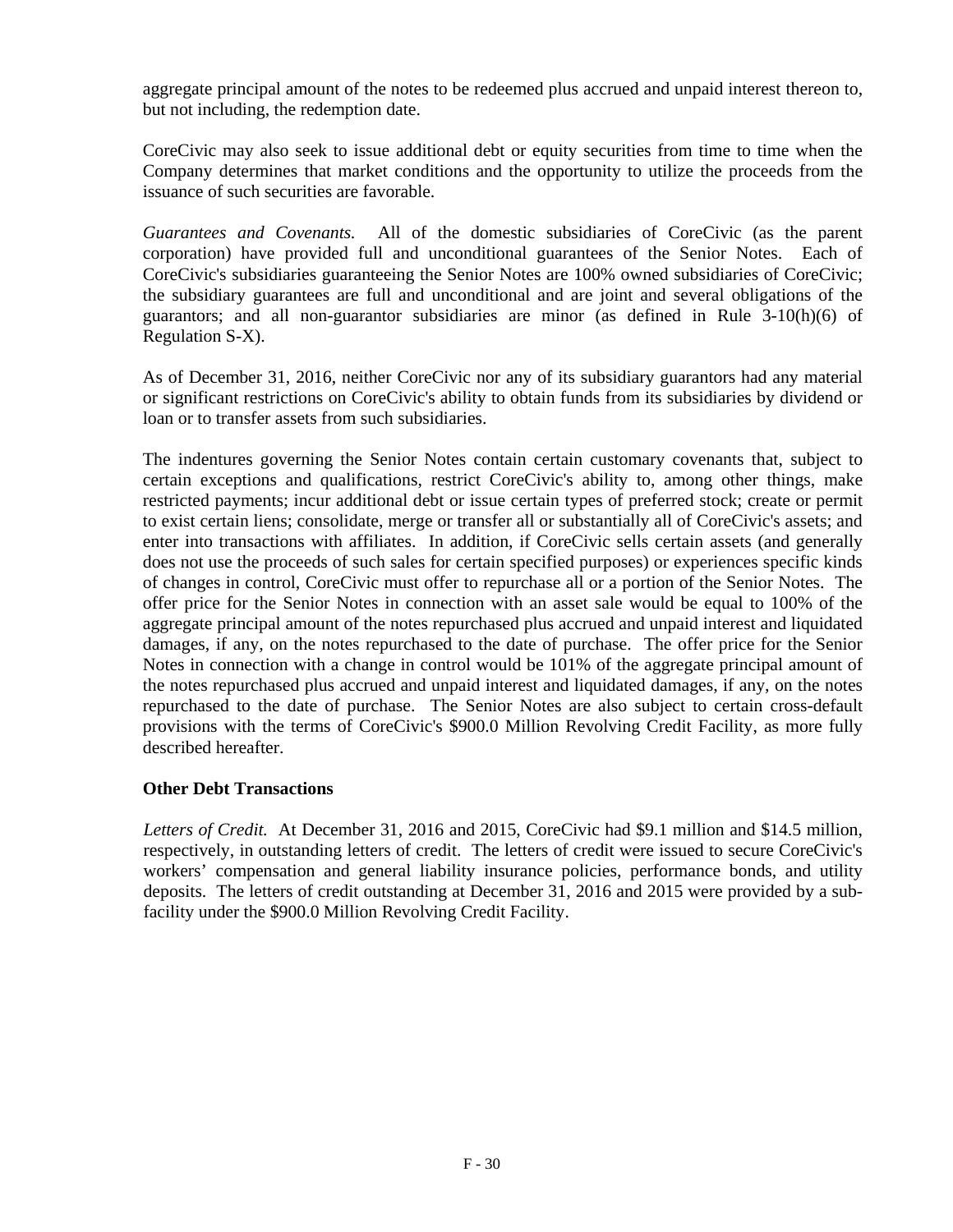# **Debt Maturities**

Scheduled principal payments as of December 31, 2016 for the next five years and thereafter were as follows (in thousands):

| 2017       | \$<br>10,000    |
|------------|-----------------|
| 2018       | 10,000          |
| 2019       | 15,000          |
| 2020       | 820,000         |
| 2021       |                 |
| Thereafter | 600,000         |
| Total debt | \$<br>1,455,000 |

### **Cross-Default Provisions**

 The provisions of CoreCivic's debt agreements relating to the \$900.0 Million Revolving Credit Facility and the Senior Notes contain certain cross-default provisions. Any events of default under the \$900.0 Million Revolving Credit Facility that results in the lenders' actual acceleration of amounts outstanding thereunder also result in an event of default under the Senior Notes. Additionally, any events of default under the Senior Notes that give rise to the ability of the holders of such indebtedness to exercise their acceleration rights also result in an event of default under the \$900.0 Million Revolving Credit Facility.

 If CoreCivic were to be in default under the \$900.0 Million Revolving Credit Facility, and if the lenders under the \$900.0 Million Revolving Credit Facility elected to exercise their rights to accelerate CoreCivic's obligations under the \$900.0 Million Revolving Credit Facility, such events could result in the acceleration of all or a portion of CoreCivic's Senior Notes, which would have a material adverse effect on CoreCivic's liquidity and financial position. CoreCivic does not have sufficient working capital to satisfy its debt obligations in the event of an acceleration of all or a substantial portion of CoreCivic's outstanding indebtedness.

# **11. INCOME TAXES**

As discussed in Note 1, the Company began operating in compliance with REIT requirements for federal income tax purposes effective January 1, 2013. As a REIT, the Company must distribute at least 90 percent of its taxable income (including dividends paid to it by its TRSs) and will not pay federal income taxes on the amount distributed to its stockholders. In addition, the Company must meet a number of other organizational and operational requirements. It is management's intention to adhere to these requirements and maintain the Company's REIT status. Most states where CoreCivic holds investments in real estate conform to the federal rules recognizing REITs. Certain subsidiaries have made an election with the Company to be treated as TRSs in conjunction with the Company's REIT election; the TRS elections permit CoreCivic to engage in certain business activities in which the REIT may not engage directly. A TRS is subject to federal and state income taxes on the income from these activities and therefore, CoreCivic includes a provision for taxes in its consolidated financial statements.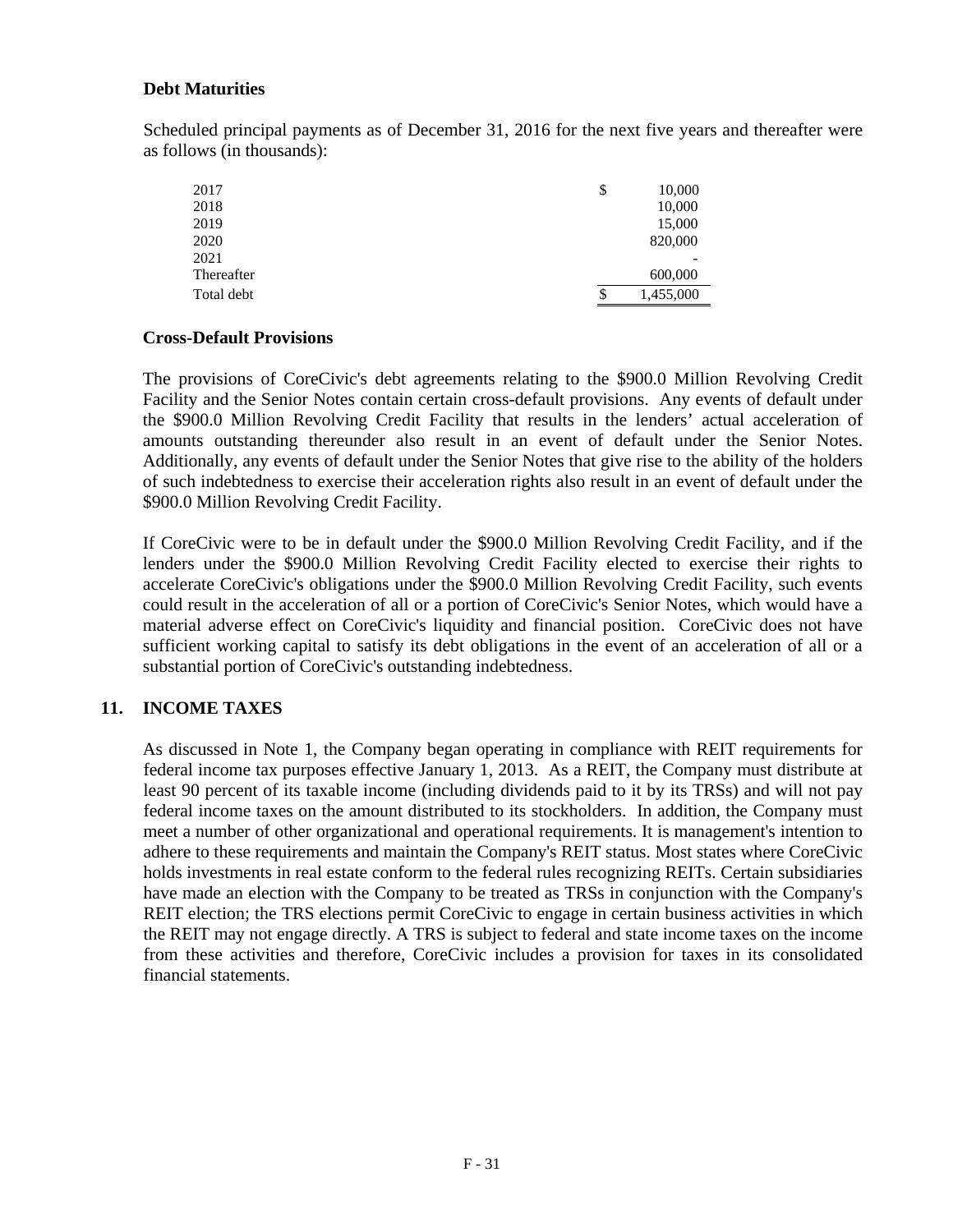Income tax expense is comprised of the following components (in thousands):

|                                       | For the Years Ended December 31, |         |      |       |    |         |
|---------------------------------------|----------------------------------|---------|------|-------|----|---------|
|                                       |                                  | 2016    |      | 2015  |    | 2014    |
| <b>Current income tax expense</b>     |                                  |         |      |       |    |         |
| Federal                               | \$                               | 10,181  | - \$ | 2,519 | \$ | 9,326   |
| <b>State</b>                          |                                  | 1,983   |      | 136   |    | 828     |
|                                       |                                  | 12,164  |      | 2,655 |    | 10,154  |
| Deferred income tax expense (benefit) |                                  |         |      |       |    |         |
| Federal                               |                                  | (3,400) |      | 5,589 |    | (2,280) |
| <b>State</b>                          |                                  | (511)   |      | 117   |    | (931)   |
|                                       |                                  | (3,911) |      | 5,706 |    | (3,211) |
| Income tax expense                    |                                  | 8,253   | -S   | 8,361 | £. | 6,943   |

Significant components of CoreCivic's deferred tax assets and liabilities as of December 31, 2016 and 2015, are as follows (in thousands):

|                                                           | December 31, |          |    |           |
|-----------------------------------------------------------|--------------|----------|----|-----------|
|                                                           | 2016         |          |    | 2015      |
| Noncurrent deferred tax assets:                           |              |          |    |           |
| Asset reserves and liabilities not yet deductible for tax | \$           | 29,198   | \$ | 28,589    |
| Tax over book basis of certain assets                     |              | 866      |    | 893       |
| Net operating loss and tax credit carryforwards           |              | 5,487    |    | 5,287     |
| Intangible contract value                                 |              | 2,570    |    | 2,717     |
| Other                                                     |              | 346      |    | 460       |
| Total noncurrent deferred tax assets                      |              | 38,467   |    | 37,946    |
| Less valuation allowance                                  |              | (3,436)  |    | (3,780)   |
| Total noncurrent deferred tax assets                      |              | 35,031   |    | 34,166    |
| <b>Noncurrent deferred tax liabilities:</b>               |              |          |    |           |
| Book over tax basis of certain assets                     |              | (9,386)  |    | (15,238)  |
| Intangible lease value                                    |              | (8,368)  |    | (8, 862)  |
| Other                                                     |              | (3,542)  |    | (242)     |
| Total noncurrent deferred tax liabilities                 |              | (21,296) |    | (24, 342) |
| Net total noncurrent deferred tax assets                  |              | 13,735   |    | 9,824     |

The tax benefits associated with equity-based compensation reduced income taxes payable by \$1.5 million, \$0.5 million, and \$0.7 million during 2016, 2015, and 2014, respectively. Such benefits were recorded as increases to stockholders' equity.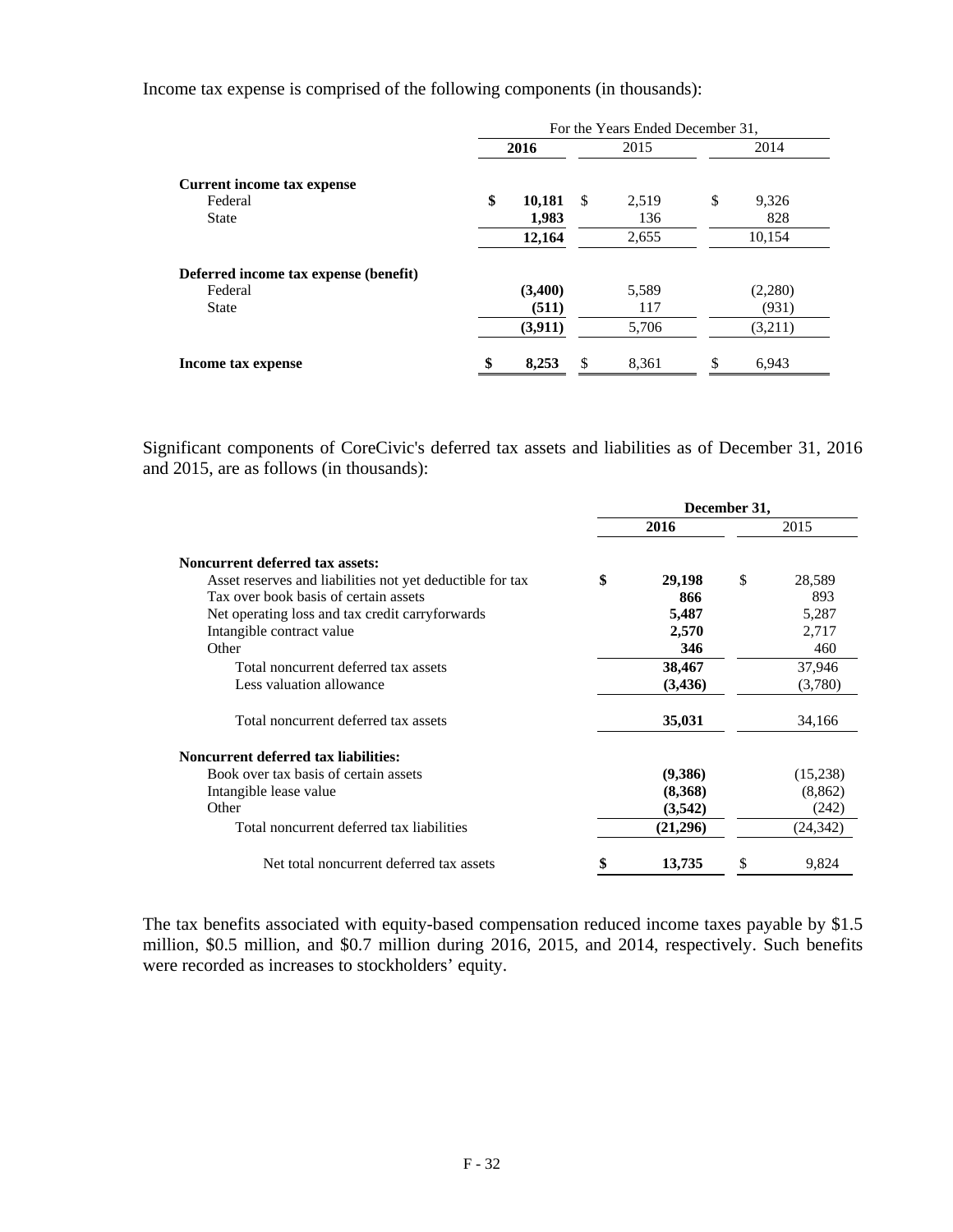A reconciliation of the income tax provision at the statutory income tax rate and the effective tax rate as a percentage of income from continuing operations before income taxes for the years ended December 31, 2016, 2015, and 2014 is as follows:

|                                         | 2016   | 2015   | 2014   |
|-----------------------------------------|--------|--------|--------|
| Statutory federal rate                  | 35.0%  | 35.0%  | 35.0%  |
| Dividends paid deduction                | (32.5) | (31.9) | (31.1) |
| State taxes, net of federal tax benefit | 1.1    | 0.9    | 0.8    |
| Permanent differences                   | 0.3    | 0.4    | 0.1    |
| Other items, net                        | (0.3)  | (0.8)  | (1.4)  |
|                                         | 3.6%   | 3.6%   | 3.4%   |

CoreCivic's effective tax rate was 3.6%, 3.6%, and 3.4% during 2016, 2015, and 2014, respectively. As a REIT, CoreCivic is entitled to a deduction for dividends paid, resulting in a substantial reduction in the amount of federal income tax expense it recognizes. Substantially all of CoreCivic's income tax expense is incurred based on the earnings generated by its TRSs. CoreCivic's overall effective tax rate is estimated based on its current projection of taxable income primarily generated in its TRSs. The Company's consolidated effective tax rate could fluctuate in the future based on changes in estimates of taxable income, the relative amounts of taxable income generated by the TRSs and the REIT, the implementation of additional tax planning strategies, changes in federal or state tax rates or laws affecting tax credits available to the Company, changes in other tax laws, changes in estimates related to uncertain tax positions, or changes in state apportionment factors, as well as changes in the valuation allowance applied to the Company's deferred tax assets that are based primarily on the amount of state net operating losses and tax credits that could expire unused.

CoreCivic had no liabilities for uncertain tax positions as of December 31, 2016 and 2015. CoreCivic recognizes interest and penalties related to unrecognized tax positions in income tax expense. CoreCivic does not currently anticipate that the total amount of unrecognized tax positions will significantly change in the next twelve months. CoreCivic had an income tax receivable of \$8.8 million and \$21.2 million as of December 31, 2016 and 2015, respectively, representing overpayment of federal income tax, which is included in prepaid expenses and other current assets in the accompanying consolidated balance sheets.

CoreCivic's U.S. federal income tax returns for tax years 2013 through 2015 remain subject to examination by the Internal Revenue Service ("IRS"). The IRS completed an audit during the first quarter of 2016 of one of the Company's TRSs for the year ended December 31, 2013 with no material adjustments. All states in which CoreCivic files income tax returns follow the same statute of limitations as federal, with the exception of the following states whose open tax years include 2012 through 2015: Arizona, California, Colorado, Kentucky, Minnesota, New Jersey, Texas, and Wisconsin.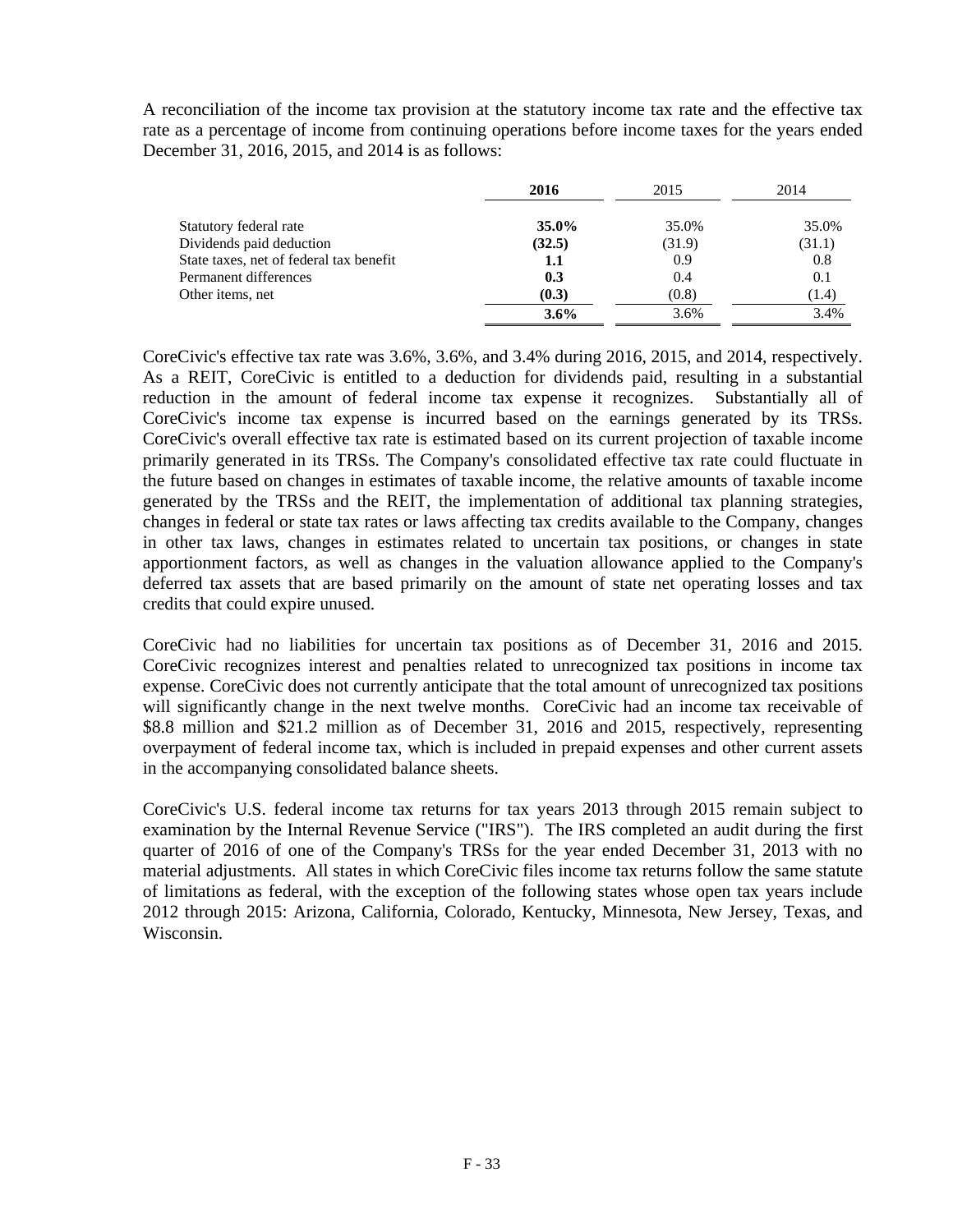## **12. STOCKHOLDERS' EQUITY**

#### **Dividends on Common Stock**

The tax characterization of dividends per share on common shares as reported to stockholders was as follows for the years ended December 31, 2016, 2015, and 2014:

 $\sim$   $\cdot$ 

|                    |                  | Ordinary                  | Return of                | Total     |
|--------------------|------------------|---------------------------|--------------------------|-----------|
| <b>Record Date</b> | Payable Date     | Income                    | Capital                  | Per Share |
| April 2, 2014      | April 15, 2014   | 0.51(1)                   | $\overline{\phantom{a}}$ | \$0.51    |
| July 2, 2014       | July 15, 2014    | 0.51(1)                   | $\blacksquare$           | \$0.51    |
| October 2, 2014    | October 15, 2014 | 0.51(1)                   | $\overline{\phantom{0}}$ | \$0.51    |
| January 2, 2015    | January 15, 2015 | $0.382836^{(2)}$          | 0.127164                 | \$0.51    |
| April 2, 2015      | April 15, 2015   | $0.405355^{(3)}$          | 0.134645                 | \$0.54    |
| July 2, 2015       | July 15, 2015    | $0.405355^{(3)}$          | 0.134645                 | \$0.54    |
| October 2, 2015    | October 15, 2015 | $0.405355^{(3)}$          | 0.134645                 | \$0.54    |
| January 4, 2016    | January 15, 2016 | $0.487167^{(4)}$          | 0.052833                 | \$0.54    |
| April 1, 2016      | April 15, 2016   | $0.487167$ <sup>(4)</sup> | 0.052833                 | \$0.54    |
| July 1, 2016       | July 15, 2016    | $0.487167$ <sup>(4)</sup> | 0.052833                 | \$0.54    |
| October 3, 2016    | October 17, 2016 | $0.487167^{(4)}$          | 0.052833                 | \$0.54    |
| January 3, 2017    | January 13, 2017 | $-(5)$                    | $-(5)$                   | \$0.42    |
|                    |                  |                           |                          |           |

 $(1)$  \$0.076573 of this amount constitutes a "Qualified Dividend", as defined by the IRS.

 $(2)$  \$0.048357 of this amount constitutes a "Qualified Dividend", as defined by the IRS.

 $(3)$  \$0.051202 of this amount constitutes a "Qualified Dividend", as defined by the IRS.

 $(4)$  \$0.030979 of this amount constitutes a "Qualified Dividend", as defined by the IRS.

 $(5)$  Taxable in 2017.

Future dividends will depend on CoreCivic's distribution requirements as a REIT, future earnings, capital requirements, financial condition, opportunities for alternative uses of capital, and on such other factors as the Board of Directors of CoreCivic may consider relevant.

#### **Common Stock**

*Restricted shares.* During 2016, CoreCivic issued approximately 635,000 shares of restricted common stock units ("RSUs") to certain of its employees and non-employee directors, with an aggregate value of \$18.5 million, including 562,000 RSUs to employees and non-employee directors whose compensation is charged to general and administrative expense and 73,000 RSUs to employees whose compensation is charged to operating expense. During 2015, CoreCivic issued approximately 438,000 RSUs to certain of its employees and non-employee directors, with an aggregate value of \$17.5 million, including 385,000 RSUs to employees and non-employee directors whose compensation is charged to general and administrative expense and 53,000 RSUs to employees whose compensation is charged to operating expense.

CoreCivic established performance-based vesting conditions on the RSUs awarded to its officers and executive officers in years 2014 through 2016. Unless earlier vested under the terms of the agreements, RSUs issued to officers and executive officers in 2015 and 2016 are subject to vesting over a three-year period based upon the satisfaction of certain annual performance criteria, and no more than one-third of the RSUs may vest in any one performance period. With respect to RSUs issued in 2014, no more than one-third of such shares or RSUs may vest in the first performance period; however, the performance criteria are cumulative for the three-year period. RSUs issued to other employees in 2016, unless earlier vested under the terms of the agreements, generally vest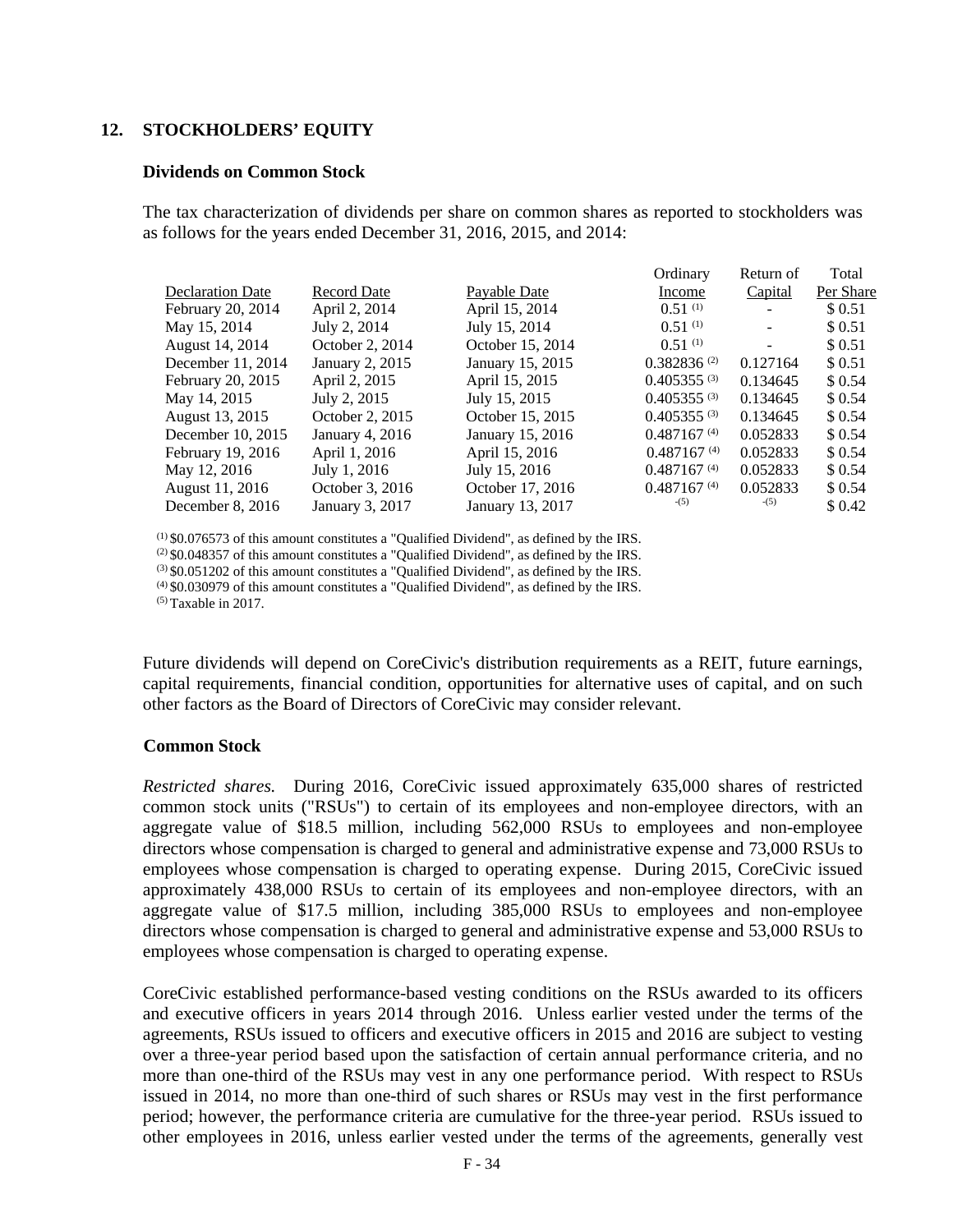equally on the first, second, and third anniversary of the award. Shares of restricted stock and RSUs issued to other employees in years prior to 2016, unless earlier vested under the terms of the agreements, "cliff" vest on the third anniversary of the award. RSUs issued to non-employee directors vest one year from the date of award.

Nonvested restricted common stock transactions as of December 31, 2016 and for the year then ended are summarized below (in thousands, except per share amounts).

|                                | <b>Shares of restricted</b><br>common stock and RSUs | Weighted average<br>grant date fair value |       |  |
|--------------------------------|------------------------------------------------------|-------------------------------------------|-------|--|
| Nonvested at December 31, 2015 | 975                                                  | \$                                        | 36.65 |  |
| Granted                        | 635                                                  | \$                                        | 29.08 |  |
| Cancelled                      | (152)                                                | \$                                        | 31.53 |  |
| Vested                         | (414)                                                | \$                                        | 36.52 |  |
| Nonvested at December 31, 2016 | 1.044                                                | \$                                        | 32.84 |  |

During 2016, 2015, and 2014, CoreCivic expensed \$17.8 million (\$1.7 million of which was recorded in operating expenses, \$14.4 million of which was recorded in general and administrative expenses, and \$1.7 million of which was recorded in restructuring charges), \$14.7 million (\$1.5 million of which was recorded in operating expenses and \$13.2 million of which was recorded in general and administrative expenses), and \$12.1 million (\$1.4 million of which was recorded in operating expenses and \$10.7 million of which was recorded in general and administrative expenses), net of forfeitures, relating to the restricted common stock and RSUs, respectively. As of December 31, 2016, CoreCivic had \$16.5 million of total unrecognized compensation cost related to RSUs that is expected to be recognized over a remaining weighted-average period of 1.7 years**.** The total fair value of restricted common stock and RSUs that vested during 2016, 2015, and 2014 was \$15.1 million, \$13.9 million, and \$9.8 million, respectively.

Restricted stock-based compensation expense of \$1.7 million for the year ended December 31, 2016 included in restructuring charges in the consolidated statement of operations reflects the voluntary forfeiture of RSUs awarded in February 2016 to CoreCivic's chief executive officer, in connection with a restructuring and cost reduction plan implemented during the third quarter of 2016, as further described in Note 13.

# **Preferred Stock**

CoreCivic has the authority to issue 50.0 million shares of \$0.01 par value per share preferred stock (the "Preferred Stock"). The Preferred Stock may be issued from time to time upon authorization by the Board of Directors, in such series and with such preferences, conversion or other rights, voting powers, restrictions, limitations as to dividends, qualifications or other provisions as may be fixed by CoreCivic's Board of Directors.

#### **Stock Option Plans**

CoreCivic has equity incentive plans under which, among other things, incentive and non-qualified stock options are granted to certain employees and non-employee directors of CoreCivic by the compensation committee of CoreCivic's Board of Directors. The options are granted with exercise prices equal to the fair market value on the date of grant. Vesting periods for options granted to employees generally range from three to four years. Options granted to non-employee directors vest on a date approximately following the first anniversary of the grant date. The term of such options is ten years from the date of grant.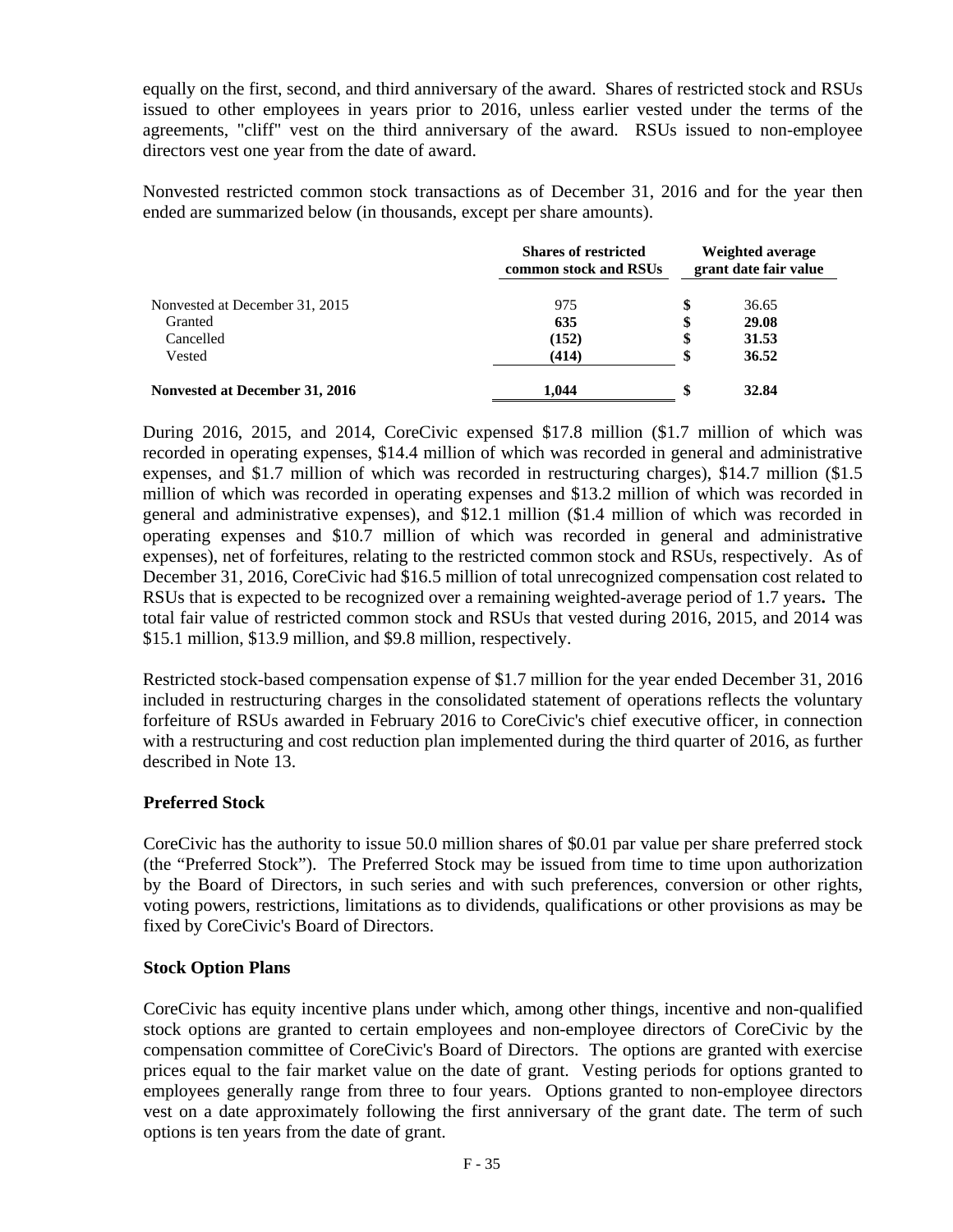In years after 2012, CoreCivic elected not to issue stock options to its non-employee directors, officers, and executive officers as it had in the past and instead elected to issue all of its equity compensation in the form of restricted common stock and RSUs as previously described herein. During 2016, 2015, and 2014, CoreCivic expensed \$0.1 million, \$0.7 million, and \$1.9 million, respectively, net of estimated forfeitures, relating to its outstanding stock options, all of which was charged to general and administrative expenses.

Stock option transactions relating to CoreCivic's non-qualified stock option plans are summarized below (in thousands, except exercise prices):

|                                  | No. of<br>options | Weighted-<br>Average<br><b>Exercise Price</b><br>of options | Weighted-<br>Average<br><b>Remaining</b><br>Contractual<br>Term | Aggregate<br><b>Intrinsic</b><br><b>Value</b> |  |
|----------------------------------|-------------------|-------------------------------------------------------------|-----------------------------------------------------------------|-----------------------------------------------|--|
|                                  |                   |                                                             |                                                                 |                                               |  |
| Outstanding at December 31, 2015 | 1,467             | \$<br>20.37                                                 |                                                                 |                                               |  |
| Granted                          |                   |                                                             |                                                                 |                                               |  |
| Exercised                        | (140)             | 18.81                                                       |                                                                 |                                               |  |
| Cancelled                        |                   |                                                             |                                                                 |                                               |  |
| Outstanding at December 31, 2016 | 1.327             | 20.53<br>\$                                                 | 3.2                                                             | \$<br>5,442                                   |  |
| Exercisable at December 31, 2016 | 1.327             | \$<br>20.53                                                 | 3.2                                                             | \$<br>5.442                                   |  |

The aggregate intrinsic value in the table above represents the total pre-tax intrinsic value (the difference between CoreCivic's stock price as of December 31, 2016 and the exercise price, multiplied by the number of in-the-money options) that would have been received by the option holders had all option holders exercised their options on December 31, 2016. This amount changes based on the fair market value of CoreCivic's stock. The total intrinsic value of options exercised during the years ended December 31, 2016, 2015, and 2014 was \$1.7 million, \$7.3 million, and \$12.3 million, respectively.

Nonvested stock option transactions relating to CoreCivic's non-qualified stock option plans as of December 31, 2016 and changes during the year ended December 31, 2016 are summarized below (in thousands, except grant date fair values):

|                                | Number of<br>options | Weighted<br>average grant<br>date fair value |                          |  |
|--------------------------------|----------------------|----------------------------------------------|--------------------------|--|
| Nonvested at December 31, 2015 | 51                   | \$                                           | 6.50                     |  |
| Granted                        |                      | \$                                           |                          |  |
| Cancelled                      | ۰                    | \$                                           | $\blacksquare$           |  |
| Vested                         | (51)                 | æ                                            | 6.50                     |  |
| Nonvested at December 31, 2016 |                      | \$                                           | $\overline{\phantom{0}}$ |  |

As of December 31, 2016, CoreCivic had no unrecognized compensation cost related to stock options.

At CoreCivic's 2011 annual meeting of stockholders held in May 2011, CoreCivic's stockholders approved an amendment to the 2008 Stock Incentive Plan that increased the authorized limit on issuance of new awards to an aggregate of up to 18.0 million shares. In addition, during the 2003 annual meeting the stockholders approved the adoption of CoreCivic's Non-Employee Directors'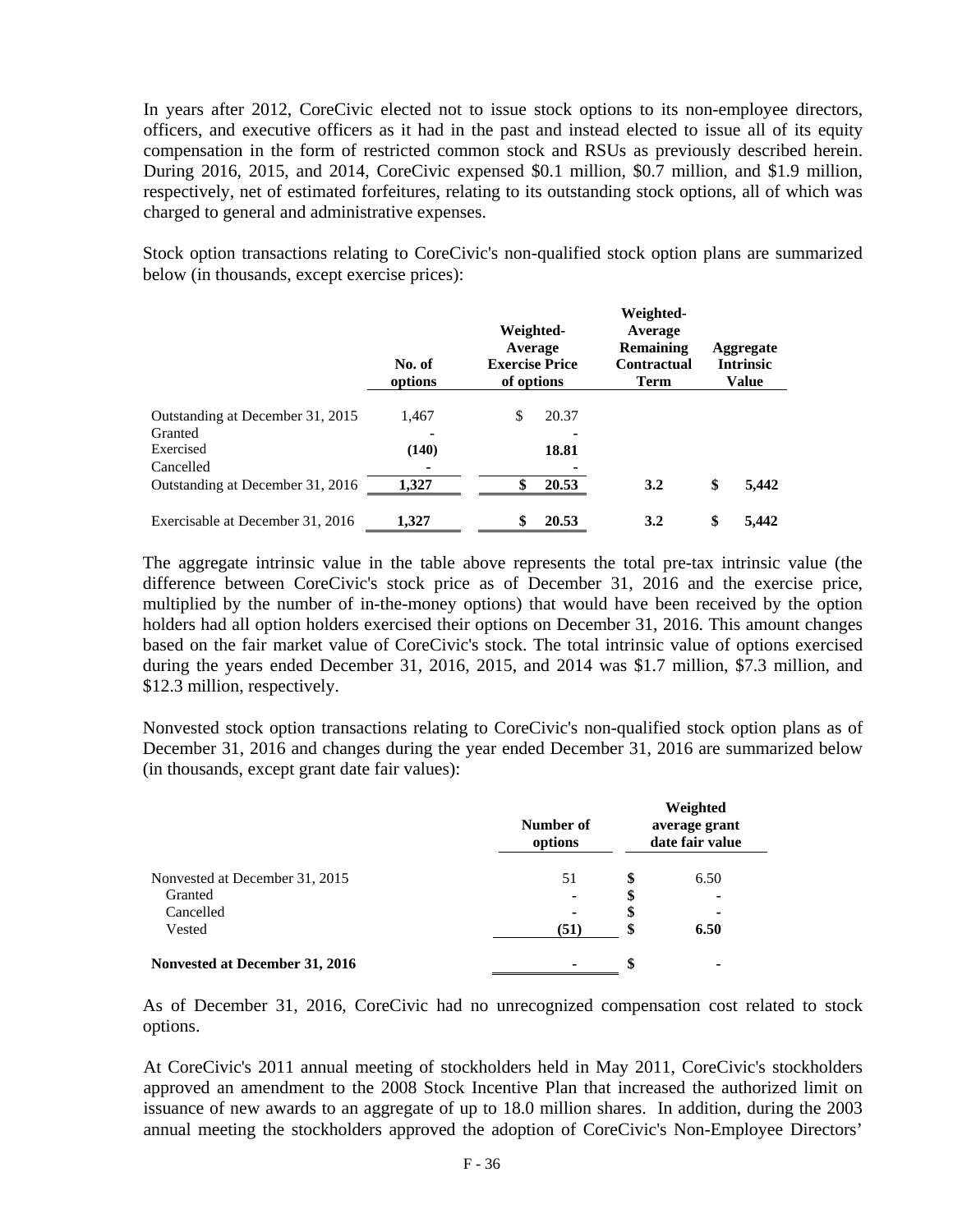Compensation Plan, authorizing CoreCivic to issue up to 225,000 shares of common stock pursuant to the plan. As of December 31, 2016, CoreCivic had 9.2 million shares available for issuance under the Amended and Restated 2008 Stock Incentive Plan and 0.2 million shares available for issuance under the Non-Employee Directors' Compensation Plan.

# **13. RESTRUCTURING AND COST REDUCTION PLAN**

During the third quarter of 2016, CoreCivic announced a restructuring of its corporate operations and implementation of a cost reduction plan, resulting in the elimination of approximately 12% of the corporate workforce at its headquarters. The restructuring realigns the corporate structure to more effectively serve facility operations and support the progression of CoreCivic's business diversification strategy. CoreCivic reported a charge in the third quarter of 2016 of \$4.0 million associated with this restructuring. This charge primarily consists of cash payments for severance and related benefits to terminated employees and a non-cash charge associated with the voluntary forfeiture by CoreCivic's chief executive officer of an RSU award, as described in Note 12. The impact of these staffing reductions, together with the implementation of the cost reduction plan, are expected to result in annual expense savings of approximately \$9.0 million, most of which are general and administrative expenses. A substantial portion of these expense savings commenced in the fourth quarter of 2016.

# **14. EARNINGS PER SHARE**

Basic earnings per share is computed by dividing net income by the weighted average number of common shares outstanding during the year. Diluted earnings per share reflects the potential dilution that could occur if securities or other contracts to issue common stock were exercised or converted into common stock or resulted in the issuance of common stock that then shared in the earnings of the entity. For CoreCivic, diluted earnings per share is computed by dividing net income by the weighted average number of common shares after considering the additional dilution related to restricted share grants and stock options.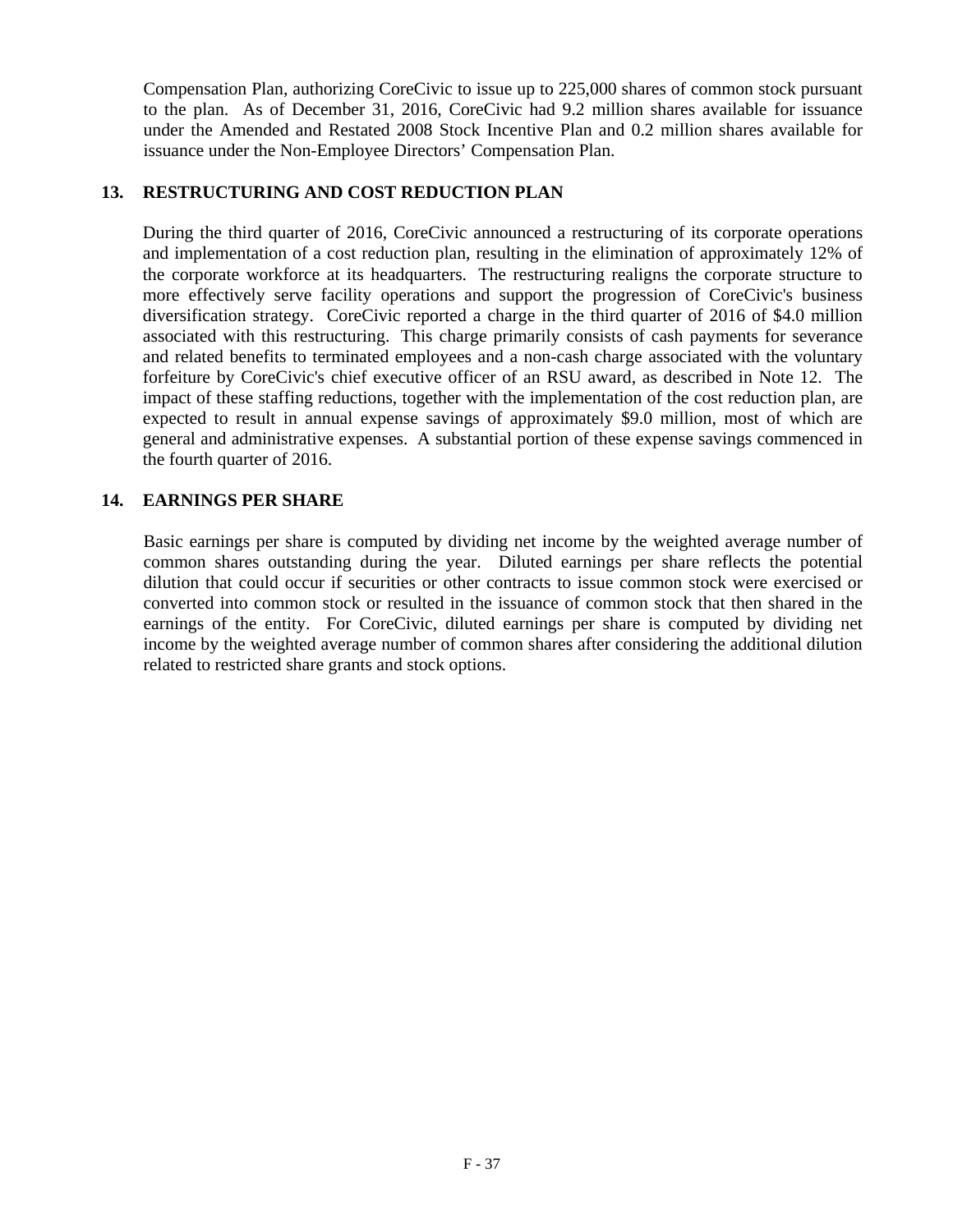A reconciliation of the numerator and denominator of the basic earnings per share computation to the numerator and denominator of the diluted earnings per share computation is as follows (in thousands, except per share data):

|                                                                                          | For the Years Ended December 31, |            |              |            |               |            |
|------------------------------------------------------------------------------------------|----------------------------------|------------|--------------|------------|---------------|------------|
|                                                                                          |                                  | 2016       | 2015         |            |               | 2014       |
| <b>NUMERATOR</b>                                                                         |                                  |            |              |            |               |            |
| <b>Basic:</b><br>Net income                                                              | -\$                              | 219,919    | $\mathbb{S}$ | 221,854    | <sup>\$</sup> | 195,022    |
| Diluted:<br>Net income                                                                   | -S                               | 219,919    | \$           | 221,854    | S             | 195,022    |
| <b>DENOMINATOR</b><br><b>Basic:</b>                                                      |                                  |            |              |            |               |            |
| Weighted average common shares outstanding                                               |                                  | 117,384    |              | 116,949    |               | 116,109    |
| Diluted:<br>Weighted average common shares outstanding<br>Effect of dilutive securities: |                                  | 117,384    |              | 116,949    |               | 116,109    |
| Stock options<br>Restricted stock-based awards                                           |                                  | 306<br>101 |              | 631<br>205 |               | 895<br>308 |
| Weighted average shares and assumed conversions                                          |                                  | 117,791    |              | 117,785    |               | 117,312    |
| <b>BASIC EARNINGS PER SHARE</b>                                                          | \$                               | 1.87       | \$           | 1.90       | \$            | 1.68       |
| <b>DILUTED EARNINGS PER SHARE</b>                                                        | \$                               | 1.87       | \$           | 1.88       | \$            | 1.66       |

Approximately 268,000, 8,000, and 12,000 stock options were excluded from the computations of diluted earnings per share for the years ended December 31, 2016, 2015, and 2014, respectively, because they were anti-dilutive.

# **15. COMMITMENTS AND CONTINGENCIES**

#### **Legal Proceedings**

*General.* The nature of CoreCivic's business results in claims and litigation alleging that it is liable for damages arising from the conduct of its employees, offenders or others. The nature of such claims includes, but is not limited to, claims arising from employee or offender misconduct, medical malpractice, employment matters, property loss, contractual claims, including claims regarding compliance with contract performance requirements, and personal injury or other damages resulting from contact with CoreCivic's facilities, personnel or offenders, including damages arising from an offender's escape or from a disturbance at a facility. CoreCivic maintains insurance to cover many of these claims, which may mitigate the risk that any single claim would have a material effect on CoreCivic's consolidated financial position, results of operations, or cash flows, provided the claim is one for which coverage is available. The combination of self-insured retentions and deductible amounts means that, in the aggregate, CoreCivic is subject to substantial self-insurance risk.

CoreCivic records litigation reserves related to certain matters for which it is probable that a loss has been incurred and the range of such loss can be estimated. Based upon management's review of the potential claims and outstanding litigation and based upon management's experience and history of estimating losses, and taking into consideration CoreCivic's self-insured retention amounts, management believes a loss in excess of amounts already recognized would not be material to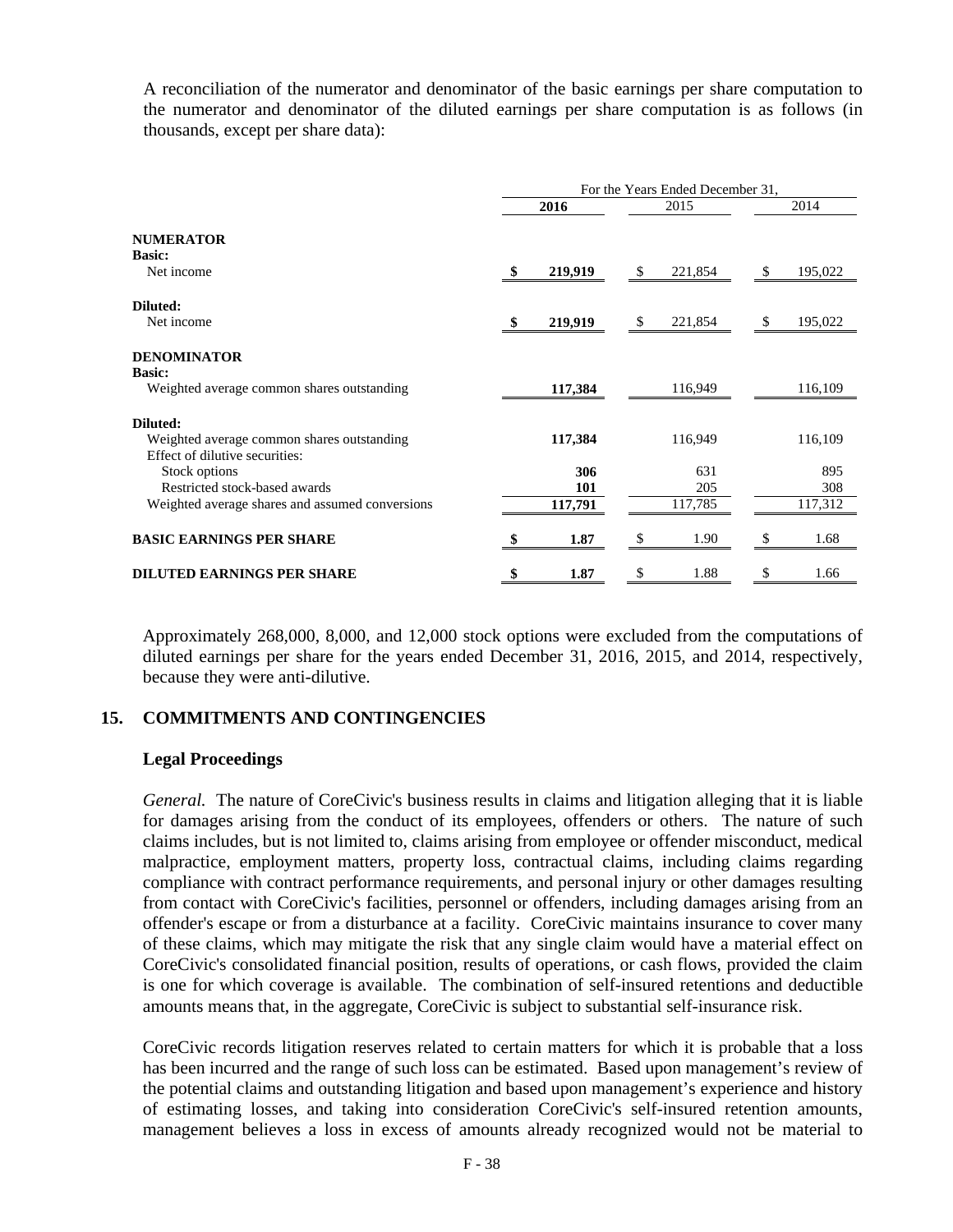CoreCivic's financial statements. In the opinion of management, there are no pending legal proceedings that would have a material effect on CoreCivic's consolidated financial position, results of operations, or cash flows. Any receivable for insurance recoveries is recorded separately from the corresponding litigation reserve, and only if recovery is determined to be probable. Adversarial proceedings and litigation are, however, subject to inherent uncertainties, and unfavorable decisions and rulings resulting from legal proceedings could occur which could have a material adverse impact on CoreCivic's consolidated financial position, results of operations, or cash flows for the period in which such decisions or rulings occur, or future periods. Expenses associated with legal proceedings may also fluctuate from quarter to quarter based on changes in CoreCivic's assumptions, new developments, or by the effectiveness of CoreCivic's litigation and settlement strategies.

### **Insurance Contingencies**

Each of CoreCivic's management contracts and the statutes of certain states require the maintenance of insurance. CoreCivic maintains various insurance policies including employee health, workers' compensation, automobile liability, and general liability insurance. These policies are fixed premium policies with various deductible amounts that are self-funded by CoreCivic. Reserves are provided for estimated incurred claims for which it is probable that a loss has been incurred and the range of such loss can be estimated.

### **Guarantees**

Hardeman County Correctional Facilities Corporation ("HCCFC") is a nonprofit, mutual benefit corporation organized under the Tennessee Nonprofit Corporation Act to purchase, construct, improve, equip, finance, own and manage a detention facility located in Hardeman County, Tennessee. HCCFC was created as an instrumentality of Hardeman County to implement the County's incarceration agreement with the state of Tennessee to house certain inmates.

During 1997, HCCFC issued \$72.7 million of revenue bonds, which were primarily used for the construction of a 2,016-bed medium security correctional facility. In addition, HCCFC entered into a construction and management agreement with CoreCivic in order to assure the timely and coordinated acquisition, construction, development, marketing and operation of the correctional facility.

HCCFC leases the correctional facility to Hardeman County in exchange for all revenue from the operation of the facility. HCCFC has, in turn, entered into a management agreement with CoreCivic for the correctional facility.

In connection with the issuance of the revenue bonds, CoreCivic is obligated, under a debt service deficit agreement, to pay the trustee of the bond's trust indenture (the "Trustee") amounts necessary to pay any debt service deficits consisting of principal and interest requirements (outstanding principal balance of \$6.6 million at December 31, 2016 plus future interest payments). In the event the state of Tennessee, which is currently utilizing the facility to house certain inmates, exercises its option to purchase the correctional facility, CoreCivic is also obligated to pay the difference between principal and interest owed on the bonds on the date set for the redemption of the bonds and amounts paid by the state of Tennessee for the facility plus all other funds on deposit with the Trustee and available for redemption of the bonds. At the option of the state of Tennessee, ownership of the facility would revert to the State in August 2017 at no cost. Therefore, CoreCivic does not currently believe the state of Tennessee will exercise its option to purchase the facility. At December 31, 2016, the outstanding principal balance of the bonds exceeded the purchase price option by \$4.6 million.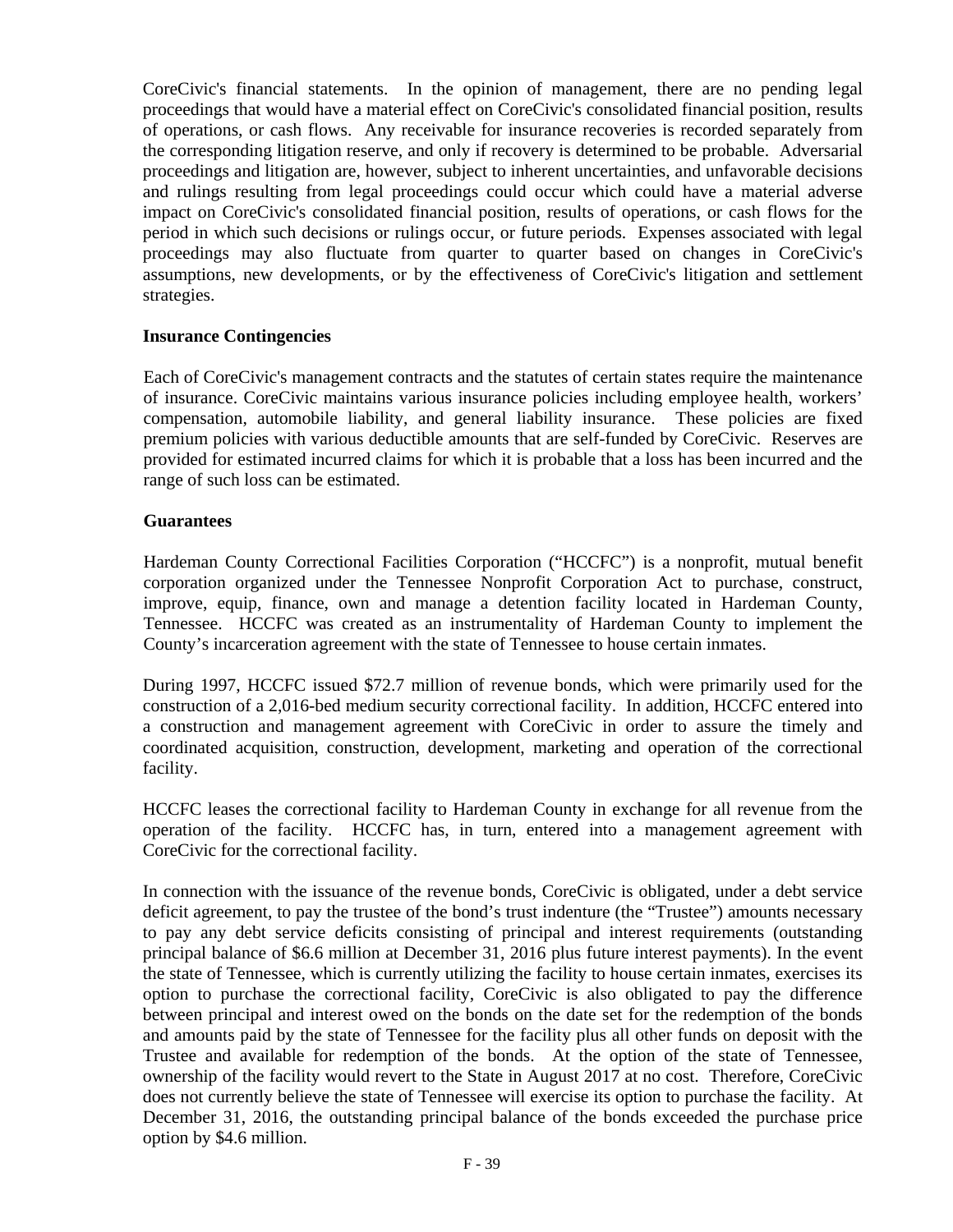# **Retirement Plan**

All employees of CoreCivic are eligible to participate in the Corrections Corporation of America 401(k) Savings and Retirement Plan (the "Plan") upon reaching age 18 and completing one year of qualified service. Eligible employees may contribute up to 90% of their eligible compensation, subject to IRS limitations. For the years ended December 31, 2016, 2015, and 2014, CoreCivic provided a discretionary matching contribution equal to 100% of the employee's contributions up to 5% of the employee's eligible compensation to employees with at least one thousand hours of employment in the plan year. Prior to January 1, 2012, employer contributions were made to those who were employed by CoreCivic on the last day of the plan year, and investment earnings or losses thereon become vested 20% after two years of service, 40% after three years of service, 80% after four years of service, and 100% after five or more years of service. Effective January 1, 2012, the Plan adopted a safe harbor provision that provides, among other changes, future employer matching contributions to be paid into the Plan each pay period and vest immediately.

During 2016, 2015, and 2014, CoreCivic's discretionary contributions to the Plan, net of forfeitures, were \$12.0 million, \$12.0 million, and \$11.1 million, respectively.

### **Deferred Compensation Plans**

During 2002, the compensation committee of the board of directors approved CoreCivic's adoption of two non-qualified deferred compensation plans (the "Deferred Compensation Plans") for nonemployee directors and for certain senior executives. The Deferred Compensation Plans are unfunded plans maintained for the purpose of providing CoreCivic's directors and certain of its senior executives the opportunity to defer a portion of their compensation. Under the terms of the Deferred Compensation Plans, certain senior executives may elect to contribute on a pre-tax basis up to 50% of their base salary and up to 100% of their cash bonus, and non-employee directors may elect to contribute on a pre-tax basis up to 100% of their director retainer and meeting fees. During the years ended December 31, 2016, 2015, and 2014, CoreCivic matched 100% of employee contributions up to 5% of total cash compensation. CoreCivic also contributes a fixed rate of return on balances in the Deferred Compensation Plans, determined at the beginning of each plan year. Matching contributions and investment earnings thereon become vested 20% after two years of service, 40% after three years of service, 80% after four years of service, and 100% after five or more years of service. Distributions are generally payable no earlier than five years subsequent to the date an individual becomes a participant in the Plan, or upon termination of employment (or the date a director ceases to serve as a director of CoreCivic), at the election of the participant. Distributions to senior executives must commence on or before the later of 60 days after the participant's separation from service or the fifteenth day of the month following the month the individual attains age 65.

During 2016, 2015, and 2014, CoreCivic provided a fixed return of 5.45%, 5.6%, and 5.6%, respectively, to participants in the Deferred Compensation Plans. CoreCivic has purchased life insurance policies on the lives of certain employees of CoreCivic, which are intended to fund distributions from the Deferred Compensation Plans. CoreCivic is the sole beneficiary of such policies. At the inception of the Deferred Compensation Plans, CoreCivic established an irrevocable Rabbi Trust to secure the plans' obligations. However, assets in the Deferred Compensation Plans are subject to creditor claims in the event of bankruptcy. During 2016, 2015, and 2014, CoreCivic recorded \$0.2 million, \$0.3 million, and \$0.2 million, respectively, of matching contributions as general and administrative expense associated with the Deferred Compensation Plans. Assets in the Rabbi Trust were \$13.1 million and \$16.9 million as of December 31, 2016 and 2015, respectively. As of December 31, 2016 and 2015, CoreCivic's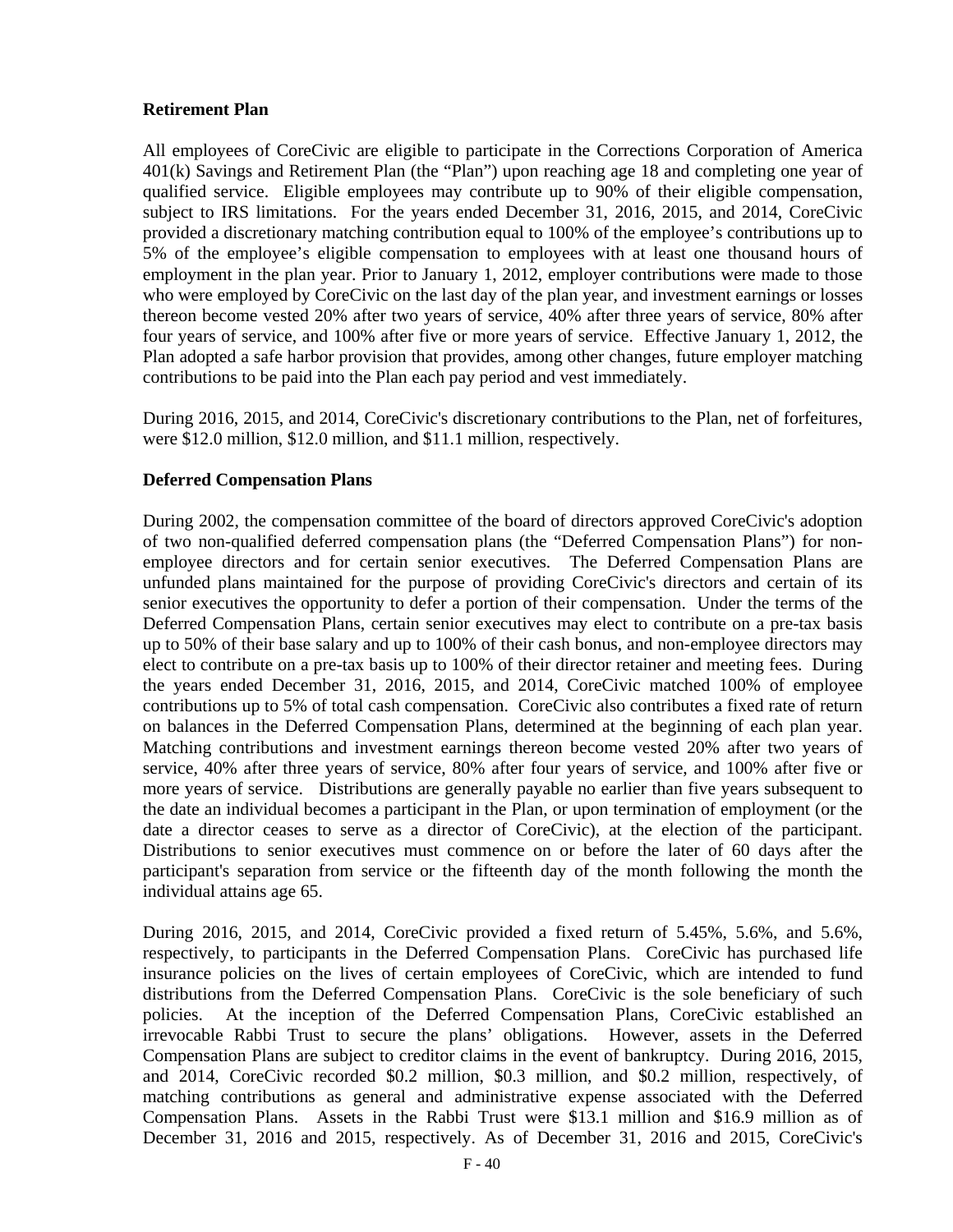liability related to the Deferred Compensation Plans was \$10.6 million and \$15.1 million, respectively, which was reflected in accounts payable and accrued expenses and other liabilities in the accompanying balance sheets.

## **Employment and Severance Agreements**

CoreCivic currently has employment agreements with several of its executive officers, which provide for the payment of certain severance amounts upon termination of employment under certain circumstances or a change of control, as defined in the agreements.

# **16. SEGMENT REPORTING**

As of December 31, 2016, CoreCivic owned and managed 66 facilities, and managed 11 facilities it did not own. In addition, CoreCivic owned eight facilities that it leased to third-party operators. Management views CoreCivic's operating results in one operating segment. However, the Company has chosen to report financial performance segregated for (1) owned and managed facilities and (2) managed-only facilities as the Company believes this information is useful to users of the financial statements. Owned and managed facilities include the operating results of those facilities placed into service that were owned or controlled via a long-term lease and managed by CoreCivic. Managed-only facilities include the operating results of those facilities owned by a third party and managed by CoreCivic. The operating performance of the owned and managed and the managedonly facilities can be measured based on their net operating income. CoreCivic defines facility net operating income as a facility's operating income or loss from operations before interest, taxes, asset impairments, depreciation, and amortization.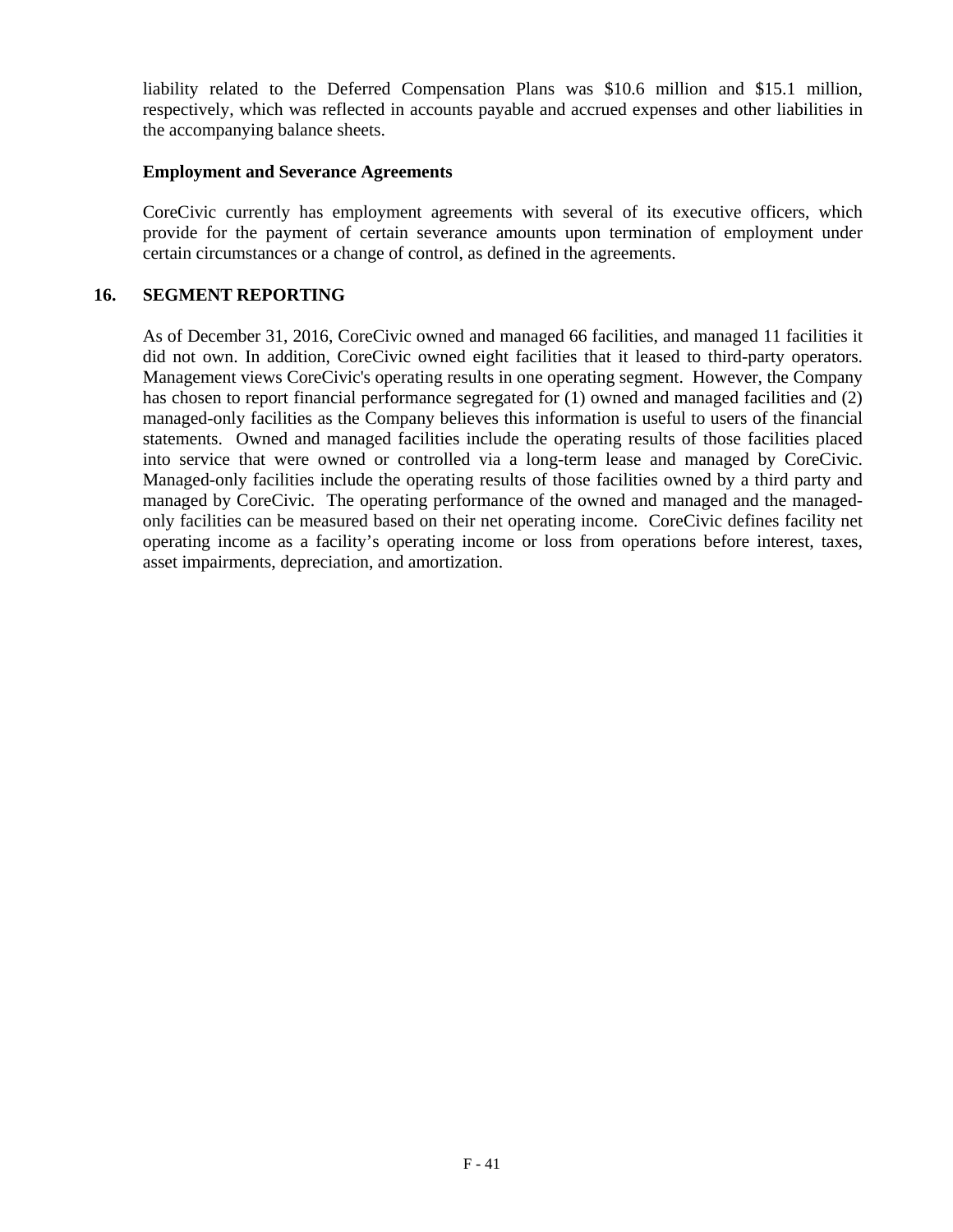The revenue and net operating income for the owned and managed and the managed-only facilities and a reconciliation to CoreCivic's operating income is as follows for the three years ended December 31, 2016, 2015, and 2014 (in thousands):

|                                                                    |                   | For the Years Ended December 31, |                   |  |  |
|--------------------------------------------------------------------|-------------------|----------------------------------|-------------------|--|--|
|                                                                    | 2016              | 2015                             | 2014              |  |  |
| Revenue:<br>Owned and managed                                      | \$<br>1,603,671   | \$<br>1,543,750                  | 1,379,986<br>\$   |  |  |
| Managed-only                                                       | 205,420           | 211,995                          | 232,685           |  |  |
| Total management revenue                                           | 1,809,091         | 1,755,745                        | 1,612,671         |  |  |
| Operating expenses:<br>Owned and managed                           | 1,068,031         | 1,038,070                        | 928,857           |  |  |
| Managed-only                                                       | 183,643           | 190,010                          | 207,355           |  |  |
| Total operating expenses                                           | 1,251,674         | 1,228,080                        | 1,136,212         |  |  |
| Facility net operating income<br>Owned and managed<br>Managed-only | 535,640<br>21,777 | 505,680<br>21,985                | 451,129<br>25,330 |  |  |
| Total facility net operating income                                | 557,417           | 527,665                          | 476,459           |  |  |
| Other revenue (expense):                                           |                   |                                  |                   |  |  |
| Rental and other revenue                                           | 40,694            | 37,342                           | 34,196            |  |  |
| Other operating expense                                            | (23,912)          | (28,048)                         | (19, 923)         |  |  |
| General and administrative                                         | (107, 027)        | (103,936)                        | (106, 429)        |  |  |
| Depreciation and amortization                                      | (166,746)         | (151, 514)                       | (113, 925)        |  |  |
| Restructuring charges                                              | (4,010)           |                                  |                   |  |  |
| Asset impairments                                                  |                   | (955)                            | (30,082)          |  |  |
| Operating income                                                   | 296,416           | \$<br>280,554                    | 240,296           |  |  |

The following table summarizes capital expenditures including accrued amounts for the years ended December 31, 2016, 2015, and 2014 (in thousands):

|                            | For the Years Ended December 31, |         |      |         |  |         |
|----------------------------|----------------------------------|---------|------|---------|--|---------|
|                            | 2016                             |         | 2015 |         |  | 2014    |
| Capital expenditures:      |                                  |         |      |         |  |         |
| Owned and managed          |                                  | 108.241 |      | 382,781 |  | 246,333 |
| Managed-only               |                                  | 5.749   |      | 4.049   |  | 3,171   |
| Corporate and other        |                                  | 20,541  |      | 28,611  |  | 13,056  |
| Total capital expenditures |                                  | 134.531 |      | 415.441 |  | 262,560 |

### The total assets are as follows (in thousands):

|                     | December 31. |           |  |           |  |
|---------------------|--------------|-----------|--|-----------|--|
|                     |              | 2016      |  | 2015      |  |
| Assets:             |              |           |  |           |  |
| Owned and managed   | \$           | 2,841,799 |  | 2,966,762 |  |
| Managed-only        |              | 62,292    |  | 54,491    |  |
| Corporate and other |              | 367,513   |  | 334,765   |  |
| Total assets        |              | 3,271,604 |  | 3,356,018 |  |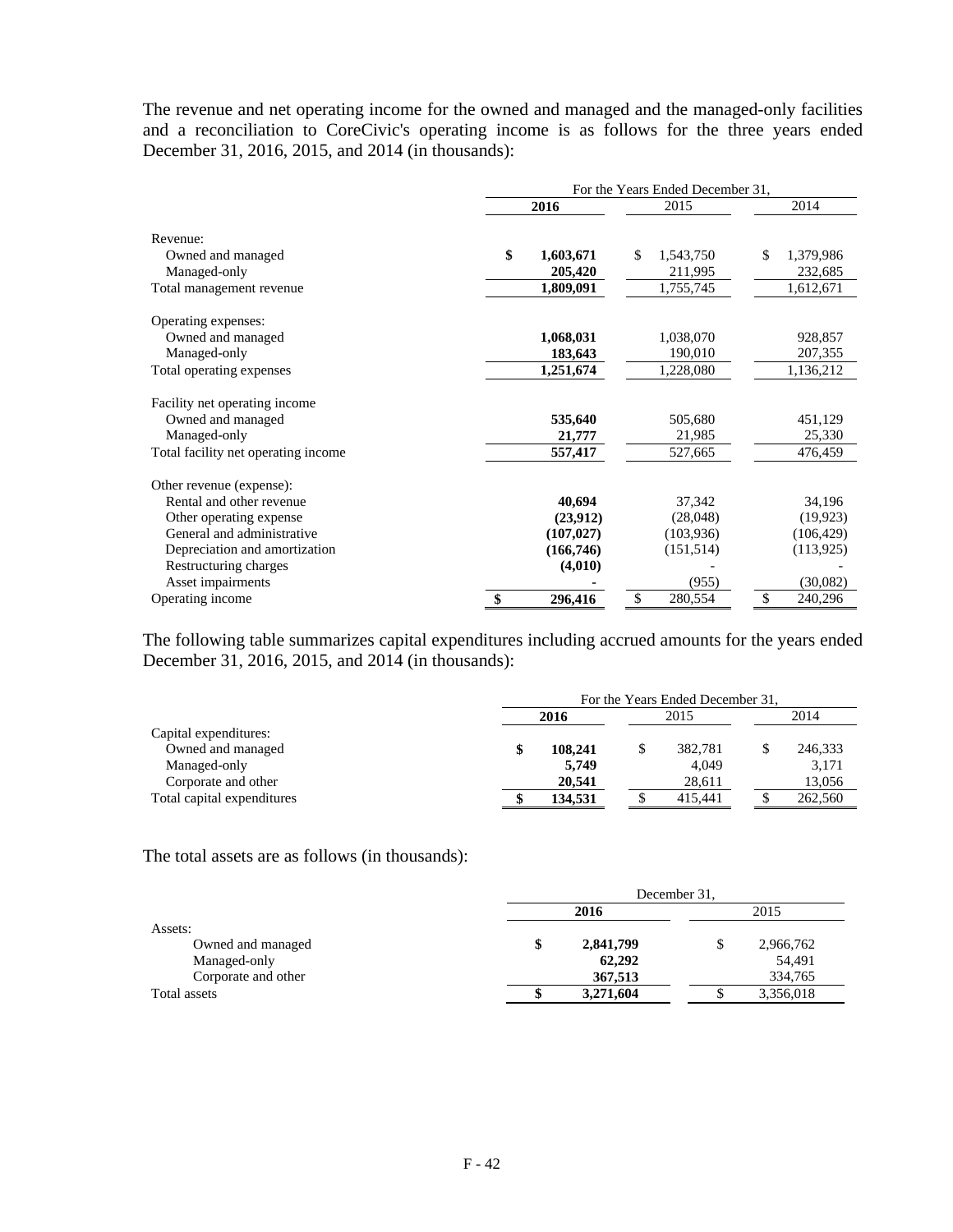## **17. SUBSEQUENT EVENTS**

 During February 2017, CoreCivic issued approximately 0.5 million RSUs to certain of CoreCivic's employees and non-employee directors, with an aggregate value of \$17.7 million. Unless earlier vested under the terms of the RSU agreement, approximately 0.3 million RSUs were issued to officers and executive officers and are subject to vesting over a three-year period based upon satisfaction of certain annual performance criteria for the fiscal years ending December 31, 2017, 2018, and 2019. Approximately 0.2 million RSUs issued to other employees vest evenly on the first, second, and third anniversary of the award. Shares of RSUs issued to non-employee directors vest on the first anniversary of the award. Any RSUs that become vested will be settled in shares of CoreCivic's common stock.

On February 17, 2017, the Company's Board of Directors declared a quarterly dividend of \$0.42 per common share payable April 17, 2017 to stockholders of record on April 3, 2017.

# **18. CONDENSED CONSOLIDATING FINANCIAL STATEMENTS OF CORECIVIC AND SUBSIDIARIES**

The following condensed consolidating financial statements of CoreCivic and subsidiaries have been prepared pursuant to Rule 3-10 of Regulation S-X. These condensed consolidating financial statements have been prepared from the Company's financial information on the same basis of accounting as the consolidated financial statements.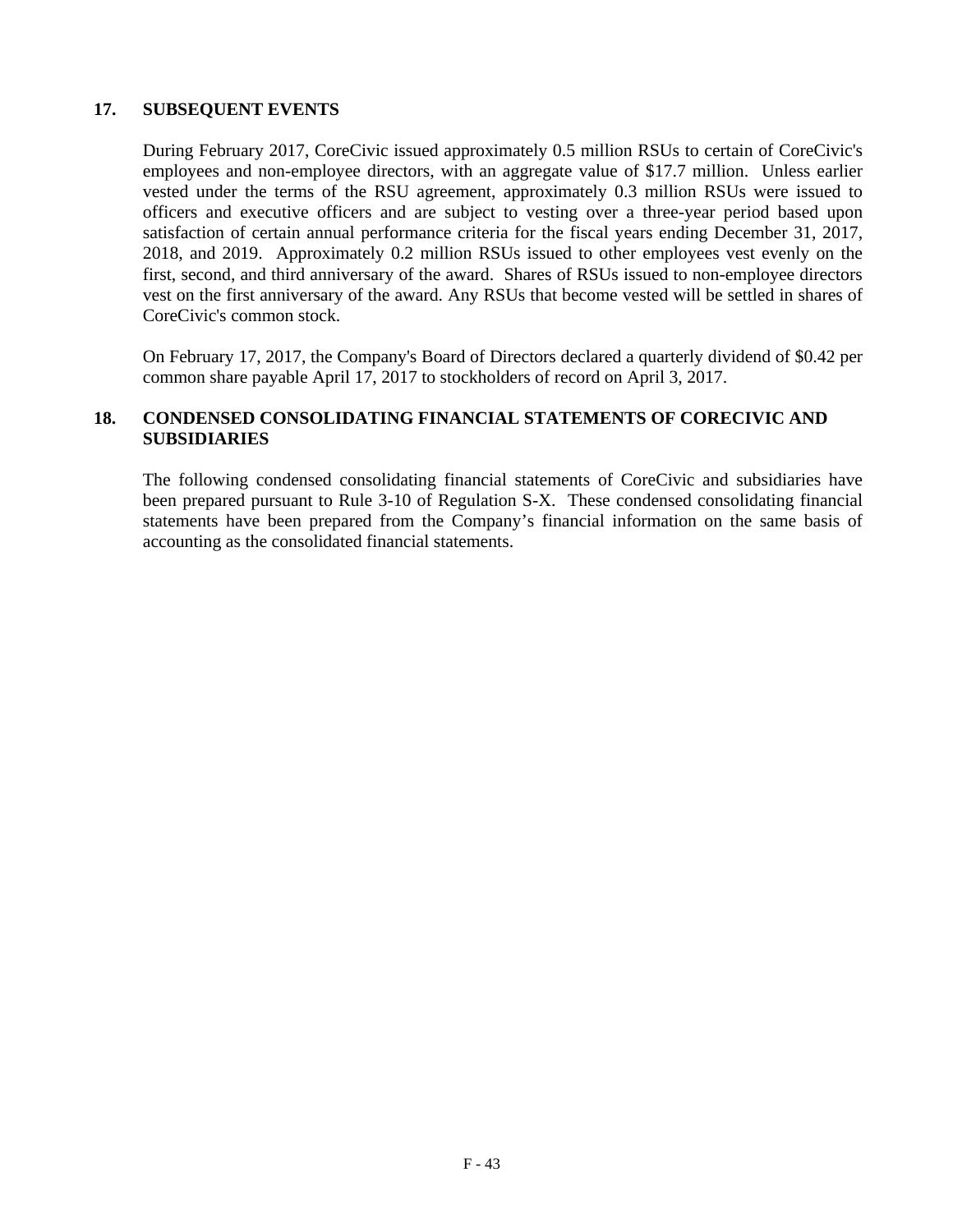#### **CONDENSED CONSOLIDATING BALANCE SHEET As of December 31, 2016**

| <b>ASSETS</b>                                                                                                   | Parent |                            | <b>Combined</b><br>Subsidiary<br><b>Guarantors</b> |                             | <b>Consolidating</b><br><b>Adjustments</b><br>and Other |                        | <b>Total</b><br><b>Consolidated</b><br><b>Amounts</b> |                             |
|-----------------------------------------------------------------------------------------------------------------|--------|----------------------------|----------------------------------------------------|-----------------------------|---------------------------------------------------------|------------------------|-------------------------------------------------------|-----------------------------|
| Cash and cash equivalents<br>Accounts receivable, net of allowance<br>Prepaid expenses and other current assets | \$     | 11,378<br>237,495<br>7,582 | \$                                                 | 26,333<br>270,952<br>30,123 | \$                                                      | (278, 562)<br>(6, 477) | \$                                                    | 37,711<br>229,885<br>31,228 |
| Total current assets                                                                                            |        | 256,455                    |                                                    | 327,408                     |                                                         | (285, 039)             |                                                       | 298,824                     |
| Property and equipment, net                                                                                     |        | 2,493,025                  |                                                    | 344,632                     |                                                         |                        |                                                       | 2,837,657                   |
| Restricted cash                                                                                                 |        | 218                        |                                                    |                             |                                                         |                        |                                                       | 218                         |
| Goodwill                                                                                                        |        | 23,231                     |                                                    | 15,155                      |                                                         |                        |                                                       | 38,386                      |
| Non-current deferred tax assets                                                                                 |        |                            |                                                    | 14,056                      |                                                         | (321)                  |                                                       | 13,735                      |
| Other assets                                                                                                    |        | 339,173                    |                                                    | 57,873                      |                                                         | (314, 262)             |                                                       | 82,784                      |
| <b>Total</b> assets                                                                                             | \$     | 3,112,102                  | \$                                                 | 759,124                     | $\boldsymbol{\$}$                                       | (599, 622)             | \$                                                    | 3,271,604                   |
| <b>LIABILITIES AND STOCKHOLDERS'</b><br><b>EQUITY</b>                                                           |        |                            |                                                    |                             |                                                         |                        |                                                       |                             |
| Accounts payable and accrued expenses                                                                           | \$     | 203,074                    | \$                                                 | 342,072                     | \$                                                      | (285, 039)             | \$                                                    | 260,107                     |
| Income taxes payable                                                                                            |        | 1,850                      |                                                    | 236                         |                                                         |                        |                                                       | 2,086                       |
| Current portion of long-term debt                                                                               |        | 10,000                     |                                                    |                             |                                                         |                        |                                                       | 10,000                      |
| Total current liabilities                                                                                       |        | 214,924                    |                                                    | 342,308                     |                                                         | (285, 039)             |                                                       | 272,193                     |
| Long-term debt, net                                                                                             |        | 1,436,186                  |                                                    | 113,983                     |                                                         | (115,000)              |                                                       | 1,435,169                   |
| Non-current deferred tax liabilities                                                                            |        | 321                        |                                                    |                             |                                                         | (321)                  |                                                       |                             |
| Deferred revenue                                                                                                |        |                            |                                                    | 53,437                      |                                                         |                        |                                                       | 53,437                      |
| Other liabilities                                                                                               |        | 1,708                      |                                                    | 50,134                      |                                                         |                        |                                                       | 51,842                      |
| <b>Total liabilities</b>                                                                                        |        | $\overline{1,}653,139$     |                                                    | 559,862                     |                                                         | (400, 360)             |                                                       | 1,812,641                   |
| Total stockholders' equity                                                                                      |        | 1,458,963                  |                                                    | 199,262                     |                                                         | (199, 262)             |                                                       | 1,458,963                   |
| Total liabilities and stockholders' equity                                                                      | \$     | 3,112,102                  | \$                                                 | 759,124                     | \$                                                      | (599, 622)             | \$                                                    | 3,271,604                   |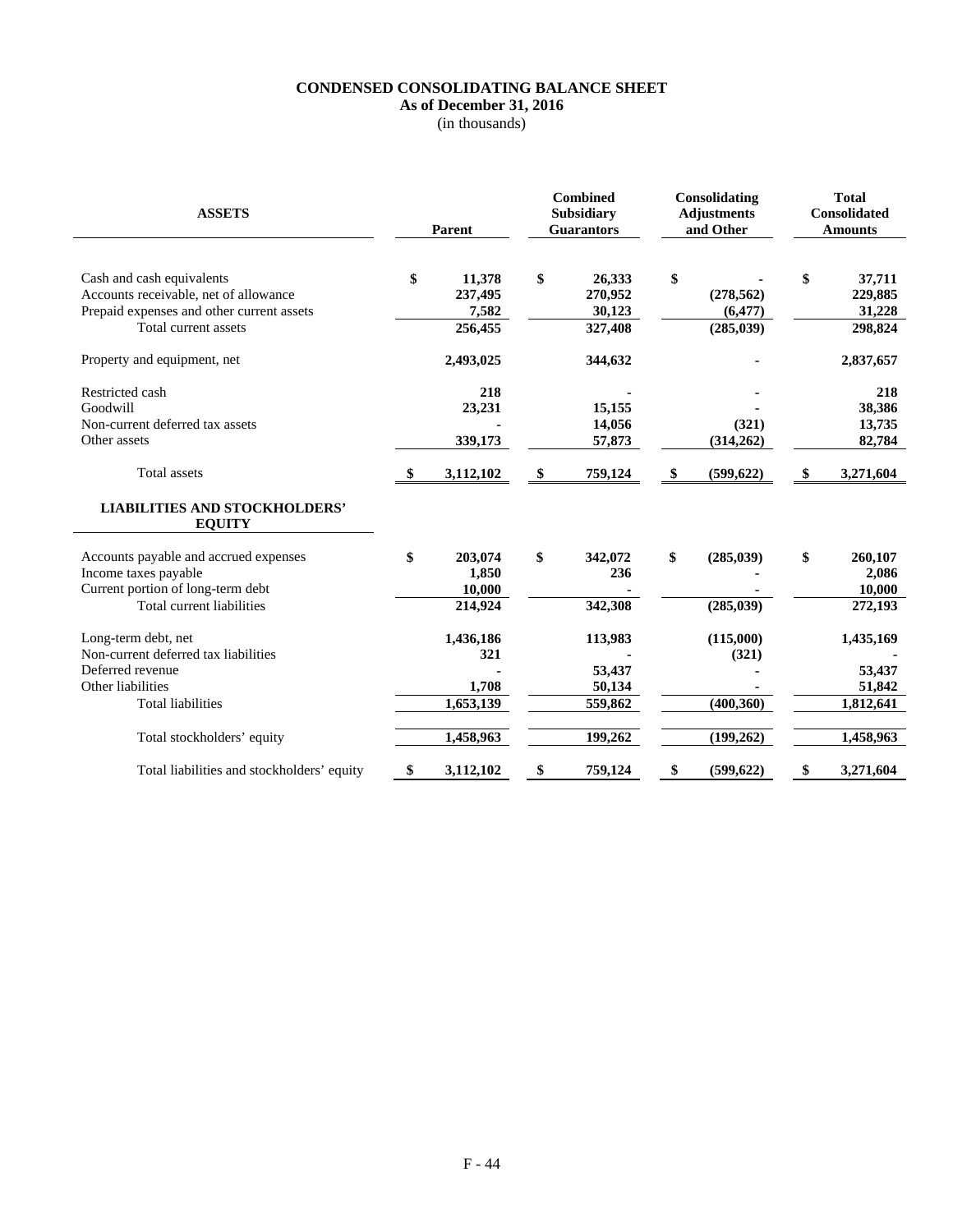# **CONDENSED CONSOLIDATING BALANCE SHEET As of December 31, 2015**

| <b>ASSETS</b>                                                                      |    | Parent           |    | <b>Combined</b><br><b>Subsidiary</b><br><b>Guarantors</b> |    | <b>Consolidating</b><br><b>Adjustments</b><br>and Other |    | <b>Total</b><br><b>Consolidated</b><br><b>Amounts</b> |  |
|------------------------------------------------------------------------------------|----|------------------|----|-----------------------------------------------------------|----|---------------------------------------------------------|----|-------------------------------------------------------|--|
| Cash and cash equivalents                                                          | \$ | 15,666           | \$ | 49,625                                                    | \$ |                                                         | \$ | 65,291                                                |  |
| Restricted cash                                                                    |    | 637              |    | 240                                                       |    |                                                         |    | 877                                                   |  |
| Accounts receivable, net of allowance<br>Prepaid expenses and other current assets |    | 300,632<br>3,760 |    | 159,286<br>43,706                                         |    | (225, 462)<br>(6,032)                                   |    | 234,456<br>41,434                                     |  |
| Total current assets                                                               |    | 320,695          |    | 252,857                                                   |    | (231, 494)                                              |    | 342,058                                               |  |
| Property and equipment, net                                                        |    | 2,526,278        |    | 356,782                                                   |    |                                                         |    | 2,883,060                                             |  |
| Restricted cash                                                                    |    | 131              |    |                                                           |    |                                                         |    | 131                                                   |  |
| Investment in direct financing lease                                               |    | 684              |    |                                                           |    |                                                         |    | 684                                                   |  |
| Goodwill                                                                           |    | 20,402           |    | 15,155                                                    |    |                                                         |    | 35,557                                                |  |
| Non-current deferred tax assets                                                    |    |                  |    | 10,217                                                    |    | (393)                                                   |    | 9,824                                                 |  |
| Other assets                                                                       |    | 241,510          |    | 57,120                                                    |    | (213, 926)                                              |    | 84,704                                                |  |
| Total assets                                                                       |    | 3,109,700        | \$ | 692,131                                                   | \$ | (445, 813)                                              | \$ | 3,356,018                                             |  |
| <b>LIABILITIES AND STOCKHOLDERS'</b><br><b>EQUITY</b>                              |    |                  |    |                                                           |    |                                                         |    |                                                       |  |
| Accounts payable and accrued expenses                                              | \$ | 191,600          | \$ | 357,569                                                   | \$ | (231, 494)                                              | \$ | 317,675                                               |  |
| Income taxes payable                                                               |    |                  |    | 1,920                                                     |    |                                                         |    | 1,920                                                 |  |
| Current portion of long-term debt                                                  |    | 5,000            |    |                                                           |    |                                                         |    | 5,000                                                 |  |
| Total current liabilities                                                          |    | 196,600          |    | 359,489                                                   |    | (231, 494)                                              |    | 324,595                                               |  |
| Long-term debt, net                                                                |    | 1,448,316        |    | 113,761                                                   |    | (115,000)                                               |    | 1,447,077                                             |  |
| Non-current deferred tax liabilities                                               |    | 393              |    |                                                           |    | (393)                                                   |    |                                                       |  |
| Deferred revenue                                                                   |    |                  |    | 63,289                                                    |    |                                                         |    | 63,289                                                |  |
| Other liabilities                                                                  |    | 1,643            |    | 56,666                                                    |    |                                                         |    | 58,309                                                |  |
| <b>Total liabilities</b>                                                           |    | 1,646,952        |    | 593,205                                                   |    | (346, 887)                                              |    | 1,893,270                                             |  |
| Total stockholders' equity                                                         |    | 1,462,748        |    | 98,926                                                    |    | (98, 926)                                               |    | 1,462,748                                             |  |
| Total liabilities and stockholders' equity                                         | \$ | 3,109,700        | \$ | 692,131                                                   | \$ | (445, 813)                                              | \$ | 3,356,018                                             |  |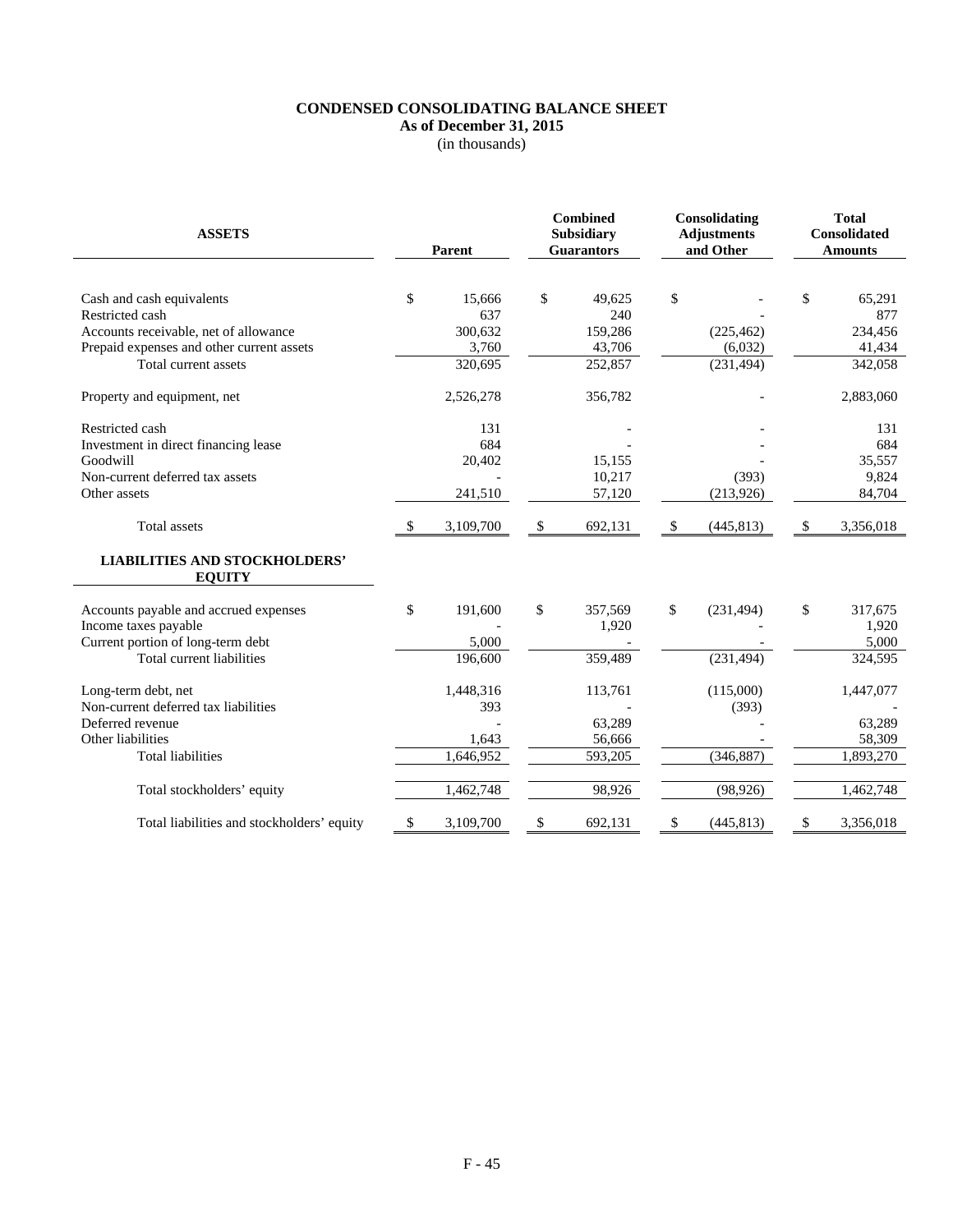#### **CONDENSED CONSOLIDATING STATEMENT OF OPERATIONS For the year ended December 31, 2016**

|                                    |               | Parent    |    | <b>Combined</b><br><b>Subsidiary</b><br><b>Guarantors</b> |    | Consolidating<br><b>Adjustments</b><br>and Other | <b>Total</b><br><b>Consolidated</b><br><b>Amounts</b> |           |
|------------------------------------|---------------|-----------|----|-----------------------------------------------------------|----|--------------------------------------------------|-------------------------------------------------------|-----------|
| <b>REVENUES</b>                    | $\mathbf{\$}$ | 1,182,765 | \$ | 1,542,231                                                 | \$ | (875,211)                                        | \$                                                    | 1,849,785 |
| <b>EXPENSES:</b>                   |               |           |    |                                                           |    |                                                  |                                                       |           |
| Operating                          |               | 904,750   |    | 1,246,047                                                 |    | (875, 211)                                       |                                                       | 1,275,586 |
| General and administrative         |               | 35,440    |    | 71,587                                                    |    |                                                  |                                                       | 107,027   |
| Depreciation and amortization      |               | 84,842    |    | 81,904                                                    |    |                                                  |                                                       | 166,746   |
| Restructuring charges              |               | 197       |    | 3,813                                                     |    |                                                  |                                                       | 4,010     |
|                                    |               | 1,025,229 |    | 1,403,351                                                 |    | (875, 211)                                       |                                                       | 1,553,369 |
| <b>OPERATING INCOME</b>            |               | 157,536   |    | 138,880                                                   |    |                                                  |                                                       | 296,416   |
| <b>OTHER (INCOME) EXPENSE:</b>     |               |           |    |                                                           |    |                                                  |                                                       |           |
| Interest expense, net              |               | 51,928    |    | 15,827                                                    |    |                                                  |                                                       | 67,755    |
| Other (income) expense             |               | 995       |    | (548)                                                     |    | 42                                               |                                                       | 489       |
|                                    |               | 52,923    |    | 15,279                                                    |    | 42                                               |                                                       | 68,244    |
| <b>INCOME BEFORE INCOME TAXES</b>  |               | 104,613   |    | 123,601                                                   |    | (42)                                             |                                                       | 228,172   |
| Income tax expense                 |               | (1,896)   |    | (6,357)                                                   |    |                                                  |                                                       | (8,253)   |
| <b>INCOME BEFORE EQUITY IN</b>     |               |           |    |                                                           |    |                                                  |                                                       |           |
| <b>SUBSIDIARIES</b>                |               | 102,717   |    | 117,244                                                   |    | (42)                                             |                                                       | 219,919   |
| Income from equity in subsidiaries |               | 117,202   |    |                                                           |    | (117,202)                                        |                                                       |           |
| <b>NET INCOME</b>                  | \$            | 219,919   | \$ | 117,244                                                   | \$ | (117, 244)                                       | -\$                                                   | 219,919   |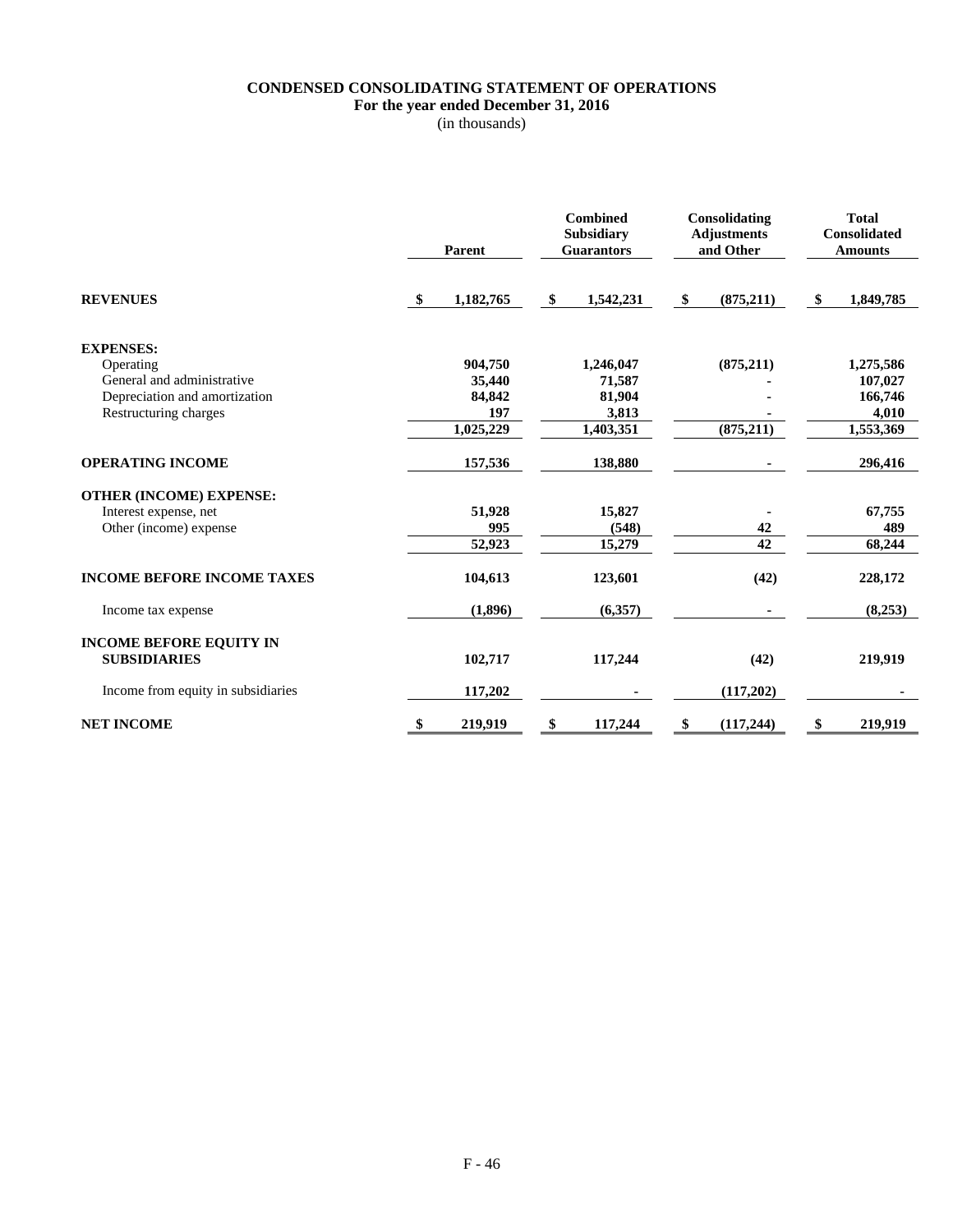#### **CONDENSED CONSOLIDATING STATEMENT OF OPERATIONS For the year ended December 31, 2015**

|                                           |     | Parent    |    | <b>Combined</b><br><b>Subsidiary</b><br><b>Guarantors</b> |    | Consolidating<br><b>Adjustments</b><br>and Other |    | <b>Total</b><br><b>Consolidated</b><br><b>Amounts</b> |
|-------------------------------------------|-----|-----------|----|-----------------------------------------------------------|----|--------------------------------------------------|----|-------------------------------------------------------|
| <b>REVENUES</b>                           | -\$ | 1,184,878 | \$ | 1,469,105                                                 | \$ | (860, 896)                                       | \$ | 1,793,087                                             |
| <b>EXPENSES:</b>                          |     |           |    |                                                           |    |                                                  |    |                                                       |
| Operating                                 |     | 889,203   |    | 1,227,821                                                 |    | (860, 896)                                       |    | 1,256,128                                             |
| General and administrative                |     | 33,248    |    | 70,688                                                    |    |                                                  |    | 103,936                                               |
| Depreciation and amortization             |     | 82,745    |    | 68,769                                                    |    |                                                  |    | 151,514                                               |
| Asset impairments                         |     |           |    | 955                                                       |    |                                                  |    | 955                                                   |
|                                           |     | 1,005,196 |    | 1,368,233                                                 |    | (860, 896)                                       |    | 1,512,533                                             |
| <b>OPERATING INCOME</b>                   |     | 179,682   |    | 100,872                                                   |    |                                                  |    | 280,554                                               |
| <b>OTHER (INCOME) EXPENSE:</b>            |     |           |    |                                                           |    |                                                  |    |                                                       |
| Interest expense, net                     |     | 35,919    |    | 13,777                                                    |    |                                                  |    | 49,696                                                |
| Expenses associated with debt refinancing |     |           |    |                                                           |    |                                                  |    |                                                       |
| transactions                              |     | 701       |    |                                                           |    |                                                  |    | 701                                                   |
| Other (income) expense                    |     | 232       |    | (414)                                                     |    | 124                                              |    | (58)                                                  |
|                                           |     | 36,852    |    | 13,363                                                    |    | 124                                              |    | 50,339                                                |
| <b>INCOME BEFORE INCOME TAXES</b>         |     | 142,830   |    | 87,509                                                    |    | (124)                                            |    | 230,215                                               |
| Income tax expense                        |     | (1, 541)  |    | (6,820)                                                   |    |                                                  |    | (8,361)                                               |
| <b>INCOME BEFORE EQUITY IN</b>            |     |           |    |                                                           |    |                                                  |    |                                                       |
| <b>SUBSIDIARIES</b>                       |     | 141,289   |    | 80,689                                                    |    | (124)                                            |    | 221,854                                               |
| Income from equity in subsidiaries        |     | 80,565    |    |                                                           |    | (80, 565)                                        |    |                                                       |
| <b>NET INCOME</b>                         | \$  | 221,854   | \$ | 80,689                                                    | \$ | (80, 689)                                        | \$ | 221,854                                               |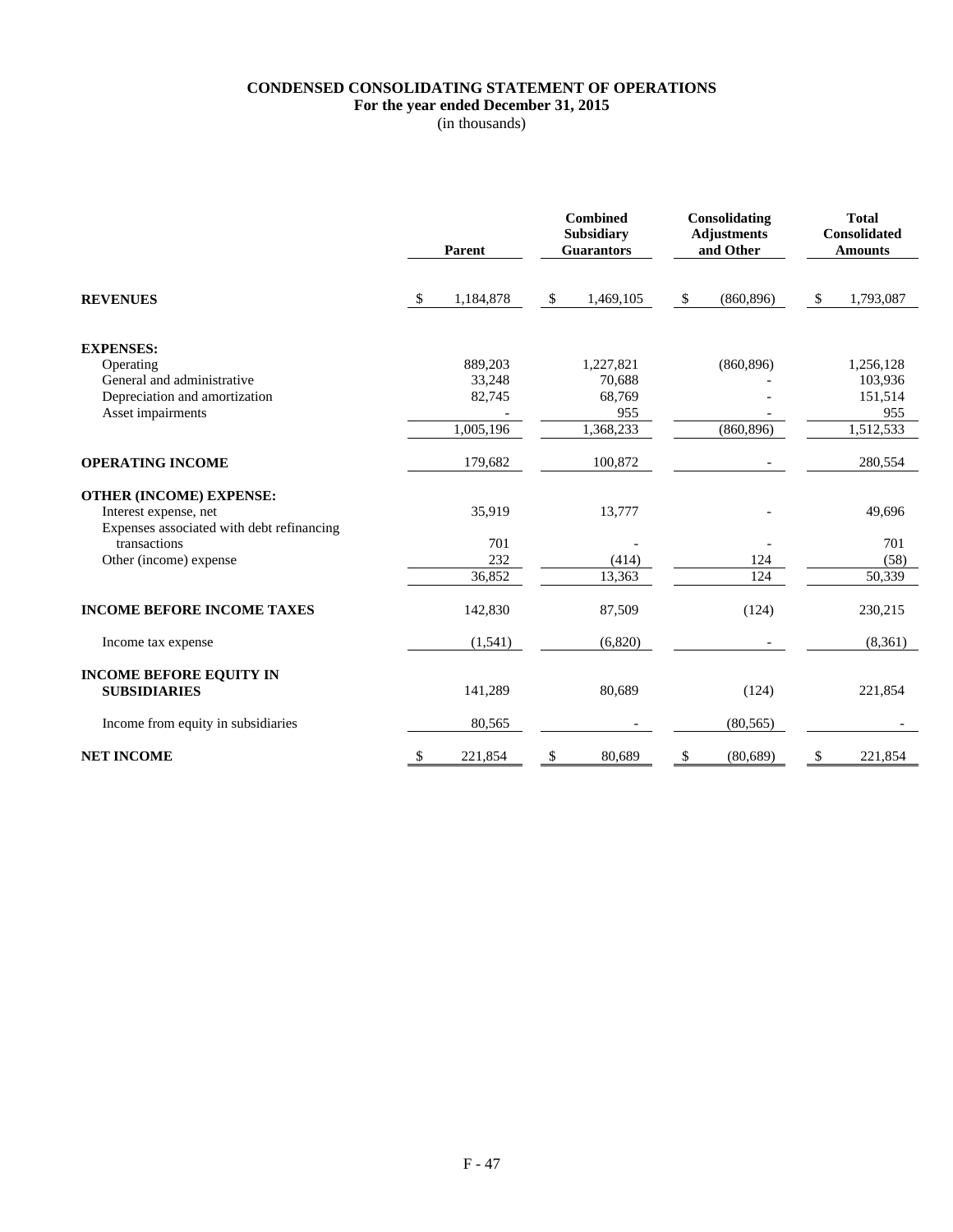#### **CONDENSED CONSOLIDATING STATEMENT OF OPERATIONS For the year ended December 31, 2014**

|                                    |    | Parent    |    | <b>Combined</b><br>Subsidiary<br><b>Guarantors</b> |                           | Consolidating<br><b>Adjustments</b><br>and Other | <b>Total</b><br><b>Consolidated</b><br><b>Amounts</b> |           |  |
|------------------------------------|----|-----------|----|----------------------------------------------------|---------------------------|--------------------------------------------------|-------------------------------------------------------|-----------|--|
| <b>REVENUES</b>                    | \$ | 1,250,199 | \$ | 1,268,654                                          | \$                        | (871,986)                                        | $\mathbf{\hat{S}}$                                    | 1,646,867 |  |
| <b>EXPENSES:</b>                   |    |           |    |                                                    |                           |                                                  |                                                       |           |  |
| Operating                          |    | 896,470   |    | 1,131,651                                          |                           | (871,986)                                        |                                                       | 1,156,135 |  |
| General and administrative         |    | 33,508    |    | 72,921                                             |                           |                                                  |                                                       | 106,429   |  |
| Depreciation and amortization      |    | 80,820    |    | 33,105                                             |                           |                                                  |                                                       | 113,925   |  |
| Asset impairments                  |    | 29,915    |    | 167                                                |                           |                                                  |                                                       | 30,082    |  |
|                                    |    | 1,040,713 |    | 1,237,844                                          |                           | (871,986)                                        |                                                       | 1,406,571 |  |
| <b>OPERATING INCOME</b>            |    | 209,486   |    | 30,810                                             |                           |                                                  |                                                       | 240,296   |  |
| <b>OTHER (INCOME) EXPENSE:</b>     |    |           |    |                                                    |                           |                                                  |                                                       |           |  |
| Interest expense, net              |    | 35,138    |    | 4,397                                              |                           |                                                  |                                                       | 39,535    |  |
| Other (income) expense             |    | 302       |    | (786)                                              |                           | (720)                                            |                                                       | (1,204)   |  |
|                                    |    | 35,440    |    | 3,611                                              |                           | (720)                                            |                                                       | 38,331    |  |
| <b>INCOME BEFORE INCOME TAXES</b>  |    | 174,046   |    | 27,199                                             |                           | 720                                              |                                                       | 201,965   |  |
| Income tax expense                 |    | (552)     |    | (6,391)                                            |                           |                                                  |                                                       | (6,943)   |  |
| <b>INCOME BEFORE EQUITY IN</b>     |    |           |    |                                                    |                           |                                                  |                                                       |           |  |
| <b>SUBSIDIARIES</b>                |    | 173,494   |    | 20,808                                             |                           | 720                                              |                                                       | 195,022   |  |
| Income from equity in subsidiaries |    | 21,528    |    |                                                    |                           | (21,528)                                         |                                                       |           |  |
| <b>NET INCOME</b>                  | \$ | 195,022   | \$ | 20,808                                             | $\boldsymbol{\mathsf{S}}$ | (20, 808)                                        | \$                                                    | 195,022   |  |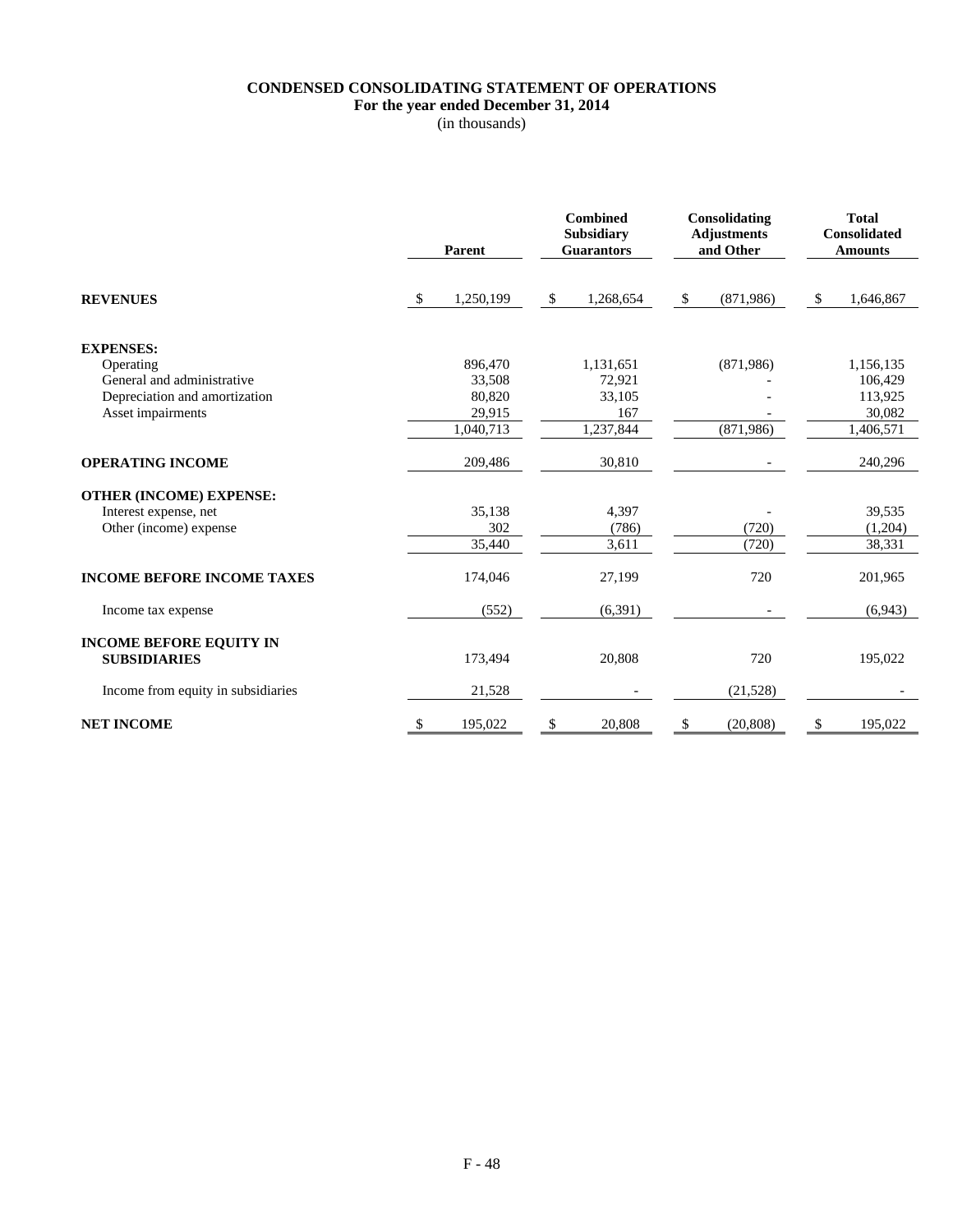### **CONDENSED CONSOLIDATING STATEMENT OF CASH FLOWS**

**For the year ended December 31, 2016**

(in thousands)

|                                                     | Parent     | <b>Combined</b><br><b>Subsidiary</b><br>Guarantors | <b>Consolidating</b><br><b>Adjustments</b><br><b>And Other</b> | <b>Total</b><br><b>Consolidated</b><br><b>Amounts</b> |
|-----------------------------------------------------|------------|----------------------------------------------------|----------------------------------------------------------------|-------------------------------------------------------|
| Net cash provided by operating activities           | 295,366    | 80,007                                             |                                                                | 375,373                                               |
| Net cash used in investing activities               | (19,317)   | (69, 571)                                          | (33,300)                                                       | (122, 188)                                            |
| Net cash provided by (used in) financing activities | (280, 337) | (33, 728)                                          | 33,300                                                         | (280,765)                                             |
| Net decrease in cash and cash equivalents           | (4,288)    | (23,292)                                           |                                                                | (27,580)                                              |
| CASH AND CASH EQUIVALENTS, beginning of year        | 15,666     | 49,625                                             |                                                                | 65,291                                                |
| CASH AND CASH EQUIVALENTS, end of year              | 11.378     | 26,333                                             |                                                                | 37,711                                                |

#### **CONDENSED CONSOLIDATING STATEMENT OF CASH FLOWS For the year ended December 31, 2015**

(in thousands)

|                                                                                                                                           | <b>Parent</b>                  |    | <b>Combined</b><br><b>Subsidiary</b><br><b>Guarantors</b> | <b>Consolidating</b><br><b>Adjustments</b><br><b>And Other</b> |                          |   | Total<br><b>Consolidated</b><br><b>Amounts</b> |
|-------------------------------------------------------------------------------------------------------------------------------------------|--------------------------------|----|-----------------------------------------------------------|----------------------------------------------------------------|--------------------------|---|------------------------------------------------|
| Net cash provided by operating activities<br>Net cash used in investing activities<br>Net cash provided by (used in) financing activities | 102.371<br>(93,891)<br>(5,151) | ٠D | 297,427<br>(212, 215)<br>(97, 643)                        |                                                                | (103, 175)<br>103,175    | ◡ | 399,798<br>(409, 281)<br>381                   |
| Net (decrease) increase in cash and cash equivalents<br>CASH AND CASH EQUIVALENTS, beginning of year                                      | 3,329<br>12,337                |    | (12, 431)<br>62,056                                       |                                                                |                          |   | (9,102)<br>74,393                              |
| CASH AND CASH EQUIVALENTS, end of year                                                                                                    | 15.666                         |    | 49.625                                                    |                                                                | $\overline{\phantom{0}}$ |   | 65.291                                         |

#### **CONDENSED CONSOLIDATING STATEMENT OF CASH FLOWS For the year ended December 31, 2014**

|                                                      | Parent    | <b>Combined</b><br><b>Subsidiary</b><br><b>Guarantors</b> | Consolidating<br><b>Adjustments</b><br><b>And Other</b> | Total<br><b>Consolidated</b><br><b>Amounts</b> |
|------------------------------------------------------|-----------|-----------------------------------------------------------|---------------------------------------------------------|------------------------------------------------|
| Net cash provided by operating activities            | 296,087   | 127.494                                                   |                                                         | 423.581                                        |
| Net cash used in investing activities                | (73, 404) | (102, 337)                                                | (21, 146)                                               | (196, 887)                                     |
| Net cash provided by (used in) financing activities  | (241,993) | (9,373)                                                   | 21,146                                                  | (230, 220)                                     |
| Net (decrease) increase in cash and cash equivalents | (19,310)  | 15,784                                                    |                                                         | (3,526)                                        |
| CASH AND CASH EQUIVALENTS, beginning of year         | 31,647    | 46.272                                                    |                                                         | 77,919                                         |
| CASH AND CASH EQUIVALENTS, end of year               | 12,337    | 62,056                                                    |                                                         | 74,393                                         |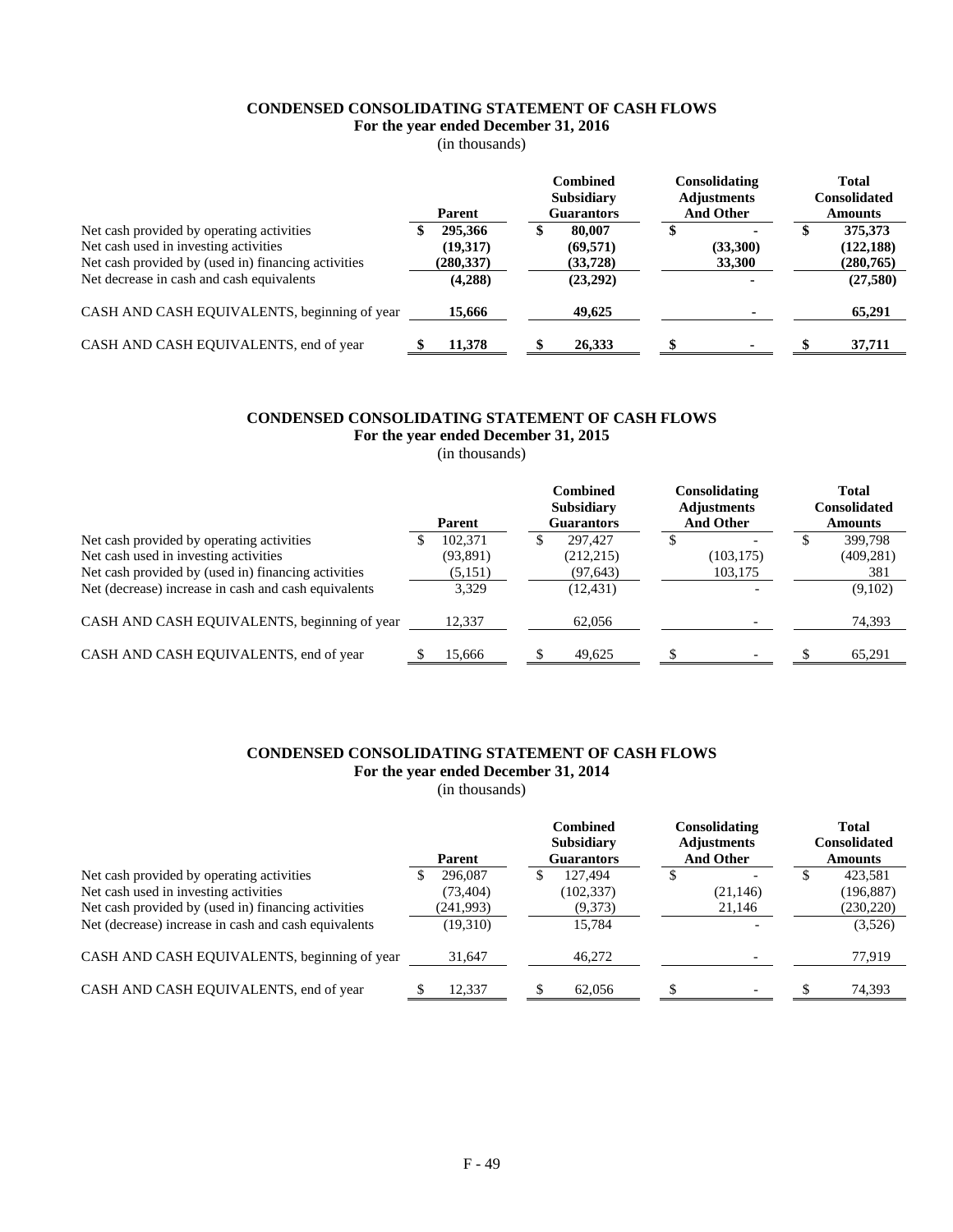# **19. SELECTED QUARTERLY FINANCIAL INFORMATION (UNAUDITED)**

Selected quarterly financial information for each of the quarters in the years ended December 31, 2016 and 2015 is as follows (in thousands, except per share data):

|                                           | March 31,<br>2016                 | <b>June 30,</b><br>2016           | September 30,<br>2016             | December 31,<br>2016              |
|-------------------------------------------|-----------------------------------|-----------------------------------|-----------------------------------|-----------------------------------|
| Revenue<br>Operating income<br>Net income | \$<br>447,385<br>64,928<br>46,307 | \$<br>463,331<br>77,176<br>57,583 | \$<br>474,935<br>73,953<br>55,340 | \$<br>464,134<br>80,359<br>60,689 |
| Basic earnings per share:<br>Net income   | \$<br>0.39                        | \$<br>0.49                        | \$<br>0.47                        | \$<br>0.52                        |
| Diluted earnings per share:<br>Net income | \$<br>0.39                        | \$<br>0.49                        | \$<br>0.47                        | \$<br>0.52                        |

|                                           |    | March 31,<br>2015           |    | <b>June 30,</b><br>2015     |    | September 30,<br>2015       |    | December 31,<br>2015        |  |
|-------------------------------------------|----|-----------------------------|----|-----------------------------|----|-----------------------------|----|-----------------------------|--|
| Revenue<br>Operating income<br>Net income | \$ | 426,000<br>68,826<br>57,277 | \$ | 459,295<br>79,753<br>65,303 | \$ | 459,957<br>65,436<br>50,676 | \$ | 447,835<br>66,539<br>48,598 |  |
| Basic earnings per share:<br>Net income   | \$ | 0.49                        | \$ | 0.56                        | \$ | 0.43                        | \$ | 0.41                        |  |
| Diluted earnings per share:<br>Net income | \$ | 0.49                        | \$ | 0.55                        | \$ | 0.43                        | \$ | 0.41                        |  |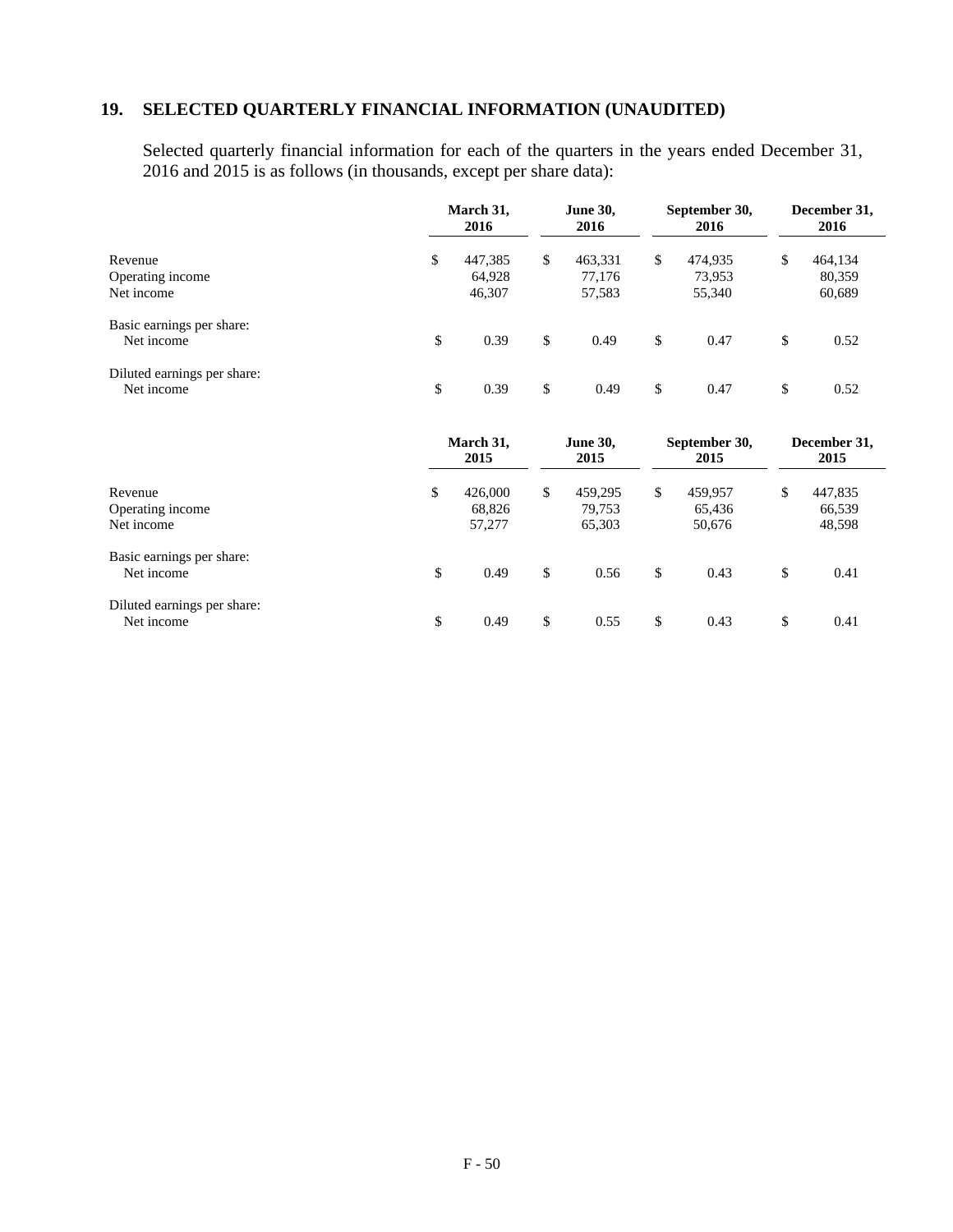# **APPENDIX TO 2016 ANNUAL LETTER**

### Reconciliation of Non-GAAP Disclosures

*(\$ in thousands, except per share amounts)*

|                                                               |               | For the Years Ended December 31,         |                         |           |  |
|---------------------------------------------------------------|---------------|------------------------------------------|-------------------------|-----------|--|
|                                                               | 2016          | 2015                                     |                         | 2014      |  |
| Net Income                                                    | \$<br>219,919 | \$<br>221,854                            | \$                      | 195,022   |  |
| Special items:                                                |               |                                          |                         |           |  |
| Expenses associated with debt refinancing transactions        |               | 701                                      |                         |           |  |
| Expenses associated with mergers and acquisitions             | 1,586         | 3,643                                    |                         |           |  |
| Gain on settlement of contingent consideration                | (2,000)       |                                          |                         |           |  |
| Restructuring charges                                         | 4,010         |                                          |                         |           |  |
| Asset impairments                                             |               | 955                                      |                         | 30,082    |  |
| Income tax benefit for special items                          | (215)         | (26)                                     |                         | (120)     |  |
| Diluted adjusted net income <sup>(A)</sup>                    | \$<br>223,300 | \$<br>227,127                            | \$                      | 224,984   |  |
| Weighted average common shares outstanding - basic            | 117,384       | 116,949                                  |                         | 116,109   |  |
| Effect of dilutive securities:                                |               |                                          |                         |           |  |
| Stock options                                                 | 306           | 631                                      |                         | 895       |  |
| Restricted stock-based awards                                 | 101           | 205                                      |                         | 308       |  |
| Weighted average shares and assumed conversions - diluted     | 117,791       | 117,785                                  |                         | 117,312   |  |
| <b>Adjusted Diluted Earnings Per Share</b>                    | <b>1.90</b>   | 1.93                                     | <sup>2</sup>            | 1.92      |  |
|                                                               | 2016          | For the Years Ended December 31,<br>2015 |                         | 2014      |  |
| Net income                                                    | \$<br>219,919 | \$<br>221,854                            | $\mathcal{S}$           | 195,022   |  |
| Depreciation of real estate assets                            | 94,346        | 90,219                                   |                         | 85,560    |  |
| Impairment of real estate assets                              |               |                                          |                         | 29,915    |  |
| Income tax benefit for special items                          |               |                                          |                         | (72)      |  |
| Funds From Operations <sup>(A)</sup>                          | \$<br>314,265 | \$<br>312,073                            | \$                      | 310,425   |  |
| Expenses associated with debt refinancing transactions        |               | 701                                      |                         |           |  |
| Expenses associated with mergers and acquisitions             | 1,586         | 3,643                                    |                         |           |  |
| Gain on settlement of contingent consideration                | (2,000)       |                                          |                         |           |  |
| Restructuring charges                                         | 4,010         |                                          |                         |           |  |
| Goodwill and other impairments                                |               | 955                                      |                         | 167       |  |
| Income tax benefit for special items                          | (215)         | (26)                                     |                         | (48)      |  |
| Normalized Funds From Operations <sup>(A)</sup>               | \$<br>317,646 | \$<br>317,346                            | \$                      | 310,544   |  |
| Maintenance capital expenditures on real estate assets        | (28, 044)     | (26, 609)                                |                         | (25, 481) |  |
| Stock-based compensation                                      | 16,257        | 15,394                                   |                         | 13,975    |  |
| Amortization of debt costs                                    | 3,147         | 2,973                                    |                         | 3,102     |  |
| Other non-cash revenue and expenses                           | (4, 634)      | (64)                                     |                         | (64)      |  |
| Adjusted Funds From Operations <sup>(A)</sup>                 | \$<br>304,372 | \$<br>309,040                            | $\sqrt[6]{\frac{1}{2}}$ | 302,076   |  |
| <b>NORMALIZED FUNDS FROM OPERATIONS PER SHARE:</b><br>Diluted |               |                                          |                         |           |  |
|                                                               | \$<br>2.70    | \$<br>2.69                               | -S                      | 2.65      |  |
| ADJUSTED FUNDS FROM OPERATIONS PER SHARE:<br>Diluted          | 2.58          | \$<br>2.62                               | $\sqrt{3}$              | 2.57      |  |
|                                                               |               |                                          |                         |           |  |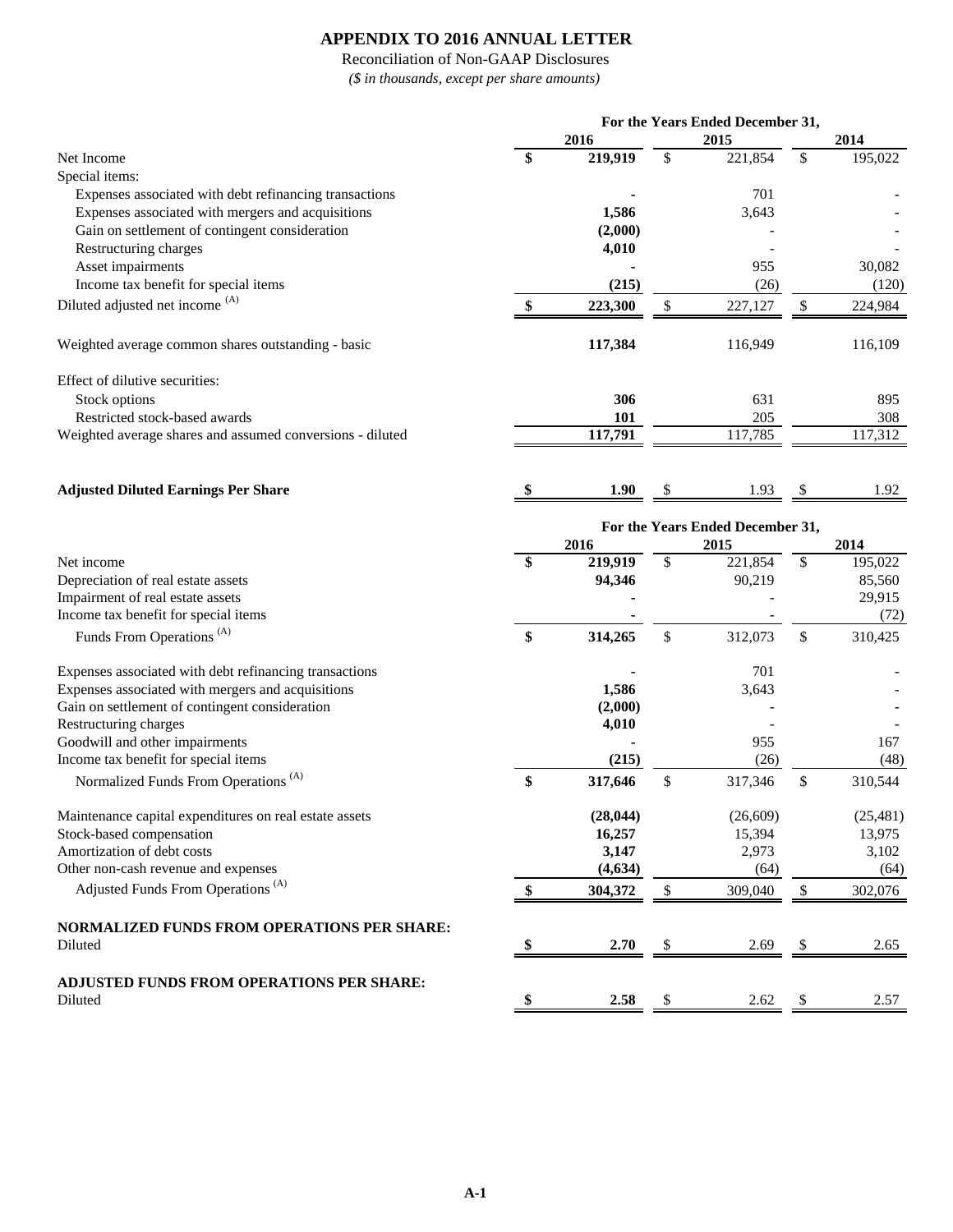# **APPENDIX TO 2016 ANNUAL LETTER**

#### Reconciliation of Non-GAAP Disclosures

*(\$ in thousands, except per share amounts)*

|                                                                 | For the Years Ended December 31, |           |    |           |    |         |  |  |
|-----------------------------------------------------------------|----------------------------------|-----------|----|-----------|----|---------|--|--|
|                                                                 |                                  | 2016      |    | 2015      |    | 2014    |  |  |
| Net Income                                                      | S                                | 219,919   | S. | 221,854   | S. | 195,022 |  |  |
| Interest expense, net                                           |                                  | 67,755    |    | 49,696    |    | 39,535  |  |  |
| Depreciation and amortization                                   |                                  | 166,746   |    | 151,514   |    | 113,925 |  |  |
| Income tax expense                                              |                                  | 8,253     |    | 8,361     |    | 6,943   |  |  |
| <b>EBITDA</b> <sup>(A)</sup>                                    | -S                               | 462,673   | \$ | 431.425   | \$ | 355,425 |  |  |
| Expenses associated with debt refinancing transactions          |                                  |           |    | 701       |    |         |  |  |
| Expenses associated with mergers and acquisitions               |                                  | 1,586     |    | 3,643     |    |         |  |  |
| Gain on settlement of contingent consideration                  |                                  | (2,000)   |    |           |    |         |  |  |
| Restructuring charges                                           |                                  | 4,010     |    |           |    |         |  |  |
| Depreciation expense associated with STFRC lease <sup>(A)</sup> |                                  | (38,678)  |    | (29, 887) |    |         |  |  |
| Interest expense associated with STFRC lease <sup>(A)</sup>     |                                  | (10, 040) |    | (8, 467)  |    |         |  |  |
| Asset impairments                                               |                                  |           |    | 955       |    | 30,082  |  |  |
| Adjusted EBITDA <sup>(A)</sup>                                  |                                  | 417,551   |    | 398,370   |    | 385,507 |  |  |

(A) Adjusted Net Income, EBITDA, Adjusted EBITDA, Funds From Operations (FFO), Normalized FFO, Adjusted FFO, and, where appropriate, their corresponding per share metrics are non-GAAP financial measures. CoreCivic believes that these measures are important operating measures that supplement discussion and analysis of the Company's results of operations and are used to review and assess operating performance of the Company and its correctional facilities and their management teams. CoreCivic believes that it is useful to provide investors, lenders and security analysts disclosures of its results of operations on the same basis that is used by management. FFO and AFFO, in particular, are widely accepted non-GAAP supplemental measures of REIT performance, each grounded in the standards for FFO established by the National Association of Real Estate Investment Trusts (NAREIT). NAREIT defines FFO as net income computed in accordance with generally accepted accounting principles, excluding gains (or losses) from sales of property and extraordinary items, plus depreciation and amortization of real estate and impairment of depreciable real estate. EBITDA, Adjusted EBITDA, Normalized FFO and AFFO are useful as supplemental measures of performance of the Company's corrections facilities because they don't take into account depreciation and amortization, or with respect to EBITDA, the impact of the Company's tax provisions and financing strategies. Because the historical cost accounting convention used for real estate assets requires depreciation (except on land), this accounting presentation assumes that the value of real estate assets diminishes at a level rate over time. Because of the unique structure, design and use of the Company's properties, management believes that assessing performance of the Company's properties without the impact of depreciation or amortization is useful. However, a portion of the rental payments for the South Texas Family Residential Center (STFRC) is classified as depreciation and interest expense for financial reporting purposes. Adjusted EBITDA includes such depreciation and interest expense in order to more properly reflect the cash flows associated with this lease. CoreCivic may make adjustments to FFO from time to time for certain other income and expenses that it considers non-recurring, infrequent or unusual, even though such items may require cash settlement, because such items do not reflect a necessary component of the ongoing operations of the Company. Normalized FFO excludes the effects of such items. CoreCivic calculates AFFO by adding to Normalized FFO non-cash expenses such as the amortization of deferred financing costs and stock-based compensation, and by subtracting from Normalized FFO recurring real estate expenditures that are capitalized and then amortized, but which are necessary to maintain a REIT's properties and its revenue stream. Some of these capital expenditures contain a discretionary element with respect to when they are incurred, while others may be more urgent. Therefore, these capital expenditures may fluctuate from quarter to quarter, depending on the nature of the expenditure required, seasonal factors such as weather, and budgetary conditions. CoreCivic calculates Adjusted Net Income by adding to GAAP Net Income expenses associated with the Company's debt refinancing, mergers and acquisitions (M&A) activity, restructuring charges, and certain impairments that the Company believes are unusual or nonrecurring to provide an alternative measure of comparing operating performance for the periods presented. Even though expenses associated with mergers and acquisitions may be recurring, the magnitude and timing fluctuate based on the timing and scope of M&A activity, and therefore, such expenses, which are not a necessary component of the ongoing operations of the Company, may not be comparable from period to period. Other companies may calculate Adjusted Net Income, EBITDA, Adjusted EBITDA, FFO, Normalized FFO and AFFO differently than the Company does, or adjust for other items, and therefore comparability may be limited. Adjusted Net Income, EBITDA, Adjusted EBITDA, FFO, Normalized FFO and AFFO and their corresponding per share measures are not measures of performance under GAAP, and should not be considered as an alternative to cash flows from operating activities, a measure of liquidity or an alternative to net income as indicators of the Company's operating performance or any other measure of performance derived in accordance with GAAP. This data should be read in conjunction with the Company's consolidated financial statements and related notes included in its filings with the Securities and Exchange Commission.